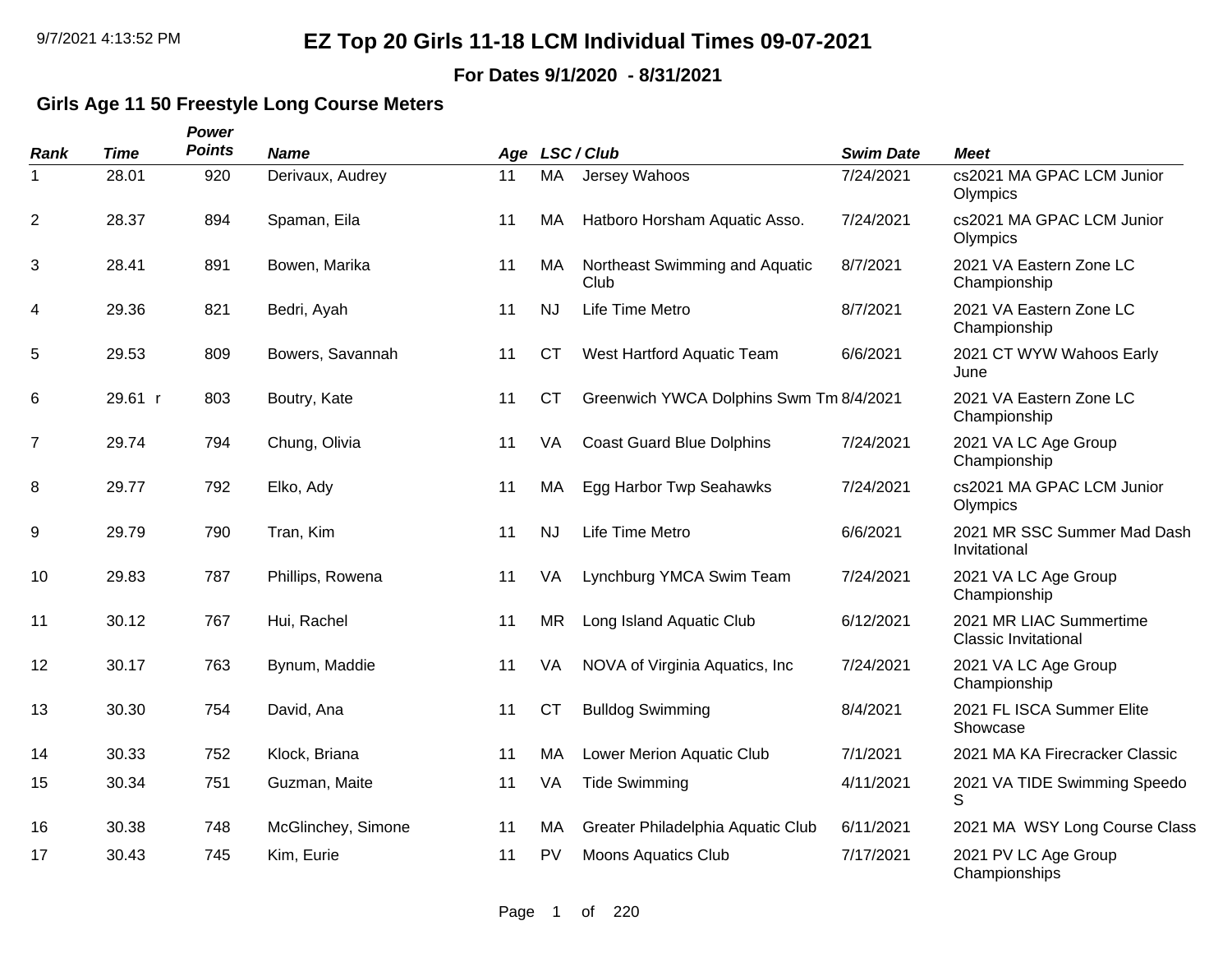| 9/7/2021 4:13:52 PM |       | EZ Top 20 Girls 11-18 LCM Individual Times 09-07-2021 |               |    |    |                                       |           |                                               |  |  |
|---------------------|-------|-------------------------------------------------------|---------------|----|----|---------------------------------------|-----------|-----------------------------------------------|--|--|
|                     |       |                                                       |               |    |    | For Dates 9/1/2020 - 8/31/2021        |           |                                               |  |  |
| 18                  | 30.44 | 744                                                   | McNally, Eden | 11 | МA | Jersey Wahoos                         | 5/22/2021 | 2021 MA GPAC Spring Derby LC                  |  |  |
| 19                  | 30.47 | 742                                                   | Kozma, Julia  | 11 | CЛ | <b>Stamford Sailfish Aquatic Club</b> | 5/16/2021 | 2021 CT Zeus May RTC Meet<br><b>REV 05242</b> |  |  |
| 19                  | 30.47 | 742                                                   | Gu, Alyssa    | 11 | NE | <b>Crimson Aquatics</b>               | 8/4/2021  | 2021 FL ISCA Summer Elite<br>Showcase         |  |  |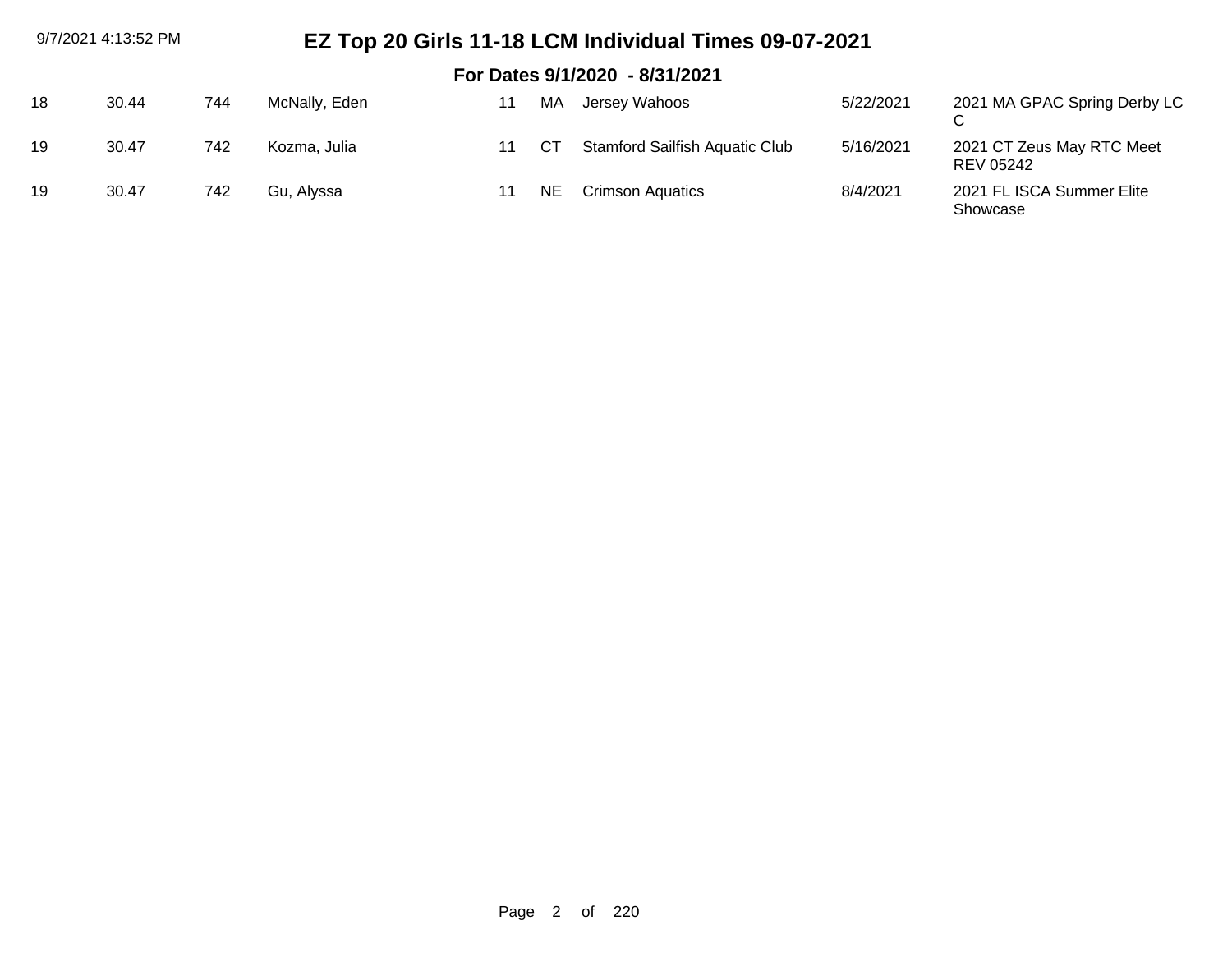**For Dates 9/1/2020 - 8/31/2021**

### **Girls Age 11 100 Freestyle Long Course Meters**

*Power*

| <b>Rank</b>    | <b>Time</b> | <b>Points</b> | <b>Name</b>                | Age |           | LSC / Club                             | <b>Swim Date</b> | <b>Meet</b>                                 |
|----------------|-------------|---------------|----------------------------|-----|-----------|----------------------------------------|------------------|---------------------------------------------|
| 1              | 1:01.77     | 920           | Derivaux, Audrey           | 11  | МA        | Jersey Wahoos                          | 7/25/2021        | cs2021 MA GPAC LCM Junior<br>Olympics       |
| $\overline{c}$ | 1:04.24     | 826           | Nishikawa-Geitheim, Ayelet | 11  | <b>NE</b> | <b>Bluefish Swim Club</b>              | 6/20/2021        | 2021 FL Shark Open                          |
| 3              | 1:04.50     | 816           | Spaman, Eila               | 11  | MA        | Hatboro Horsham Aquatic Asso.          | 7/25/2021        | cs2021 MA GPAC LCM Junior<br>Olympics       |
| 3              | 1:04.50     | 816           | McGlinchey, Simone         | 11  | MA        | Greater Philadelphia Aquatic Club      | 7/25/2021        | cs2021 MA GPAC LCM Junior<br>Olympics       |
| 5              | 1:04.82     | 804           | Elko, Ady                  | 11  | MA        | Egg Harbor Twp Seahawks                | 7/25/2021        | cs2021 MA GPAC LCM Junior<br>Olympics       |
| 6              | 1:04.83     | 804           | Buckley, Sadie             | 11  | <b>PV</b> | Mason Makos Swim Team                  | 5/8/2021         | 2021 PV SNOW LC Spring Classic              |
| 7              | 1:04.87     | 802           | Chung, Olivia              | 11  | VA        | <b>Coast Guard Blue Dolphins</b>       | 6/26/2021        | 2021 VA CGBD LC Summer<br>Madness           |
| 8              | 1:05.09     | 794           | Bowers, Savannah           | 11  | <b>CT</b> | West Hartford Aquatic Team             | 6/19/2021        | 2021 CT CDOG June Qualifier                 |
| 9              | 1:05.23     | 789           | Laham, Eliana              | 11  | <b>NE</b> | <b>Crimson Aquatics</b>                | 8/6/2021         | 2021 FL ISCA Summer Elite<br>Showcase       |
| 10             | 1:05.33     | 786           | Hui, Rachel                | 11  | <b>MR</b> | Long Island Aquatic Club               | 5/16/2021        | 2021 MR LIAC Spring Kickoff<br>Invitational |
| 11             | 1:05.36     | 785           | Bedri, Ayah                | 11  | <b>NJ</b> | Life Time Metro                        | 8/4/2021         | 2021 VA Eastern Zone LC<br>Championship     |
| 12             | 1:05.37     | 784           | Aldeguer, Ariana           | 11  | PV        | Occoquan Swimming Inc                  | 8/6/2021         | 2021 FL ISCA Summer Elite<br>Showcase       |
| 13             | 1:05.66     | 774           | Guzman, Maite              | 11  | VA        | <b>Tide Swimming</b>                   | 5/2/2021         | 2021 VA TIDE Speedo Wipeout                 |
| 14             | 1:05.77     | 770           | Bowen, Marika              | 11  | MA        | Northeast Swimming and Aquatic<br>Club | 7/25/2021        | cs2021 MA GPAC LCM Junior<br>Olympics       |
| 15             | 1:05.86     | 766           | Santos, Candice            | 11  | VA        | NOVA of Virginia Aquatics, Inc.        | 7/25/2021        | 2021 VA LC Age Group<br>Championship        |
| 16             | 1:05.91     | 765           | Karafin, Sasha             | 11  | <b>MR</b> | Long Island Aquatic Club               | 7/23/2021        | 2021 MR Metropolitan LCM Junior<br>Olympics |
| 17             | 1:06.10     | 758           | David, Ana                 | 11  | <b>CT</b> | <b>Bulldog Swimming</b>                | 8/6/2021         | 2021 FL ISCA Summer Elite<br>Showcase       |
| 18             | 1:06.29     | 751           | Kiess, Andie               | 11  | МA        | Unattached                             | 7/25/2021        | cs2021 MA GPAC LCM Junior<br>Olympics       |

Page 3 of 220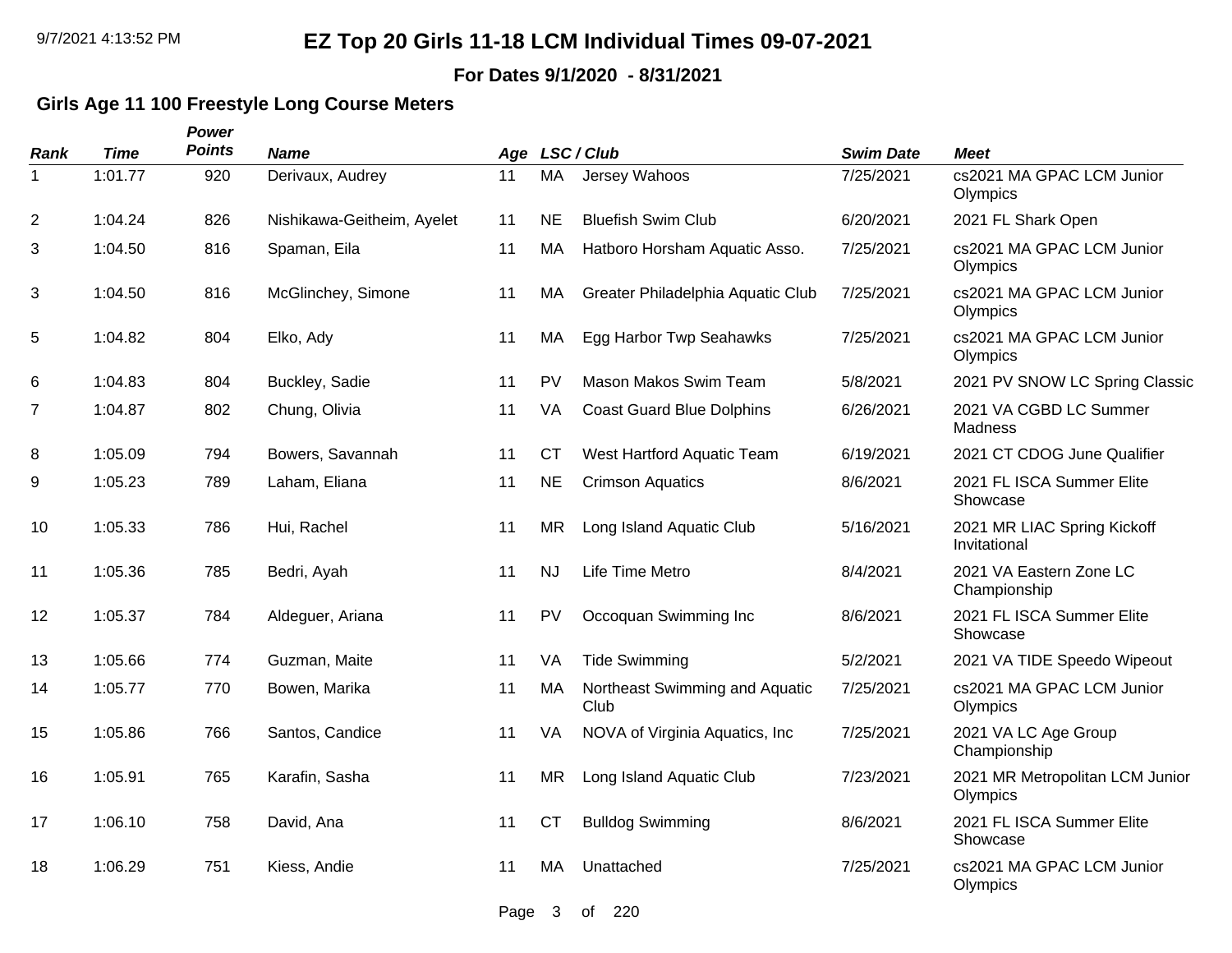### 19 1:06.31 750 Phillips, Rowena 11 VA Lynchburg YMCA Swim Team 6/27/2021 2021 VA Virginia Commonwealth **EZ Top 20 Girls 11-18 LCM Individual Times 09-07-2021 For Dates 9/1/2020 - 8/31/2021** 9/7/2021 4:13:52 PM

| ៲ສ | 1.UO.JT | 7 JU | <b>Fillips, Rowerld</b> |  | <b>IT VA LYNCHOUG TIVICA SWITH TEAM</b> | <b>0/2//2021</b> | ZUZ EVA VIIGINA COMMONWEANO             |
|----|---------|------|-------------------------|--|-----------------------------------------|------------------|-----------------------------------------|
| 20 | 1:06.35 | 749  | Hale, Charlotte         |  | 11 MD Severna Park Stingrays            | 4/10/2021        | 2021 MD FOX April Long Course<br>Invite |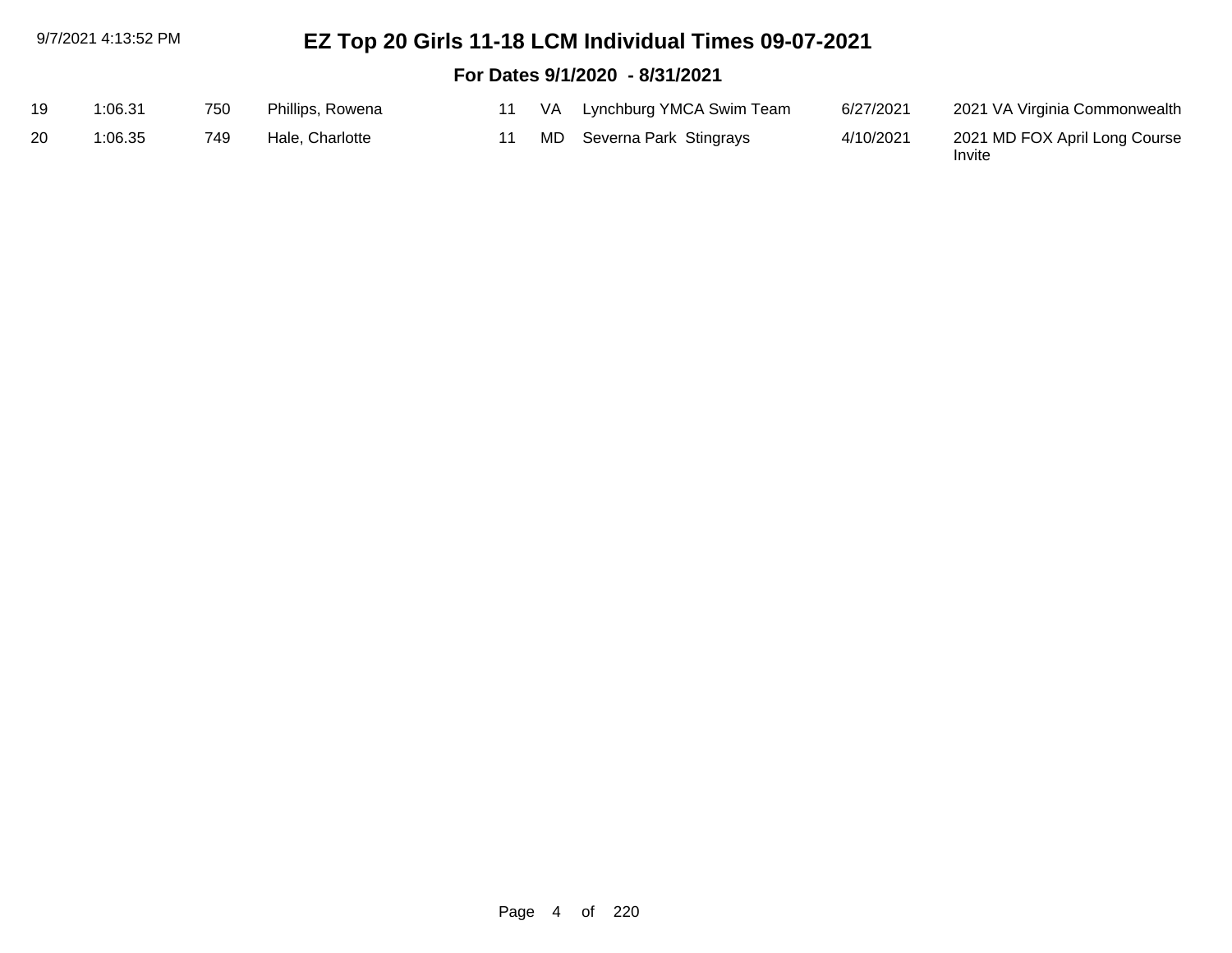**For Dates 9/1/2020 - 8/31/2021**

### **Girls Age 11 200 Freestyle Long Course Meters**

| <b>Rank</b>    | <b>Time</b> | Power<br><b>Points</b> | <b>Name</b>                | Age |           | LSC / Club                                              | <b>Swim Date</b> | <b>Meet</b>                                 |
|----------------|-------------|------------------------|----------------------------|-----|-----------|---------------------------------------------------------|------------------|---------------------------------------------|
| 1              | 2:12.97     | 947                    | Derivaux, Audrey           | 11  | MA        | Jersey Wahoos                                           | 7/23/2021        | cs2021 MA GPAC LCM Junior<br>Olympics       |
| $\overline{2}$ | 2:16.67     | 873                    | Nishikawa-Geitheim, Ayelet | 11  | <b>NE</b> | <b>Bluefish Swim Club</b>                               | 8/5/2021         | 2021 VA Eastern Zone LC<br>Championship     |
| 3              | 2:18.52     | 836                    | Ayres, Meghan              | 11  | VA        | <b>Cavalier Aquatics/Piedmont Family</b><br><b>YMCA</b> | 7/23/2021        | 2021 VA LC Age Group<br>Championship        |
| 4              | 2:18.84     | 830                    | Karafin, Sasha             | 11  | <b>MR</b> | Long Island Aquatic Club                                | 7/24/2021        | 2021 MR Metropolitan LCM Junior<br>Olympics |
| 5              | 2:20.02     | 808                    | Lee, Lovy                  | 11  | <b>NJ</b> | <b>Scarlet Aquatics</b>                                 | 8/7/2021         | 2021 FL ISCA Summer Elite<br>Showcase       |
| 6              | 2:20.17     | 805                    | Aldeguer, Ariana           | 11  | <b>PV</b> | Occoquan Swimming Inc                                   | 8/7/2021         | 2021 FL ISCA Summer Elite<br>Showcase       |
| $\overline{7}$ | 2:20.69     | 795                    | Laham, Eliana              | 11  | <b>NE</b> | <b>Crimson Aquatics</b>                                 | 8/7/2021         | 2021 FL ISCA Summer Elite<br>Showcase       |
| 8              | 2:21.23     | 785                    | McGlinchey, Simone         | 11  | МA        | Greater Philadelphia Aquatic Club                       | 7/23/2021        | cs2021 MA GPAC LCM Junior<br>Olympics       |
| 9              | 2:21.57     | 778                    | McNally, Eden              | 11  | MA        | Jersey Wahoos                                           | 5/22/2021        | 2021 MA GPAC Spring Derby LC<br>C           |
| 10             | 2:21.70     | 776                    | Ciemania, Claire           | 11  | AM        | Unattached                                              | 7/24/2021        | 2021 AM LC Junior Olympics                  |
| 11             | 2:22.46     | 762                    | Chung, Olivia              | 11  | VA        | <b>Coast Guard Blue Dolphins</b>                        | 6/27/2021        | 2021 VA CGBD LC Summer<br>Madness           |
| 12             | 2:22.58     | 760                    | Hui, Rachel                | 11  | <b>MR</b> | Long Island Aquatic Club                                | 6/27/2021        | 2021 MR LIAC Summer Fun<br>Invitational     |
| 13             | 2:22.90     | 754                    | Cates, Noelle              | 11  | PV        | Snow Swimming                                           | 7/18/2021        | 2021 PV LC Age Group<br>Championships       |
| 14             | 2:22.95     | 753                    | Buckley, Sadie             | 11  | <b>PV</b> | Mason Makos Swim Team                                   | 5/9/2021         | 2021 PV SNOW LC Spring Classic              |
| 15             | 2:24.34     | 727                    | Kang, Sunny                | 11  | <b>MR</b> | Westchester Aquatic Club                                | 6/27/2021        | 2021 CT RYWC LCM Senior Invite              |
| 16             | 2:24.66     | 722                    | Guzman, Maite              | 11  | VA        | <b>Tide Swimming</b>                                    | 5/1/2021         | 2021 VA TIDE Speedo Wipeout                 |
| 17             | 2:24.81     | 719                    | Jorsling, Jisella          | 11  | <b>MR</b> | Badger Swim Club, Inc.                                  | 6/27/2021        | 2021 MR LIAC Summer Fun<br>Invitational     |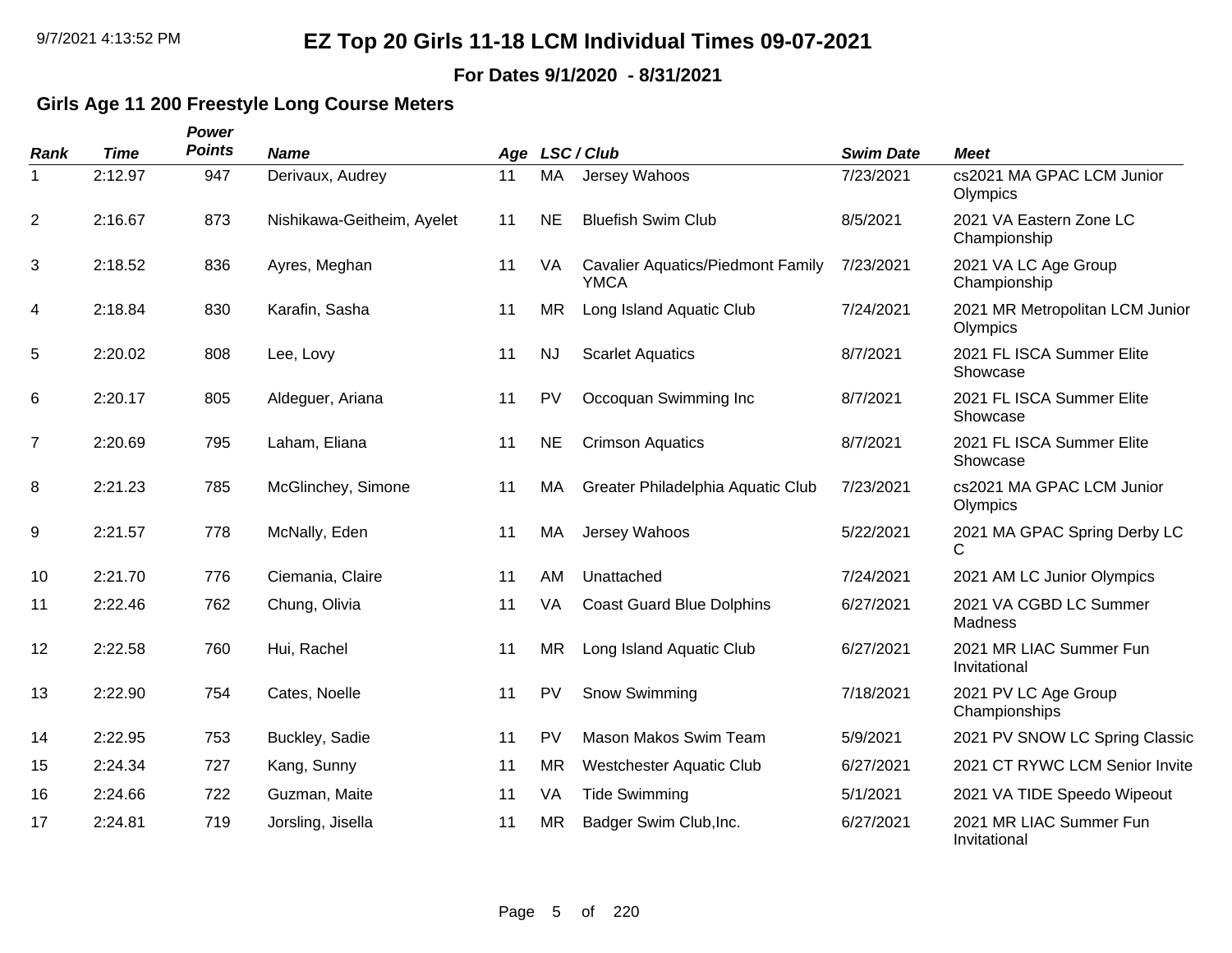| 9/7/2021 4:13:52 PM |         |     |               |     | EZ Top 20 Girls 11-18 LCM Individual Times 09-07-2021 |           |                                       |  |  |  |  |
|---------------------|---------|-----|---------------|-----|-------------------------------------------------------|-----------|---------------------------------------|--|--|--|--|
|                     |         |     |               |     |                                                       |           |                                       |  |  |  |  |
| 18                  | 2:24.99 | 716 | Boyle, Zoie   | МA  | <b>Dolphins Community Aquatics</b><br>Association     | 7/23/2021 | cs2021 MA GPAC LCM Junior<br>Olympics |  |  |  |  |
| 19                  | 2:25.20 | 712 | Zhang, Sarah  | NE  | Unattached                                            | 7/10/2021 | 2021 NE SSA 11-12 Age Group Ch        |  |  |  |  |
| 20                  | 2:25.30 | 710 | Devito, Bella | MA. | Greater Philadelphia Aquatic Club                     | 7/23/2021 | cs2021 MA GPAC LCM Junior<br>Olympics |  |  |  |  |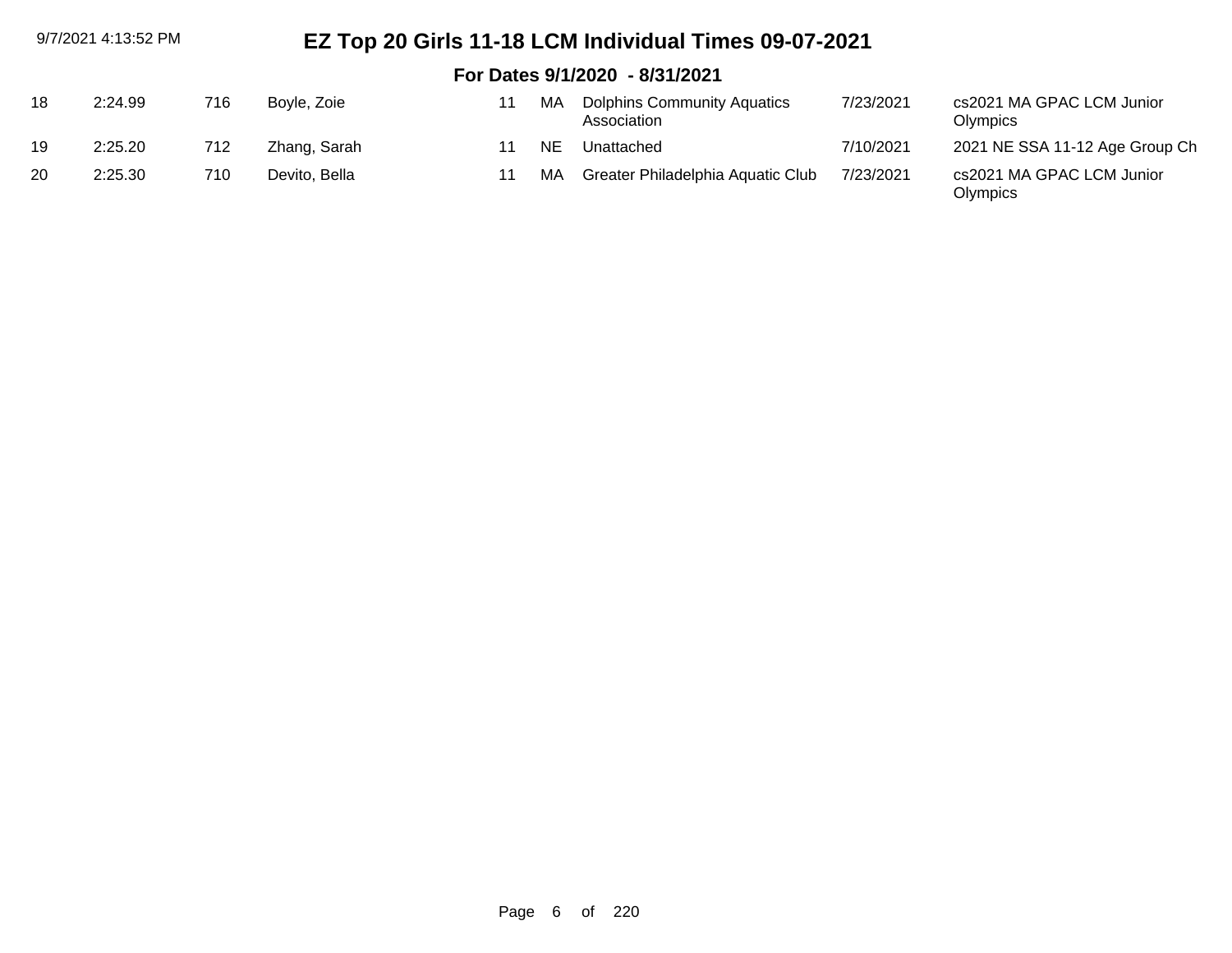**For Dates 9/1/2020 - 8/31/2021**

### **Girls Age 11 400 Freestyle Long Course Meters**

| <b>Rank</b>    | <b>Time</b> | Power<br><b>Points</b> | <b>Name</b>                | Age |           | LSC/Club                                                | <b>Swim Date</b> | <b>Meet</b>                                 |
|----------------|-------------|------------------------|----------------------------|-----|-----------|---------------------------------------------------------|------------------|---------------------------------------------|
| 1              | 4:39.91     | 937                    | Derivaux, Audrey           | 11  | MA        | Jersey Wahoos                                           | 8/6/2021         | 2021 VA Eastern Zone LC<br>Championship     |
| $\overline{2}$ | 4:43.19     | 904                    | Nishikawa-Geitheim, Ayelet | 11  | <b>NE</b> | <b>Bluefish Swim Club</b>                               | 8/6/2021         | 2021 VA Eastern Zone LC<br>Championship     |
| 3              | 4:47.19     | 865                    | Karafin, Sasha             | 11  | <b>MR</b> | Long Island Aquatic Club                                | 7/23/2021        | 2021 MR Metropolitan LCM Junior<br>Olympics |
| 4              | 4:52.61     | 814                    | Aldeguer, Ariana           | 11  | PV        | Occoquan Swimming Inc                                   | 8/5/2021         | 2021 FL ISCA Summer Elite<br>Showcase       |
| 5              | 4:52.91     | 811                    | Kang, Sunny                | 11  | <b>MR</b> | <b>Westchester Aquatic Club</b>                         | 7/23/2021        | 2021 MR Metropolitan LCM Junior<br>Olympics |
| 6              | 4:53.13     | 809                    | Ayres, Meghan              | 11  | <b>VA</b> | <b>Cavalier Aquatics/Piedmont Family</b><br><b>YMCA</b> | 7/22/2021        | 2021 VA LC Age Group<br>Championship        |
| $\overline{7}$ | 4:58.10     | 763                    | Lee, Lovy                  | 11  | <b>NJ</b> | <b>Scarlet Aquatics</b>                                 | 5/29/2021        | 2021 NJ BAC Memorial Day<br>Invitational    |
| 8              | 4:59.35     | 752                    | Walden, Leah               | 11  | <b>NE</b> | <b>Bluefish Swim Club</b>                               | 5/21/2021        | 2021 GA Age Group Spring Splash             |
| 9              | 5:00.81     | 738                    | Chung, Olivia              | 11  | VA        | <b>Coast Guard Blue Dolphins</b>                        | 7/22/2021        | 2021 VA LC Age Group<br>Championship        |
| 10             | 5:01.25     | 734                    | Kiess, Andie               | 11  | MA        | Unattached                                              | 7/24/2021        | cs2021 MA GPAC LCM Junior<br>Olympics       |
| 11             | 5:01.69     | 731                    | McGlinchey, Simone         | 11  | МA        | Greater Philadelphia Aquatic Club                       | 7/24/2021        | cs2021 MA GPAC LCM Junior<br>Olympics       |
| 12             | 5:02.61     | 722                    | Cates, Noelle              | 11  | PV        | Snow Swimming                                           | 7/17/2021        | 2021 PV LC Age Group<br>Championships       |
| 13             | 5:03.20     | 717                    | Devito, Bella              | 11  | МA        | Greater Philadelphia Aquatic Club                       | 7/24/2021        | cs2021 MA GPAC LCM Junior<br>Olympics       |
| 14             | 5:04.07     | 709                    | Laham, Eliana              | 11  | <b>NE</b> | <b>Crimson Aquatics</b>                                 | 8/5/2021         | 2021 FL ISCA Summer Elite<br>Showcase       |
| 15             | 5:04.47     | 706                    | Ciemania, Claire           | 11  | AM        | Unattached                                              | 7/25/2021        | 2021 AM LC Junior Olympics                  |
| 16             | 5:05.62     | 696                    | Chen, Elizabeth            | 11  | PV        | Rockville Montgomery Swim Club                          | 4/30/2021        | 2021 PV Speedo Spring Splash                |
| 17             | 5:05.87     | 694                    | Zhang, Sarah               | 11  | <b>NE</b> | Unattached                                              | 7/9/2021         | 2021 NE SSA 11-12 Age Group Ch              |
| 18             | 5:05.93     | 693                    | Husted, Riley              | 11  | MA        | Greater Philadelphia Aquatic Club                       | 7/24/2021        | cs2021 MA GPAC LCM Junior<br>Olympics       |

Page 7 of 220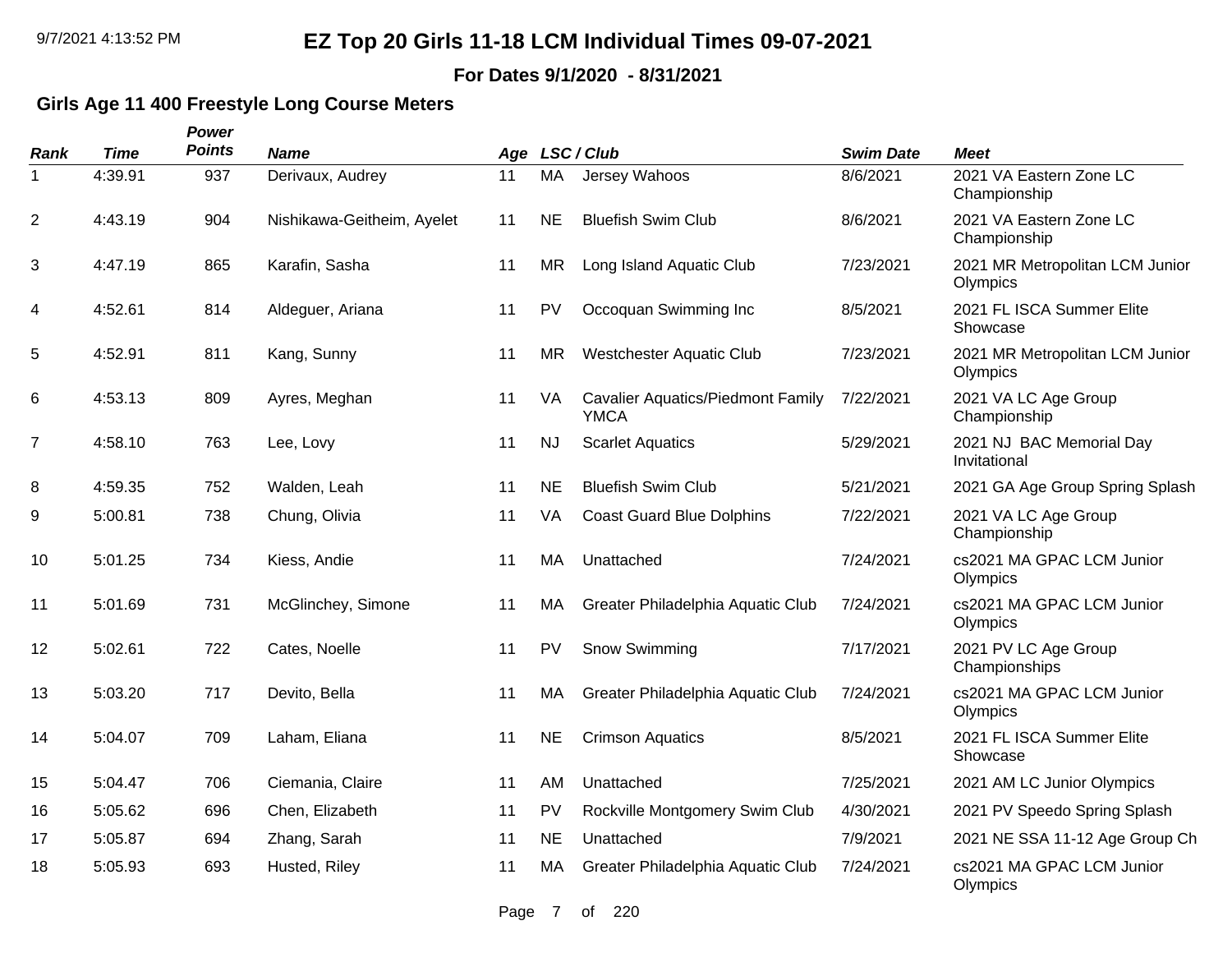|    | 9/7/2021 4:13:52 PM |     |                  |     | EZ Top 20 Girls 11-18 LCM Individual Times 09-07-2021 |           |                              |
|----|---------------------|-----|------------------|-----|-------------------------------------------------------|-----------|------------------------------|
|    |                     |     |                  |     | For Dates 9/1/2020 - 8/31/2021                        |           |                              |
| 19 | 5:06.22             | 691 | McNally, Eden    |     | MA Jersey Wahoos                                      | 5/21/2021 | 2021 MA GPAC Spring Derby LC |
| 20 | 5:07.09             | 683 | Bowers, Savannah | CT. | West Hartford Aquatic Team                            | 6/11/2021 | 2021 CT CDOG June Distance   |

Meet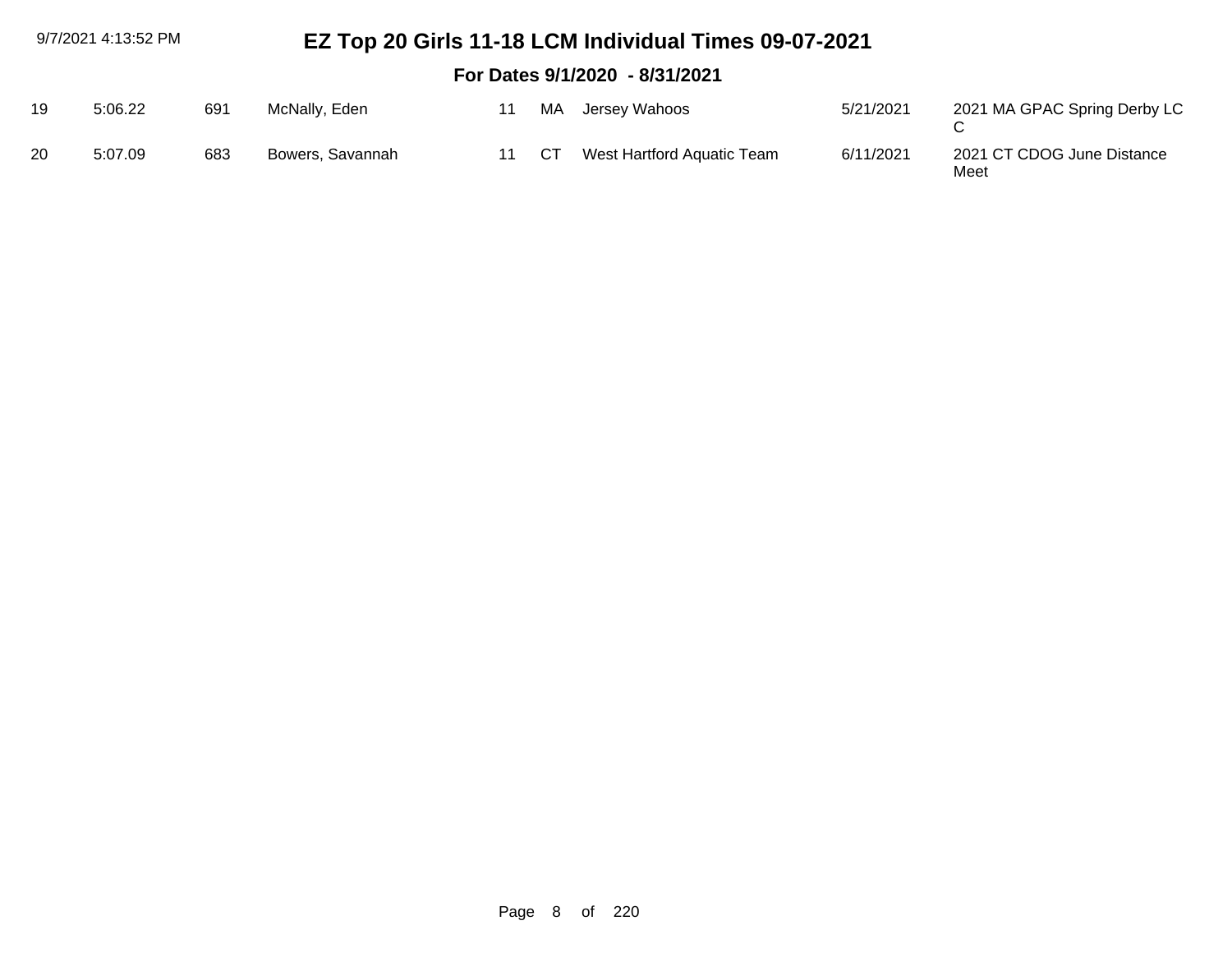#### **For Dates 9/1/2020 - 8/31/2021**

### **Girls Age 11 800 Freestyle Long Course Meters**

*Power*

| <b>Rank</b>    | <b>Time</b> | <b>Points</b> | <b>Name</b>                |    |           | Age LSC/Club                                            | <b>Swim Date</b> | <b>Meet</b>                              |
|----------------|-------------|---------------|----------------------------|----|-----------|---------------------------------------------------------|------------------|------------------------------------------|
| 1              | 9:45.35     | 973           | Derivaux, Audrey           | 11 | MA        | Jersey Wahoos                                           | 7/22/2021        | cs2021 MA GPAC LCM Junior<br>Olympics    |
| $\overline{2}$ | 9:46.81     | 967           | Nishikawa-Geitheim, Ayelet | 11 | <b>NE</b> | <b>Bluefish Swim Club</b>                               | 6/17/2021        | 2021 FL Shark Open                       |
| 3              | 9:57.01     | 922           | Karafin, Sasha             | 11 | <b>MR</b> | Long Island Aquatic Club                                | 6/26/2021        | 2021 MR LIAC Summer Fun<br>Invitational  |
| 4              | 10:06.30    | 883           | Lee, Lovy                  | 11 | <b>NJ</b> | <b>Scarlet Aquatics</b>                                 | 8/4/2021         | 2021 FL ISCA Summer Elite<br>Showcase    |
| 5              | 10:19.54    | 828           | Ciemania, Claire           | 11 | AM        | Unattached                                              | 7/22/2021        | 2021 AM LC Junior Olympics               |
| 6              | 10:19.90    | 826           | Aldeguer, Ariana           | 11 | PV        | Occoquan Swimming Inc                                   | 8/4/2021         | 2021 FL ISCA Summer Elite<br>Showcase    |
| $\overline{7}$ | 10:25.68    | 803           | Ayres, Meghan              | 11 | VA        | <b>Cavalier Aquatics/Piedmont Family</b><br><b>YMCA</b> | 6/27/2021        | 2021 VA Virginia Commonwealth            |
| 8              | 10:34.45    | 768           | Jorsling, Jisella          | 11 | <b>MR</b> | Badger Swim Club, Inc.                                  | 6/26/2021        | 2021 MR LIAC Summer Fun<br>Invitational  |
| 9              | 10:35.12    | 765           | Harper, Baby Gwace         | 11 | PV        | Occoquan Swimming Inc                                   | 6/13/2021        | 2021 PV OCCS LC Open #1                  |
| 10             | 10:41.30    | 741           | Cates, Noelle              | 11 | PV        | Snow Swimming                                           | 6/19/2021        | 2021 PV SNOW Long Course<br>Invitational |
| 11             | 10:43.83    | 731           | Shipe, Aynsley             | 11 | AM        | Richard G. Snyder YMCA                                  | 7/22/2021        | 2021 AM LC Junior Olympics               |
| 12             | 10:45.98    | 722           | Kiess, Andie               | 11 | MA        | Unattached                                              | 6/4/2021         | 2021 MA KA Memorial Day Classi           |
| 13             | 11:03.08    | 657           | Lange, Elisabeth           | 11 | <b>MR</b> | Badger Swim Club, Inc.                                  | 7/10/2021        | 2021 MR LIAC 2-Day Summer<br>Event       |
| 14             | 11:05.30    | 649           | Hand, Maddie               | 11 | <b>NJ</b> | <b>Berkeley Aquatic Club</b>                            | 7/18/2021        | 2021 NJ BAC Summer Champs                |
| 15             | 11:06.30    | 646           | Orner, Brooke              | 11 | <b>MR</b> | Sachem Swim Club                                        | 6/26/2021        | 2021 MR SSC Swim The LCM<br>Distance TT  |
| 16             | 11:07.14    | 642           | Nunez, Genesis             | 11 | <b>NE</b> | <b>Phoenix Swimming</b>                                 | 7/11/2021        | 2021 NE SSA 11-12 Age Group Ch           |
| 17             | 11:10.00    | 632           | Weigel, Ella               | 11 | AM        | Richard G. Snyder YMCA                                  | 7/22/2021        | 2021 AM LC Junior Olympics               |
| 18             | 11:24.95    | 578           | Puthoff, Madison           | 11 | AM        | <b>Steel City Aquatics</b>                              | 6/4/2021         | 2021 WV June Age Group LC<br>Meet        |
| 19             | 11:27.25    | 570           | Holzer, Avery              | 11 | МA        | Suburban Seahawks Club                                  | 6/4/2021         | 2021 MA KA Memorial Day Classi           |
| 20             | 11:28.67    | 565           | Streit, Dorothy            | 11 | VA        | <b>Cavalier Aquatics/Piedmont Family</b>                | 6/27/2021        | 2021 VA Virginia Commonwealth            |

Page 9 of 220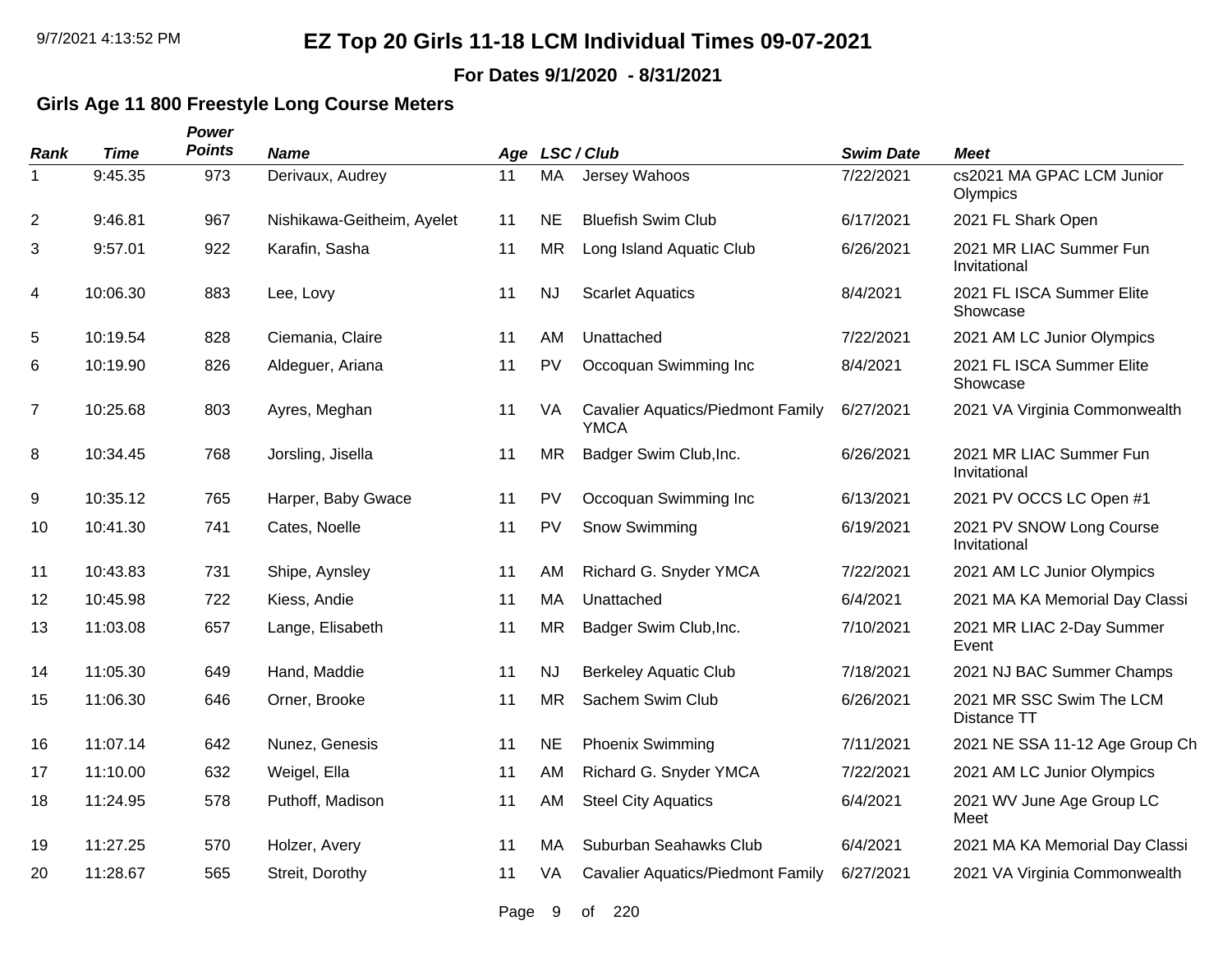**For Dates 9/1/2020 - 8/31/2021**

YMCA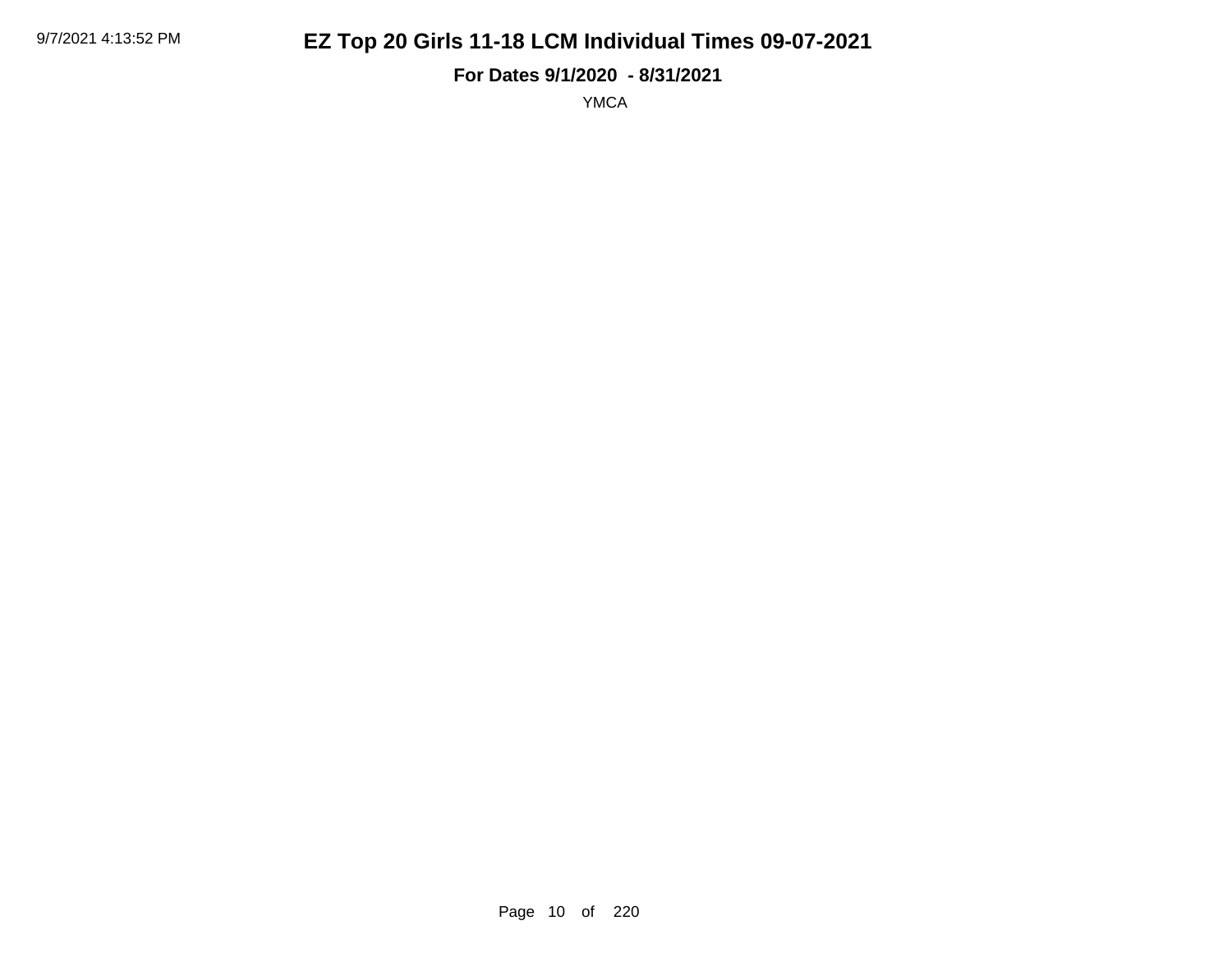#### **For Dates 9/1/2020 - 8/31/2021**

### **Girls Age 11 1500 Freestyle Long Course Meters**

| <b>Rank</b>    | <b>Time</b> | Power<br><b>Points</b> | <b>Name</b>                |    |           | Age LSC/Club                                      | <b>Swim Date</b> | <b>Meet</b>                                            |
|----------------|-------------|------------------------|----------------------------|----|-----------|---------------------------------------------------|------------------|--------------------------------------------------------|
| $\mathbf 1$    | 18:24.26    | 1061                   | Derivaux, Audrey           | 11 | MA        | Jersey Wahoos                                     | 7/22/2021        | cs2021 MA GPAC LCM Junior<br>Olympics                  |
| $\overline{2}$ | 18:38.64    | 1029                   | Nishikawa-Geitheim, Ayelet | 11 | <b>NE</b> | <b>Bluefish Swim Club</b>                         | 7/8/2021         | 2021 NE SSA 11-12 Age Group Ch                         |
| 3              | 19:30.54    | 915                    | Karafin, Sasha             | 11 | <b>MR</b> | Long Island Aquatic Club                          | 6/12/2021        | 2021 MR LIAC Summertime<br><b>Classic Invitational</b> |
| 4              | 19:31.46    | 913                    | Kiess, Andie               | 11 | MA        | Unattached                                        | 7/22/2021        | cs2021 MA GPAC LCM Junior<br>Olympics                  |
| 5              | 19:36.06    | 903                    | Devito, Bella              | 11 | MA        | Greater Philadelphia Aquatic Club                 | 7/22/2021        | cs2021 MA GPAC LCM Junior<br>Olympics                  |
| 6              | 19:59.53    | 854                    | Husted, Riley              | 11 | MA        | Greater Philadelphia Aquatic Club                 | 7/22/2021        | cs2021 MA GPAC LCM Junior<br>Olympics                  |
| $\overline{7}$ | 20:15.20    | 822                    | McCottry, Kada             | 11 | MA        | <b>Dolphins Community Aquatics</b><br>Association | 7/22/2021        | cs2021 MA GPAC LCM Junior<br>Olympics                  |
| 8              | 20:54.92    | 743                    | Orner, Brooke              | 11 | <b>MR</b> | Sachem Swim Club                                  | 6/26/2021        | 2021 MR SSC Swim The LCM<br>Distance TT                |
| 9              | 20:57.37    | 738                    | Cummins, Ella              | 11 | MA        | Greater Philadelphia Aquatic Club                 | 7/22/2021        | cs2021 MA GPAC LCM Junior<br>Olympics                  |
| 10             | 21:14.17    | 705                    | Hand, Maddie               | 11 | <b>NJ</b> | <b>Berkeley Aquatic Club</b>                      | 7/16/2021        | 2021 NJ BAC Summer Champs                              |
| 11             | 21:21.67    | 691                    | Neal, Aislynn Or Aizy      | 11 | VA        | Virginia Gators                                   | 6/20/2021        | 2021 VA Gator Summer Classic                           |
| 12             | 21:29.43    | 676                    | Buerger, Ainsley           | 11 | MA        | Germantown Academy Aquatic Club 7/22/2021         |                  | cs2021 MA GPAC LCM Junior<br>Olympics                  |
| 13             | 21:37.24    | 662                    | Foley, Lily                | 11 | MA        | <b>Keystone Aquatics</b>                          | 7/3/2021         | 2021 MA KA Firecracker Classic                         |
| 14             | 21:47.72    | 642                    | Nunez, Genesis             | 11 | <b>NE</b> | <b>Phoenix Swimming</b>                           | 6/12/2021        | 2021 NE YNS June Long Course<br>M                      |
| 15             | 22:38.63    | 551                    | Lembo, Julia               | 11 | <b>NE</b> | YMCA of the North Shore                           | 6/12/2021        | 2021 NE YNS June Long Course<br>M                      |
| 16             | 22:44.21    | 541                    | Simmons, Tori              | 11 | PV        | Occoquan Swimming Inc                             | 7/10/2021        | 2021 PV Freedom Fireworks<br>Invitational              |
| 17             | 22:44.93    | 540                    | Kipp, Kaitlin              | 11 | MA        | Delaware Swim Team                                | 5/21/2021        | 2021 MA GPAC Spring Derby LC<br>C                      |
| 18             | 23:05.27    | 506                    | Misicko, Julia             | 11 | VA.       | YMCA of Virginia Blue Ridge<br>Riptides           | 5/21/2021        | 2021 SC YSSC LC Summer                                 |
|                |             |                        |                            |    |           |                                                   |                  |                                                        |

Page 11 of 220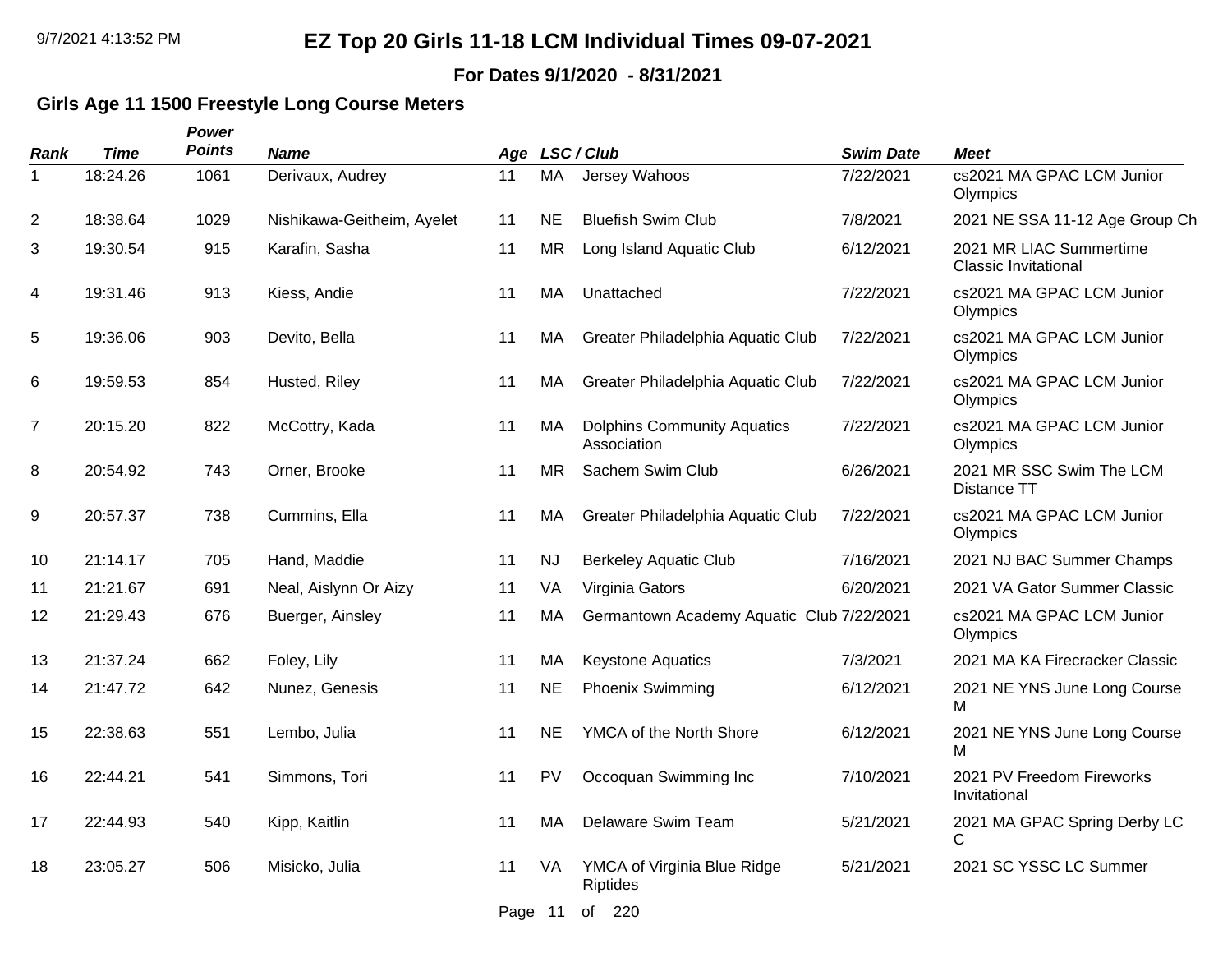|    | 9/7/2021 4:13:52 PM |     | EZ Top 20 Girls 11-18 LCM Individual Times 09-07-2021 |  |     |                                |           |                                       |  |  |
|----|---------------------|-----|-------------------------------------------------------|--|-----|--------------------------------|-----------|---------------------------------------|--|--|
|    |                     |     |                                                       |  |     | For Dates 9/1/2020 - 8/31/2021 |           |                                       |  |  |
| 19 | 23:20.60            | 480 | Kappel, Molly                                         |  | NI. | Buffalo Area Aquatic Club      | 7/29/2021 | 2021 NI BAAC Summer LC<br>Spectacular |  |  |
| 20 | 23:24.24            | 474 | Sahd, Claire                                          |  | MA  | Lancaster Aquatic Club         | 7/3/2021  | 2021 MA KA Firecracker Classic        |  |  |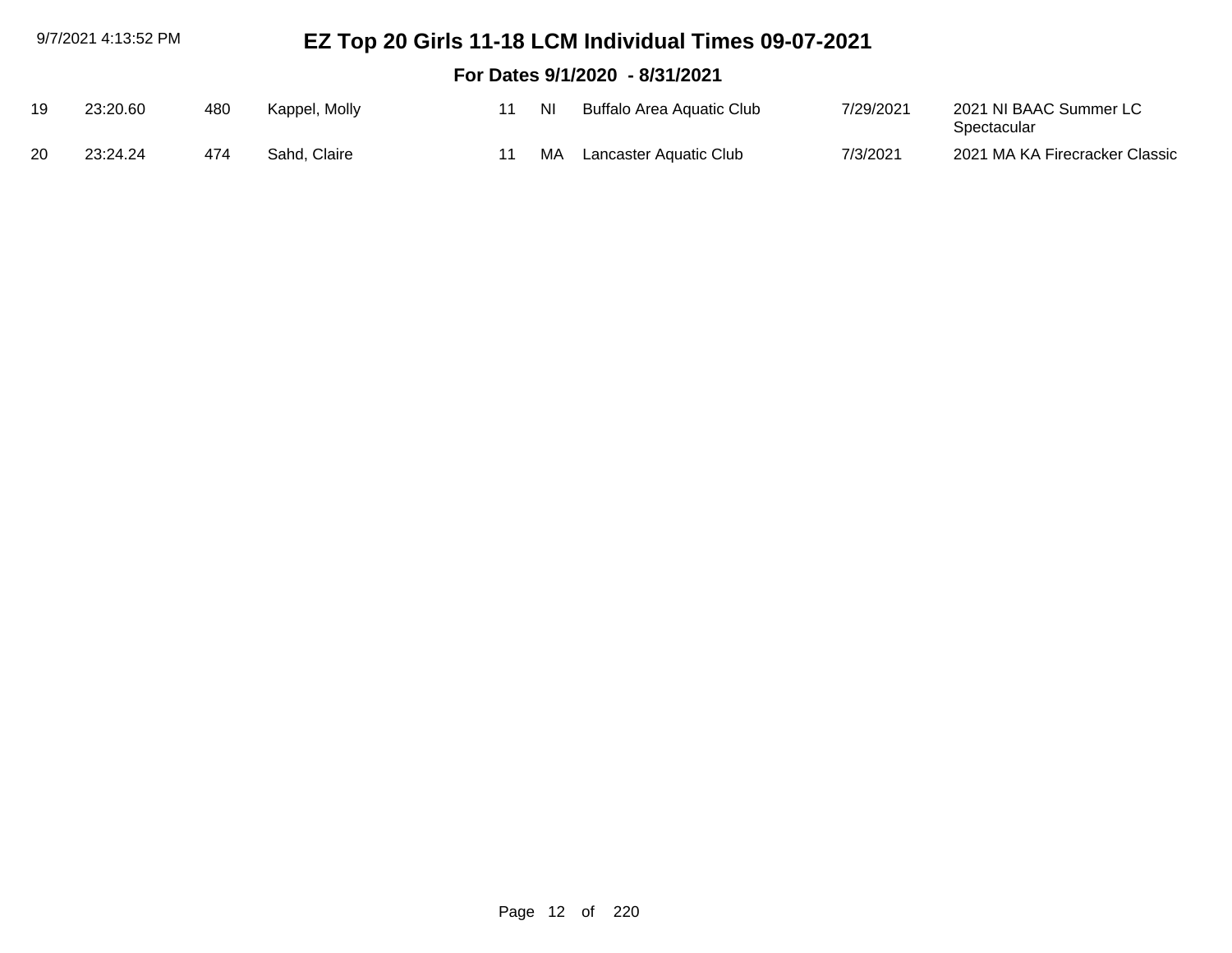#### **For Dates 9/1/2020 - 8/31/2021**

### **Girls Age 11 50 Backstroke Long Course Meters**

| Rank | <b>Time</b> | Power<br><b>Points</b> | <b>Name</b>        | Age |           | LSC / Club                              | <b>Swim Date</b> | <b>Meet</b>                                 |
|------|-------------|------------------------|--------------------|-----|-----------|-----------------------------------------|------------------|---------------------------------------------|
|      | 32.17       | 965                    | Derivaux, Audrey   | 11  | MA        | Jersey Wahoos                           | 6/20/2021        | 2021 MA JW Summer Solstice                  |
| 2    | 32.62       | 932                    | Boutry, Kate       | 11  | <b>CT</b> | Greenwich YWCA Dolphins Swm Tm 8/7/2021 |                  | 2021 VA Eastern Zone LC<br>Championship     |
| 3    | 33.05       | 902                    | Buckley, Sadie     | 11  | PV        | Mason Makos Swim Team                   | 5/8/2021         | 2021 PV SNOW LC Spring Classic              |
| 4    | 33.59       | 863                    | Hui, Rachel        | 11  | <b>MR</b> | Long Island Aquatic Club                | 5/16/2021        | 2021 MR LIAC Spring Kickoff<br>Invitational |
| 5    | 34.07       | 830                    | Francis, Lane      | 11  | VA        | NOVA of Virginia Aquatics, Inc          | 7/24/2021        | 2021 VA LC Age Group<br>Championship        |
| 6    | 34.11       | 827                    | Aldeguer, Ariana   | 11  | PV        | Occoquan Swimming Inc                   | 7/11/2021        | 2021 PV Freedom Fireworks<br>Invitational   |
| 7    | 34.16       | 824                    | Elko, Ady          | 11  | MA        | Egg Harbor Twp Seahawks                 | 6/20/2021        | 2021 MA JW Summer Solstice                  |
| 8    | 34.29       | 815                    | Bynum, Maddie      | 11  | VA        | NOVA of Virginia Aquatics, Inc.         | 7/24/2021        | 2021 VA LC Age Group<br>Championship        |
| 9    | 34.31       | 813                    | Ciemania, Claire   | 11  | AM        | Unattached                              | 7/24/2021        | 2021 AM LC Junior Olympics                  |
| 10   | 34.39 r     | 808                    | Quach, Allison     | 11  | <b>MR</b> | Long Island Aquatic Club                | 8/7/2021         | 2021 GU KATY/PACE P/F Invite                |
| 10   | 34.39 r     | 808                    | Johnson, Eva       | 11  | <b>MR</b> | <b>Asphalt Green Unified Aquatics</b>   | 8/7/2021         | 2021 VA Eastern Zone LC<br>Championship     |
| 12   | 34.40       | 807                    | Roemer, Samantha   | 11  | PV        | Nation's Capital Swim Club              | 7/16/2021        | 2021 PV LC Age Group<br>Championships       |
| 13   | 34.51       | 800                    | Golden, Luna       | 11  | MA        | <b>Keystone Aquatics</b>                | 7/23/2021        | cs2021 MA GPAC LCM Junior<br>Olympics       |
| 14   | 34.57       | 795                    | McGlinchey, Simone | 11  | MA        | Greater Philadelphia Aquatic Club       | 7/23/2021        | cs2021 MA GPAC LCM Junior<br>Olympics       |
| 15   | 34.59       | 794                    | Cory, Mckenzie     | 11  | PV        | York Swim Club                          | 7/11/2021        | 2021 PV Freedom Fireworks<br>Invitational   |
| 16   | 34.74       | 784                    | Phillips, Rowena   | 11  | VA        | Lynchburg YMCA Swim Team                | 7/24/2021        | 2021 VA LC Age Group<br>Championship        |
| 17   | 34.94 r     | 770                    | Hayes, Allie       | 11  | <b>MR</b> | Long Island Aquatic Club                | 7/23/2021        | 2021 MR Metropolitan LCM Junior<br>Olympics |
| 18   | 35.03       | 764                    | Wang, Eliana       | 11  | MD        | Columbia Aquatics Association           | 7/31/2021        | 2021 MD LSC Summer<br>Championships         |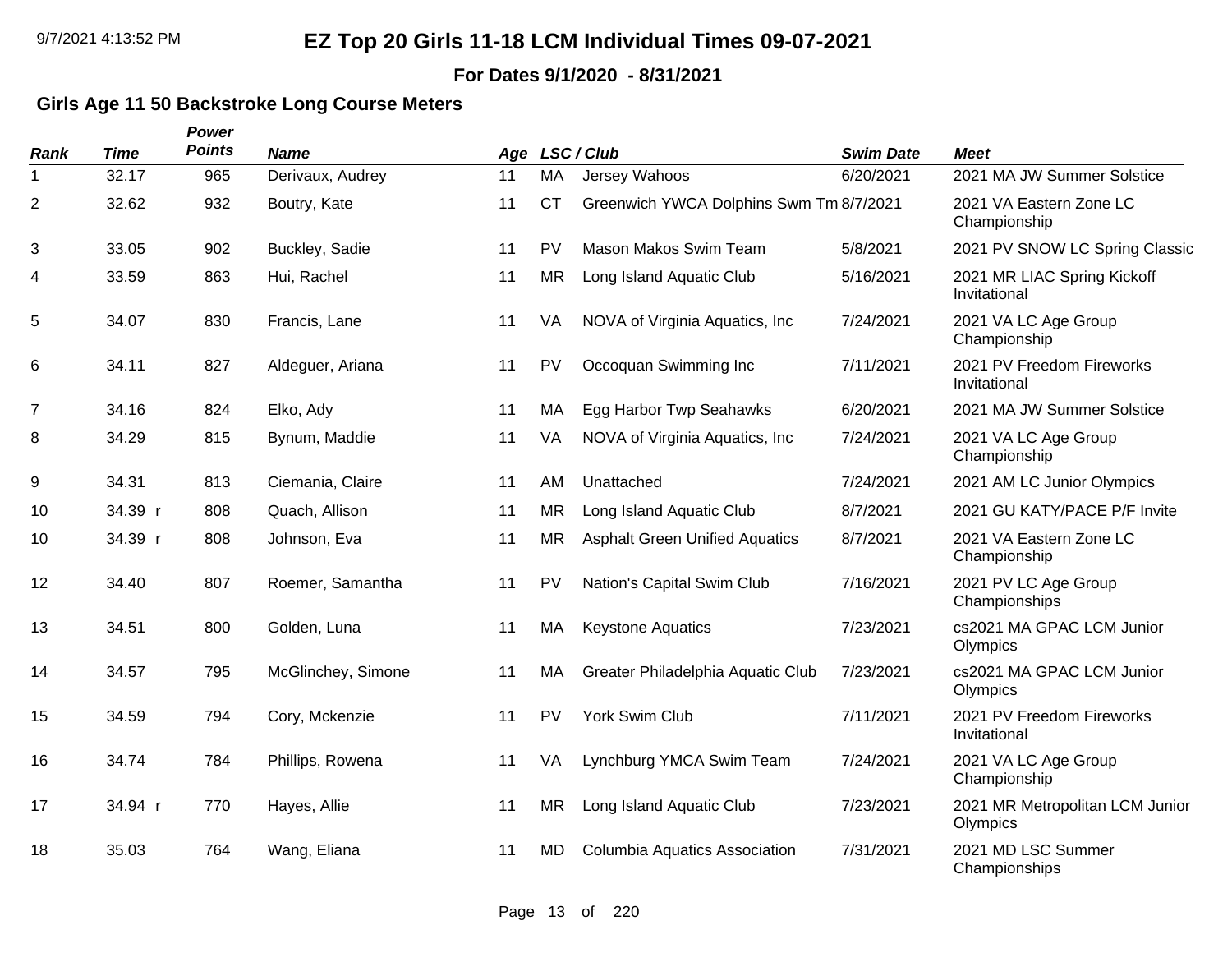| 9/7/2021 4:13:52 PM |       |     | EZ Top 20 Girls 11-18 LCM Individual Times 09-07-2021 |    |     |                                |           |                                       |  |  |  |  |  |
|---------------------|-------|-----|-------------------------------------------------------|----|-----|--------------------------------|-----------|---------------------------------------|--|--|--|--|--|
|                     |       |     |                                                       |    |     | For Dates 9/1/2020 - 8/31/2021 |           |                                       |  |  |  |  |  |
| 19                  | 35.11 | 759 | Strucko, Lydia                                        | 11 | MA. | <b>Parkland Aquatic Club</b>   | 7/23/2021 | cs2021 MA GPAC LCM Junior<br>Olympics |  |  |  |  |  |
| 20                  | 35.12 | 758 | Navari, Ella                                          | 11 | МA  | York YMCA                      | 7/23/2021 | cs2021 MA GPAC LCM Junior<br>Olympics |  |  |  |  |  |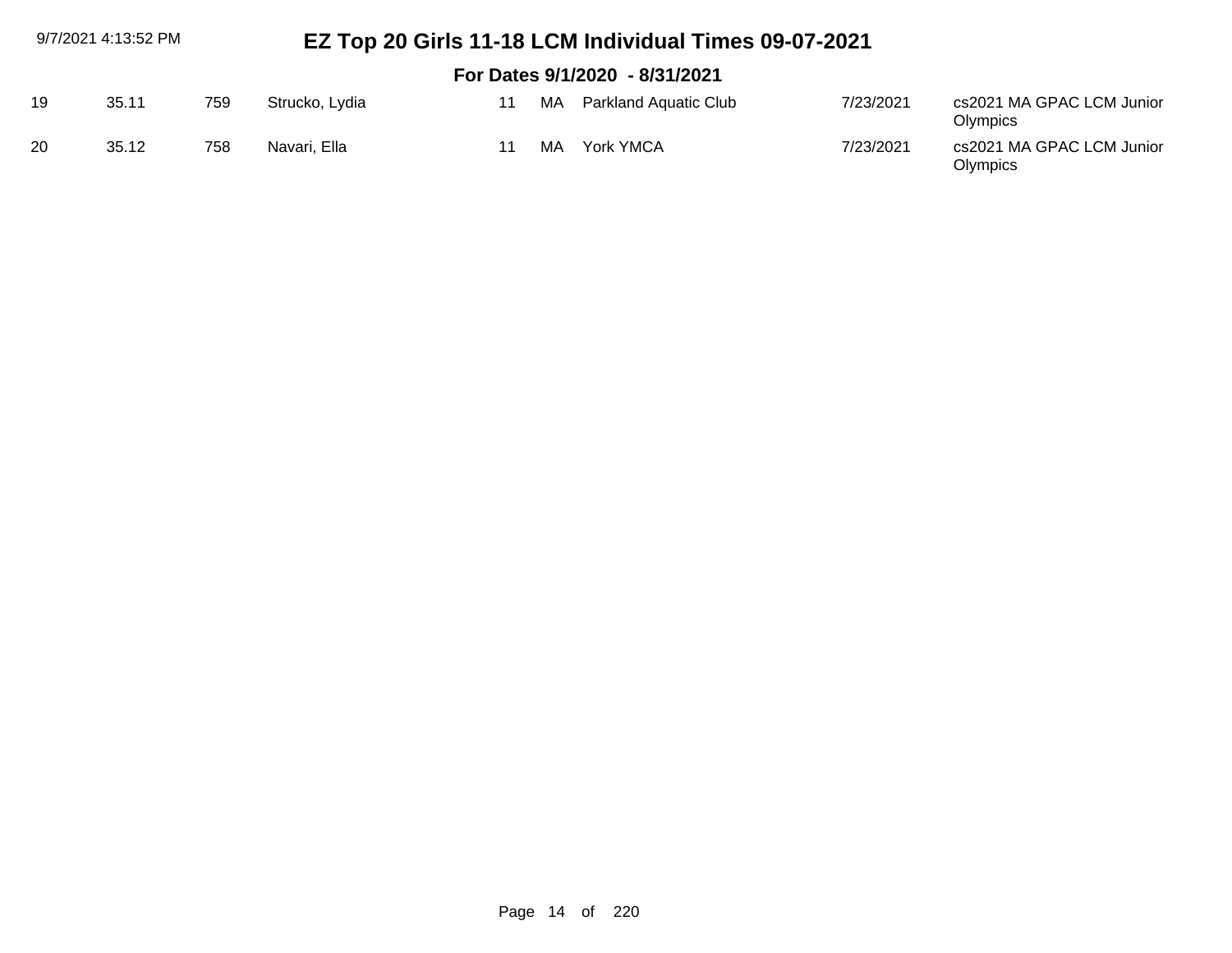**For Dates 9/1/2020 - 8/31/2021**

### **Girls Age 11 100 Backstroke Long Course Meters**

| <b>Rank</b>    | <b>Time</b> | Power<br><b>Points</b> | <b>Name</b>                | Age           |                          | LSC / Club                              | <b>Swim Date</b> | <b>Meet</b>                                 |
|----------------|-------------|------------------------|----------------------------|---------------|--------------------------|-----------------------------------------|------------------|---------------------------------------------|
| 1              | 1:07.47     | 1016                   | Derivaux, Audrey           | 11            | MA                       | Jersey Wahoos                           | 8/6/2021         | 2021 VA Eastern Zone LC<br>Championship     |
| $\overline{2}$ | 1:09.43     | 952                    | Buckley, Sadie             | 11            | PV                       | Mason Makos Swim Team                   | 5/9/2021         | 2021 PV SNOW LC Spring Classic              |
| 3              | 1:11.43     | 888                    | Boutry, Kate               | 11            | <b>CT</b>                | Greenwich YWCA Dolphins Swm Tm 8/6/2021 |                  | 2021 VA Eastern Zone LC<br>Championship     |
| 4              | 1:13.00     | 838                    | Hui, Rachel                | 11            | <b>MR</b>                | Long Island Aquatic Club                | 6/27/2021        | 2021 MR LIAC Summer Fun<br>Invitational     |
| 5              | 1:13.40     | 826                    | Aldeguer, Ariana           | 11            | PV                       | Occoquan Swimming Inc                   | 8/6/2021         | 2021 FL ISCA Summer Elite<br>Showcase       |
| 6              | 1:13.58     | 820                    | Francis, Lane              | 11            | VA                       | NOVA of Virginia Aquatics, Inc          | 7/25/2021        | 2021 VA LC Age Group<br>Championship        |
| $\overline{7}$ | 1:13.89     | 811                    | Nishikawa-Geitheim, Ayelet | 11            | <b>NE</b>                | <b>Bluefish Swim Club</b>               | 6/20/2021        | 2021 FL Shark Open                          |
| 8              | 1:14.21 $r$ | 801                    | Johnson, Eva               | 11            | <b>MR</b>                | <b>Asphalt Green Unified Aquatics</b>   | 7/25/2021        | 2021 MR Metropolitan LCM Junior<br>Olympics |
| 9              | 1:14.42     | 795                    | Ciemania, Claire           | 11            | AM.                      | Unattached                              | 7/25/2021        | 2021 AM LC Junior Olympics                  |
| 10             | 1:14.54     | 791                    | Chen, Elizabeth            | 11            | PV                       | Rockville Montgomery Swim Club          | 5/2/2021         | 2021 PV Speedo Spring Splash                |
| 11             | 1:14.62     | 789                    | Hayes, Allie               | 11            | <b>MR</b>                | Long Island Aquatic Club                | 7/24/2021        | 2021 MR Metropolitan LCM Junior<br>Olympics |
| 12             | 1:15.10     | 774                    | Eubank, Mia                | 11            | VA                       | NOVA of Virginia Aquatics, Inc.         | 7/25/2021        | 2021 VA LC Age Group<br>Championship        |
| 13             | 1:15.39     | 765                    | Wang, Eliana               | 11            | <b>MD</b>                | Columbia Aquatics Association           | 7/30/2021        | 2021 MD LSC Summer<br>Championships         |
| 14             | 1:15.45     | 763                    | Elko, Ady                  | 11            | МA                       | Egg Harbor Twp Seahawks                 | 5/22/2021        | 2021 MA GPAC Spring Derby LC<br>C           |
| 15             | 1:15.63     | 758                    | Cates, Noelle              | 11            | PV                       | Snow Swimming                           | 7/18/2021        | 2021 PV LC Age Group<br>Championships       |
| 16             | 1:15.73     | 755                    | Cory, Mckenzie             | 11            | <b>PV</b>                | York Swim Club                          | 5/9/2021         | 2021 PV SNOW LC Spring Classic              |
| 17             | 1:15.79     | 753                    | Cummins, Ella              | 11            | MA                       | Greater Philadelphia Aquatic Club       | 7/25/2021        | cs2021 MA GPAC LCM Junior<br>Olympics       |
| 18             | 1:16.00     | 747                    | Causey, Charlotte          | 11            | VA                       | NOVA of Virginia Aquatics, Inc.         | 6/6/2021         | 2021 VA HNVR Storm Surge Open               |
| 19             | 1:16.16     | 742                    | Kang, Sunny                | 11            | <b>MR</b>                | <b>Westchester Aquatic Club</b>         | 7/24/2021        | 2021 MR Metropolitan LCM Junior             |
|                |             |                        |                            | $\sim$ $\sim$ | $\overline{\phantom{a}}$ | $\sim$ 0.00                             |                  |                                             |

Page 15 of 220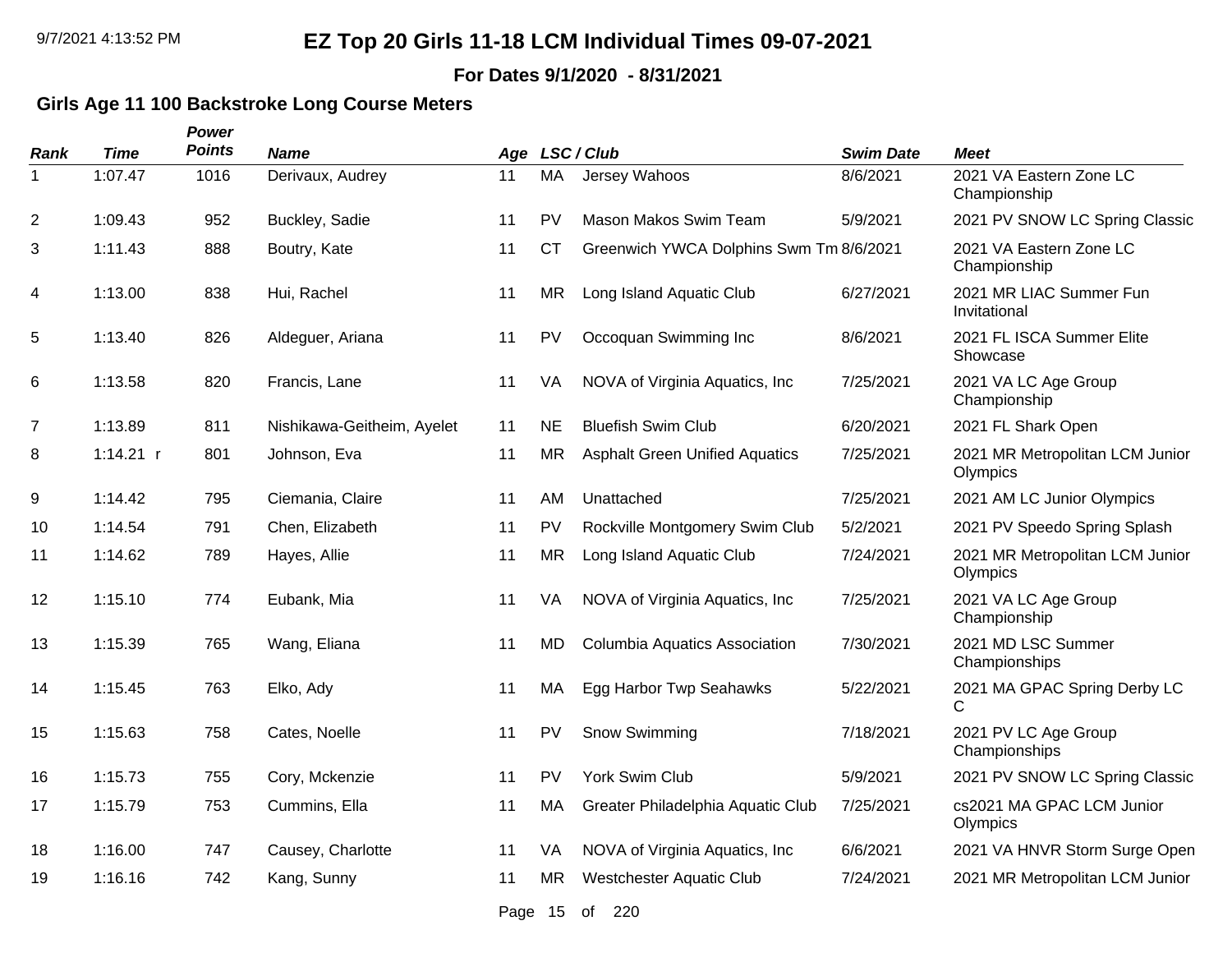#### **For Dates 9/1/2020 - 8/31/2021**

| 20<br>7/25/2021<br>741<br>1:16.19<br>Strucko, Lydia<br>11 MA Parkland Aquatic Club<br>Olympics | cs2021 MA GPAC LCM Junior |
|------------------------------------------------------------------------------------------------|---------------------------|

**Olympics**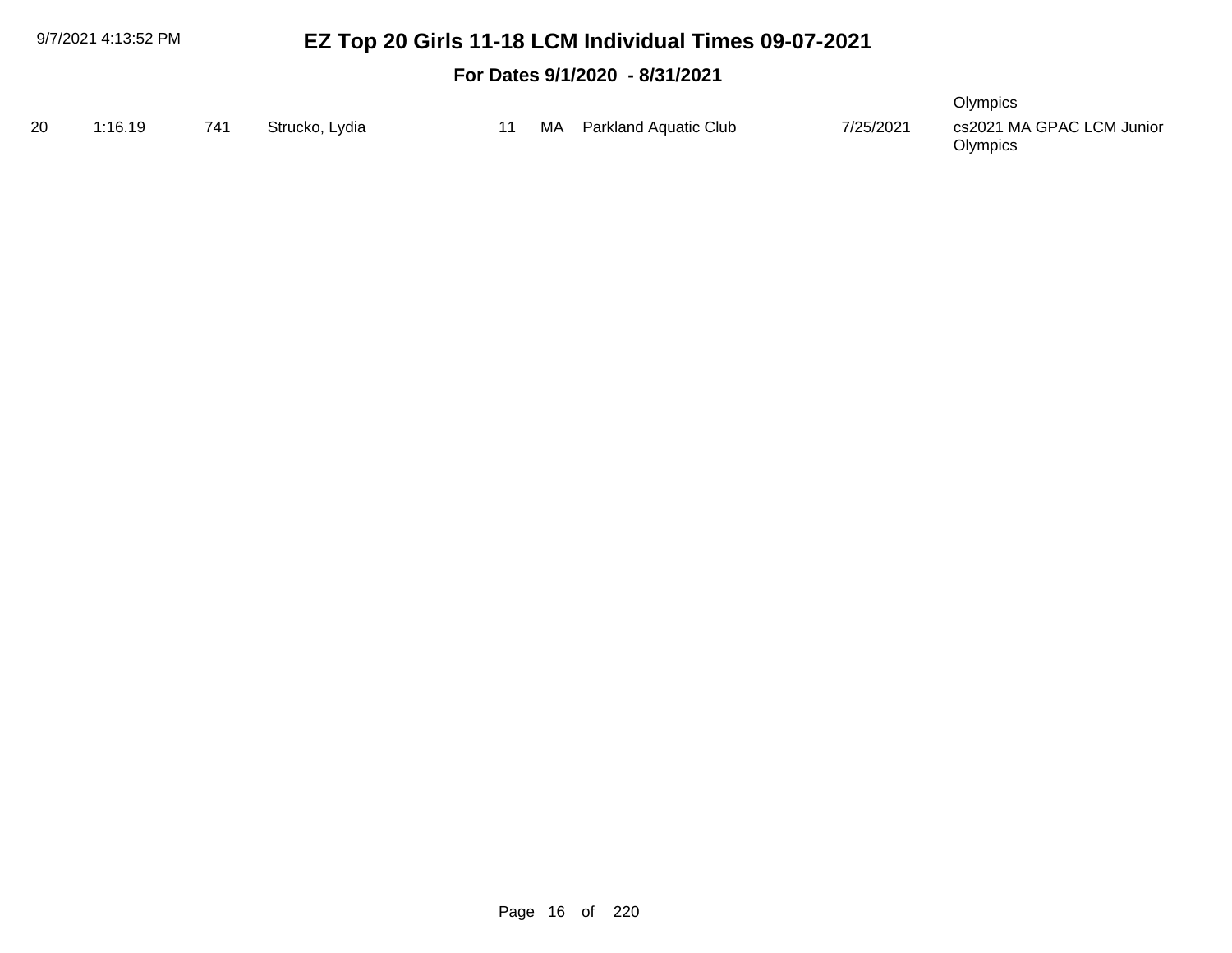#### **For Dates 9/1/2020 - 8/31/2021**

### **Girls Age 11 200 Backstroke Long Course Meters**

| Rank           | <b>Time</b> | Power<br><b>Points</b> | <b>Name</b>                |    |           | Age LSC/Club                            | <b>Swim Date</b> | <b>Meet</b>                                 |
|----------------|-------------|------------------------|----------------------------|----|-----------|-----------------------------------------|------------------|---------------------------------------------|
| 1              | 2:22.71     | 1060                   | Derivaux, Audrey           | 11 | MA        | Jersey Wahoos                           | 7/24/2021        | cs2021 MA GPAC LCM Junior<br>Olympics       |
| $\overline{2}$ | 2:34.84     | 894                    | Buckley, Sadie             | 11 | PV        | Mason Makos Swim Team                   | 5/8/2021         | 2021 PV SNOW LC Spring Classic              |
| 3              | 2:35.57     | 884                    | Nishikawa-Geitheim, Ayelet | 11 | NE        | <b>Bluefish Swim Club</b>               | 7/9/2021         | 2021 NE SSA 11-12 Age Group Ch              |
| 4              | 2:36.05     | 878                    | Ciemania, Claire           | 11 | AM        | Unattached                              | 7/23/2021        | 2021 AM LC Junior Olympics                  |
| 5              | 2:36.14     | 876                    | Cates, Noelle              | 11 | PV        | Snow Swimming                           | 7/17/2021        | 2021 PV LC Age Group<br>Championships       |
| 6              | 2:37.28     | 861                    | Kang, Sunny                | 11 | <b>MR</b> | Westchester Aquatic Club                | 7/25/2021        | 2021 MR Metropolitan LCM Junior<br>Olympics |
| $\overline{7}$ | 2:37.48     | 859                    | Francis, Lane              | 11 | VA        | NOVA of Virginia Aquatics, Inc.         | 7/23/2021        | 2021 VA LC Age Group<br>Championship        |
| 8              | 2:37.50     | 858                    | Hui, Rachel                | 11 | <b>MR</b> | Long Island Aquatic Club                | 5/15/2021        | 2021 MR LIAC Spring Kickoff<br>Invitational |
| 9              | 2:37.77     | 855                    | Hayes, Allie               | 11 | <b>MR</b> | Long Island Aquatic Club                | 7/25/2021        | 2021 MR Metropolitan LCM Junior<br>Olympics |
| 10             | 2:37.97     | 852                    | Boutry, Kate               | 11 | <b>CT</b> | Greenwich YWCA Dolphins Swm Tm 8/5/2021 |                  | 2021 VA Eastern Zone LC<br>Championship     |
| 11             | 2:39.90     | 827                    | Elko, Ady                  | 11 | МA        | Egg Harbor Twp Seahawks                 | 6/19/2021        | 2021 MA JW Summer Solstice                  |
| 12             | 2:40.74     | 816                    | Karafin, Sasha             | 11 | ΜR        | Long Island Aquatic Club                | 7/25/2021        | 2021 MR Metropolitan LCM Junior<br>Olympics |
| 12             | 2:40.74     | 816                    | McGlinchey, Simone         | 11 | МA        | Greater Philadelphia Aquatic Club       | 7/24/2021        | cs2021 MA GPAC LCM Junior<br>Olympics       |
| 14             | 2:41.69     | 804                    | Gu, Alyssa                 | 11 | <b>NE</b> | <b>Crimson Aquatics</b>                 | 8/4/2021         | 2021 FL ISCA Summer Elite<br>Showcase       |
| 15             | 2:41.93     | 800                    | Eubank, Mia                | 11 | VA        | NOVA of Virginia Aquatics, Inc.         | 6/27/2021        | 2021 VA WAC Summer Sizzle<br>Mee            |
| 16             | 2:43.14     | 785                    | Smithson, Parker           | 11 | VA        | <b>Quest Swimming</b>                   | 8/4/2021         | 2021 FL ISCA Summer Elite<br>Showcase       |
| 17             | 2:43.31     | 783                    | Johnson, Eva               | 11 | <b>MR</b> | <b>Asphalt Green Unified Aquatics</b>   | 7/25/2021        | 2021 MR Metropolitan LCM Junior<br>Olympics |
| 18             | 2:43.35     | 782                    | Mercer, Maddie             | 11 | PV        | Occoquan Swimming Inc                   | 8/4/2021         | 2021 FL ISCA Summer Elite<br>Showcase       |

Page 17 of 220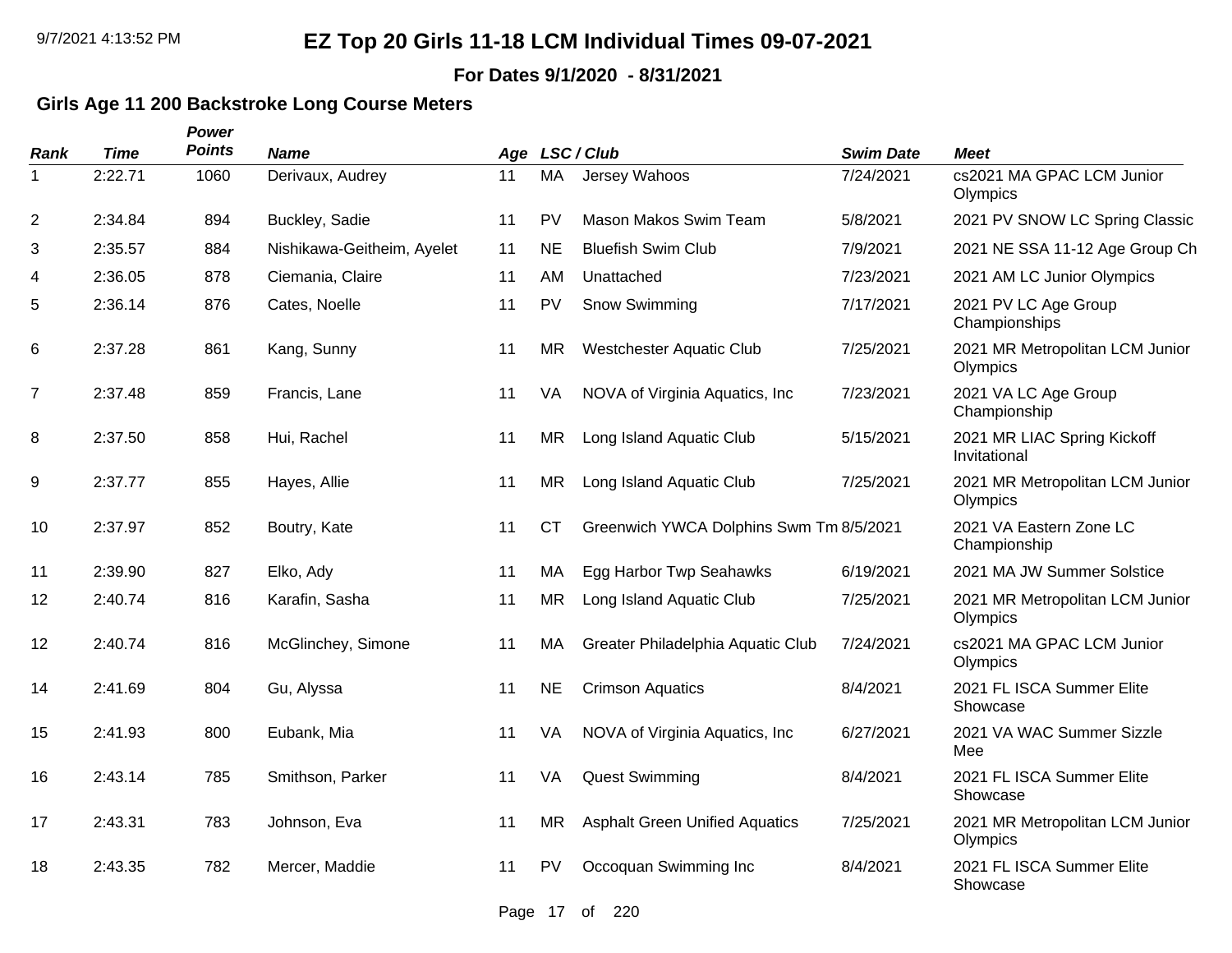|    | 9/7/2021 4:13:52 PM |     |              |     | EZ Top 20 Girls 11-18 LCM Individual Times 09-07-2021 |          |                                |
|----|---------------------|-----|--------------|-----|-------------------------------------------------------|----------|--------------------------------|
|    |                     |     |              |     | For Dates 9/1/2020 - 8/31/2021                        |          |                                |
| 19 | 2:43.62             | 779 | Kelly, Erin  | NE. | Bluefish Swim Club                                    | 7/9/2021 | 2021 NE SSA 11-12 Age Group Ch |
| 20 | 2:43.89             | 775 | Navari, Ella | MA  | York YMCA                                             | 8/4/2021 | 2021 FL ISCA Summer Elite      |

Showcase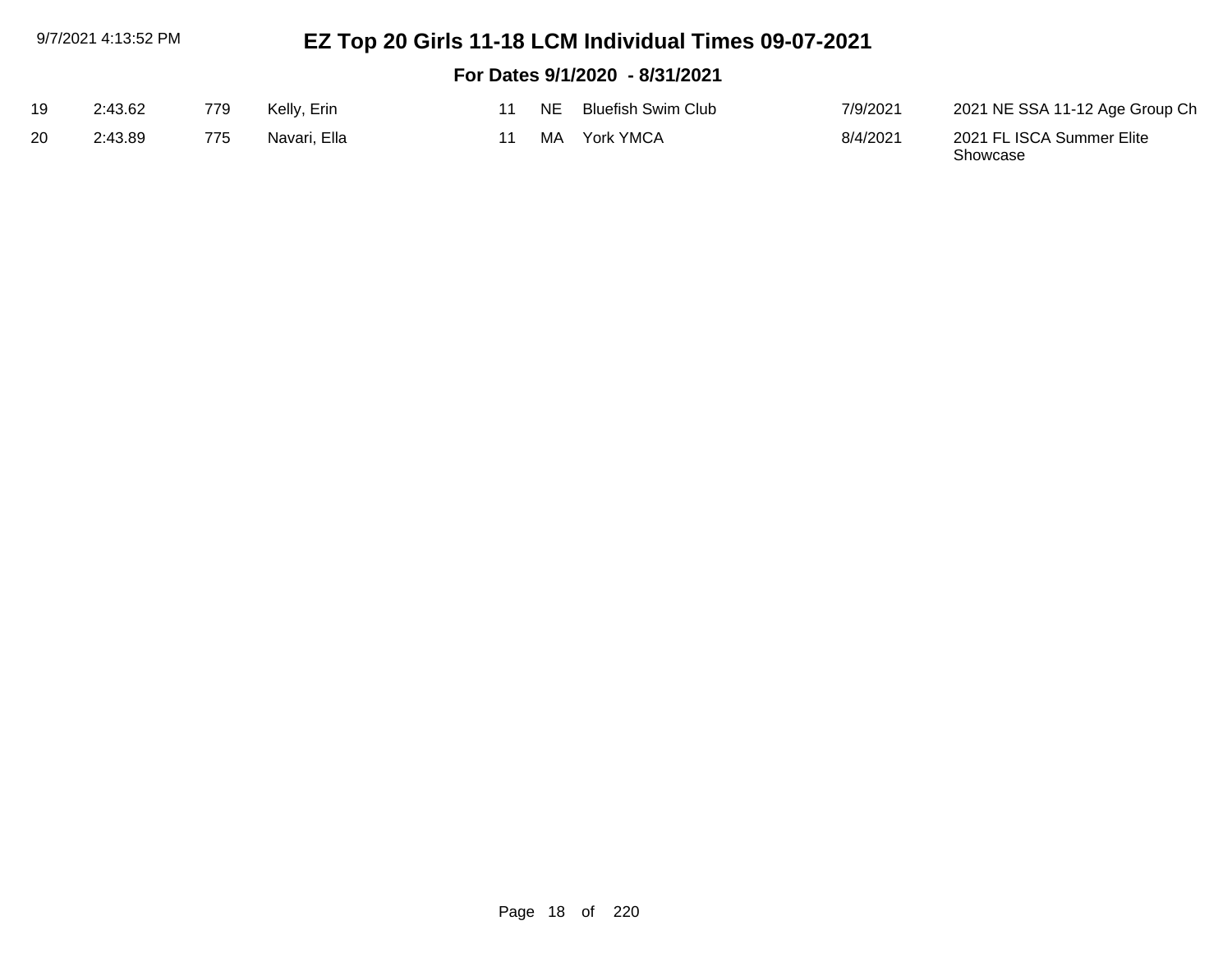**For Dates 9/1/2020 - 8/31/2021**

### **Girls Age 11 50 Breaststroke Long Course Meters**

| <b>Rank</b>    | <b>Time</b> | Power<br><b>Points</b> | <b>Name</b>       |    |           | Age LSC/Club                     | <b>Swim Date</b> | <b>Meet</b>                                 |
|----------------|-------------|------------------------|-------------------|----|-----------|----------------------------------|------------------|---------------------------------------------|
| 1              | 35.87       | 924                    | Kim, Stephanie    | 11 | <b>NJ</b> | <b>Scarlet Aquatics</b>          | 8/4/2021         | 2021 FL ISCA Summer Elite<br>Showcase       |
| $\overline{2}$ | 35.90       | 922                    | Tran, Kim         | 11 | <b>NJ</b> | Life Time Metro                  | 6/6/2021         | 2021 MR SSC Summer Mad Dash<br>Invitational |
| 3              | 37.06       | 858                    | Derivaux, Audrey  | 11 | MA        | Jersey Wahoos                    | 6/21/2021        | 2021 MA JW Summer Solstice                  |
| 4              | 37.11       | 855                    | Bedri, Ayah       | 11 | <b>NJ</b> | Life Time Metro                  | 8/6/2021         | 2021 VA Eastern Zone LC<br>Championship     |
| 5              | 37.40       | 839                    | Spaman, Eila      | 11 | MA        | Hatboro Horsham Aquatic Asso.    | 7/24/2021        | cs2021 MA GPAC LCM Junior<br>Olympics       |
| 6              | 37.73       | 821                    | Beretta, Maria    | 11 | <b>CT</b> | <b>Charter Oak Aquatic Club</b>  | 7/23/2021        | 2021 CT 11-14 Age Group<br>Championships    |
| $\overline{7}$ | 38.02       | 805                    | Elko, Ady         | 11 | МA        | Egg Harbor Twp Seahawks          | 7/24/2021        | cs2021 MA GPAC LCM Junior<br>Olympics       |
| 8              | 38.19       | 796                    | Chung, Olivia     | 11 | VA        | <b>Coast Guard Blue Dolphins</b> | 8/6/2021         | 2021 VA Eastern Zone LC<br>Championship     |
| 9              | 38.49       | 780                    | Harris, Savannah  | 11 | VA        | NOVA of Virginia Aquatics, Inc.  | 7/23/2021        | 2021 VA LC Age Group<br>Championship        |
| 10             | 38.92       | 757                    | Hofer, Jenny      | 11 | VA        | Williamsburg Aquatic Club        | 6/6/2021         | 2021 VA HNVR Storm Surge Open               |
| 11             | 38.93       | 757                    | Terrell, Hadyn    | 11 | VA        | Virginia Gators                  | 8/4/2021         | 2021 FL ISCA Summer Elite<br>Showcase       |
| 12             | 39.03       | 752                    | Bowers, Savannah  | 11 | <b>CT</b> | West Hartford Aquatic Team       | 6/19/2021        | 2021 CT CDOG June Qualifier                 |
| 13             | 39.06       | 750                    | Phillips, Rowena  | 11 | VA        | Lynchburg YMCA Swim Team         | 6/26/2021        | 2021 VA Virginia Commonwealth               |
| 14             | 39.17       | 744                    | Lacson, Aleah     | 11 | PV        | Rockville Montgomery Swim Club   | 5/2/2021         | 2021 PV Speedo Spring Splash                |
| 15             | 39.23       | 741                    | Zawitoski, Lulu   | 11 | PV        | <b>Shark Tank Racing Squad</b>   | 7/15/2021        | 2021 PV LC Age Group<br>Championships       |
| 16             | 39.37       | 734                    | Lawson, Mckenna   | 11 | <b>NE</b> | Rockingham Area Youth Swim       | 8/6/2021         | 2021 NE PHX LCM Silver<br>Championship      |
| 17             | 39.51       | 726                    | Lee, Lovy         | 11 | <b>NJ</b> | <b>Scarlet Aquatics</b>          | 8/4/2021         | 2021 FL ISCA Summer Elite<br>Showcase       |
| 18             | 39.53       | 725                    | Neiburg, Isabelle | 11 | VA        | <b>Quest Swimming</b>            | 6/6/2021         | 2021 VA TIDE Red, White, and B              |
| 19             | 39.54       | 725                    | Hosley, Gabriella | 11 | MA        | Nittany Lion Aquatic Club        | 5/16/2021        | 2021 MA KA May Melee                        |
|                |             |                        |                   |    |           |                                  |                  |                                             |

Page 19 of 220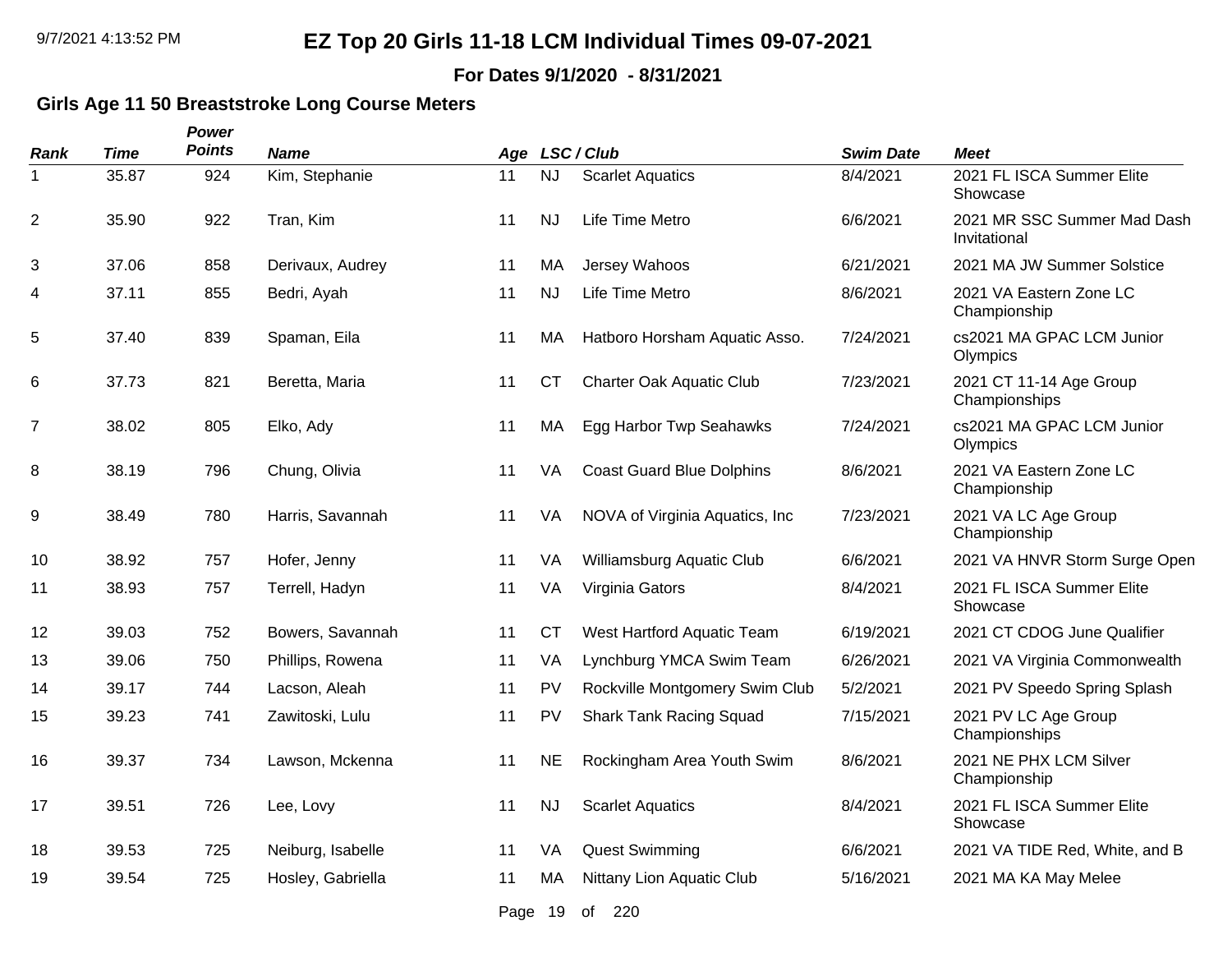|    | 9/7/2021 4:13:52 PM            |     | EZ Top 20 Girls 11-18 LCM Individual Times 09-07-2021 |  |     |                   |           |                               |  |  |  |
|----|--------------------------------|-----|-------------------------------------------------------|--|-----|-------------------|-----------|-------------------------------|--|--|--|
|    | For Dates 9/1/2020 - 8/31/2021 |     |                                                       |  |     |                   |           |                               |  |  |  |
| 20 | 39.59                          | 722 | Roulstone, Samantha                                   |  | MA. | Phoenixville YMCA | 6/26/2021 | 2021 MA PAAC Firecracker Meet |  |  |  |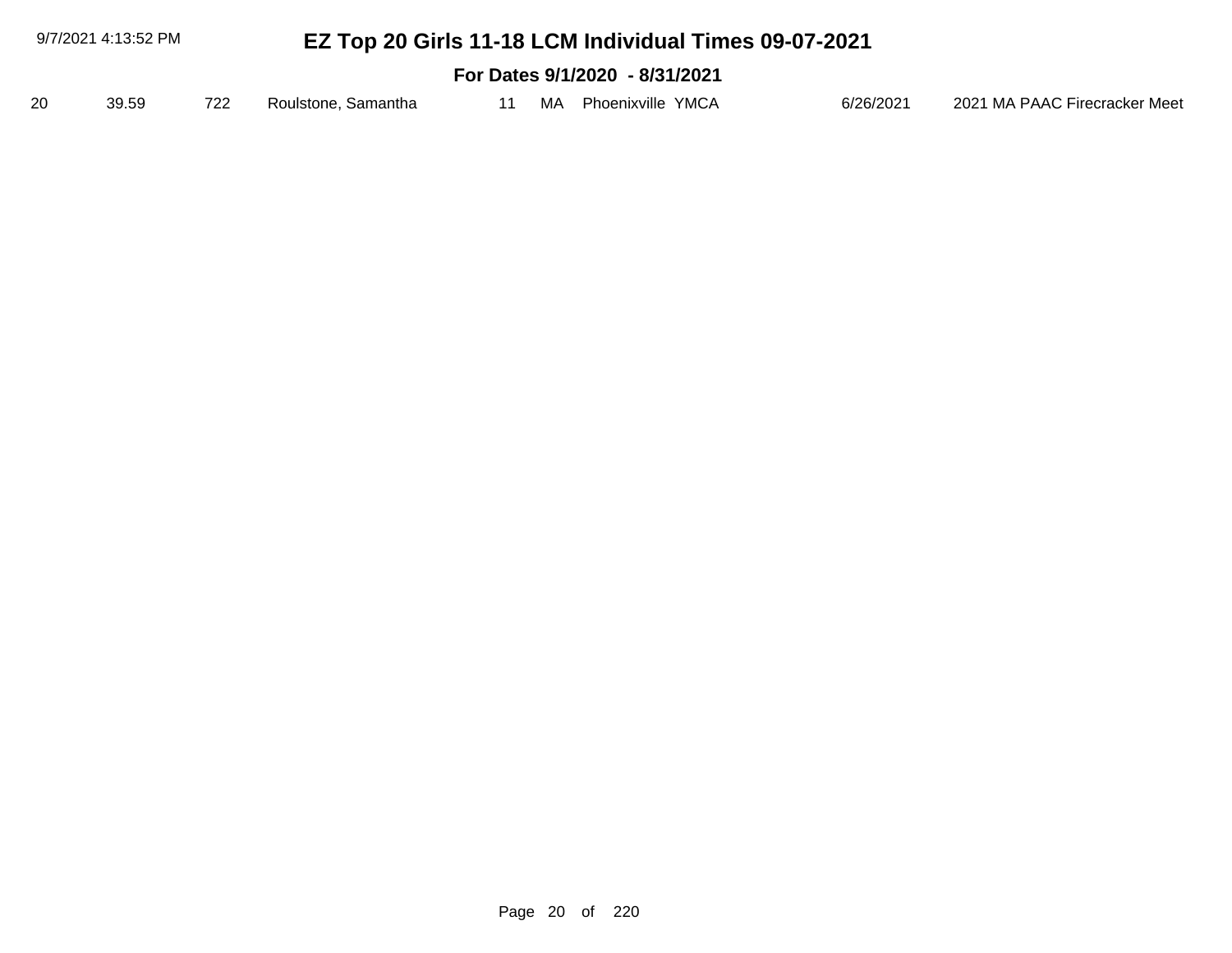**For Dates 9/1/2020 - 8/31/2021**

### **Girls Age 11 100 Breaststroke Long Course Meters**

| <b>Rank</b>    | <b>Time</b> | Power<br><b>Points</b> | <b>Name</b>       |    |           | Age LSC/Club                      | <b>Swim Date</b> | <b>Meet</b>                                            |
|----------------|-------------|------------------------|-------------------|----|-----------|-----------------------------------|------------------|--------------------------------------------------------|
| 1              | 1:19.84     | 886                    | Kim, Stephanie    | 11 | <b>NJ</b> | <b>Scarlet Aquatics</b>           | 8/7/2021         | 2021 FL ISCA Summer Elite<br>Showcase                  |
| $\overline{c}$ | 1:20.58     | 868                    | Tran, Kim         | 11 | <b>NJ</b> | Life Time Metro                   | 6/6/2021         | 2021 MR SSC Summer Mad Dash<br>Invitational            |
| 3              | 1:22.47     | 821                    | Bedri, Ayah       | 11 | <b>NJ</b> | Life Time Metro                   | 8/4/2021         | 2021 VA Eastern Zone LC<br>Championship                |
| 4              | 1:22.50     | 821                    | Chung, Olivia     | 11 | VA        | <b>Coast Guard Blue Dolphins</b>  | 8/4/2021         | 2021 VA Eastern Zone LC<br>Championship                |
| 5              | 1:23.37     | 800                    | Spaman, Eila      | 11 | MA        | Hatboro Horsham Aquatic Asso.     | 7/23/2021        | cs2021 MA GPAC LCM Junior<br>Olympics                  |
| 6              | 1:23.94     | 786                    | Lee, Yuna         | 11 | <b>MR</b> | Long Island Aquatic Club          | 6/13/2021        | 2021 MR LIAC Summertime<br><b>Classic Invitational</b> |
| $\overline{7}$ | 1:23.99     | 785                    | Lee, Lovy         | 11 | <b>NJ</b> | <b>Scarlet Aquatics</b>           | 7/11/2021        | 2021 NJ SCAR 12 & Under Hustle                         |
| 8              | 1:24.23     | 779                    | Grayson, Kelsey   | 11 | <b>MR</b> | <b>BGC-N. Westchester Marlins</b> | 8/7/2021         | 2021 FL ISCA Summer Elite<br>Showcase                  |
| 9              | 1:24.29     | 777                    | Elko, Ady         | 11 | МA        | Egg Harbor Twp Seahawks           | 7/23/2021        | cs2021 MA GPAC LCM Junior<br>Olympics                  |
| 10             | 1:24.52     | 772                    | Zhang, Sarah      | 11 | <b>NE</b> | Unattached                        | 8/4/2021         | 2021 VA Eastern Zone LC<br>Championship                |
| 11             | 1:24.83     | 764                    | Lee, Audrey       | 11 | PV        | Rockville Montgomery Swim Club    | 7/13/2021        | 2021 PV AP MCSL Coaches Long<br>Course                 |
| 12             | 1:24.94     | 762                    | Harris, Savannah  | 11 | VA        | NOVA of Virginia Aquatics, Inc.   | 7/24/2021        | 2021 VA LC Age Group<br>Championship                   |
| 13             | 1:25.37     | 751                    | Terrell, Hadyn    | 11 | VA        | Virginia Gators                   | 7/24/2021        | 2021 VA LC Age Group<br>Championship                   |
| 14             | 1:25.42     | 750                    | Shao, Emma        | 11 | <b>AD</b> | Clifton Park-Halfmoon Piranhas    | 8/4/2021         | 2021 VA Eastern Zone LC<br>Championship                |
| 15             | 1:25.76     | 742                    | Whitney, Caroline | 11 | MA        | Suburban Seahawks Club            | 7/23/2021        | cs2021 MA GPAC LCM Junior<br>Olympics                  |
| 16             | 1:25.79     | 741                    | Raley, Maya       | 11 | <b>MD</b> | North Baltimore Aquatic Club      | 7/31/2021        | 2021 MD LSC Summer<br>Championships                    |
| 17             | 1:25.81     | 741                    | Lawson, Mckenna   | 11 | <b>NE</b> | Rockingham Area Youth Swim        | 8/6/2021         | 2021 NE PHX LCM Silver                                 |

Page 21 of 220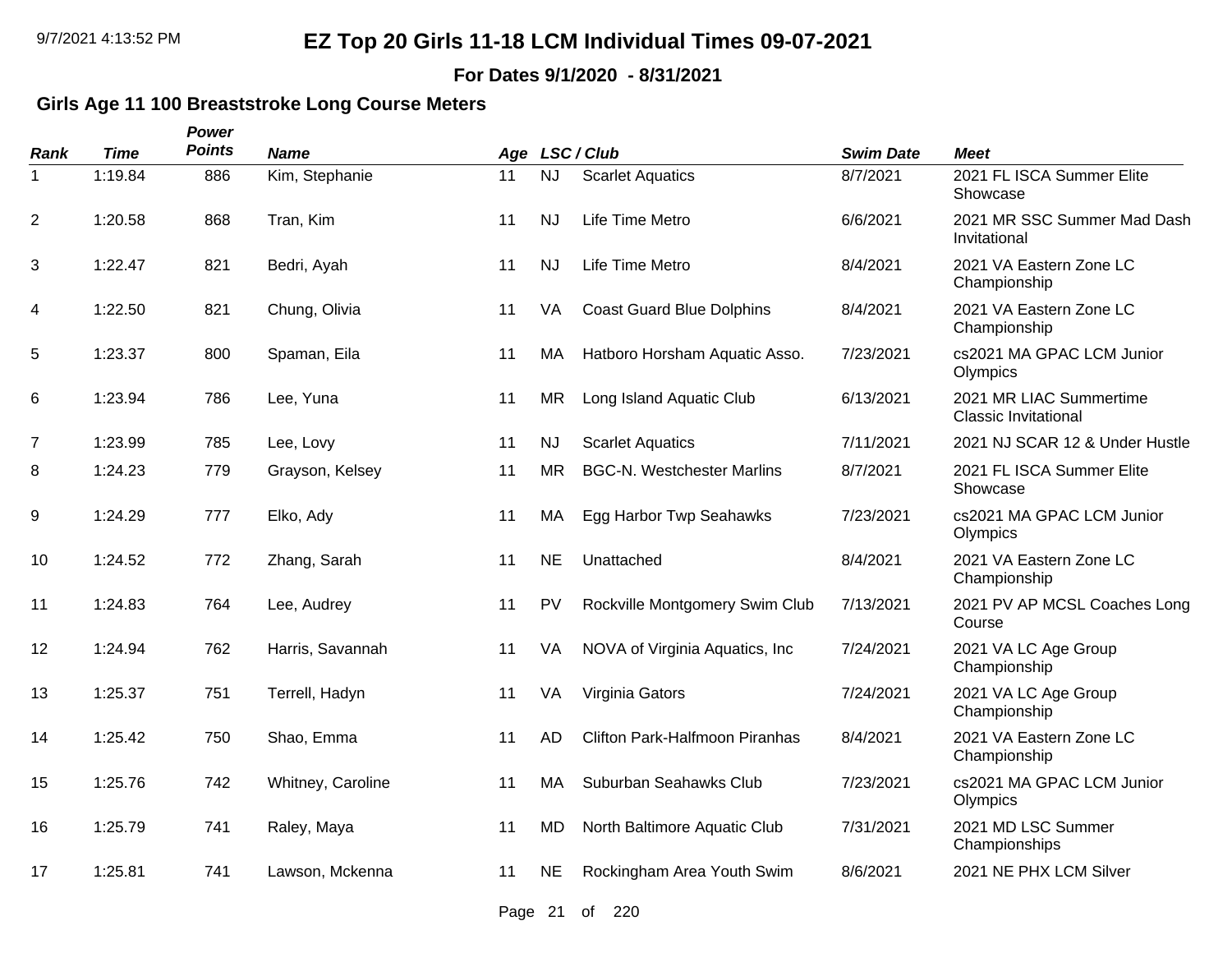#### **For Dates 9/1/2020 - 8/31/2021**

|    |         |     |                  |    |                                 |           | Championship                             |
|----|---------|-----|------------------|----|---------------------------------|-----------|------------------------------------------|
| 18 | 1:25.84 | 740 | Bowers, Savannah | СT | West Hartford Aquatic Team      | 6/6/2021  | 2021 CT WYW Wahoos Early<br>June         |
| 19 | 1:26.31 | 729 | Hofer, Jenny     | VA | Williamsburg Aquatic Club       | 6/27/2021 | 2021 VA WAC Summer Sizzle<br>Mee         |
| 20 | 1:26.33 | 729 | Beretta, Maria   | СT | <b>Charter Oak Aquatic Club</b> | 7/24/2021 | 2021 CT 11-14 Age Group<br>Championships |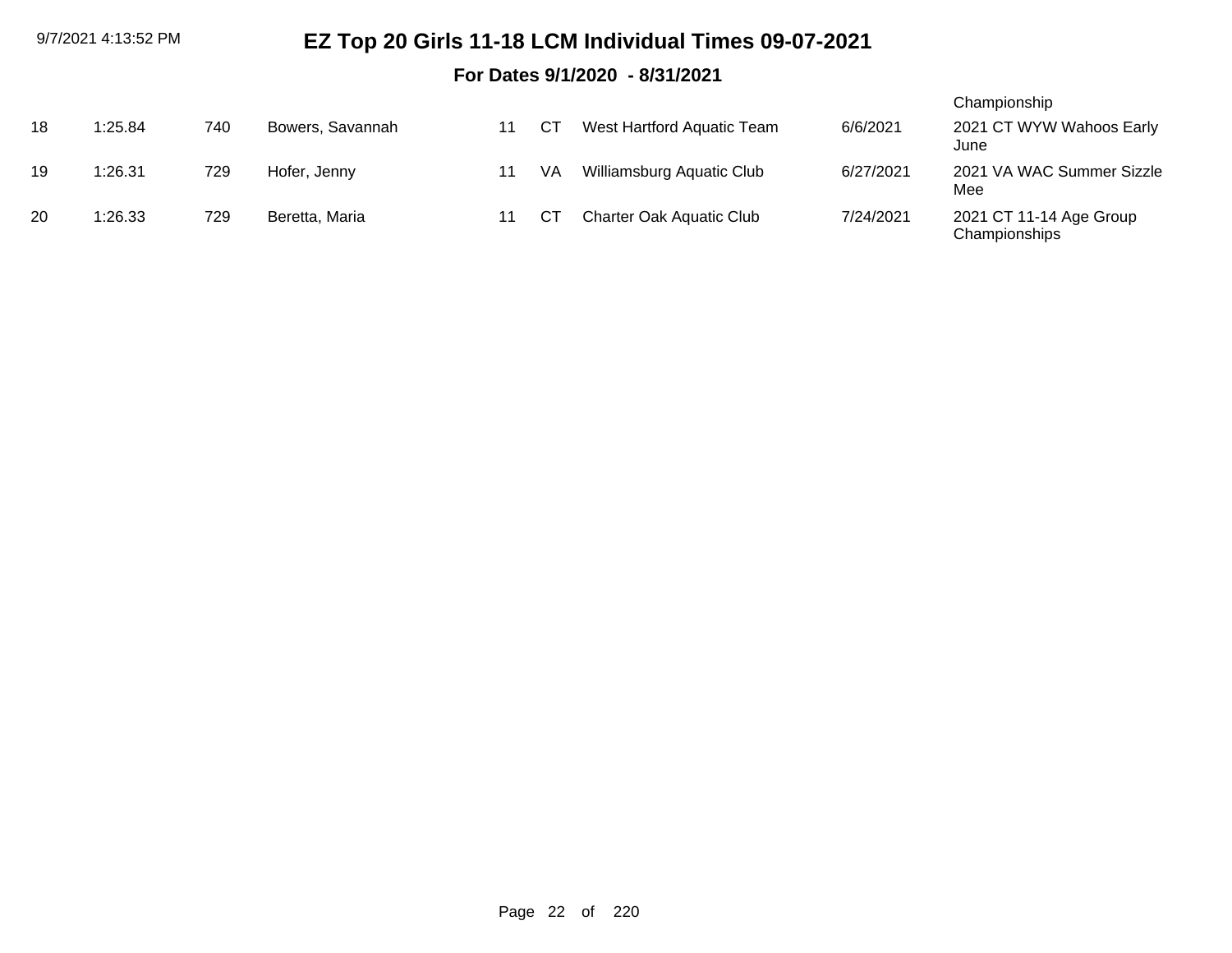**For Dates 9/1/2020 - 8/31/2021**

### **Girls Age 11 200 Breaststroke Long Course Meters**

| Rank           | <b>Time</b> | Power<br><b>Points</b> | <b>Name</b>                | Age |           | LSC / Club                                              | <b>Swim Date</b> | <b>Meet</b>                                            |
|----------------|-------------|------------------------|----------------------------|-----|-----------|---------------------------------------------------------|------------------|--------------------------------------------------------|
| 1              | 2:51.47     | 916                    | Kim, Stephanie             | 11  | <b>NJ</b> | <b>Scarlet Aquatics</b>                                 | 8/6/2021         | 2021 FL ISCA Summer Elite<br>Showcase                  |
| $\overline{2}$ | 2:53.15     | 898                    | Lee, Lovy                  | 11  | <b>NJ</b> | <b>Scarlet Aquatics</b>                                 | 8/6/2021         | 2021 FL ISCA Summer Elite<br>Showcase                  |
| 3              | 2:56.84     | 857                    | Zhang, Sarah               | 11  | <b>NE</b> | Unattached                                              | 6/27/2021        | 2021 NE SSA Jenny Thompson<br>Inv                      |
| 4              | 2:58.94     | 835                    | Derivaux, Audrey           | 11  | MA        | Jersey Wahoos                                           | 7/10/2021        | 2021 MA Swimming Meet                                  |
| 5              | 3:00.58     | 817                    | Chung, Olivia              | 11  | VA        | <b>Coast Guard Blue Dolphins</b>                        | 8/7/2021         | 2021 VA Eastern Zone LC<br>Championship                |
| 6              | 3:00.81     | 815                    | Ayres, Meghan              | 11  | VA        | <b>Cavalier Aquatics/Piedmont Family</b><br><b>YMCA</b> | 6/6/2021         | 2021 VA HNVR Storm Surge Open                          |
| 7              | 3:01.52     | 807                    | Lee, Yuna                  | 11  | <b>MR</b> | Long Island Aquatic Club                                | 6/12/2021        | 2021 MR LIAC Summertime<br><b>Classic Invitational</b> |
| 8              | 3:01.68     | 805                    | Terrell, Hadyn             | 11  | VA        | Virginia Gators                                         | 8/6/2021         | 2021 FL ISCA Summer Elite<br>Showcase                  |
| 9              | 3:01.82     | 804                    | Nishikawa-Geitheim, Ayelet | 11  | <b>NE</b> | <b>Bluefish Swim Club</b>                               | 8/7/2021         | 2021 VA Eastern Zone LC<br>Championship                |
| 10             | 3:03.11     | 790                    | Lawson, Mckenna            | 11  | <b>NE</b> | Rockingham Area Youth Swim                              | 7/11/2021        | 2021 NE SSA 11-12 Age Group Ch                         |
| 11             | 3:03.44     | 786                    | Lee, Audrey                | 11  | <b>PV</b> | Rockville Montgomery Swim Club                          | 6/4/2021         | 2021 PV Maryland State LC<br>Championships             |
| 12             | 3:03.60     | 785                    | Laflamme, Zoe              | 11  | VA        | <b>Coast Guard Blue Dolphins</b>                        | 6/27/2021        | 2021 VA CGBD LC Summer<br><b>Madness</b>               |
| 13             | 3:03.70     | 784                    | Ciemania, Claire           | 11  | AM        | Unattached                                              | 7/25/2021        | 2021 AM LC Junior Olympics                             |
| 14             | 3:04.35     | 777                    | Harris, Savannah           | 11  | VA        | NOVA of Virginia Aquatics, Inc.                         | 7/25/2021        | 2021 VA LC Age Group<br>Championship                   |
| 15             | 3:04.39     | 776                    | Hofer, Jenny               | 11  | VA        | Williamsburg Aquatic Club                               | 7/25/2021        | 2021 VA LC Age Group<br>Championship                   |
| 16             | 3:04.54     | 775                    | Gu, Alyssa                 | 11  | <b>NE</b> | <b>Crimson Aquatics</b>                                 | 8/6/2021         | 2021 FL ISCA Summer Elite<br>Showcase                  |
| 17             | 3:04.59     | 774                    | Shao, Emma                 | 11  | <b>AD</b> | <b>Clifton Park-Halfmoon Piranhas</b>                   | 8/7/2021         | 2021 VA Eastern Zone LC<br>Championship                |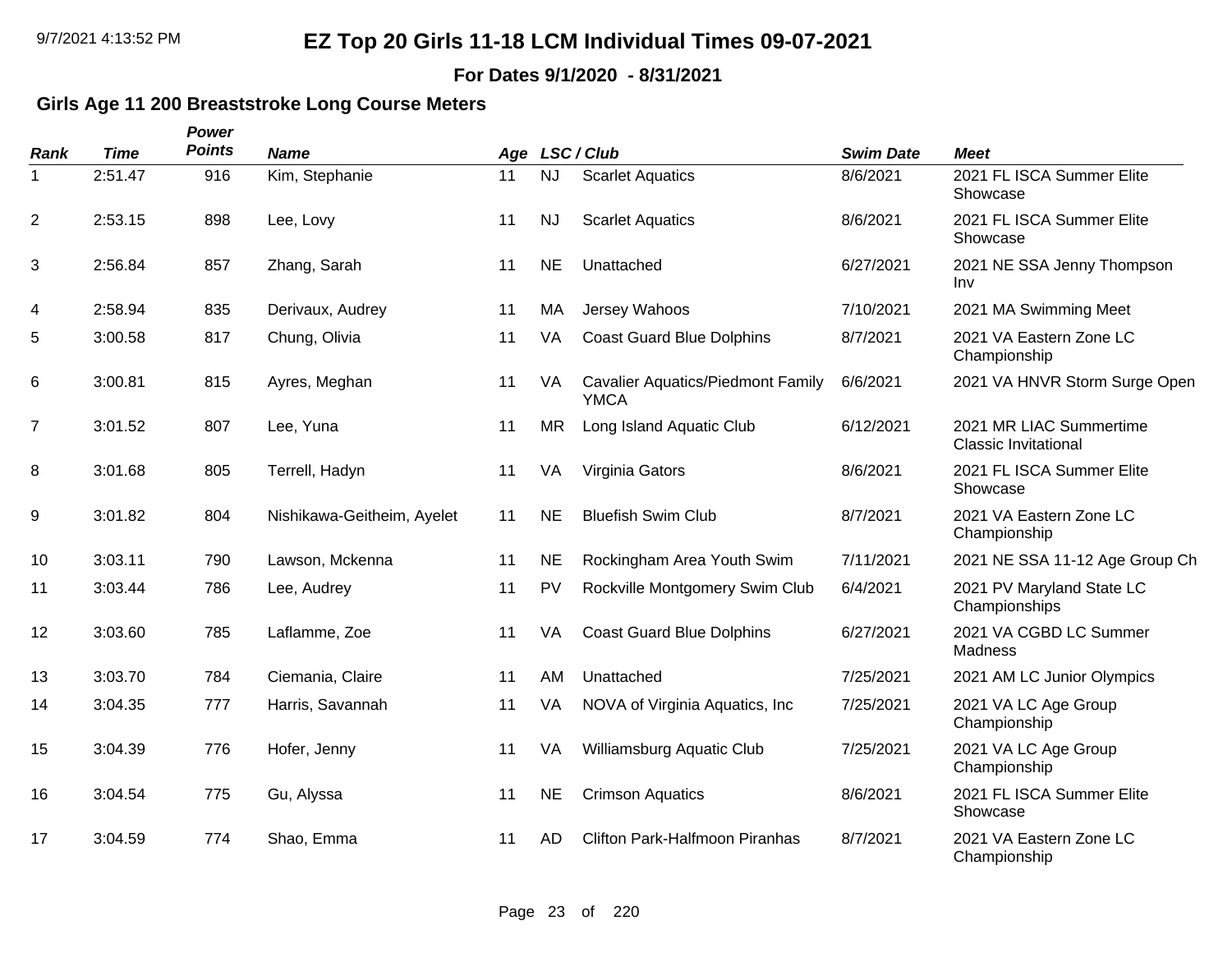| 9/7/2021 4:13:52 PM |         | EZ Top 20 Girls 11-18 LCM Individual Times 09-07-2021 |                   |    |    |                                |           |                                             |  |  |  |
|---------------------|---------|-------------------------------------------------------|-------------------|----|----|--------------------------------|-----------|---------------------------------------------|--|--|--|
|                     |         |                                                       |                   |    |    | For Dates 9/1/2020 - 8/31/2021 |           |                                             |  |  |  |
| 18                  | 3:05.04 | 769                                                   | Briceno, Bella    | 11 | МR | NYS Aquatics, Inc.             | 7/24/2021 | 2021 MR Metropolitan LCM Junior<br>Olympics |  |  |  |
| 19                  | 3:06.23 | 757                                                   | Whitney, Caroline | 11 | МA | Suburban Seahawks Club         | 7/25/2021 | cs2021 MA GPAC LCM Junior<br>Olympics       |  |  |  |
| 20                  | 3:06.82 | 751                                                   | Spaman, Eila      | 11 | МA | Hatboro Horsham Aquatic Asso.  | 7/2/2021  | 2021 MA KA Firecracker Classic              |  |  |  |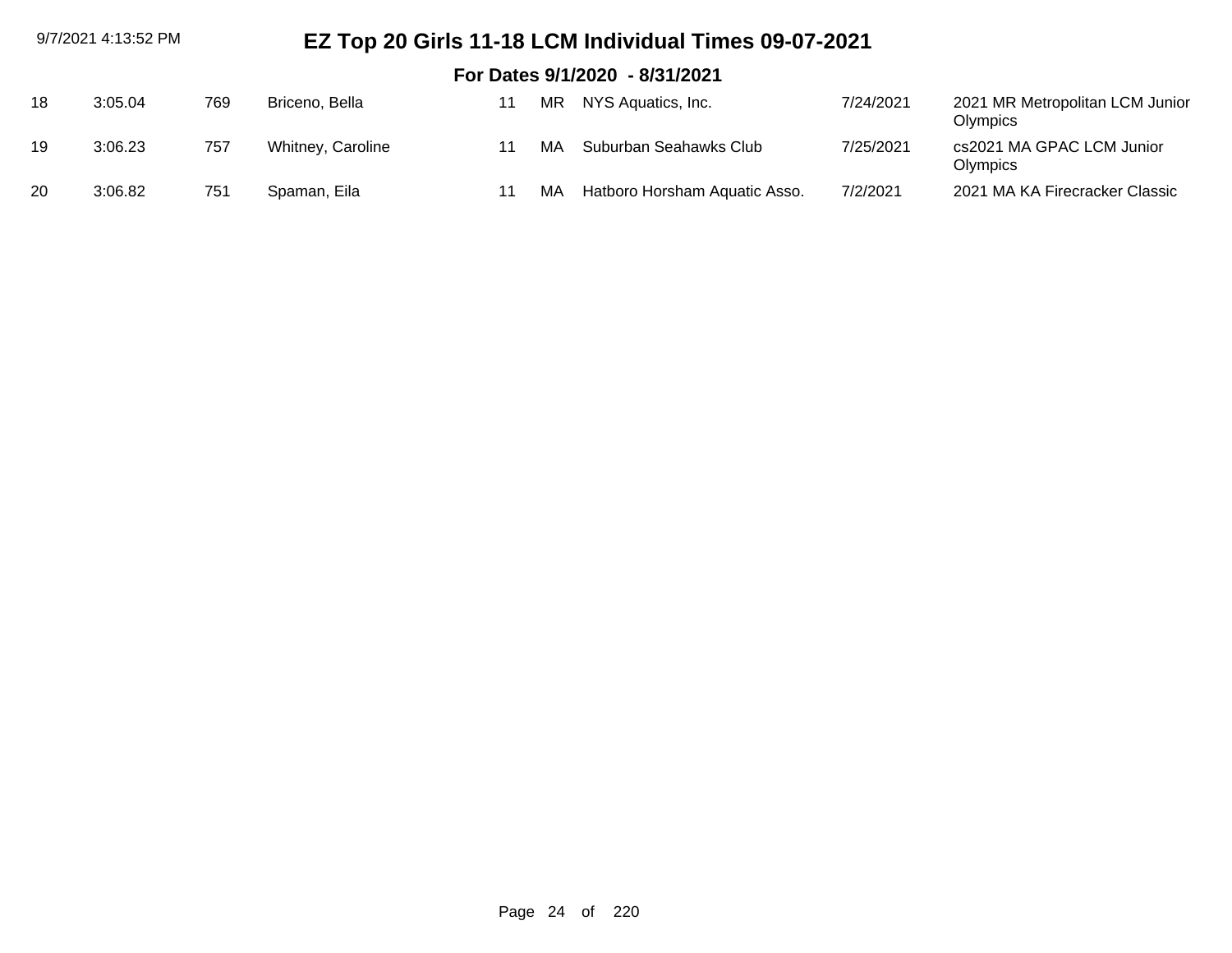#### **For Dates 9/1/2020 - 8/31/2021**

### **Girls Age 11 50 Butterfly Long Course Meters**

| Rank           | <b>Time</b> | Power<br><b>Points</b> | <b>Name</b>                |    |           | Age LSC/Club                                      | <b>Swim Date</b> | <b>Meet</b>                                            |
|----------------|-------------|------------------------|----------------------------|----|-----------|---------------------------------------------------|------------------|--------------------------------------------------------|
| 1              | 29.16       | 986                    | Derivaux, Audrey           | 11 | MA        | Jersey Wahoos                                     | 7/25/2021        | cs2021 MA GPAC LCM Junior<br>Olympics                  |
| $\overline{2}$ | 31.23       | 853                    | Hui, Rachel                | 11 | <b>MR</b> | Long Island Aquatic Club                          | 6/12/2021        | 2021 MR LIAC Summertime<br><b>Classic Invitational</b> |
| 3              | 31.48       | 837                    | Klock, Briana              | 11 | MA        | Lower Merion Aquatic Club                         | 7/1/2021         | 2021 MA KA Firecracker Classic                         |
| 4              | 31.81       | 817                    | Keith, Ashlyn              | 11 | VA        | SwimRVA                                           | 7/25/2021        | 2021 VA LC Age Group<br>Championship                   |
| 5              | 31.96       | 808                    | Groves, Caitlin            | 11 | PV        | All Star Aquatics                                 | 6/6/2021         | 2021 PV Maryland State LC<br>Championships             |
| $\overline{5}$ | 31.96       | 808                    | Ciemania, Claire           | 11 | AM        | Unattached                                        | 7/23/2021        | 2021 AM LC Junior Olympics                             |
| $\overline{7}$ | 32.06       | 801                    | McGlinchey, Simone         | 11 | MA        | Greater Philadelphia Aquatic Club                 | 7/25/2021        | cs2021 MA GPAC LCM Junior<br>Olympics                  |
| 8              | 32.30       | 787                    | Nishikawa-Geitheim, Ayelet | 11 | <b>NE</b> | <b>Bluefish Swim Club</b>                         | 5/23/2021        | 2021 GA Age Group Spring Splash                        |
| 9              | 32.36       | 783                    | Grayson, Kelsey            | 11 | МR        | <b>BGC-N. Westchester Marlins</b>                 | 8/7/2021         | 2021 FL ISCA Summer Elite<br>Showcase                  |
| 10             | 32.42       | 779                    | Orner, Brooke              | 11 | <b>MR</b> | Sachem Swim Club                                  | 7/24/2021        | 2021 MR Metropolitan LCM Junior<br>Olympics            |
| 11             | 32.43       | 779                    | Nunez, Genesis             | 11 | <b>NE</b> | <b>Phoenix Swimming</b>                           | 8/6/2021         | 2021 NE PHX LCM Silver<br>Championship                 |
| 12             | 32.45       | 777                    | Johnson, Eva               | 11 | <b>MR</b> | <b>Asphalt Green Unified Aquatics</b>             | 6/12/2021        | 2021 MR LIAC Summertime<br><b>Classic Invitational</b> |
| 13             | 32.49       | 775                    | Lembo, Julia               | 11 | <b>NE</b> | YMCA of the North Shore                           | 7/9/2021         | 2021 NE SSA 11-12 Age Group Ch                         |
| 14             | 32.54       | 772                    | Parsons, Mckenzie          | 11 | <b>CT</b> | Westport/Weston Family Y Water<br>Rat Swim Team   | 6/27/2021        | 2021 CT Wilton Wahoo June<br>Invitational              |
| 14             | 32.54       | 772                    | Boyle, Zoie                | 11 | МA        | <b>Dolphins Community Aquatics</b><br>Association | 7/25/2021        | cs2021 MA GPAC LCM Junior<br>Olympics                  |
| 16             | 32.56       | 771                    | Bynum, Maddie              | 11 | VA        | NOVA of Virginia Aquatics, Inc.                   | 7/25/2021        | 2021 VA LC Age Group<br>Championship                   |
| 17             | 32.77       | 758                    | Lucca, Sarah               | 11 | <b>MR</b> | Hauppauge Athletic Association                    | 7/24/2021        | 2021 MR Metropolitan LCM Junior<br>Olympics            |
| 18             | 32.81       | 756                    | Walden, Leah               | 11 | <b>NE</b> | <b>Bluefish Swim Club</b>                         | 5/23/2021        | 2021 GA Age Group Spring Splash                        |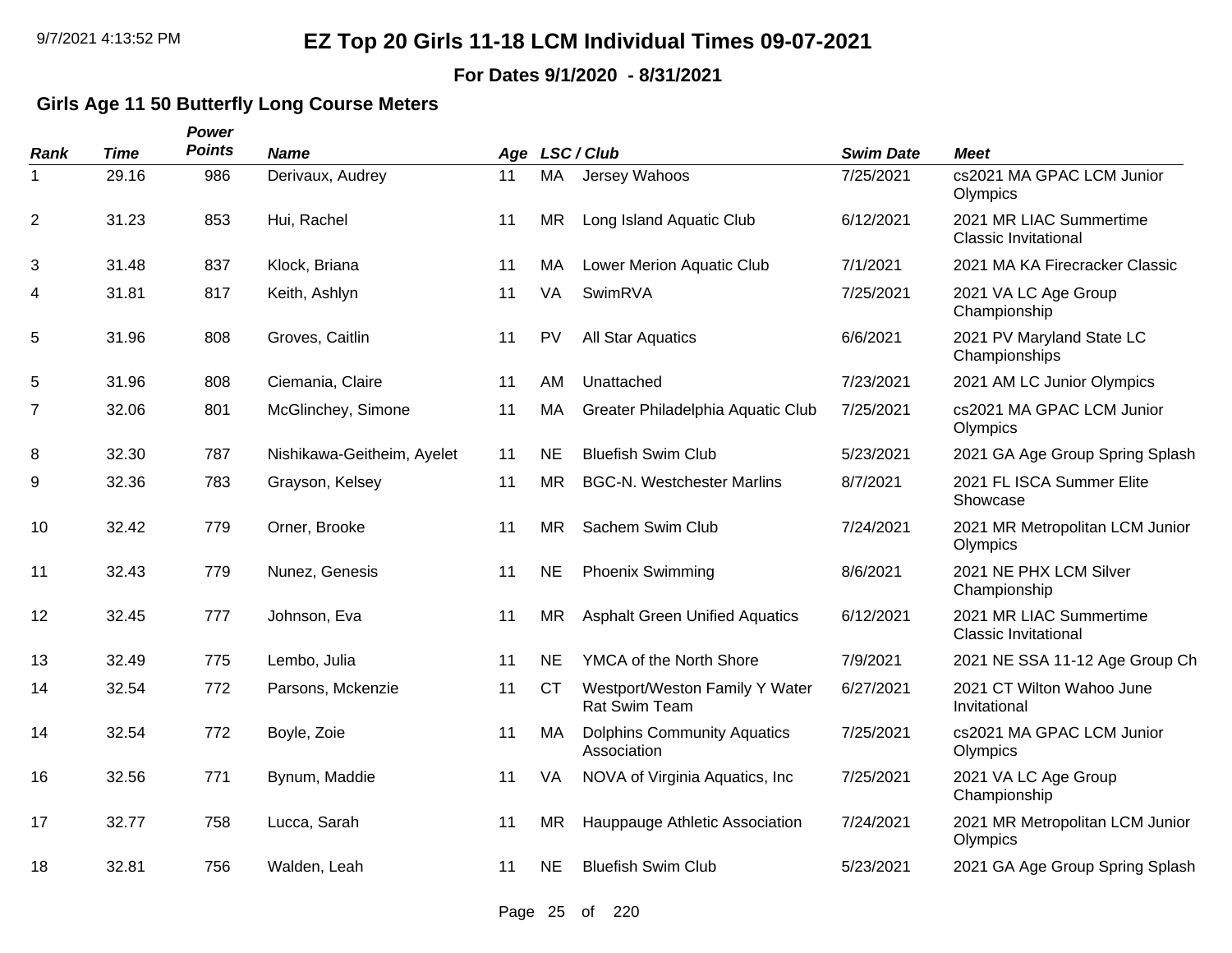| 9/7/2021 4:13:52 PM |       |     |                 | EZ Top 20 Girls 11-18 LCM Individual Times 09-07-2021 |           |                                |          |                                       |  |  |
|---------------------|-------|-----|-----------------|-------------------------------------------------------|-----------|--------------------------------|----------|---------------------------------------|--|--|
|                     |       |     |                 |                                                       |           | For Dates 9/1/2020 - 8/31/2021 |          |                                       |  |  |
| 19                  | 32.84 | 754 | Navari, Ella    |                                                       | МA        | York YMCA                      | 8/7/2021 | 2021 FL ISCA Summer Elite<br>Showcase |  |  |
| 20                  | 32.90 | 750 | Chen, Elizabeth |                                                       | <b>PV</b> | Rockville Montgomery Swim Club | 5/1/2021 | 2021 PV Speedo Spring Splash          |  |  |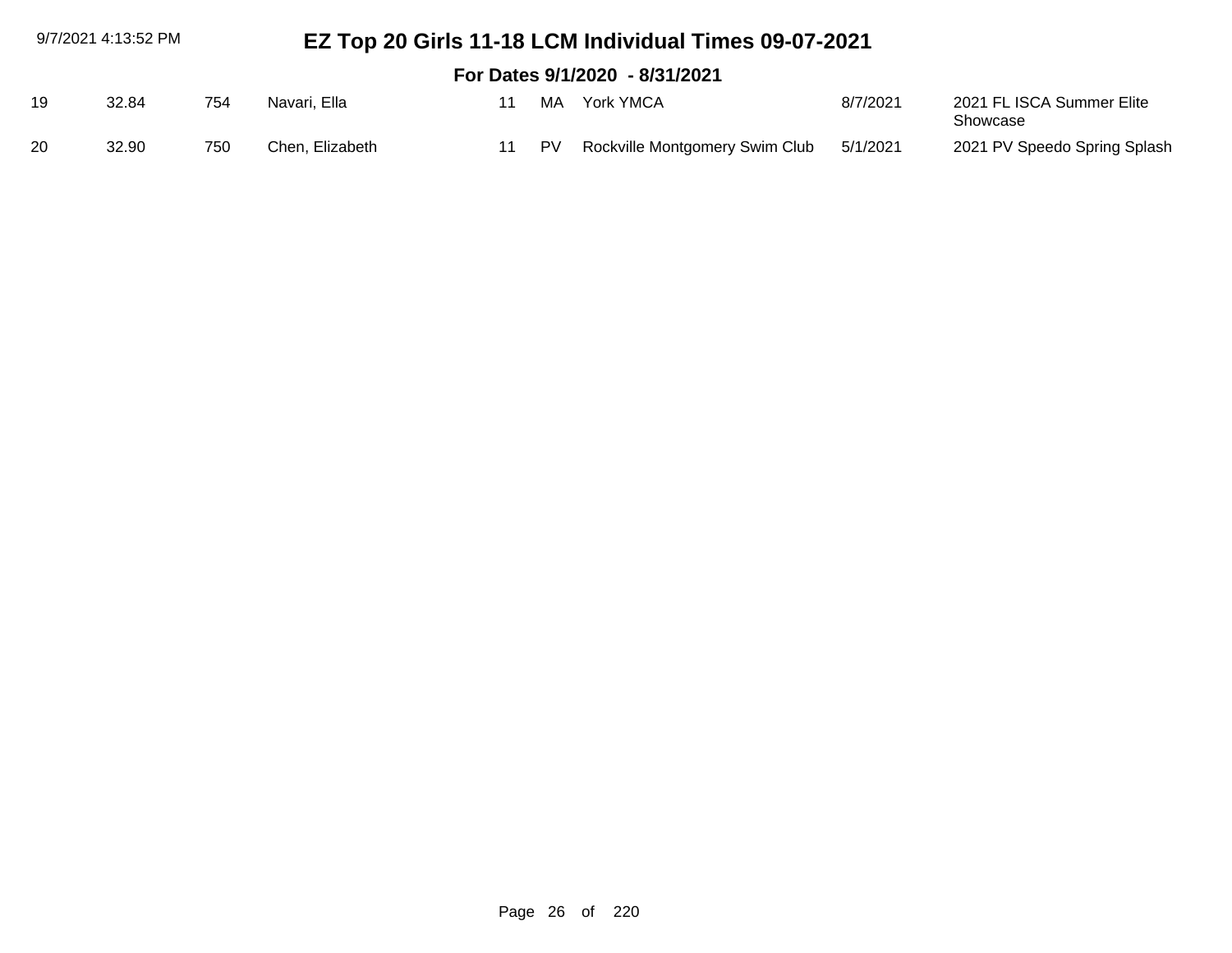#### **For Dates 9/1/2020 - 8/31/2021**

### **Girls Age 11 100 Butterfly Long Course Meters**

| Rank           | <b>Time</b> | Power<br><b>Points</b> | <b>Name</b>                |    |           | Age LSC/Club                                      | <b>Swim Date</b> | <b>Meet</b>                                            |
|----------------|-------------|------------------------|----------------------------|----|-----------|---------------------------------------------------|------------------|--------------------------------------------------------|
| $\mathbf 1$    | 1:03.38     | 1039                   | Derivaux, Audrey           | 11 | MA        | Jersey Wahoos                                     | 7/11/2021        | 2021 MA Swimming Meet                                  |
| $\overline{2}$ | 1:08.85     | 884                    | Hui, Rachel                | 11 | <b>MR</b> | Long Island Aquatic Club                          | 6/13/2021        | 2021 MR LIAC Summertime<br><b>Classic Invitational</b> |
| 3              | 1:10.23     | 847                    | Nishikawa-Geitheim, Ayelet | 11 | <b>NE</b> | <b>Bluefish Swim Club</b>                         | 6/19/2021        | 2021 FL Shark Open                                     |
| 4              | 1:10.90     | 828                    | Nunez, Genesis             | 11 | <b>NE</b> | <b>Phoenix Swimming</b>                           | 7/10/2021        | 2021 NE SSA 11-12 Age Group Ch                         |
| 5              | 1:11.85     | 803                    | Groves, Caitlin            | 11 | PV        | <b>All Star Aquatics</b>                          | 6/5/2021         | 2021 PV Maryland State LC<br>Championships             |
| 6              | 1:12.24     | 793                    | Lee, Lovy                  | 11 | <b>NJ</b> | <b>Scarlet Aquatics</b>                           | 5/16/2021        | 2021 MR LIAC Spring Kickoff<br>Invitational            |
| $\overline{7}$ | 1:12.27     | 792                    | Bynum, Maddie              | 11 | VA        | NOVA of Virginia Aquatics, Inc                    | 7/23/2021        | 2021 VA LC Age Group<br>Championship                   |
| 8              | 1:12.57     | 784                    | David, Ana                 | 11 | <b>CT</b> | <b>Bulldog Swimming</b>                           | 8/6/2021         | 2021 FL ISCA Summer Elite<br>Showcase                  |
| 9              | 1:12.82     | 777                    | Kiess, Andie               | 11 | MA        | Unattached                                        | 7/23/2021        | cs2021 MA GPAC LCM Junior<br>Olympics                  |
| 10             | 1:13.05     | 771                    | Chen, Elizabeth            | 11 | PV        | Rockville Montgomery Swim Club                    | 5/2/2021         | 2021 PV Speedo Spring Splash                           |
| 11             | 1:13.37     | 763                    | Boyle, Zoie                | 11 | MA        | <b>Dolphins Community Aquatics</b><br>Association | 7/23/2021        | cs2021 MA GPAC LCM Junior<br>Olympics                  |
| 12             | 1:13.41     | 762                    | Boutry, Kate               | 11 | <b>CT</b> | Greenwich YWCA Dolphins Swm Tm 8/5/2021           |                  | 2021 VA Eastern Zone LC<br>Championship                |
| 13             | 1:13.42     | 761                    | Orner, Brooke              | 11 | <b>MR</b> | Sachem Swim Club                                  | 7/11/2021        | 2021 MR LIE Summer Sizzler<br>Invitational             |
| 14             | 1:13.69     | 754                    | Keith, Ashlyn              | 11 | VA        | SwimRVA                                           | 6/19/2021        | 2021 VA SRVA Summer Invitation                         |
| 15             | 1:13.78     | 752                    | Parsons, Mckenzie          | 11 | <b>CT</b> | Westport/Weston Family Y Water<br>Rat Swim Team   | 6/26/2021        | 2021 CT Wilton Wahoo June<br>Invitational              |
| 16             | 1:14.04     | 745                    | Buckley, Sadie             | 11 | PV        | Mason Makos Swim Team                             | 5/9/2021         | 2021 PV SNOW LC Spring Classic                         |
| 17             | 1:14.06     | 745                    | Aldeguer, Ariana           | 11 | PV        | Occoquan Swimming Inc                             | 6/27/2021        | 2021 PV OCCS LC Open #2                                |
| 18             | 1:14.11     | 743                    | Ciemania, Claire           | 11 | AM        | Unattached                                        | 7/25/2021        | 2021 AM LC Junior Olympics                             |
| 19             | 1:14.35     | 737                    | Holzer, Avery              | 11 | MA        | Suburban Seahawks Club                            | 7/23/2021        | cs2021 MA GPAC LCM Junior<br>Olympics                  |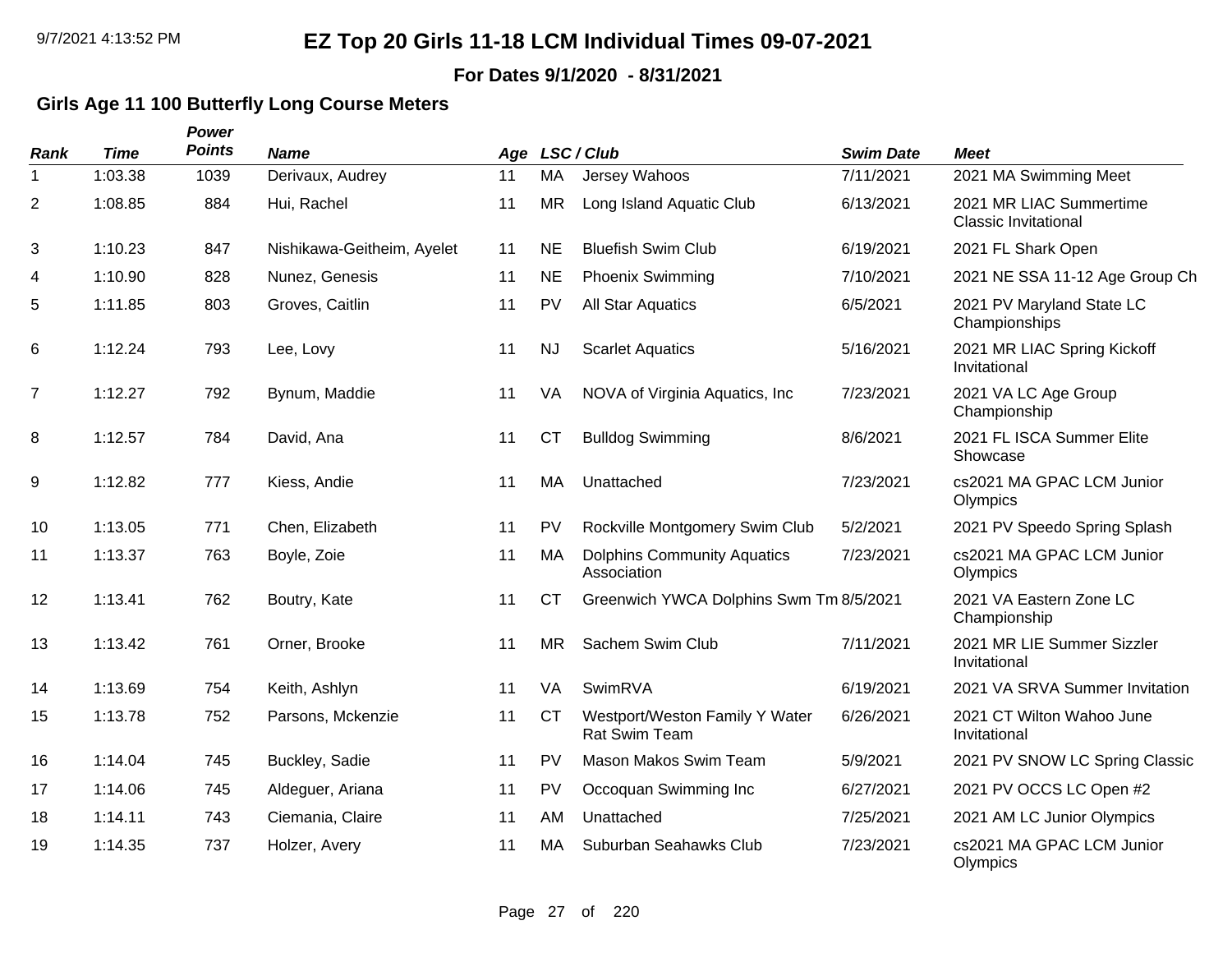|    | 9/7/2021 4:13:52 PM            |     |              | EZ Top 20 Girls 11-18 LCM Individual Times 09-07-2021 |  |                       |           |                                 |  |  |  |
|----|--------------------------------|-----|--------------|-------------------------------------------------------|--|-----------------------|-----------|---------------------------------|--|--|--|
|    | For Dates 9/1/2020 - 8/31/2021 |     |              |                                                       |  |                       |           |                                 |  |  |  |
| 20 | 1:14.54                        | 732 | Walden. Leah | 11                                                    |  | NE Bluefish Swim Club | 5/22/2021 | 2021 GA Age Group Spring Splash |  |  |  |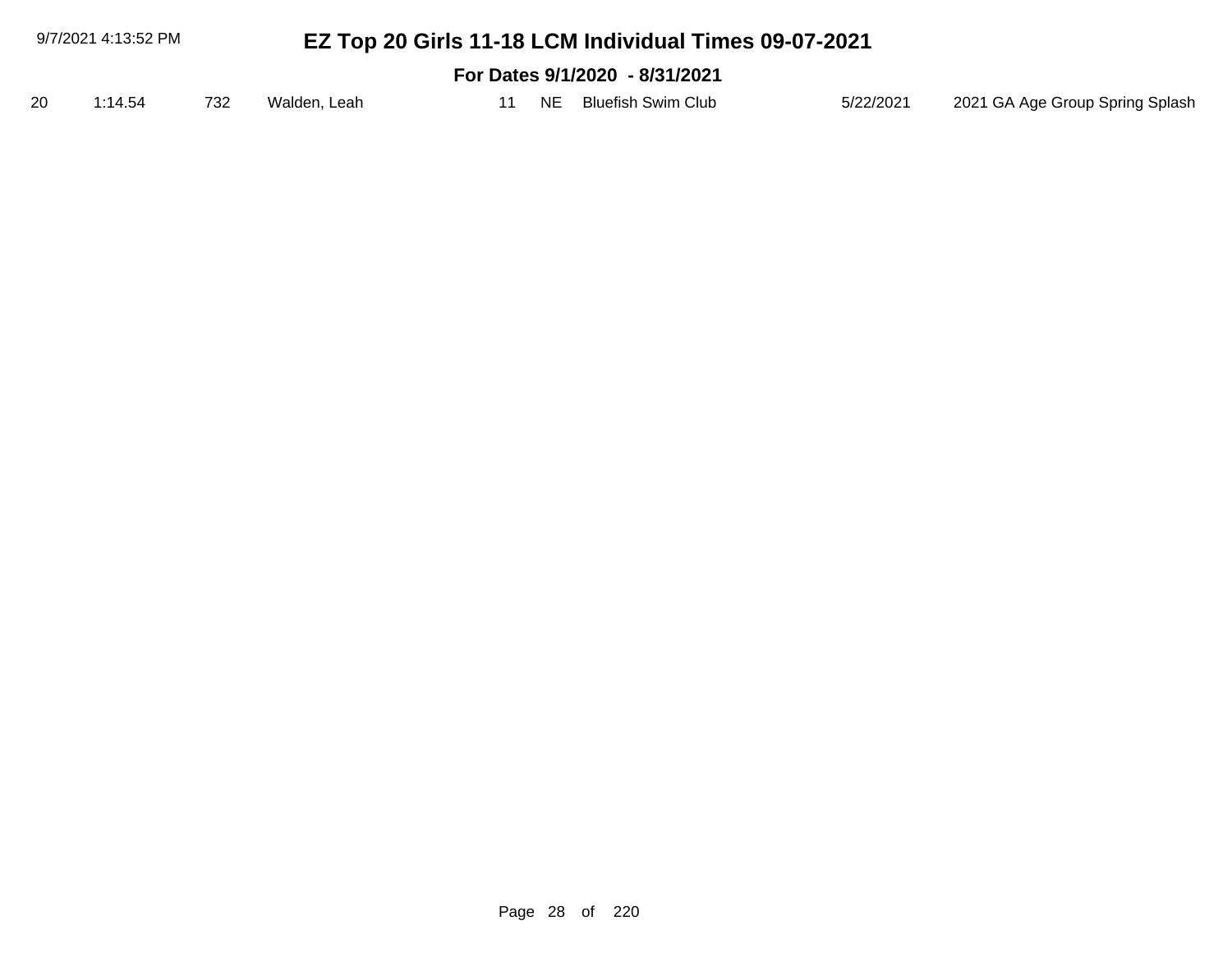#### **For Dates 9/1/2020 - 8/31/2021**

### **Girls Age 11 200 Butterfly Long Course Meters**

| Rank        | <b>Time</b> | Power<br><b>Points</b> | <b>Name</b>                | Age |           | LSC / Club                          | <b>Swim Date</b> | <b>Meet</b>                                 |
|-------------|-------------|------------------------|----------------------------|-----|-----------|-------------------------------------|------------------|---------------------------------------------|
| $\mathbf 1$ | 2:22.76     | 1062                   | Derivaux, Audrey           | 11  | MA        | Jersey Wahoos                       | 7/10/2021        | 2021 MA Swimming Meet                       |
| 2           | 2:27.93     | 1001                   | Nishikawa-Geitheim, Ayelet | 11  | <b>NE</b> | <b>Bluefish Swim Club</b>           | 8/4/2021         | 2021 VA Eastern Zone LC<br>Championship     |
| 3           | 2:32.24     | 952                    | Hui, Rachel                | 11  | <b>MR</b> | Long Island Aquatic Club            | 6/26/2021        | 2021 MR LIAC Summer Fun<br>Invitational     |
| 4           | 2:41.39     | 848                    | Lee, Lovy                  | 11  | <b>NJ</b> | <b>Scarlet Aquatics</b>             | 6/20/2021        | 2021 NJ SCAR Scarlet Swim Dads<br>Rock!     |
| 5           | 2:41.70     | 845                    | Kang, Sunny                | 11  | <b>MR</b> | <b>Westchester Aquatic Club</b>     | 7/23/2021        | 2021 MR Metropolitan LCM Junior<br>Olympics |
| 6           | 2:42.12     | 840                    | Karafin, Sasha             | 11  | <b>MR</b> | Long Island Aquatic Club            | 8/7/2021         | 2021 GU KATY/PACE P/F Invite                |
| 7           | 2:42.28     | 838                    | Zhang, Sarah               | 11  | <b>NE</b> | Unattached                          | 8/4/2021         | 2021 VA Eastern Zone LC<br>Championship     |
| 8           | 2:43.01     | 830                    | Nunez, Genesis             | 11  | <b>NE</b> | <b>Phoenix Swimming</b>             | 7/11/2021        | 2021 NE SSA 11-12 Age Group Ch              |
| 9           | 2:43.39     | 826                    | Kiess, Andie               | 11  | MA        | Unattached                          | 7/24/2021        | cs2021 MA GPAC LCM Junior<br>Olympics       |
| 10          | 2:43.98     | 820                    | Aldeguer, Ariana           | 11  | <b>PV</b> | Occoquan Swimming Inc               | 5/8/2021         | 2021 PV SNOW LC Spring Classic              |
| 11          | 2:44.68     | 812                    | Ciemania, Claire           | 11  | AM        | Unattached                          | 7/24/2021        | 2021 AM LC Junior Olympics                  |
| 12          | 2:45.14     | 807                    | Baxley, Erin               | 11  | VA        | Virginia Gators                     | 7/24/2021        | 2021 VA LC Age Group<br>Championship        |
| 13          | 2:45.57     | 802                    | Liu, Joyce                 | 11  | MA        | <b>Plymouth Whitemarsh Aquatics</b> | 7/24/2021        | cs2021 MA GPAC LCM Junior<br>Olympics       |
| 14          | 2:45.79     | 800                    | Eubank, Mia                | 11  | VA        | NOVA of Virginia Aquatics, Inc.     | 7/24/2021        | 2021 VA LC Age Group<br>Championship        |
| 15          | 2:47.81     | 778                    | Simmons, Tori              | 11  | PV        | Occoquan Swimming Inc               | 8/5/2021         | 2021 FL ISCA Summer Elite<br>Showcase       |
| 16          | 2:48.59     | 769                    | Holzer, Avery              | 11  | MA        | Suburban Seahawks Club              | 7/24/2021        | cs2021 MA GPAC LCM Junior<br>Olympics       |
| 17          | 2:49.58     | 759                    | Groves, Caitlin            | 11  | <b>PV</b> | All Star Aquatics                   | 6/4/2021         | 2021 PV Maryland State LC<br>Championships  |
| 18          | 2:50.03     | 754                    | Hofer, Jenny               | 11  | VA        | Williamsburg Aquatic Club           | 7/24/2021        | 2021 VA LC Age Group<br>Championship        |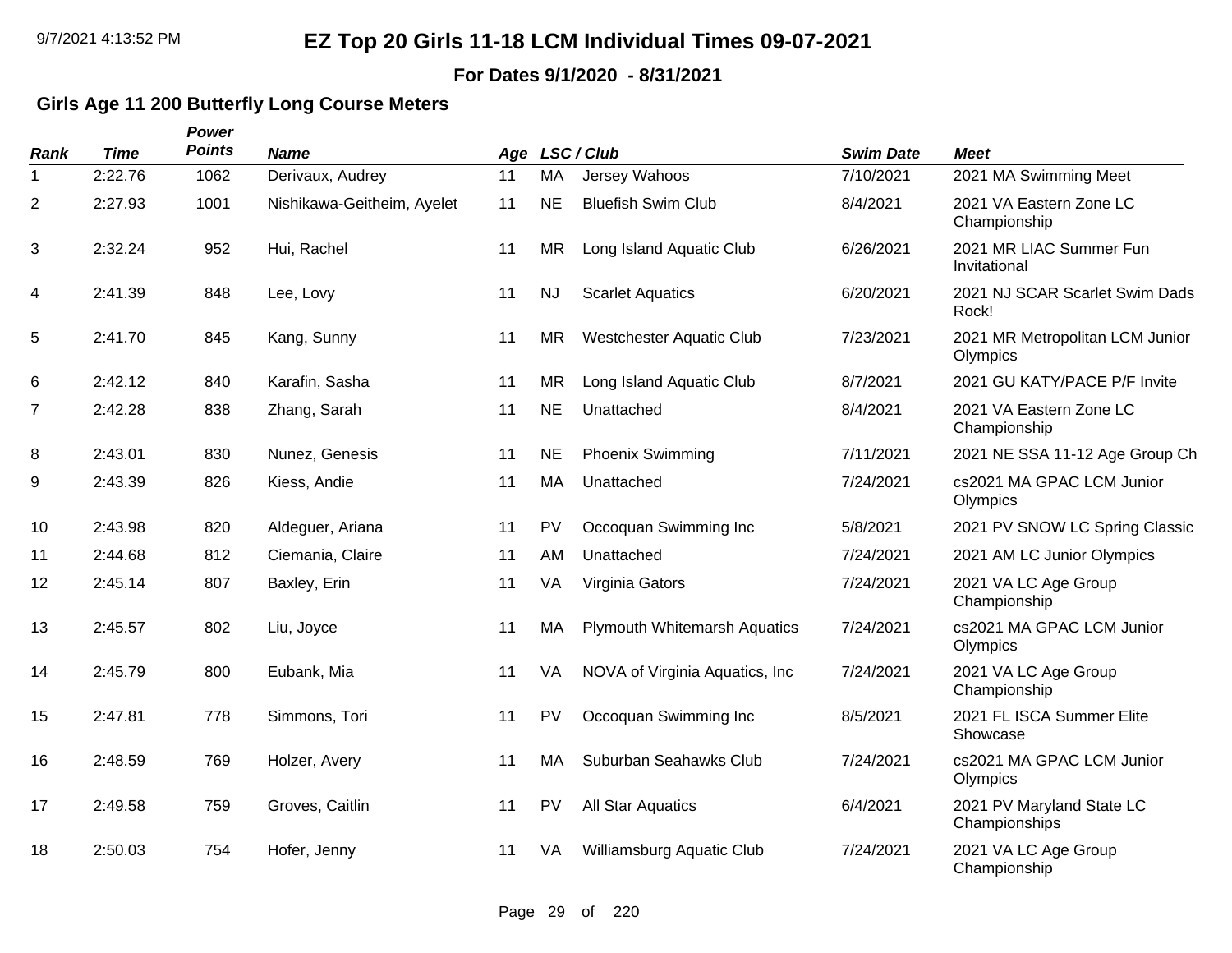| 9/7/2021 4:13:52 PM |         |     |                       | EZ Top 20 Girls 11-18 LCM Individual Times 09-07-2021 |     |                                       |           |                                        |  |  |  |  |  |
|---------------------|---------|-----|-----------------------|-------------------------------------------------------|-----|---------------------------------------|-----------|----------------------------------------|--|--|--|--|--|
|                     |         |     |                       |                                                       |     |                                       |           |                                        |  |  |  |  |  |
| 19                  | 2:50.56 | 748 | Yelin, Alina          |                                                       |     | <b>Stamford Sailfish Aquatic Club</b> | 6/20/2021 | 2021 CT Zeus June 12&U<br>Summer Sizzl |  |  |  |  |  |
| 20                  | 2:51.24 | 741 | Neal, Aislynn Or Aizy | 11                                                    | VA. | Virginia Gators                       | 7/24/2021 | 2021 VA LC Age Group<br>Championship   |  |  |  |  |  |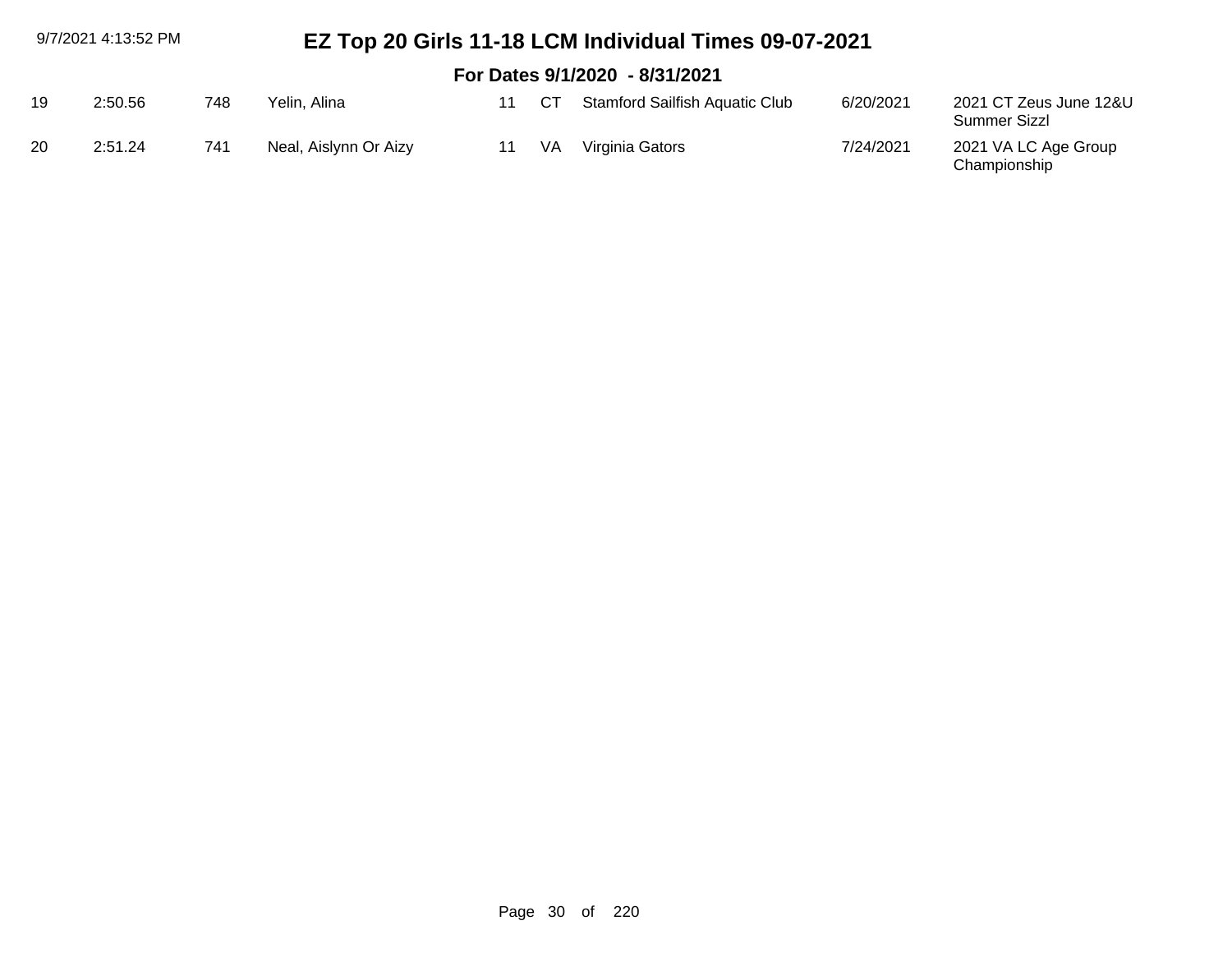**For Dates 9/1/2020 - 8/31/2021**

### **Girls Age 11 200 Individual Medley Long Course Meters**

| Rank           | <b>Time</b> | Power<br><b>Points</b> | <b>Name</b>                | Age |           | LSC / Club                                              | <b>Swim Date</b> | <b>Meet</b>                                 |
|----------------|-------------|------------------------|----------------------------|-----|-----------|---------------------------------------------------------|------------------|---------------------------------------------|
| 1              | 2:24.61     | 1027                   | Derivaux, Audrey           | 11  | MA        | Jersey Wahoos                                           | 8/4/2021         | 2021 VA Eastern Zone LC<br>Championship     |
| $\overline{c}$ | 2:33.99     | 883                    | Nishikawa-Geitheim, Ayelet | 11  | <b>NE</b> | <b>Bluefish Swim Club</b>                               | 8/4/2021         | 2021 VA Eastern Zone LC<br>Championship     |
| 3              | 2:39.41     | 803                    | Ciemania, Claire           | 11  | AM        | Unattached                                              | 7/23/2021        | 2021 AM LC Junior Olympics                  |
| 4              | 2:39.43     | 803                    | Lee, Lovy                  | 11  | <b>NJ</b> | <b>Scarlet Aquatics</b>                                 | 5/29/2021        | 2021 NJ BAC Memorial Day<br>Invitational    |
| 5              | 2:40.47     | 788                    | Jorsling, Jisella          | 11  | <b>MR</b> | Badger Swim Club, Inc.                                  | 6/27/2021        | 2021 MR LIAC Summer Fun<br>Invitational     |
| 6              | 2:40.82     | 783                    | Zhang, Sarah               | 11  | <b>NE</b> | Unattached                                              | 6/27/2021        | 2021 NE SSA Jenny Thompson<br><b>Inv</b>    |
| 7              | 2:41.00     | 780                    | Elko, Ady                  | 11  | МA        | Egg Harbor Twp Seahawks                                 | 7/25/2021        | cs2021 MA GPAC LCM Junior<br>Olympics       |
| 8              | 2:41.19     | 778                    | Kiess, Andie               | 11  | MA        | Unattached                                              | 7/25/2021        | cs2021 MA GPAC LCM Junior<br>Olympics       |
| 9              | 2:41.21     | 777                    | Kang, Sunny                | 11  | <b>MR</b> | <b>Westchester Aquatic Club</b>                         | 7/25/2021        | 2021 MR Metropolitan LCM Junior<br>Olympics |
| 10             | 2:41.30     | 776                    | Ayres, Meghan              | 11  | <b>VA</b> | <b>Cavalier Aquatics/Piedmont Family</b><br><b>YMCA</b> | 7/24/2021        | 2021 VA LC Age Group<br>Championship        |
| 11             | 2:41.80     | 769                    | Walden, Leah               | 11  | <b>NE</b> | <b>Bluefish Swim Club</b>                               | 5/21/2021        | 2021 GA Age Group Spring Splash             |
| 12             | 2:42.06     | 765                    | Hui, Rachel                | 11  | <b>MR</b> | Long Island Aquatic Club                                | 5/15/2021        | 2021 MR LIAC Spring Kickoff<br>Invitational |
| 13             | 2:42.32     | 762                    | Aldeguer, Ariana           | 11  | PV        | Occoquan Swimming Inc                                   | 5/1/2021         | 2021 PV Speedo Spring Splash                |
| 14             | 2:42.33     | 761                    | Gu, Alyssa                 | 11  | <b>NE</b> | <b>Crimson Aquatics</b>                                 | 8/5/2021         | 2021 FL ISCA Summer Elite<br>Showcase       |
| 14             | 2:42.33     | 761                    | Bowers, Savannah           | 11  | <b>CT</b> | West Hartford Aquatic Team                              | 6/19/2021        | 2021 CT CDOG June Qualifier                 |
| 16             | 2:42.39     | 761                    | Hale, Charlotte            | 11  | <b>MD</b> | Severna Park Stingrays                                  | 4/10/2021        | 2021 MD FOX April Long Course<br>Invite     |
| 17             | 2:42.52     | 759                    | Lee, Yuna                  | 11  | <b>MR</b> | Long Island Aquatic Club                                | 5/15/2021        | 2021 MR LIAC Spring Kickoff<br>Invitational |
| 17             | 2:42.52     | 759                    | Chung, Olivia              | 11  | VA        | <b>Coast Guard Blue Dolphins</b>                        | 6/4/2021         | 2021 VA TIDE Red, White, and B              |

Page 31 of 220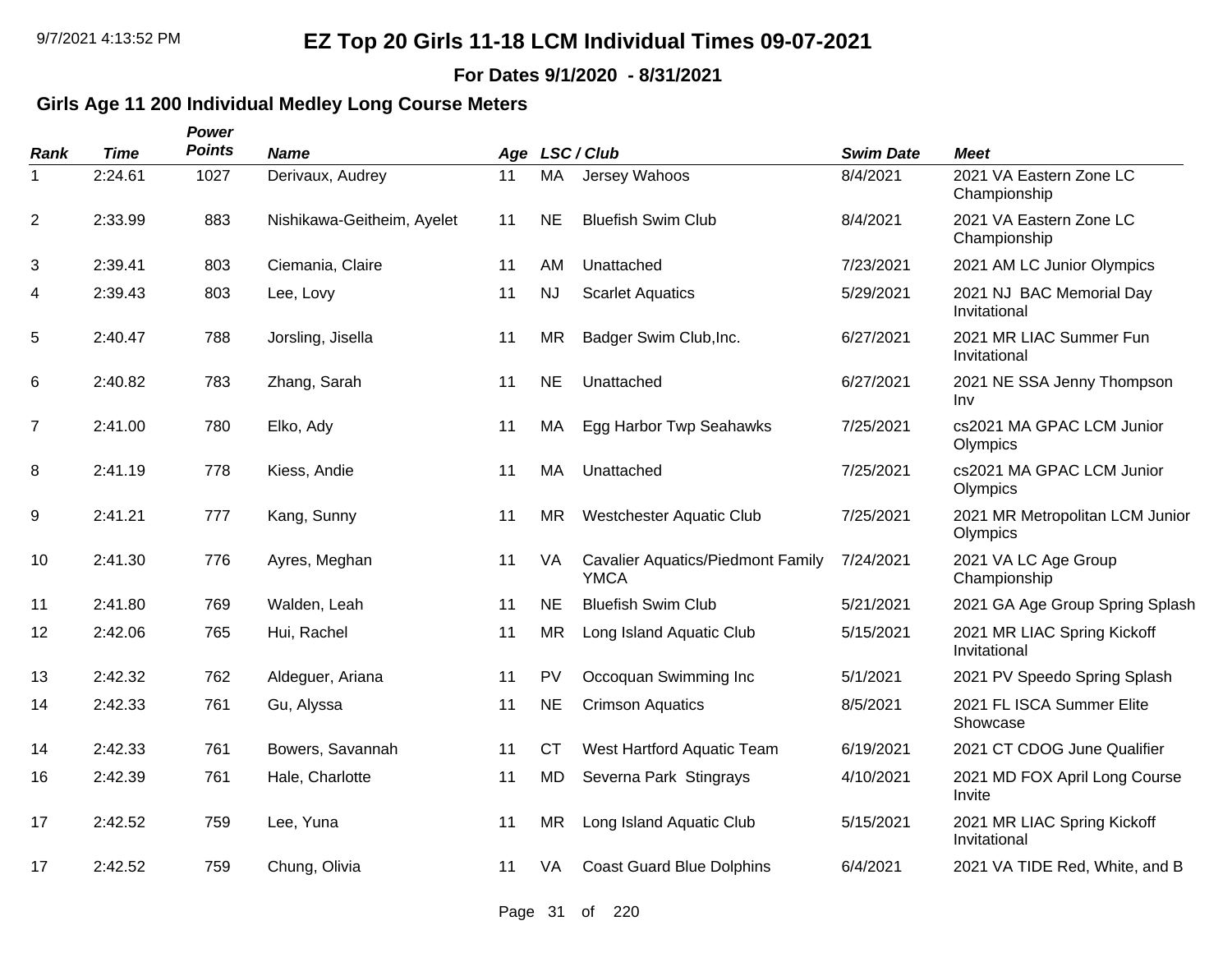| 9/7/2021 4:13:52 PM |         |     |               |    | EZ Top 20 Girls 11-18 LCM Individual Times 09-07-2021 |                                |           |                                       |  |  |  |
|---------------------|---------|-----|---------------|----|-------------------------------------------------------|--------------------------------|-----------|---------------------------------------|--|--|--|
|                     |         |     |               |    |                                                       | For Dates 9/1/2020 - 8/31/2021 |           |                                       |  |  |  |
| 19                  | 2:42.78 | 755 | Hofer, Jenny  | 11 | VA.                                                   | Williamsburg Aquatic Club      | 7/11/2021 | 2021 VA TIDE Summer Awards            |  |  |  |
| 20                  | 2:43.38 | 747 | Cates, Noelle | 11 | PV.                                                   | Snow Swimming                  | 7/16/2021 | 2021 PV LC Age Group<br>Championships |  |  |  |

Page 32 of 220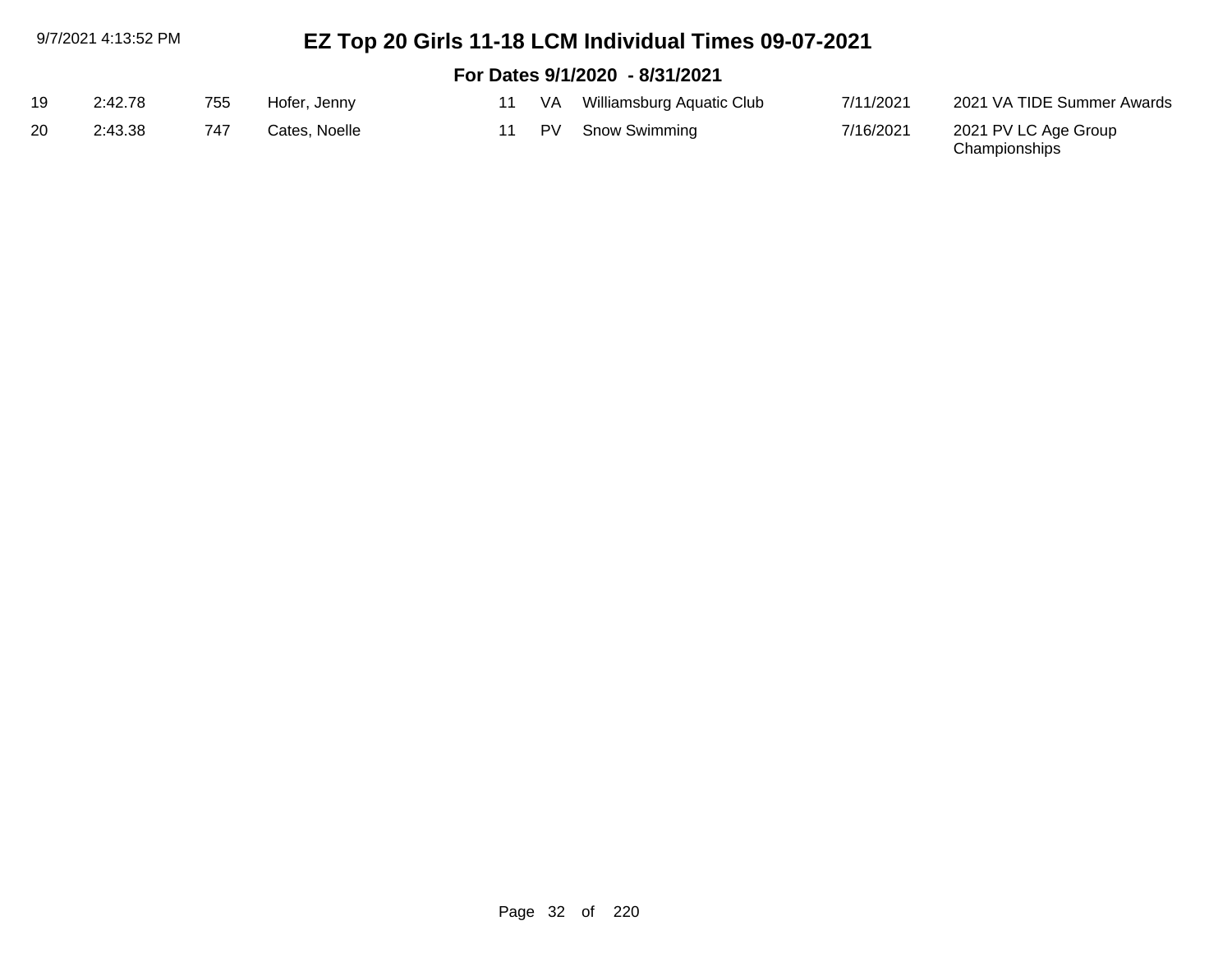**For Dates 9/1/2020 - 8/31/2021**

### **Girls Age 11 400 Individual Medley Long Course Meters**

| Rank           | <b>Time</b> | Power<br><b>Points</b> | <b>Name</b>                | Age |           | LSC / Club                                              | <b>Swim Date</b> | <b>Meet</b>                                            |
|----------------|-------------|------------------------|----------------------------|-----|-----------|---------------------------------------------------------|------------------|--------------------------------------------------------|
| $\mathbf{1}$   | 5:11.45     | 1045                   | Derivaux, Audrey           | 11  | MA        | Jersey Wahoos                                           | 7/9/2021         | 2021 MA Swimming Meet                                  |
| $\overline{c}$ | 5:25.98     | 947                    | Buckley, Sadie             | 11  | PV        | Mason Makos Swim Team                                   | 5/7/2021         | 2021 PV SNOW LC Spring Classic                         |
| 3              | 5:27.50     | 937                    | Nishikawa-Geitheim, Ayelet | 11  | <b>NE</b> | <b>Bluefish Swim Club</b>                               | 7/10/2021        | 2021 NE SSA 11-12 Age Group Ch                         |
| 4              | 5:32.80     | 903                    | Kang, Sunny                | 11  | MR        | <b>Westchester Aquatic Club</b>                         | 7/24/2021        | 2021 MR Metropolitan LCM Junior<br>Olympics            |
| 5              | 5:35.00     | 888                    | Aldeguer, Ariana           | 11  | PV        | Occoquan Swimming Inc                                   | 8/7/2021         | 2021 FL ISCA Summer Elite<br>Showcase                  |
| 6              | 5:35.31     | 886                    | Lee, Lovy                  | 11  | <b>NJ</b> | <b>Scarlet Aquatics</b>                                 | 6/20/2021        | 2021 NJ SCAR Scarlet Swim Dads<br>Rock!                |
| 7              | 5:38.09     | 868                    | Zhang, Sarah               | 11  | <b>NE</b> | Unattached                                              | 7/10/2021        | 2021 NE SSA 11-12 Age Group Ch                         |
| 8              | 5:40.40     | 854                    | Ciemania, Claire           | 11  | AM        | Unattached                                              | 7/22/2021        | 2021 AM LC Junior Olympics                             |
| 9              | 5:40.86     | 851                    | Karafin, Sasha             | 11  | <b>MR</b> | Long Island Aquatic Club                                | 7/24/2021        | 2021 MR Metropolitan LCM Junior<br>Olympics            |
| 10             | 5:44.97     | 825                    | Liu, Joyce                 | 11  | MA        | <b>Plymouth Whitemarsh Aquatics</b>                     | 7/23/2021        | cs2021 MA GPAC LCM Junior<br>Olympics                  |
| 11             | 5:45.42     | 822                    | Chung, Olivia              | 11  | VA        | <b>Coast Guard Blue Dolphins</b>                        | 6/27/2021        | 2021 VA CGBD LC Summer<br>Madness                      |
| 12             | 5:45.68     | 820                    | Lee, Yuna                  | 11  | <b>MR</b> | Long Island Aquatic Club                                | 6/13/2021        | 2021 MR LIAC Summertime<br><b>Classic Invitational</b> |
| 13             | 5:47.09     | 811                    | Kim, Stephanie             | 11  | <b>NJ</b> | <b>Scarlet Aquatics</b>                                 | 8/7/2021         | 2021 FL ISCA Summer Elite<br>Showcase                  |
| 14             | 5:47.14     | 811                    | Hui, Rachel                | 11  | <b>MR</b> | Long Island Aquatic Club                                | 6/13/2021        | 2021 MR LIAC Summertime<br><b>Classic Invitational</b> |
| 15             | 5:47.39     | 809                    | Ayres, Meghan              | 11  | VA        | <b>Cavalier Aquatics/Piedmont Family</b><br><b>YMCA</b> | 7/23/2021        | 2021 VA LC Age Group<br>Championship                   |
| 16             | 5:48.18     | 804                    | Lawson, Mckenna            | 11  | <b>NE</b> | Rockingham Area Youth Swim                              | 8/5/2021         | 2021 NE PHX LCM Silver<br>Championship                 |
| 17             | 5:51.60     | 783                    | Baxley, Erin               | 11  | VA        | Virginia Gators                                         | 7/23/2021        | 2021 VA LC Age Group<br>Championship                   |
| 18             | 5:51.76     | 782                    | Jorsling, Jisella          | 11  | <b>MR</b> | Badger Swim Club, Inc.                                  | 6/13/2021        | 2021 MR LIAC Summertime<br><b>Classic Invitational</b> |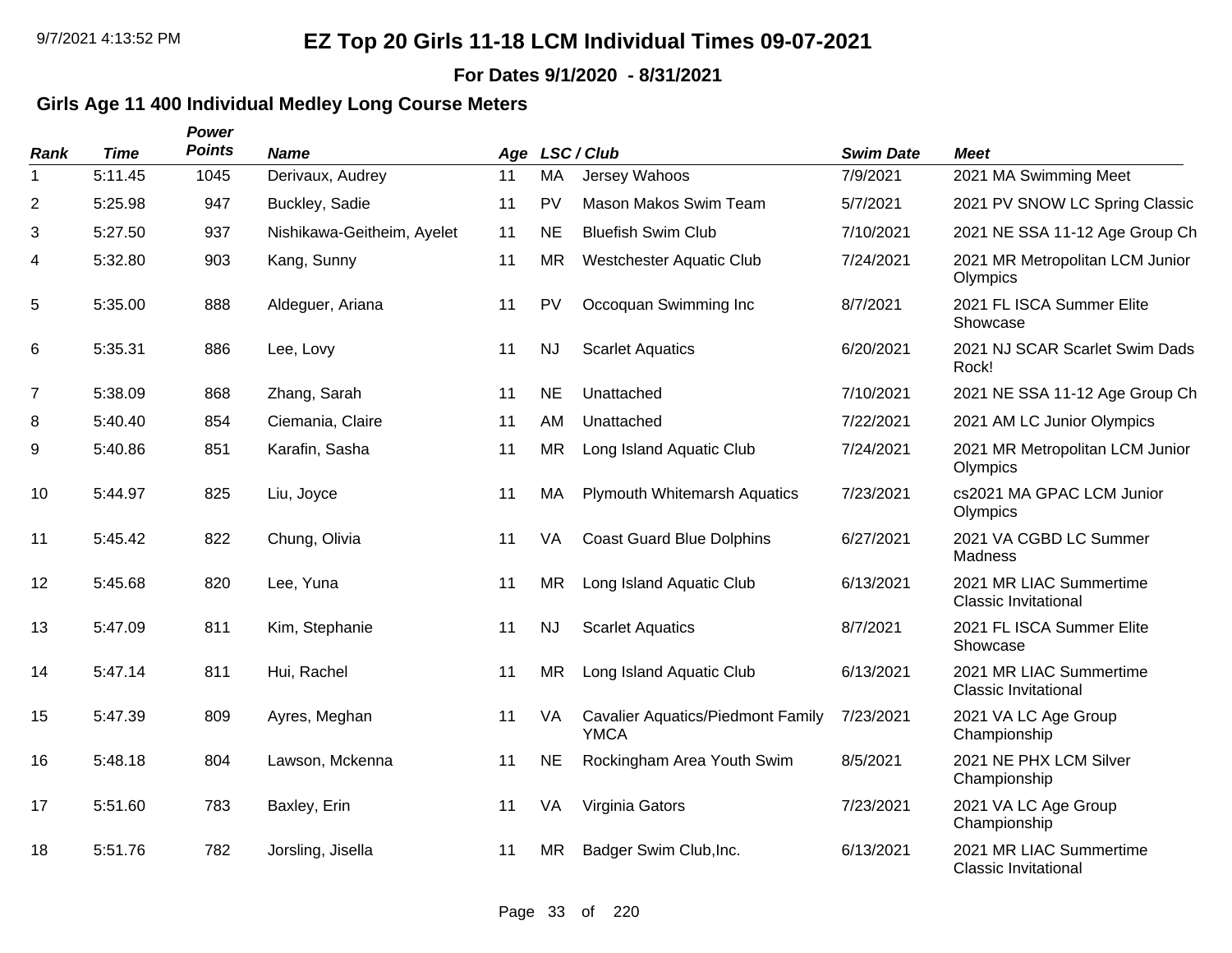| 9/7/2021 4:13:52 PM |         |     |                 | EZ Top 20 Girls 11-18 LCM Individual Times 09-07-2021 |    |                                                   |          |                                      |  |  |  |
|---------------------|---------|-----|-----------------|-------------------------------------------------------|----|---------------------------------------------------|----------|--------------------------------------|--|--|--|
|                     |         |     |                 |                                                       |    | For Dates 9/1/2020 - 8/31/2021                    |          |                                      |  |  |  |
| 19                  | 5:51.96 | 781 | Marion, Brianna | 11                                                    | NJ | <b>Berkeley Aquatic Club</b>                      | 2/6/2021 | 2021 NJ BAC February LC<br>Challenge |  |  |  |
| 20                  | 5:53.00 | 774 | Boyle, Zoie     | 11                                                    | МA | <b>Dolphins Community Aquatics</b><br>Association | 6/4/2021 | 2021 MA KA Memorial Day Classi       |  |  |  |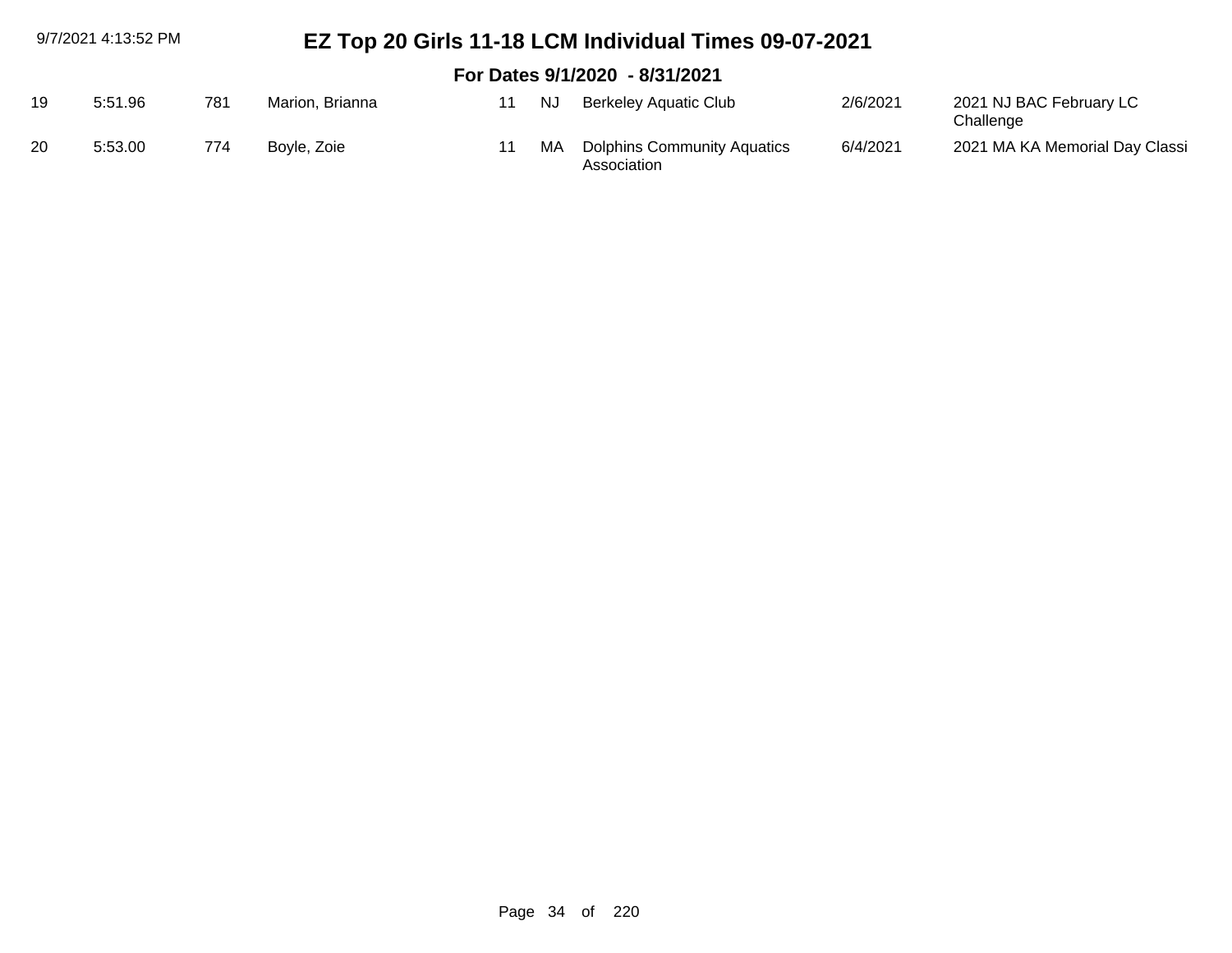**For Dates 9/1/2020 - 8/31/2021**

### **Girls Age 12 50 Freestyle Long Course Meters**

| <b>Rank</b>    | <b>Time</b> | Power<br><b>Points</b> | <b>Name</b>         |    |                | Age LSC/Club                    | <b>Swim Date</b> | <b>Meet</b>                             |
|----------------|-------------|------------------------|---------------------|----|----------------|---------------------------------|------------------|-----------------------------------------|
| 1              | 27.65       | 872                    | Liebler, Emma       | 12 | VA             | 757 Swim                        | 8/7/2021         | 2021 VA Eastern Zone LC<br>Championship |
| $\overline{c}$ | 27.79       | 937                    | Derivaux, Audrey    | 12 | MA             | Jersey Wahoos                   | 8/7/2021         | 2021 VA Eastern Zone LC<br>Championship |
| 3              | 27.93       | 851                    | Gregory, Elizabeth  | 12 | VA             | Williamsburg Aquatic Club       | 6/4/2021         | 2021 VA HNVR Storm Surge Open           |
| 4              | 28.19       | 832                    | Collins, Kali       | 12 | MA             | Jersey Wahoos                   | 5/22/2021        | 2021 MA GPAC Spring Derby LC<br>C       |
| 5              | 28.39       | 817                    | Bowers, Savannah    | 12 | <b>CT</b>      | West Hartford Aquatic Team      | 8/4/2021         | 2021 FL ISCA Summer Elite<br>Showcase   |
| 6              | 28.41       | 815                    | Linkonis, Valentina | 12 | VA             | NOVA of Virginia Aquatics, Inc. | 7/24/2021        | 2021 VA LC Age Group<br>Championship    |
| $\overline{7}$ | 28.51       | 808                    | Roundtree, Charis   | 12 | PV             | <b>Centreville Swim Club</b>    | 8/7/2021         | 2021 VA Eastern Zone LC<br>Championship |
| 8              | 28.53       | 806                    | Schrecongost, Kasey | 12 | AM             | Fox Chapel Killer Whales        | 8/4/2021         | 2021 FL ISCA Summer Elite<br>Showcase   |
| 9              | 28.60       | 801                    | Hinson, Kaliyah     | 12 | <b>MA</b>      | York YMCA                       | 6/11/2021        | 2021 MA WSY Long Course Class           |
| 10             | 28.61       | 800                    | Morrill, Bella      | 12 | VA             | Old Dominion Aquatic Club       | 7/24/2021        | 2021 VA LC Age Group<br>Championship    |
| 11             | 28.68       | 795                    | Bryan, Elizabeth    | 12 | PV             | <b>Machine Aquatics</b>         | 7/17/2021        | 2021 PV LC Age Group<br>Championships   |
| 12             | 28.81       | 785                    | Conway, Shannon     | 12 | <b>MD</b>      | North Baltimore Aquatic Club    | 8/1/2021         | 2021 MD LSC Summer<br>Championships     |
| 12             | 28.81       | 785                    | Craft, Lydia        | 12 | <b>NE</b>      | <b>Gator Swim Club</b>          | 8/7/2021         | 2021 VA Eastern Zone LC<br>Championship |
| 14             | 28.86       | 782                    | Mackinnon, Amelia   | 12 | N <sub>l</sub> | Victor Swim Club                | 8/7/2021         | 2021 VA Eastern Zone LC<br>Championship |
| 15             | 28.98       | 773                    | Ndu, Omannaya       | 12 | <b>MD</b>      | Columbia Aquatics Association   | 8/1/2021         | 2021 MD LSC Summer<br>Championships     |
| 16             | 29.04       | 769                    | Gladue, Jillian     | 12 | VA             | <b>Quest Swimming</b>           | 7/24/2021        | 2021 VA LC Age Group<br>Championship    |
| 17             | 29.13       | 762                    | Jaoude, Mia         | 12 | МA             | Mako Swim Club                  | 7/24/2021        | cs2021 MA GPAC LCM Junior<br>Olympics   |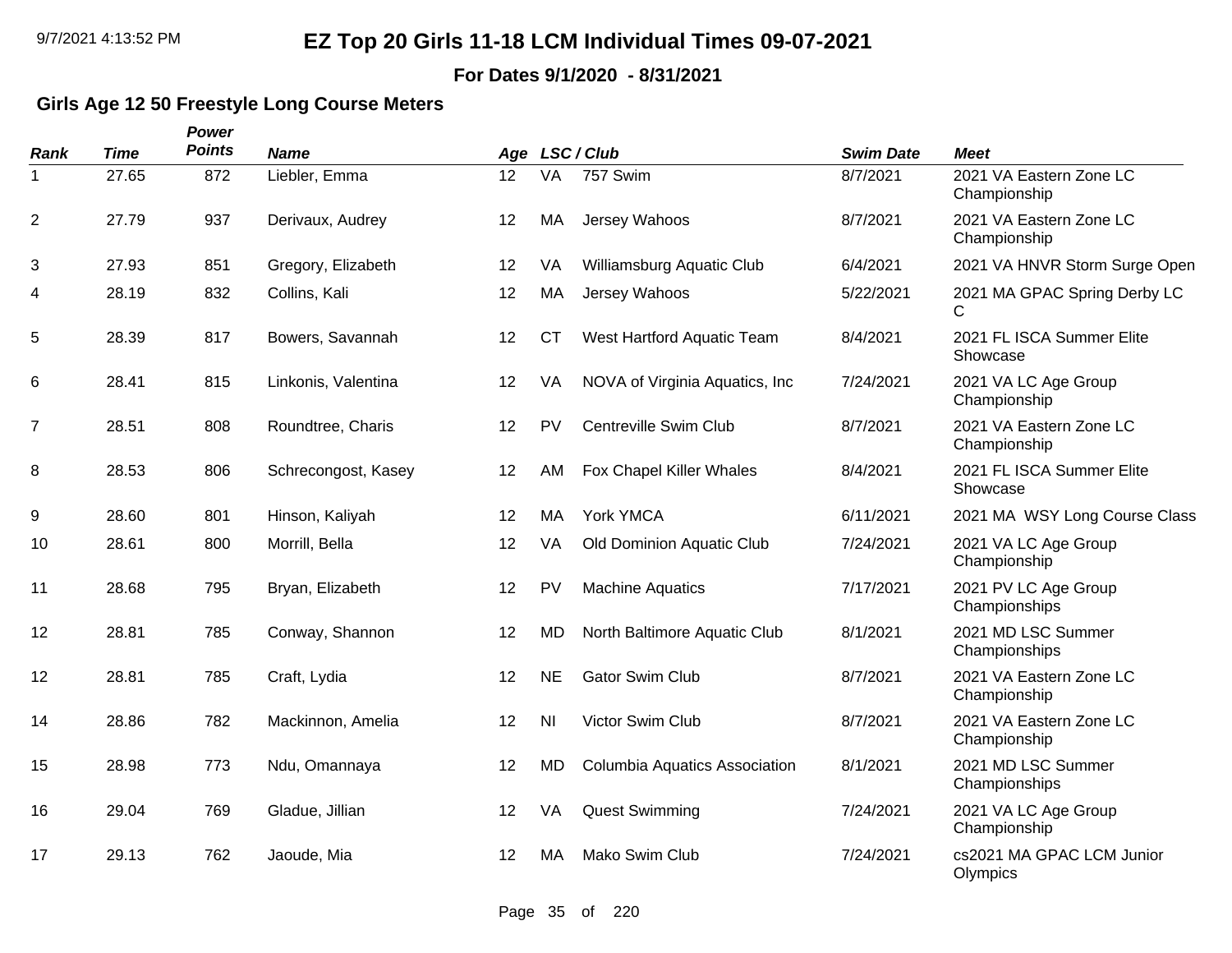| 9/7/2021 4:13:52 PM |                                |     |                 | EZ Top 20 Girls 11-18 LCM Individual Times 09-07-2021 |     |                                           |           |                                       |  |  |  |  |
|---------------------|--------------------------------|-----|-----------------|-------------------------------------------------------|-----|-------------------------------------------|-----------|---------------------------------------|--|--|--|--|
|                     | For Dates 9/1/2020 - 8/31/2021 |     |                 |                                                       |     |                                           |           |                                       |  |  |  |  |
| 17                  | 29.13                          | 762 | Petrakis, Grace | 12.                                                   | MA. | <b>Central Bucks Region Y</b>             | 7/24/2021 | cs2021 MA GPAC LCM Junior<br>Olympics |  |  |  |  |
| 19                  | 29.15                          | 760 | Gipson, Amelia  | 12                                                    | MA  | Germantown Academy Aquatic Club 7/24/2021 |           | cs2021 MA GPAC LCM Junior<br>Olympics |  |  |  |  |
| 20                  | 29.16                          | 760 | Tran, Kim       | 12                                                    | NJ. | Life Time Metro                           | 7/15/2021 | 2021 NC ESSZ LC Sectional             |  |  |  |  |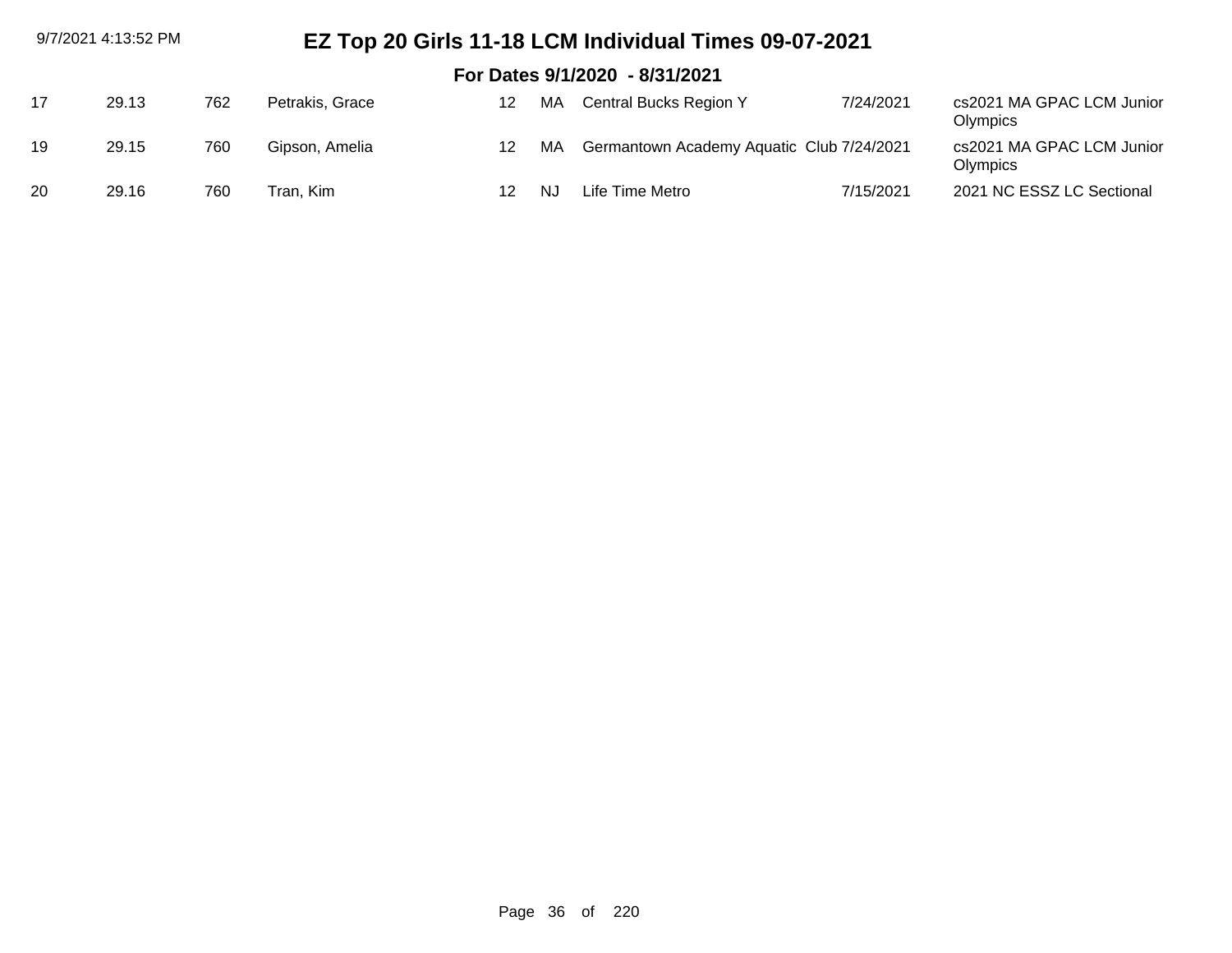**For Dates 9/1/2020 - 8/31/2021**

### **Girls Age 12 100 Freestyle Long Course Meters**

| Rank           | <b>Time</b> | Power<br><b>Points</b> | <b>Name</b>               | Age |           | LSC / Club                                              | <b>Swim Date</b> | <b>Meet</b>                             |
|----------------|-------------|------------------------|---------------------------|-----|-----------|---------------------------------------------------------|------------------|-----------------------------------------|
| 1              | 1:00.12     | 880                    | Liebler, Emma             | 12  | VA        | 757 Swim                                                | 7/25/2021        | 2021 VA LC Age Group<br>Championship    |
| 2              | 1:00.69     | 858                    | Gregory, Elizabeth        | 12  | <b>VA</b> | Williamsburg Aquatic Club                               | 7/25/2021        | 2021 VA LC Age Group<br>Championship    |
| 3              | 1:01.64     | 821                    | Conway, Shannon           | 12  | MD        | North Baltimore Aquatic Club                            | 7/29/2021        | 2021 MD LSC Summer<br>Championships     |
| 4              | 1:01.67     | 820                    | Collins, Kali             | 12  | MA        | Jersey Wahoos                                           | 5/23/2021        | 2021 MA GPAC Spring Derby LC<br>С       |
| 5              | 1:01.89     | 811                    | Bryan, Elizabeth          | 12  | PV        | <b>Machine Aquatics</b>                                 | 7/15/2021        | 2021 PV LC Age Group<br>Championships   |
| 6              | 1:01.91     | 810                    | Craft, Lydia              | 12  | <b>NE</b> | <b>Gator Swim Club</b>                                  | 8/4/2021         | 2021 VA Eastern Zone LC<br>Championship |
| $\overline{7}$ | 1:02.11     | 803                    | Roundtree, Charis         | 12  | PV        | <b>Centreville Swim Club</b>                            | 8/4/2021         | 2021 VA Eastern Zone LC<br>Championship |
| 8              | 1:02.12     | 802                    | Hinson, Kaliyah           | 12  | MA        | York YMCA                                               | 6/12/2021        | 2021 MA WSY Long Course Class           |
| 9              | 1:02.38     | 792                    | Schrecongost, Kasey       | 12  | AM        | Fox Chapel Killer Whales                                | 8/6/2021         | 2021 FL ISCA Summer Elite<br>Showcase   |
| 10             | 1:02.41     | 791                    | Bowers, Savannah          | 12  | <b>CT</b> | West Hartford Aquatic Team                              | 8/6/2021         | 2021 FL ISCA Summer Elite<br>Showcase   |
| 11             | 1:02.68 $r$ | 781                    | Landis, Dru               | 12  | МA        | Lancaster Aquatic Club                                  | 8/6/2021         | 2021 VA Eastern Zone LC<br>Championship |
| 12             | 1:02.87     | 774                    | Gipson, Amelia            | 12  | МA        | Germantown Academy Aquatic Club 8/4/2021                |                  | 2021 VA Eastern Zone LC<br>Championship |
| 13             | 1:02.89     | 773                    | Bonanno, Ashlyn           | 12  | VA        | NOVA of Virginia Aquatics, Inc.                         | 8/4/2021         | 2021 VA Eastern Zone LC<br>Championship |
| 14             | 1:03.06     | 766                    | Vanyo, Sofie              | 12  | VA        | <b>Cavalier Aquatics/Piedmont Family</b><br><b>YMCA</b> | 6/27/2021        | 2021 VA Virginia Commonwealth           |
| 15             | 1:03.20     | 761                    | Gao, Sophia               | 12  | <b>AD</b> | Clifton Park-Halfmoon Piranhas                          | 6/26/2021        | 2021 NI STAR Swimming Summer<br>Inivte  |
| 16             | 1:03.21     | 761                    | Zipagan, Jacqueline Marie | 12  | <b>NE</b> | <b>Bluefish Swim Club</b>                               | 7/11/2021        | 2021 NE SSA 11-12 Age Group Ch          |
| 17             | 1:03.30     | 757                    | Mumford, Anna             | 12  | MA        | Mako Swim Club                                          | 7/25/2021        | cs2021 MA GPAC LCM Junior<br>Olympics   |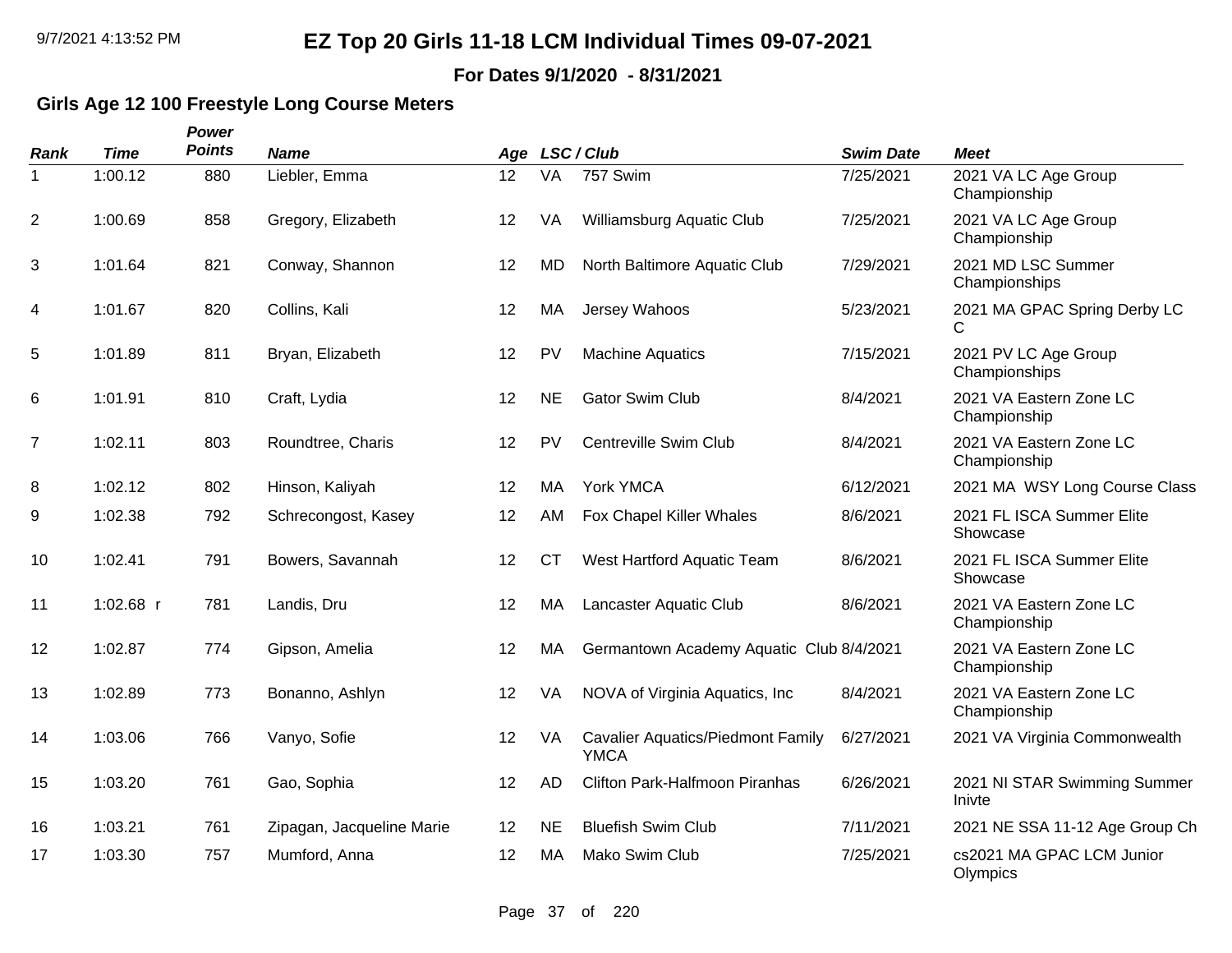| 9/7/2021 4:13:52 PM            |         |     |               |    |     | EZ Top 20 Girls 11-18 LCM Individual Times 09-07-2021 |           |                                         |  |  |  |  |  |
|--------------------------------|---------|-----|---------------|----|-----|-------------------------------------------------------|-----------|-----------------------------------------|--|--|--|--|--|
| For Dates 9/1/2020 - 8/31/2021 |         |     |               |    |     |                                                       |           |                                         |  |  |  |  |  |
| 18                             | 1:03.34 | 756 | McGann, Sarah | 12 | МA  | <b>WCAY Marlins</b>                                   | 7/25/2021 | cs2021 MA GPAC LCM Junior<br>Olympics   |  |  |  |  |  |
| 19                             | 1:03.38 | 754 | Kunze, Sarah  | 12 | -NI | <b>PACK Swim Team of Pittsford</b>                    | 6/5/2021  | 2021 NJ WEBS Back to the Races<br>#4 LC |  |  |  |  |  |
| 20                             | 1:03.40 | 754 | Wheeler, Jane | 12 | NE. | YMCA of the North Shore                               | 7/11/2021 | 2021 NE SSA 11-12 Age Group Ch          |  |  |  |  |  |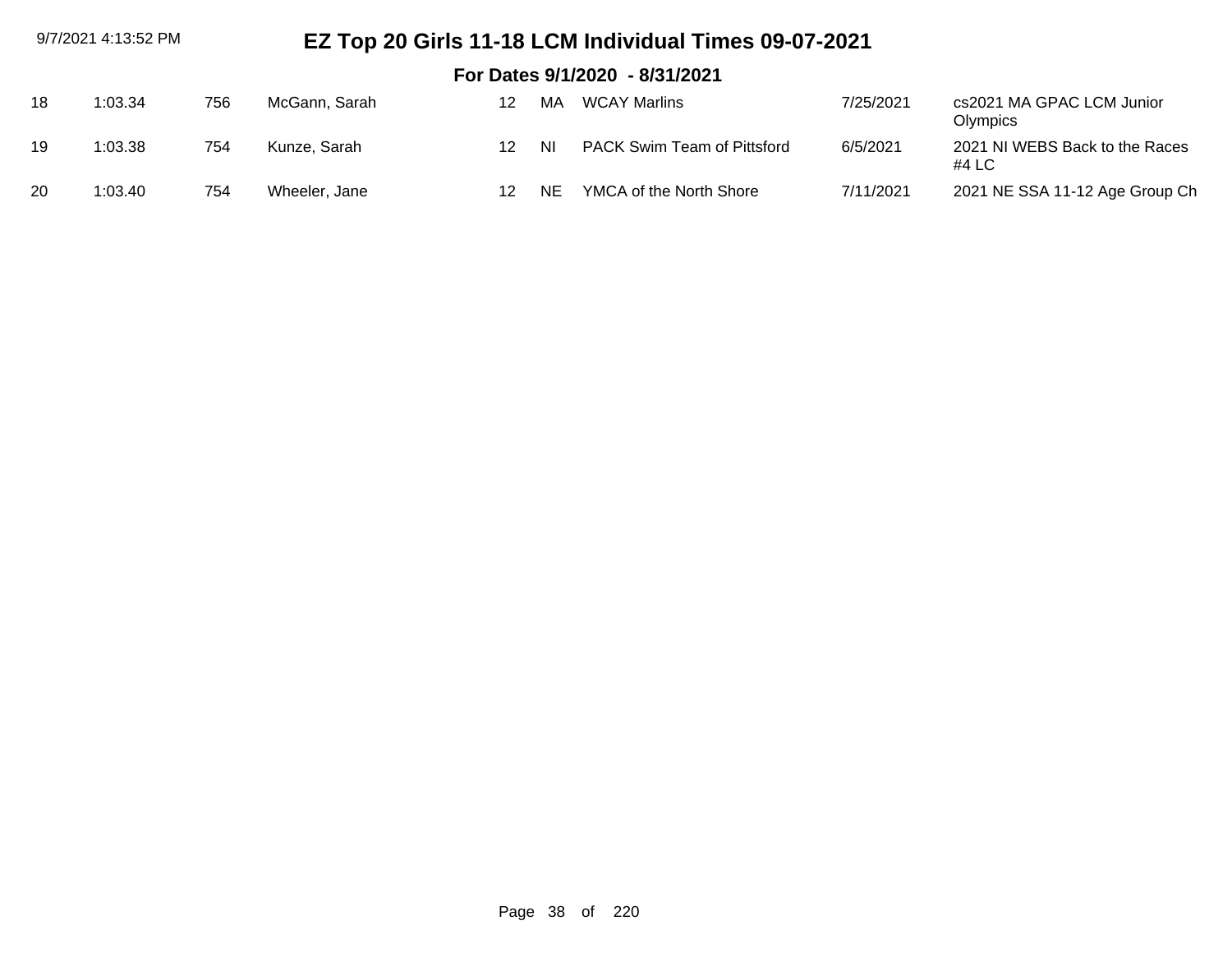**For Dates 9/1/2020 - 8/31/2021**

### **Girls Age 12 200 Freestyle Long Course Meters**

| Rank           | <b>Time</b> | Power<br><b>Points</b> | <b>Name</b>               | Age |           | LSC / Club                                              | <b>Swim Date</b> | <b>Meet</b>                             |
|----------------|-------------|------------------------|---------------------------|-----|-----------|---------------------------------------------------------|------------------|-----------------------------------------|
| 1              | 2:11.40     | 858                    | Gregory, Elizabeth        | 12  | VA        | Williamsburg Aquatic Club                               | 7/23/2021        | 2021 VA LC Age Group<br>Championship    |
| $\overline{c}$ | 2:11.99     | 846                    | Liebler, Emma             | 12  | VA        | 757 Swim                                                | 7/23/2021        | 2021 VA LC Age Group<br>Championship    |
| 3              | 2:12.78     | 830                    | Vanyo, Sofie              | 12  | VA        | <b>Cavalier Aquatics/Piedmont Family</b><br><b>YMCA</b> | 7/23/2021        | 2021 VA LC Age Group<br>Championship    |
| 4              | 2:14.26     | 801                    | Craft, Lydia              | 12  | <b>NE</b> | <b>Gator Swim Club</b>                                  | 8/5/2021         | 2021 VA Eastern Zone LC<br>Championship |
| 5              | 2:14.43     | 797                    | Gipson, Amelia            | 12  | MA        | Germantown Academy Aquatic Club 7/23/2021               |                  | cs2021 MA GPAC LCM Junior<br>Olympics   |
| 6              | 2:14.67     | 792                    | Landis, Dru               | 12  | MA        | Lancaster Aquatic Club                                  | 8/5/2021         | 2021 VA Eastern Zone LC<br>Championship |
| 7              | 2:14.71     | 792                    | Callis, Emerson           | 12  | VA        | <b>Quest Swimming</b>                                   | 6/6/2021         | 2021 VA TIDE Red, White, and B          |
| 8              | 2:14.92     | 787                    | Bonanno, Ashlyn           | 12  | VA        | NOVA of Virginia Aquatics, Inc.                         | 7/23/2021        | 2021 VA LC Age Group<br>Championship    |
| 9              | 2:15.58     | 775                    | Tjahaya, Nikko            | 12  | <b>MR</b> | Queens Aquatic Club                                     | 8/5/2021         | 2021 VA Eastern Zone LC<br>Championship |
| 10             | 2:15.71     | 772                    | Wheeler, Jane             | 12  | <b>NE</b> | YMCA of the North Shore                                 | 8/5/2021         | 2021 VA Eastern Zone LC<br>Championship |
| 11             | 2:15.94     | 768                    | Collins, Kali             | 12  | MA        | Jersey Wahoos                                           | 5/22/2021        | 2021 MA GPAC Spring Derby LC<br>C       |
| 12             | 2:16.09     | 765                    | Mumford, Anna             | 12  | MA        | Mako Swim Club                                          | 7/23/2021        | cs2021 MA GPAC LCM Junior<br>Olympics   |
| 13             | 2:16.21     | 762                    | Grimes, Miller            | 12  | VA        | Virginia Gators                                         | 7/23/2021        | 2021 VA LC Age Group<br>Championship    |
| 14             | 2:16.58     | 755                    | Torres, Sofia             | 12  | <b>MR</b> | Badger Swim Club, Inc.                                  | 8/7/2021         | 2021 FL ISCA Summer Elite<br>Showcase   |
| 15             | 2:16.97     | 748                    | Schrecongost, Kasey       | 12  | AM        | Fox Chapel Killer Whales                                | 8/7/2021         | 2021 FL ISCA Summer Elite<br>Showcase   |
| 16             | 2:17.01     | 747                    | Zipagan, Jacqueline Marie | 12  | <b>NE</b> | <b>Bluefish Swim Club</b>                               | 7/10/2021        | 2021 NE SSA 11-12 Age Group Ch          |
| 17             | 2:17.46     | 738                    | Conway, Shannon           | 12  | <b>MD</b> | North Baltimore Aquatic Club                            | 7/30/2021        | 2021 MD LSC Summer<br>Championships     |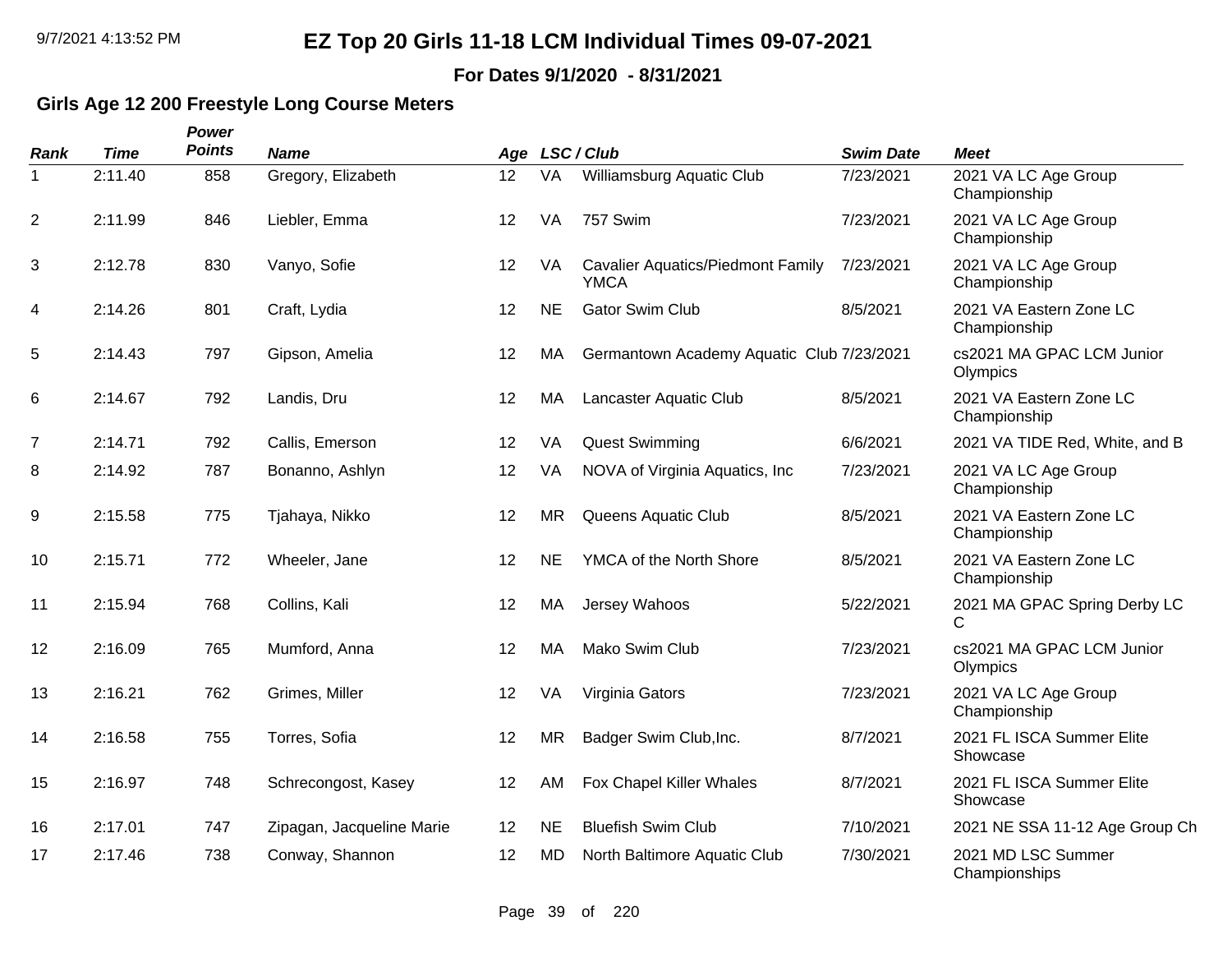| 9/7/2021 4:13:52 PM |                                |     |              |     |     | EZ Top 20 Girls 11-18 LCM Individual Times 09-07-2021 |           |                                         |  |  |  |  |
|---------------------|--------------------------------|-----|--------------|-----|-----|-------------------------------------------------------|-----------|-----------------------------------------|--|--|--|--|
|                     | For Dates 9/1/2020 - 8/31/2021 |     |              |     |     |                                                       |           |                                         |  |  |  |  |
| 18                  | 2:17.89                        | 730 | Johnson, Sid | 12. | VA. | Rappahannock Area YMCA Swim<br>Team. Inc              | 7/23/2021 | 2021 VA LC Age Group<br>Championship    |  |  |  |  |
| 19                  | 2:19.33                        | 703 | Jochims, Ava | 12  | AM. | Racer X Aquatics                                      | 7/24/2021 | 2021 AM LC Junior Olympics              |  |  |  |  |
| 20                  | 2:19.38                        | 702 | Zhou, Angela | 12  | NJ  | Sea Wolfs Swim Team                                   | 8/5/2021  | 2021 VA Eastern Zone LC<br>Championship |  |  |  |  |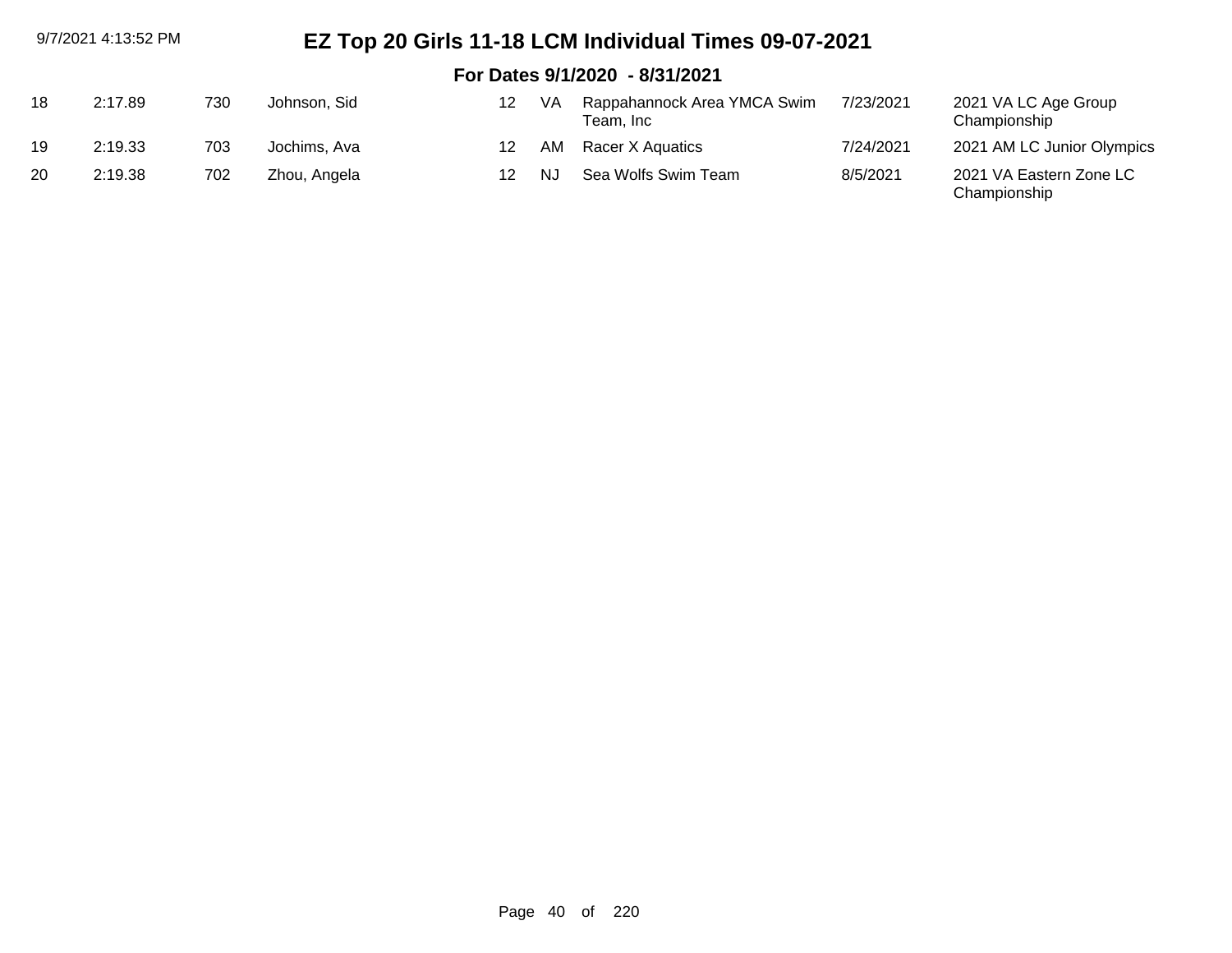**For Dates 9/1/2020 - 8/31/2021**

### **Girls Age 12 400 Freestyle Long Course Meters**

| <b>Rank</b>    | <b>Time</b> | Power<br><b>Points</b> | <b>Name</b>         |    |           | Age LSC/Club                                            | <b>Swim Date</b> | <b>Meet</b>                                 |
|----------------|-------------|------------------------|---------------------|----|-----------|---------------------------------------------------------|------------------|---------------------------------------------|
| 1              | 4:35.65     | 863                    | Vanyo, Sofie        | 12 | <b>VA</b> | <b>Cavalier Aquatics/Piedmont Family</b><br><b>YMCA</b> | 7/22/2021        | 2021 VA LC Age Group<br>Championship        |
| $\overline{c}$ | 4:36.50     | 855                    | Gregory, Elizabeth  | 12 | VA        | Williamsburg Aquatic Club                               | 7/22/2021        | 2021 VA LC Age Group<br>Championship        |
| 3              | 4:40.13     | 819                    | Liebler, Emma       | 12 | VA        | 757 Swim                                                | 6/25/2021        | 2021 VA Virginia Commonwealth               |
| 4              | 4:43.53     | 786                    | Gipson, Amelia      | 12 | MA        | Germantown Academy Aquatic Club 7/24/2021               |                  | cs2021 MA GPAC LCM Junior<br>Olympics       |
| 5              | 4:44.70     | 775                    | Bonanno, Ashlyn     | 12 | VA        | NOVA of Virginia Aquatics, Inc.                         | 7/22/2021        | 2021 VA LC Age Group<br>Championship        |
| 6              | 4:45.84     | 764                    | Tjahaya, Nikko      | 12 | <b>MR</b> | Queens Aquatic Club                                     | 7/23/2021        | 2021 MR Metropolitan LCM Junior<br>Olympics |
| 7              | 4:46.62     | 756                    | Callis, Emerson     | 12 | VA        | <b>Quest Swimming</b>                                   | 5/9/2021         | 2021 VA Jim Frye Memorial                   |
| 8              | 4:47.10     | 752                    | Landis, Dru         | 12 | MA        | Lancaster Aquatic Club                                  | 7/24/2021        | cs2021 MA GPAC LCM Junior<br>Olympics       |
| 9              | 4:47.92     | 744                    | Chambless, Margaret | 12 | <b>MR</b> | Long Island Aquatic Club                                | 7/23/2021        | 2021 MR Metropolitan LCM Junior<br>Olympics |
| 10             | 4:48.38     | 740                    | Wheeler, Jane       | 12 | <b>NE</b> | YMCA of the North Shore                                 | 8/6/2021         | 2021 VA Eastern Zone LC<br>Championship     |
| 11             | 4:49.23     | 732                    | Grimes, Miller      | 12 | VA        | Virginia Gators                                         | 7/22/2021        | 2021 VA LC Age Group<br>Championship        |
| 12             | 4:49.24     | 732                    | Torres, Sofia       | 12 | <b>MR</b> | Badger Swim Club, Inc.                                  | 8/5/2021         | 2021 FL ISCA Summer Elite<br>Showcase       |
| 13             | 4:50.23     | 723                    | Conway, Shannon     | 12 | <b>MD</b> | North Baltimore Aquatic Club                            | 7/9/2021         | 2021 MD FOX July Long Course<br>Invite      |
| 14             | 4:51.16     | 714                    | Jochims, Ava        | 12 | AM        | Racer X Aquatics                                        | 7/25/2021        | 2021 AM LC Junior Olympics                  |
| 15             | 4:51.18     | 714                    | Collins, Kali       | 12 | MA        | Jersey Wahoos                                           | 6/21/2021        | 2021 MA JW Summer Solstice                  |
| 16             | 4:51.51     | 711                    | Johnson, Sid        | 12 | VA        | Rappahannock Area YMCA Swim<br>Team, Inc                | 7/22/2021        | 2021 VA LC Age Group<br>Championship        |
| 17             | 4:51.74     | 709                    | Mumford, Anna       | 12 | MA        | Mako Swim Club                                          | 8/6/2021         | 2021 VA Eastern Zone LC<br>Championship     |
| 18             | 4:52.62     | 701                    | Zhou, Angela        | 12 | <b>NJ</b> | Sea Wolfs Swim Team                                     | 8/6/2021         | 2021 VA Eastern Zone LC<br>Championship     |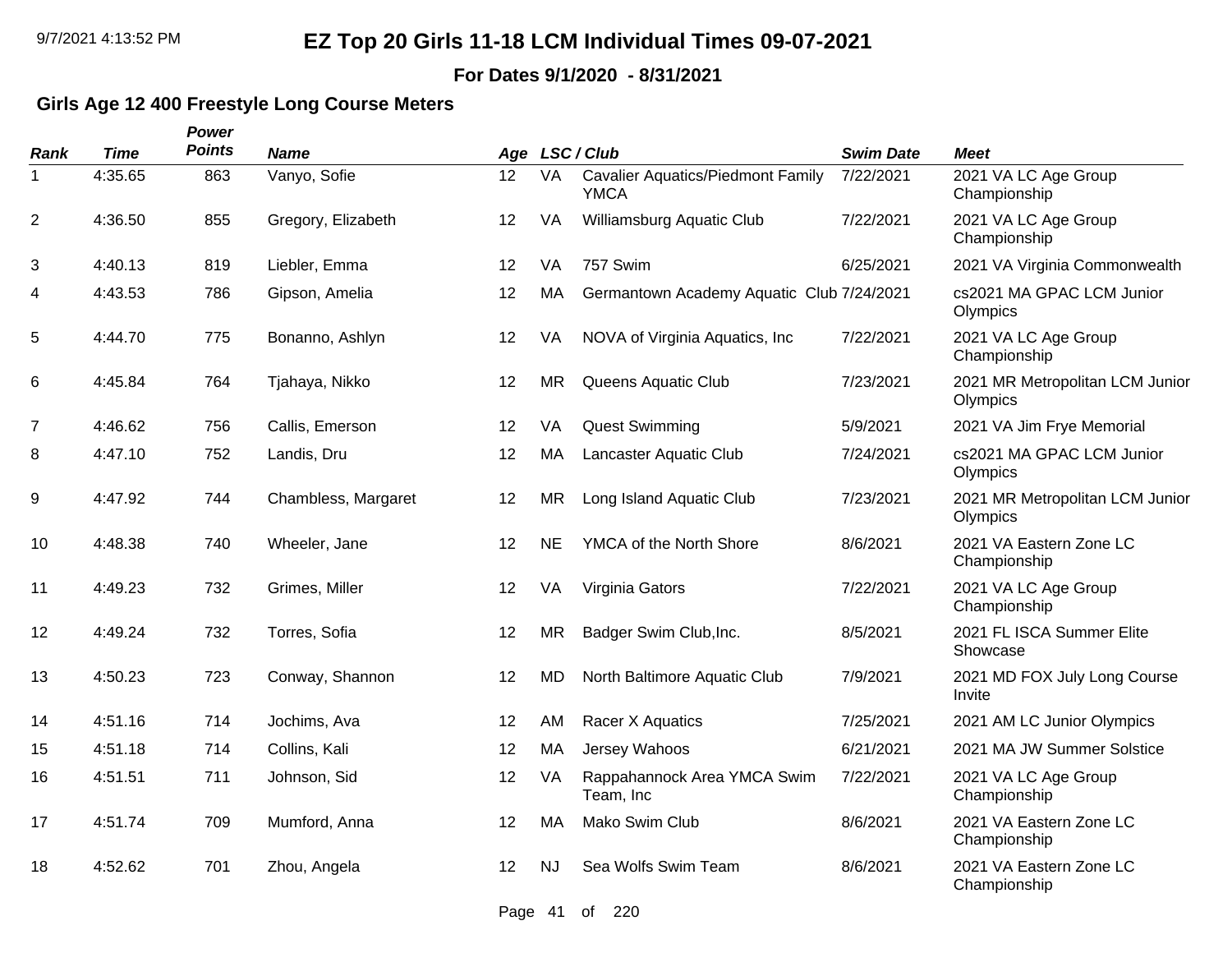| 9/7/2021 4:13:52 PM |         |     |                 |    |     | EZ Top 20 Girls 11-18 LCM Individual Times 09-07-2021 |           |                                             |  |  |  |  |
|---------------------|---------|-----|-----------------|----|-----|-------------------------------------------------------|-----------|---------------------------------------------|--|--|--|--|
|                     |         |     |                 |    |     | For Dates 9/1/2020 - 8/31/2021                        |           |                                             |  |  |  |  |
| 19                  | 4:53.27 | 695 | Davidoff, Sadie | 12 | MR. | Long Island Aquatic Club                              | 7/23/2021 | 2021 MR Metropolitan LCM Junior<br>Olympics |  |  |  |  |
| 20                  | 4:53.52 | 692 | Abdelal, Noor   | 12 | NE  | <b>Crimson Aquatics</b>                               | 8/5/2021  | 2021 FL ISCA Summer Elite<br>Showcase       |  |  |  |  |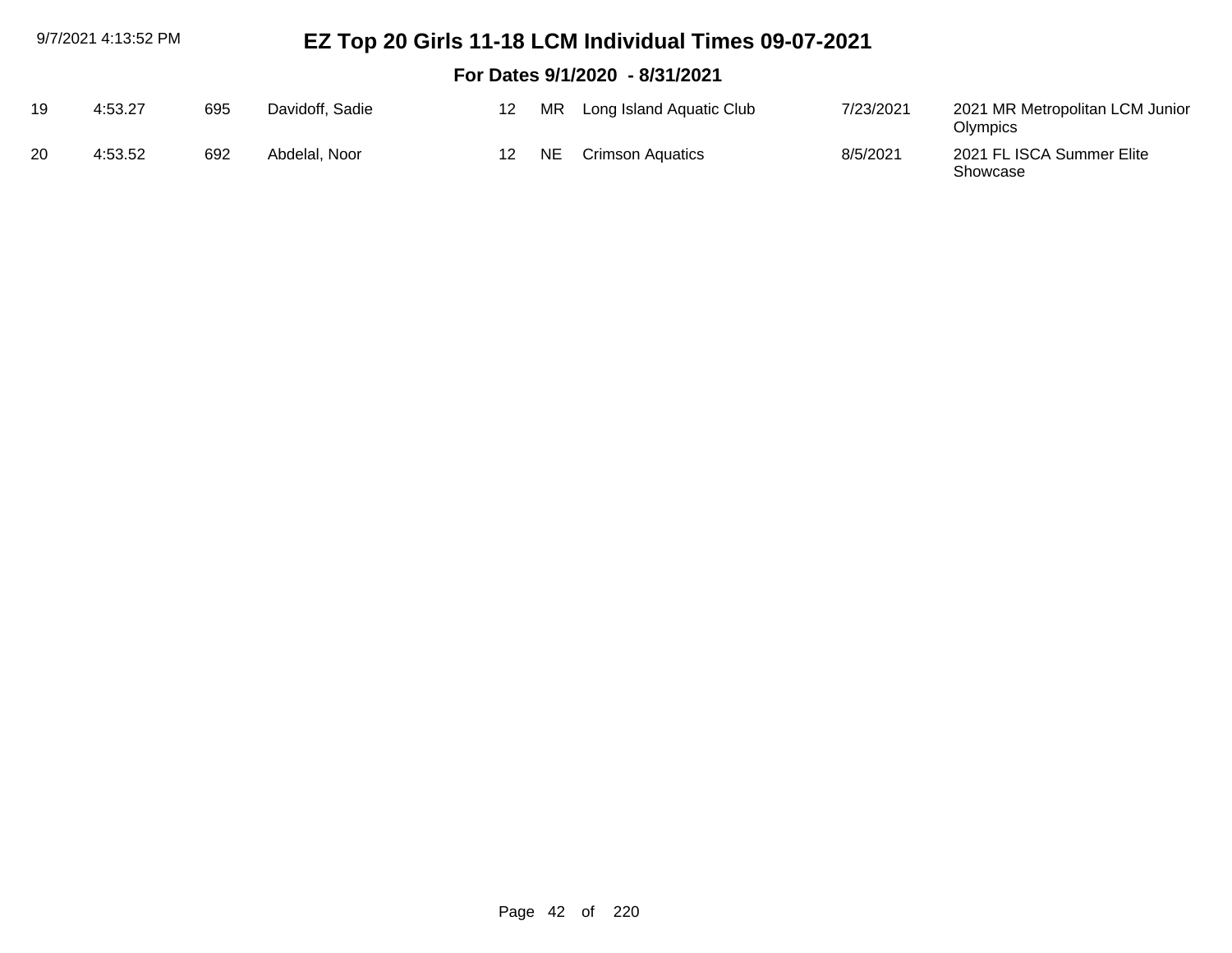**For Dates 9/1/2020 - 8/31/2021**

### **Girls Age 12 800 Freestyle Long Course Meters**

| Rank           | <b>Time</b> | Power<br><b>Points</b> | <b>Name</b>         |    |                | Age LSC/Club                                            | <b>Swim Date</b> | <b>Meet</b>                                |
|----------------|-------------|------------------------|---------------------|----|----------------|---------------------------------------------------------|------------------|--------------------------------------------|
| $\mathbf 1$    | 9:32.61     | 889                    | Vanyo, Sofie        | 12 | <b>VA</b>      | <b>Cavalier Aquatics/Piedmont Family</b><br><b>YMCA</b> | 7/25/2021        | 2021 VA LC Age Group<br>Championship       |
| $\overline{2}$ | 9:37.26     | 869                    | Gregory, Elizabeth  | 12 | VA             | Williamsburg Aquatic Club                               | 7/27/2021        | 2021 FL ISCA Summer Senior<br><b>Blast</b> |
| 3              | 9:48.88     | 818                    | Chambless, Margaret | 12 | <b>MR</b>      | Long Island Aquatic Club                                | 6/26/2021        | 2021 MR LIAC Summer Fun<br>Invitational    |
| 4              | 9:51.57     | 807                    | Torres, Sofia       | 12 | <b>MR</b>      | Badger Swim Club, Inc.                                  | 8/4/2021         | 2021 FL ISCA Summer Elite<br>Showcase      |
| 5              | 10:00.81    | 767                    | Abdelal, Noor       | 12 | <b>NE</b>      | <b>Crimson Aquatics</b>                                 | 8/4/2021         | 2021 FL ISCA Summer Elite<br>Showcase      |
| 6              | 10:02.31    | 761                    | Jochims, Ava        | 12 | AM             | Racer X Aquatics                                        | 7/22/2021        | 2021 AM LC Junior Olympics                 |
| $\overline{7}$ | 10:06.47    | 744                    | Davidoff, Sadie     | 12 | <b>MR</b>      | Long Island Aquatic Club                                | 6/26/2021        | 2021 MR LIAC Summer Fun<br>Invitational    |
| 8              | 10:11.44    | 723                    | Landis, Dru         | 12 | МA             | Lancaster Aquatic Club                                  | 6/4/2021         | 2021 MA KA Memorial Day Classi             |
| 9              | 10:14.07    | 713                    | Doran, Molly        | 12 | <b>MR</b>      | Long Island Aquatic Club                                | 6/26/2021        | 2021 MR LIAC Summer Fun<br>Invitational    |
| 10             | 10:15.20    | 708                    | Wright, Maggie      | 12 | VA             | <b>Tide Swimming</b>                                    | 6/23/2021        | 2021 VA TIDE Intrasquad June D             |
| 11             | 10:17.50    | 699                    | Ryan, Isabella      | 12 | N <sub>l</sub> | <b>Buffalo Area Aquatic Club</b>                        | 5/21/2021        | 2021 NI TTSC - Natalie Lewis<br>Meet       |
| 12             | 10:18.41    | 695                    | McNally, Eden       | 12 | MA             | Jersey Wahoos                                           | 7/22/2021        | cs2021 MA GPAC LCM Junior<br>Olympics      |
| 13             | 10:19.27    | 692                    | Maas, Kaylee        | 12 | N <sub>l</sub> | Victor Swim Club                                        | 5/21/2021        | 2021 NI TTSC - Natalie Lewis<br>Meet       |
| 14             | 10:19.87    | 689                    | Johnson, Sid        | 12 | VA             | Rappahannock Area YMCA Swim<br>Team, Inc                | 6/25/2021        | 2021 VA Winchester LC Invitati             |
| 15             | 10:22.51    | 679                    | Shields, Mackenzie  | 12 | ME             | Portland Porpoise Swim Club                             | 8/4/2021         | 2021 FL ISCA Summer Elite<br>Showcase      |
| 16             | 10:23.42    | 675                    | Patan, Kayra        | 12 | <b>MR</b>      | Long Island Aquatic Club                                | 6/26/2021        | 2021 MR LIAC Summer Fun<br>Invitational    |
| 17             | 10:23.97    | 673                    | Gutierrez, Sophia   | 12 | <b>MR</b>      | Badger Swim Club, Inc.                                  | 6/26/2021        | 2021 MR LIAC Summer Fun<br>Invitational    |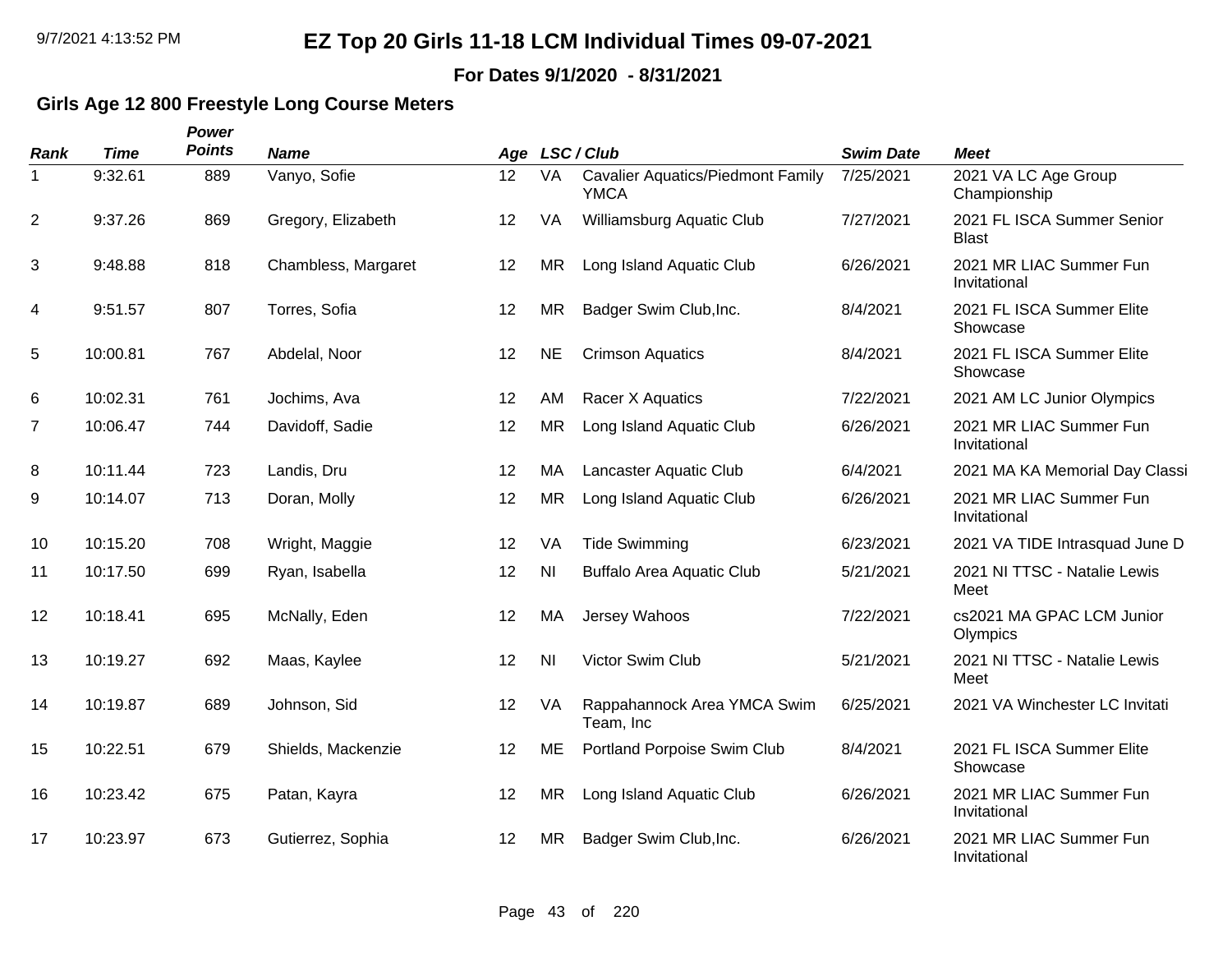|    | 9/7/2021 4:13:52 PM            |     |                           |                 |           | EZ Top 20 Girls 11-18 LCM Individual Times 09-07-2021 |           |                                         |  |  |  |
|----|--------------------------------|-----|---------------------------|-----------------|-----------|-------------------------------------------------------|-----------|-----------------------------------------|--|--|--|
|    | For Dates 9/1/2020 - 8/31/2021 |     |                           |                 |           |                                                       |           |                                         |  |  |  |
| 18 | 10:27.86                       | 658 | Zipagan, Jacqueline Marie | 12 <sup>2</sup> | <b>NE</b> | <b>Bluefish Swim Club</b>                             | 7/11/2021 | 2021 NE SSA 11-12 Age Group Ch          |  |  |  |
| 19 | 10:29.25                       | 652 | Walden, Leah              | 12              | <b>NE</b> | <b>Bluefish Swim Club</b>                             | 6/17/2021 | 2021 FL Shark Open                      |  |  |  |
| 20 | 10:30.04                       | 649 | Kitlowski, Katie          | 12              | MR        | Long Island Aquatic Club                              | 6/26/2021 | 2021 MR LIAC Summer Fun<br>Invitational |  |  |  |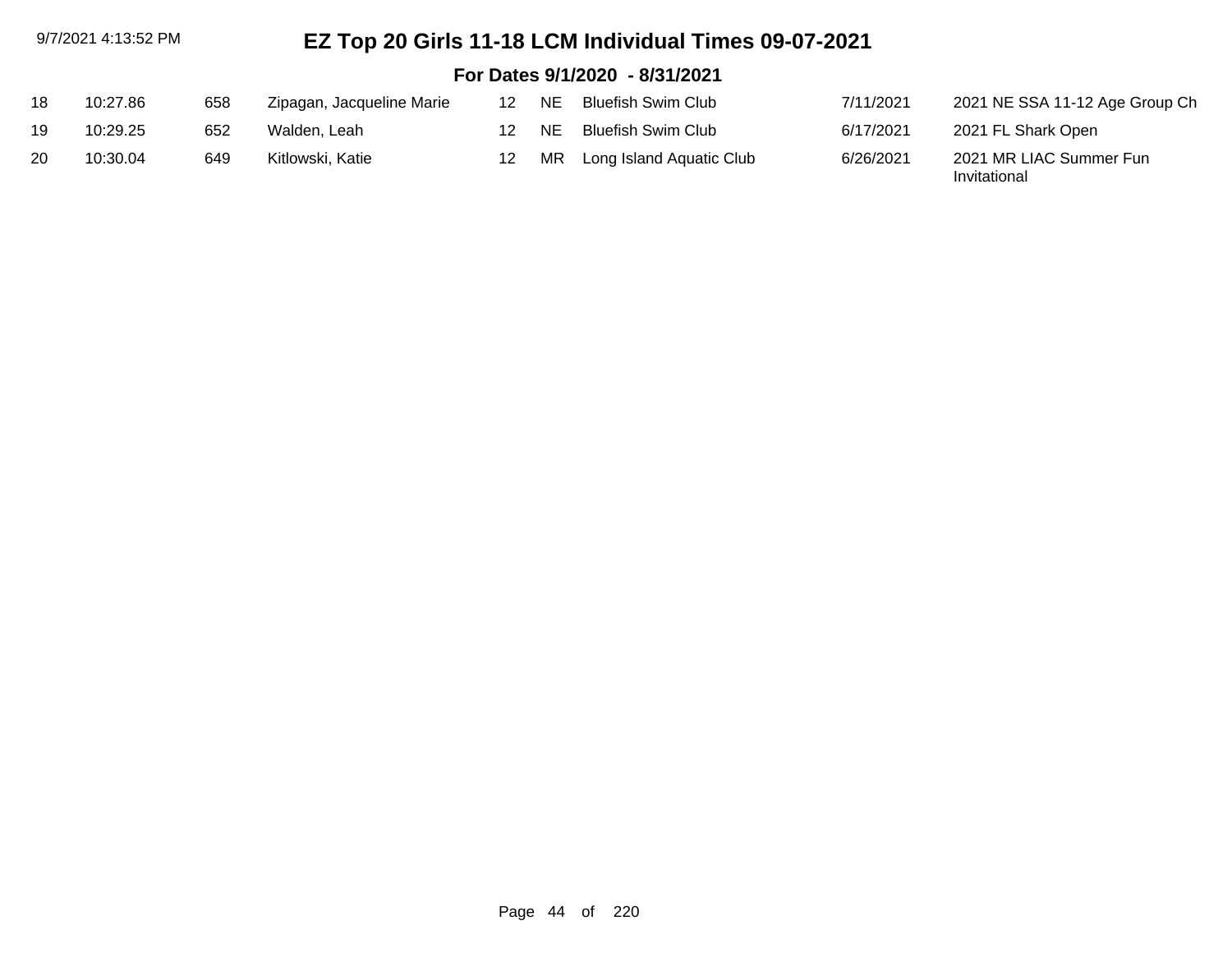**For Dates 9/1/2020 - 8/31/2021**

### **Girls Age 12 1500 Freestyle Long Course Meters**

| Rank           | <b>Time</b> | Power<br><b>Points</b> | <b>Name</b>             |         |                | Age LSC/Club                              | <b>Swim Date</b> | <b>Meet</b>                                            |
|----------------|-------------|------------------------|-------------------------|---------|----------------|-------------------------------------------|------------------|--------------------------------------------------------|
| $\mathbf 1$    | 18:42.16    | 862                    | Chambless, Margaret     | 12      |                | MR Long Island Aquatic Club               | 6/12/2021        | 2021 MR LIAC Summertime<br><b>Classic Invitational</b> |
| $\overline{2}$ | 18:48.16    | 848                    | Gipson, Amelia          | 12      | MA             | Germantown Academy Aquatic Club 7/22/2021 |                  | cs2021 MA GPAC LCM Junior<br>Olympics                  |
| 3              | 19:08.12    | 805                    | Davidoff, Sadie         | 12      | <b>MR</b>      | Long Island Aquatic Club                  | 6/12/2021        | 2021 MR LIAC Summertime<br>Classic Invitational        |
| 4              | 19:10.82    | 799                    | Levesque, Margot        | 12      | <b>NE</b>      | <b>Bluefish Swim Club</b>                 | 7/8/2021         | 2021 NE SSA 11-12 Age Group Ch                         |
| 5              | 19:11.98    | 796                    | McDonald, Cara          | 12      | <b>MR</b>      | Long Island Aquatic Club                  | 6/12/2021        | 2021 MR LIAC Summertime<br>Classic Invitational        |
| 6              | 19:14.20    | 792                    | Mumford, Anna           | 12      | МA             | Mako Swim Club                            | 7/22/2021        | cs2021 MA GPAC LCM Junior<br>Olympics                  |
| $\overline{7}$ | 19:14.29    | 791                    | Landis, Dru             | 12      | MA             | Lancaster Aquatic Club                    | 7/22/2021        | cs2021 MA GPAC LCM Junior<br>Olympics                  |
| 8              | 19:24.97    | 769                    | McNally, Eden           | 12      | MA             | Jersey Wahoos                             | 7/22/2021        | cs2021 MA GPAC LCM Junior<br>Olympics                  |
| 9              | 19:26.54    | 765                    | Abdelal, Noor           | 12      | <b>NE</b>      | <b>Crimson Aquatics</b>                   | 7/8/2021         | 2021 NE SSA 11-12 Age Group Ch                         |
| 10             | 19:31.55    | 755                    | McGann, Sarah           | 12      | MA             | <b>WCAY Marlins</b>                       | 7/22/2021        | cs2021 MA GPAC LCM Junior<br>Olympics                  |
| 11             | 19:36.43    | 745                    | Grimes, Miller          | 12      | VA             | Virginia Gators                           | 6/20/2021        | 2021 VA Gator Summer Classic                           |
| 12             | 19:51.44    | 714                    | Lewis, Brynn            | 12      | <b>MA</b>      | Phoenixville YMCA                         | 6/27/2021        | 2021 MA PAAC Firecracker Meet                          |
| 13             | 19:55.97    | 704                    | Marion, Brianna         | 12      | <b>NJ</b>      | <b>Berkeley Aquatic Club</b>              | 7/16/2021        | 2021 NJ BAC Summer Champs                              |
| 14             | 19:59.66    | 697                    | Roberts, Meredith       | 12      | N <sub>l</sub> | Town of Tonawanda Titans Swim<br>Club     | 7/29/2021        | 2021 NI BAAC Summer LC<br>Spectacular                  |
| 15             | 19:59.88    | 696                    | Bell, Grace             | 12      | MA             | Germantown Academy Aquatic Club 7/3/2021  |                  | 2021 MA KA Firecracker Classic                         |
| 16             | 20:00.99    | 694                    | Dilorenzo, Katherine M. | 12      | MA             | Greater Philadelphia Aquatic Club         | 7/22/2021        | cs2021 MA GPAC LCM Junior<br>Olympics                  |
| 17             | 20:06.79    | 682                    | Ryan, Isabella          | 12      | N <sub>l</sub> | <b>Buffalo Area Aquatic Club</b>          | 7/29/2021        | 2021 NI BAAC Summer LC<br>Spectacular                  |
| 18             | 20:10.89    | 674                    | Gilbert, Natalie        | 12      | N <sub>l</sub> | Victor Swim Club                          | 6/4/2021         | 2021 LE CCS Age Group & Open<br><b>LC</b> Meet         |
| 19             | 20:27.24    | 642                    | Keitel, Arden           | 12      | МA             | Penn Charter Aquatic Club                 | 7/22/2021        | cs2021 MA GPAC LCM Junior                              |
|                |             |                        |                         | Page 45 |                | of<br>220                                 |                  |                                                        |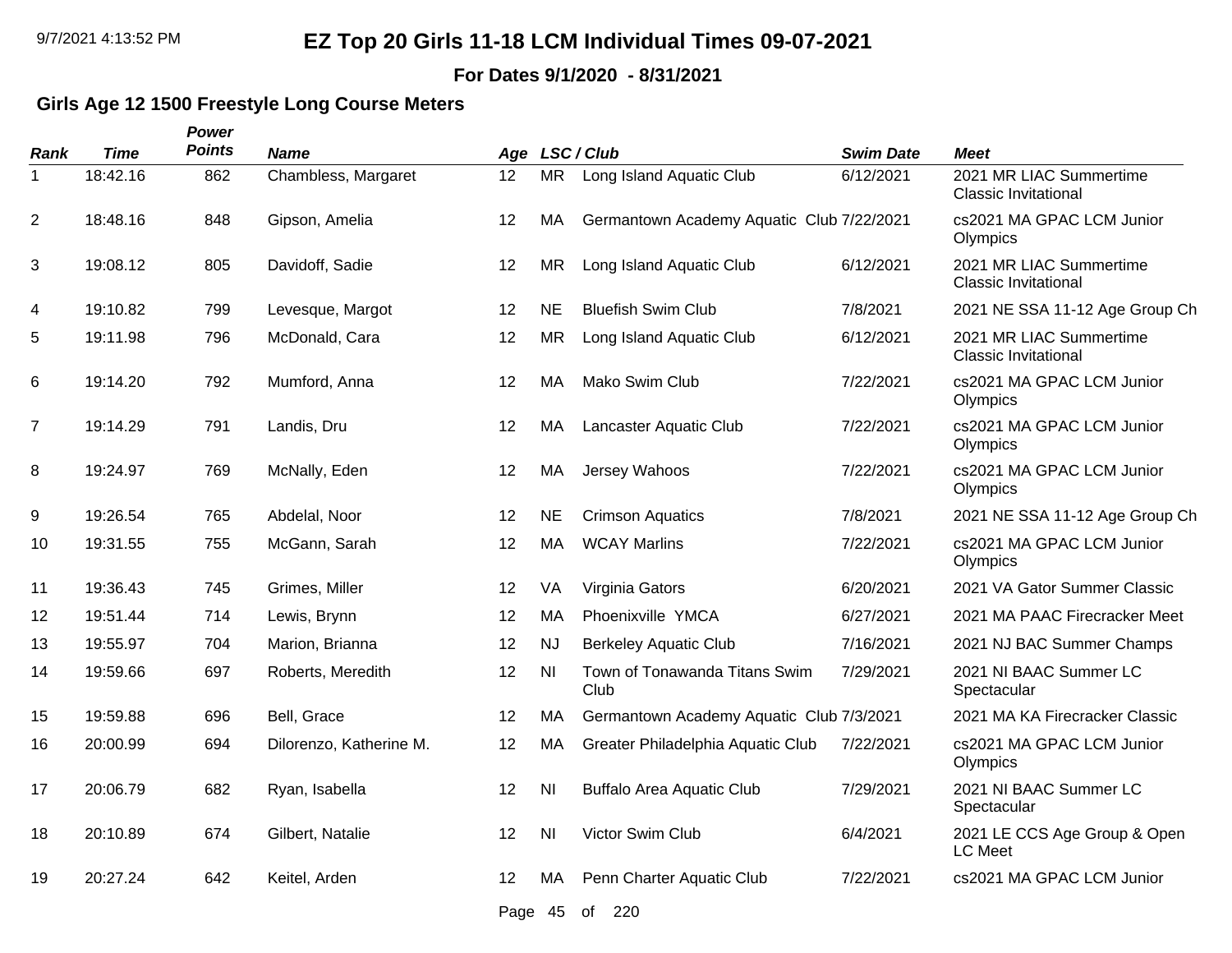#### **For Dates 9/1/2020 - 8/31/2021**

|    |          |     |                   |  |                     |          | Olympics                               |
|----|----------|-----|-------------------|--|---------------------|----------|----------------------------------------|
| 20 | 20:33.64 | 629 | Gregory, Madeline |  | NE Phoenix Swimming | 8/5/2021 | 2021 NE PHX LCM Silver<br>Championship |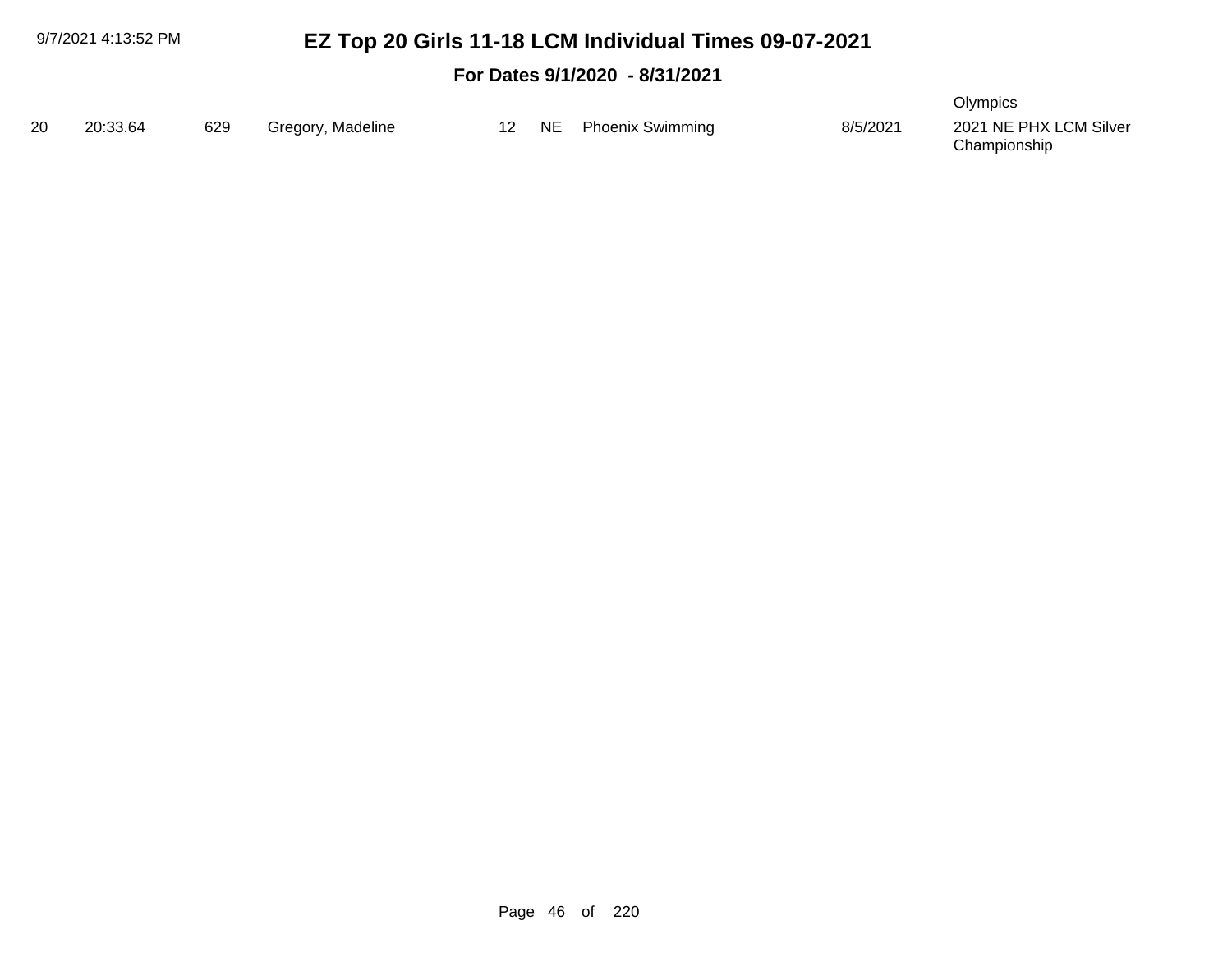**For Dates 9/1/2020 - 8/31/2021**

### **Girls Age 12 50 Backstroke Long Course Meters**

*Power*

| <b>Rank</b>    | <b>Time</b> | <b>Points</b> | <b>Name</b>         |    |           | Age LSC/Club                              | <b>Swim Date</b> | <b>Meet</b>                             |
|----------------|-------------|---------------|---------------------|----|-----------|-------------------------------------------|------------------|-----------------------------------------|
|                | 31.73       | 998           | Derivaux, Audrey    | 12 | MA        | Jersey Wahoos                             | 8/7/2021         | 2021 VA Eastern Zone LC<br>Championship |
| $\overline{2}$ | 31.87       | 888           | Roundtree, Charis   | 12 | <b>PV</b> | <b>Centreville Swim Club</b>              | 7/16/2021        | 2021 PV LC Age Group<br>Championships   |
| 3              | 31.88       | 887           | Liebler, Emma       | 12 | VA        | 757 Swim                                  | 8/7/2021         | 2021 VA Eastern Zone LC<br>Championship |
| 4              | 31.90       | 886           | Hinds, Virginia     | 12 | PV        | All Star Aquatics                         | 5/1/2021         | 2021 PV PAC Dive into Spring LC<br>Meet |
| 5              | 32.05       | 875           | Schrecongost, Kasey | 12 | AM        | Fox Chapel Killer Whales                  | 8/5/2021         | 2021 FL ISCA Summer Elite<br>Showcase   |
| 6              | 32.19       | 865           | Gregory, Elizabeth  | 12 | VA        | Williamsburg Aquatic Club                 | 6/5/2021         | 2021 VA HNVR Storm Surge Open           |
| 7              | 32.24       | 861           | Lo, Molly           | 12 | <b>MA</b> | Suburban Seahawks Club                    | 7/23/2021        | cs2021 MA GPAC LCM Junior<br>Olympics   |
| 8              | 32.31       | 856           | Buckley, Sadie      | 12 | PV        | Mason Makos Swim Team                     | 7/16/2021        | 2021 PV LC Age Group<br>Championships   |
| 9              | 32.56       | 838           | Gipson, Amelia      | 12 | MA        | Germantown Academy Aquatic Club 7/23/2021 |                  | cs2021 MA GPAC LCM Junior<br>Olympics   |
| 10             | 32.60 r     | 835           | Cribbs, Elizabeth   | 12 | VA        | NOVA of Virginia Aquatics, Inc.           | 7/24/2021        | 2021 VA LC Age Group<br>Championship    |
| 11             | 32.72       | 826           | Inman, Maddie       | 12 | PV        | Nation's Capital Swim Club                | 8/7/2021         | 2021 VA Eastern Zone LC<br>Championship |
| 12             | 32.73       | 825           | Linkonis, Valentina | 12 | VA        | NOVA of Virginia Aquatics, Inc.           | 5/1/2021         | 2021 VA RAYS Helen Wang<br>Classic      |
| 13             | 32.78       | 822           | Villacis, Sammy     | 12 | <b>NJ</b> | Peddie Aquatic Association                | 8/7/2021         | 2021 VA Eastern Zone LC<br>Championship |
| 14             | 32.93       | 811           | Sherman, Lila       | 12 | PV        | The Fish                                  | 7/16/2021        | 2021 PV LC Age Group<br>Championships   |
| 15             | 33.21       | 791           | Collins, Kali       | 12 | MA        | Jersey Wahoos                             | 5/23/2021        | 2021 MA GPAC Spring Derby LC<br>C       |
| 16             | 33.30       | 785           | Conway, Shannon     | 12 | <b>MD</b> | North Baltimore Aquatic Club              | 7/31/2021        | 2021 MD LSC Summer<br>Championships     |
| 17             | 33.38       | 779           | Carvalho, Gabby     | 12 | VA        | NOVA of Virginia Aquatics, Inc.           | 5/1/2021         | 2021 VA RAYS Helen Wang                 |

Page 47 of 220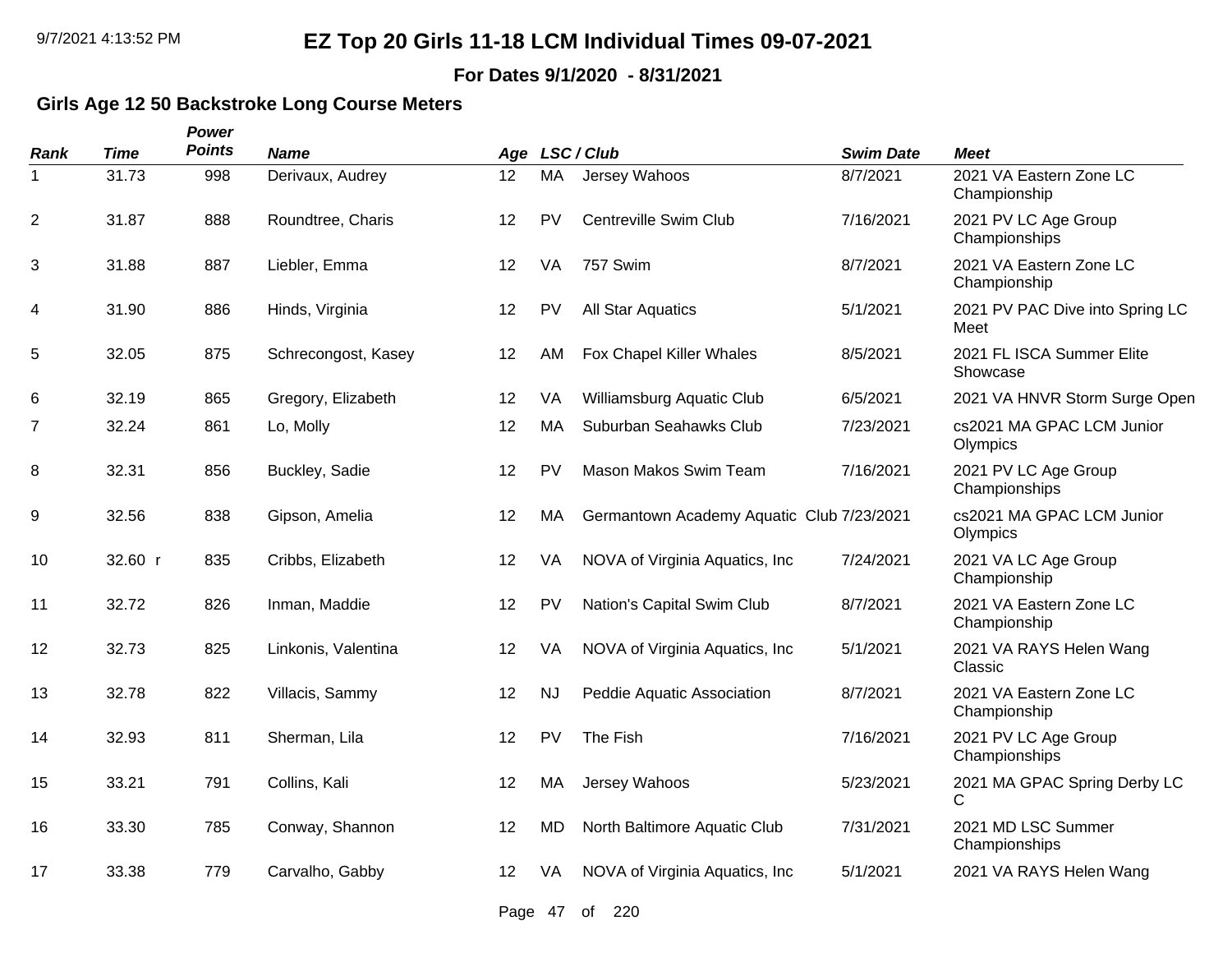#### **For Dates 9/1/2020 - 8/31/2021**

| 18 | 33.48 | 772 | Hinson, Kaliyah   | MA. | York YMCA                 | 6/12/2021 | 2021 MA WSY Long Course Class         |
|----|-------|-----|-------------------|-----|---------------------------|-----------|---------------------------------------|
| 19 | 33.61 | 763 | Golden, Lauren    | -NI | Buffalo Area Aquatic Club | 6/19/2021 | <b>Holtrey Summer Classic</b>         |
| 20 | 33.64 | 761 | Gutierrez, Sophia | MR. | Badger Swim Club, Inc.    | 8/5/2021  | 2021 FL ISCA Summer Elite<br>Showcase |

Classic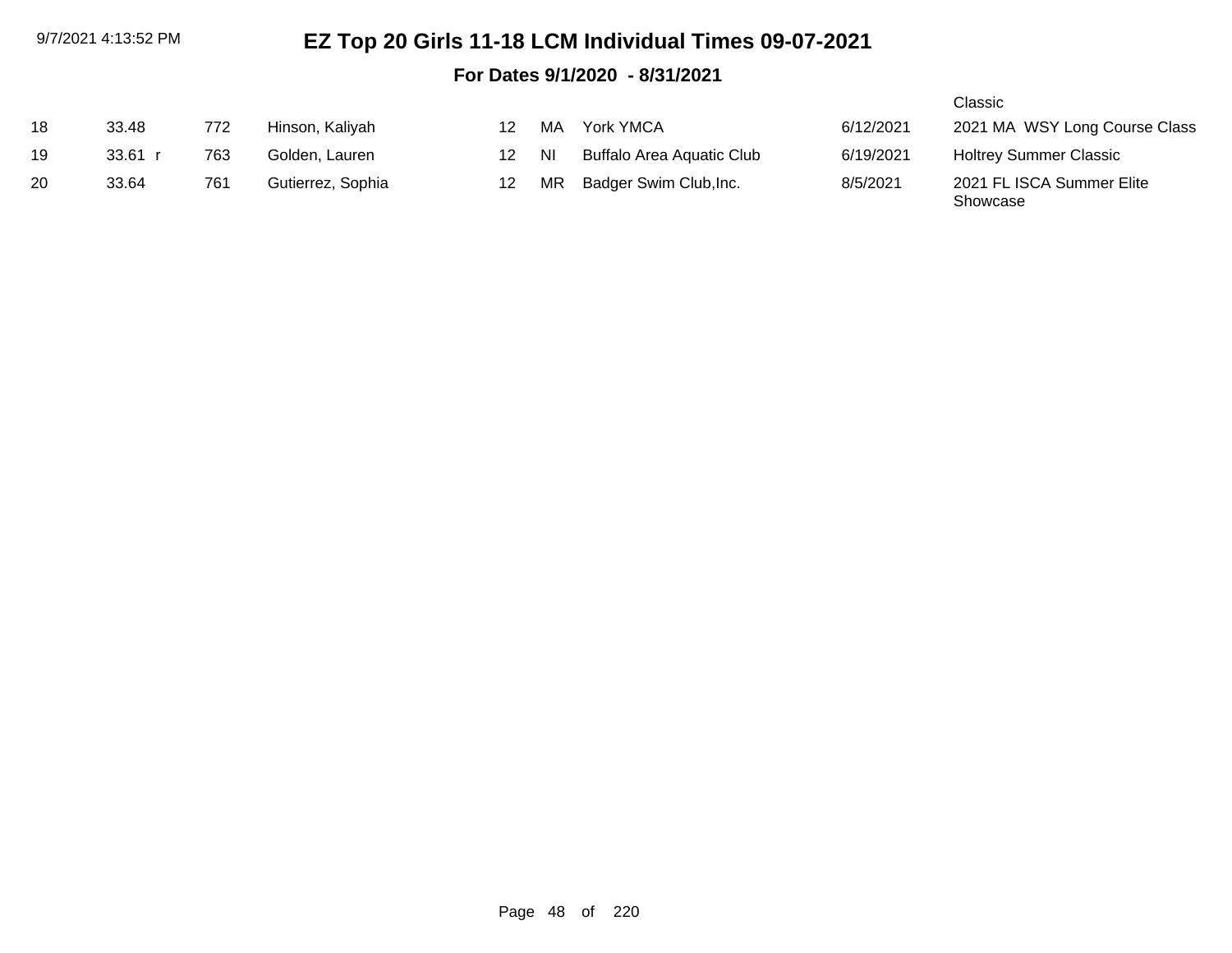**For Dates 9/1/2020 - 8/31/2021**

### **Girls Age 12 100 Backstroke Long Course Meters**

| <b>Rank</b>    | <b>Time</b> | Power<br><b>Points</b> | <b>Name</b>         |         |           | Age LSC/Club                              | <b>Swim Date</b> | <b>Meet</b>                             |
|----------------|-------------|------------------------|---------------------|---------|-----------|-------------------------------------------|------------------|-----------------------------------------|
| $\mathbf 1$    | 1:08.88     | 860                    | Buckley, Sadie      | 12      | <b>PV</b> | Mason Makos Swim Team                     | 6/20/2021        | 2021 PV PM June LC Meet                 |
| $\overline{2}$ | 1:09.47     | 840                    | Hinds, Virginia     | 12      | <b>PV</b> | All Star Aquatics                         | 5/2/2021         | 2021 PV Speedo Spring Splash            |
| 3              | 1:09.49     | 840                    | Roundtree, Charis   | 12      | <b>PV</b> | Centreville Swim Club                     | 7/18/2021        | 2021 PV LC Age Group<br>Championships   |
| 4              | 1:09.86     | 828                    | Liebler, Emma       | 12      | VA        | 757 Swim                                  | 7/25/2021        | 2021 VA LC Age Group<br>Championship    |
| 5              | 1:10.10     | 820                    | Carvalho, Gabby     | 12      | VA        | NOVA of Virginia Aquatics, Inc.           | 6/6/2021         | 2021 VA HNVR Storm Surge Open           |
| 6              | 1:10.29     | 814                    | Schrecongost, Kasey | 12      | AM        | Fox Chapel Killer Whales                  | 6/13/2021        | 2021 AM LC GPAC Age Group<br>Open       |
| $\overline{7}$ | 1:10.36     | 811                    | Gipson, Amelia      | 12      | MA        | Germantown Academy Aquatic Club 7/25/2021 |                  | cs2021 MA GPAC LCM Junior<br>Olympics   |
| 8              | 1:10.42     | 809                    | Inman, Maddie       | 12      | <b>PV</b> | Nation's Capital Swim Club                | 8/6/2021         | 2021 VA Eastern Zone LC<br>Championship |
| 9              | 1:10.57     | 805                    | Collins, Kali       | 12      | MA        | Jersey Wahoos                             | 6/21/2021        | 2021 MA JW Summer Solstice              |
| 10             | 1:10.59     | 804                    | Gregory, Elizabeth  | 12      | VA        | Williamsburg Aquatic Club                 | 6/6/2021         | 2021 VA HNVR Storm Surge Open           |
| 11             | 1:10.88     | 795                    | Adams, Jordan       | 12      | VA        | NOVA of Virginia Aquatics, Inc            | 7/25/2021        | 2021 VA LC Age Group<br>Championship    |
| 12             | 1:11.08     | 788                    | Bryan, Elizabeth    | 12      | <b>PV</b> | <b>Machine Aquatics</b>                   | 7/11/2021        | 2021 PV Firecracker Boom Meet           |
| 13             | 1:11.28     | 782                    | Gutierrez, Sophia   | 12      | <b>MR</b> | Badger Swim Club, Inc.                    | 8/6/2021         | 2021 FL ISCA Summer Elite<br>Showcase   |
| 14             | 1:11.32     | 781                    | Rommel, The Shark   | 12      | <b>MD</b> | North Baltimore Aquatic Club              | 7/30/2021        | 2021 MD LSC Summer<br>Championships     |
| 15             | 1:11.54     | 774                    | Chen, Elizabeth     | 12      | PV        | Rockville Montgomery Swim Club            | 7/13/2021        | 2021 PV AP MCSL Coaches Long<br>Course  |
| 16             | 1:11.61     | 771                    | Linkonis, Valentina | 12      | VA        | NOVA of Virginia Aquatics, Inc.           | 7/25/2021        | 2021 VA LC Age Group<br>Championship    |
| 17             | 1:11.62     | 771                    | Villacis, Sammy     | 12      | <b>NJ</b> | Peddie Aquatic Association                | 8/6/2021         | 2021 VA Eastern Zone LC<br>Championship |
| 18             | 1:11.66     | 770                    | Abdelal, Noor       | 12      | <b>NE</b> | <b>Crimson Aquatics</b>                   | 8/6/2021         | 2021 FL ISCA Summer Elite<br>Showcase   |
| 19             | 1:11.68     | 769                    | Hui, Rachel         | 12      | MR        | Long Island Aquatic Club                  | 7/24/2021        | 2021 MR Metropolitan LCM Junior         |
|                |             |                        |                     | Page 49 |           | 220<br>of                                 |                  |                                         |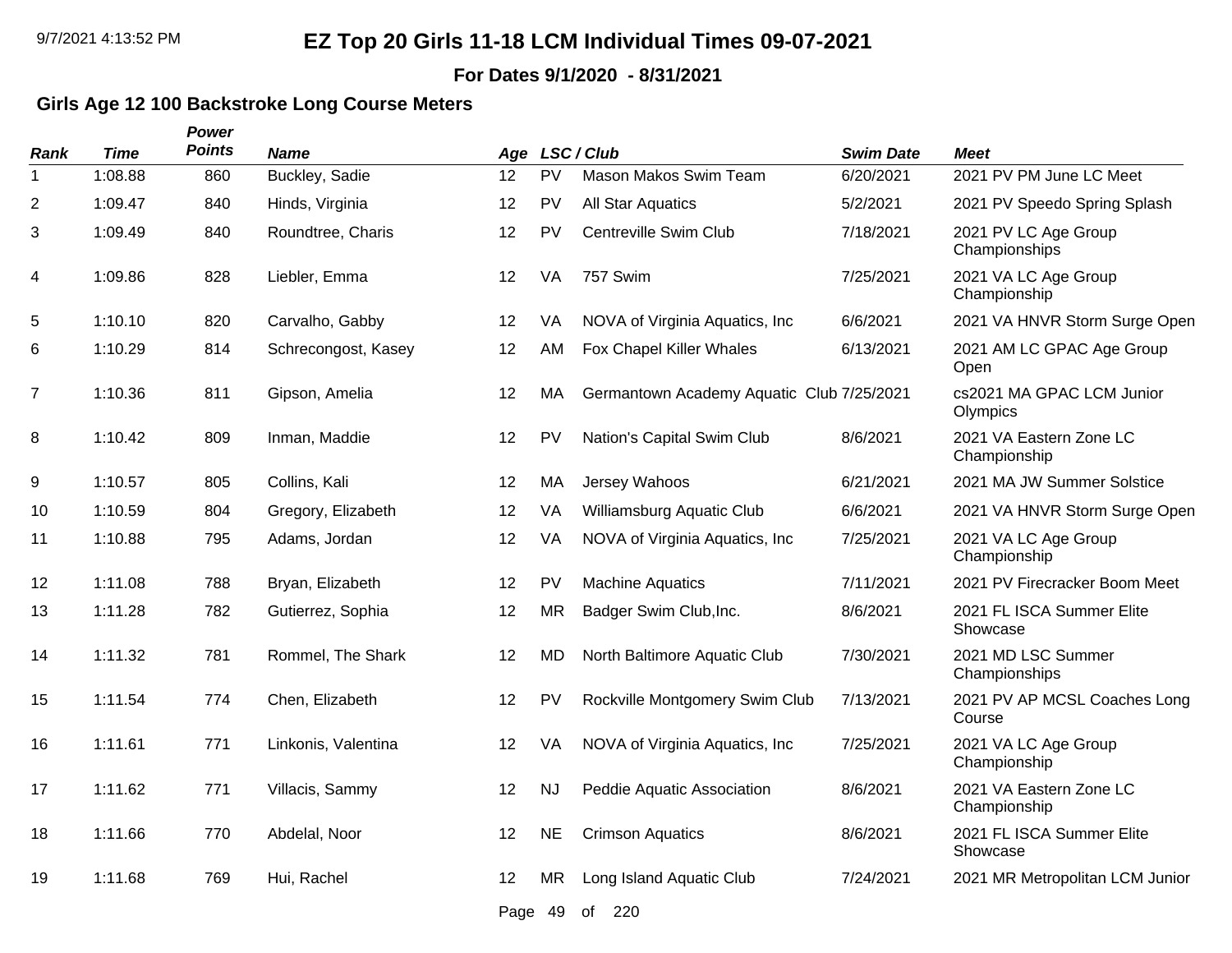#### **For Dates 9/1/2020 - 8/31/2021**

**Olympics** 

| 20 1:11.76 | 767 | Jiang, Lori |  | 12 MR Badger Swim Club, Inc. | 8/6/2021 | 2021 FL ISCA Summer Elite<br>Showcase |
|------------|-----|-------------|--|------------------------------|----------|---------------------------------------|
|            |     |             |  |                              |          |                                       |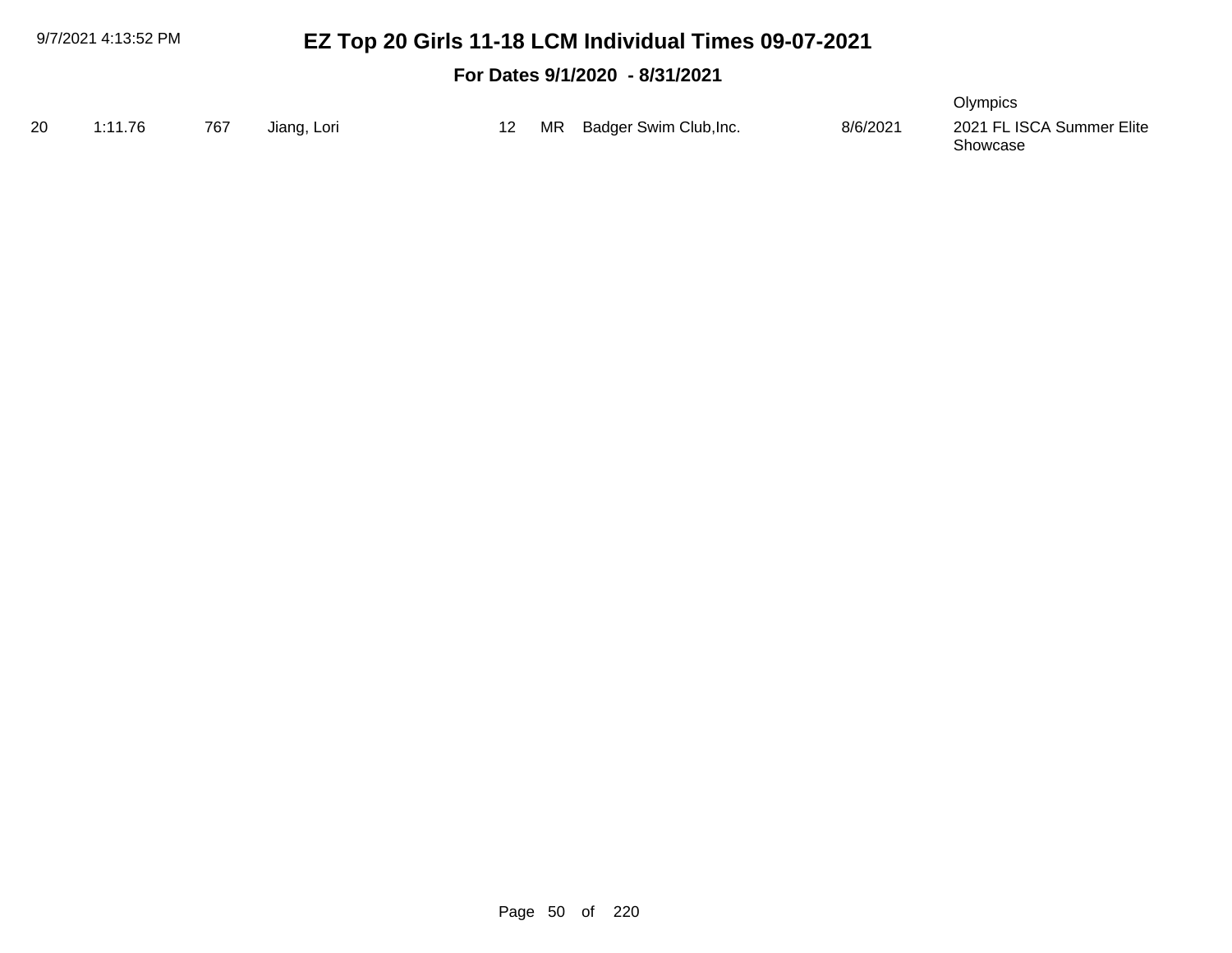**For Dates 9/1/2020 - 8/31/2021**

### **Girls Age 12 200 Backstroke Long Course Meters**

| Rank           | <b>Time</b> | Power<br><b>Points</b> | <b>Name</b>         | Age |           | LSC / Club                               | <b>Swim Date</b> | <b>Meet</b>                                 |
|----------------|-------------|------------------------|---------------------|-----|-----------|------------------------------------------|------------------|---------------------------------------------|
| 1              | 2:29.87     | 840                    | Buckley, Sadie      | 12  | PV        | Mason Makos Swim Team                    | 7/17/2021        | 2021 PV LC Age Group<br>Championships       |
| $\overline{c}$ | 2:30.79     | 827                    | Jiang, Lori         | 12  | <b>MR</b> | Badger Swim Club, Inc.                   | 8/4/2021         | 2021 FL ISCA Summer Elite<br>Showcase       |
| 3              | 2:31.14     | 822                    | Gutierrez, Sophia   | 12  | <b>MR</b> | Badger Swim Club, Inc.                   | 8/4/2021         | 2021 FL ISCA Summer Elite<br>Showcase       |
| 4              | 2:31.21     | 821                    | Carvalho, Gabby     | 12  | VA        | NOVA of Virginia Aquatics, Inc.          | 6/27/2021        | 2021 VA WAC Summer Sizzle<br>Mee            |
| 5              | 2:31.45     | 818                    | Sherman, Lila       | 12  | PV        | The Fish                                 | 7/17/2021        | 2021 PV LC Age Group<br>Championships       |
| 6              | 2:31.49     | 817                    | Collins, Kali       | 12  | MA        | Jersey Wahoos                            | 6/19/2021        | 2021 MA JW Summer Solstice                  |
| $\overline{7}$ | 2:32.36     | 805                    | Chen, Elizabeth     | 12  | <b>PV</b> | Rockville Montgomery Swim Club           | 7/17/2021        | 2021 PV LC Age Group<br>Championships       |
| 8              | 2:32.59     | 802                    | Conway, Shannon     | 12  | <b>MD</b> | North Baltimore Aquatic Club             | 7/29/2021        | 2021 MD LSC Summer<br>Championships         |
| 9              | 2:32.81     | 799                    | Tjahaya, Nikko      | 12  | <b>MR</b> | Queens Aquatic Club                      | 7/25/2021        | 2021 MR Metropolitan LCM Junior<br>Olympics |
| 10             | 2:33.58     | 789                    | Linkonis, Valentina | 12  | VA        | NOVA of Virginia Aquatics, Inc.          | 7/23/2021        | 2021 VA LC Age Group<br>Championship        |
| 11             | 2:33.60     | 788                    | Inman, Maddie       | 12  | PV        | Nation's Capital Swim Club               | 8/5/2021         | 2021 VA Eastern Zone LC<br>Championship     |
| 12             | 2:33.93     | 784                    | Johnson, Sid        | 12  | VA        | Rappahannock Area YMCA Swim<br>Team, Inc | 7/23/2021        | 2021 VA LC Age Group<br>Championship        |
| 13             | 2:34.29     | 779                    | Feltrin, Isadora    | 12  | PV        | Rockville Montgomery Swim Club           | 8/5/2021         | 2021 VA Eastern Zone LC<br>Championship     |
| 14             | 2:34.46     | 777                    | Schrecongost, Kasey | 12  | AM        | Fox Chapel Killer Whales                 | 8/4/2021         | 2021 FL ISCA Summer Elite<br>Showcase       |
| 15             | 2:34.70     | 773                    | Bryan, Elizabeth    | 12  | <b>PV</b> | <b>Machine Aquatics</b>                  | 7/9/2021         | 2021 PV Firecracker Boom Meet               |
| 16             | 2:34.92     | 770                    | Stephan, Ainsley    | 12  | <b>MD</b> | Columbia Aquatics Association            | 5/1/2021         | 2021 VA RAYS Helen Wang<br>Classic          |
| 16             | 2:34.92     | 770                    | Cribbs, Elizabeth   | 12  | VA        | NOVA of Virginia Aquatics, Inc.          | 7/23/2021        | 2021 VA LC Age Group<br>Championship        |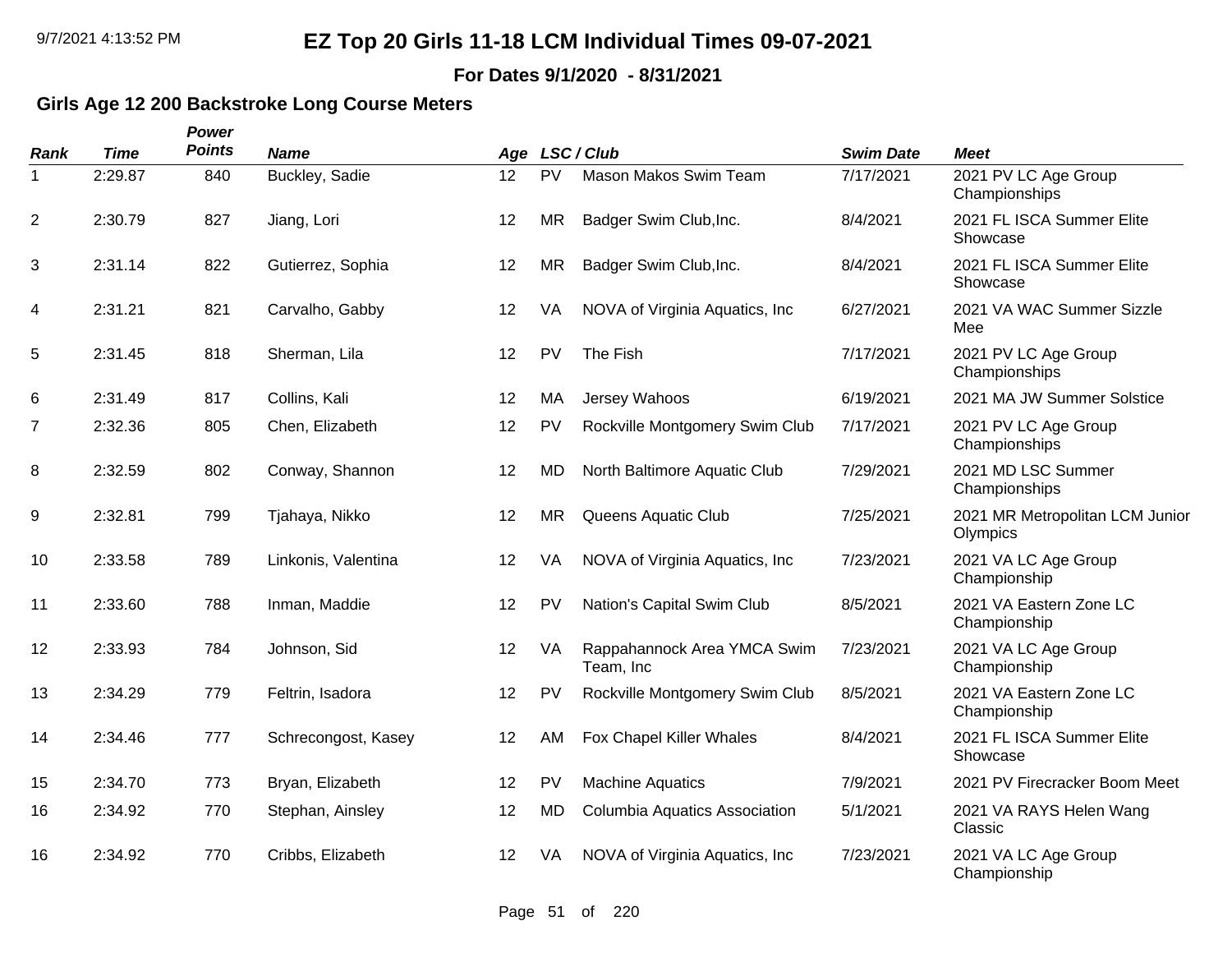| 9/7/2021 4:13:52 PM |         |     |                   | EZ Top 20 Girls 11-18 LCM Individual Times 09-07-2021 |    |                                           |          |                                         |  |  |
|---------------------|---------|-----|-------------------|-------------------------------------------------------|----|-------------------------------------------|----------|-----------------------------------------|--|--|
|                     |         |     |                   |                                                       |    | For Dates 9/1/2020 - 8/31/2021            |          |                                         |  |  |
| 18                  | 2:35.26 | 766 | Linkous, Caroline | 12                                                    | VA | <b>H2okie Aquatics</b>                    | 8/5/2021 | 2021 VA Eastern Zone LC<br>Championship |  |  |
| 19                  | 2:35.29 | 765 | Gipson, Amelia    | 12                                                    | MA | Germantown Academy Aquatic Club 7/24/2021 |          | cs2021 MA GPAC LCM Junior<br>Olympics   |  |  |
| 20                  | 2:35.32 | 765 | Callis, Emerson   | 12                                                    | VA | <b>Quest Swimming</b>                     | 6/4/2021 | 2021 VA TIDE Red, White, and B          |  |  |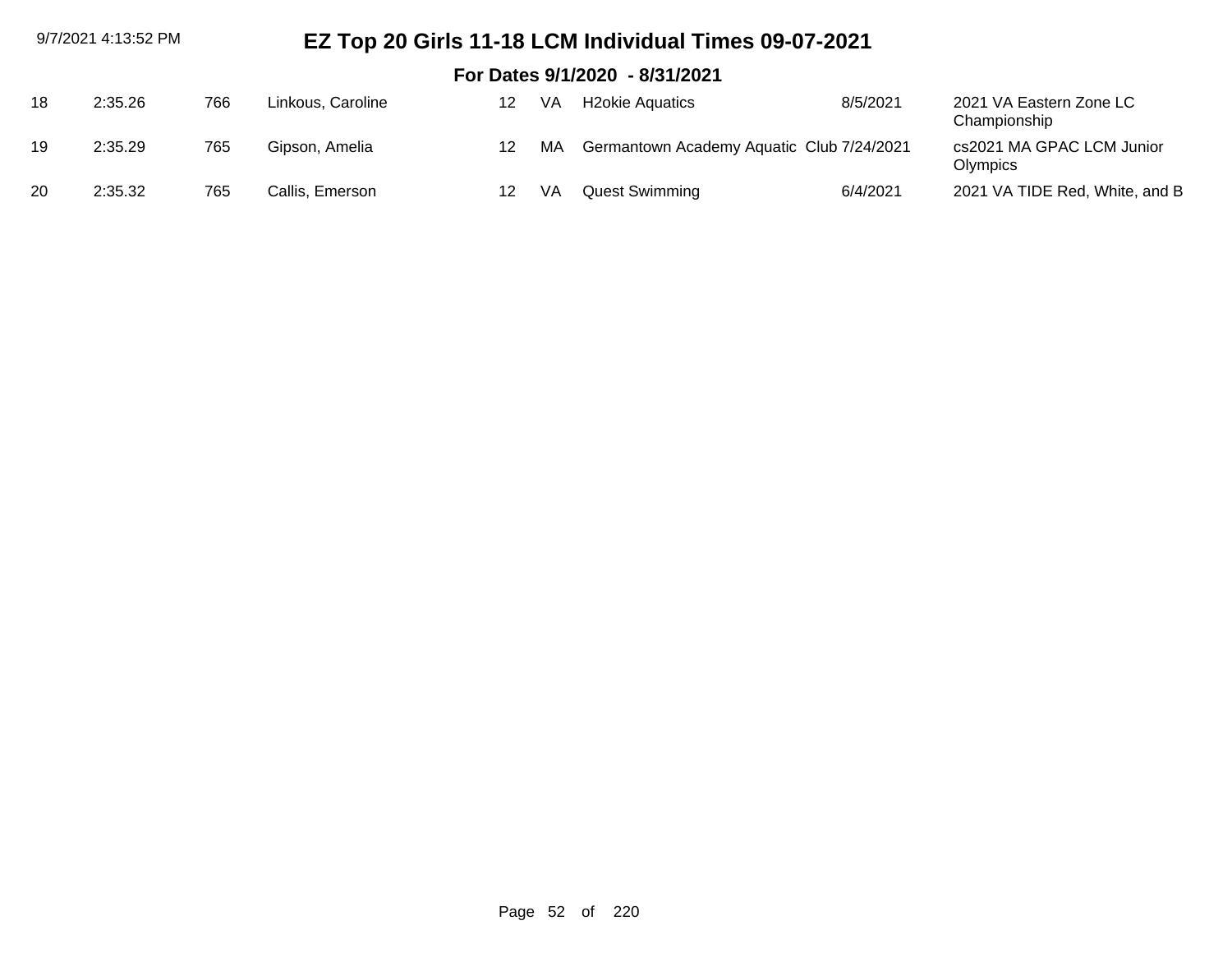**For Dates 9/1/2020 - 8/31/2021**

### **Girls Age 12 50 Breaststroke Long Course Meters**

| Rank             | <b>Time</b> | Power<br><b>Points</b> | <b>Name</b>         |    |           | Age LSC/Club                                            | <b>Swim Date</b> | <b>Meet</b>                                 |
|------------------|-------------|------------------------|---------------------|----|-----------|---------------------------------------------------------|------------------|---------------------------------------------|
| 1                | 34.39       | 919                    | Tran, Kim           | 12 | <b>NJ</b> | Life Time Metro                                         | 8/6/2021         | 2021 VA Eastern Zone LC<br>Championship     |
| $\overline{2}$   | 35.39       | 861                    | Tjahaya, Nikko      | 12 | <b>MR</b> | Queens Aquatic Club                                     | 7/24/2021        | 2021 MR Metropolitan LCM Junior<br>Olympics |
| 3                | 35.86       | 834                    | Bryan, Elizabeth    | 12 | <b>PV</b> | <b>Machine Aquatics</b>                                 | 7/15/2021        | 2021 PV LC Age Group<br>Championships       |
| 4                | 35.88       | 833                    | Gao, Sophia         | 12 | <b>AD</b> | <b>Clifton Park-Halfmoon Piranhas</b>                   | 8/6/2021         | 2021 VA Eastern Zone LC<br>Championship     |
| 4                | 35.88       | 833                    | Jaeger, Kate        | 12 | VA        | Poseidon Swimming Inc                                   | 7/23/2021        | 2021 VA LC Age Group<br>Championship        |
| 6                | 36.01       | 825                    | Vanyo, Sofie        | 12 | VA        | <b>Cavalier Aquatics/Piedmont Family</b><br><b>YMCA</b> | 6/6/2021         | 2021 VA HNVR Storm Surge Open               |
| $\boldsymbol{7}$ | 36.03       | 824                    | Majewski, Anna      | 12 | MA        | Central Bucks Swim Team                                 | 7/24/2021        | cs2021 MA GPAC LCM Junior<br>Olympics       |
| 8                | 36.09       | 821                    | Wysocki, Nina       | 12 | <b>PV</b> | Nation's Capital Swim Club                              | 8/6/2021         | 2021 VA Eastern Zone LC<br>Championship     |
| 9                | 36.15       | 818                    | Johnson, Addie      | 12 | MA        | Lancaster Aquatic Club                                  | 8/6/2021         | 2021 VA Eastern Zone LC<br>Championship     |
| 10               | 36.28       | 810                    | Tse, Kaitlyn        | 12 | <b>MR</b> | <b>Islanders Aquatics</b>                               | 8/6/2021         | 2021 VA Eastern Zone LC<br>Championship     |
| 11               | 36.47       | 800                    | Bremner, Annabelle  | 12 | <b>PV</b> | <b>Potomac Marlins</b>                                  | 7/15/2021        | 2021 PV LC Age Group<br>Championships       |
| 12               | 36.58       | 793                    | McPeek, Kelsey      | 12 | MA        | <b>Parkland Swimming Club</b>                           | 7/24/2021        | cs2021 MA GPAC LCM Junior<br>Olympics       |
| 13               | 36.67       | 788                    | Siegel, Thea        | 12 | AM        | Racer X Aquatics                                        | 7/23/2021        | 2021 AM LC Junior Olympics                  |
| 14               | 36.90       | 775                    | Linkonis, Valentina | 12 | VA        | NOVA of Virginia Aquatics, Inc.                         | 7/23/2021        | 2021 VA LC Age Group<br>Championship        |
| 15               | 36.96       | 772                    | Bowers, Savannah    | 12 | <b>CT</b> | West Hartford Aquatic Team                              | 7/23/2021        | 2021 CT 11-14 Age Group<br>Championships    |
| 16               | 37.13       | 763                    | So, Leni            | 12 | <b>MR</b> | Long Island Aquatic Club                                | 5/15/2021        | 2021 MR LIAC Spring Kickoff<br>Invitational |
| 17               | 37.21       | 758                    | Bu, Catherine       | 12 | <b>PV</b> | Nation's Capital Swim Club                              | 7/15/2021        | 2021 PV LC Age Group                        |

Page 53 of 220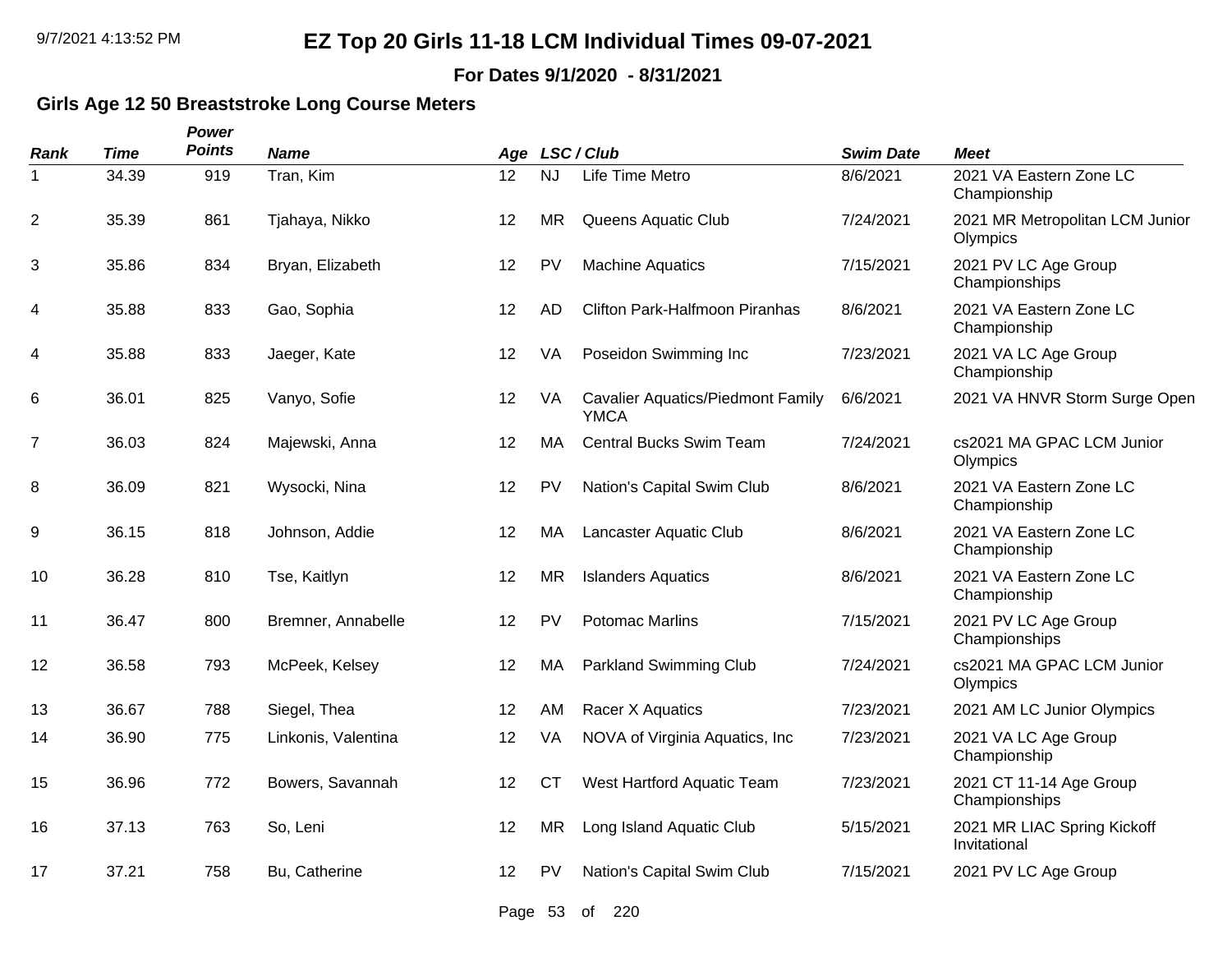#### **For Dates 9/1/2020 - 8/31/2021**

|    |       |     |                   |     |                        |           | Championships                               |
|----|-------|-----|-------------------|-----|------------------------|-----------|---------------------------------------------|
| 18 | 37.28 | 754 | Torres, Sofia     | ΜR  | Badger Swim Club, Inc. | 7/24/2021 | 2021 MR Metropolitan LCM Junior<br>Olympics |
| 19 | 37.35 | 750 | Zhou, Angela      | NJ. | Sea Wolfs Swim Team    | 8/6/2021  | 2021 VA Eastern Zone LC<br>Championship     |
| 20 | 37.37 | 749 | Richardson, Davia | МR  | Middies Wave Ryders    | 6/20/2021 | 2021 FL Shark Open                          |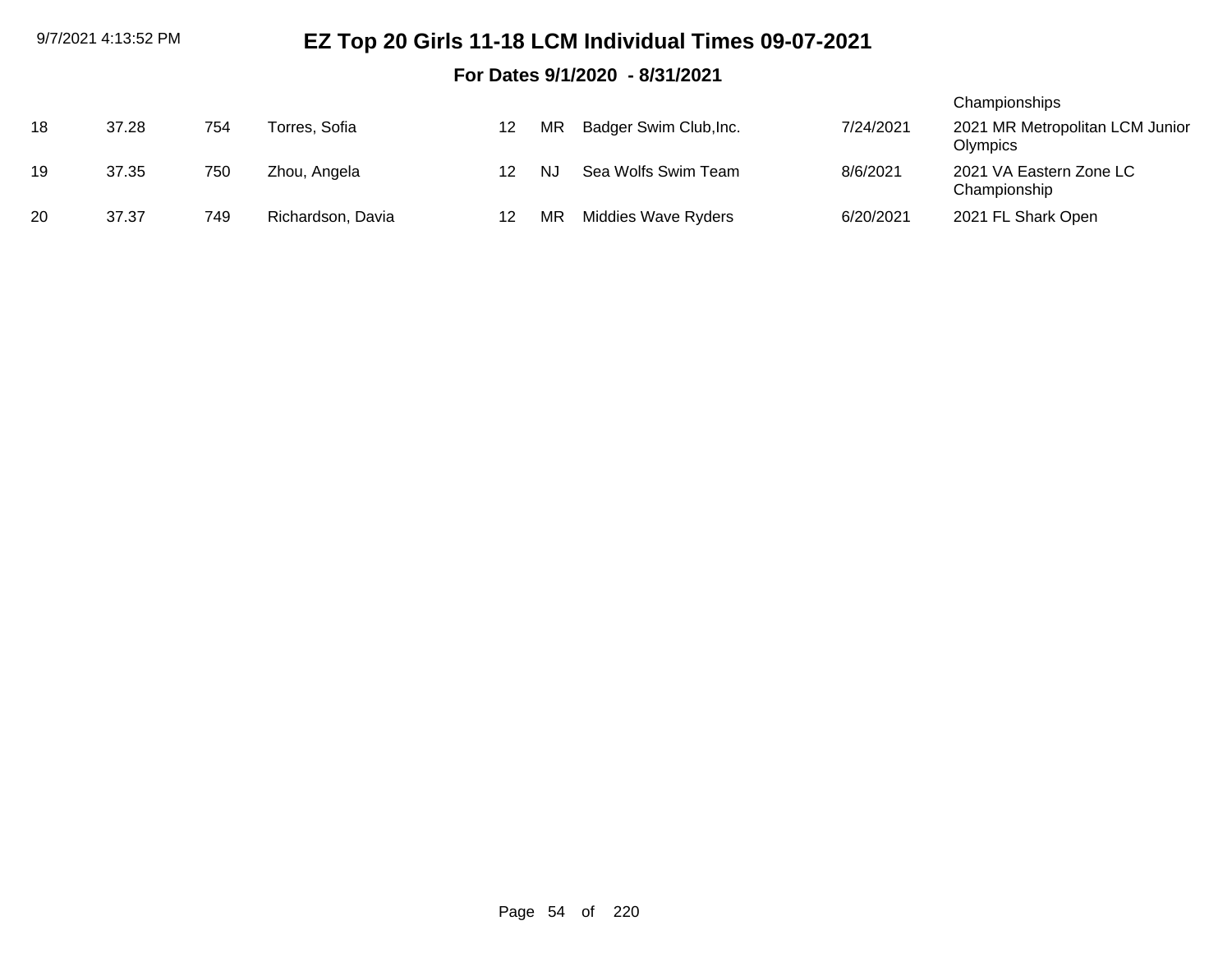**For Dates 9/1/2020 - 8/31/2021**

### **Girls Age 12 100 Breaststroke Long Course Meters**

| Rank           | <b>Time</b> | Power<br><b>Points</b> | <b>Name</b>         |    |           | Age LSC/Club                                            | <b>Swim Date</b> | <b>Meet</b>                                 |
|----------------|-------------|------------------------|---------------------|----|-----------|---------------------------------------------------------|------------------|---------------------------------------------|
| 1              | 1:16.64     | 859                    | Tjahaya, Nikko      | 12 | <b>MR</b> | Queens Aquatic Club                                     | 7/23/2021        | 2021 MR Metropolitan LCM Junior<br>Olympics |
| $\overline{c}$ | 1:16.89     | 853                    | Tran, Kim           | 12 | NJ        | Life Time Metro                                         | 8/4/2021         | 2021 VA Eastern Zone LC<br>Championship     |
| 3              | 1:16.92     | 852                    | Gao, Sophia         | 12 | <b>AD</b> | Clifton Park-Halfmoon Piranhas                          | 8/4/2021         | 2021 VA Eastern Zone LC<br>Championship     |
| 4              | 1:17.42     | 839                    | Bryan, Elizabeth    | 12 | PV        | <b>Machine Aquatics</b>                                 | 7/16/2021        | 2021 PV LC Age Group<br>Championships       |
| 5              | 1:18.04     | 823                    | Johnson, Addie      | 12 | MA        | Lancaster Aquatic Club                                  | 8/4/2021         | 2021 VA Eastern Zone LC<br>Championship     |
| 6              | 1:18.28     | 817                    | Majewski, Anna      | 12 | MA        | <b>Central Bucks Swim Team</b>                          | 8/4/2021         | 2021 VA Eastern Zone LC<br>Championship     |
| $\overline{7}$ | 1:18.98     | 799                    | Tse, Kaitlyn        | 12 | <b>MR</b> | <b>Islanders Aquatics</b>                               | 8/4/2021         | 2021 VA Eastern Zone LC<br>Championship     |
| 8              | 1:19.35     | 789                    | Jaeger, Kate        | 12 | VA        | Poseidon Swimming Inc                                   | 7/24/2021        | 2021 VA LC Age Group<br>Championship        |
| 9              | 1:19.39     | 788                    | Bookwalter, Katelyn | 12 | AM        | <b>RESY Riptide</b>                                     | 8/4/2021         | 2021 VA Eastern Zone LC<br>Championship     |
| 10             | 1:20.35     | 764                    | Bu, Catherine       | 12 | PV        | Nation's Capital Swim Club                              | 7/16/2021        | 2021 PV LC Age Group<br>Championships       |
| 10             | 1:20.35     | 764                    | Wysocki, Nina       | 12 | PV        | Nation's Capital Swim Club                              | 5/15/2021        | 2021 PV NCAP Elite Qualifier                |
| 12             | 1:20.79     | 753                    | Sunjaya, Viona      | 12 | PV        | Rockville Montgomery Swim Club                          | 8/4/2021         | 2021 VA Eastern Zone LC<br>Championship     |
| 13             | 1:20.86     | 751                    | Vanyo, Sofie        | 12 | VA        | <b>Cavalier Aquatics/Piedmont Family</b><br><b>YMCA</b> | 7/24/2021        | 2021 VA LC Age Group<br>Championship        |
| 14             | 1:21.17     | 743                    | Bremner, Annabelle  | 12 | PV        | <b>Potomac Marlins</b>                                  | 7/16/2021        | 2021 PV LC Age Group<br>Championships       |
| 15             | 1:21.45     | 736                    | Torres, Sofia       | 12 | <b>MR</b> | Badger Swim Club, Inc.                                  | 8/7/2021         | 2021 FL ISCA Summer Elite<br>Showcase       |
| 16             | 1:22.07     | 721                    | Linkonis, Valentina | 12 | VA        | NOVA of Virginia Aquatics, Inc.                         | 7/24/2021        | 2021 VA LC Age Group<br>Championship        |
| 17             | 1:22.18     | 718                    | Bell, Grace         | 12 | MA        | Germantown Academy Aquatic Club 6/20/2021               |                  | 2021 MA JW Summer Solstice                  |
|                |             |                        |                     |    |           |                                                         |                  |                                             |

Page 55 of 220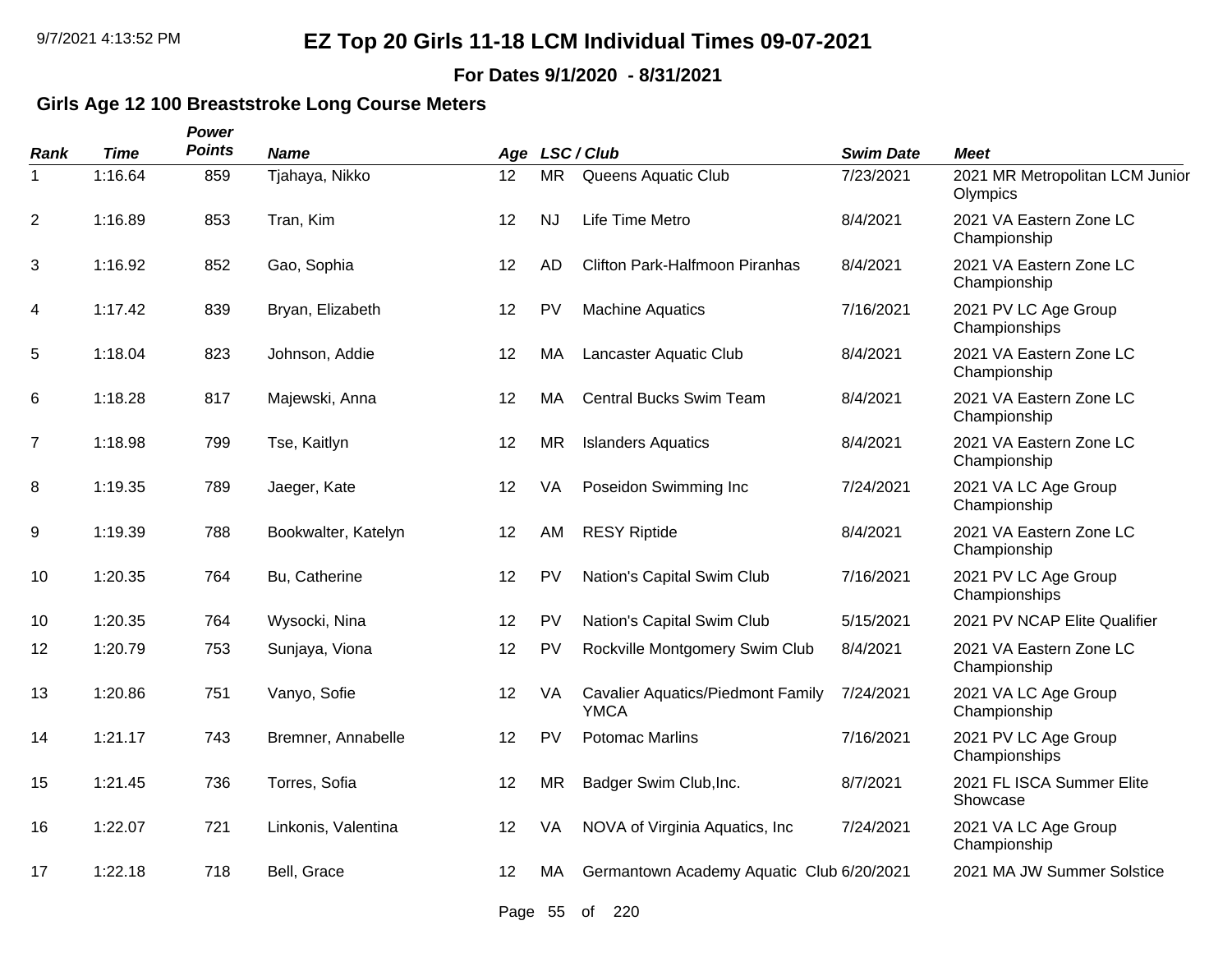|    | 9/7/2021 4:13:52 PM |     |                    |                   | EZ Top 20 Girls 11-18 LCM Individual Times 09-07-2021 |                               |           |                                       |  |  |
|----|---------------------|-----|--------------------|-------------------|-------------------------------------------------------|-------------------------------|-----------|---------------------------------------|--|--|
|    |                     |     |                    |                   |                                                       |                               |           |                                       |  |  |
| 18 | 1:22.59             | 708 | McPeek, Kelsey     | 12                | MA                                                    | <b>Parkland Swimming Club</b> | 7/23/2021 | cs2021 MA GPAC LCM Junior<br>Olympics |  |  |
| 19 | 1:22.67             | 706 | Callis, Emerson    | $12 \overline{ }$ | VA                                                    | <b>Quest Swimming</b>         | 6/4/2021  | 2021 VA TIDE Red, White, and B        |  |  |
| 20 | 1:22.85             | 701 | Raguindin, Madelyn | 12                | NJ                                                    | <b>Scarlet Aquatics</b>       | 8/7/2021  | 2021 FL ISCA Summer Elite<br>Showcase |  |  |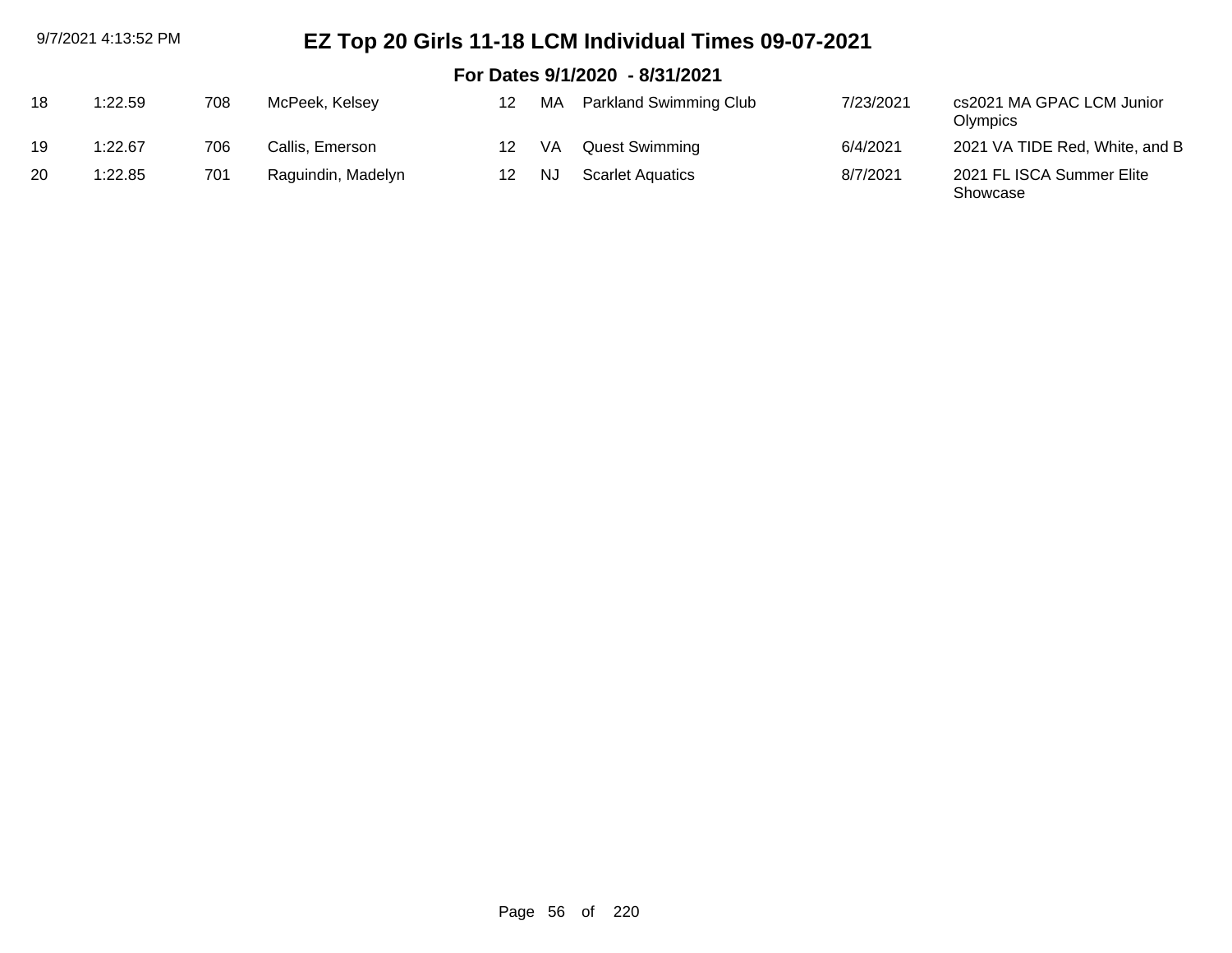**For Dates 9/1/2020 - 8/31/2021**

### **Girls Age 12 200 Breaststroke Long Course Meters**

| Rank           | <b>Time</b> | Power<br><b>Points</b> | <b>Name</b>        |    |           | Age LSC/Club                                            | <b>Swim Date</b> | <b>Meet</b>                                 |
|----------------|-------------|------------------------|--------------------|----|-----------|---------------------------------------------------------|------------------|---------------------------------------------|
| 1              | 2:43.94     | 886                    | Gao, Sophia        | 12 | <b>AD</b> | Clifton Park-Halfmoon Piranhas                          | 8/7/2021         | 2021 VA Eastern Zone LC<br>Championship     |
| $\overline{2}$ | 2:45.10     | 872                    | Tjahaya, Nikko     | 12 | <b>MR</b> | Queens Aquatic Club                                     | 8/7/2021         | 2021 VA Eastern Zone LC<br>Championship     |
| 3              | 2:46.90     | 852                    | Vanyo, Sofie       | 12 | VA        | <b>Cavalier Aquatics/Piedmont Family</b><br><b>YMCA</b> | 7/25/2021        | 2021 VA LC Age Group<br>Championship        |
| 4              | 2:47.37     | 846                    | Majewski, Anna     | 12 | <b>MA</b> | <b>Central Bucks Swim Team</b>                          | 8/7/2021         | 2021 VA Eastern Zone LC<br>Championship     |
| 5              | 2:49.16     | 826                    | Bryan, Elizabeth   | 12 | PV        | <b>Machine Aquatics</b>                                 | 7/17/2021        | 2021 PV LC Age Group<br>Championships       |
| 6              | 2:49.93     | 817                    | Jaeger, Kate       | 12 | VA        | Poseidon Swimming Inc                                   | 8/6/2021         | 2021 FL ISCA Summer Elite<br>Showcase       |
| $\overline{7}$ | 2:50.34     | 812                    | Sunjaya, Viona     | 12 | <b>PV</b> | Rockville Montgomery Swim Club                          | 8/7/2021         | 2021 VA Eastern Zone LC<br>Championship     |
| 8              | 2:51.58     | 798                    | Tran, Kim          | 12 | <b>NJ</b> | Life Time Metro                                         | 8/7/2021         | 2021 VA Eastern Zone LC<br>Championship     |
| 9              | 2:51.66     | 797                    | Johnson, Addie     | 12 | MA        | Lancaster Aquatic Club                                  | 8/7/2021         | 2021 VA Eastern Zone LC<br>Championship     |
| 10             | 2:51.67     | 797                    | Tse, Kaitlyn       | 12 | <b>MR</b> | <b>Islanders Aquatics</b>                               | 7/24/2021        | 2021 MR Metropolitan LCM Junior<br>Olympics |
| 11             | 2:53.09     | 781                    | Wysocki, Nina      | 12 | PV        | Nation's Capital Swim Club                              | 8/7/2021         | 2021 VA Eastern Zone LC<br>Championship     |
| 12             | 2:53.33     | 778                    | Callis, Emerson    | 12 | VA        | <b>Quest Swimming</b>                                   | 6/6/2021         | 2021 VA TIDE Red, White, and B              |
| 13             | 2:54.53     | 765                    | Bell, Grace        | 12 | MA        | Germantown Academy Aquatic Club 6/19/2021               |                  | 2021 MA JW Summer Solstice                  |
| 14             | 2:54.92     | 760                    | Raguindin, Madelyn | 12 | <b>NJ</b> | <b>Scarlet Aquatics</b>                                 | 8/6/2021         | 2021 FL ISCA Summer Elite<br>Showcase       |
| 15             | 2:55.20     | 757                    | Bu, Catherine      | 12 | <b>PV</b> | Nation's Capital Swim Club                              | 7/17/2021        | 2021 PV LC Age Group<br>Championships       |
| 16             | 2:56.44     | 743                    | Sorensen, Audrey   | 12 | <b>MD</b> | North Baltimore Aquatic Club                            | 6/11/2021        | 2021 MA WSY Long Course Class               |
| 17             | 2:56.92     | 738                    | Zhou, Angela       | 12 | <b>NJ</b> | Sea Wolfs Swim Team                                     | 8/7/2021         | 2021 VA Eastern Zone LC<br>Championship     |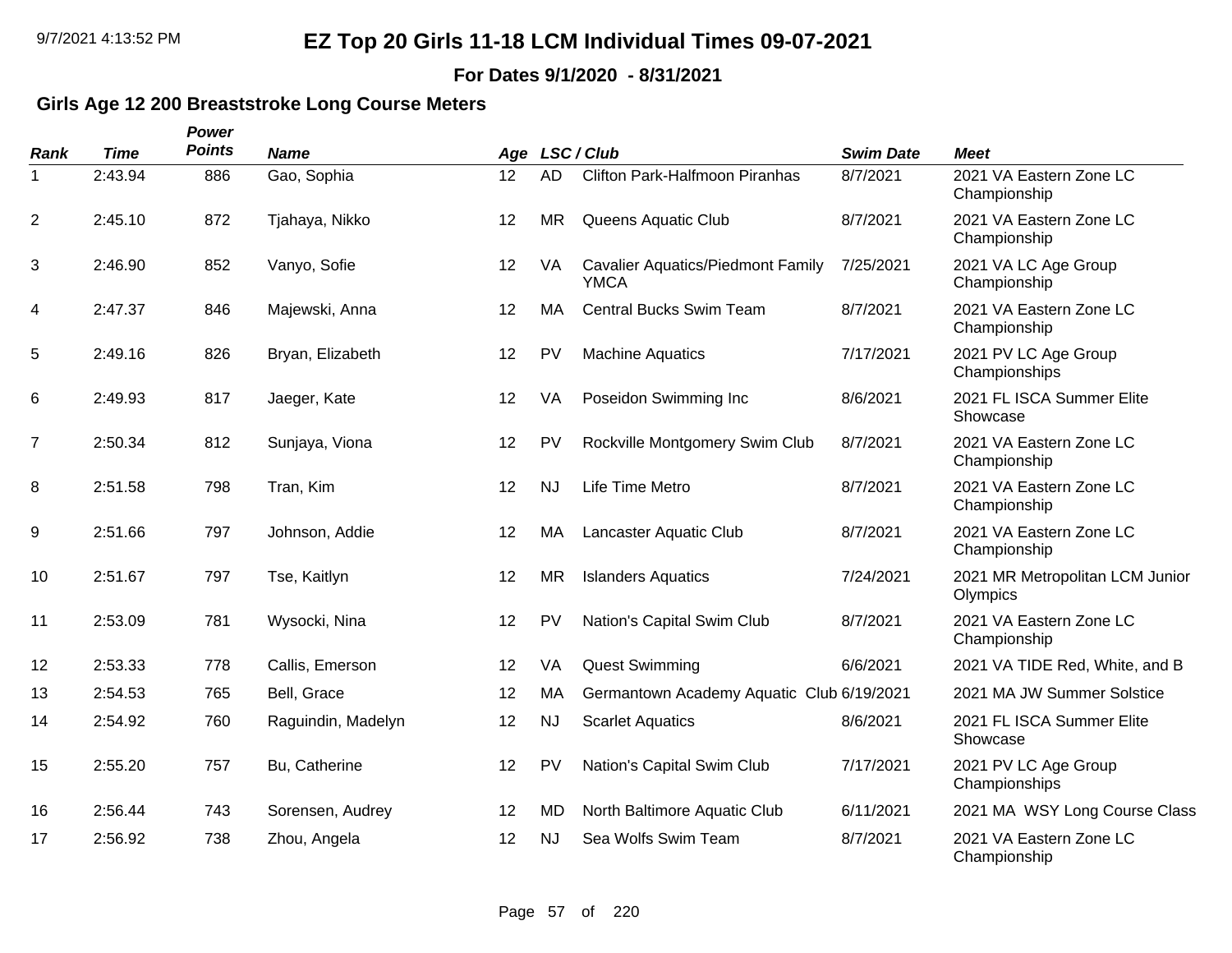| 9/7/2021 4:13:52 PM |         |     |                  |    |           | EZ Top 20 Girls 11-18 LCM Individual Times 09-07-2021 |           |                                       |  |  |  |  |
|---------------------|---------|-----|------------------|----|-----------|-------------------------------------------------------|-----------|---------------------------------------|--|--|--|--|
|                     |         |     |                  |    |           | For Dates 9/1/2020 - 8/31/2021                        |           |                                       |  |  |  |  |
| 18                  | 2:57.00 | 737 | Torres, Sofia    | 12 | MR        | Badger Swim Club, Inc.                                | 8/6/2021  | 2021 FL ISCA Summer Elite<br>Showcase |  |  |  |  |
| 19                  | 2:57.38 | 733 | Levesque, Margot | 12 | <b>NE</b> | <b>Bluefish Swim Club</b>                             | 7/11/2021 | 2021 NE SSA 11-12 Age Group Ch        |  |  |  |  |
| 20                  | 2:57.48 | 732 | Lyons, Sophia    | 12 | MR        | Long Island Aquatic Club                              | 8/6/2021  | 2021 GU KATY/PACE P/F Invite          |  |  |  |  |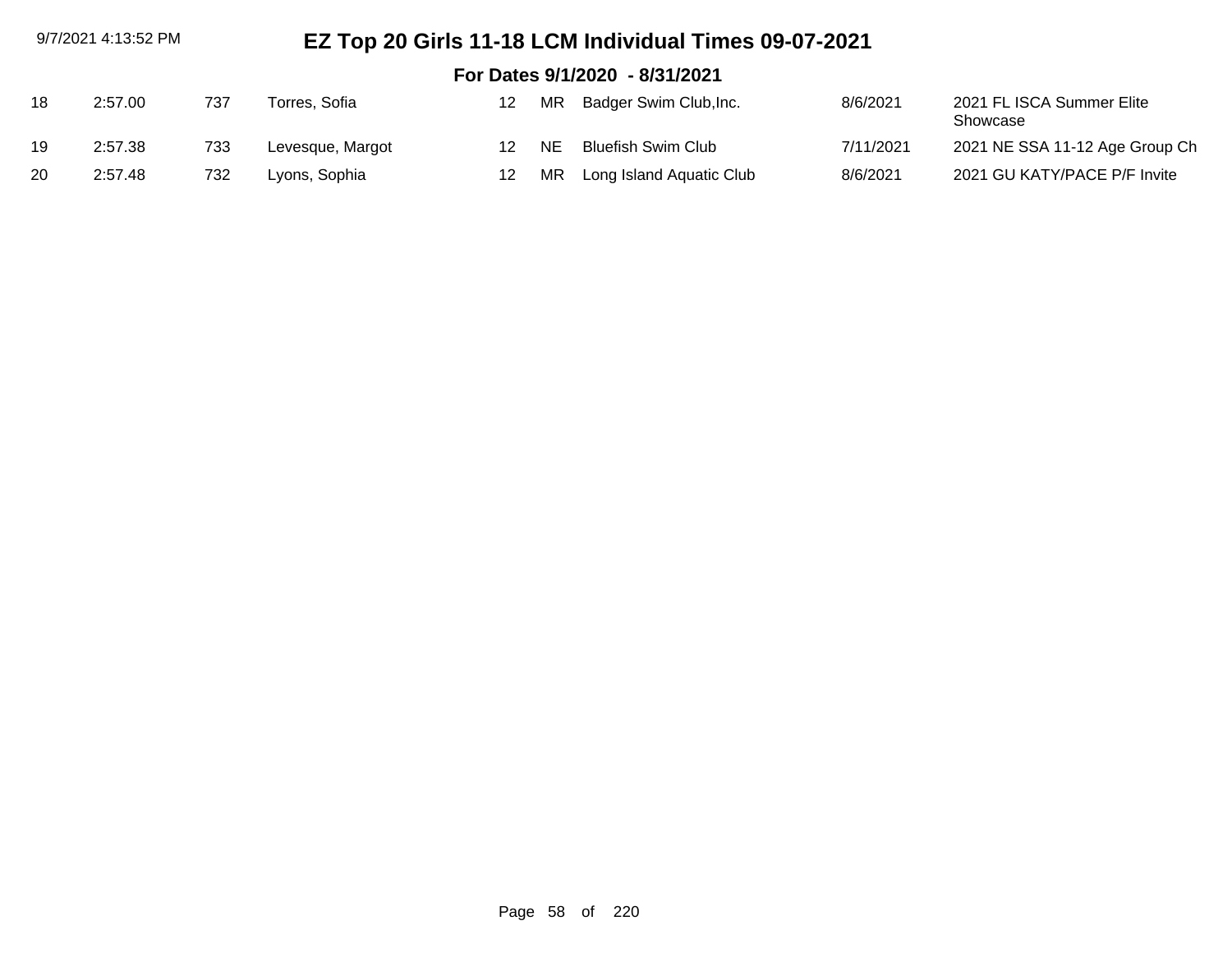### **For Dates 9/1/2020 - 8/31/2021**

### **Girls Age 12 50 Butterfly Long Course Meters**

*Power*

| <b>Rank</b>    | <b>Time</b> | <b>Points</b> | <b>Name</b>         |         |           | Age LSC/Club                    | <b>Swim Date</b> | <b>Meet</b>                                              |
|----------------|-------------|---------------|---------------------|---------|-----------|---------------------------------|------------------|----------------------------------------------------------|
| 1              | 29.33       | 892           | Liebler, Emma       | 12      | VA        | 757 Swim                        | 6/27/2021        | 2021 VA Virginia Commonwealth                            |
| $\overline{c}$ | 29.43       | 885           | Villacis, Sammy     | 12      | <b>NJ</b> | Peddie Aquatic Association      | 8/6/2021         | 2021 VA Eastern Zone LC<br>Championship                  |
| 3              | 29.46       | 883           | Gregory, Elizabeth  | 12      | VA        | Williamsburg Aquatic Club       | 6/6/2021         | 2021 VA HNVR Storm Surge Open                            |
| 4              | 29.88       | 855           | Roundtree, Charis   | 12      | PV        | <b>Centreville Swim Club</b>    | 8/6/2021         | 2021 VA Eastern Zone LC<br>Championship                  |
| 5              | 30.28       | 829           | Conway, Shannon     | 12      | <b>MD</b> | North Baltimore Aquatic Club    | 7/30/2021        | 2021 MD LSC Summer<br>Championships                      |
| 6              | 30.37       | 823           | Callis, Emerson     | 12      | VA        | <b>Quest Swimming</b>           | 5/9/2021         | 2021 VA Jim Frye Memorial                                |
| 7              | 30.51       | 814           | Parker, Julia       | 12      | MA        | Suburban Seahawks Club          | 8/6/2021         | 2021 VA Eastern Zone LC<br>Championship                  |
| 8              | 30.57       | 810           | Hui, Rachel         | 12      | <b>MR</b> | Long Island Aquatic Club        | 8/7/2021         | 2021 GU KATY/PACE P/F Invite                             |
| 9              | 30.75       | 799           | Tjahaya, Nikko      | 12      | <b>MR</b> | Queens Aquatic Club             | 5/22/2021        | 2021 MR QNS Drop Time Like It's<br><b>Hot Time Trial</b> |
| 10             | 30.78       | 797           | Richardson, Davia   | 12      | <b>MR</b> | Middies Wave Ryders             | 6/20/2021        | 2021 FL Shark Open                                       |
| 11             | 30.87       | 791           | Hinson, Kaliyah     | 12      | MA        | York YMCA                       | 6/11/2021        | 2021 MA WSY Long Course Class                            |
| 12             | 30.95       | 786           | Schrecongost, Kasey | 12      | <b>AM</b> | Fox Chapel Killer Whales        | 8/7/2021         | 2021 FL ISCA Summer Elite<br>Showcase                    |
| 13             | 30.98       | 784           | Orner, Brooke       | 12      | <b>MR</b> | Sachem Swim Club                | 8/6/2021         | 2021 VA Eastern Zone LC<br>Championship                  |
| 14             | 31.23       | 768           | Ndu, Omannaya       | 12      | <b>MD</b> | Columbia Aquatics Association   | 7/30/2021        | 2021 MD LSC Summer<br>Championships                      |
| 15             | 31.25       | 767           | Cribbs, Elizabeth   | 12      | VA        | NOVA of Virginia Aquatics, Inc. | 7/25/2021        | 2021 VA LC Age Group<br>Championship                     |
| 16             | 31.26       | 766           | Bonanno, Ashlyn     | 12      | VA        | NOVA of Virginia Aquatics, Inc. | 5/2/2021         | 2021 VA RAYS Helen Wang<br>Classic                       |
| 17             | 31.31       | 763           | Gao, Sophia         | 12      | <b>AD</b> | Clifton Park-Halfmoon Piranhas  | 8/6/2021         | 2021 VA Eastern Zone LC<br>Championship                  |
| 18             | 31.32       | 763           | Tran, Kim           | 12      | NJ        | Life Time Metro                 | 8/6/2021         | 2021 VA Eastern Zone LC<br>Championship                  |
| 19             | 31.38       | 759           | Cai, Anika          | 12      | <b>PV</b> | Rockville Montgomery Swim Club  | 7/15/2021        | 2021 PV LC Age Group                                     |
|                |             |               |                     | Page 59 |           | of 220                          |                  |                                                          |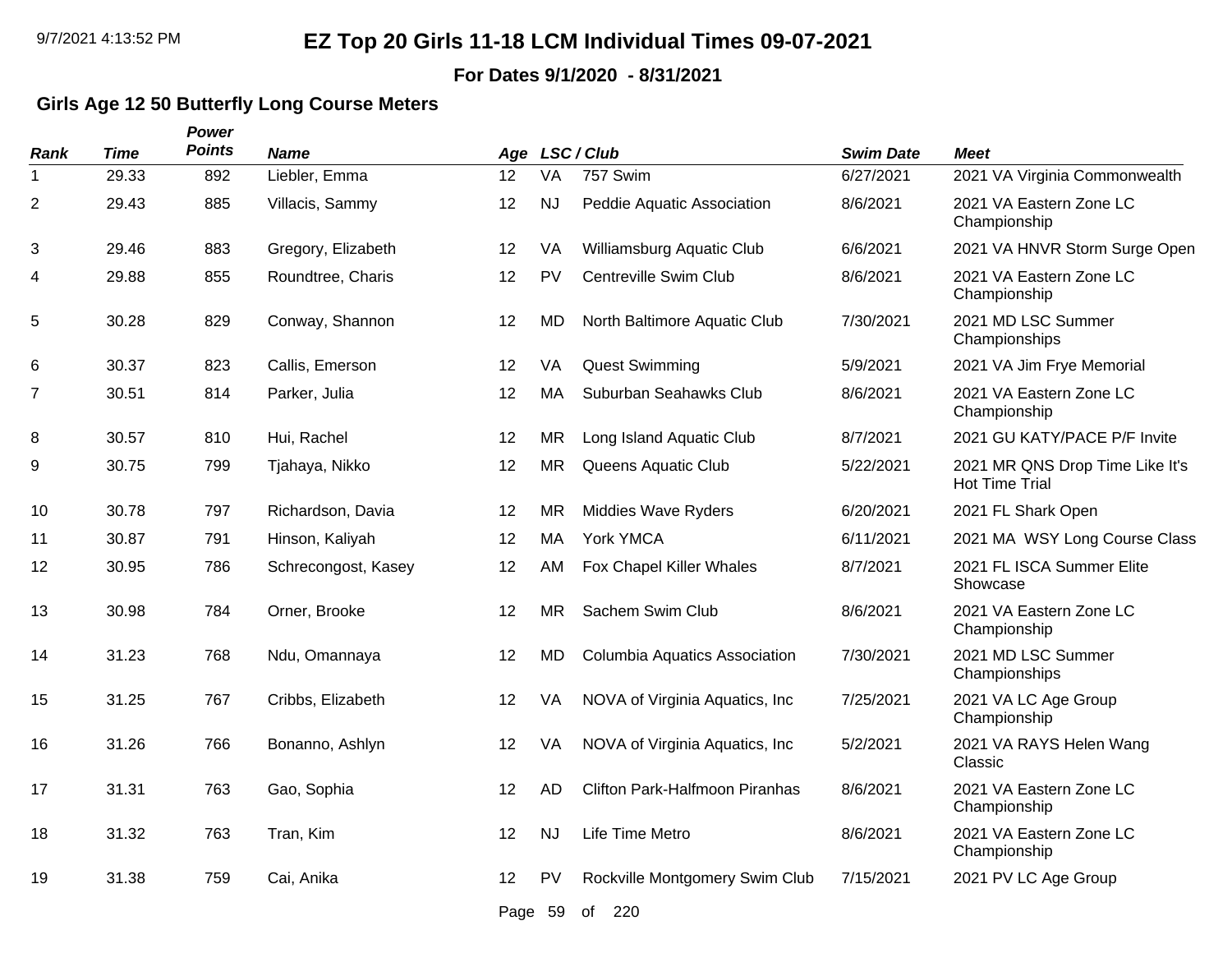#### **For Dates 9/1/2020 - 8/31/2021**

| 20 | 31.39 | 758 | Lake, Alice |  | 12 MA Radnor Aquatic Club | 7/25/2021 | cs2021 MA GPAC LCM Junior |
|----|-------|-----|-------------|--|---------------------------|-----------|---------------------------|
|    |       |     |             |  |                           |           | Olympics                  |

Championships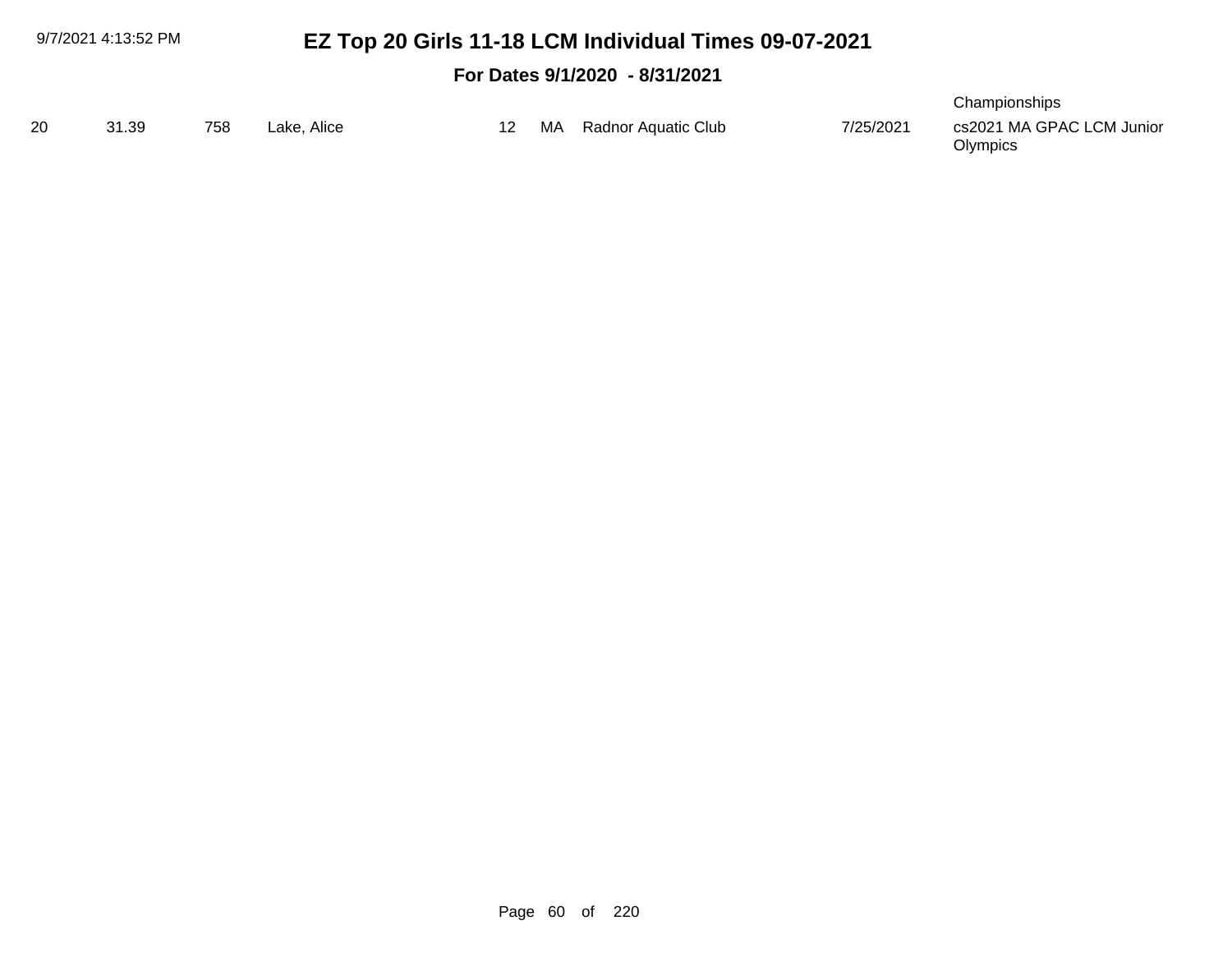**For Dates 9/1/2020 - 8/31/2021**

### **Girls Age 12 100 Butterfly Long Course Meters**

| Rank           | <b>Time</b> | Power<br><b>Points</b> | <b>Name</b>         | Age |           | LSC / Club                                              | <b>Swim Date</b> | <b>Meet</b>                                 |
|----------------|-------------|------------------------|---------------------|-----|-----------|---------------------------------------------------------|------------------|---------------------------------------------|
| 1              | 1:04.68     | 903                    | Liebler, Emma       | 12  | VA        | 757 Swim                                                | 7/23/2021        | 2021 VA LC Age Group<br>Championship        |
| 2              | 1:07.25     | 829                    | Villacis, Sammy     | 12  | <b>NJ</b> | Peddie Aquatic Association                              | 8/5/2021         | 2021 VA Eastern Zone LC<br>Championship     |
| 3              | 1:07.56     | 821                    | Hui, Rachel         | 12  | <b>MR</b> | Long Island Aquatic Club                                | 8/8/2021         | 2021 GU KATY/PACE P/F Invite                |
| 4              | 1:07.81     | 814                    | Gregory, Elizabeth  | 12  | VA        | Williamsburg Aquatic Club                               | 7/29/2021        | 2021 FL ISCA Summer Senior<br><b>Blast</b>  |
| 5              | 1:08.16     | 804                    | Roundtree, Charis   | 12  | PV        | <b>Centreville Swim Club</b>                            | 8/5/2021         | 2021 VA Eastern Zone LC<br>Championship     |
| 6              | 1:08.35     | 798                    | Callis, Emerson     | 12  | VA        | <b>Quest Swimming</b>                                   | 5/8/2021         | 2021 VA Jim Frye Memorial                   |
| $\overline{7}$ | 1:08.39     | 797                    | Parker, Julia       | 12  | MA        | Suburban Seahawks Club                                  | 8/5/2021         | 2021 VA Eastern Zone LC<br>Championship     |
| 8              | 1:08.53     | 793                    | Sorensen, Audrey    | 12  | <b>MD</b> | North Baltimore Aquatic Club                            | 7/29/2021        | 2021 MD LSC Summer<br>Championships         |
| 9              | 1:09.48     | 767                    | Tjahaya, Nikko      | 12  | <b>MR</b> | Queens Aquatic Club                                     | 7/25/2021        | 2021 MR Metropolitan LCM Junior<br>Olympics |
| 10             | 1:09.51     | 766                    | Wu, Natalie         | 12  | <b>MR</b> | Long Island Aquatic Club                                | 7/25/2021        | 2021 MR Metropolitan LCM Junior<br>Olympics |
| 11             | 1:09.55     | 765                    | Harris, Savannah    | 12  | PV        | Nation's Capital Swim Club                              | 8/5/2021         | 2021 VA Eastern Zone LC<br>Championship     |
| 12             | 1:10.18     | 747                    | Schrecongost, Kasey | 12  | AM        | Fox Chapel Killer Whales                                | 8/6/2021         | 2021 FL ISCA Summer Elite<br>Showcase       |
| 13             | 1:10.21     | 747                    | Seay, Mady          | 12  | VA        | <b>Quest Swimming</b>                                   | 8/6/2021         | 2021 FL ISCA Summer Elite<br>Showcase       |
| 14             | 1:10.28     | 745                    | Vanyo, Sofie        | 12  | VA        | <b>Cavalier Aquatics/Piedmont Family</b><br><b>YMCA</b> | 6/5/2021         | 2021 VA HNVR Storm Surge Open               |
| 15             | 1:10.36     | 743                    | Buckley, Sadie      | 12  | PV        | Mason Makos Swim Team                                   | 7/18/2021        | 2021 PV LC Age Group<br>Championships       |
| 16             | 1:10.40     | 741                    | Gipson, Amelia      | 12  | МA        | Germantown Academy Aquatic Club 8/5/2021                |                  | 2021 VA Eastern Zone LC<br>Championship     |
| 17             | 1:10.44     | 740                    | McDonald, Cara      | 12  | <b>MR</b> | Long Island Aquatic Club                                | 5/16/2021        | 2021 MR LIAC Spring Kickoff<br>Invitational |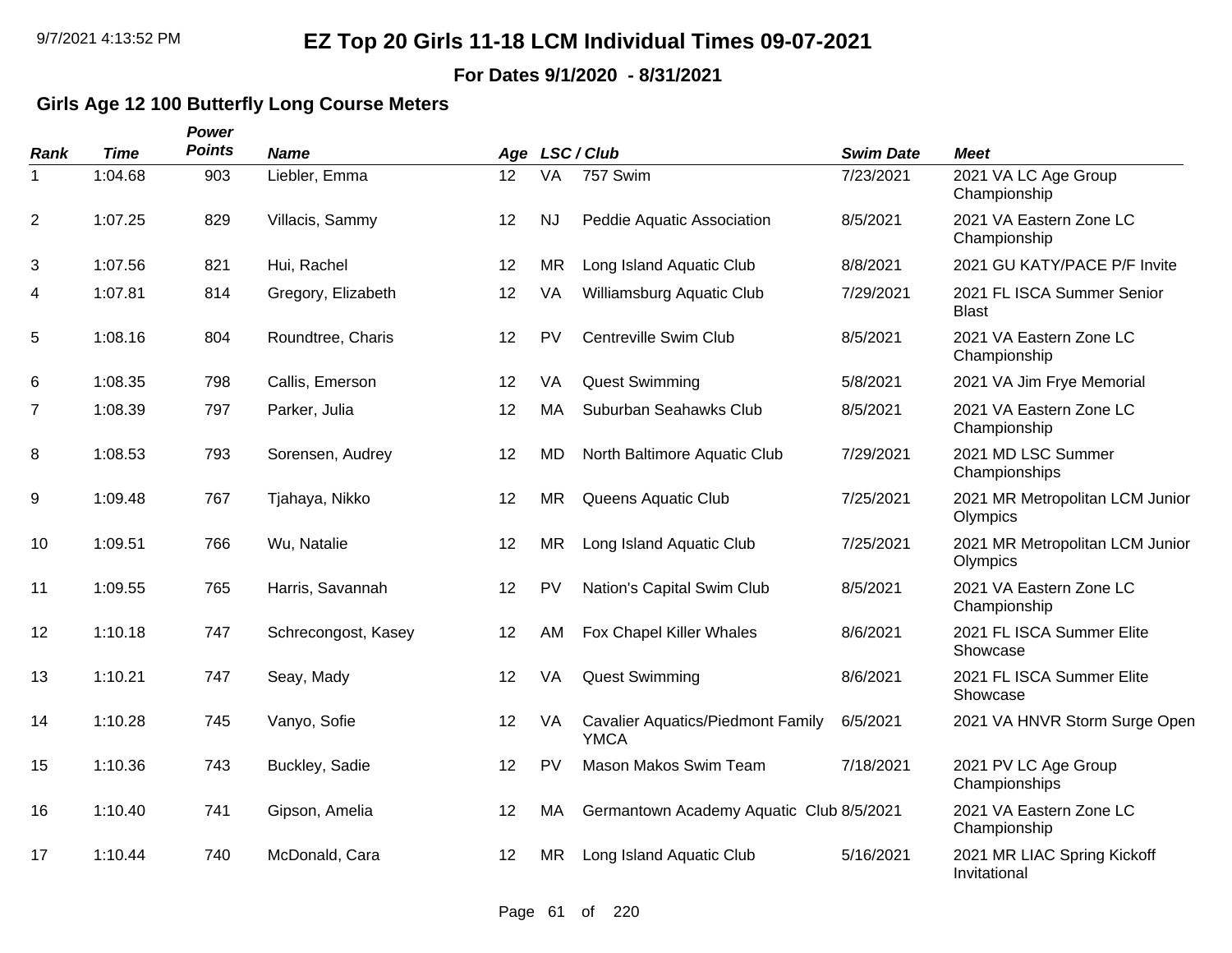| 9/7/2021 4:13:52 PM            |         |     | EZ Top 20 Girls 11-18 LCM Individual Times 09-07-2021 |    |    |                                          |           |                                        |  |  |
|--------------------------------|---------|-----|-------------------------------------------------------|----|----|------------------------------------------|-----------|----------------------------------------|--|--|
| For Dates 9/1/2020 - 8/31/2021 |         |     |                                                       |    |    |                                          |           |                                        |  |  |
| 18                             | 1:10.49 | 739 | Duffy, Savannah                                       | 12 | VA | Rappahannock Area YMCA Swim<br>Team. Inc | 7/23/2021 | 2021 VA LC Age Group<br>Championship   |  |  |
| 19                             | 1:10.54 | 738 | Chen, Elizabeth                                       | 12 | PV | Rockville Montgomery Swim Club           | 7/13/2021 | 2021 PV AP MCSL Coaches Long<br>Course |  |  |
| 20                             | 1:10.67 | 734 | Groves, Caitlin                                       | 12 | PV | <b>All Star Aquatics</b>                 | 7/13/2021 | 2021 PV AP MCSL Coaches Long<br>Course |  |  |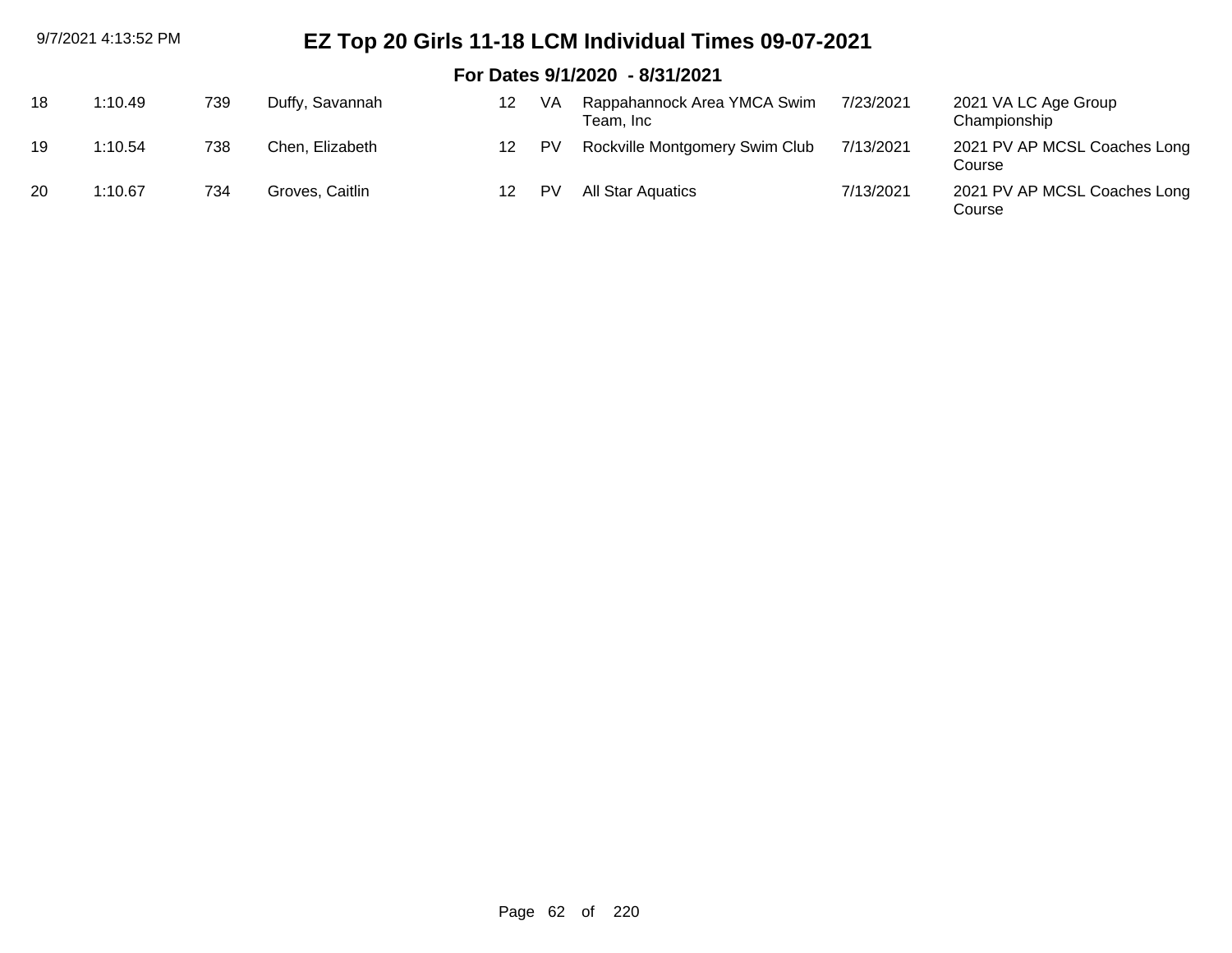**For Dates 9/1/2020 - 8/31/2021**

### **Girls Age 12 200 Butterfly Long Course Meters**

| <b>Rank</b>    | <b>Time</b> | Power<br><b>Points</b> | <b>Name</b>        |    |           | Age LSC/Club                                            | <b>Swim Date</b> | <b>Meet</b>                                 |
|----------------|-------------|------------------------|--------------------|----|-----------|---------------------------------------------------------|------------------|---------------------------------------------|
| 1              | 2:30.92     | 829                    | Bonanno, Ashlyn    | 12 | <b>VA</b> | NOVA of Virginia Aquatics, Inc                          | 7/24/2021        | 2021 VA LC Age Group<br>Championship        |
| $\overline{2}$ | 2:31.71     | 820                    | Villacis, Sammy    | 12 | <b>NJ</b> | Peddie Aquatic Association                              | 8/4/2021         | 2021 VA Eastern Zone LC<br>Championship     |
| 3              | 2:32.58     | 809                    | Tjahaya, Nikko     | 12 | <b>MR</b> | Queens Aquatic Club                                     | 7/23/2021        | 2021 MR Metropolitan LCM Junior<br>Olympics |
| 4              | 2:33.06     | 804                    | Wu, Natalie        | 12 | <b>MR</b> | Long Island Aquatic Club                                | 8/7/2021         | 2021 GU KATY/PACE P/F Invite                |
| 5              | 2:33.14     | 803                    | Hui, Rachel        | 12 | <b>MR</b> | Long Island Aquatic Club                                | 7/23/2021        | 2021 MR Metropolitan LCM Junior<br>Olympics |
| 5              | 2:33.14     | 803                    | Callis, Emerson    | 12 | VA        | <b>Quest Swimming</b>                                   | 6/5/2021         | 2021 VA TIDE Red, White, and B              |
| $\overline{7}$ | 2:33.22     | 802                    | Vanyo, Sofie       | 12 | VA        | <b>Cavalier Aquatics/Piedmont Family</b><br><b>YMCA</b> | 6/25/2021        | 2021 VA Virginia Commonwealth               |
| 8              | 2:34.03     | 792                    | Gregory, Elizabeth | 12 | VA        | Williamsburg Aquatic Club                               | 6/4/2021         | 2021 VA HNVR Storm Surge Open               |
| 9              | 2:35.40     | 776                    | Davidoff, Sadie    | 12 | <b>MR</b> | Long Island Aquatic Club                                | 6/26/2021        | 2021 MR LIAC Summer Fun<br>Invitational     |
| 10             | 2:35.41     | 776                    | Seay, Mady         | 12 | VA        | <b>Quest Swimming</b>                                   | 8/5/2021         | 2021 FL ISCA Summer Elite<br>Showcase       |
| 11             | 2:35.86     | 771                    | Gipson, Amelia     | 12 | MA        | Germantown Academy Aquatic Club 7/1/2021                |                  | 2021 MA KA Firecracker Classic              |
| 12             | 2:37.70     | 749                    | Peterson, Maggie   | 12 | <b>CT</b> | <b>Charter Oak Aquatic Club</b>                         | 8/4/2021         | 2021 VA Eastern Zone LC<br>Championship     |
| 13             | 2:39.18     | 732                    | Marchione, Maris   | 12 | VA        | <b>Tide Swimming</b>                                    | 5/2/2021         | 2021 VA TIDE Speedo Wipeout                 |
| 14             | 2:39.28     | 731                    | Walker, Hana       | 12 | VA        | Poseidon Swimming Inc                                   | 8/5/2021         | 2021 FL ISCA Summer Elite<br>Showcase       |
| 15             | 2:39.35     | 730                    | Gregory, Madeline  | 12 | <b>NE</b> | <b>Phoenix Swimming</b>                                 | 7/11/2021        | 2021 NE SSA 11-12 Age Group Ch              |
| 16             | 2:40.68     | 715                    | Collins, Kali      | 12 | MA        | Jersey Wahoos                                           | 6/20/2021        | 2021 MA JW Summer Solstice                  |
| 17             | 2:40.79     | 713                    | Sgaramella, Maggie | 12 | МA        | <b>Plymouth Whitemarsh Aquatics</b>                     | 7/1/2021         | 2021 MA KA Firecracker Classic              |
| 18             | 2:41.72     | 703                    | Nguyen, Lien       | 12 | <b>PV</b> | <b>Potomac Marlins</b>                                  | 8/5/2021         | 2021 FL ISCA Summer Elite<br>Showcase       |
| 19             | 2:41.79     | 702                    | Retzlaff, Claudia  | 12 | <b>MR</b> | Three Village Swim Club                                 | 7/23/2021        | 2021 MR Metropolitan LCM Junior<br>Olympics |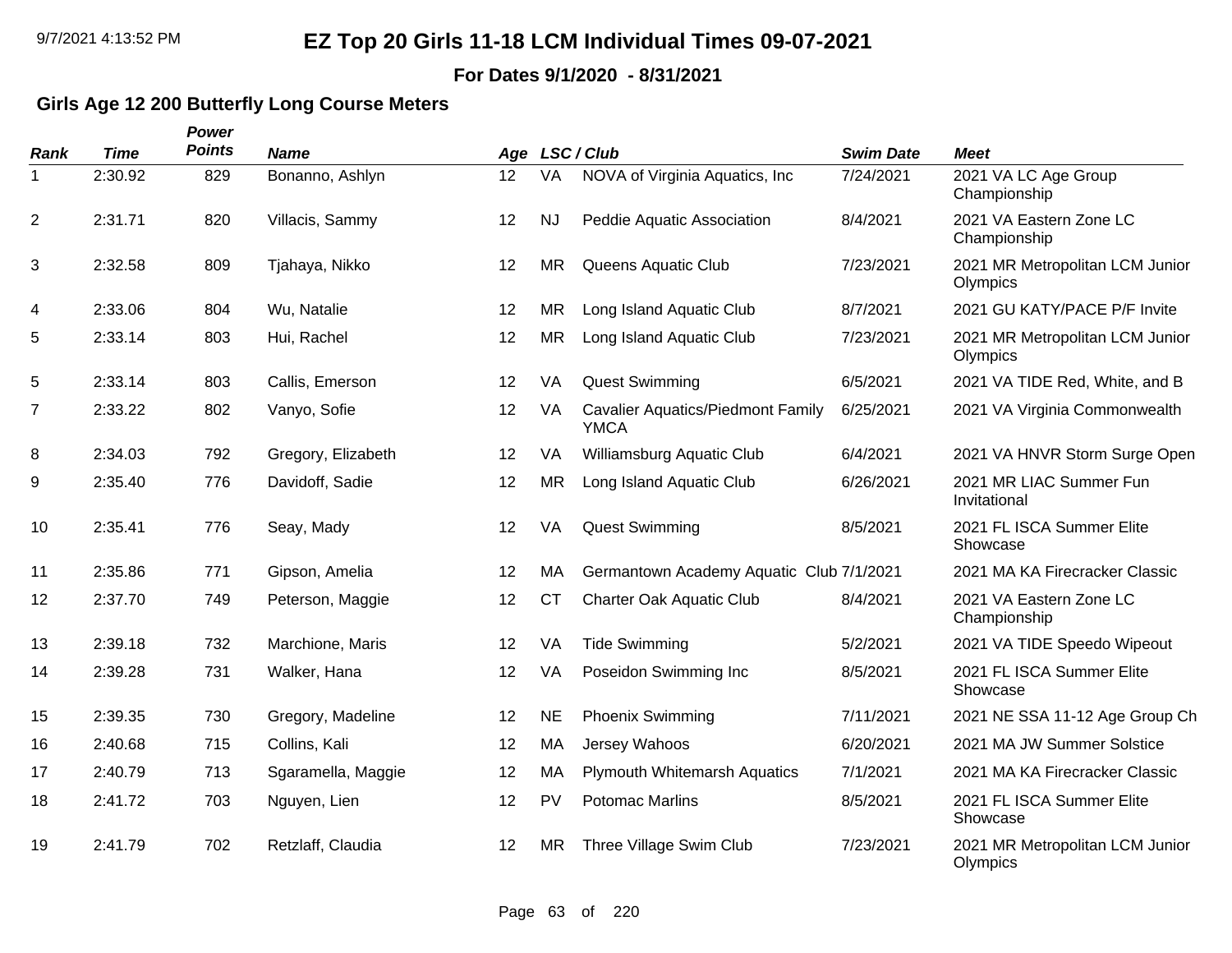| 9/7/2021 4:13:52 PM |         |     |               | EZ Top 20 Girls 11-18 LCM Individual Times 09-07-2021 |  |                                |           |                                      |  |  |
|---------------------|---------|-----|---------------|-------------------------------------------------------|--|--------------------------------|-----------|--------------------------------------|--|--|
|                     |         |     |               |                                                       |  | For Dates 9/1/2020 - 8/31/2021 |           |                                      |  |  |
| 20                  | 2:42.02 | 699 | Warren, Sarah |                                                       |  | 12 VA Lynchburg YMCA Swim Team | 7/24/2021 | 2021 VA LC Age Group<br>Championship |  |  |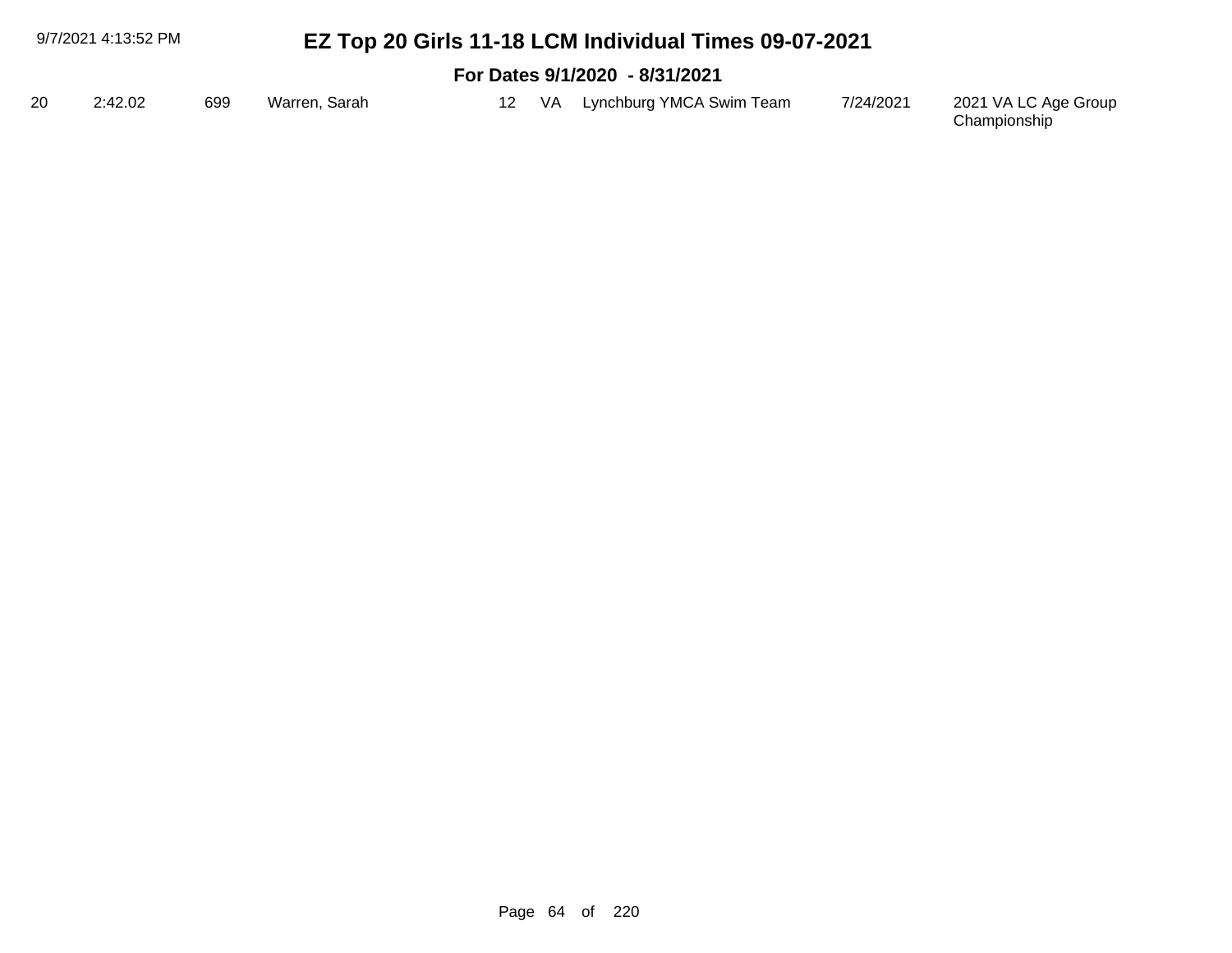**For Dates 9/1/2020 - 8/31/2021**

### **Girls Age 12 200 Individual Medley Long Course Meters**

| Rank           | <b>Time</b> | Power<br><b>Points</b> | <b>Name</b>        | Age |           | LSC / Club                      | <b>Swim Date</b> | <b>Meet</b>                                 |
|----------------|-------------|------------------------|--------------------|-----|-----------|---------------------------------|------------------|---------------------------------------------|
| 1              | 2:27.87     | 872                    | Tjahaya, Nikko     | 12  | <b>MR</b> | Queens Aquatic Club             | 8/4/2021         | 2021 VA Eastern Zone LC<br>Championship     |
| $\overline{c}$ | 2:29.77     | 843                    | Bryan, Elizabeth   | 12  | PV        | <b>Machine Aquatics</b>         | 7/16/2021        | 2021 PV LC Age Group<br>Championships       |
| 3              | 2:31.12     | 822                    | Bonanno, Ashlyn    | 12  | VA        | NOVA of Virginia Aquatics, Inc. | 8/4/2021         | 2021 VA Eastern Zone LC<br>Championship     |
| 4              | 2:31.51     | 816                    | Gregory, Elizabeth | 12  | VA        | Williamsburg Aquatic Club       | 7/24/2021        | 2021 VA LC Age Group<br>Championship        |
| 5              | 2:32.21     | 806                    | Buckley, Sadie     | 12  | PV        | Mason Makos Swim Team           | 7/16/2021        | 2021 PV LC Age Group<br>Championships       |
| 6              | 2:32.43     | 803                    | Villacis, Sammy    | 12  | <b>NJ</b> | Peddie Aquatic Association      | 8/4/2021         | 2021 VA Eastern Zone LC<br>Championship     |
| $\overline{7}$ | 2:32.86     | 796                    | Callis, Emerson    | 12  | VA        | <b>Quest Swimming</b>           | 5/9/2021         | 2021 VA Jim Frye Memorial                   |
| 8              | 2:33.43     | 787                    | Sorensen, Audrey   | 12  | <b>MD</b> | North Baltimore Aquatic Club    | 8/1/2021         | 2021 MD LSC Summer<br>Championships         |
| 9              | 2:33.51     | 786                    | Conway, Shannon    | 12  | <b>MD</b> | North Baltimore Aquatic Club    | 8/1/2021         | 2021 MD LSC Summer<br>Championships         |
| 10             | 2:33.89     | 781                    | Collins, Kali      | 12  | MA        | Jersey Wahoos                   | 6/21/2021        | 2021 MA JW Summer Solstice                  |
| 11             | 2:34.52     | 771                    | Gao, Sophia        | 12  | <b>AD</b> | Clifton Park-Halfmoon Piranhas  | 8/4/2021         | 2021 VA Eastern Zone LC<br>Championship     |
| 12             | 2:35.17     | 762                    | Torres, Sofia      | 12  | <b>MR</b> | Badger Swim Club, Inc.          | 8/5/2021         | 2021 FL ISCA Summer Elite<br>Showcase       |
| 13             | 2:35.43     | 758                    | So, Leni           | 12  | <b>MR</b> | Long Island Aquatic Club        | 5/15/2021        | 2021 MR LIAC Spring Kickoff<br>Invitational |
| 14             | 2:36.15     | 747                    | Seay, Mady         | 12  | VA        | <b>Quest Swimming</b>           | 8/5/2021         | 2021 FL ISCA Summer Elite<br>Showcase       |
| 15             | 2:36.16     | 747                    | Zhou, Angela       | 12  | <b>NJ</b> | Sea Wolfs Swim Team             | 8/4/2021         | 2021 VA Eastern Zone LC<br>Championship     |
| 16             | 2:36.28     | 745                    | Hinson, Kaliyah    | 12  | MA        | York YMCA                       | 6/13/2021        | 2021 MA WSY Long Course Class               |
| 17             | 2:36.31     | 745                    | Carvalho, Gabby    | 12  | VA        | NOVA of Virginia Aquatics, Inc. | 6/26/2021        | 2021 VA WAC Summer Sizzle<br>Mee            |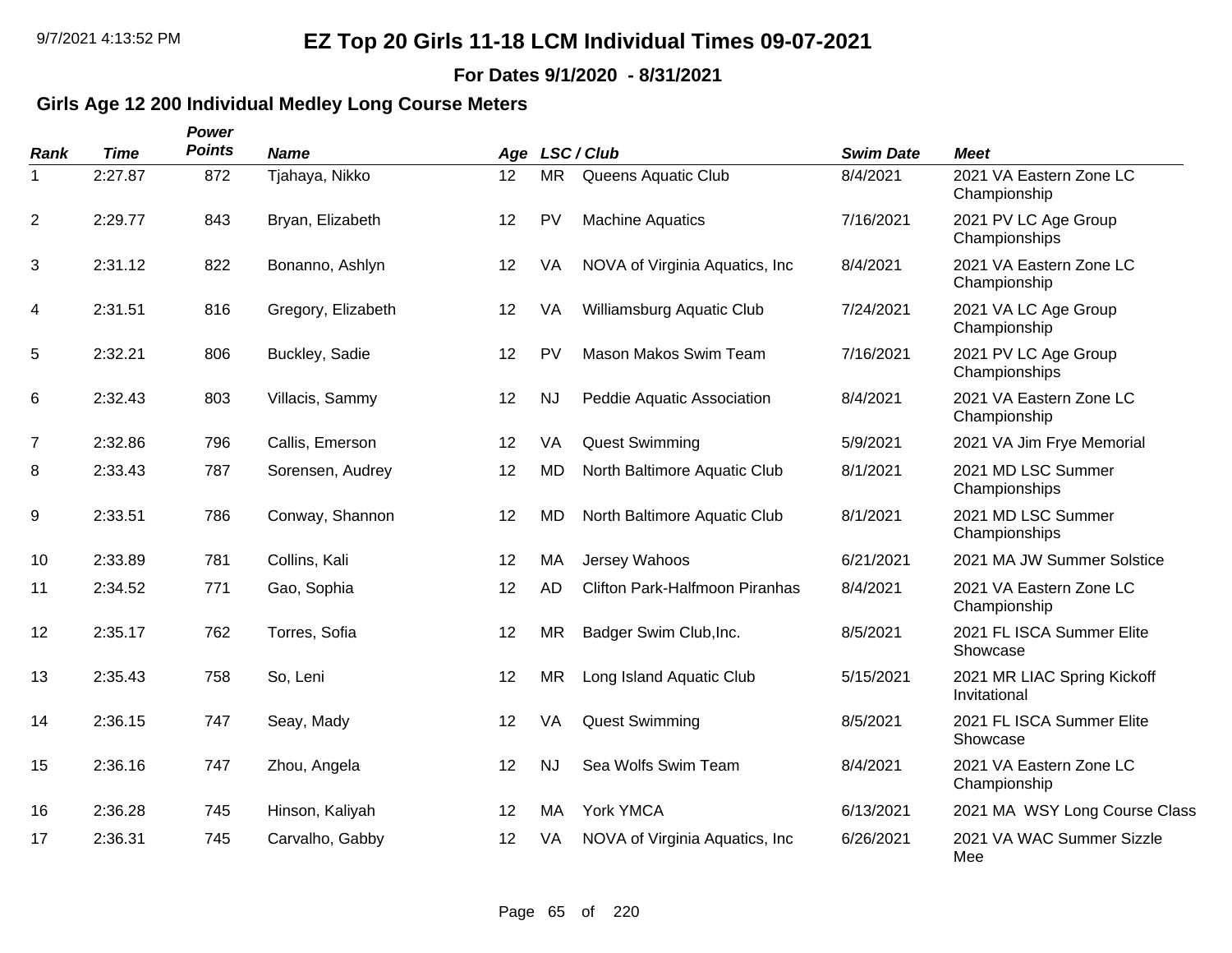| 9/7/2021 4:13:52 PM |         |     | EZ Top 20 Girls 11-18 LCM Individual Times 09-07-2021 |     |     |                                           |           |                                       |  |
|---------------------|---------|-----|-------------------------------------------------------|-----|-----|-------------------------------------------|-----------|---------------------------------------|--|
|                     |         |     |                                                       |     |     |                                           |           |                                       |  |
| 18                  | 2:37.01 | 735 | Gipson, Amelia                                        | 12  | MA. | Germantown Academy Aquatic Club 7/25/2021 |           | cs2021 MA GPAC LCM Junior<br>Olympics |  |
| 19                  | 2:37.03 | 734 | Linkonis, Valentina                                   | 12. | VA. | NOVA of Virginia Aquatics, Inc            | 7/24/2021 | 2021 VA LC Age Group<br>Championship  |  |
| 19                  | 2:37.03 | 734 | Tran, Kim                                             | 12. | NJ. | Life Time Metro                           | 7/15/2021 | 2021 NC ESSZ LC Sectional             |  |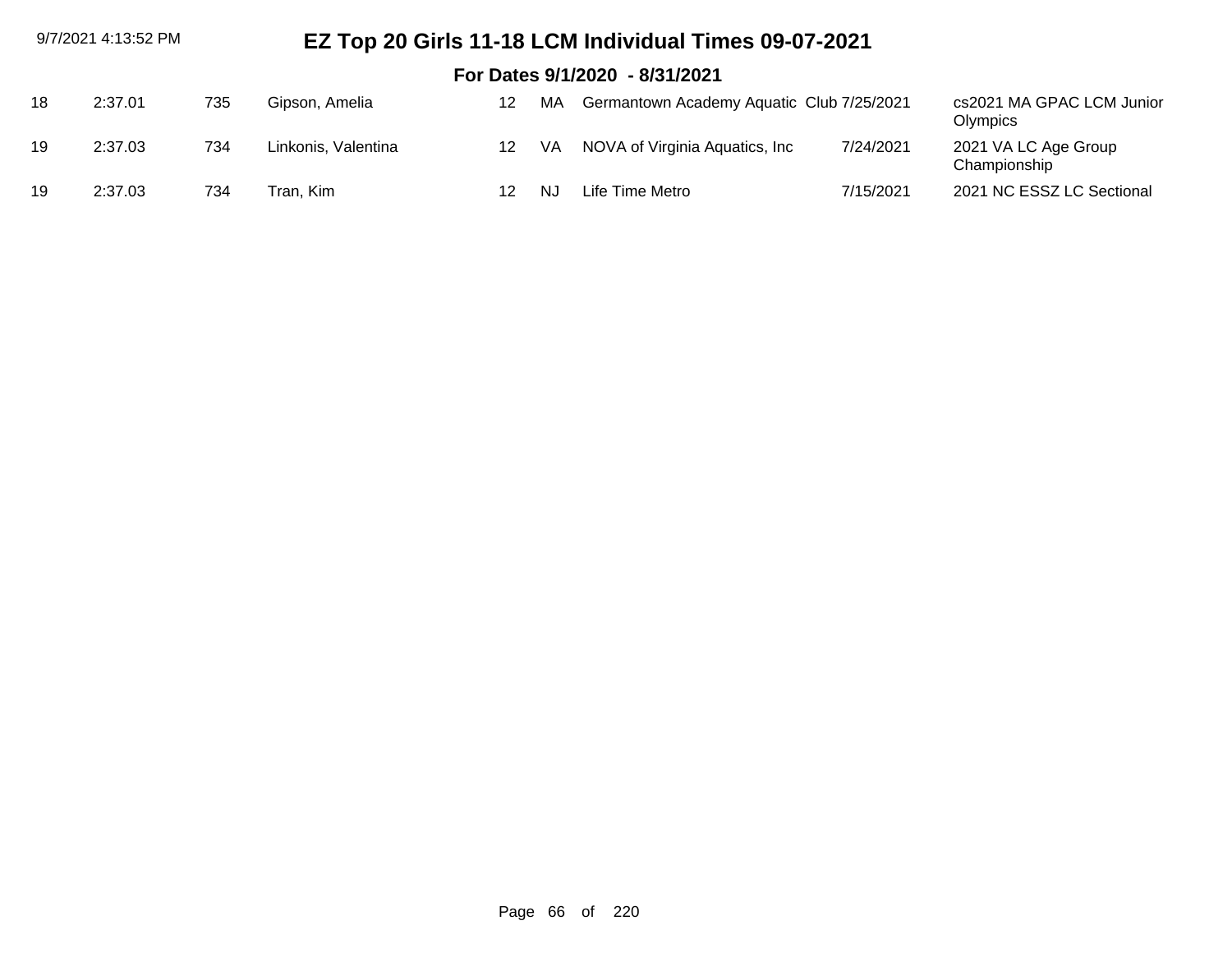**For Dates 9/1/2020 - 8/31/2021**

### **Girls Age 12 400 Individual Medley Long Course Meters**

| <b>Rank</b>    | <b>Time</b> | Power<br><b>Points</b> | <b>Name</b>         |    |           | Age LSC/Club                                            | <b>Swim Date</b> | <b>Meet</b>                                            |
|----------------|-------------|------------------------|---------------------|----|-----------|---------------------------------------------------------|------------------|--------------------------------------------------------|
| 1              | 5:17.51     | 855                    | Vanyo, Sofie        | 12 | VA        | <b>Cavalier Aquatics/Piedmont Family</b><br><b>YMCA</b> | 7/23/2021        | 2021 VA LC Age Group<br>Championship                   |
| $\overline{2}$ | 5:17.93     | 852                    | Callis, Emerson     | 12 | VA        | <b>Quest Swimming</b>                                   | 5/8/2021         | 2021 VA Jim Frye Memorial                              |
| 3              | 5:21.94     | 824                    | Tjahaya, Nikko      | 12 | <b>MR</b> | Queens Aquatic Club                                     | 7/24/2021        | 2021 MR Metropolitan LCM Junior<br>Olympics            |
| 4              | 5:22.95     | 818                    | Bonanno, Ashlyn     | 12 | VA        | NOVA of Virginia Aquatics, Inc.                         | 7/23/2021        | 2021 VA LC Age Group<br>Championship                   |
| 5              | 5:26.80     | 792                    | Torres, Sofia       | 12 | <b>MR</b> | Badger Swim Club, Inc.                                  | 8/7/2021         | 2021 FL ISCA Summer Elite<br>Showcase                  |
| 6              | 5:27.08     | 790                    | Sorensen, Audrey    | 12 | MD        | North Baltimore Aquatic Club                            | 7/28/2021        | 2021 MD LSC Summer<br>Championships                    |
| $\overline{7}$ | 5:28.80     | 778                    | Traister, Sedonah   | 12 | PV        | Occoquan Swimming Inc                                   | 8/7/2021         | 2021 FL ISCA Summer Elite<br>Showcase                  |
| 8              | 5:28.86     | 778                    | Seay, Mady          | 12 | VA        | <b>Quest Swimming</b>                                   | 8/7/2021         | 2021 FL ISCA Summer Elite<br>Showcase                  |
| 9              | 5:29.09     | 776                    | Conway, Shannon     | 12 | MD        | North Baltimore Aquatic Club                            | 7/28/2021        | 2021 MD LSC Summer<br>Championships                    |
| 10             | 5:31.07     | 763                    | McDonald, Cara      | 12 | <b>MR</b> | Long Island Aquatic Club                                | 6/13/2021        | 2021 MR LIAC Summertime<br><b>Classic Invitational</b> |
| 11             | 5:32.46     | 754                    | Abdelal, Noor       | 12 | <b>NE</b> | <b>Crimson Aquatics</b>                                 | 8/7/2021         | 2021 FL ISCA Summer Elite<br>Showcase                  |
| 12             | 5:33.86     | 745                    | So, Leni            | 12 | <b>MR</b> | Long Island Aquatic Club                                | 6/13/2021        | 2021 MR LIAC Summertime<br><b>Classic Invitational</b> |
| 13             | 5:34.81     | 739                    | Gorby, Lila         | 12 | VA        | Virginia Gators                                         | 7/23/2021        | 2021 VA LC Age Group<br>Championship                   |
| 14             | 5:37.04     | 724                    | Chambless, Margaret | 12 | <b>MR</b> | Long Island Aquatic Club                                | 7/24/2021        | 2021 MR Metropolitan LCM Junior<br>Olympics            |
| 15             | 5:37.29     | 723                    | Bryan, Elizabeth    | 12 | PV        | <b>Machine Aquatics</b>                                 | 6/27/2021        | 2021 PV NCAP June LC 2                                 |
| 16             | 5:37.35     | 722                    | Gipson, Amelia      | 12 | МA        | Germantown Academy Aquatic Club 6/20/2021               |                  | 2021 MA JW Summer Solstice                             |
| 17             | 5:37.52     | 721                    | Gregory, Elizabeth  | 12 | VA        | Williamsburg Aquatic Club                               | 5/8/2021         | 2021 VA Jim Frye Memorial                              |
| 18             | 5:37.70     | 720                    | Walker, Hana        | 12 | VA        | Poseidon Swimming Inc                                   | 8/7/2021         | 2021 FL ISCA Summer Elite<br>Showcase                  |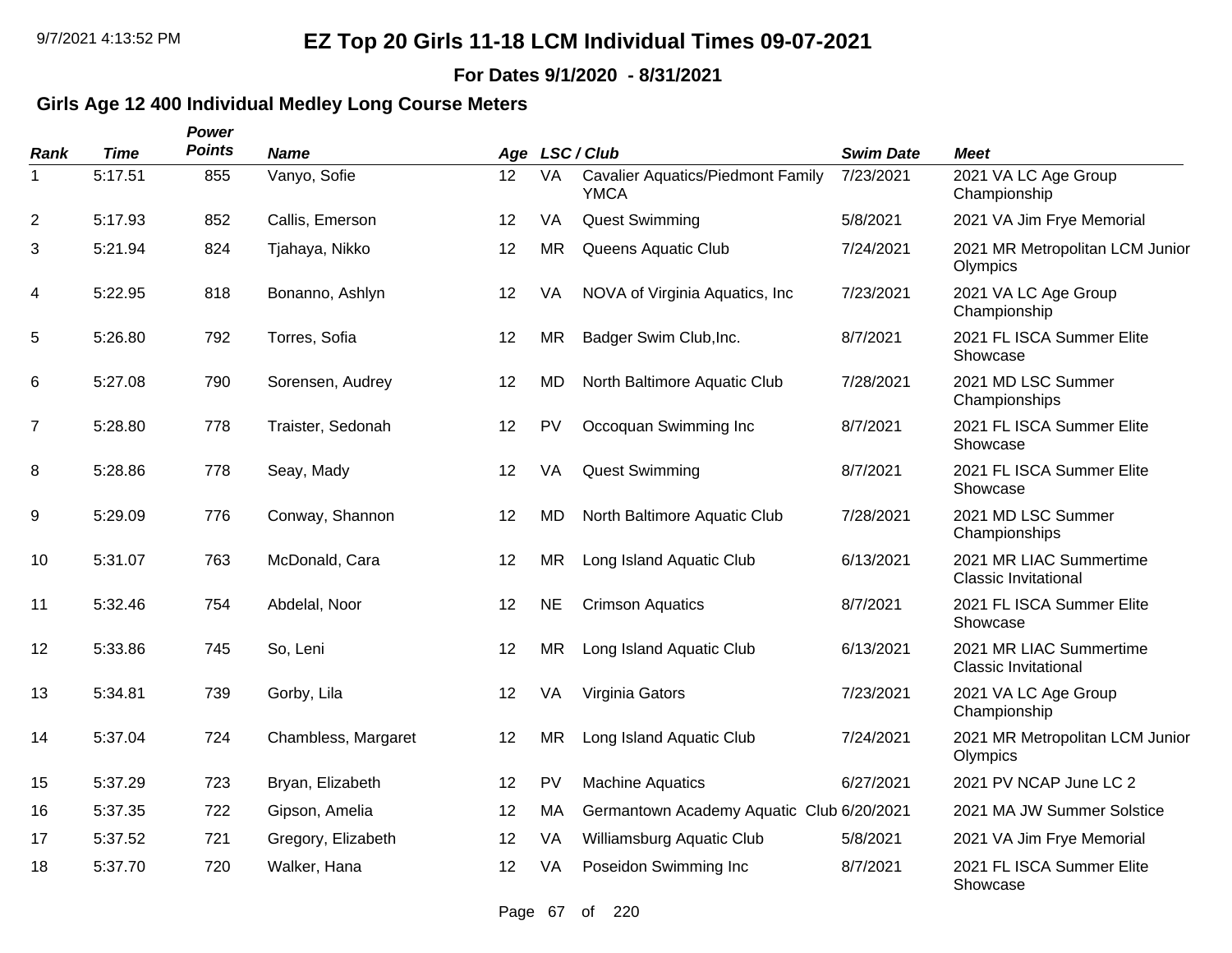#### **EZ Top 20 Girls 11-18 LCM Individual Times 09-07-2021** 9/7/2021 4:13:52 PM

#### **For Dates 9/1/2020 - 8/31/2021**

| 19 | 5:37.88 | 719 | Levesque, Margot | 12 NE | Bluefish Swim Club | 7/10/2021 | 2021 NE SSA 11-12 Age Group Ch |
|----|---------|-----|------------------|-------|--------------------|-----------|--------------------------------|
| 20 | 5:39.44 | 709 | Collins, Kali    |       | MA Jersey Wahoos   | 5/21/2021 | 2021 MA GPAC Spring Derby LC   |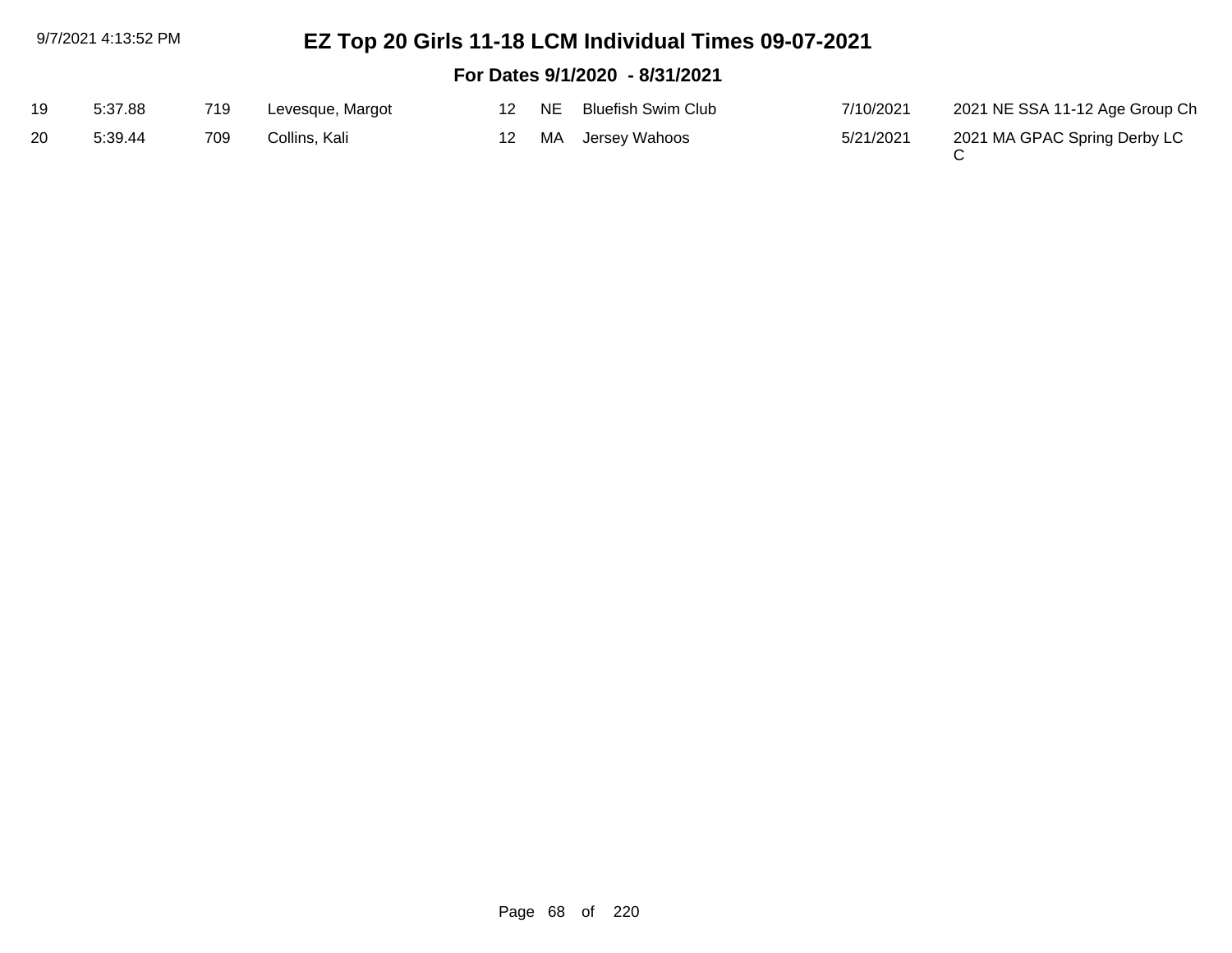#### **For Dates 9/1/2020 - 8/31/2021**

### **Girls Age 13 50 Freestyle Long Course Meters**

*Power*

| <b>Rank</b>    | <b>Time</b> | <b>Points</b> | <b>Name</b>       |    |           | Age LSC/Club                                    | <b>Swim Date</b> | <b>Meet</b>                                        |
|----------------|-------------|---------------|-------------------|----|-----------|-------------------------------------------------|------------------|----------------------------------------------------|
| 1              | 27.43       | 852           | Karim, Azana      | 13 | <b>MR</b> | <b>Asphalt Green Unified Aquatics</b>           | 8/7/2021         | 2021 VA Eastern Zone LC<br>Championship            |
| $\overline{2}$ | 27.48       | 847           | Scott, Elle       | 13 | VA        | NOVA of Virginia Aquatics, Inc.                 | 5/15/2021        | 2021 PV NCAP Elite Qualifier                       |
| 2              | 27.48       | 847           | Vernon, Ally      | 13 | VA        | <b>Quest Swimming</b>                           | 7/24/2021        | 2021 VA LC Age Group<br>Championship               |
| 4              | 27.56       | 841           | Workman, Molly    | 13 | МA        | Nittany Lion Aquatic Club                       | 7/30/2021        | 2021 FL ISCA Summer Senior<br><b>Blast</b>         |
| 4              | 27.56       | 841           | Olasewere, Annam  | 13 | <b>CT</b> | Westport/Weston Family Y Water<br>Rat Swim Team | 5/23/2021        | 2021 CT CDOG and WRAT May<br>Qualifier             |
| 6              | 27.67       | 831           | Kaps, Martyna     | 13 | <b>MR</b> | Matchpoint NYC                                  | 8/7/2021         | 2021 VA Eastern Zone LC<br>Championship            |
| $\overline{7}$ | 27.69       | 830           | Hammond, Hailey   | 13 | <b>PV</b> | Nation's Capital Swim Club                      | 5/15/2021        | 2021 PV NCAP Elite Qualifier                       |
| 8              | 27.70       | 829           | Heyward, Addy     | 13 | VA        | 757 Swim                                        | 7/24/2021        | 2021 VA LC Age Group<br>Championship               |
| 9              | 27.71       | 828           | Bak, Renee        | 13 | MA        | Jersey Wahoos                                   | 6/20/2021        | 2021 MA JW Summer Solstice                         |
| 10             | 27.75       | 825           | Bateman, Hannah   | 13 | <b>NJ</b> | Peddie Aquatic Association                      | 8/7/2021         | 2021 VA Eastern Zone LC<br>Championship            |
| 11             | 27.78       | 822           | Napier, Alyssa    | 13 | MA        | Western YMCA Wahoos                             | 7/10/2021        | 2021 MA Swimming Meet                              |
| 12             | 27.84       | 817           | Lavigueur, Brynn  | 13 | <b>ME</b> | <b>Westbrook Seals</b>                          | 8/4/2021         | 2021 FL ISCA Summer Elite<br>Showcase              |
| 13             | 27.85       | 816           | Herr, Emily       | 13 | <b>MR</b> | Three Village Swim Club                         | 7/17/2021        | 2021 MR TYR Senior Mets<br><b>Summer LC Champs</b> |
| 14             | 27.91       | 811           | Duffy, Dara       | 13 | VA        | <b>Tide Swimming</b>                            | 4/11/2021        | 2021 VA TIDE Swimming Speedo<br>S                  |
| 15             | 27.92       | 810           | Cassidy, Mad Dog  | 13 | МA        | Greater Philadelphia Aquatic Club               | 7/24/2021        | cs2021 MA GPAC LCM Junior<br>Olympics              |
| 16             | 27.97       | 806           | Collins, Kali     | 13 | МA        | Jersey Wahoos                                   | 7/24/2021        | cs2021 MA GPAC LCM Junior<br>Olympics              |
| 17             | 28.01       | 803           | Deguenther, Emory | 13 | VA        | NOVA of Virginia Aquatics, Inc.                 | 7/24/2021        | 2021 VA LC Age Group<br>Championship               |
| 17             | 28.01       | 803           | Barron, Ella      | 13 | VA        | NOVA of Virginia Aquatics, Inc.                 | 7/24/2021        | 2021 VA LC Age Group<br>Championship               |

Page 69 of 220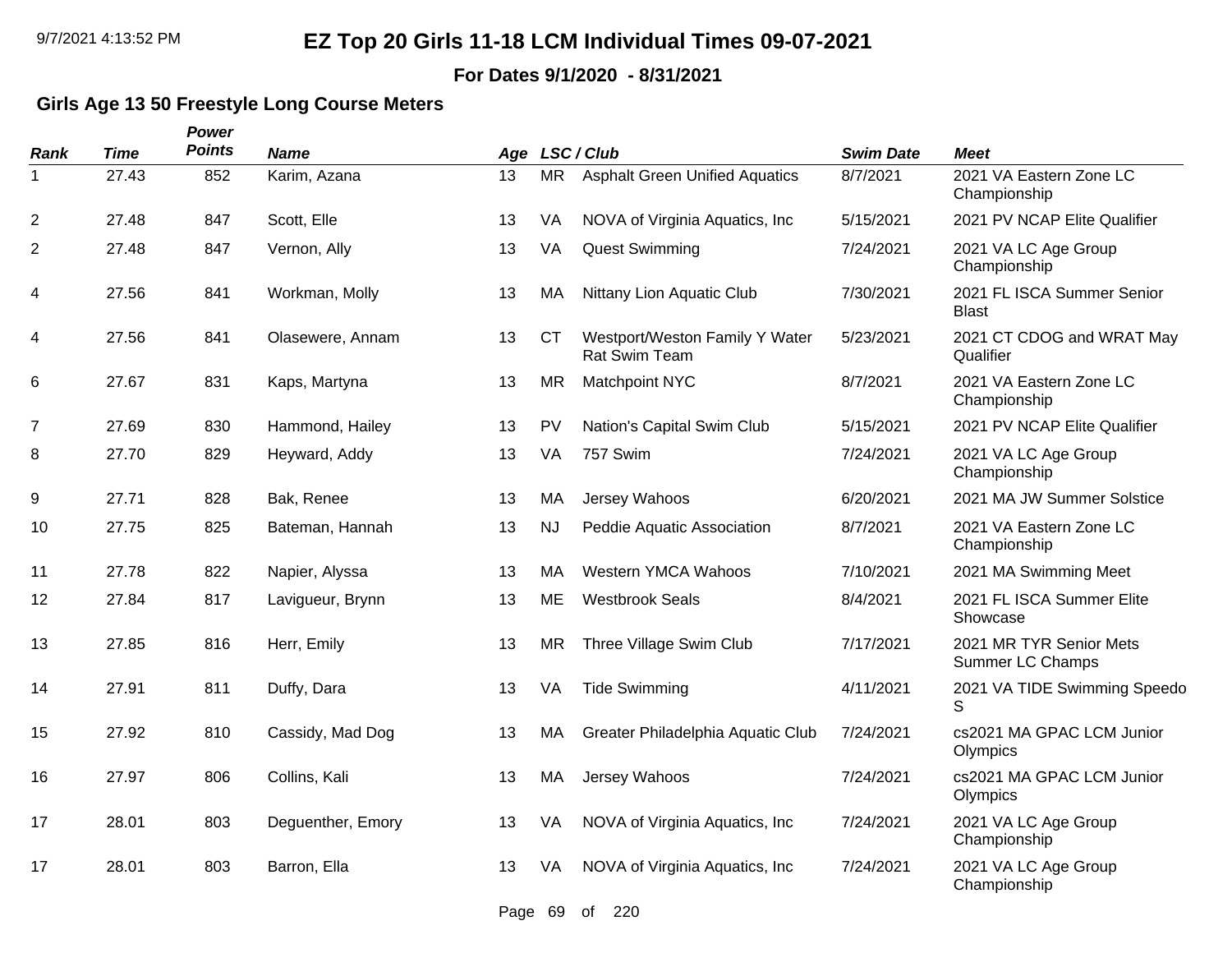|                                | 9/7/2021 4:13:52 PM |     |             |     |     | EZ Top 20 Girls 11-18 LCM Individual Times 09-07-2021 |           |                                |  |  |
|--------------------------------|---------------------|-----|-------------|-----|-----|-------------------------------------------------------|-----------|--------------------------------|--|--|
| For Dates 9/1/2020 - 8/31/2021 |                     |     |             |     |     |                                                       |           |                                |  |  |
| 19                             | 28.03               | 801 | Gold, Bryce | 13. | CT. | <b>Stamford Sailfish Aquatic Club</b>                 | 7/8/2021  | 2021 CT Senior Championship LC |  |  |
| 20                             | 28.06               | 799 | Ogden, Eva  |     | AM  | Unattached                                            | 6/26/2021 | 2021 CCCAN Swimming            |  |  |

Championships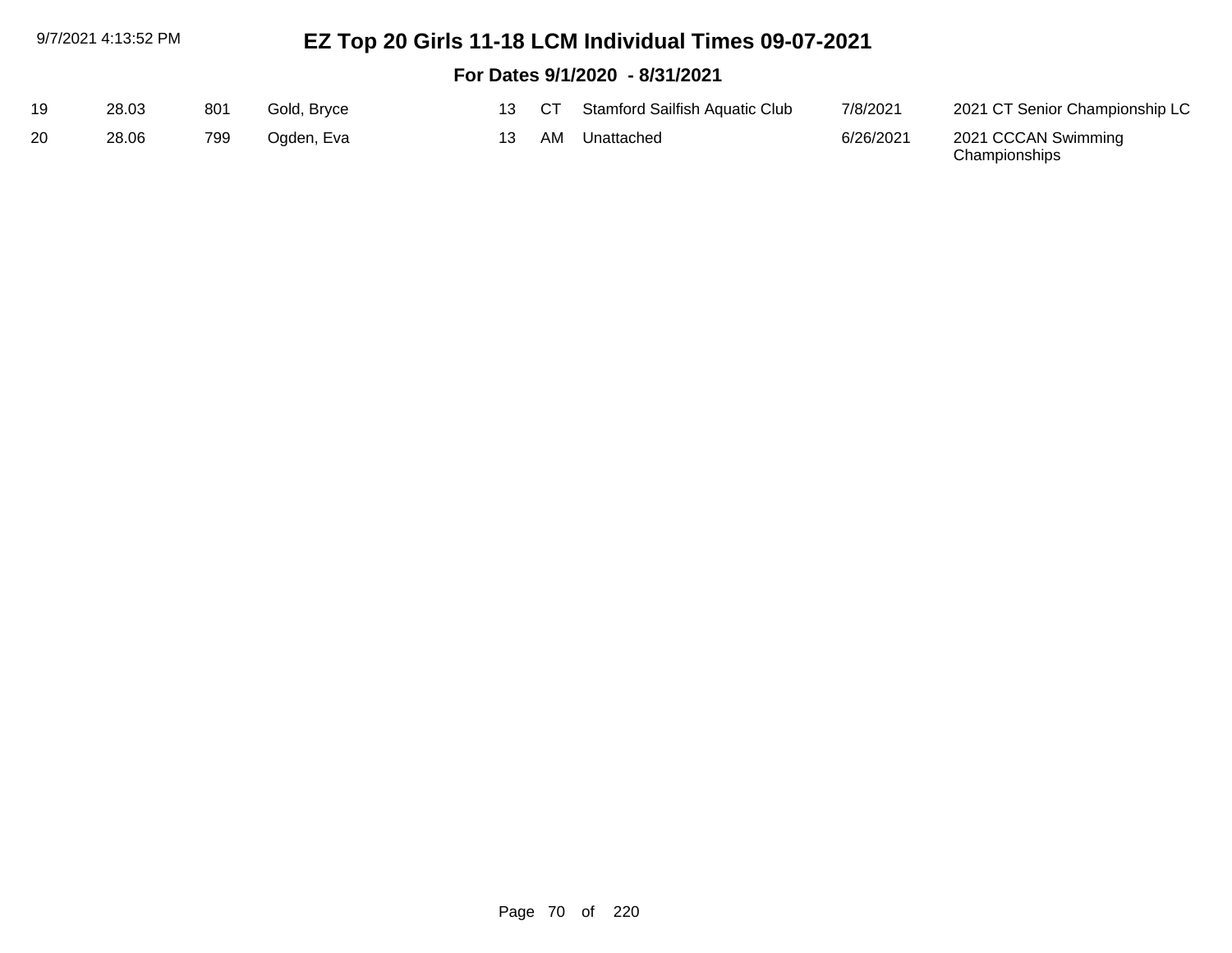**For Dates 9/1/2020 - 8/31/2021**

### **Girls Age 13 100 Freestyle Long Course Meters**

| <b>Rank</b>    | <b>Time</b> | Power<br><b>Points</b> | <b>Name</b>        |    |           | Age LSC/Club                             | <b>Swim Date</b> | <b>Meet</b>                                     |
|----------------|-------------|------------------------|--------------------|----|-----------|------------------------------------------|------------------|-------------------------------------------------|
| 1              | 59.00       | 869                    | Shnowske, Anna     | 13 | VA        | 757 Swim                                 | 8/4/2021         | 2021 VA Eastern Zone LC<br>Championship         |
| $\overline{2}$ | 59.27       | 857                    | Vernon, Ally       | 13 | VA        | <b>Quest Swimming</b>                    | 7/25/2021        | 2021 VA LC Age Group<br>Championship            |
| 3              | 59.80       | 834                    | Karim, Azana       | 13 | <b>MR</b> | <b>Asphalt Green Unified Aquatics</b>    | 7/23/2021        | 2021 MR Metropolitan LCM Junior<br>Olympics     |
| 4              | 59.87       | 830                    | Herr, Emily        | 13 | <b>MR</b> | Three Village Swim Club                  | 8/5/2021         | 2021 NI LC Senior Zone<br>Championships         |
| 5              | 59.94       | 827                    | Duffy, Dara        | 13 | VA        | <b>Tide Swimming</b>                     | 4/9/2021         | 2021 VA TIDE Swimming Speedo<br>S               |
| 6              | 1:00.12     | 820                    | Deguenther, Emory  | 13 | VA        | NOVA of Virginia Aquatics, Inc.          | 8/10/2021        | 2021 SE NCSA Summer<br>Swimming Championships   |
| $\overline{7}$ | 1:00.41     | 807                    | Kim, Iris          | 13 | <b>NJ</b> | <b>Scarlet Aquatics</b>                  | 7/22/2021        | 2021-NT-American Long Course                    |
| 8              | 1:00.47 $r$ | 804                    | Kaps, Martyna      | 13 | <b>MR</b> | Matchpoint NYC                           | 8/6/2021         | 2021 VA Eastern Zone LC<br>Championship         |
| 9              | 1:00.54     | 801                    | Kim, Chloe         | 13 | <b>NJ</b> | <b>Scarlet Aquatics</b>                  | 5/16/2021        | 2021 MR LIAC Spring Kickoff<br>Invitational     |
| 10             | 1:00.66     | 796                    | Collins, Kali      | 13 | MA        | Jersey Wahoos                            | 7/25/2021        | cs2021 MA GPAC LCM Junior<br>Olympics           |
| 11             | 1:00.72     | 793                    | Hammond, Hailey    | 13 | <b>PV</b> | Nation's Capital Swim Club               | 7/13/2021        | 2021 PV AP MCSL Coaches Long<br>Course          |
| 12             | 1:00.74     | 793                    | Napier, Alyssa     | 13 | МA        | Western YMCA Wahoos                      | 7/25/2021        | 2021 NC YOTA YMCA LC Festival                   |
| 13             | 1:00.79     | 790                    | Kennedy, Katherine | 13 | <b>NJ</b> | YMCA of Greater Monmouth County 8/4/2021 |                  | 2021 VA Eastern Zone LC<br>Championship         |
| 14             | 1:00.87 r   | 787                    | Coombs, Ava        | 13 | MA        | <b>Plymouth Whitemarsh Aquatics</b>      | 7/24/2021        | cs2021 MA GPAC LCM Junior<br>Olympics           |
| 15             | 1:00.90     | 786                    | White, Quinn       | 13 | <b>NE</b> | <b>Crimson Aquatics</b>                  | 7/11/2021        | 2021 NE PHX 13-14 LCM AG<br>Champ               |
| 16             | 1:01.07     | 778                    | Callis, Emerson    | 13 | VA        | <b>Quest Swimming</b>                    | 8/6/2021         | 2021 FL ISCA Summer Elite<br>Showcase           |
| 17             | 1:01.10     | 777                    | Ferguson, Zuri     | 13 | <b>NE</b> | <b>Bluefish Swim Club</b>                | 2/20/2021        | 2021 AR TYR WINTER LONG<br><b>COURSE INVITE</b> |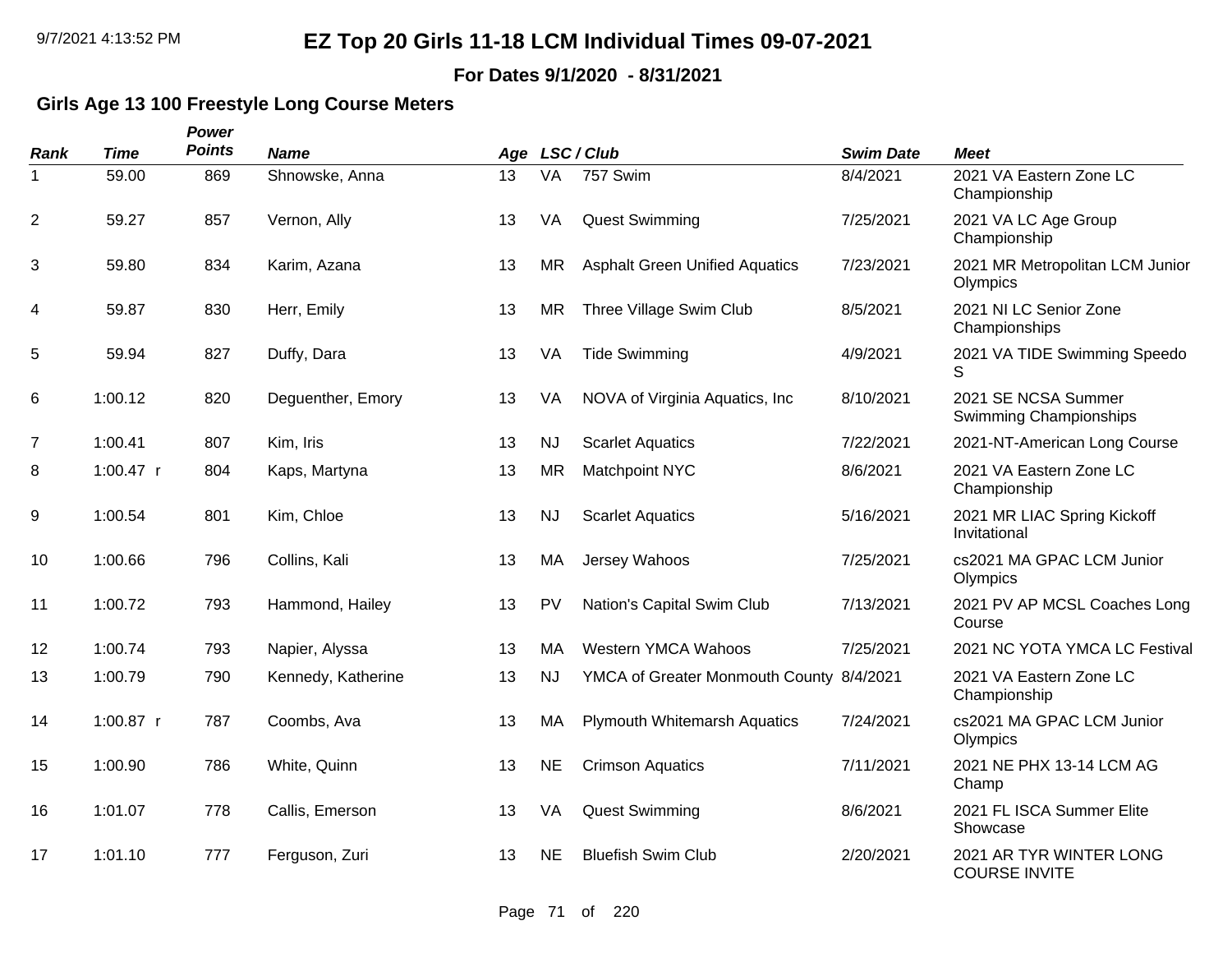|    | 9/7/2021 4:13:52 PM            |     |                   | EZ Top 20 Girls 11-18 LCM Individual Times 09-07-2021 |     |                                 |           |                                            |  |  |  |  |
|----|--------------------------------|-----|-------------------|-------------------------------------------------------|-----|---------------------------------|-----------|--------------------------------------------|--|--|--|--|
|    | For Dates 9/1/2020 - 8/31/2021 |     |                   |                                                       |     |                                 |           |                                            |  |  |  |  |
| 18 | 1:01.15 $r$                    | 775 | Barron, Ella      | 13                                                    | VA. | NOVA of Virginia Aquatics, Inc. | 7/25/2021 | 2021 VA LC Age Group<br>Championship       |  |  |  |  |
| 19 | 1:01.18                        | 774 | Workman, Molly    | 13                                                    | MA  | Nittany Lion Aquatic Club       | 7/31/2021 | 2021 FL ISCA Summer Senior<br><b>Blast</b> |  |  |  |  |
| 20 | 1:01.22                        | 772 | Mellinger, Ashley | 13                                                    | МA  | Lancaster Aquatic Club          | 7/9/2021  | 2021 MA Swimming Meet                      |  |  |  |  |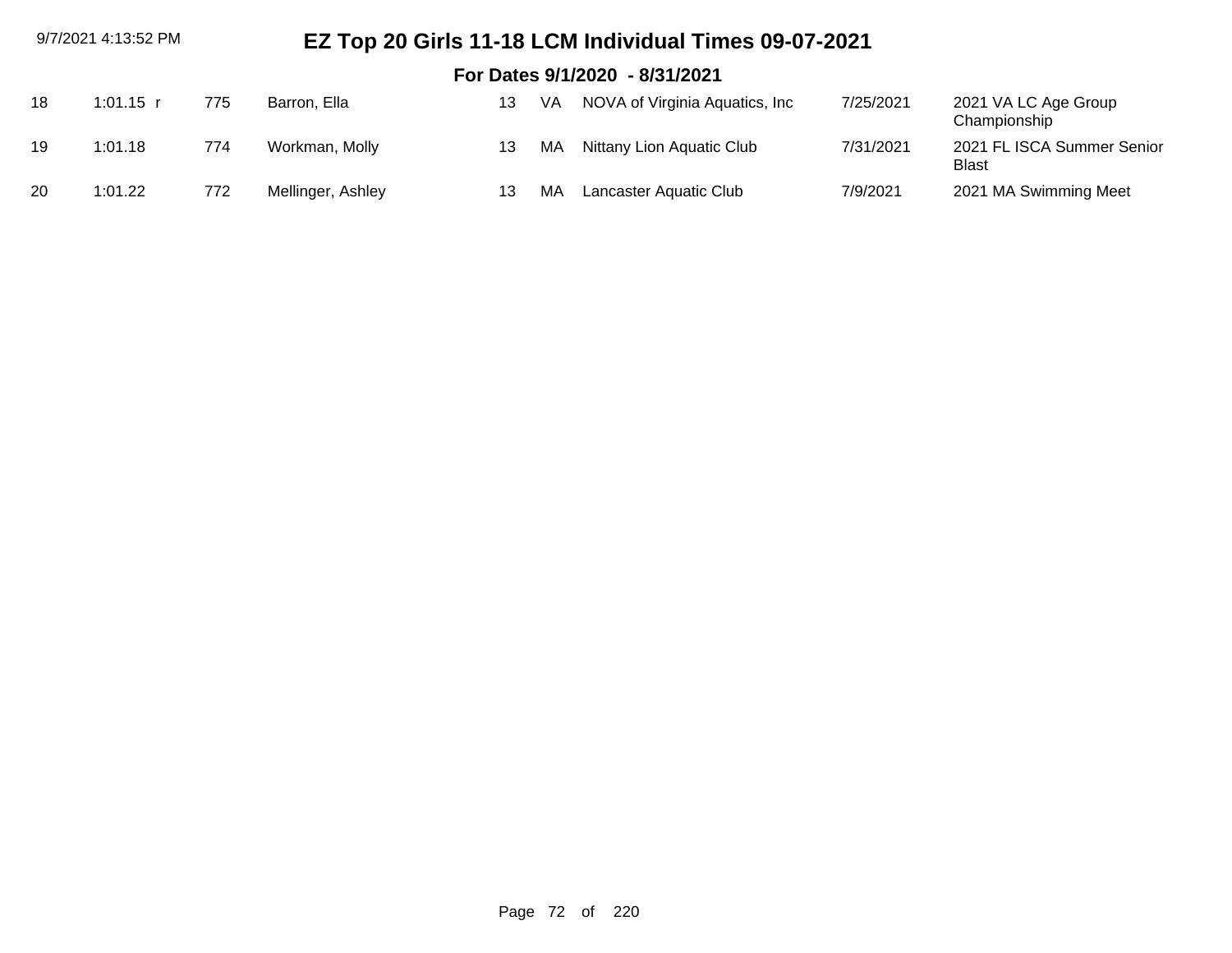#### **For Dates 9/1/2020 - 8/31/2021**

### **Girls Age 13 200 Freestyle Long Course Meters**

| Rank           | <b>Time</b> | <b>Points</b> | <b>Name</b>       | Age |           | LSC / Club                          | <b>Swim Date</b> | <b>Meet</b>                                 |
|----------------|-------------|---------------|-------------------|-----|-----------|-------------------------------------|------------------|---------------------------------------------|
| $\mathbf{1}$   | 2:01.96     | 987           | Weinstein, Claire | 13  | <b>MR</b> | <b>Westchester Aquatic Club</b>     | 1/15/2021        | 2021 Pro Series - Richmond                  |
| 2              | 2:06.78     | 871           | Shnowske, Anna    | 13  | VA        | 757 Swim                            | 7/23/2021        | 2021 VA LC Age Group<br>Championship        |
| 3              | 2:07.20     | 861           | Kim, Iris         | 13  | <b>NJ</b> | <b>Scarlet Aquatics</b>             | 7/21/2021        | 2021-NT-American Long Course                |
| 4              | 2:08.01     | 842           | Kim, Chloe        | 13  | <b>NJ</b> | <b>Scarlet Aquatics</b>             | 5/15/2021        | 2021 MR LIAC Spring Kickoff<br>Invitational |
| 5              | 2:08.94     | 821           | Duffy, Dara       | 13  | VA        | <b>Tide Swimming</b>                | 4/10/2021        | 2021 VA TIDE Swimming Speedo<br>S           |
| 6              | 2:09.68     | 804           | Herr, Emily       | 13  | <b>MR</b> | Three Village Swim Club             | 8/6/2021         | 2021 NI LC Senior Zone<br>Championships     |
| $\overline{7}$ | 2:10.03     | 796           | Coombs, Ava       | 13  | MA        | <b>Plymouth Whitemarsh Aquatics</b> | 7/23/2021        | cs2021 MA GPAC LCM Junior<br>Olympics       |
| 8              | $2:10.42$ r | 788           | Webb, Maria       | 13  | PV        | Rockville Montgomery Swim Club      | 8/7/2021         | 2021 NI LC Senior Zone<br>Championships     |
| 9              | 2:10.55     | 785           | Vernon, Ally      | 13  | VA        | <b>Quest Swimming</b>               | 8/7/2021         | 2021 FL ISCA Summer Elite<br>Showcase       |
| 10             | $2:10.65$ r | 782           | Deguenther, Emory | 13  | VA        | NOVA of Virginia Aquatics, Inc.     | 7/22/2021        | 2021 VA LC Age Group<br>Championship        |
| 11             | 2:10.70 r   | 781           | Mellinger, Ashley | 13  | MA        | Lancaster Aquatic Club              | 8/7/2021         | 2021 NI LC Senior Zone<br>Championships     |
| 12             | 2:11.10     | 772           | Collins, Kali     | 13  | MA        | Jersey Wahoos                       | 7/23/2021        | cs2021 MA GPAC LCM Junior<br>Olympics       |
| 13             | 2:11.57     | 762           | Larsen, Sarah     | 13  | <b>MR</b> | Long Island Aquatic Club            | 1/23/2021        | 2021 MR LIAC January LCM Time<br>Trial      |
| 14             | 2:12.08     | 751           | Hammond, Hailey   | 13  | <b>PV</b> | Nation's Capital Swim Club          | 7/15/2021        | 2021 PV LC Age Group<br>Championships       |
| 15             | 2:12.12     | 750           | White, Quinn      | 13  | <b>NE</b> | <b>Crimson Aquatics</b>             | 7/16/2021        | 2021 IN OLY Summer Invite                   |
| 16             | 2:12.19     | 748           | Callis, Emerson   | 13  | VA        | <b>Quest Swimming</b>               | 8/7/2021         | 2021 FL ISCA Summer Elite<br>Showcase       |
| 17             | 2:12.48     | 742           | Cassidy, Mad Dog  | 13  | МA        | Greater Philadelphia Aquatic Club   | 7/23/2021        | cs2021 MA GPAC LCM Junior<br>Olympics       |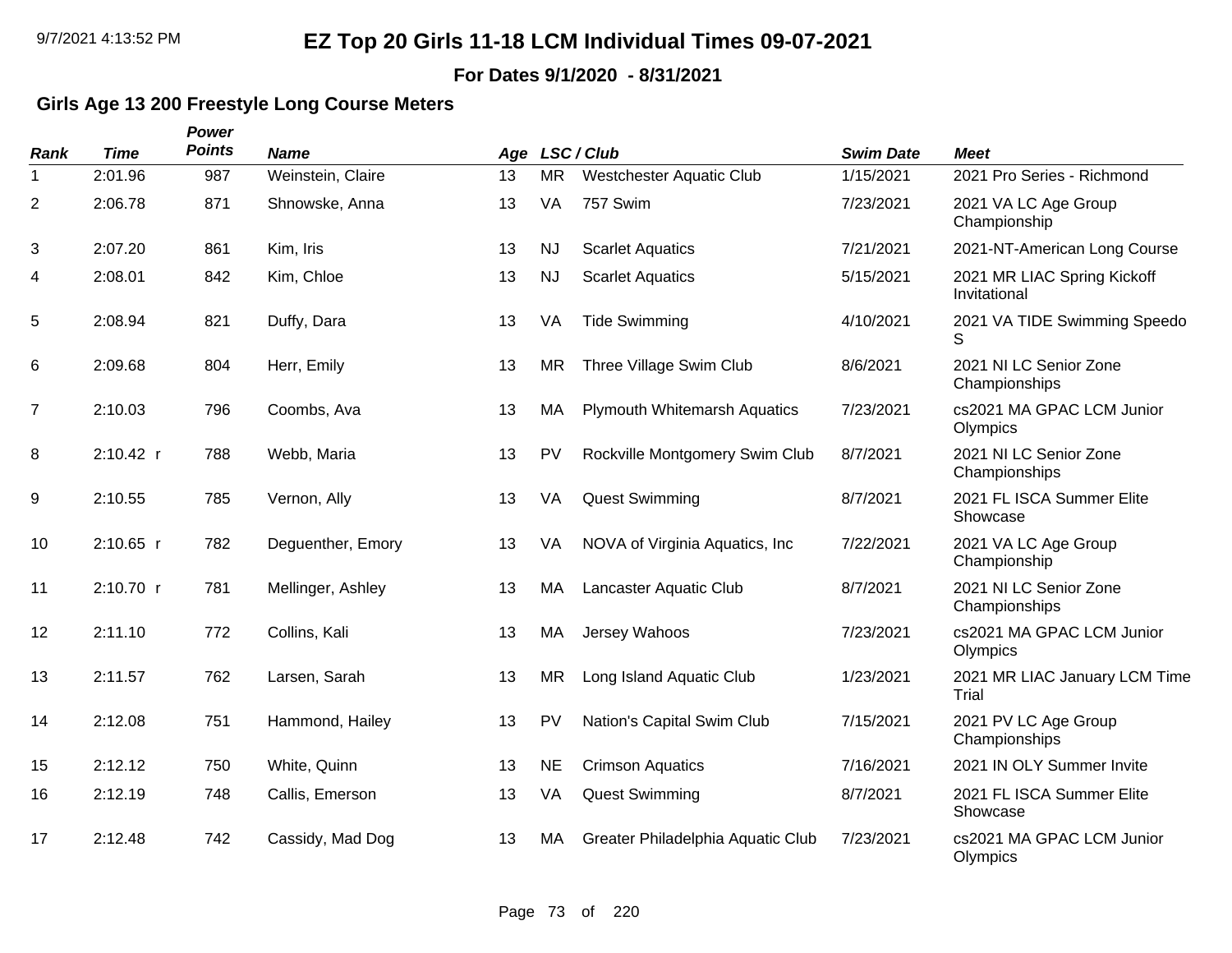| 9/7/2021 4:13:52 PM |                                |     |               | EZ Top 20 Girls 11-18 LCM Individual Times 09-07-2021 |     |                                |           |                                        |  |  |  |  |
|---------------------|--------------------------------|-----|---------------|-------------------------------------------------------|-----|--------------------------------|-----------|----------------------------------------|--|--|--|--|
|                     | For Dates 9/1/2020 - 8/31/2021 |     |               |                                                       |     |                                |           |                                        |  |  |  |  |
| 18                  | 2:12.58                        | 740 | Chun, April   | 13                                                    | MR  | Long Island Aquatic Club       | 1/23/2021 | 2021 MR LIAC January LCM Time<br>Trial |  |  |  |  |
| 19                  | 2:12.70                        | 737 | Barron, Ella  | 13                                                    | VA. | NOVA of Virginia Aquatics, Inc | 6/4/2021  | 2021 VA HNVR Storm Surge Open          |  |  |  |  |
| 20                  | 2:12.79                        | 735 | Gormsen, Lily | 13                                                    | MR  | Long Island Aquatic Club       | 1/23/2021 | 2021 MR LIAC January LCM Time<br>Trial |  |  |  |  |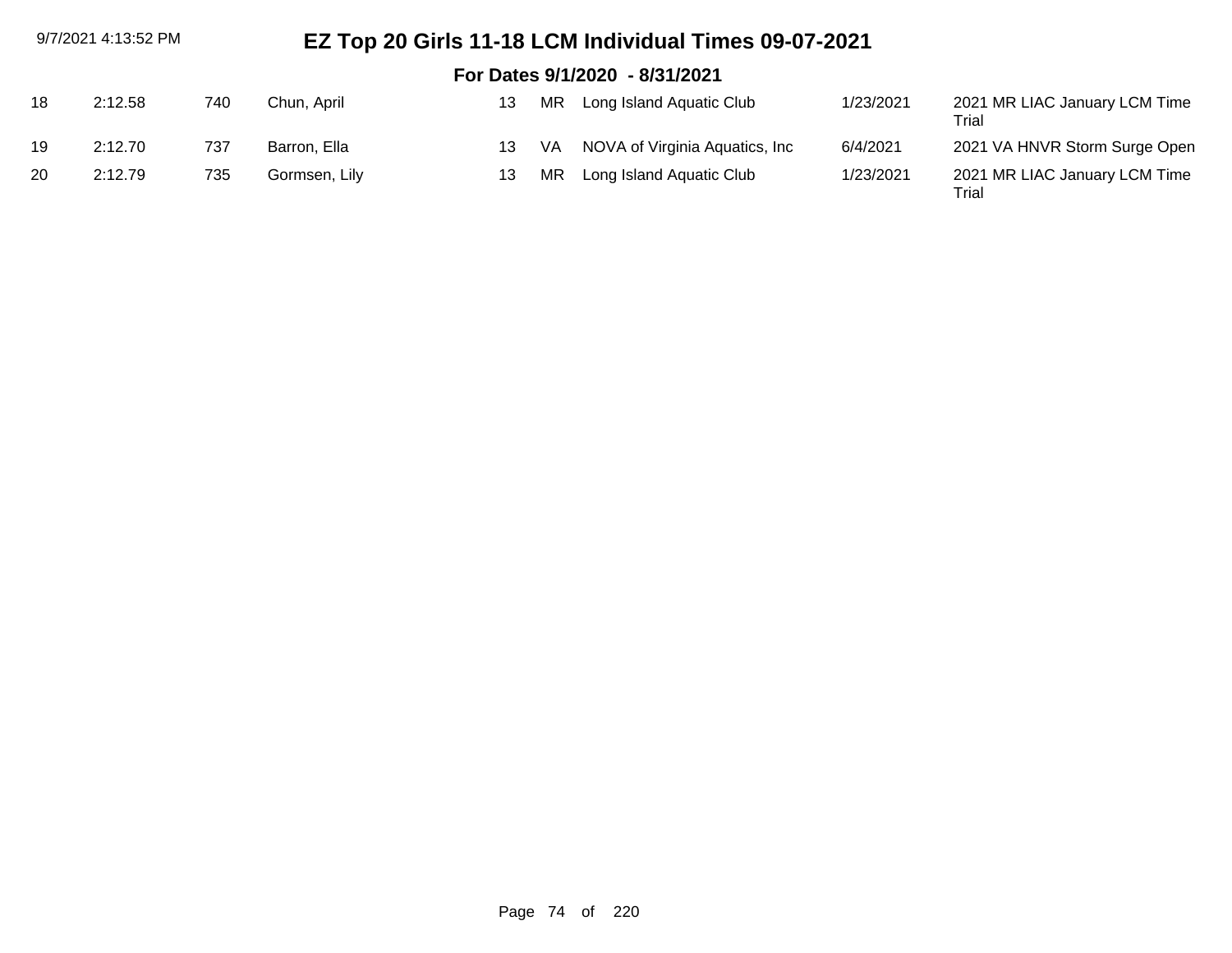#### **For Dates 9/1/2020 - 8/31/2021**

### **Girls Age 13 400 Freestyle Long Course Meters**

*Power*

| <b>Rank</b>    | <b>Time</b> | <b>Points</b> | <b>Name</b>       | Age |           | LSC/Club                            | <b>Swim Date</b> | <b>Meet</b>                             |
|----------------|-------------|---------------|-------------------|-----|-----------|-------------------------------------|------------------|-----------------------------------------|
| 1              | 4:15.29     | 989           | Weinstein, Claire | 13  | <b>MR</b> | Westchester Aquatic Club            | 1/16/2021        | 2021 Pro Series - Richmond              |
| $\overline{c}$ | 4:25.61     | 866           | Kim, Chloe        | 13  | <b>NJ</b> | <b>Scarlet Aquatics</b>             | 5/1/2021         | 2021 FL UANA Tokyo Qualifier            |
| 3              | 4:26.09     | 861           | Kim, Iris         | 13  | <b>NJ</b> | <b>Scarlet Aquatics</b>             | 7/23/2021        | 2021-NT-American Long Course            |
| 4              | 4:29.07     | 827           | Shnowske, Anna    | 13  | VA        | 757 Swim                            | 8/6/2021         | 2021 VA Eastern Zone LC<br>Championship |
| 5              | 4:31.67     | 798           | Mellinger, Ashley | 13  | MA        | Lancaster Aquatic Club              | 8/7/2021         | 2021 NI LC Senior Zone<br>Championships |
| 6              | 4:33.55     | 777           | Larsen, Sarah     | 13  | <b>MR</b> | Long Island Aquatic Club            | 1/23/2021        | 2021 MR LIAC January LCM Time<br>Trial  |
| $\overline{7}$ | 4:33.75     | 775           | Chun, April       | 13  | <b>MR</b> | Long Island Aquatic Club            | 1/23/2021        | 2021 MR LIAC January LCM Time<br>Trial  |
| 8              | 4:35.09     | 761           | Gormsen, Lily     | 13  | <b>MR</b> | Long Island Aquatic Club            | 1/23/2021        | 2021 MR LIAC January LCM Time<br>Trial  |
| 9              | 4:35.23     | 759           | Watts, Emma       | 13  | PV        | The Fish                            | 7/17/2021        | 2021 PV LC Age Group<br>Championships   |
| 10             | 4:36.15     | 749           | Kolessar, Kaitlyn | 13  | MA        | Suburban Seahawks Club              | 7/24/2021        | cs2021 MA GPAC LCM Junior<br>Olympics   |
| 11             | 4:36.71     | 743           | Coombs, Ava       | 13  | MA        | <b>Plymouth Whitemarsh Aquatics</b> | 7/24/2021        | cs2021 MA GPAC LCM Junior<br>Olympics   |
| 12             | 4:37.44     | 735           | Kelly, Megan      | 13  | <b>NE</b> | <b>Bluefish Swim Club</b>           | 7/10/2021        | 2021 NE PHX 13-14 LCM AG<br>Champ       |
| 13             | 4:38.36     | 726           | Duffy, Dara       | 13  | VA        | <b>Tide Swimming</b>                | 7/24/2021        | 2021 VA LC Age Group<br>Championship    |
| 14             | 4:38.58     | 723           | Kuang, Gloria     | 13  | <b>PV</b> | Dragon Swim Team                    | 4/24/2021        | 2021 PV FXFX LC Ocean<br>Commotion      |
| 15             | 4:39.46     | 714           | McMurray, Kylie   | 13  | МA        | Greater Philadelphia Aquatic Club   | 8/6/2021         | 2021 VA Eastern Zone LC<br>Championship |
| 16             | 4:39.95     | 709           | O'Shea, Elizabeth | 13  | <b>VA</b> | Poseidon Swimming Inc               | 8/5/2021         | 2021 FL ISCA Summer Elite<br>Showcase   |
| 17             | 4:40.64     | 702           | Phifer, Izzy      | 13  | МA        | York YMCA                           | 7/24/2021        | 2021 NC YOTA YMCA LC Festival           |
| 18             | 4:40.74     | 701           | Klein, Neala      | 13  | <b>MR</b> | Westchester Aquatic Club            | 6/25/2021        | 2021 CT RYWC LCM Senior Invite          |

Page 75 of 220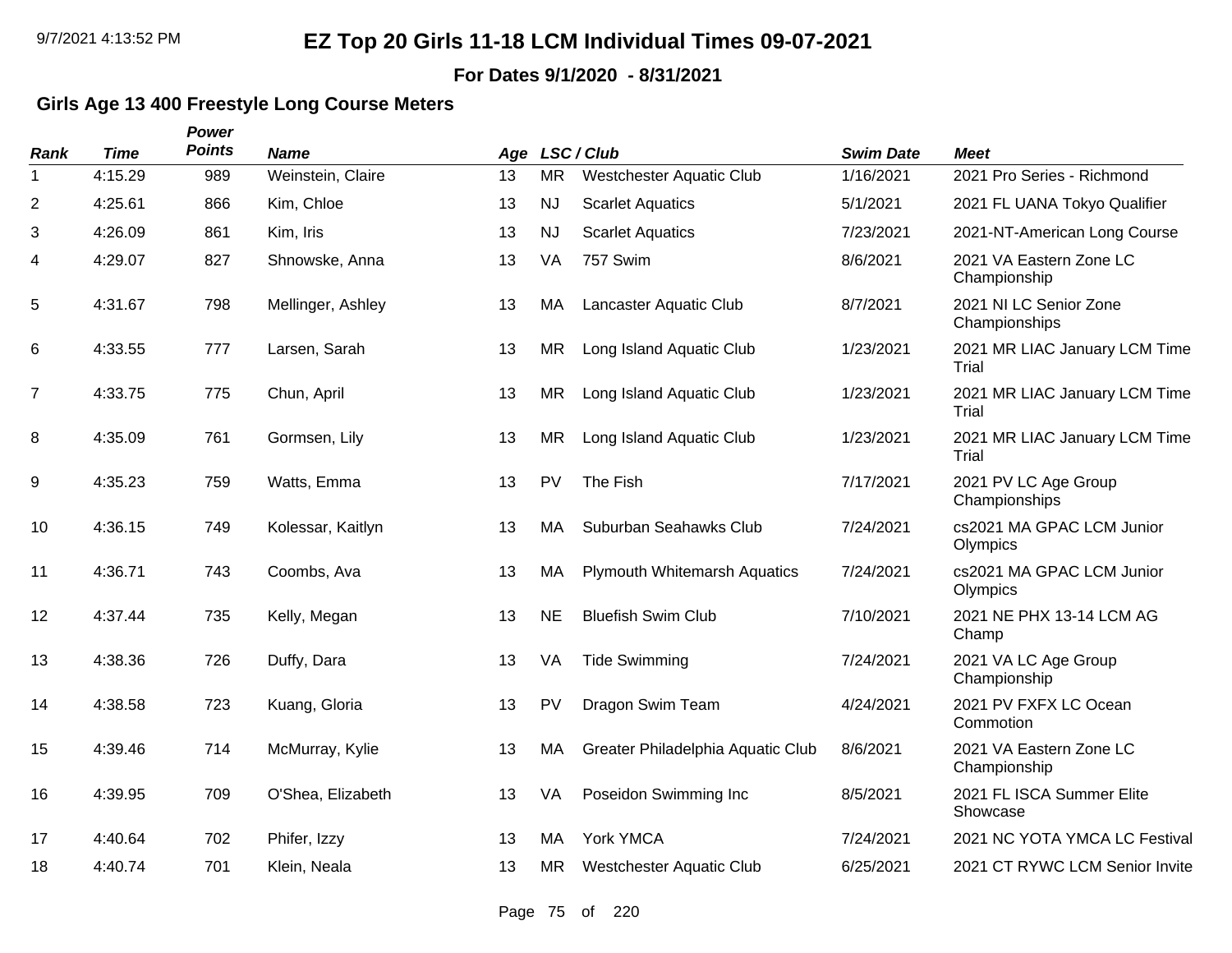| 9/7/2021 4:13:52 PM |                                |     |                    | EZ Top 20 Girls 11-18 LCM Individual Times 09-07-2021 |    |                            |           |                                       |  |  |  |  |
|---------------------|--------------------------------|-----|--------------------|-------------------------------------------------------|----|----------------------------|-----------|---------------------------------------|--|--|--|--|
|                     | For Dates 9/1/2020 - 8/31/2021 |     |                    |                                                       |    |                            |           |                                       |  |  |  |  |
| 19                  | 4:41.21                        | 696 | Callis, Emerson    | 13                                                    | VA | <b>Quest Swimming</b>      | 7/24/2021 | 2021 VA LC Age Group<br>Championship  |  |  |  |  |
| 20                  | 4:42.74                        | 680 | De. Lara           | 13                                                    | PV | Nation's Capital Swim Club | 7/17/2021 | 2021 PV LC Age Group<br>Championships |  |  |  |  |
| 20                  | 4:42.74                        | 680 | Anderson, Samantha | 13                                                    | МR | Long Island Aquatic Club   | 8/8/2021  | 2021 GU KATY/PACE P/F Invite          |  |  |  |  |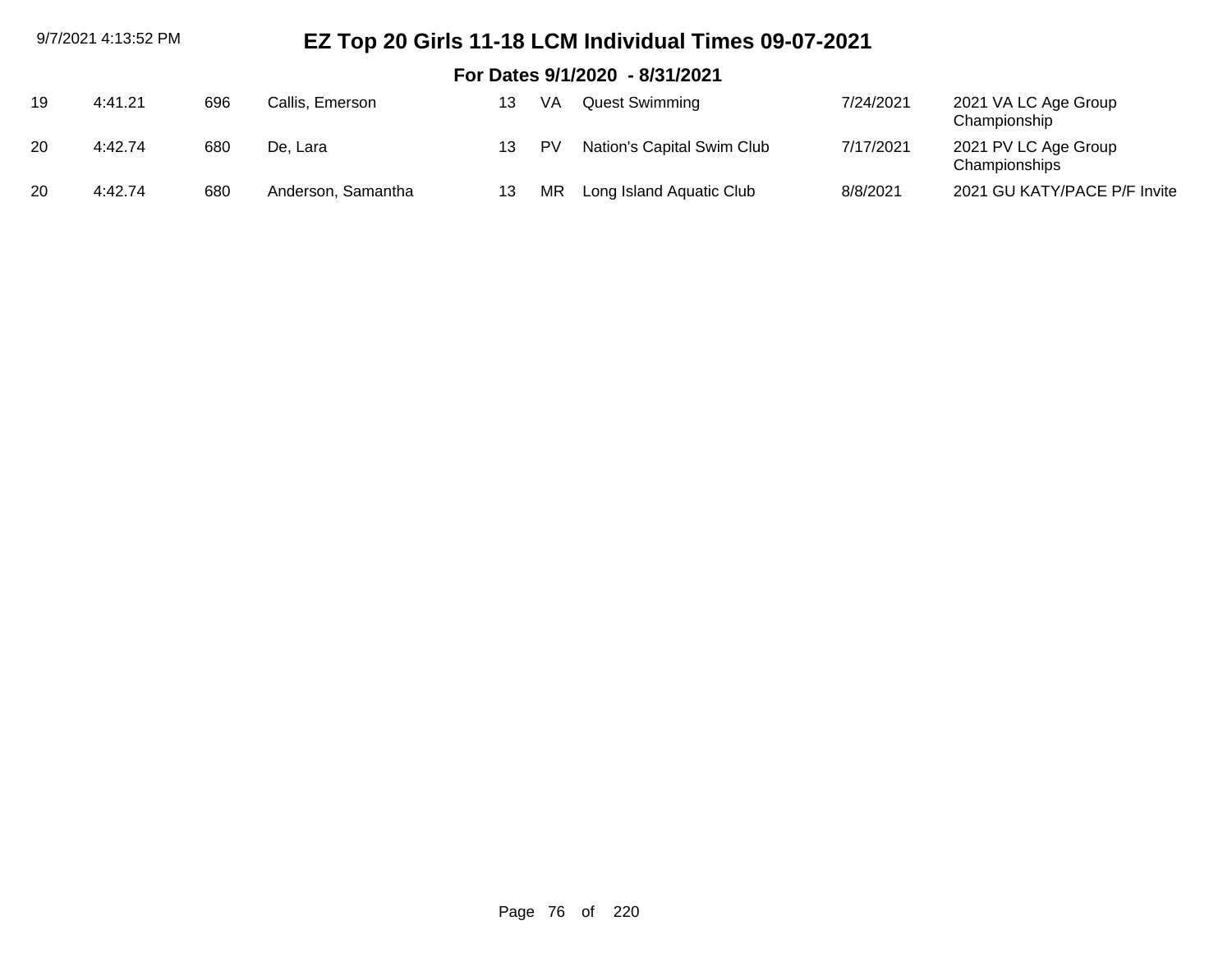#### **For Dates 9/1/2020 - 8/31/2021**

### **Girls Age 13 800 Freestyle Long Course Meters**

| Rank           | <b>Time</b> | <b>Points</b> | <b>Name</b>        | Age |           | LSC / Club                                              | <b>Swim Date</b> | <b>Meet</b>                                        |
|----------------|-------------|---------------|--------------------|-----|-----------|---------------------------------------------------------|------------------|----------------------------------------------------|
| 1              | 8:45.34     | 993           | Weinstein, Claire  | 13  | <b>MR</b> | <b>Westchester Aquatic Club</b>                         | 1/14/2021        | 2021 Pro Series - Richmond                         |
| $\overline{2}$ | 8:58.76     | 922           | Kim, Chloe         | 13  | <b>NJ</b> | <b>Scarlet Aquatics</b>                                 | 5/2/2021         | 2021 FL UANA Tokyo Qualifier                       |
| 3              | 9:16.12     | 832           | Mellinger, Ashley  | 13  | MA        | Lancaster Aquatic Club                                  | 8/8/2021         | 2021 NI LC Senior Zone<br>Championships            |
| 4              | 9:16.92     | 828           | Kim, Iris          | 13  | <b>NJ</b> | <b>Scarlet Aquatics</b>                                 | 7/24/2021        | 2021-NT-American Long Course                       |
| 5              | 9:19.02     | 818           | Shnowske, Anna     | 13  | VA        | 757 Swim                                                | 8/4/2021         | 2021 VA Eastern Zone LC<br>Championship            |
| 6              | 9:25.13     | 788           | Kelly, Megan       | 13  | <b>NE</b> | <b>Bluefish Swim Club</b>                               | 7/11/2021        | 2021 NE PHX 13-14 LCM AG<br>Champ                  |
| 7              | 9:25.36     | 787           | Klein, Neala       | 13  | <b>MR</b> | <b>Westchester Aquatic Club</b>                         | 7/15/2021        | 2021 MR TYR Senior Mets<br><b>Summer LC Champs</b> |
| 8              | 9:29.49     | 766           | Fried, Regan       | 13  | <b>MR</b> | Long Island Aquatic Club                                | 7/15/2021        | 2021 MR TYR Senior Mets<br>Summer LC Champs        |
| 9              | 9:33.09     | 749           | Kolessar, Kaitlyn  | 13  | MA        | Suburban Seahawks Club                                  | 6/24/2021        | 2021 FL Bolles School Sharks<br><b>TYR</b>         |
| 10             | 9:37.51     | 728           | O'Shea, Elizabeth  | 13  | VA        | Poseidon Swimming Inc                                   | 6/26/2021        | 2021 VA WAC Summer Sizzle<br>Mee                   |
| 11             | 9:37.74     | 727           | Phifer, Izzy       | 13  | MA        | York YMCA                                               | 7/22/2021        | 2021 NC YOTA YMCA LC Festival                      |
| 12             | 9:38.39     | 724           | Orlic, Anastasia   | 13  | PV        | Nation's Capital Swim Club                              | 7/18/2021        | 2021 PV LC Age Group<br>Championships              |
| 13             | 9:39.55     | 718           | Anderson, Samantha | 13  | <b>MR</b> | Long Island Aquatic Club                                | 6/26/2021        | 2021 MR LIAC Summer Fun<br>Invitational            |
| 14             | 9:41.70     | 708           | Callis, Emerson    | 13  | VA        | <b>Quest Swimming</b>                                   | 7/25/2021        | 2021 VA LC Age Group<br>Championship               |
| 15             | 9:41.73     | 708           | Strabuk, Savanah   | 13  | <b>MR</b> | Long Island Aquatic Club                                | 4/8/2021         | 2021 MR LIAC LI Challenge<br>Invitational          |
| 16             | 9:44.45     | 695           | Hinkson, Dani      | 13  | AM        | Allegheny North Swim Club                               | 8/4/2021         | 2021 VA Eastern Zone LC<br>Championship            |
| 17             | 9:46.44     | 686           | Horst, Callie      | 13  | VA        | NOVA of Virginia Aquatics, Inc                          | 5/14/2021        | 2021 PV NCAP Elite Qualifier                       |
| 18             | 9:47.12     | 683           | Shaps, Katie       | 13  | VA        | <b>Cavalier Aquatics/Piedmont Family</b><br><b>YMCA</b> | 7/25/2021        | 2021 VA LC Age Group<br>Championship               |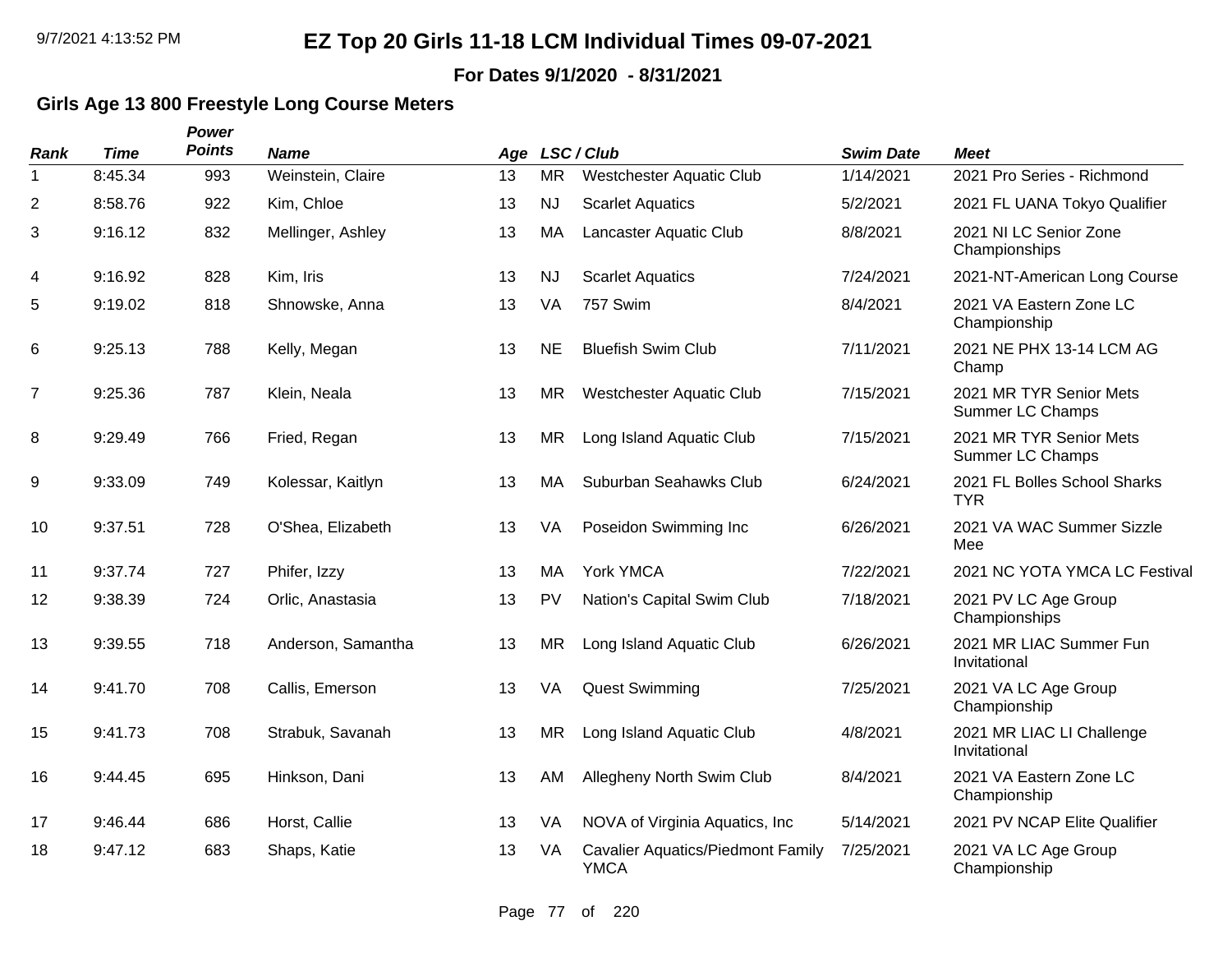|    | 9/7/2021 4:13:52 PM            |     | EZ Top 20 Girls 11-18 LCM Individual Times 09-07-2021 |  |       |                              |           |                            |  |  |  |  |
|----|--------------------------------|-----|-------------------------------------------------------|--|-------|------------------------------|-----------|----------------------------|--|--|--|--|
|    | For Dates 9/1/2020 - 8/31/2021 |     |                                                       |  |       |                              |           |                            |  |  |  |  |
| 19 | 9:47.64                        | 680 | Crawford, Madeline                                    |  | 13 NJ | <b>Berkeley Aquatic Club</b> | 7/18/2021 | 2021 NJ BAC Summer Champs  |  |  |  |  |
| 20 | 9:47.78                        | 680 | Hubbard, Madelyn                                      |  | 13 VA | Williamsburg Aquatic Club    | 7/27/2021 | 2021 FL ISCA Summer Senior |  |  |  |  |

2021 F<br>Blast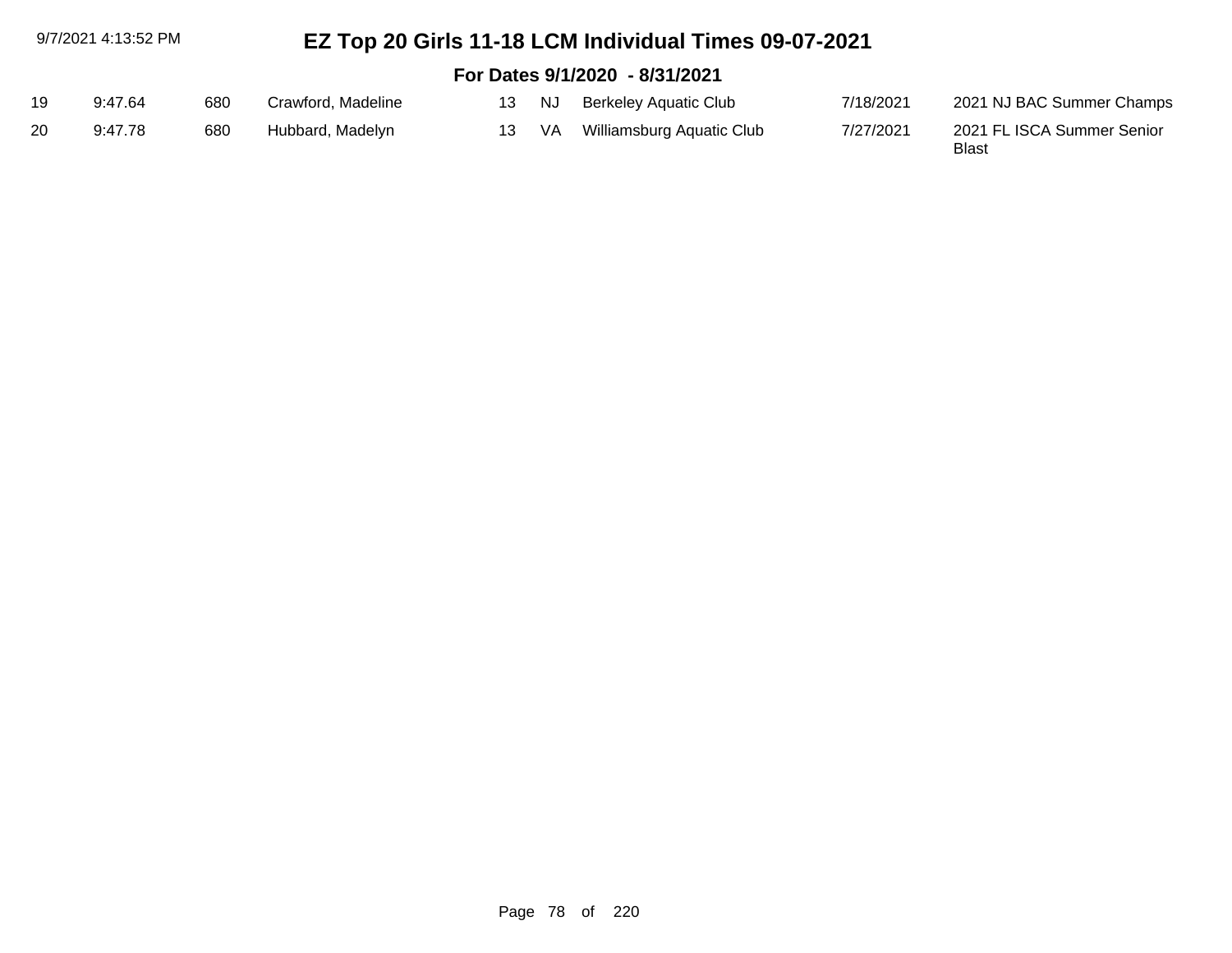#### **For Dates 9/1/2020 - 8/31/2021**

### **Girls Age 13 1500 Freestyle Long Course Meters**

| Rank           | <b>Time</b> | <b>Points</b> | <b>Name</b>        |    |           | Age LSC/Club                                            | <b>Swim Date</b> | <b>Meet</b>                                            |
|----------------|-------------|---------------|--------------------|----|-----------|---------------------------------------------------------|------------------|--------------------------------------------------------|
| $\mathbf 1$    | 16:59.04    | 968           | Weinstein, Claire  | 13 | <b>MR</b> | Westchester Aquatic Club                                | 1/17/2021        | 2021 Pro Series - Richmond                             |
| $\overline{c}$ | 17:03.70    | 956           | Kim, Chloe         | 13 | <b>NJ</b> | <b>Scarlet Aquatics</b>                                 | 4/29/2021        | 2021 FL UANA Tokyo Qualifier                           |
| 3              | 17:43.94    | 849           | Kim, Iris          | 13 | <b>NJ</b> | <b>Scarlet Aquatics</b>                                 | 5/28/2021        | 2021 NJ BAC Memorial Day<br>Invitational               |
| 4              | 17:52.41    | 828           | Shnowske, Anna     | 13 | VA        | 757 Swim                                                | 8/7/2021         | 2021 VA Eastern Zone LC<br>Championship                |
| 5              | 17:59.46    | 810           | Klein, Neala       | 13 | MR        | <b>Westchester Aquatic Club</b>                         | 7/18/2021        | 2021 MR TYR Senior Mets<br>Summer LC Champs            |
| 6              | 18:00.71    | 807           | Watts, Emma        | 13 | PV        | The Fish                                                | 7/15/2021        | 2021 PV LC Age Group<br>Championships                  |
| $\overline{7}$ | 18:10.97    | 781           | Kelly, Megan       | 13 | <b>NE</b> | <b>Bluefish Swim Club</b>                               | 7/8/2021         | 2021 NE PHX 13-14 LCM AG<br>Champ                      |
| 8              | 18:12.33    | 778           | Kolessar, Kaitlyn  | 13 | МA        | Suburban Seahawks Club                                  | 7/22/2021        | cs2021 MA GPAC LCM Junior<br>Olympics                  |
| 9              | 18:19.90    | 759           | O'Shea, Elizabeth  | 13 | VA        | Poseidon Swimming Inc                                   | 8/6/2021         | 2021 FL ISCA Summer Elite<br>Showcase                  |
| 10             | 18:21.57    | 755           | Fried, Regan       | 13 | <b>MR</b> | Long Island Aquatic Club                                | 6/12/2021        | 2021 MR LIAC Summertime<br><b>Classic Invitational</b> |
| 11             | 18:21.69    | 755           | Callis, Emerson    | 13 | VA        | <b>Quest Swimming</b>                                   | 7/22/2021        | 2021 VA LC Age Group<br>Championship                   |
| 12             | 18:25.96    | 744           | Anderson, Samantha | 13 | MR        | Long Island Aquatic Club                                | 8/6/2021         | 2021 GU KATY/PACE P/F Invite                           |
| 13             | 18:28.42    | 738           | Hubbard, Madelyn   | 13 | VA        | Williamsburg Aquatic Club                               | 7/22/2021        | 2021 VA LC Age Group<br>Championship                   |
| 14             | 18:32.05    | 729           | Price, Piper       | 13 | VA        | SwimRVA                                                 | 7/22/2021        | 2021 VA LC Age Group<br>Championship                   |
| 15             | 18:41.03    | 708           | Wenert, Olivia     | 13 | VA        | <b>Cavalier Aquatics/Piedmont Family</b><br><b>YMCA</b> | 7/22/2021        | 2021 VA LC Age Group<br>Championship                   |
| 16             | 18:41.72    | 706           | Orlic, Anastasia   | 13 | <b>PV</b> | Nation's Capital Swim Club                              | 7/15/2021        | 2021 PV LC Age Group<br>Championships                  |
| 17             | 18:46.83    | 694           | Crawford, Madeline | 13 | <b>NJ</b> | <b>Berkeley Aquatic Club</b>                            | 7/16/2021        | 2021 NJ BAC Summer Champs                              |
| 18             | 18:47.55    | 692           | Hastings, Clara    | 13 | PV        | <b>Potomac Marlins</b>                                  | 8/6/2021         | 2021 FL ISCA Summer Elite<br>Showcase                  |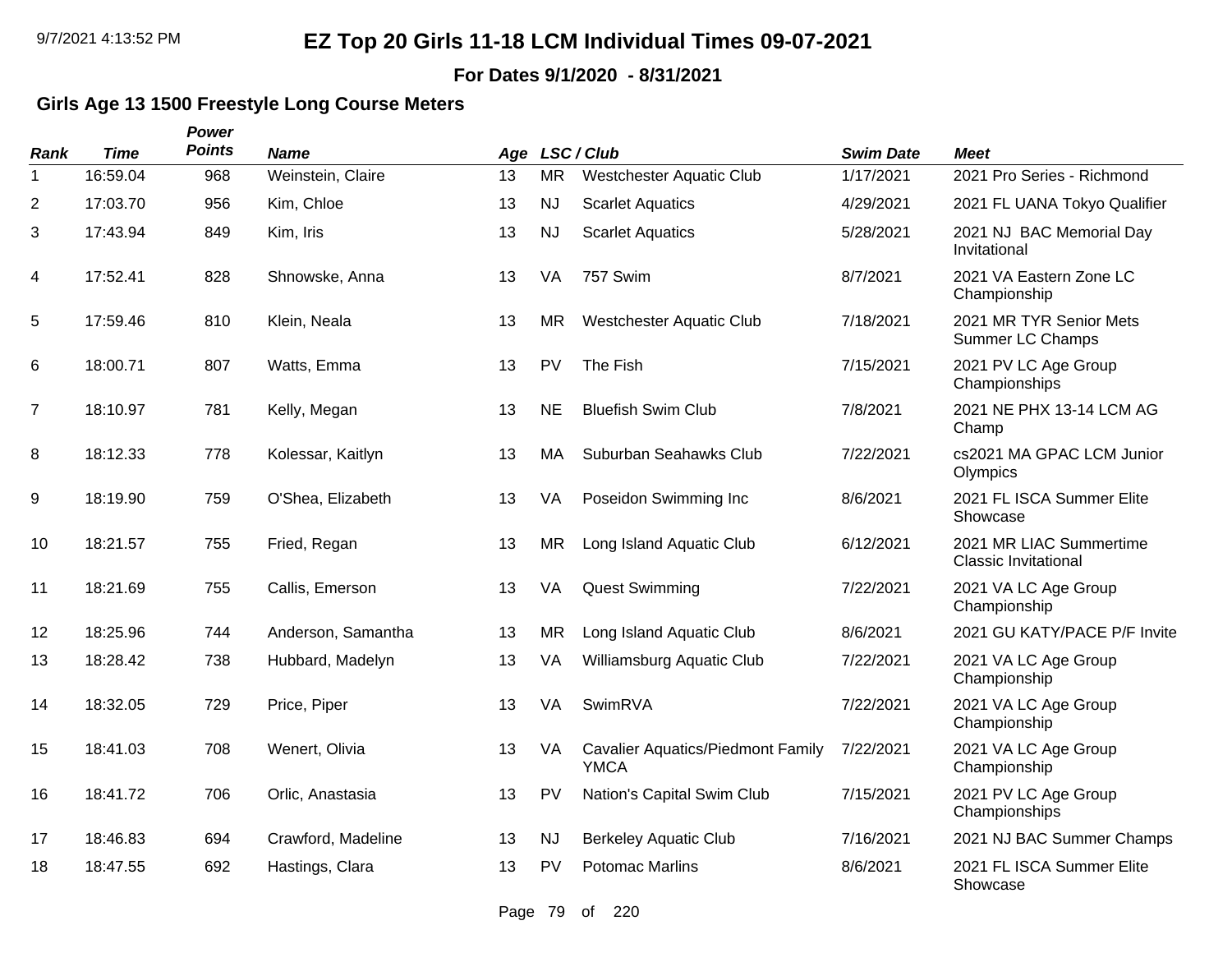| 9/7/2021 4:13:52 PM |          |     | EZ Top 20 Girls 11-18 LCM Individual Times 09-07-2021 |    |           |                                 |           |                                       |  |  |  |  |  |
|---------------------|----------|-----|-------------------------------------------------------|----|-----------|---------------------------------|-----------|---------------------------------------|--|--|--|--|--|
|                     |          |     |                                                       |    |           | For Dates 9/1/2020 - 8/31/2021  |           |                                       |  |  |  |  |  |
| 19                  | 18:48.40 | 690 | Horst, Callie                                         | 13 | VA.       | NOVA of Virginia Aquatics, Inc. | 7/22/2021 | 2021 VA LC Age Group<br>Championship  |  |  |  |  |  |
| 20                  | 18:50.37 | 686 | Dobrydney, Claire                                     | 13 | <b>PV</b> | Mason Makos Swim Team           | 7/15/2021 | 2021 PV LC Age Group<br>Championships |  |  |  |  |  |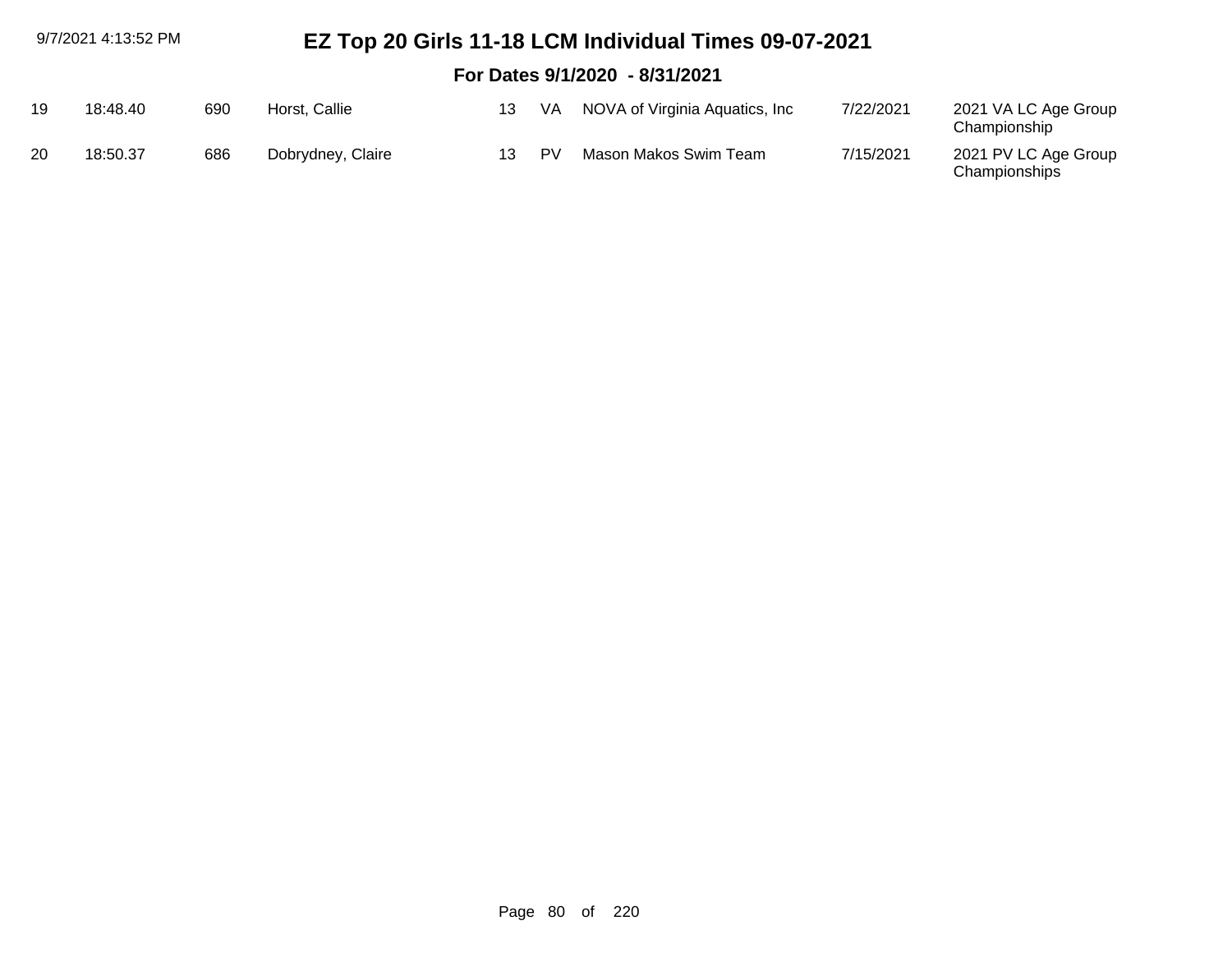**For Dates 9/1/2020 - 8/31/2021**

### **Girls Age 13 100 Backstroke Long Course Meters**

| <b>Rank</b>    | <b>Time</b> | Power<br><b>Points</b> | <b>Name</b>          |         |           | Age LSC/Club                          | <b>Swim Date</b> | <b>Meet</b>                                     |
|----------------|-------------|------------------------|----------------------|---------|-----------|---------------------------------------|------------------|-------------------------------------------------|
| 1              | 1:04.61     | 960                    | Ferguson, Zuri       | 13      | <b>NE</b> | <b>Bluefish Swim Club</b>             | 2/20/2021        | 2021 AR TYR WINTER LONG<br><b>COURSE INVITE</b> |
| $\overline{2}$ | 1:06.29     | 896                    | Bateman, Hannah      | 13      | <b>NJ</b> | Peddie Aquatic Association            | 8/6/2021         | 2021 VA Eastern Zone LC<br>Championship         |
| 3              | 1:06.48     | 889                    | Hinds, Virginia      | 13      | PV        | All Star Aquatics                     | 7/13/2021        | 2021 PV AP MCSL Coaches Long<br>Course          |
| 4              | 1:06.69     | 881                    | Deguenther, Emory    | 13      | VA        | NOVA of Virginia Aquatics, Inc        | 8/12/2021        | 2021 SE NCSA Summer<br>Swimming Championships   |
| 5              | 1:06.85     | 875                    | Little, Bella        | 13      | VA        | NOVA of Virginia Aquatics, Inc.       | 1/30/2021        | 2021 VA NOVA LC Winter Invitat                  |
| 6              | 1:07.51 r   | 850                    | McMurray, Kylie      | 13      | MA        | Greater Philadelphia Aquatic Club     | 7/23/2021        | cs2021 MA GPAC LCM Junior<br>Olympics           |
| 7              | 1:07.63     | 846                    | Kass, Morgan         | 13      | <b>PV</b> | <b>Machine Aquatics</b>               | 7/16/2021        | 2021 PV LC Age Group<br>Championships           |
| 8              | 1:07.77     | 840                    | Fedor, Kate          | 13      | <b>CT</b> | <b>ZEUS Swim Team</b>                 | 5/1/2021         | 2021 CT RYWC RTC LC Invite                      |
| 9              | 1:07.81     | 839                    | Hotem, Kate          | 13      | VA        | NOVA of Virginia Aquatics, Inc.       | 1/30/2021        | 2021 VA NOVA LC Winter Invitat                  |
| 10             | 1:07.89     | 836                    | Kim, Chloe           | 13      | <b>NJ</b> | <b>Scarlet Aquatics</b>               | 5/29/2021        | 2021 NJ BAC Memorial Day<br>Invitational        |
| 11             | 1:07.93     | 835                    | Hawkins, Mary-stuart | 13      | VA        | NOVA of Virginia Aquatics, Inc.       | 1/30/2021        | 2021 VA NOVA LC Winter Invitat                  |
| $12 \,$        | 1:07.97     | 833                    | Vernon, Ally         | 13      | VA        | <b>Quest Swimming</b>                 | 8/6/2021         | 2021 FL ISCA Summer Elite<br>Showcase           |
| 13             | 1:08.21 $r$ | 824                    | White, Quinn         | 13      | <b>NE</b> | <b>Crimson Aquatics</b>               | 7/9/2021         | 2021 NE PHX 13-14 LCM AG<br>Champ               |
| 14             | 1:08.62     | 809                    | Bozkurt, Sena        | 13      | <b>CT</b> | <b>Stamford Sailfish Aquatic Club</b> | 5/16/2021        | 2021 CT Zeus May RTC Meet<br><b>REV 05242</b>   |
| 15             | 1:08.65     | 808                    | Lavigueur, Brynn     | 13      | ME        | <b>Westbrook Seals</b>                | 8/6/2021         | 2021 FL ISCA Summer Elite<br>Showcase           |
| 16             | 1:08.73     | 805                    | Kim, Iris            | 13      | <b>NJ</b> | <b>Scarlet Aquatics</b>               | 7/21/2021        | 2021-NT-American Long Course                    |
| 17             | 1:08.81 $r$ | 802                    | Gold, Bryce          | 13      | <b>CT</b> | <b>Stamford Sailfish Aquatic Club</b> | 7/11/2021        | 2021 CT Senior Championship LC                  |
| 18             | 1:08.84     | 801                    | Horst, Callie        | 13      | VA        | NOVA of Virginia Aquatics, Inc.       | 8/6/2021         | 2021 VA Eastern Zone LC<br>Championship         |
| 19             | 1:08.89     | 800                    | Kuang, Gloria        | 13      | <b>PV</b> | Dragon Swim Team                      | 7/30/2021        | 2021 Futures Championships -                    |
|                |             |                        |                      | Page 81 |           | of 220                                |                  |                                                 |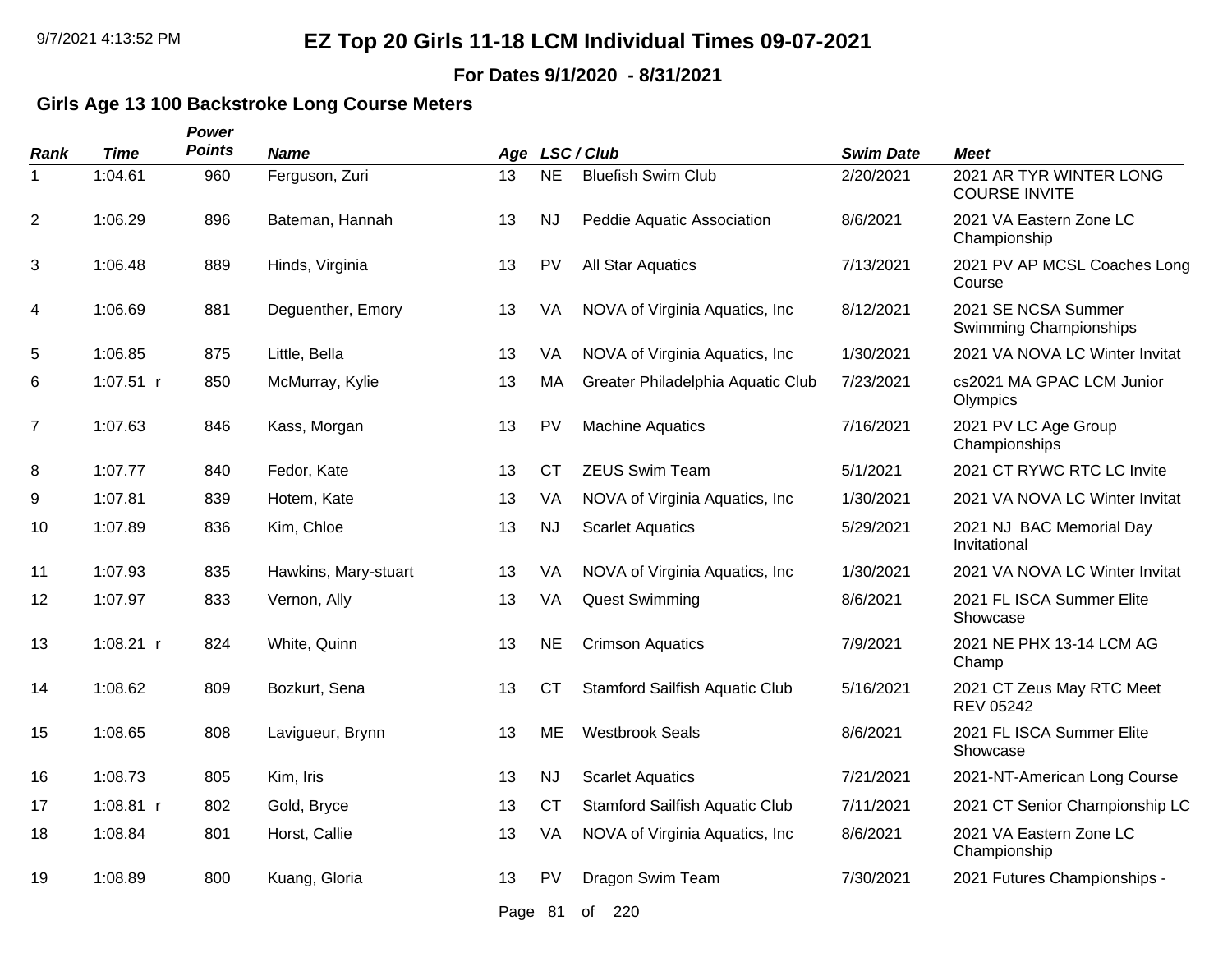#### **For Dates 9/1/2020 - 8/31/2021**

Richmond

| 20 | 1:08.97 | 797 | Gutierrez, Luci |  | 13 MR Badger Swim Club, Inc. | 7/17/2021 | 2021 MR TYR Senior Mets |
|----|---------|-----|-----------------|--|------------------------------|-----------|-------------------------|
|    |         |     |                 |  |                              |           | Summer LC Champs        |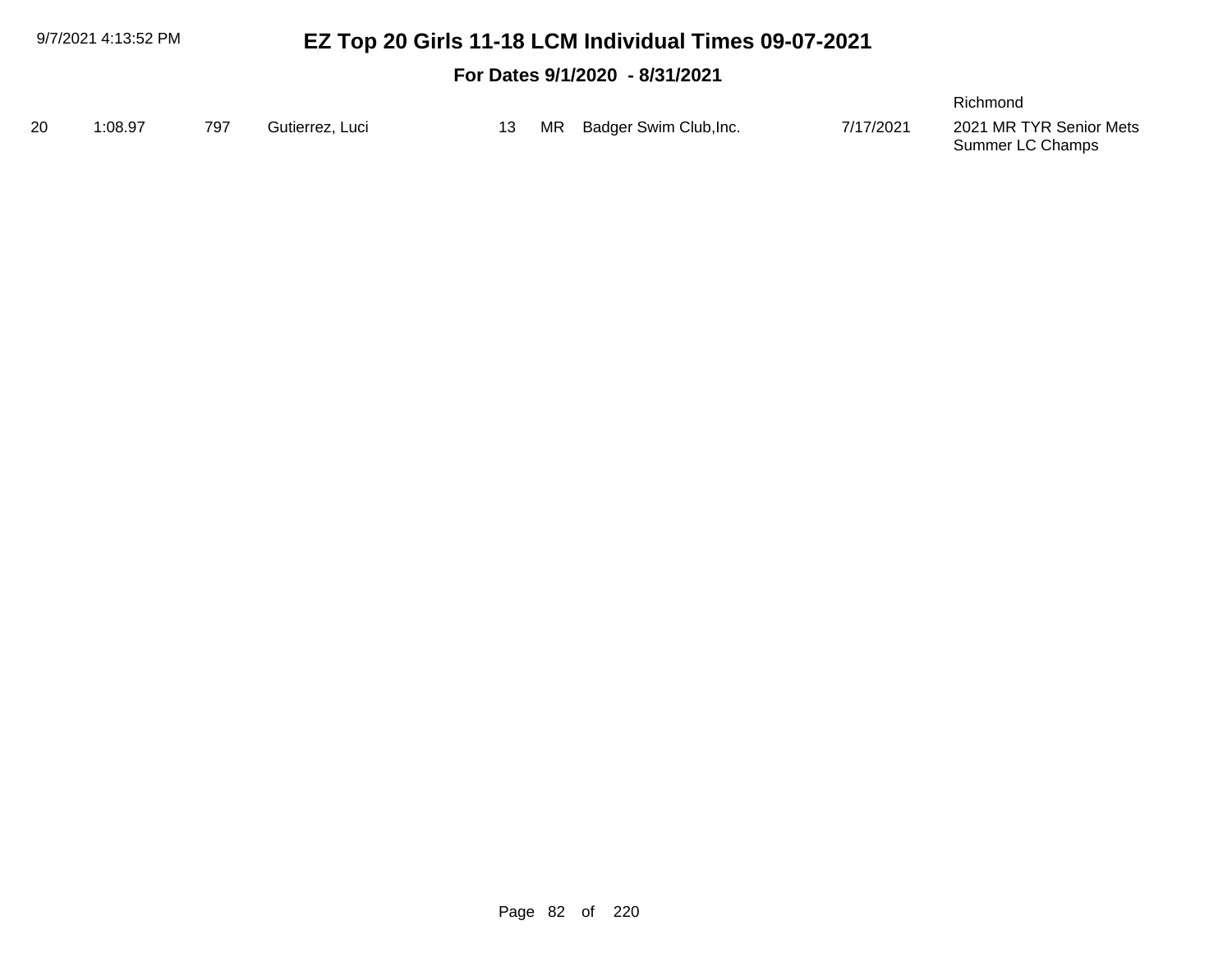**For Dates 9/1/2020 - 8/31/2021**

### **Girls Age 13 200 Backstroke Long Course Meters**

| <b>Rank</b>    | <b>Time</b> | Power<br><b>Points</b> | <b>Name</b>          |    |           | Age LSC/Club                      | <b>Swim Date</b> | <b>Meet</b>                                        |
|----------------|-------------|------------------------|----------------------|----|-----------|-----------------------------------|------------------|----------------------------------------------------|
| $\mathbf{1}$   | 2:19.01     | 924                    | Weinstein, Claire    | 13 | <b>MR</b> | <b>Westchester Aquatic Club</b>   | 1/17/2021        | 2021 Pro Series - Richmond                         |
| $\overline{c}$ | 2:21.61     | 882                    | Kim, Chloe           | 13 | <b>NJ</b> | <b>Scarlet Aquatics</b>           | 5/16/2021        | 2021 MR LIAC Spring Kickoff<br>Invitational        |
| 3              | 2:22.74     | 864                    | McMurray, Kylie      | 13 | MA        | Greater Philadelphia Aquatic Club | 7/24/2021        | cs2021 MA GPAC LCM Junior<br>Olympics              |
| 3              | 2:22.74     | 864                    | Ferguson, Zuri       | 13 | <b>NE</b> | <b>Bluefish Swim Club</b>         | 2/21/2021        | 2021 AR TYR WINTER LONG<br><b>COURSE INVITE</b>    |
| 5              | 2:23.45     | 852                    | Kim, Iris            | 13 | <b>NJ</b> | <b>Scarlet Aquatics</b>           | 5/2/2021         | 2021 FL UANA Tokyo Qualifier                       |
| 6              | 2:23.76     | 847                    | Hinds, Virginia      | 13 | PV        | All Star Aquatics                 | 7/18/2021        | 2021 PV LC Age Group<br>Championships              |
| $\overline{7}$ | 2:23.80     | 847                    | Bateman, Hannah      | 13 | <b>NJ</b> | Peddie Aquatic Association        | 8/5/2021         | 2021 VA Eastern Zone LC<br>Championship            |
| 8              | 2:24.93     | 829                    | Fedor, Kate          | 13 | <b>CT</b> | <b>ZEUS Swim Team</b>             | 6/27/2021        | 2021 CT RYWC LCM Senior Invite                     |
| 9              | 2:25.78     | 815                    | White, Quinn         | 13 | <b>NE</b> | <b>Crimson Aquatics</b>           | 7/18/2021        | 2021 IN OLY Summer Invite                          |
| 10             | 2:25.79     | 815                    | Kuang, Gloria        | 13 | <b>PV</b> | Dragon Swim Team                  | 5/16/2021        | 2021 VA EZ LC Speedo<br>Champions                  |
| 11             | 2:25.83     | 815                    | Price, Piper         | 13 | VA        | SwimRVA                           | 7/25/2021        | 2021 VA LC Age Group<br>Championship               |
| 12             | 2:26.01     | 812                    | Hawkins, Mary-stuart | 13 | VA        | NOVA of Virginia Aquatics, Inc.   | 5/15/2021        | 2021 PV NCAP Elite Qualifier                       |
| 13             | 2:26.44     | 805                    | Vernon, Ally         | 13 | VA        | <b>Quest Swimming</b>             | 8/4/2021         | 2021 FL ISCA Summer Elite<br>Showcase              |
| 14             | 2:26.74     | 800                    | Kass, Morgan         | 13 | PV        | <b>Machine Aquatics</b>           | 7/18/2021        | 2021 PV LC Age Group<br>Championships              |
| 15             | 2:27.07     | 795                    | Horst, Callie        | 13 | VA        | NOVA of Virginia Aquatics, Inc    | 6/6/2021         | 2021 VA HNVR Storm Surge Open                      |
| 16             | 2:27.27     | 792                    | Callis, Emerson      | 13 | VA        | <b>Quest Swimming</b>             | 8/4/2021         | 2021 FL ISCA Summer Elite<br>Showcase              |
| 17             | 2:27.39     | 790                    | Fried, Regan         | 13 | <b>MR</b> | Long Island Aquatic Club          | 7/18/2021        | 2021 MR TYR Senior Mets<br><b>Summer LC Champs</b> |
| 18             | 2:27.96     | 781                    | Deguenther, Emory    | 13 | VA        | NOVA of Virginia Aquatics, Inc.   | 7/25/2021        | 2021 VA LC Age Group<br>Championship               |
| 19             | 2:28.08     | 779                    | Mellinger, Ashley    | 13 | MA        | Lancaster Aquatic Club            | 7/9/2021         | 2021 MA Swimming Meet                              |
|                |             |                        |                      |    | Page 83   | of 220                            |                  |                                                    |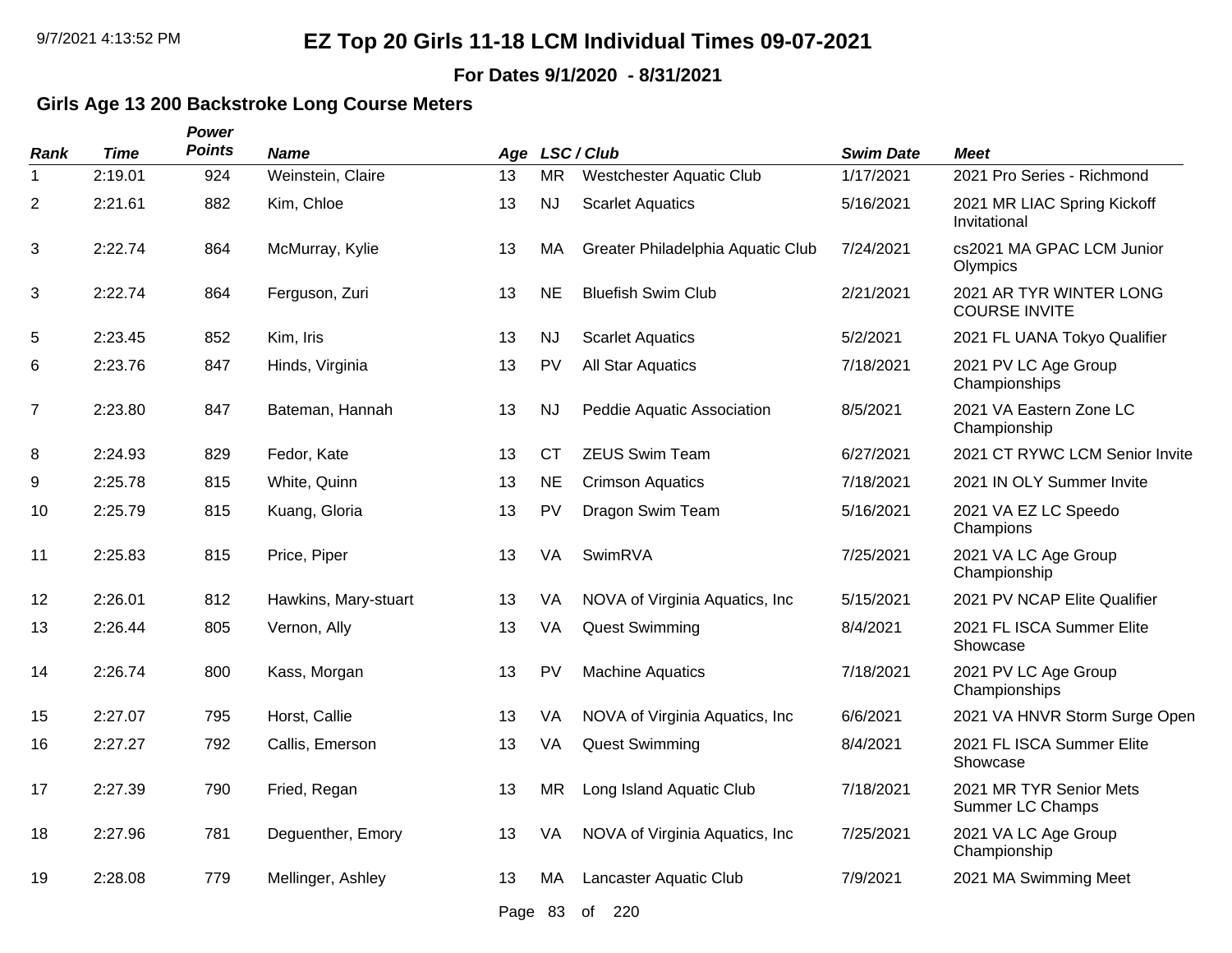| 9/7/2021 4:13:52 PM<br>EZ Top 20 Girls 11-18 LCM Individual Times 09-07-2021 |                                |     |               |  |     |  |                                 |          |                                |  |
|------------------------------------------------------------------------------|--------------------------------|-----|---------------|--|-----|--|---------------------------------|----------|--------------------------------|--|
|                                                                              | For Dates 9/1/2020 - 8/31/2021 |     |               |  |     |  |                                 |          |                                |  |
|                                                                              | 2:28.95                        | 766 | Abruzzo. Gabi |  | 13. |  | MA Plymouth Whitemarsh Aquatics | 7/1/2021 | 2021 MA KA Firecracker Classic |  |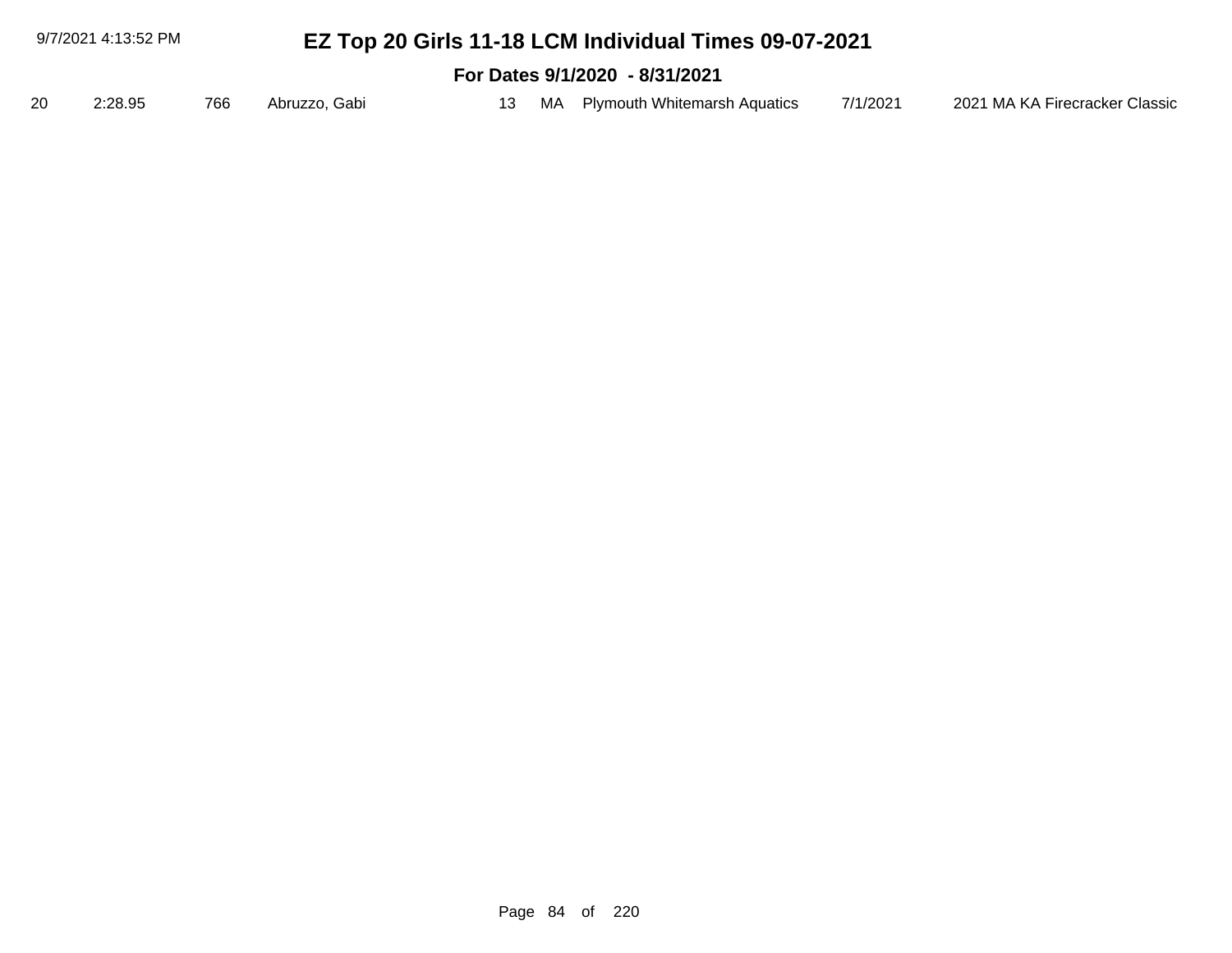**For Dates 9/1/2020 - 8/31/2021**

### **Girls Age 13 100 Breaststroke Long Course Meters**

| <b>Rank</b> | <b>Time</b> | Power<br><b>Points</b> | <b>Name</b>              |    |           | Age LSC/Club                          | <b>Swim Date</b> | <b>Meet</b>                                    |
|-------------|-------------|------------------------|--------------------------|----|-----------|---------------------------------------|------------------|------------------------------------------------|
| 1           | 1:13.72     | 885                    | Czirjak, Sara            | 13 | VA        | Virginia Gators                       | 7/23/2021        | 2021 VA LC Age Group<br>Championship           |
| 2           | 1:14.13     | 873                    | Scott, Elle              | 13 | VA        | NOVA of Virginia Aquatics, Inc.       | 4/30/2021        | 2021 TYR 18&U Spring Cup<br>Richmond           |
| 3           | 1:14.71     | 856                    | King, Abby               | 13 | <b>MR</b> | Westchester Aquatic Club              | 8/4/2021         | 2021 VA Eastern Zone LC<br>Championship        |
| 4           | 1:16.23     | 811                    | Price, Piper             | 13 | VA        | SwimRVA                               | 8/4/2021         | 2021 VA Eastern Zone LC<br>Championship        |
| 5           | 1:16.58     | 801                    | Herr, Emily              | 13 | <b>MR</b> | Three Village Swim Club               | 8/5/2021         | 2021 NI LC Senior Zone<br>Championships        |
| 6           | 1:16.86     | 793                    | Bak, Renee               | 13 | MA        | Jersey Wahoos                         | 7/9/2021         | 2021 MA Swimming Meet                          |
| 7           | 1:17.03     | 788                    | McGlinchey, Scarlett     | 13 | MA        | Greater Philadelphia Aquatic Club     | 7/23/2021        | cs2021 MA GPAC LCM Junior<br>Olympics          |
| 8           | 1:17.30     | 780                    | Arrington, Naomi         | 13 | <b>MD</b> | North Baltimore Aquatic Club          | 7/29/2021        | 2021 MD LSC Summer<br>Championships            |
| 9           | 1:17.40     | 778                    | Kadoorie, Angela         | 13 | <b>PV</b> | Rockville Montgomery Swim Club        | 8/4/2021         | 2021 VA Eastern Zone LC<br>Championship        |
| 10          | 1:17.41     | 777                    | Warner, Brooke           | 13 | MA        | Greater Philadelphia Aquatic Club     | 7/23/2021        | cs2021 MA GPAC LCM Junior<br>Olympics          |
| 11          | 1:17.57     | 773                    | Gold, Bryce              | 13 | <b>CT</b> | Stamford Sailfish Aquatic Club        | 6/27/2021        | 2021 CT RYWC LCM Senior Invite                 |
| 12          | 1:18.10     | 757                    | Phifer, Izzy             | 13 | MA        | York YMCA                             | 6/13/2021        | 2021 MA WSY Long Course Class                  |
| 13          | 1:18.37     | 750                    | Teixidor-Salerno, Alegra | 13 | <b>MR</b> | <b>Asphalt Green Unified Aquatics</b> | 5/29/2021        | 2021 MR AGUA Memorial Day<br><b>Time Trial</b> |
| 14          | 1:18.65     | 742                    | Shaffer, Sarah Anne      | 13 | <b>AM</b> | <b>Pine Richland Aquatics</b>         | 5/22/2021        | 2021 AM LC The Classic JCCS                    |
| 15          | 1:18.71     | 740                    | Fleck, Kristina          | 13 | <b>PV</b> | Nation's Capital Swim Club            | 5/15/2021        | 2021 PV NCAP Elite Qualifier                   |
| 16          | 1:18.83     | 737                    | Bremner, Annabelle       | 13 | PV        | <b>Potomac Marlins</b>                | 8/7/2021         | 2021 FL ISCA Summer Elite<br>Showcase          |
| 16          | 1:18.83     | 737                    | Watts, Emma              | 13 | PV        | The Fish                              | 7/15/2021        | 2021 PV LC Age Group<br>Championships          |
| 18          | 1:18.86     | 736                    | Moore, Lily              | 13 | MA        | <b>Keystone Aquatics</b>              | 7/30/2021        | 2021 USA-S Futures TT -<br>Richmond            |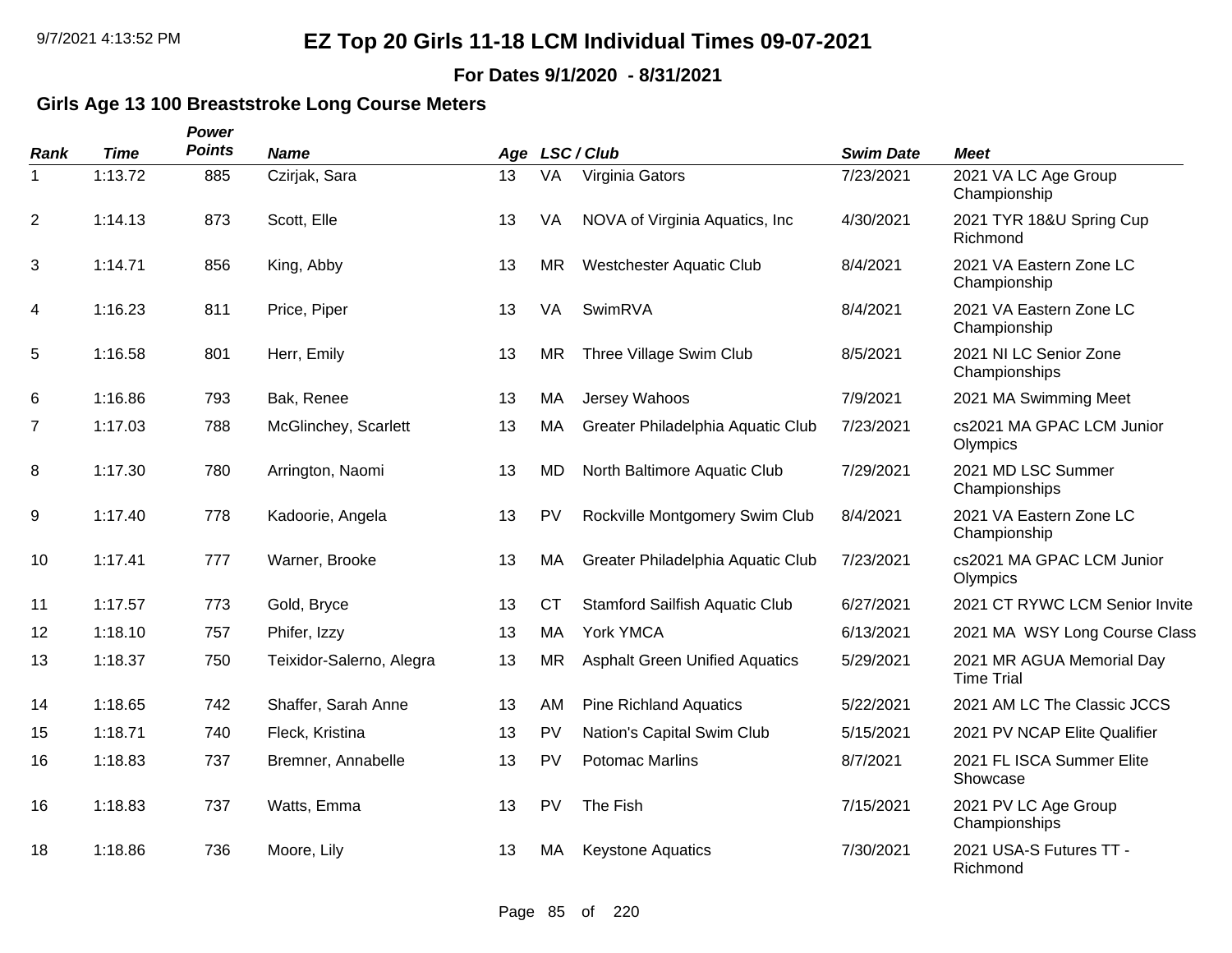| 9/7/2021 4:13:52 PM |         |     | EZ Top 20 Girls 11-18 LCM Individual Times 09-07-2021 |    |           |                                       |           |                                             |  |  |  |
|---------------------|---------|-----|-------------------------------------------------------|----|-----------|---------------------------------------|-----------|---------------------------------------------|--|--|--|
|                     |         |     |                                                       |    |           | For Dates 9/1/2020 - 8/31/2021        |           |                                             |  |  |  |
| 19                  | 1:19.17 | 727 | Karim, Azana                                          | 13 | MR.       | <b>Asphalt Green Unified Aquatics</b> | 7/23/2021 | 2021 MR Metropolitan LCM Junior<br>Olympics |  |  |  |
| 20                  | 1:19.53 | 717 | Balderrama, Isabella                                  | 13 | <b>PV</b> | Rockville Montgomery Swim Club        | 6/6/2021  | 2021 PV Maryland State LC<br>Championships  |  |  |  |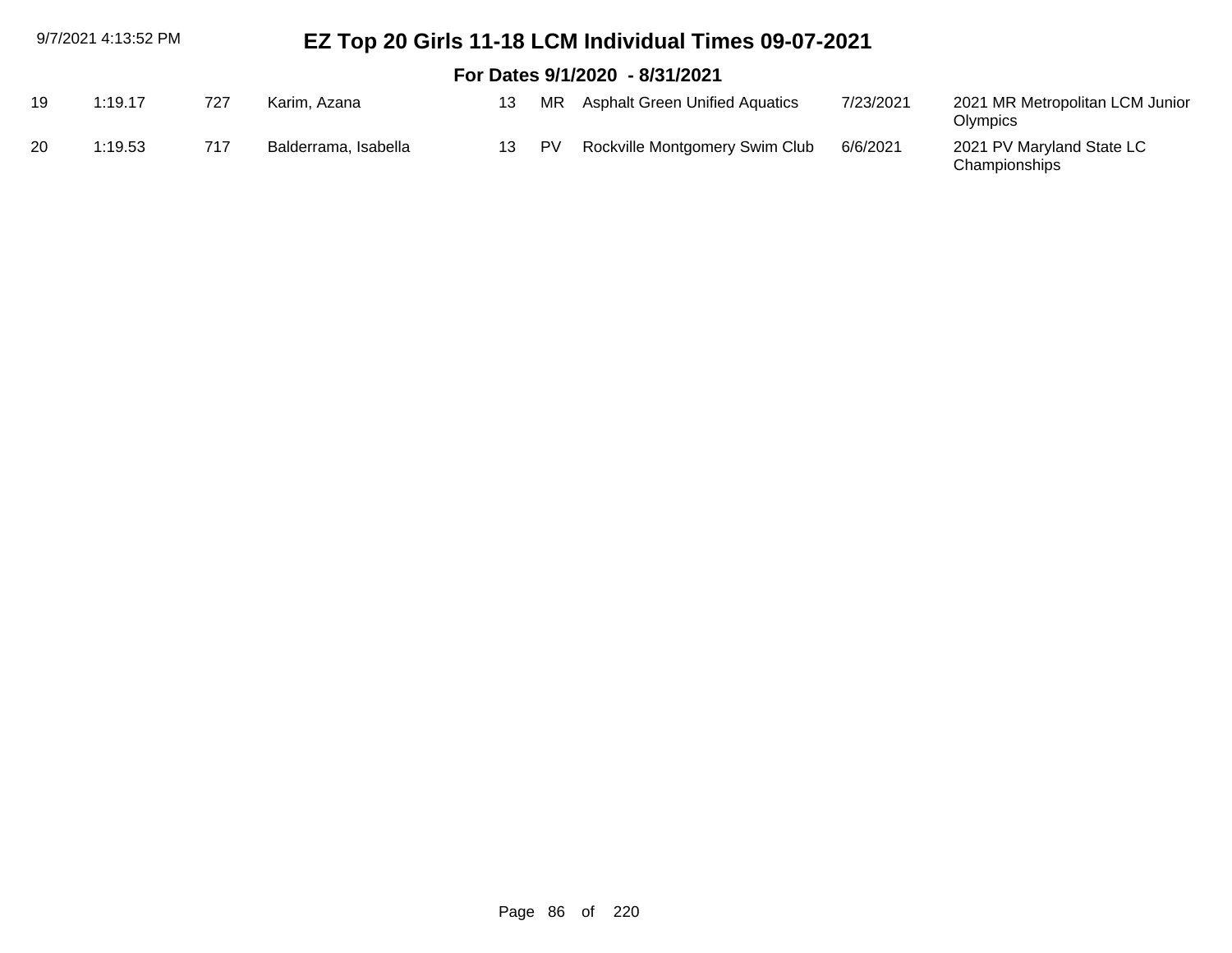**For Dates 9/1/2020 - 8/31/2021**

### **Girls Age 13 200 Breaststroke Long Course Meters**

| Rank           | <b>Time</b> | Power<br><b>Points</b> | <b>Name</b>              |    |           | Age LSC/Club                          | <b>Swim Date</b> | <b>Meet</b>                                 |
|----------------|-------------|------------------------|--------------------------|----|-----------|---------------------------------------|------------------|---------------------------------------------|
| 1              | 2:38.70     | 870                    | Czirjak, Sara            | 13 | <b>VA</b> | Virginia Gators                       | 7/24/2021        | 2021 VA LC Age Group<br>Championship        |
| $\overline{c}$ | 2:42.28     | 822                    | King, Abby               | 13 | <b>MR</b> | <b>Westchester Aquatic Club</b>       | 7/25/2021        | 2021 MR Metropolitan LCM Junior<br>Olympics |
| 3              | 2:43.48     | 807                    | Kadoorie, Angela         | 13 | PV        | Rockville Montgomery Swim Club        | 8/7/2021         | 2021 VA Eastern Zone LC<br>Championship     |
| 4              | 2:43.96     | 800                    | Callis, Emerson          | 13 | VA        | <b>Quest Swimming</b>                 | 8/6/2021         | 2021 FL ISCA Summer Elite<br>Showcase       |
| 5              | 2:44.22     | 797                    | Herr, Emily              | 13 | <b>MR</b> | Three Village Swim Club               | 8/8/2021         | 2021 NI LC Senior Zone<br>Championships     |
| 6              | 2:44.47     | 794                    | Phifer, Izzy             | 13 | MA        | York YMCA                             | 5/22/2021        | 2021 MA AP UMLY LC IMX<br><b>CHALLENGE</b>  |
| 7              | 2:45.19     | 784                    | Price, Piper             | 13 | <b>VA</b> | SwimRVA                               | 6/19/2021        | 2021 VA SRVA Summer Invitation              |
| 8              | 2:46.15     | 772                    | Scott, Elle              | 13 | VA        | NOVA of Virginia Aquatics, Inc.       | 5/1/2021         | 2021 TYR 18&U Spring Cup<br>Richmond        |
| 9              | 2:46.30     | 770                    | Kim, Chloe               | 13 | <b>NJ</b> | <b>Scarlet Aquatics</b>               | 5/15/2021        | 2021 MR LIAC Spring Kickoff<br>Invitational |
| 10             | 2:46.66     | 765                    | Moore, Lily              | 13 | MA        | <b>Keystone Aquatics</b>              | 7/31/2021        | 2021 Futures Championships -<br>Richmond    |
| 11             | 2:48.40     | 743                    | Hawkins, Mary-stuart     | 13 | VA        | NOVA of Virginia Aquatics, Inc.       | 5/8/2021         | 2021 VA Jim Frye Memorial                   |
| 12             | 2:48.80     | 738                    | Teixidor-Salerno, Alegra | 13 | <b>MR</b> | <b>Asphalt Green Unified Aquatics</b> | 8/8/2021         | 2021 NI LC Senior Zone<br>Championships     |
| 13             | 2:49.43     | 730                    | Arrington, Naomi         | 13 | <b>MD</b> | North Baltimore Aquatic Club          | 7/31/2021        | 2021 MD LSC Summer<br>Championships         |
| 14             | 2:49.77     | 725                    | Vercollone, Ava          | 13 | <b>MD</b> | North Baltimore Aquatic Club          | 7/31/2021        | 2021 MD LSC Summer<br>Championships         |
| 15             | 2:50.44     | 717                    | Shaffer, Sarah Anne      | 13 | AM        | <b>Pine Richland Aquatics</b>         | 5/23/2021        | 2021 AM LC The Classic JCCS                 |
| 16             | 2:50.50     | 716                    | Mellinger, Ashley        | 13 | MA        | Lancaster Aquatic Club                | 7/10/2021        | 2021 MA Swimming Meet                       |
| 16             | 2:50.50     | 716                    | Fleck, Kristina          | 13 | <b>PV</b> | Nation's Capital Swim Club            | 5/16/2021        | 2021 PV NCAP Elite Qualifier                |
| 18             | 2:50.99     | 710                    | Dolan, Reilly            | 13 | MA        | <b>Upper Main Line YMCA</b>           | 6/27/2021        | 2021 MA UMLY Cure for Cam Invi              |
| 19             | 2:51.23     | 707                    | Jung, Rebekah            | 13 | <b>NJ</b> | <b>Scarlet Aquatics</b>               | 5/15/2021        | 2021 MR LIAC Spring Kickoff                 |

Page 87 of 220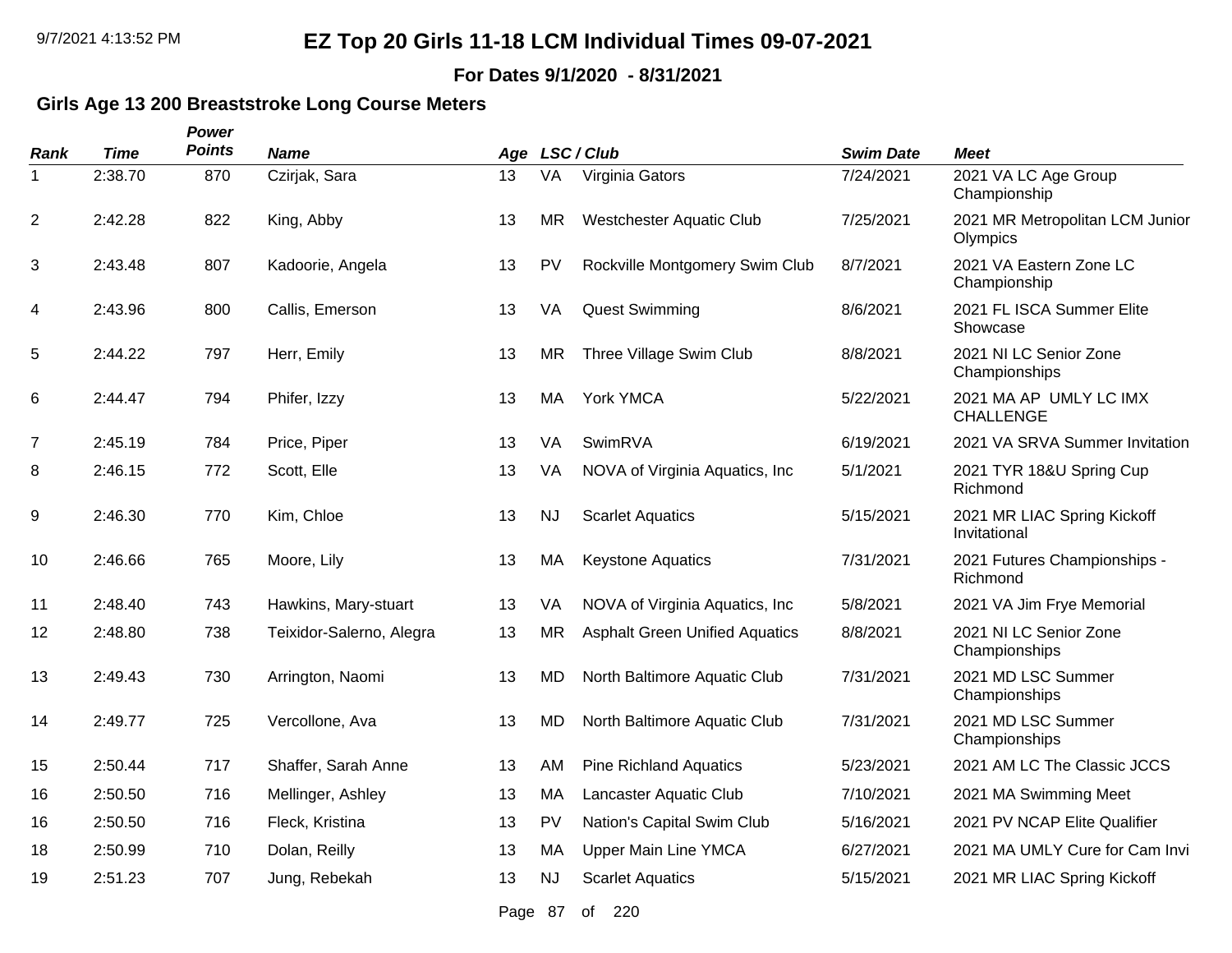#### **For Dates 9/1/2020 - 8/31/2021**

Invitational

| 20 | 2:51.28 | 706 | Curtis, Grace |  | 13 MA Upper Main Line YMCA | 7/25/2021 | cs2021 MA GPAC LCM Junior |
|----|---------|-----|---------------|--|----------------------------|-----------|---------------------------|
|    |         |     |               |  |                            |           | Olympics                  |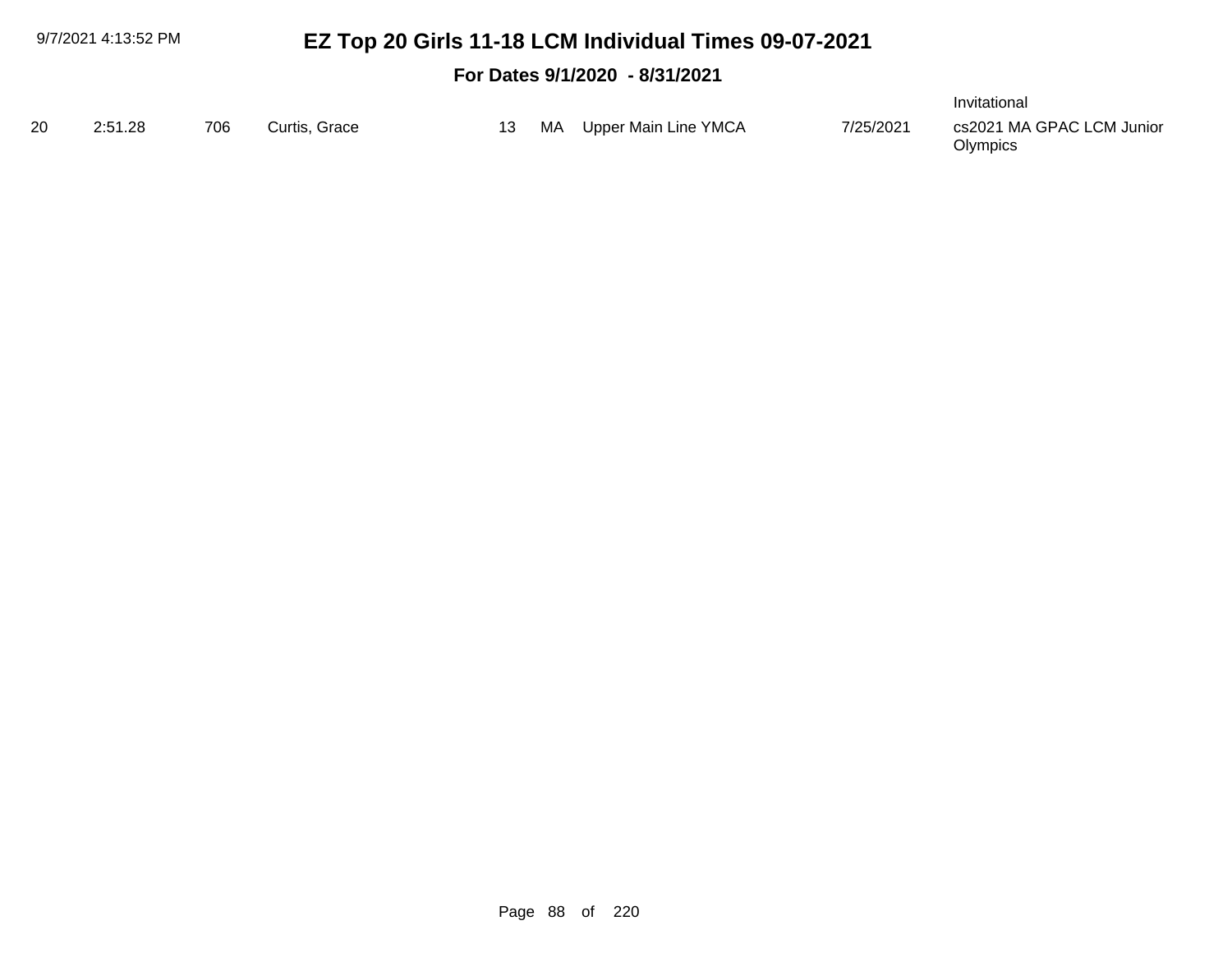**For Dates 9/1/2020 - 8/31/2021**

### **Girls Age 13 100 Butterfly Long Course Meters**

| <b>Rank</b>    | <b>Time</b> | <b>Points</b> | <b>Name</b>        |    |           | Age LSC/Club                          | <b>Swim Date</b> | <b>Meet</b>                                   |
|----------------|-------------|---------------|--------------------|----|-----------|---------------------------------------|------------------|-----------------------------------------------|
| $\mathbf{1}$   | 1:03.55     | 885           | Callis, Emerson    | 13 | VA        | <b>Quest Swimming</b>                 | 7/23/2021        | 2021 VA LC Age Group<br>Championship          |
| $\overline{c}$ | 1:03.84     | 875           | Herr, Emily        | 13 | <b>MR</b> | Three Village Swim Club               | 8/6/2021         | 2021 NI LC Senior Zone<br>Championships       |
| 3              | 1:03.92     | 872           | Mellinger, Ashley  | 13 | MA        | Lancaster Aquatic Club                | 7/11/2021        | 2021 MA Swimming Meet                         |
| 4              | 1:04.22     | 862           | Law, Katie         | 13 | VA        | Winchester Swim Team                  | 6/27/2021        | 2021 VA Winchester LC Invitati                |
| 5              | 1:04.24     | 861           | Webb, Maria        | 13 | PV        | Rockville Montgomery Swim Club        | 8/6/2021         | 2021 NI LC Senior Zone<br>Championships       |
| 6              | 1:04.38     | 856           | Hammond, Hailey    | 13 | PV        | Nation's Capital Swim Club            | 7/15/2021        | 2021 PV LC Age Group<br>Championships         |
| $\overline{7}$ | 1:04.92     | 838           | Deguenther, Emory  | 13 | VA        | NOVA of Virginia Aquatics, Inc.       | 7/23/2021        | 2021 VA LC Age Group<br>Championship          |
| 8              | 1:04.93     | 837           | Bozkurt, Sena      | 13 | <b>CT</b> | <b>Stamford Sailfish Aquatic Club</b> | 5/15/2021        | 2021 CT Zeus May RTC Meet<br><b>REV 05242</b> |
| 9              | 1:05.46     | 819           | Kuang, Gloria      | 13 | PV        | Dragon Swim Team                      | 5/14/2021        | 2021 VA EZ LC Speedo<br>Champions             |
| 10             | 1:05.56     | 816           | Abruzzo, Gabi      | 13 | МA        | <b>Plymouth Whitemarsh Aquatics</b>   | 7/23/2021        | cs2021 MA GPAC LCM Junior<br>Olympics         |
| 11             | 1:05.62     | 814           | Tran, Thi          | 13 | <b>NJ</b> | Life Time Metro                       | 8/5/2021         | 2021 VA Eastern Zone LC<br>Championship       |
| 12             | 1:06.09     | 798           | Scott, Elle        | 13 | VA        | NOVA of Virginia Aquatics, Inc.       | 4/18/2021        | 2021 VA Superhero Splashdown                  |
| 13             | 1:06.19     | 794           | Osada, Eliza       | 13 | VA        | Virginia Gators                       | 7/23/2021        | 2021 VA LC Age Group<br>Championship          |
| 14             | 1:06.21     | 794           | Napier, Alyssa     | 13 | MA        | <b>Western YMCA Wahoos</b>            | 7/11/2021        | 2021 MA Swimming Meet                         |
| 15             | 1:06.43     | 786           | Hinkson, Dani      | 13 | AM        | Allegheny North Swim Club             | 8/5/2021         | 2021 VA Eastern Zone LC<br>Championship       |
| 16             | 1:06.53     | 783           | Cassidy, Mad Dog   | 13 | MA        | Greater Philadelphia Aquatic Club     | 7/23/2021        | cs2021 MA GPAC LCM Junior<br>Olympics         |
| 17             | 1:06.61     | 780           | Gold, Bryce        | 13 | <b>CT</b> | Stamford Sailfish Aquatic Club        | 6/27/2021        | 2021 CT RYWC LCM Senior Invite                |
| 18             | 1:06.67     | 778           | Anderson, Samantha | 13 | <b>MR</b> | Long Island Aquatic Club              | 7/23/2021        | 2021 MR Metropolitan LCM Junior<br>Olympics   |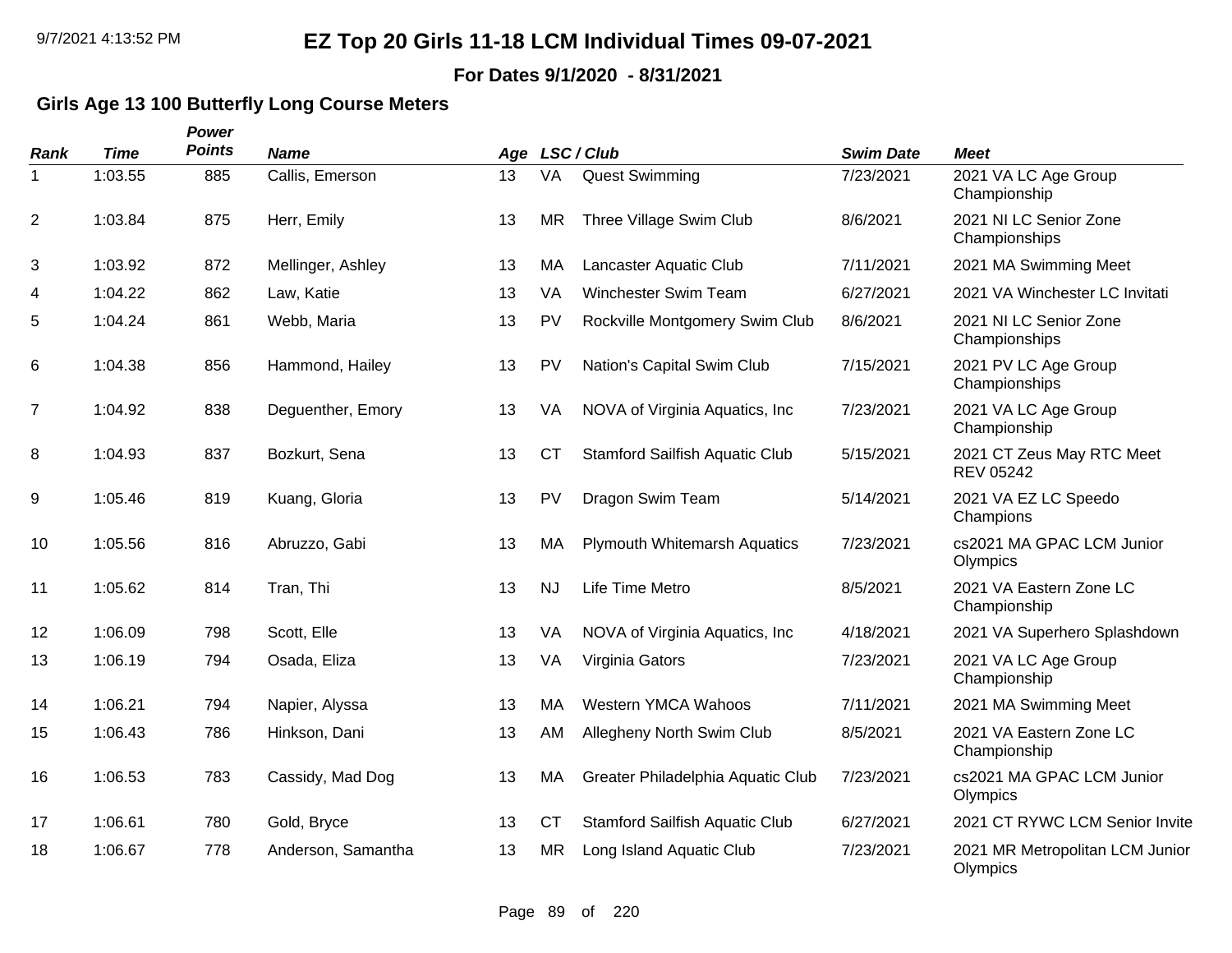| 9/7/2021 4:13:52 PM |                                |     | EZ Top 20 Girls 11-18 LCM Individual Times 09-07-2021 |     |    |                         |           |                                       |  |  |  |  |
|---------------------|--------------------------------|-----|-------------------------------------------------------|-----|----|-------------------------|-----------|---------------------------------------|--|--|--|--|
|                     | For Dates 9/1/2020 - 8/31/2021 |     |                                                       |     |    |                         |           |                                       |  |  |  |  |
| 19                  | 1:06.73                        | 776 | Fredericks, Sophie                                    | 13. | PV | <b>Machine Aquatics</b> | 7/15/2021 | 2021 PV LC Age Group<br>Championships |  |  |  |  |
| 20                  | 1:06.80                        | 774 | Tilger, Camryn                                        | 13  | MA | Jersey Wahoos           | 7/23/2021 | cs2021 MA GPAC LCM Junior<br>Olympics |  |  |  |  |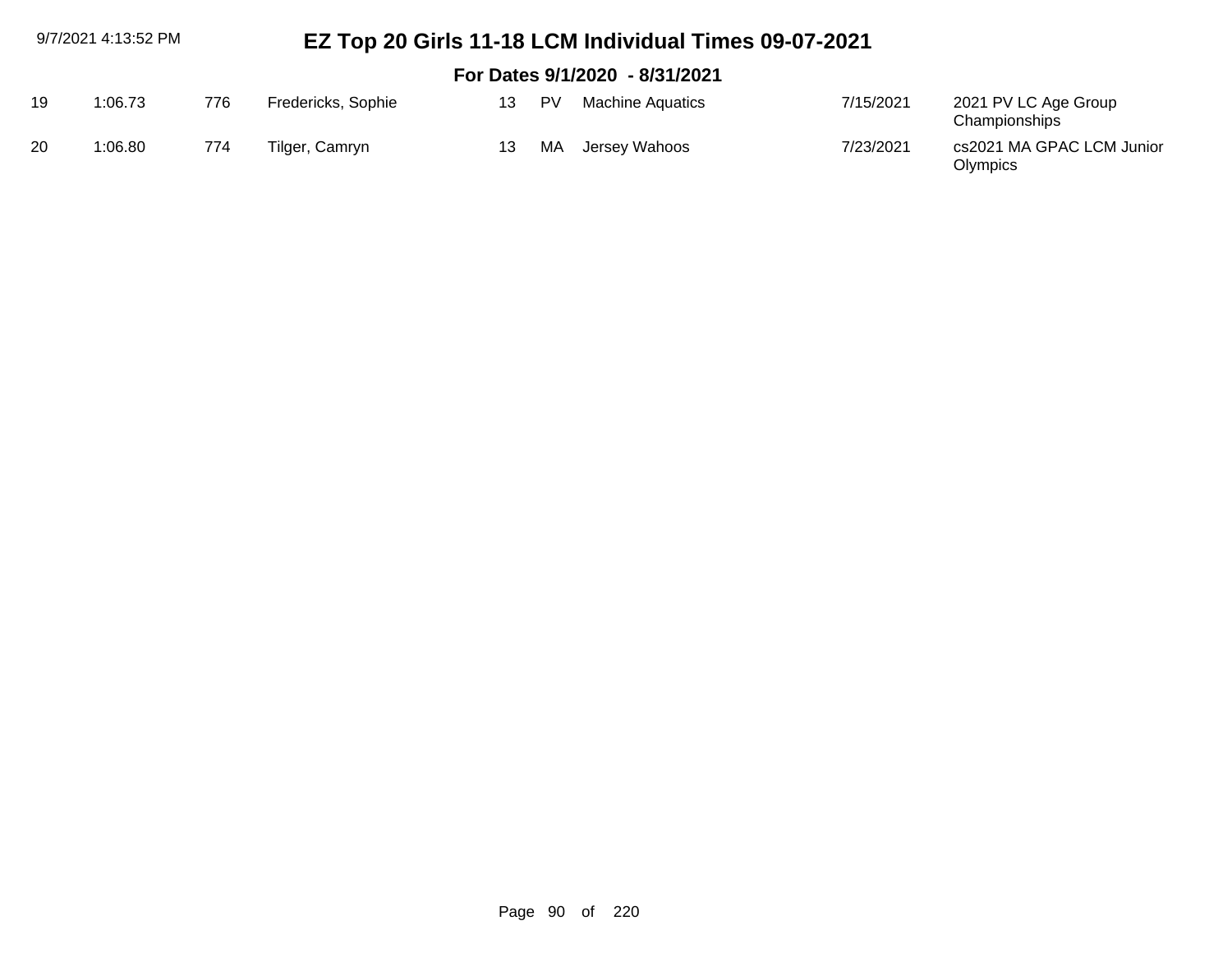**For Dates 9/1/2020 - 8/31/2021**

### **Girls Age 13 200 Butterfly Long Course Meters**

| Rank           | <b>Time</b> | <b>Points</b> | <b>Name</b>       |    |           | Age LSC/Club                        | <b>Swim Date</b> | <b>Meet</b>                                        |
|----------------|-------------|---------------|-------------------|----|-----------|-------------------------------------|------------------|----------------------------------------------------|
| 1              | 2:18.28     | 921           | Webb, Maria       | 13 | <b>PV</b> | Rockville Montgomery Swim Club      | 8/7/2021         | 2021 NI LC Senior Zone<br>Championships            |
| $\overline{2}$ | 2:22.97     | 852           | Kolessar, Kaitlyn | 13 | MA        | Suburban Seahawks Club              | 7/24/2021        | cs2021 MA GPAC LCM Junior<br>Olympics              |
| 3              | 2:23.32     | 847           | Herr, Emily       | 13 | MR.       | Three Village Swim Club             | 7/18/2021        | 2021 MR TYR Senior Mets<br><b>Summer LC Champs</b> |
| 4              | 2:24.33     | 832           | Kadoorie, Angela  | 13 | PV        | Rockville Montgomery Swim Club      | 8/6/2021         | 2021 VA Eastern Zone LC<br>Championship            |
| 5              | 2:24.51     | 830           | King, Abby        | 13 | <b>MR</b> | <b>Westchester Aquatic Club</b>     | 8/6/2021         | 2021 VA Eastern Zone LC<br>Championship            |
| 6              | 2:24.76     | 826           | Mellinger, Ashley | 13 | MA        | Lancaster Aquatic Club              | 7/10/2021        | 2021 MA Swimming Meet                              |
| 7              | 2:24.89     | 824           | Callis, Emerson   | 13 | VA        | <b>Quest Swimming</b>               | 7/24/2021        | 2021 VA LC Age Group<br>Championship               |
| 8              | 2:25.52     | 815           | Shnowske, Anna    | 13 | VA        | 757 Swim                            | 8/6/2021         | 2021 VA Eastern Zone LC<br>Championship            |
| 9              | 2:25.88     | 810           | Moulson, Vivian   | 13 | <b>NE</b> | <b>Crimson Aquatics</b>             | 7/31/2021        | 2021 FL ISCA Summer Senior<br><b>Blast</b>         |
| 10             | 2:26.11     | 806           | Kuang, Gloria     | 13 | <b>PV</b> | Dragon Swim Team                    | 7/17/2021        | 2021 PV LC Senior<br>Championships                 |
| 11             | 2:26.15     | 806           | Kim, Chloe        | 13 | <b>NJ</b> | <b>Scarlet Aquatics</b>             | 5/29/2021        | 2021 NJ BAC Memorial Day<br>Invitational           |
| 12             | 2:26.42     | 802           | Tilger, Camryn    | 13 | MA        | Jersey Wahoos                       | 7/24/2021        | cs2021 MA GPAC LCM Junior<br>Olympics              |
| 13             | 2:26.47     | 801           | Abruzzo, Gabi     | 13 | MA        | <b>Plymouth Whitemarsh Aquatics</b> | 7/1/2021         | 2021 MA KA Firecracker Classic                     |
| 14             | 2:27.52     | 786           | Klein, Neala      | 13 | <b>MR</b> | Westchester Aquatic Club            | 7/18/2021        | 2021 MR TYR Senior Mets<br>Summer LC Champs        |
| 15             | 2:27.59     | 785           | Osada, Eliza      | 13 | VA        | Virginia Gators                     | 7/24/2021        | 2021 VA LC Age Group<br>Championship               |
| 16             | 2:28.50     | 772           | Lehman, Alyce     | 13 | MA        | Jersey Wahoos                       | 7/24/2021        | cs2021 MA GPAC LCM Junior<br>Olympics              |
| 17             | 2:28.51     | 772           | Fried, Regan      | 13 | MR        | Long Island Aquatic Club            | 8/7/2021         | 2021 GU KATY/PACE P/F Invite                       |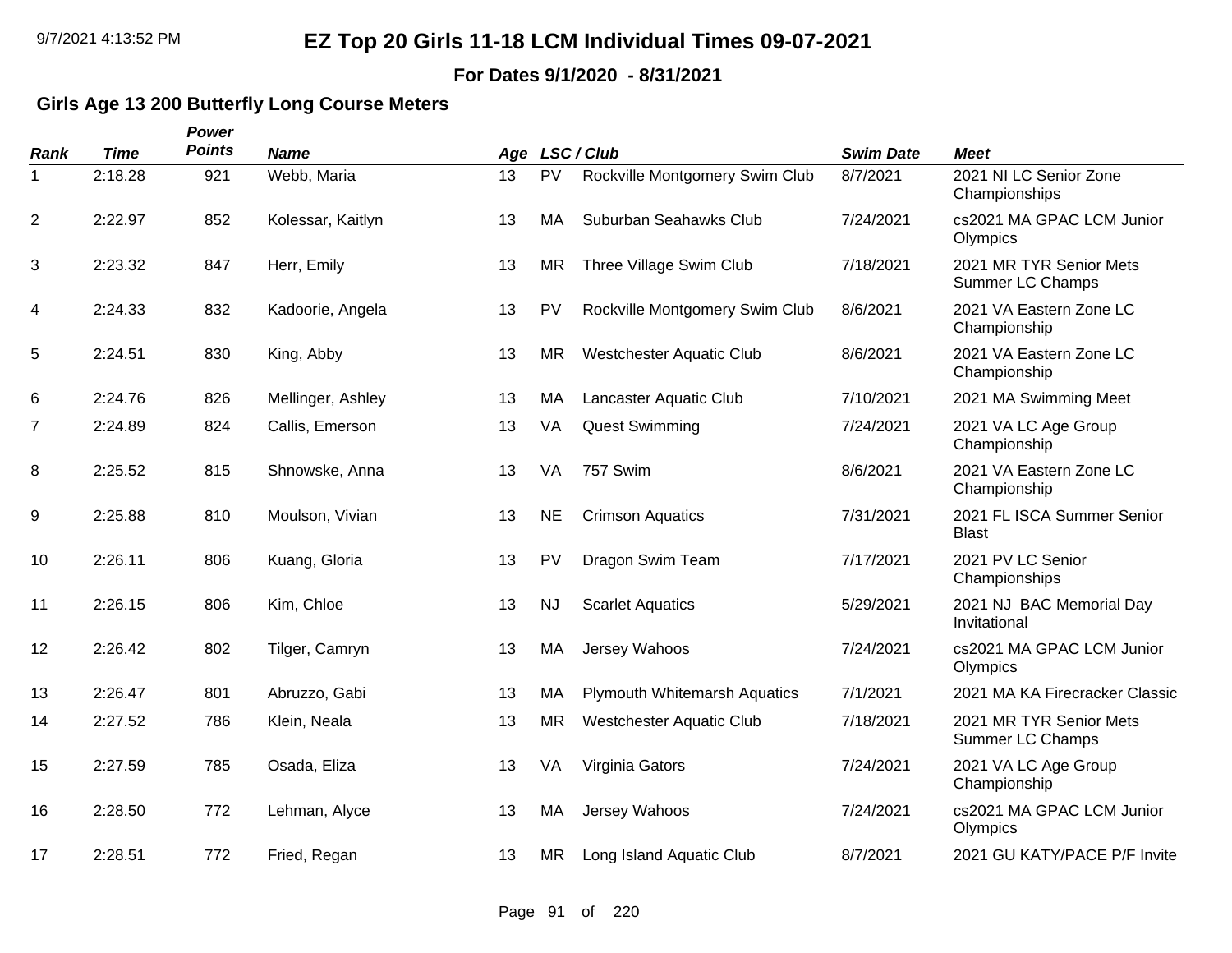| 9/7/2021 4:13:52 PM            |         |     | EZ Top 20 Girls 11-18 LCM Individual Times 09-07-2021 |     |     |                           |           |                                             |  |  |  |  |
|--------------------------------|---------|-----|-------------------------------------------------------|-----|-----|---------------------------|-----------|---------------------------------------------|--|--|--|--|
| For Dates 9/1/2020 - 8/31/2021 |         |     |                                                       |     |     |                           |           |                                             |  |  |  |  |
| 18                             | 2:28.93 | 766 | Price, Piper                                          | 13. | VA. | SwimRVA                   | 8/6/2021  | 2021 VA Eastern Zone LC<br>Championship     |  |  |  |  |
| 19                             | 2:29.17 | 763 | Hinkson, Dani                                         | 13  | AM. | Allegheny North Swim Club | 8/6/2021  | 2021 VA Eastern Zone LC<br>Championship     |  |  |  |  |
| 20                             | 2:29.63 | 756 | Schnappauf, Samantha                                  | 13  | MR. | Long Island Express       | 7/18/2021 | 2021 MR TYR Senior Mets<br>Summer LC Champs |  |  |  |  |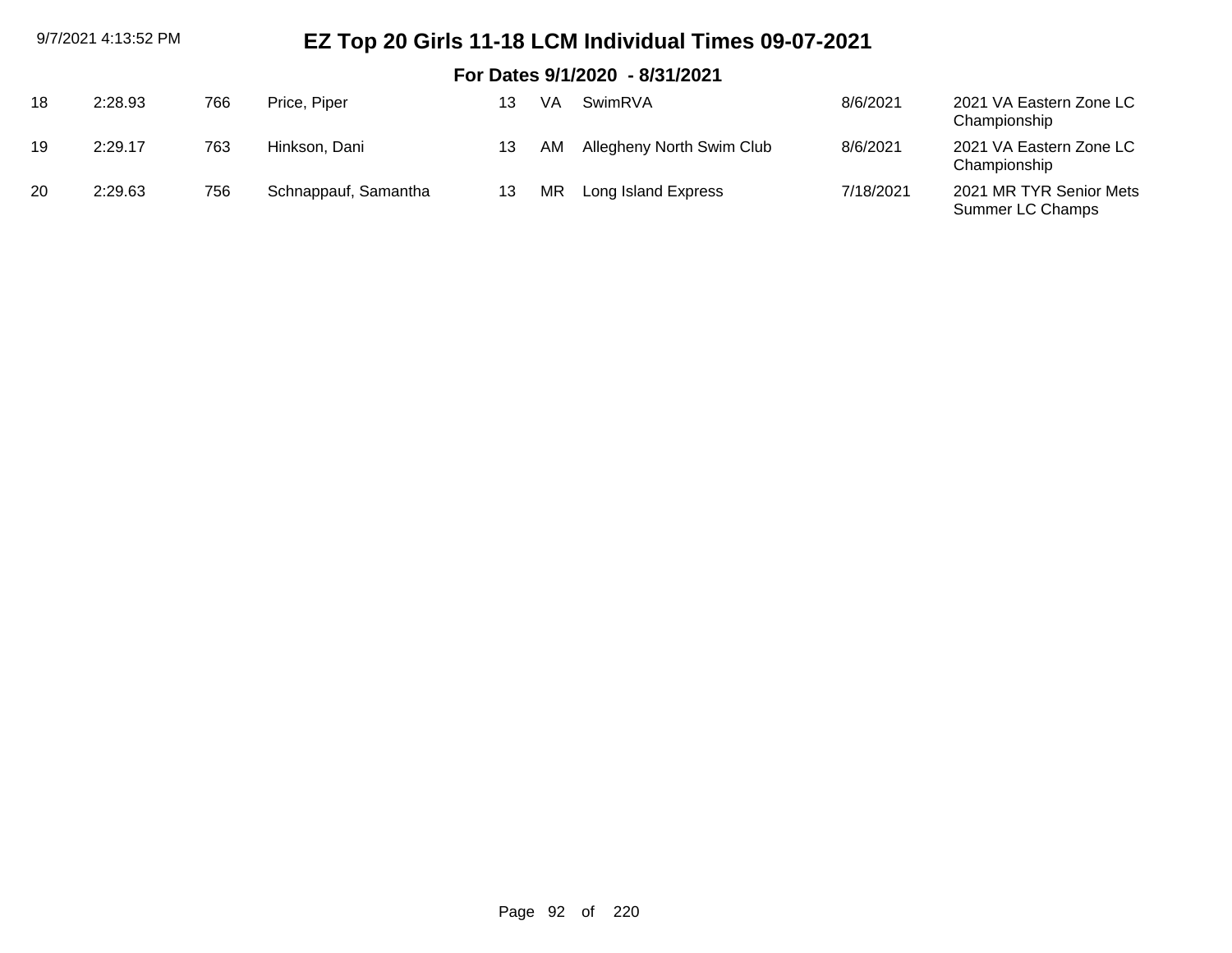**For Dates 9/1/2020 - 8/31/2021**

### **Girls Age 13 200 Individual Medley Long Course Meters**

| <b>Rank</b>    | <b>Time</b> | Power<br><b>Points</b> | <b>Name</b>       |    |           | Age LSC/Club                      | <b>Swim Date</b> | <b>Meet</b>                                 |
|----------------|-------------|------------------------|-------------------|----|-----------|-----------------------------------|------------------|---------------------------------------------|
| 1              | 2:22.08     | 906                    | Kim, Chloe        | 13 | <b>NJ</b> | <b>Scarlet Aquatics</b>           | 5/29/2021        | 2021 NJ BAC Memorial Day<br>Invitational    |
| $\overline{2}$ | 2:23.44     | 882                    | Callis, Emerson   | 13 | VA        | <b>Quest Swimming</b>             | 8/5/2021         | 2021 FL ISCA Summer Elite<br>Showcase       |
| 3              | 2:23.95     | 873                    | Vernon, Ally      | 13 | VA        | <b>Quest Swimming</b>             | 8/5/2021         | 2021 FL ISCA Summer Elite<br>Showcase       |
| 4              | 2:24.32     | 867                    | Mellinger, Ashley | 13 | MA        | Lancaster Aquatic Club            | 8/5/2021         | 2021 NI LC Senior Zone<br>Championships     |
| 5              | 2:24.42     | 865                    | Scott, Elle       | 13 | VA        | NOVA of Virginia Aquatics, Inc.   | 5/2/2021         | 2021 TYR 18&U Spring Cup<br>Richmond        |
| 6              | 2:24.63     | 861                    | Herr, Emily       | 13 | MR.       | Three Village Swim Club           | 8/5/2021         | 2021 NI LC Senior Zone<br>Championships     |
| $\overline{7}$ | 2:26.50     | 829                    | Price, Piper      | 13 | VA        | SwimRVA                           | 7/25/2021        | 2021 VA LC Age Group<br>Championship        |
| 8              | 2:26.82     | 823                    | Kim, Iris         | 13 | NJ        | <b>Scarlet Aquatics</b>           | 5/15/2021        | 2021 MR LIAC Spring Kickoff<br>Invitational |
| 9              | 2:26.93     | 821                    | Webb, Maria       | 13 | <b>PV</b> | Rockville Montgomery Swim Club    | 8/5/2021         | 2021 NI LC Senior Zone<br>Championships     |
| 10             | 2:27.03     | 819                    | Kaps, Martyna     | 13 | <b>MR</b> | Matchpoint NYC                    | 8/4/2021         | 2021 VA Eastern Zone LC<br>Championship     |
| 11             | 2:27.54     | 811                    | Kadoorie, Angela  | 13 | <b>PV</b> | Rockville Montgomery Swim Club    | 8/4/2021         | 2021 VA Eastern Zone LC<br>Championship     |
| 12             | 2:27.76     | 807                    | Tilger, Camryn    | 13 | МA        | Jersey Wahoos                     | 7/25/2021        | cs2021 MA GPAC LCM Junior<br>Olympics       |
| 13             | 2:27.78     | 807                    | McMurray, Kylie   | 13 | МA        | Greater Philadelphia Aquatic Club | 7/25/2021        | cs2021 MA GPAC LCM Junior<br>Olympics       |
| 14             | 2:28.38     | 796                    | King, Abby        | 13 | <b>MR</b> | <b>Westchester Aquatic Club</b>   | 7/25/2021        | 2021 MR Metropolitan LCM Junior<br>Olympics |
| 15             | 2:29.03     | 785                    | Hammond, Hailey   | 13 | <b>PV</b> | Nation's Capital Swim Club        | 7/16/2021        | 2021 PV LC Age Group<br>Championships       |
| 16             | 2:29.22     | 782                    | Phifer, Izzy      | 13 | МA        | York YMCA                         | 5/23/2021        | 2021 MA AP UMLY LC IMX<br><b>CHALLENGE</b>  |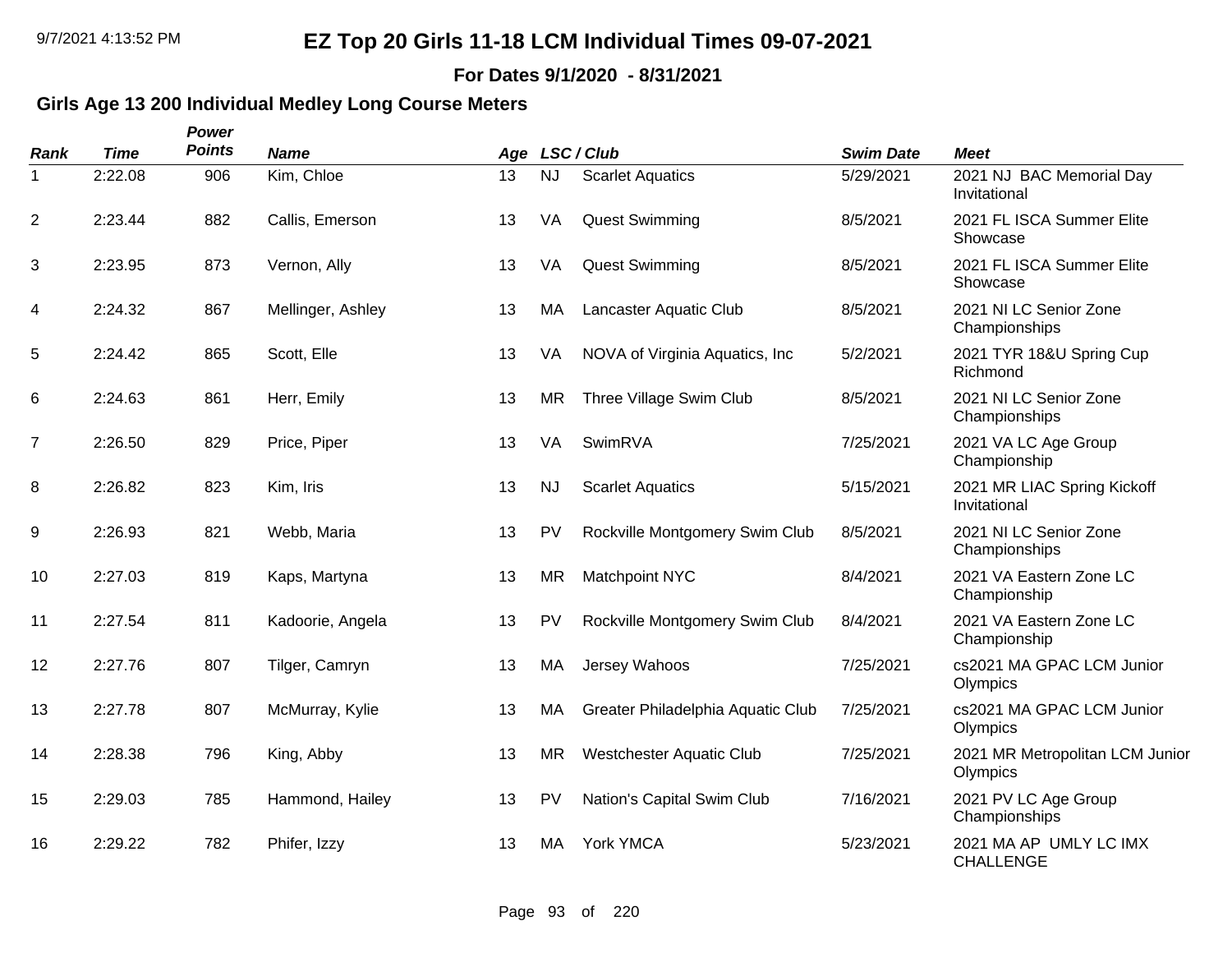| 9/7/2021 4:13:52 PM            |         |     | EZ Top 20 Girls 11-18 LCM Individual Times 09-07-2021 |    |           |                                     |           |                                       |  |  |  |  |  |
|--------------------------------|---------|-----|-------------------------------------------------------|----|-----------|-------------------------------------|-----------|---------------------------------------|--|--|--|--|--|
| For Dates 9/1/2020 - 8/31/2021 |         |     |                                                       |    |           |                                     |           |                                       |  |  |  |  |  |
| 17                             | 2:29.26 | 781 | White, Quinn                                          | 13 | <b>NE</b> | <b>Crimson Aquatics</b>             | 7/10/2021 | 2021 NE PHX 13-14 LCM AG<br>Champ     |  |  |  |  |  |
| 18                             | 2:29.30 | 781 | Kolessar, Kaitlyn                                     | 13 | МA        | Suburban Seahawks Club              | 6/25/2021 | 2021 FL Bolles School Sharks<br>TYR.  |  |  |  |  |  |
| 19                             | 2:29.65 | 775 | Hawkins, Mary-stuart                                  | 13 | VA        | NOVA of Virginia Aquatics, Inc.     | 5/9/2021  | 2021 VA Jim Frye Memorial             |  |  |  |  |  |
| 20                             | 2:29.96 | 770 | Abruzzo, Gabi                                         | 13 | MA        | <b>Plymouth Whitemarsh Aquatics</b> | 7/25/2021 | cs2021 MA GPAC LCM Junior<br>Olympics |  |  |  |  |  |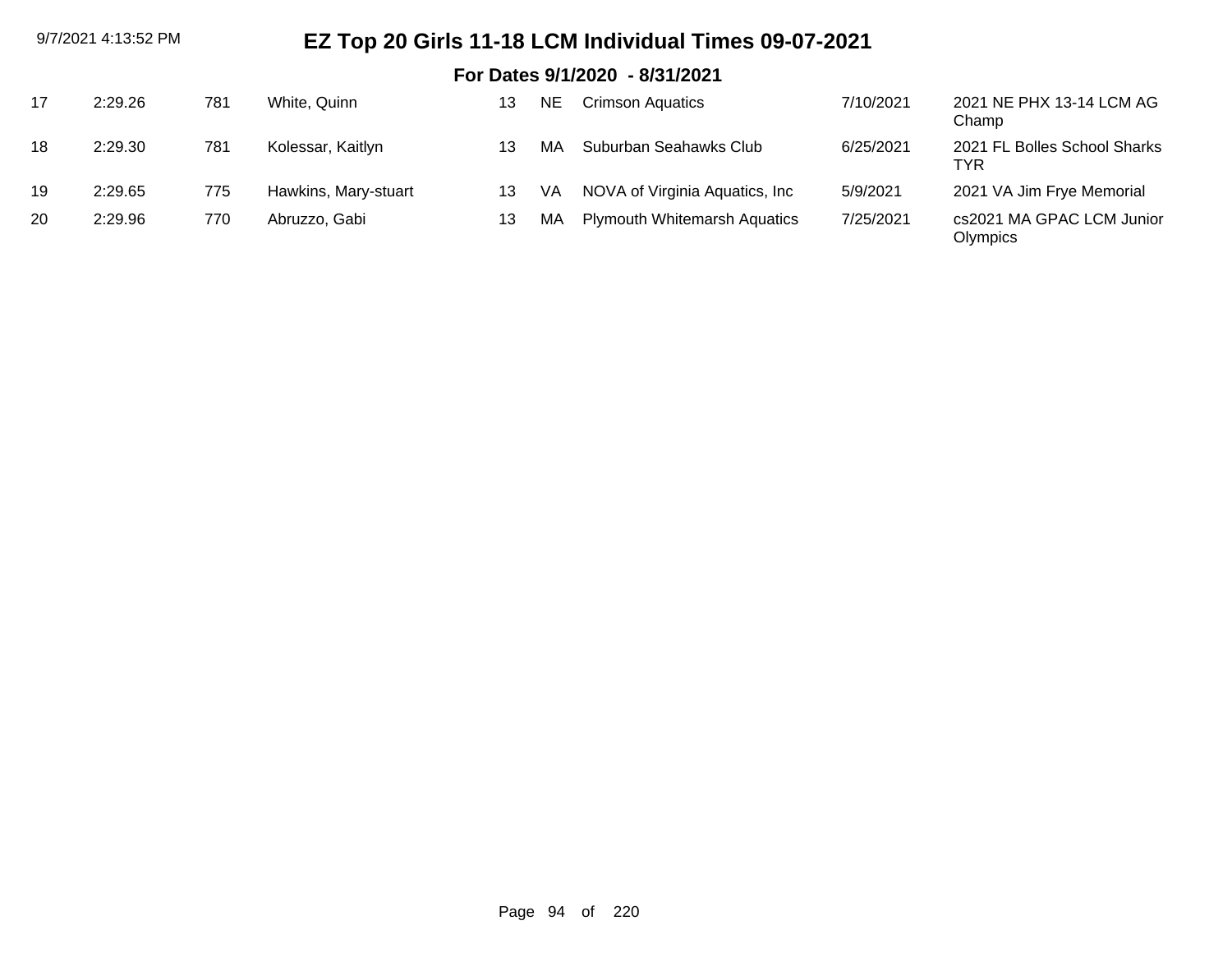**For Dates 9/1/2020 - 8/31/2021**

### **Girls Age 13 400 Individual Medley Long Course Meters**

| Rank           | <b>Time</b> | Power<br><b>Points</b> | <b>Name</b>          | Age |           | LSC / Club                          | <b>Swim Date</b> | <b>Meet</b>                                        |
|----------------|-------------|------------------------|----------------------|-----|-----------|-------------------------------------|------------------|----------------------------------------------------|
| $\mathbf 1$    | 5:00.30     | 889                    | Kim, Chloe           | 13  | <b>NJ</b> | <b>Scarlet Aquatics</b>             | 4/30/2021        | 2021 FL UANA Tokyo Qualifier                       |
| $\overline{2}$ | 5:05.04     | 852                    | Callis, Emerson      | 13  | VA        | <b>Quest Swimming</b>               | 8/7/2021         | 2021 FL ISCA Summer Elite<br>Showcase              |
| 3              | 5:07.08     | 836                    | Kim, Iris            | 13  | <b>NJ</b> | <b>Scarlet Aquatics</b>             | 7/22/2021        | 2021-NT-American Long Course                       |
| 4              | 5:07.65     | 831                    | Webb, Maria          | 13  | PV        | Rockville Montgomery Swim Club      | 7/17/2021        | 2021 PV LC Age Group<br>Championships              |
| 5              | 5:07.76     | 830                    | Mellinger, Ashley    | 13  | MA        | Lancaster Aquatic Club              | 8/6/2021         | 2021 NI LC Senior Zone<br>Championships            |
| 6              | 5:08.90     | 821                    | Tilger, Camryn       | 13  | MA        | Jersey Wahoos                       | 7/23/2021        | cs2021 MA GPAC LCM Junior<br>Olympics              |
| $\overline{7}$ | 5:09.21     | 819                    | McMurray, Kylie      | 13  | MA        | Greater Philadelphia Aquatic Club   | 7/23/2021        | cs2021 MA GPAC LCM Junior<br>Olympics              |
| 8              | 5:09.53     | 817                    | Kolessar, Kaitlyn    | 13  | MA        | Suburban Seahawks Club              | 7/23/2021        | cs2021 MA GPAC LCM Junior<br>Olympics              |
| 9              | 5:10.19     | 811                    | Kadoorie, Angela     | 13  | PV        | Rockville Montgomery Swim Club      | 8/5/2021         | 2021 VA Eastern Zone LC<br>Championship            |
| 10             | 5:10.51     | 809                    | Price, Piper         | 13  | VA        | SwimRVA                             | 8/5/2021         | 2021 VA Eastern Zone LC<br>Championship            |
| 11             | 5:10.76     | 807                    | King, Abby           | 13  | <b>MR</b> | <b>Westchester Aquatic Club</b>     | 8/5/2021         | 2021 VA Eastern Zone LC<br>Championship            |
| 12             | 5:13.34     | 787                    | Phifer, Izzy         | 13  | MA        | York YMCA                           | 7/23/2021        | 2021 NC YOTA YMCA LC Festival                      |
| 13             | 5:16.15     | 766                    | Fried, Regan         | 13  | <b>MR</b> | Long Island Aquatic Club            | 7/16/2021        | 2021 MR TYR Senior Mets<br><b>Summer LC Champs</b> |
| 14             | 5:17.18     | 758                    | Vernon, Ally         | 13  | VA        | <b>Quest Swimming</b>               | 7/23/2021        | 2021 VA LC Age Group<br>Championship               |
| 15             | 5:17.24     | 758                    | Hawkins, Mary-stuart | 13  | VA        | NOVA of Virginia Aquatics, Inc.     | 5/8/2021         | 2021 VA Jim Frye Memorial                          |
| 16             | 5:17.69     | 754                    | Abruzzo, Gabi        | 13  | MA        | <b>Plymouth Whitemarsh Aquatics</b> | 7/23/2021        | cs2021 MA GPAC LCM Junior<br>Olympics              |
| 17             | 5:18.18     | 750                    | Kelly, Megan         | 13  | <b>NE</b> | <b>Bluefish Swim Club</b>           | 7/9/2021         | 2021 NE PHX 13-14 LCM AG<br>Champ                  |
| 18             | 5:19.34     | 742                    | Callihan, Catie      | 13  | VA        | NOVA of Virginia Aquatics, Inc.     | 5/14/2021        | 2021 PV NCAP Elite Qualifier                       |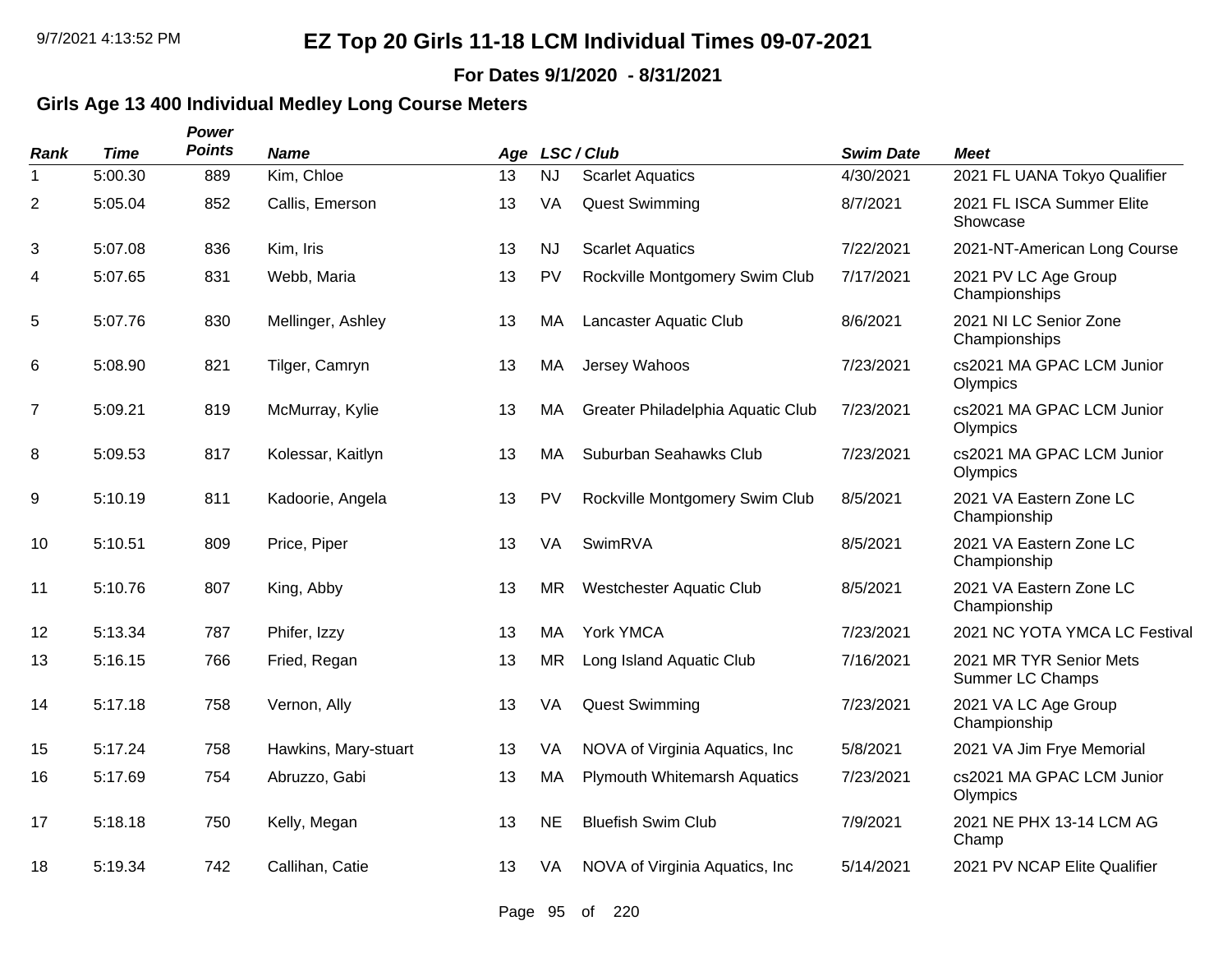| 9/7/2021 4:13:52 PM |                                |     |                 | EZ Top 20 Girls 11-18 LCM Individual Times 09-07-2021 |     |                            |           |                                      |  |  |  |
|---------------------|--------------------------------|-----|-----------------|-------------------------------------------------------|-----|----------------------------|-----------|--------------------------------------|--|--|--|
|                     | For Dates 9/1/2020 - 8/31/2021 |     |                 |                                                       |     |                            |           |                                      |  |  |  |
| 19                  | 5:19.52                        | 740 | Osada, Eliza    | 13.                                                   | VA. | Virginia Gators            | 7/23/2021 | 2021 VA LC Age Group<br>Championship |  |  |  |
| 20                  | 5:20.02                        | 737 | Fleck, Kristina | 13                                                    | PV  | Nation's Capital Swim Club | 5/14/2021 | 2021 PV NCAP Elite Qualifier         |  |  |  |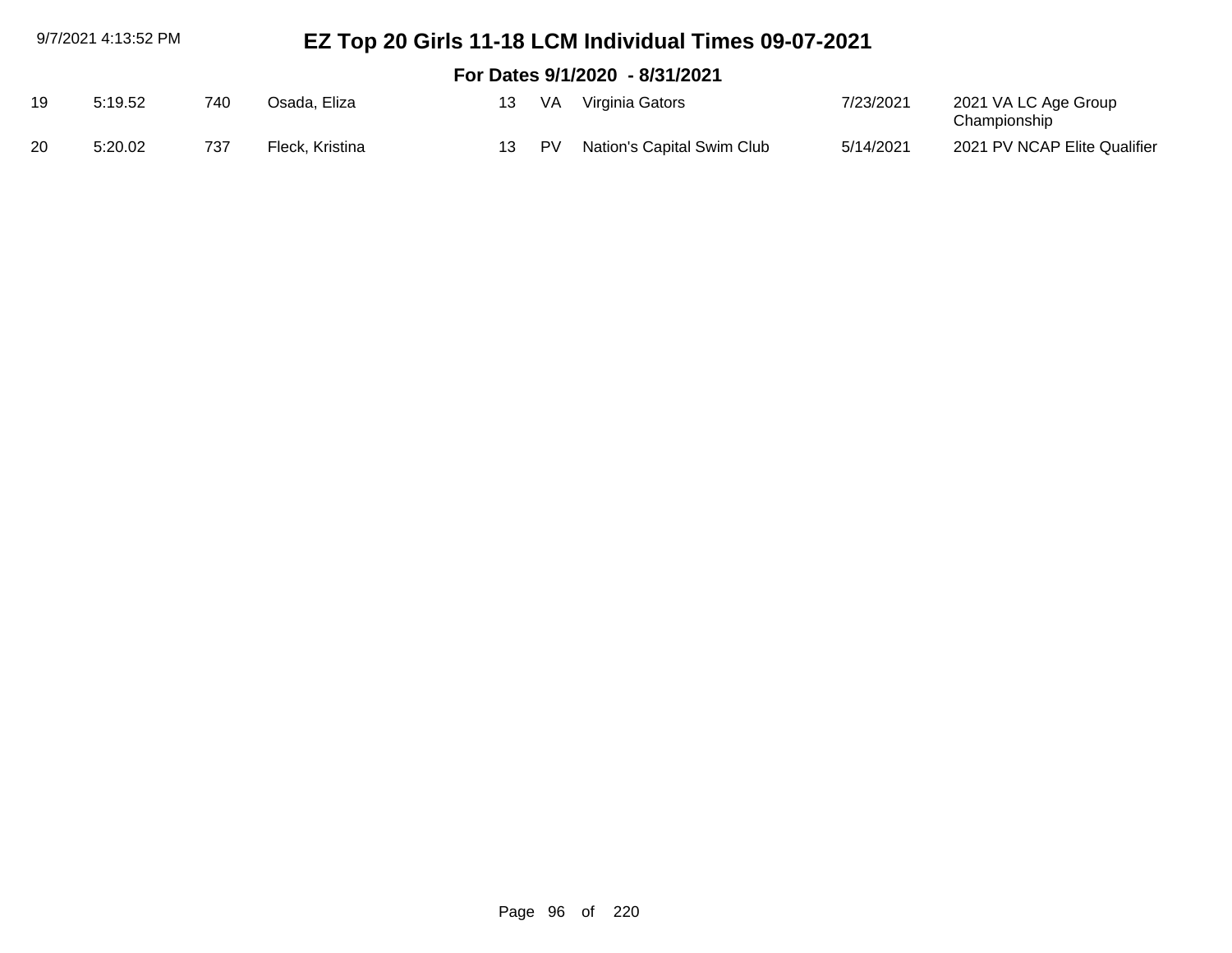#### **For Dates 9/1/2020 - 8/31/2021**

### **Girls Age 14 50 Freestyle Long Course Meters**

| <b>Rank</b>    | <b>Time</b> | Power<br><b>Points</b> | <b>Name</b>        | Age |           | LSC / Club                                              | <b>Swim Date</b> | <b>Meet</b>                                   |
|----------------|-------------|------------------------|--------------------|-----|-----------|---------------------------------------------------------|------------------|-----------------------------------------------|
| 1              | 26.10       | 927                    | Olasewere, Annam   | 14  | <b>CT</b> | Westport/Weston Family Y Water<br>Rat Swim Team         | 8/8/2021         | 2021 NI LC Senior Zone<br>Championships       |
| $\overline{2}$ | 26.51       | 891                    | Lawrence, Katie    | 14  | <b>NJ</b> | <b>Wyckoff YMCA</b>                                     | 7/22/2021        | 2021 NC YOTA YMCA LC Festival                 |
| 3              | 26.54       | 888                    | King, Lily         | 14  | AM        | Mount Pleasant Aqua Club                                | 7/24/2021        | 2021 AM LC Junior Olympics                    |
| 4              | 26.57       | 886                    | Headley, Mackenzie | 14  | <b>CT</b> | Farmington Valley YMCA Tsunamis                         | 8/1/2021         | 2021 Futures Championships -<br>Richmond      |
| 5              | 26.61       | 882                    | Way, Emily         | 14  | MA        | York YMCA                                               | 5/1/2021         | 2021 TYR 18&U Spring Cup<br>Richmond          |
| 6              | 26.62       | 881                    | Parker, Sarah      | 14  | MA        | Hatboro Horsham Aquatic Asso.                           | 7/24/2021        | cs2021 MA GPAC LCM Junior<br>Olympics         |
| $\overline{7}$ | 26.63       | 880                    | Weinstein, Claire  | 14  | <b>MR</b> | <b>Westchester Aquatic Club</b>                         | 6/27/2021        | 2021 CT RYWC LCM Senior Invite                |
| 8              | 26.68       | 876                    | Dworak, Andrea     | 14  | PV        | Rockville Montgomery Swim Club                          | 8/1/2021         | 2021 Futures Championships -<br>Richmond      |
| 9              | 26.92       | 855                    | Hamill, Emily      | 14  | МA        | Germantown Academy Aquatic Club 7/24/2021               |                  | cs2021 MA GPAC LCM Junior<br>Olympics         |
| 9              | 26.92       | 855                    | Davis, Grey        | 14  | VA        | <b>Cavalier Aquatics/Piedmont Family</b><br><b>YMCA</b> | 1/30/2021        | 2021 VA NOVA LC Winter Invitat                |
| 11             | 26.93       | 854                    | Arcella, Sidney    | 14  | <b>NJ</b> | Life Time Metro                                         | 5/16/2021        | 2021 NJ BAC OT Qualifier Time<br>Trial        |
| 12             | 27.11       | 839                    | Deierlein, Brianna | 14  | <b>CT</b> | <b>Ridgefield Aquatic Club</b>                          | 6/27/2021        | 2021 CT RYWC LCM Senior Invite                |
| 13             | 27.16       | 834                    | Bischoff, Allison  | 14  | VA        | NOVA of Virginia Aquatics, Inc.                         | 6/6/2021         | 2021 VA HNVR Storm Surge Open                 |
| 14             | 27.22       | 829                    | Canada, Raegan     | 14  | VA        | <b>Quest Swimming</b>                                   | 7/24/2021        | 2021 VA LC Age Group<br>Championship          |
| 14             | 27.22       | 829                    | Roy, Sylvia        | 14  | AM        | Mount Lebanon Aqua Club                                 | 7/24/2021        | 2021 AM LC Junior Olympics                    |
| 16             | 27.25       | 827                    | Knopsnyder, Ava    | 14  | MA        | Lancaster Aquatic Club                                  | 8/8/2021         | 2021 NI LC Senior Zone<br>Championships       |
| 17             | 27.26       | 826                    | Scott, Elle        | 14  | VA        | NOVA of Virginia Aquatics, Inc.                         | 7/24/2021        | 2021 VA LC Age Group<br>Championship          |
| 18             | 27.34       | 819                    | Boles, Karly       | 14  | МA        | Germantown Academy Aquatic Club 6/20/2021               |                  | 2021 MA JW Summer Solstice                    |
| 19             | 27.44       | 811                    | Little, Bella      | 14  | VA        | NOVA of Virginia Aquatics, Inc.                         | 8/14/2021        | 2021 SE NCSA Summer<br>Swimming Championships |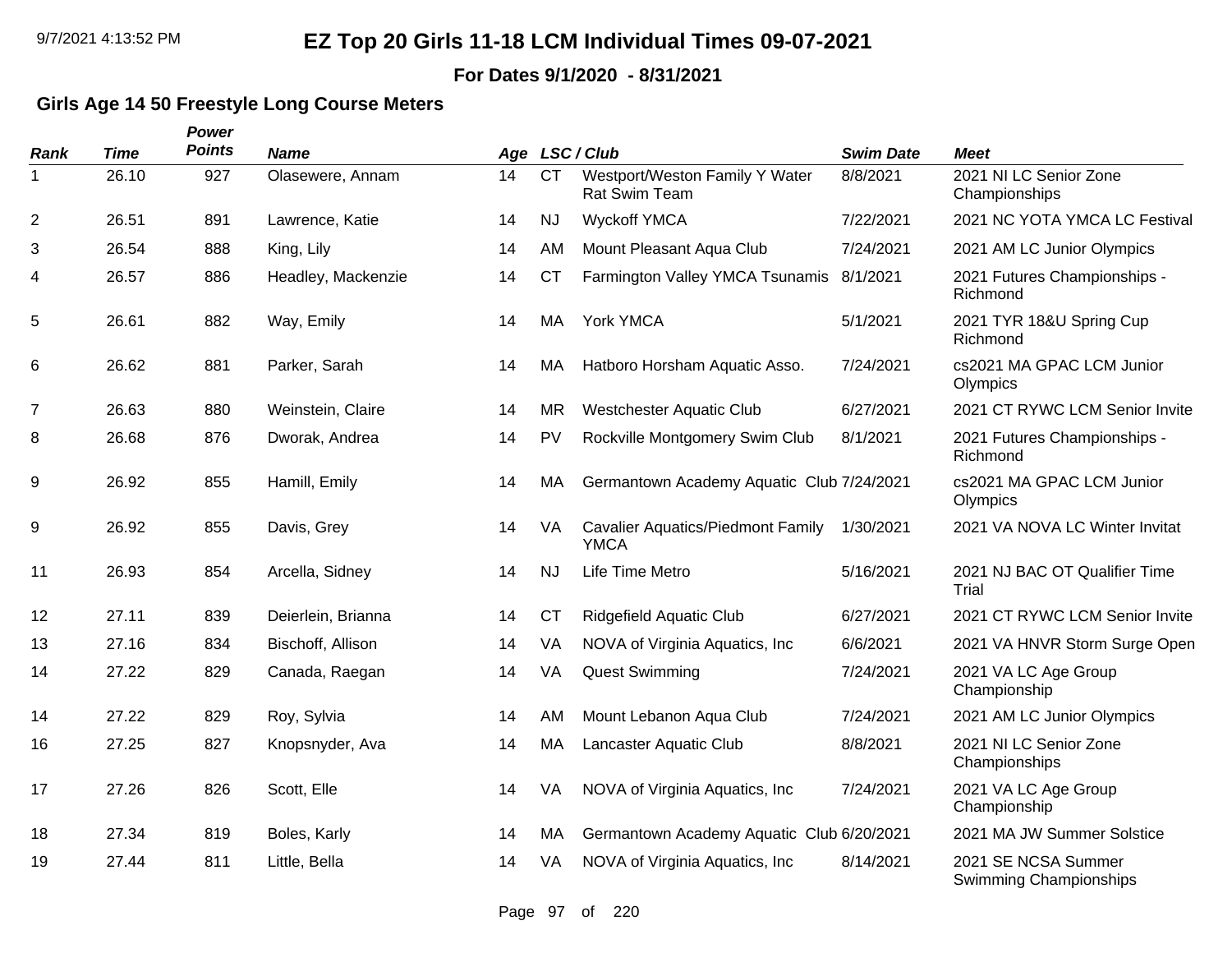| 9/7/2021 4:13:52 PM<br>EZ Top 20 Girls 11-18 LCM Individual Times 09-07-2021 |                                |     |                |  |  |  |                             |           |                                |  |
|------------------------------------------------------------------------------|--------------------------------|-----|----------------|--|--|--|-----------------------------|-----------|--------------------------------|--|
|                                                                              | For Dates 9/1/2020 - 8/31/2021 |     |                |  |  |  |                             |           |                                |  |
| 20                                                                           | 27.47                          | 808 | Stephens, Lexi |  |  |  | 14 VA Poseidon Swimming Inc | 1/30/2021 | 2021 VA NOVA LC Winter Invitat |  |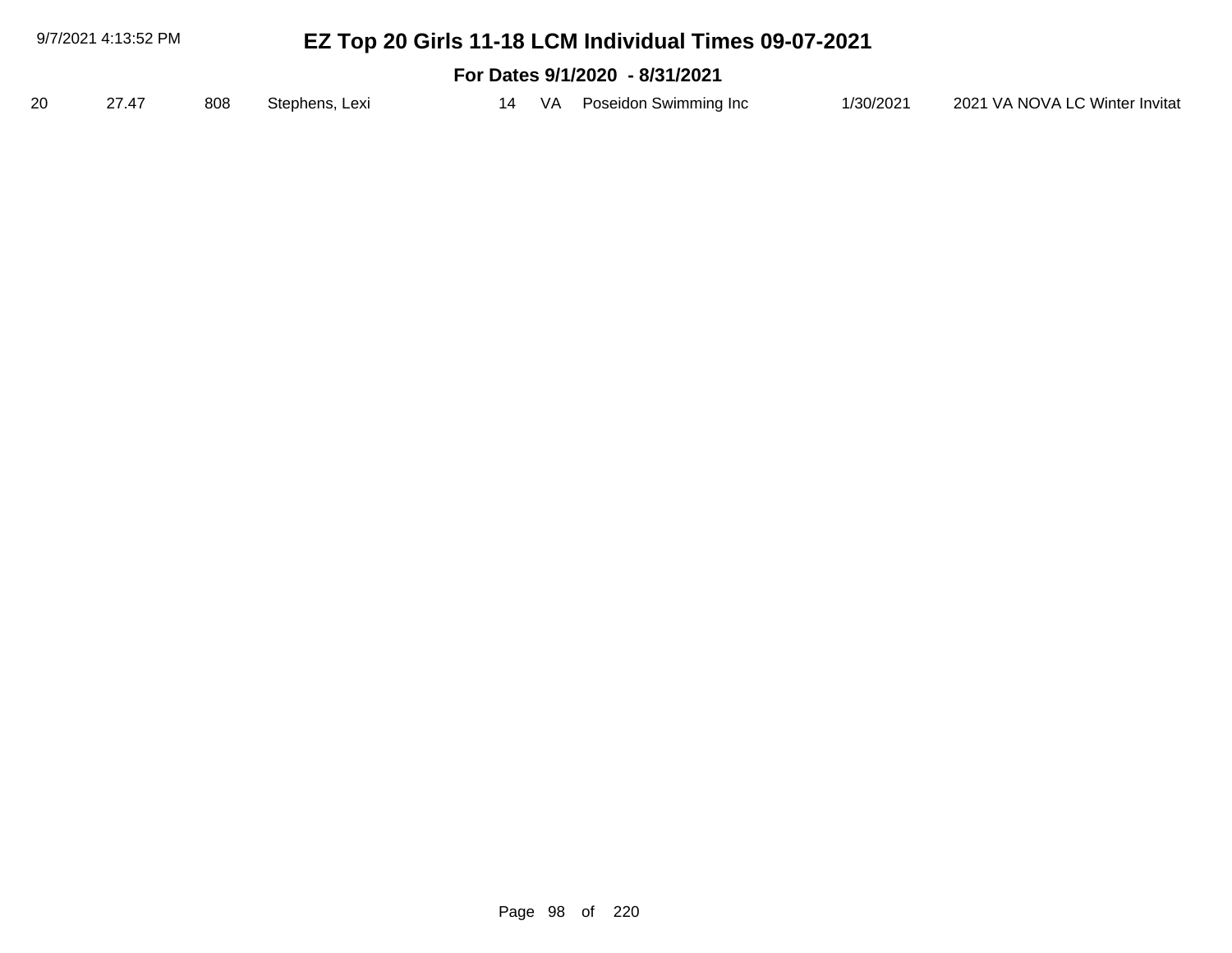**For Dates 9/1/2020 - 8/31/2021**

### **Girls Age 14 100 Freestyle Long Course Meters**

| <b>Rank</b>    | <b>Time</b> | <b>Points</b> | <b>Name</b>        | Age |           | LSC / Club                                      | <b>Swim Date</b> | <b>Meet</b>                                   |
|----------------|-------------|---------------|--------------------|-----|-----------|-------------------------------------------------|------------------|-----------------------------------------------|
| 1              | 56.65       | 942           | Weinstein, Claire  | 14  | <b>MR</b> | <b>Westchester Aquatic Club</b>                 | 5/13/2021        | 2021 VA EZ LC Speedo<br>Champions             |
| $\overline{2}$ | 57.76       | 891           | Lawrence, Katie    | 14  | <b>NJ</b> | <b>Wyckoff YMCA</b>                             | 7/25/2021        | 2021 NC YOTA YMCA LC Festival                 |
| 3              | 57.87 r     | 885           | Hamill, Emily      | 14  | MA        | Germantown Academy Aquatic Club 8/13/2021       |                  | 2021 SE NCSA Summer<br>Swimming Championships |
| 4              | 58.15       | 873           | Way, Emily         | 14  | MA        | York YMCA                                       | 5/2/2021         | 2021 TYR 18&U Spring Cup<br>Richmond          |
| 5              | 58.32       | 865           | Jia, Annie         | 14  | МA        | <b>Upper Dublin Aquatic Club</b>                | 7/25/2021        | cs2021 MA GPAC LCM Junior<br>Olympics         |
| 6              | 58.38       | 862           | Headley, Mackenzie | 14  | <b>CT</b> | Farmington Valley YMCA Tsunamis 7/9/2021        |                  | 2021 CT Senior Championship LC                |
| $\overline{7}$ | 58.44       | 860           | Olasewere, Annam   | 14  | <b>CT</b> | Westport/Weston Family Y Water<br>Rat Swim Team | 8/5/2021         | 2021 NI LC Senior Zone<br>Championships       |
| 8              | 58.53 r     | 856           | Dworak, Andrea     | 14  | PV        | Rockville Montgomery Swim Club                  | 7/31/2021        | 2021 Futures Championships -<br>Richmond      |
| 9              | 58.66       | 850           | Phelps, Sophie     | 14  | <b>NE</b> | <b>Nantucket Swimming</b>                       | 7/30/2021        | 2021 Futures Championships -<br>Richmond      |
| 10             | 58.69       | 848           | Dobson, Kennedi    | 14  | <b>NJ</b> | Eastern Express Swim Team                       | 8/5/2021         | 2021 NI LC Senior Zone<br>Championships       |
| 10             | 58.69       | 848           | Deierlein, Brianna | 14  | <b>CT</b> | Ridgefield Aquatic Club                         | 7/11/2021        | 2021 CT CPAC July Senior Invite               |
| 12             | 58.90       | 839           | Bischoff, Allison  | 14  | VA        | NOVA of Virginia Aquatics, Inc.                 | 8/10/2021        | 2021 SE NCSA Summer<br>Swimming Championships |
| 13             | 59.08       | 831           | Budnik, Isabella   | 14  | <b>MR</b> | <b>Condors Swim Club</b>                        | 7/31/2021        | 2021 FL ISCA Summer Senior<br><b>Blast</b>    |
| 14             | 59.10       | 830           | Bezanson, Maya     | 14  | <b>MR</b> | <b>Westchester Aquatic Club</b>                 | 5/13/2021        | 2021 VA EZ LC Speedo<br>Champions             |
| 15             | 59.14       | 828           | Barnard, Amanda    | 14  | VA        | NOVA of Virginia Aquatics, Inc.                 | 7/25/2021        | 2021 VA LC Age Group<br>Championship          |
| 16             | 59.24       | 824           | King, Lily         | 14  | AM        | Mount Pleasant Aqua Club                        | 7/25/2021        | 2021 AM LC Junior Olympics                    |
| 17             | 59.41       | 816           | Canada, Raegan     | 14  | VA        | <b>Quest Swimming</b>                           | 8/6/2021         | 2021 FL ISCA Summer Elite<br>Showcase         |
| 18             | 59.52       | 811           | Carter, Dani       | 14  | <b>NJ</b> | Life Time Metro                                 | 7/31/2021        | 2021 FL Last Splash Invitational              |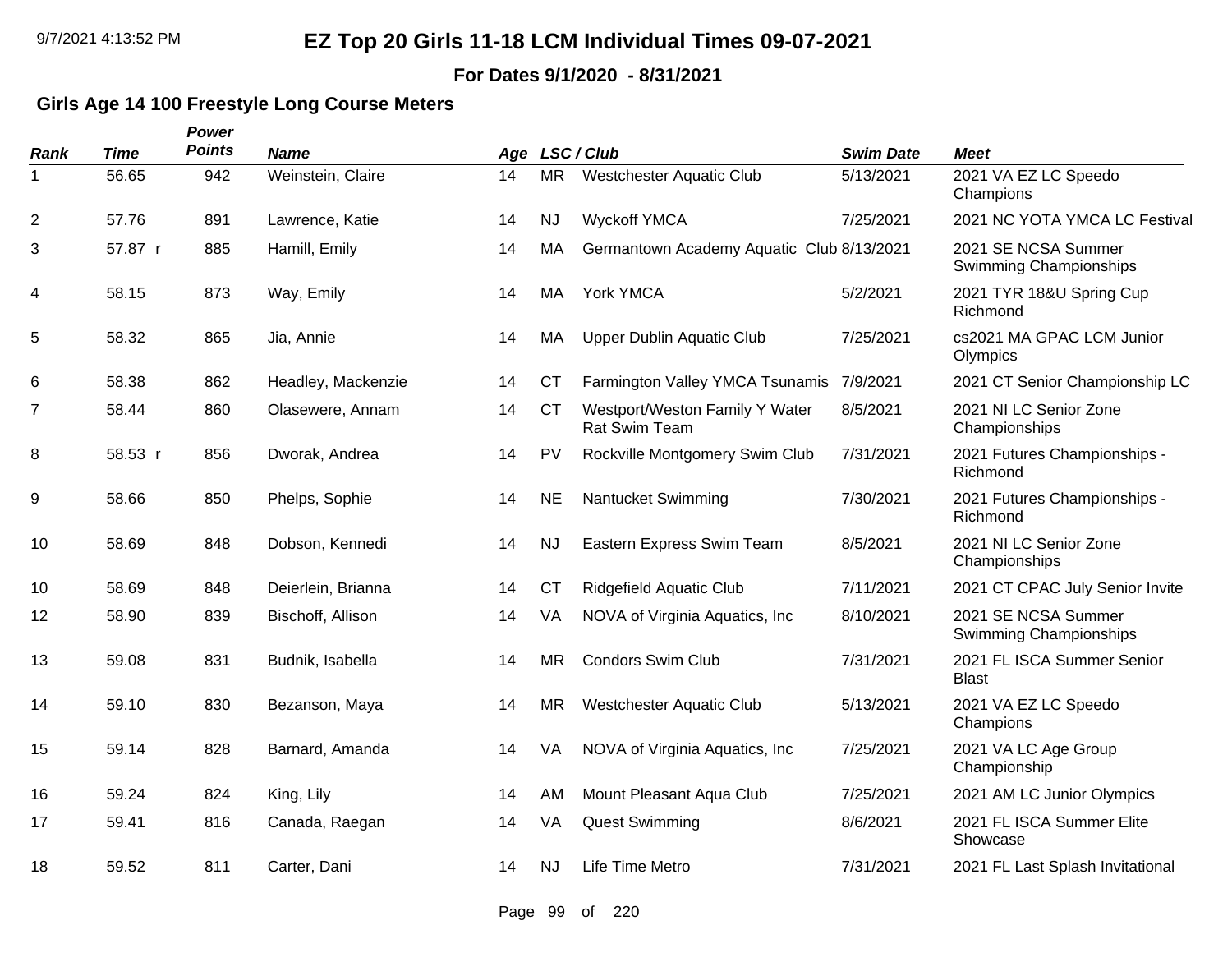| 9/7/2021 4:13:52 PM |                                |     | EZ Top 20 Girls 11-18 LCM Individual Times 09-07-2021 |    |     |                        |           |                                         |  |  |  |  |  |
|---------------------|--------------------------------|-----|-------------------------------------------------------|----|-----|------------------------|-----------|-----------------------------------------|--|--|--|--|--|
|                     | For Dates 9/1/2020 - 8/31/2021 |     |                                                       |    |     |                        |           |                                         |  |  |  |  |  |
| 19                  | 59.62                          | 807 | Lee, Lauren                                           | 14 | MR. | Badger Swim Club, Inc. | 5/13/2021 | 2021 VA EZ LC Speedo<br>Champions       |  |  |  |  |  |
| 20                  | 59.68                          | 804 | Knopsnyder, Ava                                       | 14 | MA  | Lancaster Aquatic Club | 8/5/2021  | 2021 NI LC Senior Zone<br>Championships |  |  |  |  |  |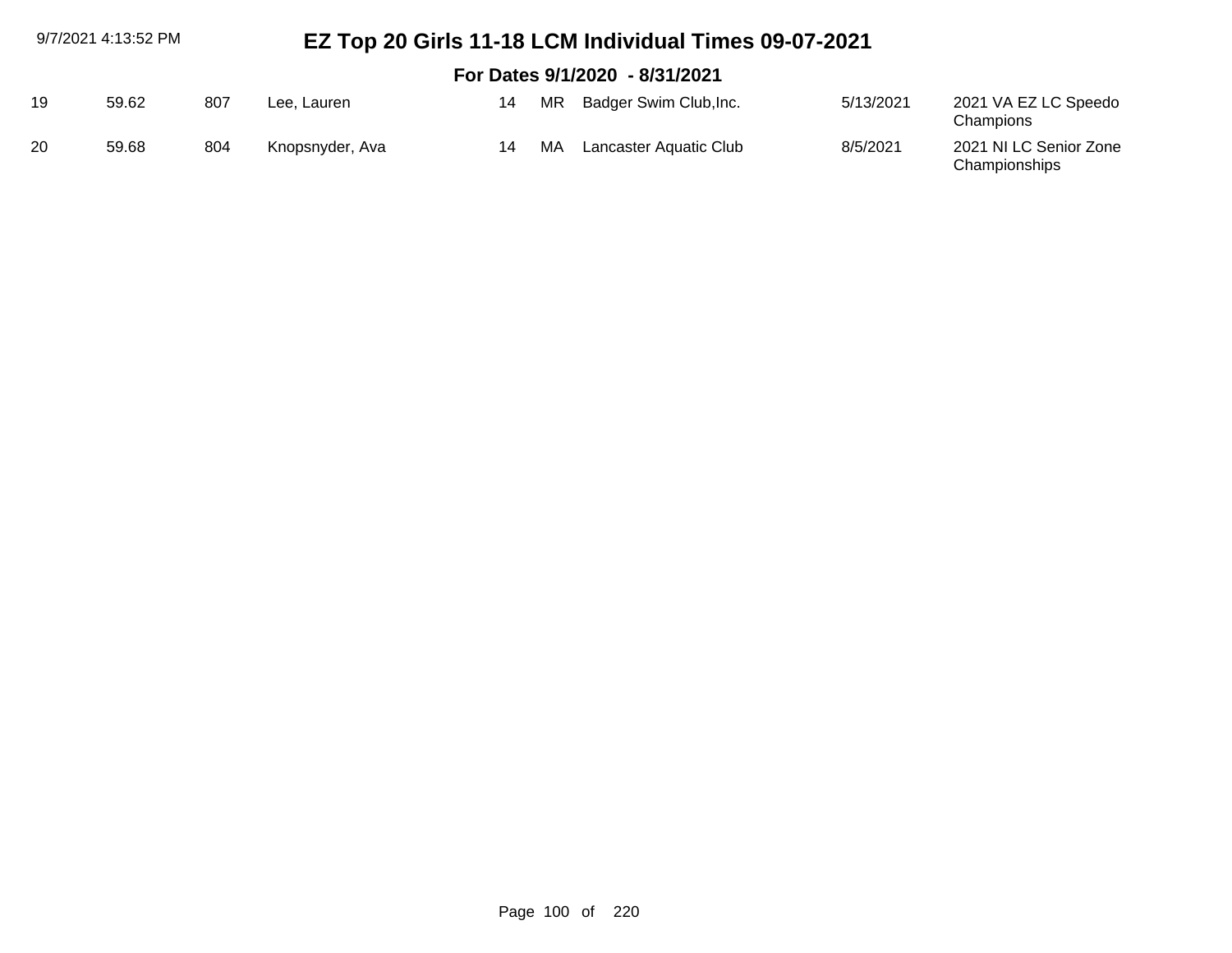**For Dates 9/1/2020 - 8/31/2021**

### **Girls Age 14 200 Freestyle Long Course Meters**

| Rank           | <b>Time</b> | Power<br><b>Points</b> | <b>Name</b>        |    |           | Age LSC/Club                              | <b>Swim Date</b> | <b>Meet</b>                                                 |
|----------------|-------------|------------------------|--------------------|----|-----------|-------------------------------------------|------------------|-------------------------------------------------------------|
| -1             | 1:58.95 r   | 1037                   | Weinstein, Claire  | 14 | <b>MR</b> | Westchester Aquatic Club                  | 7/15/2021        | 2021 MR TYR Senior Mets<br><b>Summer LC Champs</b>          |
| $\overline{c}$ | 2:04.56     | 898                    | Bezanson, Maya     | 14 | <b>MR</b> | <b>Westchester Aquatic Club</b>           | 7/29/2021        | 2021 Futures Championships -<br>Richmond                    |
| 3              | 2:05.19     | 883                    | Dobson, Kennedi    | 14 | <b>NJ</b> | Eastern Express Swim Team                 | 8/6/2021         | 2021 NI LC Senior Zone<br>Championships                     |
| 4              | 2:05.49     | 876                    | Kim, Chloe         | 14 | <b>NJ</b> | <b>Scarlet Aquatics</b>                   | 7/21/2021        | 2021-NT-American Long Course                                |
| 5              | 2:05.79     | 869                    | Hamill, Emily      | 14 | MA        | Germantown Academy Aquatic Club 7/23/2021 |                  | cs2021 MA GPAC LCM Junior<br>Olympics                       |
| 6              | 2:06.09     | 862                    | Knowlton, Skylar   | 14 | <b>NE</b> | <b>Phoenix Swimming</b>                   | 8/5/2021         | 2021 Speedo Summer<br><b>Championships East Time Trials</b> |
| 7              | 2:06.53     | 851                    | Vorobyeva, Arina   | 14 | MA        | Germantown Academy Aquatic Club 8/11/2021 |                  | 2021 SE NCSA Summer<br>Swimming Championships               |
| 8              | 2:06.68     | 848                    | Bischoff, Allison  | 14 | VA        | NOVA of Virginia Aquatics, Inc.           | 7/23/2021        | 2021 VA LC Age Group<br>Championship                        |
| 9              | 2:06.82     | 844                    | Phelps, Sophie     | 14 | <b>NE</b> | <b>Nantucket Swimming</b>                 | 7/29/2021        | 2021 USA-S Futures TT -<br>Richmond                         |
| 10             | 2:07.01 r   | 840                    | Barnard, Amanda    | 14 | VA        | NOVA of Virginia Aquatics, Inc.           | 7/22/2021        | 2021 VA LC Age Group<br>Championship                        |
| 11             | 2:07.84     | 821                    | Larsen, Sarah      | 14 | <b>MR</b> | Long Island Aquatic Club                  | 7/16/2021        | 2021 MR TYR Senior Mets<br>Summer LC Champs                 |
| 12             | 2:07.85     | 821                    | Maltsev, Erica     | 14 | <b>NJ</b> | <b>Scarlet Aquatics</b>                   | 8/5/2021         | 2021 VA Eastern Zone LC<br>Championship                     |
| 13             | 2:07.88     | 820                    | Deierlein, Brianna | 14 | <b>CT</b> | <b>Ridgefield Aquatic Club</b>            | 7/9/2021         | 2021 CT CPAC July Senior Invite                             |
| 14             | 2:07.93     | 819                    | Gregory, Gracie    | 14 | VA        | Williamsburg Aquatic Club                 | 6/4/2021         | 2021 VA HNVR Storm Surge Open                               |
| 15             | 2:08.50     | 806                    | Boles, Karly       | 14 | MA        | Germantown Academy Aquatic Club 8/11/2021 |                  | 2021 SE NCSA Summer<br>Swimming Championships               |
| 16             | 2:08.51     | 805                    | Budnik, Isabella   | 14 | <b>MR</b> | <b>Condors Swim Club</b>                  | 7/30/2021        | 2021 FL ISCA Summer Senior<br><b>Blast</b>                  |
| 17             | 2:08.74     | 800                    | Beckwith, Molly    | 14 | VA        | Virginia Gators                           | 7/23/2021        | 2021 VA LC Age Group<br>Championship                        |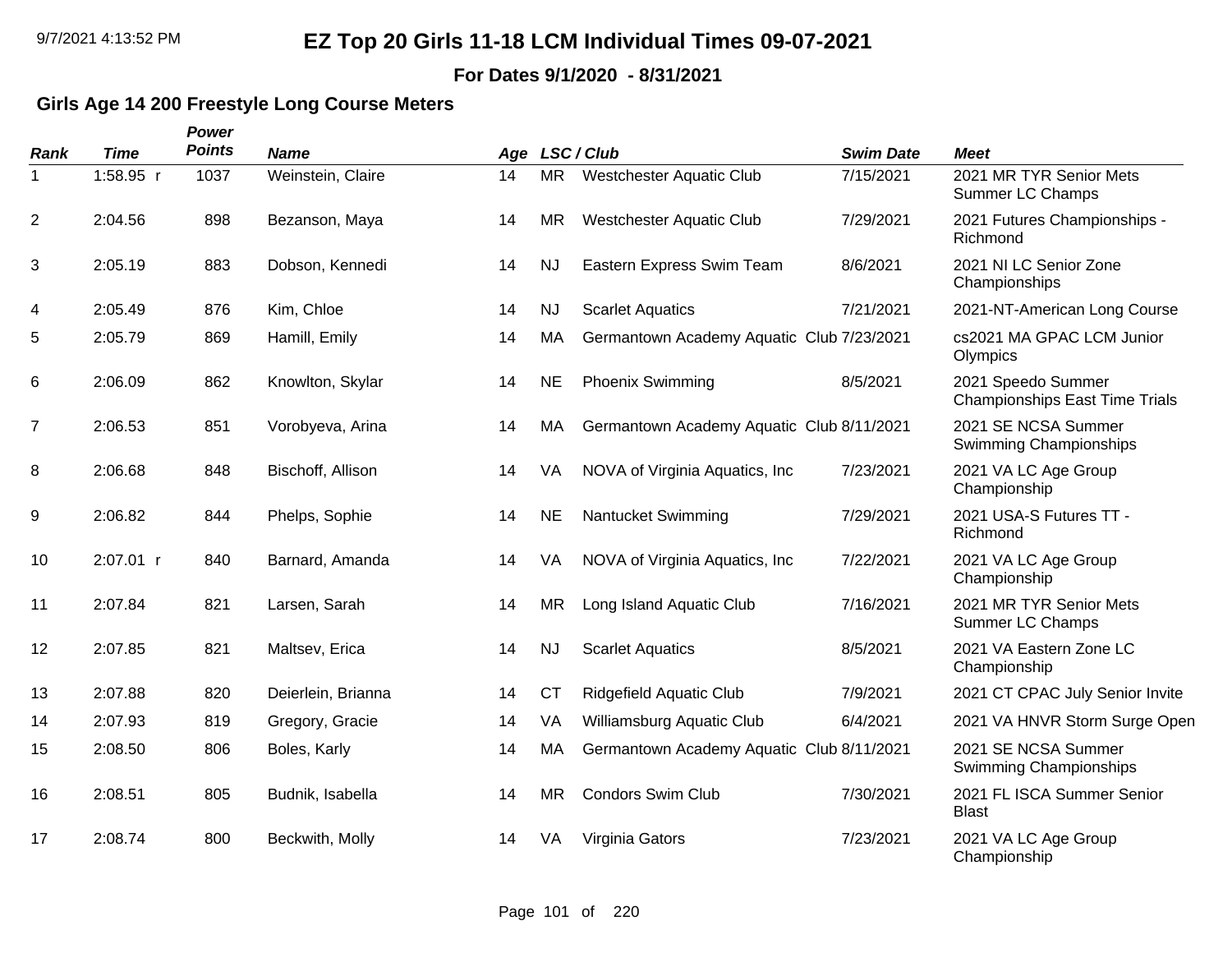| 9/7/2021 4:13:52 PM |         |     | EZ Top 20 Girls 11-18 LCM Individual Times 09-07-2021 |    |     |                                           |           |                                               |  |  |  |  |  |
|---------------------|---------|-----|-------------------------------------------------------|----|-----|-------------------------------------------|-----------|-----------------------------------------------|--|--|--|--|--|
|                     |         |     |                                                       |    |     | For Dates 9/1/2020 - 8/31/2021            |           |                                               |  |  |  |  |  |
| 18                  | 2:08.94 | 796 | Freeman, Sarah                                        | 14 | MA  | Germantown Academy Aquatic Club 8/11/2021 |           | 2021 SE NCSA Summer<br>Swimming Championships |  |  |  |  |  |
| 19                  | 2:09.11 | 792 | Lazar, Penny                                          | 14 | -CT | Greenwich YWCA Dolphins Swm Tm 7/9/2021   |           | 2021 CT CPAC July Senior Invite               |  |  |  |  |  |
| 20                  | 2:09.31 | 787 | Mayo, Phoebe                                          | 14 | VA  | <b>Coast Guard Blue Dolphins</b>          | 7/23/2021 | 2021 VA LC Age Group<br>Championship          |  |  |  |  |  |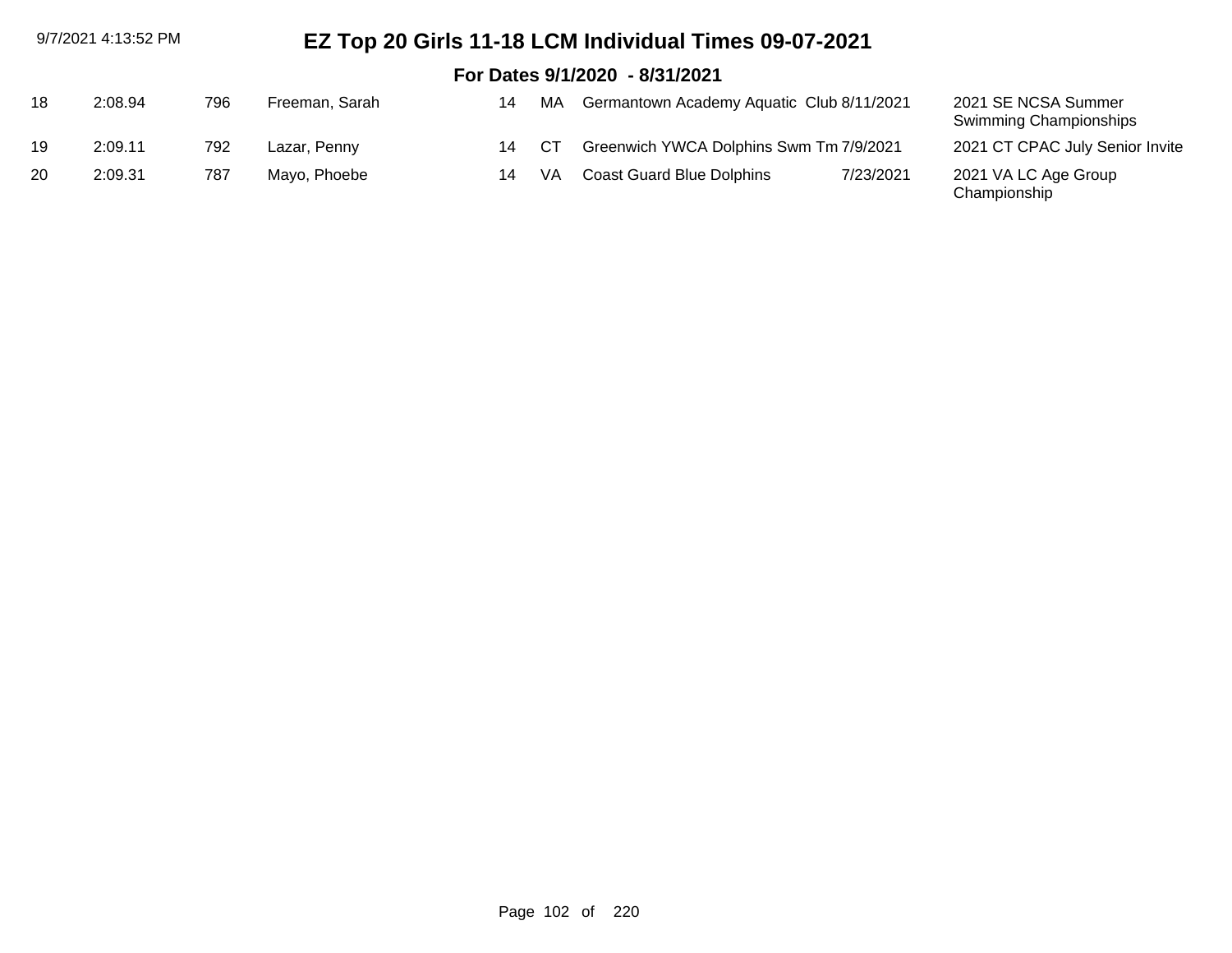**For Dates 9/1/2020 - 8/31/2021**

### **Girls Age 14 400 Freestyle Long Course Meters**

| <b>Rank</b>    | <b>Time</b> | Power<br><b>Points</b> | <b>Name</b>        | Age |           | LSC/Club                                  | <b>Swim Date</b> | <b>Meet</b>                                        |
|----------------|-------------|------------------------|--------------------|-----|-----------|-------------------------------------------|------------------|----------------------------------------------------|
| 1              | 4:11.11     | 1016                   | Weinstein, Claire  | 14  | <b>MR</b> | <b>Westchester Aquatic Club</b>           | 8/6/2021         | 2021 Speedo Summer<br><b>Championships East</b>    |
| 2              | 4:20.33     | 904                    | Kim, Chloe         | 14  | <b>NJ</b> | <b>Scarlet Aquatics</b>                   | 7/23/2021        | 2021-NT-American Long Course                       |
| 3              | 4:22.33     | 880                    | Bezanson, Maya     | 14  | <b>MR</b> | <b>Westchester Aquatic Club</b>           | 7/17/2021        | 2021 MR TYR Senior Mets<br><b>Summer LC Champs</b> |
| 4              | 4:22.80     | 875                    | Knowlton, Skylar   | 14  | <b>NE</b> | <b>Phoenix Swimming</b>                   | 7/30/2021        | 2021 Futures Championships -<br>West Fargo         |
| 5              | 4:25.60     | 843                    | Larsen, Sarah      | 14  | <b>MR</b> | Long Island Aquatic Club                  | 7/17/2021        | 2021 MR TYR Senior Mets<br><b>Summer LC Champs</b> |
| 6              | 4:26.46     | 833                    | Vorobyeva, Arina   | 14  | MA        | Germantown Academy Aquatic Club 8/13/2021 |                  | 2021 SE NCSA Summer<br>Swimming Championships      |
| $\overline{7}$ | 4:26.54     | 832                    | Dobson, Kennedi    | 14  | <b>NJ</b> | Eastern Express Swim Team                 | 8/7/2021         | 2021 NI LC Senior Zone<br>Championships            |
| 8              | 4:27.73     | 818                    | Phelps, Sophie     | 14  | <b>NE</b> | <b>Nantucket Swimming</b>                 | 7/31/2021        | 2021 Futures Championships -<br>Richmond           |
| 9              | 4:27.96     | 816                    | Vega, Izzy         | 14  | <b>MR</b> | Westchester Aquatic Club                  | 8/6/2021         | 2021 VA Eastern Zone LC<br>Championship            |
| 10             | 4:29.02     | 804                    | Gregory, Gracie    | 14  | VA        | Williamsburg Aquatic Club                 | 7/24/2021        | 2021 VA LC Age Group<br>Championship               |
| 11             | 4:29.04     | 804                    | Maltsev, Erica     | 14  | <b>NJ</b> | <b>Scarlet Aquatics</b>                   | 8/6/2021         | 2021 VA Eastern Zone LC<br>Championship            |
| 12             | 4:29.52     | 798                    | Hamill, Emily      | 14  | MA        | Germantown Academy Aquatic Club 7/24/2021 |                  | cs2021 MA GPAC LCM Junior<br>Olympics              |
| 13             | 4:29.63     | 797                    | Barnard, Amanda    | 14  | VA        | NOVA of Virginia Aquatics, Inc.           | 5/15/2021        | 2021 PV NCAP Elite Qualifier                       |
| 14             | 4:31.29     | 779                    | Zeng, Kayla        | 14  | <b>NE</b> | <b>Bluefish Swim Club</b>                 | 4/10/2021        | 2021 FL GAIN Invitational                          |
| 15             | 4:31.67     | 774                    | Chun, April        | 14  | <b>MR</b> | Long Island Aquatic Club                  | 4/9/2021         | 2021 MR LIAC LI Challenge<br>Invitational          |
| 16             | 4:32.56     | 765                    | Lazar, Penny       | 14  | <b>CT</b> | Greenwich YWCA Dolphins Swm Tm 7/10/2021  |                  | 2021 CT CPAC July Senior Invite                    |
| 17             | 4:33.03     | 760                    | Mouhidin, Hazel    | 14  | <b>NE</b> | <b>Crimson Aquatics</b>                   | 7/29/2021        | 2021 FL ISCA Summer Senior<br><b>Blast</b>         |
| 18             | 4:33.14     | 758                    | Deierlein, Brianna | 14  | <b>CT</b> | <b>Ridgefield Aquatic Club</b>            | 6/25/2021        | 2021 CT RYWC LCM Senior Invite                     |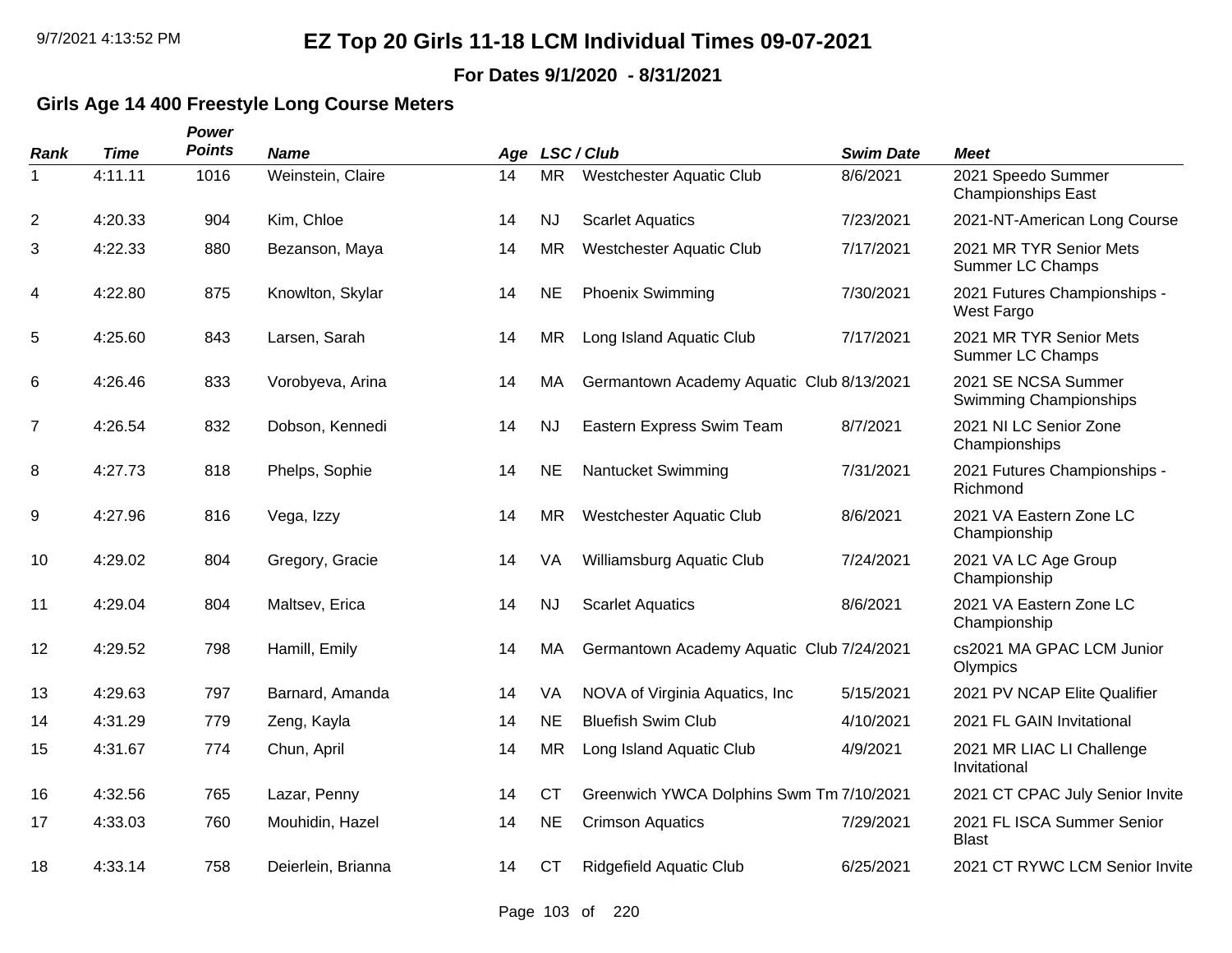|    | 9/7/2021 4:13:52 PM            |     |                  | EZ Top 20 Girls 11-18 LCM Individual Times 09-07-2021 |       |                   |           |                                      |  |  |  |  |  |
|----|--------------------------------|-----|------------------|-------------------------------------------------------|-------|-------------------|-----------|--------------------------------------|--|--|--|--|--|
|    | For Dates 9/1/2020 - 8/31/2021 |     |                  |                                                       |       |                   |           |                                      |  |  |  |  |  |
| 19 | 4:33.84                        | 751 | Beckwith, Molly  |                                                       | 14 VA | Virginia Gators   | 7/24/2021 | 2021 VA LC Age Group<br>Championship |  |  |  |  |  |
| 20 | 4:34.06                        | 748 | Budnik, Isabella |                                                       | MR    | Condors Swim Club | 6/25/2021 | 2021 SC YSSC LC Firecracker          |  |  |  |  |  |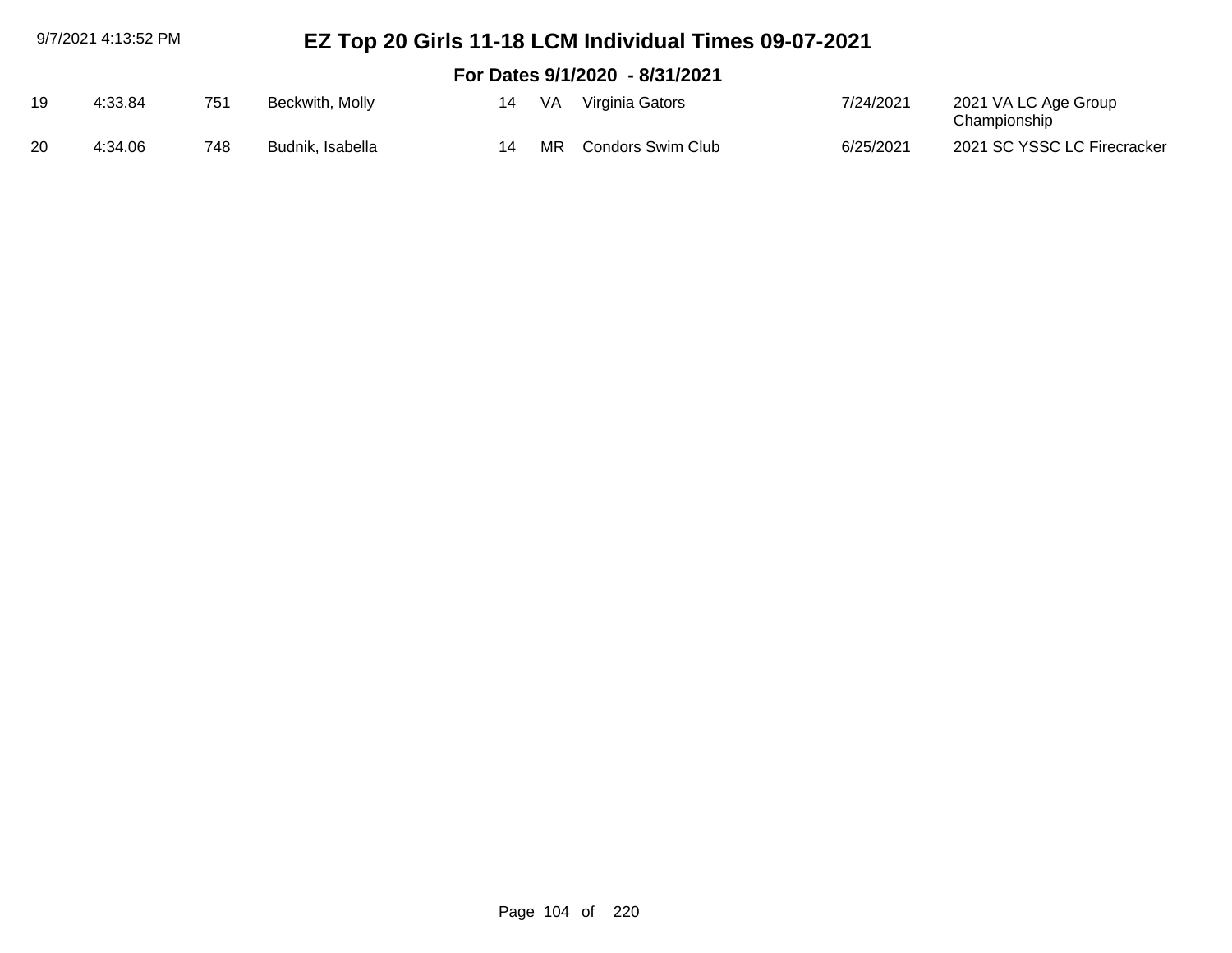**For Dates 9/1/2020 - 8/31/2021**

### **Girls Age 14 800 Freestyle Long Course Meters**

| Rank           | <b>Time</b> | <b>Points</b> | <b>Name</b>       |    |           | Age LSC/Club                              | <b>Swim Date</b> | <b>Meet</b>                                        |
|----------------|-------------|---------------|-------------------|----|-----------|-------------------------------------------|------------------|----------------------------------------------------|
| $\mathbf 1$    | 8:36.46     | 1016          | Weinstein, Claire | 14 | <b>MR</b> | <b>Westchester Aquatic Club</b>           | 8/3/2021         | 2021 Speedo Summer<br><b>Championships East</b>    |
| 2              | 8:53.06     | 926           | Kim, Chloe        | 14 | <b>NJ</b> | <b>Scarlet Aquatics</b>                   | 8/3/2021         | 2021 Speedo Summer<br><b>Championships East</b>    |
| 3              | 9:06.29     | 856           | Bezanson, Maya    | 14 | <b>MR</b> | <b>Westchester Aquatic Club</b>           | 7/15/2021        | 2021 MR TYR Senior Mets<br><b>Summer LC Champs</b> |
| 4              | 9:06.74     | 854           | Larsen, Sarah     | 14 | <b>MR</b> | Long Island Aquatic Club                  | 7/15/2021        | 2021 MR TYR Senior Mets<br>Summer LC Champs        |
| 5              | 9:09.45     | 840           | Vorobyeva, Arina  | 14 | МA        | Germantown Academy Aquatic Club 8/14/2021 |                  | 2021 SE NCSA Summer<br>Swimming Championships      |
| 6              | 9:09.56     | 840           | Foster, Payton    | 14 | <b>CT</b> | Greenwich YWCA Dolphins Swm Tm 3/27/2021  |                  | 2021 FL ISCA International Senior<br>Meet          |
| $\overline{7}$ | 9:11.02     | 832           | Vega, Izzy        | 14 | <b>MR</b> | <b>Westchester Aquatic Club</b>           | 8/4/2021         | 2021 VA Eastern Zone LC<br>Championship            |
| 8              | 9:11.35     | 831           | Chun, April       | 14 | <b>MR</b> | Long Island Aquatic Club                  | 7/15/2021        | 2021 MR TYR Senior Mets<br><b>Summer LC Champs</b> |
| 9              | 9:11.51     | 830           | Phelps, Sophie    | 14 | <b>NE</b> | <b>Nantucket Swimming</b>                 | 7/29/2021        | 2021 Futures Championships -<br>Richmond           |
| 10             | 9:15.86     | 808           | Knowlton, Skylar  | 14 | <b>NE</b> | <b>Phoenix Swimming</b>                   | 6/26/2021        | 2021 SE Speedo Summer Sizzler                      |
| 11             | 9:16.12     | 806           | Gregory, Gracie   | 14 | VA        | Williamsburg Aquatic Club                 | 7/15/2021        | 2021 VA LC Senior Champs                           |
| 12             | 9:17.63     | 799           | Mouhidin, Hazel   | 14 | <b>NE</b> | <b>Crimson Aquatics</b>                   | 7/27/2021        | 2021 FL ISCA Summer Senior<br><b>Blast</b>         |
| 13             | 9:21.92     | 778           | Lazar, Penny      | 14 | <b>CT</b> | Greenwich YWCA Dolphins Swm Tm 3/27/2021  |                  | 2021 FL ISCA International Senior<br>Meet          |
| 14             | 9:22.08     | 777           | Muller, Lauren    | 14 | <b>NJ</b> | <b>Scarlet Aquatics</b>                   | 7/24/2021        | 2021-NT-American Long Course                       |
| 15             | 9:23.74     | 769           | Gormsen, Lily     | 14 | <b>MR</b> | Long Island Aquatic Club                  | 7/15/2021        | 2021 MR TYR Senior Mets<br><b>Summer LC Champs</b> |
| 16             | 9:24.15     | 767           | Kelly, Megan      | 14 | <b>NE</b> | <b>Bluefish Swim Club</b>                 | 8/7/2021         | 2021 VA Eastern Zone LC<br>Championship            |
| 17             | 9:24.38     | 766           | Knopsnyder, Ava   | 14 | MA        | Lancaster Aquatic Club                    | 8/8/2021         | 2021 NI LC Senior Zone<br>Championships            |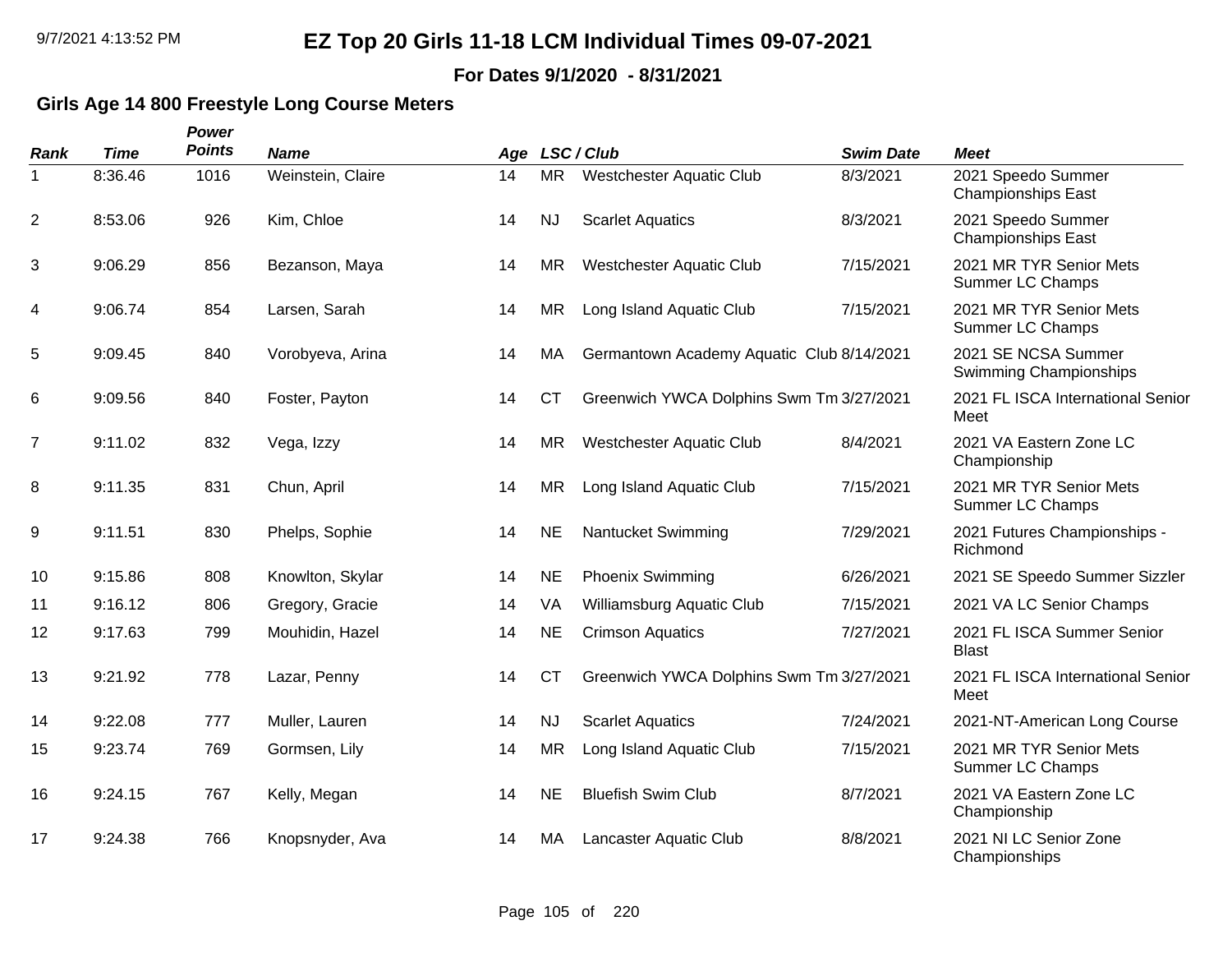| 9/7/2021 4:13:52 PM |                                |     |                      | EZ Top 20 Girls 11-18 LCM Individual Times 09-07-2021 |     |                                          |           |                                           |  |  |  |  |
|---------------------|--------------------------------|-----|----------------------|-------------------------------------------------------|-----|------------------------------------------|-----------|-------------------------------------------|--|--|--|--|
|                     | For Dates 9/1/2020 - 8/31/2021 |     |                      |                                                       |     |                                          |           |                                           |  |  |  |  |
| 18                  | 9:25.34                        | 761 | Berg, Maddie         | 14                                                    | AM  | <b>Steel City Aquatics</b>               | 7/9/2021  | West Virginia LC State Champio            |  |  |  |  |
| 19                  | 9:26.32                        | 756 | Beauchene, Katherine | 14                                                    | -CT | Farmington Valley YMCA Tsunamis 8/4/2021 |           | 2021 VA Eastern Zone LC<br>Championship   |  |  |  |  |
| 20                  | 9:27.50                        | 750 | Renner, Clara        | 14                                                    | NE. | <b>Crimson Aquatics</b>                  | 3/27/2021 | 2021 FL ISCA International Senior<br>Meet |  |  |  |  |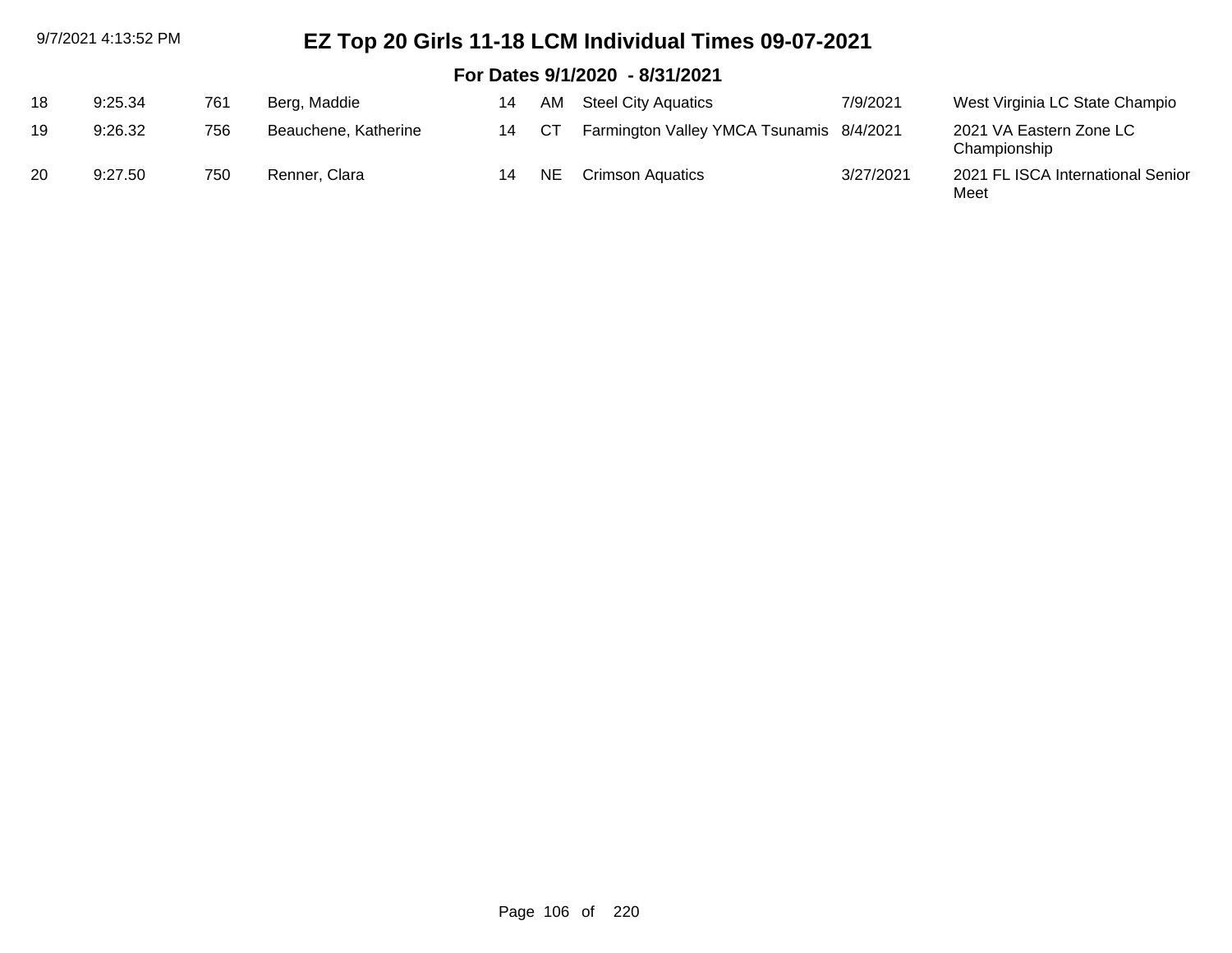**For Dates 9/1/2020 - 8/31/2021**

### **Girls Age 14 1500 Freestyle Long Course Meters**

| Rank           | <b>Time</b> | Power<br><b>Points</b> | <b>Name</b>       |    |           | Age LSC/Club                              | <b>Swim Date</b> | <b>Meet</b>                                        |
|----------------|-------------|------------------------|-------------------|----|-----------|-------------------------------------------|------------------|----------------------------------------------------|
| 1              | 16:45.42    | 968                    | Weinstein, Claire | 14 | <b>MR</b> | <b>Westchester Aquatic Club</b>           | 5/16/2021        | 2021 VA EZ LC Speedo<br>Champions                  |
| $\overline{2}$ | 16:57.53    | 935                    | Kim, Chloe        | 14 | <b>NJ</b> | <b>Scarlet Aquatics</b>                   | 8/7/2021         | 2021 Speedo Summer<br><b>Championships East</b>    |
| 3              | 17:22.11    | 869                    | Larsen, Sarah     | 14 | <b>MR</b> | Long Island Aquatic Club                  | 7/18/2021        | 2021 MR TYR Senior Mets<br><b>Summer LC Champs</b> |
| 4              | 17:27.91    | 854                    | Vorobyeva, Arina  | 14 | MA        | Germantown Academy Aquatic Club 8/10/2021 |                  | 2021 SE NCSA Summer<br>Swimming Championships      |
| 5              | 17:31.82    | 844                    | Knowlton, Skylar  | 14 | <b>NE</b> | <b>Phoenix Swimming</b>                   | 7/31/2021        | 2021 Futures Championships -<br>West Fargo         |
| 6              | 17:32.26    | 843                    | Vega, Izzy        | 14 | <b>MR</b> | <b>Westchester Aquatic Club</b>           | 5/2/2021         | 2021 TYR 18&U Spring Cup<br>Richmond               |
| $\overline{7}$ | 17:36.47    | 832                    | Chun, April       | 14 | <b>MR</b> | Long Island Aquatic Club                  | 7/18/2021        | 2021 MR TYR Senior Mets<br><b>Summer LC Champs</b> |
| 8              | 17:49.68    | 798                    | Lazar, Penny      | 14 | <b>CT</b> | Greenwich YWCA Dolphins Swm Tm 3/23/2021  |                  | 2021 FL ISCA International Senior<br>Meet          |
| 9              | 17:53.60    | 788                    | Bezanson, Maya    | 14 | <b>MR</b> | Westchester Aquatic Club                  | 5/16/2021        | 2021 VA EZ LC Speedo<br>Champions                  |
| 10             | 17:54.54    | 785                    | Renner, Clara     | 14 | <b>NE</b> | <b>Crimson Aquatics</b>                   | 3/23/2021        | 2021 FL ISCA International Senior<br>Meet          |
| 11             | 17:56.60    | 780                    | Mouhidin, Hazel   | 14 | <b>NE</b> | <b>Crimson Aquatics</b>                   | 7/31/2021        | 2021 FL ISCA Summer Senior<br><b>Blast</b>         |
| 12             | 17:57.51    | 778                    | Kelly, Megan      | 14 | <b>NE</b> | <b>Bluefish Swim Club</b>                 | 8/7/2021         | 2021 VA Eastern Zone LC<br>Championship            |
| 13             | 17:57.81    | 777                    | Freeman, Sarah    | 14 | MA        | Germantown Academy Aquatic Club 7/22/2021 |                  | cs2021 MA GPAC LCM Junior<br>Olympics              |
| 14             | 17:58.08    | 776                    | Berg, Maddie      | 14 | AM        | <b>Steel City Aquatics</b>                | 6/4/2021         | 2021 WV June Age Group LC<br>Meet                  |
| 15             | 18:00.69    | 770                    | Phelps, Sophie    | 14 | <b>NE</b> | Nantucket Swimming                        | 7/8/2021         | 2021 NE PHX 13-14 LCM AG<br>Champ                  |
| 16             | 18:01.52    | 768                    | Gregory, Gracie   | 14 | VA        | Williamsburg Aquatic Club                 | 7/22/2021        | 2021 VA LC Age Group<br>Championship               |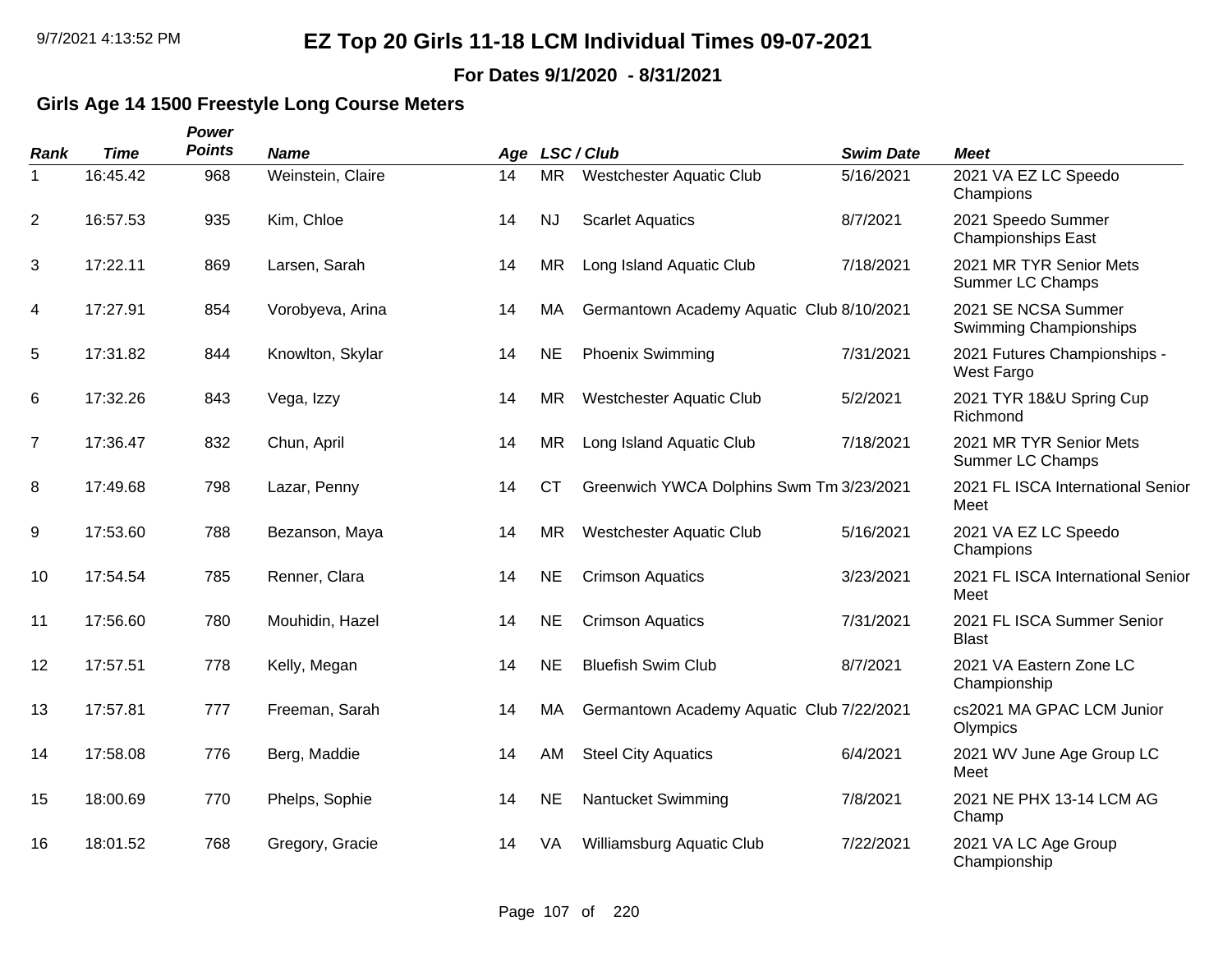| 9/7/2021 4:13:52 PM            |          |     | EZ Top 20 Girls 11-18 LCM Individual Times 09-07-2021 |    |           |                                   |           |                                         |  |  |  |  |  |
|--------------------------------|----------|-----|-------------------------------------------------------|----|-----------|-----------------------------------|-----------|-----------------------------------------|--|--|--|--|--|
| For Dates 9/1/2020 - 8/31/2021 |          |     |                                                       |    |           |                                   |           |                                         |  |  |  |  |  |
| 17                             | 18:05.35 | 758 | Valle, Isabela                                        | 14 | МA        | Greater Philadelphia Aquatic Club | 5/21/2021 | 2021 MA GPAC Spring Derby LC<br>С       |  |  |  |  |  |
| 18                             | 18:06.88 | 754 | Gray, Lauren                                          | 14 | VA        | <b>Tide Swimming</b>              | 8/7/2021  | 2021 VA Eastern Zone LC<br>Championship |  |  |  |  |  |
| 19                             | 18:15.37 | 733 | Caponiti, Adrianna                                    | 14 | <b>PV</b> | Rockville Montgomery Swim Club    | 5/16/2021 | 2021 VA EZ LC Speedo<br>Champions       |  |  |  |  |  |
| 20                             | 18:17.23 | 729 | Beckwith, Molly                                       | 14 | VA        | Virginia Gators                   | 7/22/2021 | 2021 VA LC Age Group<br>Championship    |  |  |  |  |  |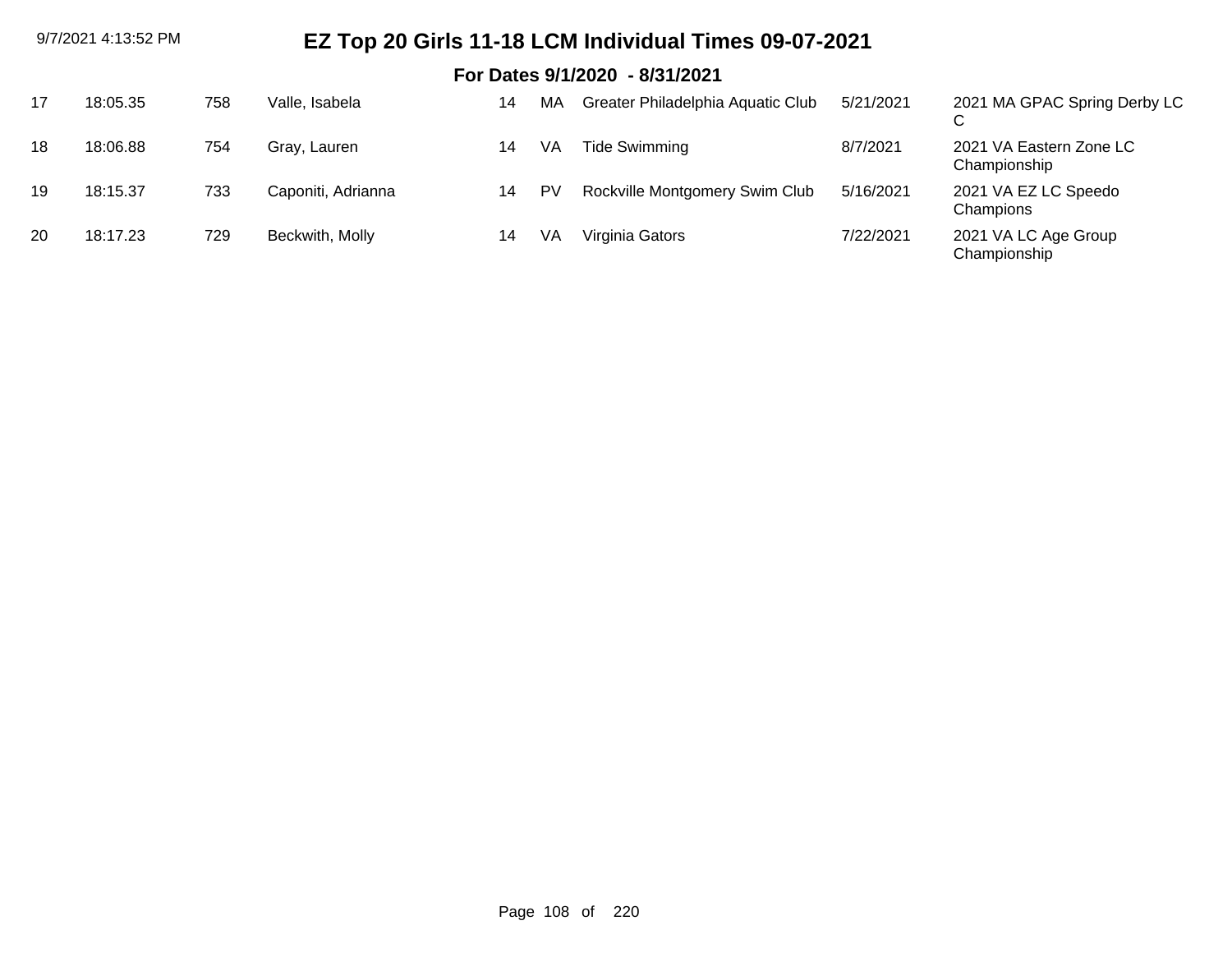**For Dates 9/1/2020 - 8/31/2021**

### **Girls Age 14 100 Backstroke Long Course Meters**

| Rank           | <b>Time</b> | Power<br><b>Points</b> | <b>Name</b>        | Age |           | LSC / Club                                           | <b>Swim Date</b> | <b>Meet</b>                                          |
|----------------|-------------|------------------------|--------------------|-----|-----------|------------------------------------------------------|------------------|------------------------------------------------------|
| $\mathbf 1$    | 1:02.39     | 1001                   | Ferguson, Zuri     | 14  | <b>NE</b> | <b>Bluefish Swim Club</b>                            | 5/22/2021        | 2021 GA Age Group Spring Splash                      |
| $\overline{2}$ | 1:02.51     | 996                    | Shackley, Leah     | 14  | AM        | <b>Blair Regional YMCA</b>                           | 5/15/2021        | 2021 VA EZ LC Speedo<br>Champions                    |
| 3              | 1:04.34     | 924                    | Rodrigues, Sarah   | 14  | <b>NJ</b> | <b>Berkeley Aquatic Club</b>                         | 3/20/2021        | 2021 NJ BAC Jim Wood Memorial<br>Invitational        |
| 4              | 1:04.37     | 923                    | Roy, Sylvia        | 14  | AM        | Mount Lebanon Aqua Club                              | 7/30/2021        | 2021 Futures Championships -<br>Richmond             |
| 5              | 1:04.38     | 922                    | Hamill, Emily      | 14  | MA        | Germantown Academy Aquatic Club 8/12/2021            |                  | 2021 SE NCSA Summer<br>Swimming Championships        |
| 6              | 1:04.48     | 918                    | Boles, Karly       | 14  | MA        | Germantown Academy Aquatic Club 8/12/2021            |                  | 2021 SE NCSA Summer<br><b>Swimming Championships</b> |
| $\overline{7}$ | 1:05.05     | 896                    | Abruzzo, Tori      | 14  | MA        | <b>Plymouth Whitemarsh Aquatics</b>                  | 7/25/2021        | cs2021 MA GPAC LCM Junior<br>Olympics                |
| 8              | 1:05.29     | 887                    | Foster, Payton     | 14  | <b>CT</b> | Greenwich YWCA Dolphins Swm Tm 1/16/2021             |                  | 2021 Pro Series - Richmond                           |
| 9              | 1:05.48     | 880                    | Mayo, Phoebe       | 14  | VA        | <b>Coast Guard Blue Dolphins</b>                     | 7/30/2021        | 2021 Futures Championships -<br>Richmond             |
| 10             | 1:05.63     | 874                    | Chandler, Campbell | 14  | <b>MD</b> | North Baltimore Aquatic Club                         | 7/31/2021        | 2021 MD LSC Summer<br>Championships                  |
| 11             | 1:05.79     | 868                    | Fedor, Kate        | 14  | <b>CT</b> | <b>ZEUS Swim Team</b>                                | 7/10/2021        | 2021 CT CPAC July Senior Invite                      |
| 12             | 1:05.80     | 868                    | Stephens, Lexi     | 14  | VA        | Poseidon Swimming Inc                                | 1/30/2021        | 2021 VA NOVA LC Winter Invitat                       |
| 13             | 1:05.91     | 864                    | Janney, Ingrid     | 14  | <b>CT</b> | Regional YMCA of Western<br><b>Connecticut Makos</b> | 7/10/2021        | 2021 CT CPAC July Senior Invite                      |
| 14             | 1:06.03     | 859                    | Jones, Layne       | 14  | VA        | <b>CCA Marlins</b>                                   | 7/24/2021        | 2021 VA LC Age Group<br>Championship                 |
| 15             | 1:06.15 $r$ | 854                    | Hotem, Kate        | 14  | VA        | NOVA of Virginia Aquatics, Inc.                      | 8/14/2021        | 2021 SE NCSA Summer<br>Swimming Championships        |
| 16             | 1:06.18     | 853                    | Deierlein, Brianna | 14  | <b>CT</b> | Unattached                                           | 5/15/2021        | 2021 VA EZ LC Speedo<br>Champions                    |
| 17             | 1:06.60     | 837                    | Jia, Annie         | 14  | MA        | Upper Dublin Aquatic Club                            | 7/11/2021        | 2021 MA Swimming Meet                                |
| 18             | 1:06.61     | 837                    | Moore, Alexandra   | 14  | <b>CT</b> | Chelsea Piers Aquatic Club                           | 7/30/2021        | 2021 FL ISCA Summer Senior<br><b>Blast</b>           |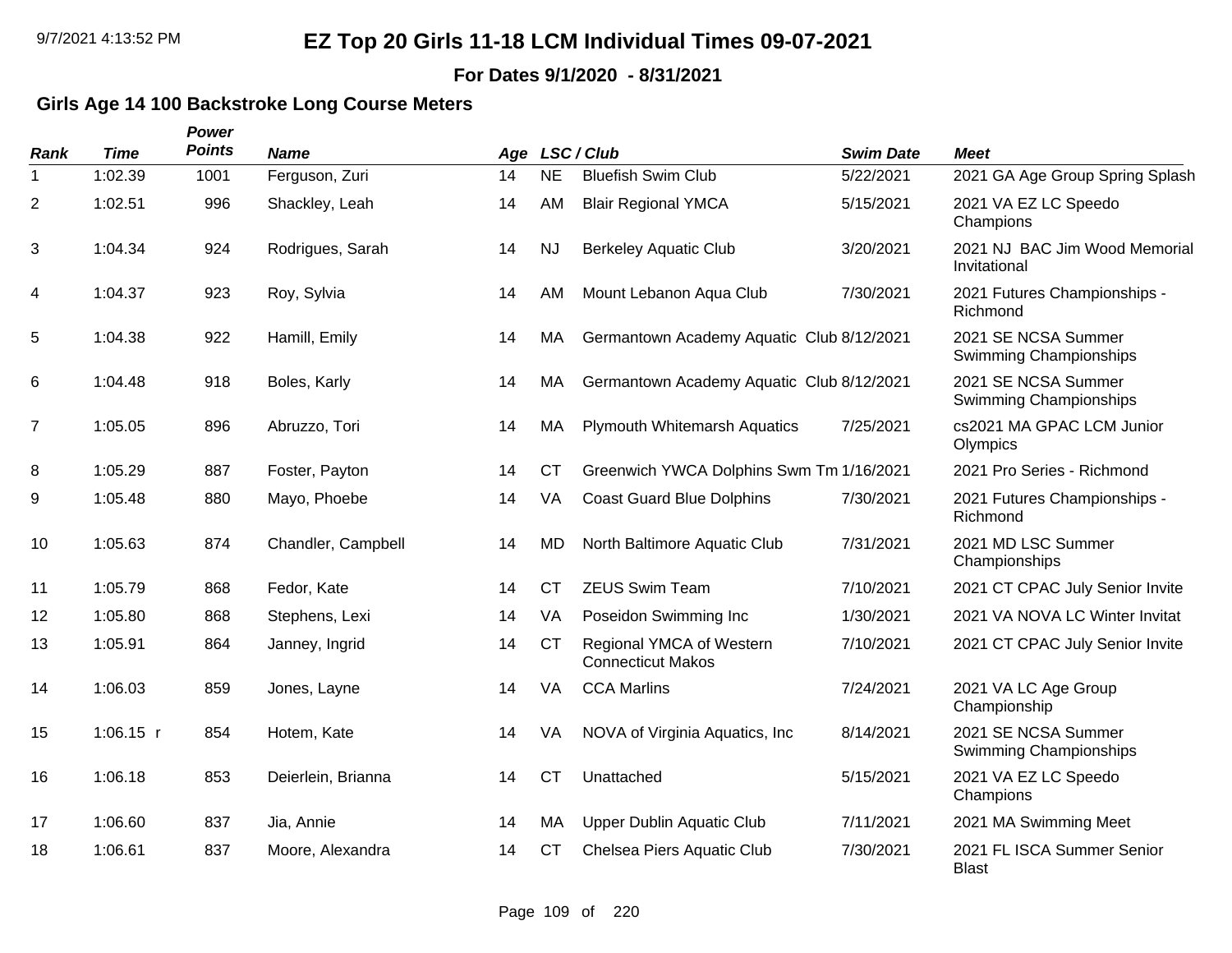| 9/7/2021 4:13:52 PM |                                | EZ Top 20 Girls 11-18 LCM Individual Times 09-07-2021 |                   |    |    |                                       |           |                                             |  |  |  |  |
|---------------------|--------------------------------|-------------------------------------------------------|-------------------|----|----|---------------------------------------|-----------|---------------------------------------------|--|--|--|--|
|                     | For Dates 9/1/2020 - 8/31/2021 |                                                       |                   |    |    |                                       |           |                                             |  |  |  |  |
| 19                  | 1:06.72 $r$                    | 833                                                   | Slowik, Mia       | 14 | MR | <b>Asphalt Green Unified Aquatics</b> | 7/17/2021 | 2021 MR TYR Senior Mets<br>Summer LC Champs |  |  |  |  |
| 20                  | 1:06.82 $r$                    | 829                                                   | Weinstein, Claire | 14 | MR | Westchester Aquatic Club              | 7/17/2021 | 2021 MR TYR Senior Mets<br>Summer LC Champs |  |  |  |  |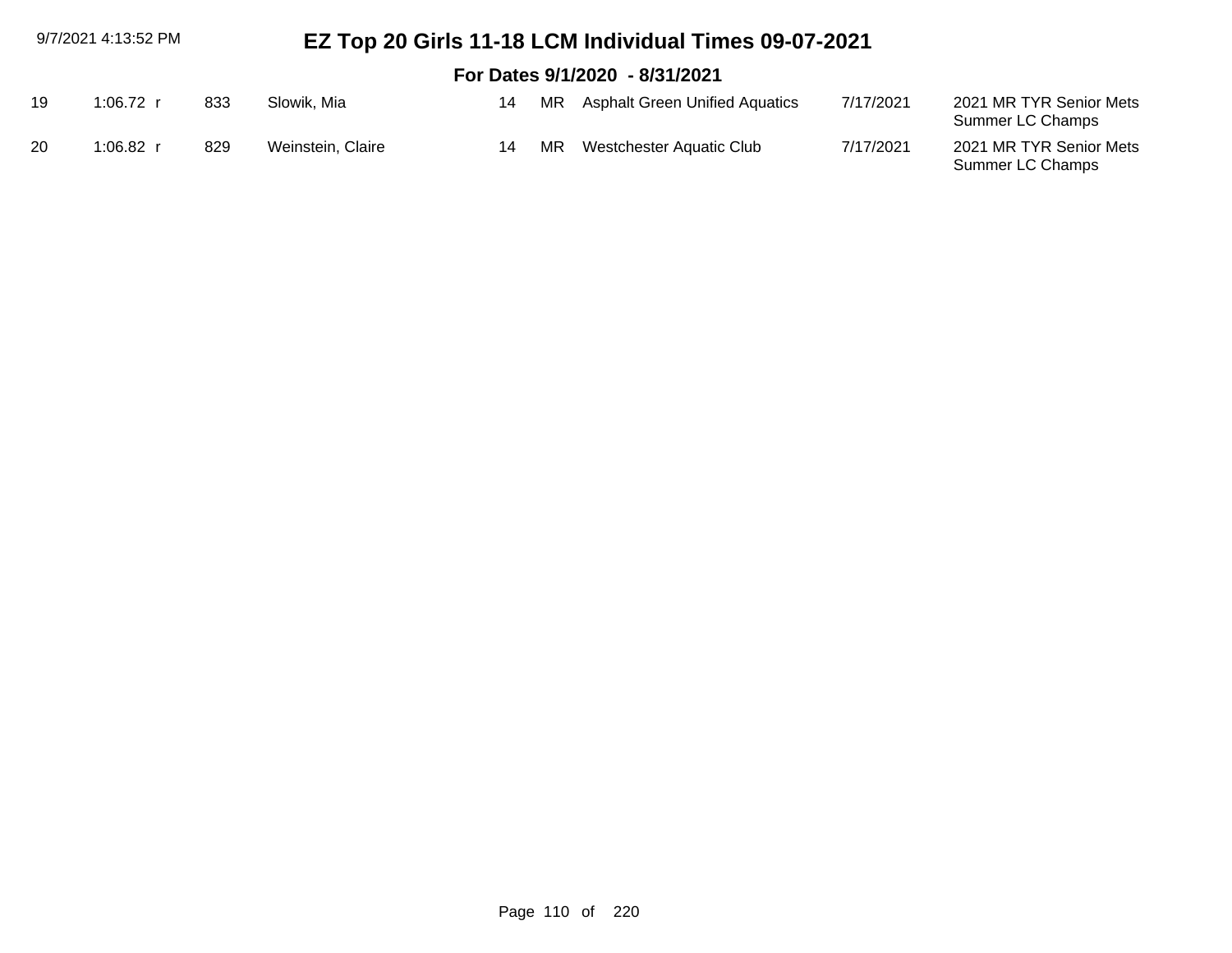**For Dates 9/1/2020 - 8/31/2021**

### **Girls Age 14 200 Backstroke Long Course Meters**

| <b>Rank</b>    | <b>Time</b> | Power<br><b>Points</b> | <b>Name</b>        |    |           | Age LSC/Club                                         | <b>Swim Date</b> | <b>Meet</b>                                   |
|----------------|-------------|------------------------|--------------------|----|-----------|------------------------------------------------------|------------------|-----------------------------------------------|
| 1              | 2:14.87     | 960                    | Rodrigues, Sarah   | 14 | <b>NJ</b> | <b>Berkeley Aquatic Club</b>                         | 8/1/2021         | 2021 Futures Championships -<br>Richmond      |
| $\overline{2}$ | 2:15.33     | 952                    | Ferguson, Zuri     | 14 | <b>NE</b> | <b>Bluefish Swim Club</b>                            | 5/23/2021        | 2021 GA Age Group Spring Splash               |
| 3              | 2:16.66     | 930                    | Foster, Payton     | 14 | <b>CT</b> | Greenwich YWCA Dolphins Swm Tm 1/17/2021             |                  | 2021 Pro Series - Richmond                    |
| 4              | 2:17.54     | 915                    | Weinstein, Claire  | 14 | <b>MR</b> | Westchester Aquatic Club                             | 7/18/2021        | 2021 MR TYR Senior Mets<br>Summer LC Champs   |
| 5              | 2:17.95     | 908                    | Mayo, Phoebe       | 14 | VA        | <b>Coast Guard Blue Dolphins</b>                     | 8/1/2021         | 2021 Futures Championships -<br>Richmond      |
| 6              | 2:18.51     | 899                    | Shackley, Leah     | 14 | AM        | <b>Blair Regional YMCA</b>                           | 5/16/2021        | 2021 VA EZ LC Speedo<br>Champions             |
| $\overline{7}$ | 2:18.68     | 896                    | Boles, Karly       | 14 | MA        | Germantown Academy Aquatic Club 8/10/2021            |                  | 2021 SE NCSA Summer<br>Swimming Championships |
| 8              | 2:19.13     | 889                    | Hamill, Emily      | 14 | MA        | Germantown Academy Aquatic Club 8/10/2021            |                  | 2021 SE NCSA Summer<br>Swimming Championships |
| 9              | 2:19.64     | 880                    | Abruzzo, Tori      | 14 | <b>MA</b> | <b>Plymouth Whitemarsh Aquatics</b>                  | 7/24/2021        | cs2021 MA GPAC LCM Junior<br>Olympics         |
| 10             | 2:19.87     | 877                    | Janney, Ingrid     | 14 | <b>CT</b> | Regional YMCA of Western<br><b>Connecticut Makos</b> | 5/22/2021        | 2021 MA Mercersburg Academy<br>Мa             |
| 11             | 2:19.96     | 875                    | Hotem, Kate        | 14 | VA        | NOVA of Virginia Aquatics, Inc.                      | 7/25/2021        | 2021 VA LC Age Group<br>Championship          |
| 12             | 2:20.31     | 869                    | Deierlein, Brianna | 14 | <b>CT</b> | <b>Ridgefield Aquatic Club</b>                       | 7/11/2021        | 2021 CT CPAC July Senior Invite               |
| 13             | 2:20.97     | 859                    | Kim, Chloe         | 14 | <b>NJ</b> | <b>Scarlet Aquatics</b>                              | 7/22/2021        | 2021-NT-American Long Course                  |
| 14             | 2:21.65     | 848                    | Roy, Sylvia        | 14 | AM        | Mount Lebanon Aqua Club                              | 8/1/2021         | 2021 Futures Championships -<br>Richmond      |
| 15             | 2:21.88     | 844                    | Fedor, Kate        | 14 | <b>CT</b> | <b>ZEUS Swim Team</b>                                | 7/11/2021        | 2021 CT CPAC July Senior Invite               |
| 16             | 2:22.83     | 828                    | Jones, Layne       | 14 | VA        | <b>CCA Marlins</b>                                   | 8/5/2021         | 2021 VA Eastern Zone LC<br>Championship       |
| 17             | 2:23.07     | 825                    | Stephens, Lexi     | 14 | VA        | Poseidon Swimming Inc                                | 1/31/2021        | 2021 VA NOVA LC Winter Invitat                |
| 18             | 2:23.66     | 815                    | Slowik, Mia        | 14 | <b>MR</b> | <b>Asphalt Green Unified Aquatics</b>                | 7/18/2021        | 2021 MR TYR Senior Mets<br>Summer LC Champs   |
| 18             | 2:23.66     | 815                    | Little, Bella      | 14 | VA.       | NOVA of Virginia Aquatics, Inc.                      | 8/10/2021        | 2021 SE NCSA Summer                           |
|                |             |                        |                    |    | Page 111  | of<br>220                                            |                  |                                               |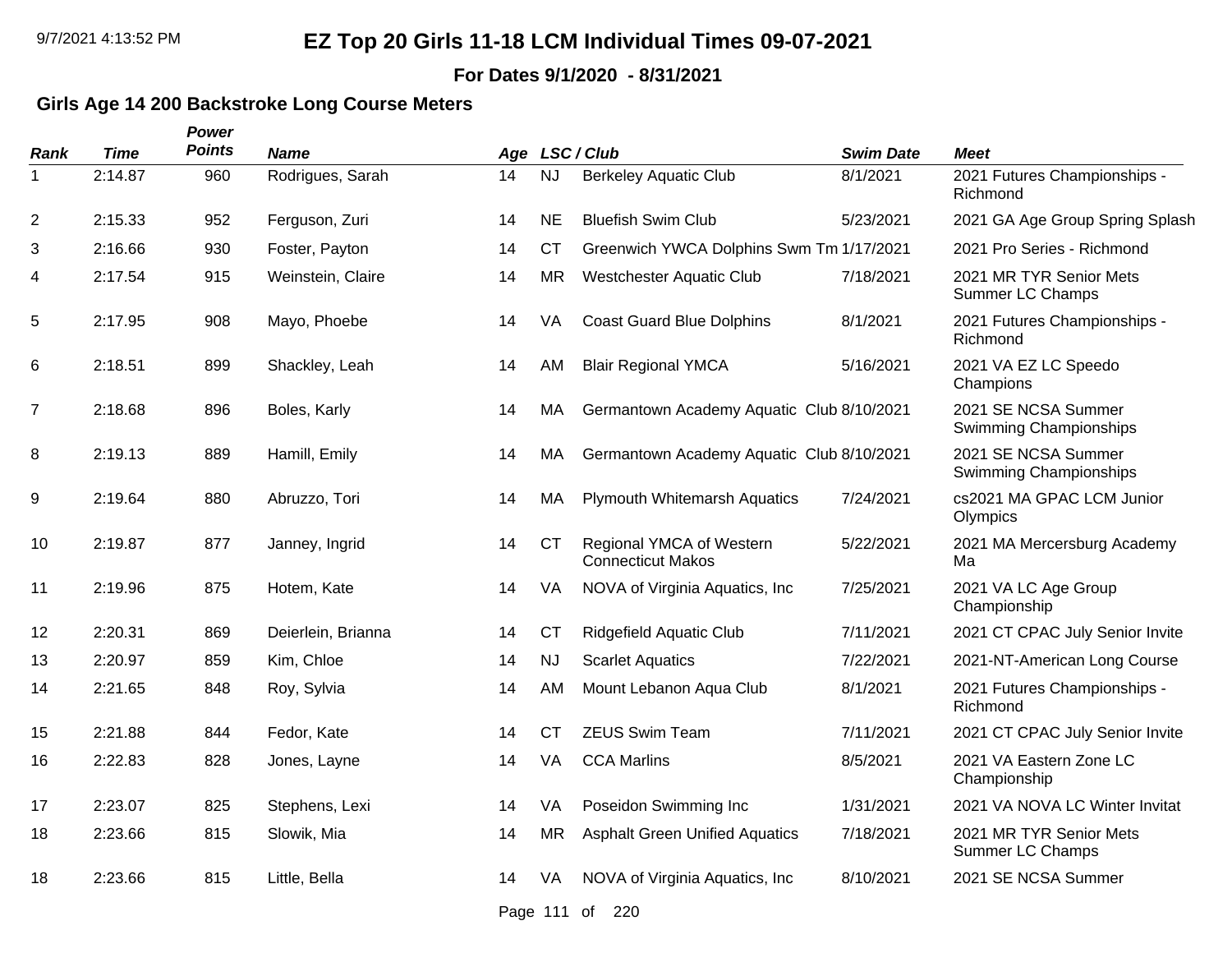#### **For Dates 9/1/2020 - 8/31/2021**

Swimming Championships

| 20 | 2:23.89 | Dobson. Kennedi |  | 14 NJ Eastern Express Swim Team<br>and the contract of the contract of the contract of the contract of the contract of the contract of the contract of | 8/8/2021 | 2021 NI LC Senior Zone |
|----|---------|-----------------|--|--------------------------------------------------------------------------------------------------------------------------------------------------------|----------|------------------------|
|    |         |                 |  |                                                                                                                                                        |          |                        |

Championships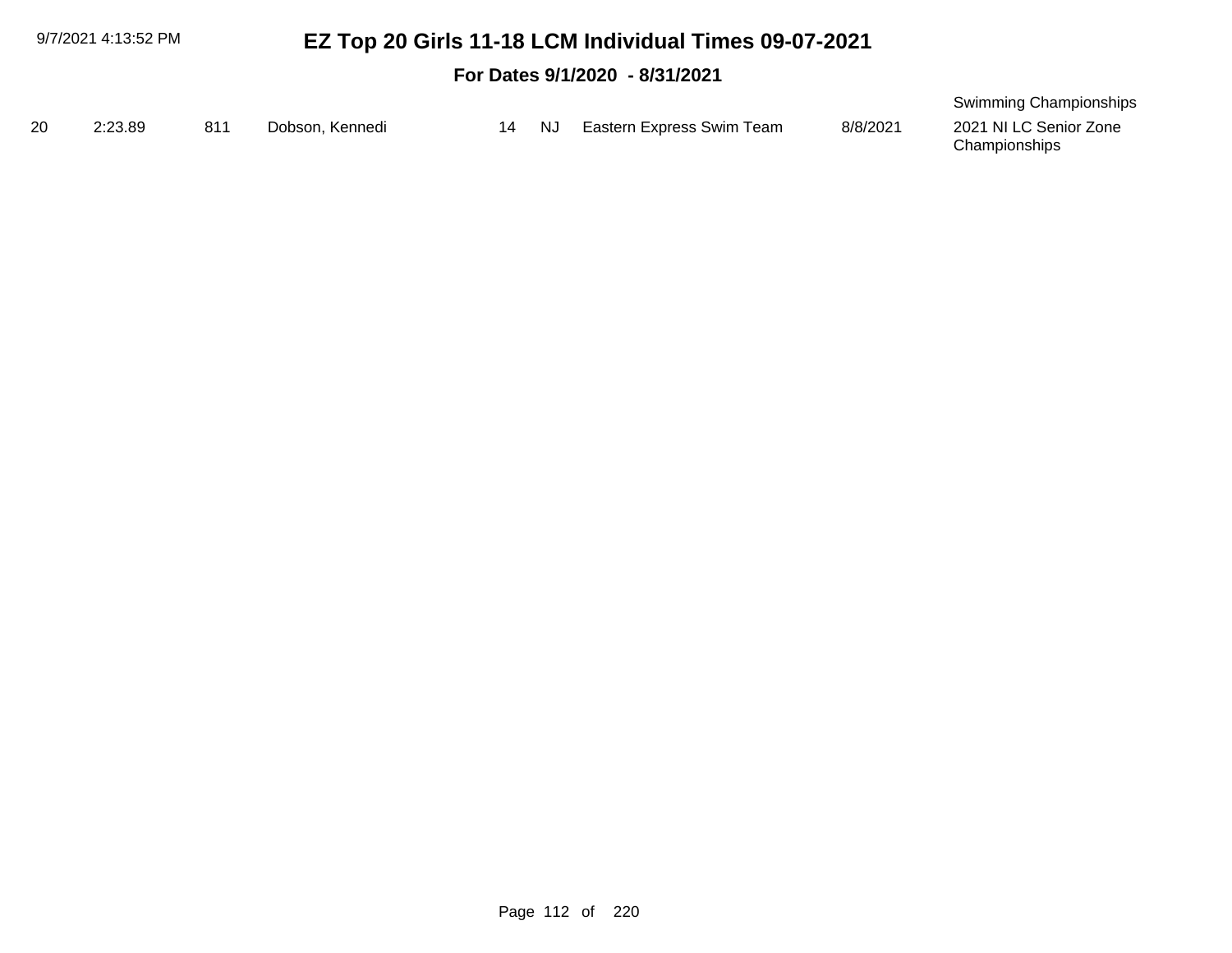**For Dates 9/1/2020 - 8/31/2021**

### **Girls Age 14 100 Breaststroke Long Course Meters**

| Rank        | <b>Time</b> | Power<br><b>Points</b> | <b>Name</b>         |    |           | Age LSC/Club                     | <b>Swim Date</b> | <b>Meet</b>                                   |
|-------------|-------------|------------------------|---------------------|----|-----------|----------------------------------|------------------|-----------------------------------------------|
| $\mathbf 1$ | 1:12.91     | 906                    | Scott, Elle         | 14 | VA        | NOVA of Virginia Aquatics, Inc.  | 8/11/2021        | 2021 SE NCSA Summer<br>Swimming Championships |
| 2           | 1:13.39     | 892                    | Welsch, Layla       | 14 | VA        | Virginia Gators                  | 7/23/2021        | 2021 VA LC Age Group<br>Championship          |
| 3           | 1:13.73     | 881                    | House, Cameron      | 14 | <b>PV</b> | All Star Aquatics                | 5/13/2021        | 2021 VA EZ LC Speedo<br>Champions             |
| 4           | 1:13.84     | 878                    | Bartholomew, Isla   | 14 | PV        | Rockville Montgomery Swim Club   | 7/13/2021        | 2021 PV AP MCSL Coaches Long<br>Course        |
| 5           | 1:14.16     | 869                    | Hazlehurst, Ana     | 14 | <b>MD</b> | North Baltimore Aquatic Club     | 6/13/2021        | 2021 MA WSY Long Course Class                 |
| 6           | 1:14.22     | 867                    | Sanders, Katherine  | 14 | <b>MD</b> | North Baltimore Aquatic Club     | 6/13/2021        | 2021 MA WSY Long Course Class                 |
| 7           | 1:14.78     | 850                    | Headley, Mackenzie  | 14 | <b>CT</b> | Farmington Valley YMCA Tsunamis  | 7/10/2021        | 2021 CT Senior Championship LC                |
| 8           | 1:15.24     | 837                    | Jia, Annie          | 14 | MA        | <b>Upper Dublin Aquatic Club</b> | 7/9/2021         | 2021 MA Swimming Meet                         |
| 9           | 1:15.27     | 836                    | Shaffer, Sarah Anne | 14 | AM        | <b>Pine Richland Aquatics</b>    | 8/5/2021         | 2021 NI LC Senior Zone<br>Championships       |
| 10          | 1:15.39     | 832                    | O'Hara, Megan       | 14 | PV        | Rockville Montgomery Swim Club   | 7/13/2021        | 2021 PV AP MCSL Coaches Long<br>Course        |
| 11          | 1:15.42     | 831                    | Cohen, Audrey       | 14 | ME        | Unattached                       | 12/4/2020        | 2020 VA ISCA December Senior                  |
| 12          | 1:15.84     | 819                    | Madison, Kendall    | 14 | <b>MD</b> | Annapolis Swim Club              | 5/13/2021        | 2021 VA EZ LC Speedo<br>Champions             |
| 13          | 1:15.85     | 819                    | Lavorini, Giona     | 14 | AM        | <b>Butler Y Aquatic Club</b>     | 8/4/2021         | 2021 VA Eastern Zone LC<br>Championship       |
| 14          | 1:15.93     | 816                    | Barnard, Amanda     | 14 | VA        | NOVA of Virginia Aquatics, Inc.  | 7/23/2021        | 2021 VA LC Age Group<br>Championship          |
| 15          | 1:16.21     | 808                    | Brown, Olivia       | 14 | <b>MR</b> | <b>Team Suffolk</b>              | 6/27/2021        | 2021 MR LIAC Summer Fun<br>Invitational       |
| 16          | 1:16.25     | 807                    | Noronha, Yana       | 14 | AM        | <b>Steel City Aquatics</b>       | 7/23/2021        | 2021 AM LC Junior Olympics                    |
| 16          | 1:16.25     | 807                    | Weissler, Michelle  | 14 | <b>CT</b> | Stamford Sailfish Aquatic Club   | 7/10/2021        | 2021 CT Senior Championship LC                |
| 18          | 1:16.35     | 804                    | Cadigan, Elle       | 14 | <b>NJ</b> | Fanwood-Scotch Plains YMCA       | 7/23/2021        | 2021 NC YOTA YMCA LC Festival                 |
| 19          | 1:17.01     | 785                    | Hu, Megan           | 14 | <b>MR</b> | Long Island Express              | 7/23/2021        | 2021 MR Metropolitan LCM Junior<br>Olympics   |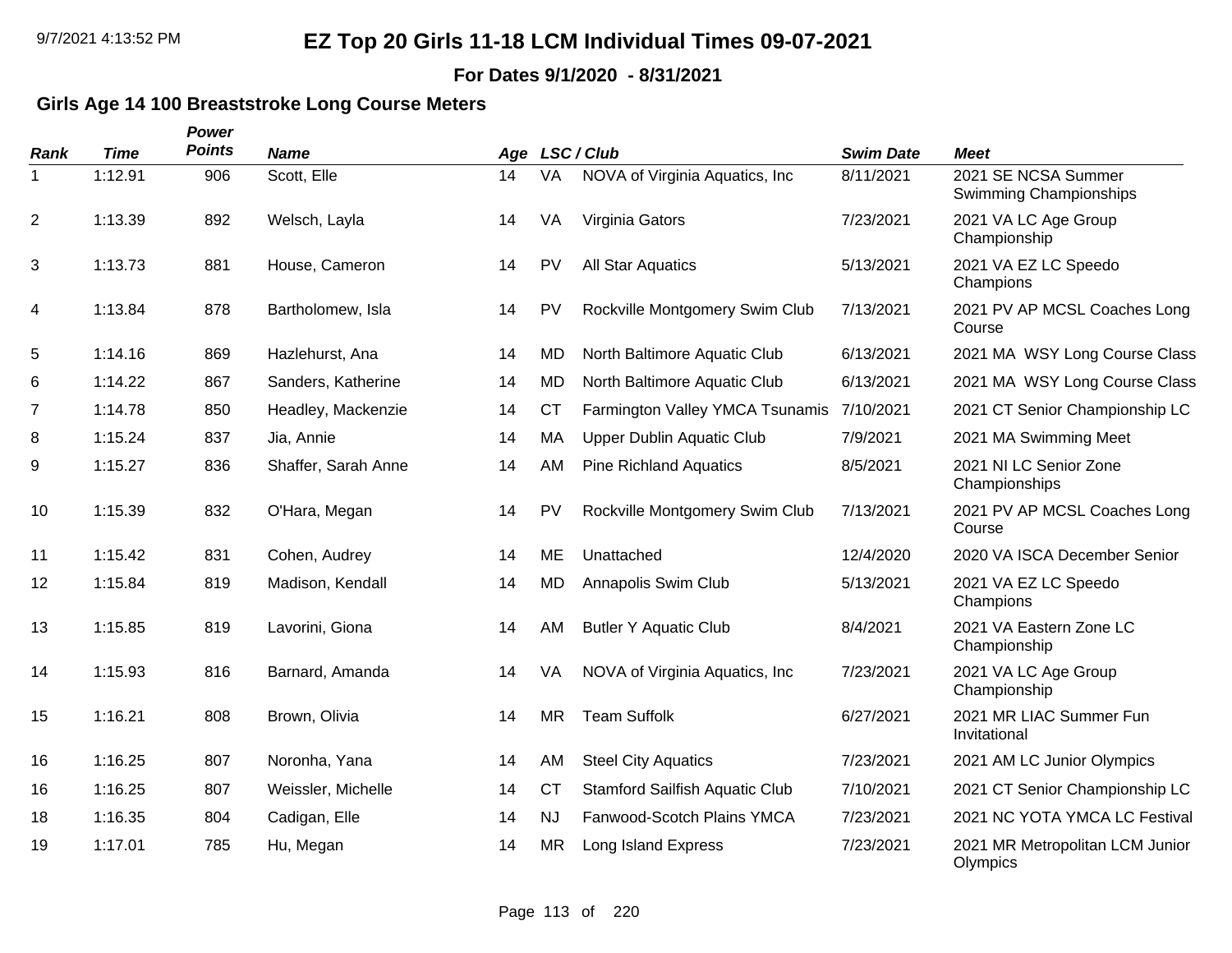|    | 9/7/2021 4:13:52 PM |     | EZ Top 20 Girls 11-18 LCM Individual Times 09-07-2021 |  |  |                                |          |                                         |
|----|---------------------|-----|-------------------------------------------------------|--|--|--------------------------------|----------|-----------------------------------------|
|    |                     |     |                                                       |  |  | For Dates 9/1/2020 - 8/31/2021 |          |                                         |
| 20 | 1:17.12             | 782 | Dimaculangan, Bella                                   |  |  | 14 MR Three Village Swim Club  | 8/5/2021 | 2021 NI LC Senior Zone<br>Championships |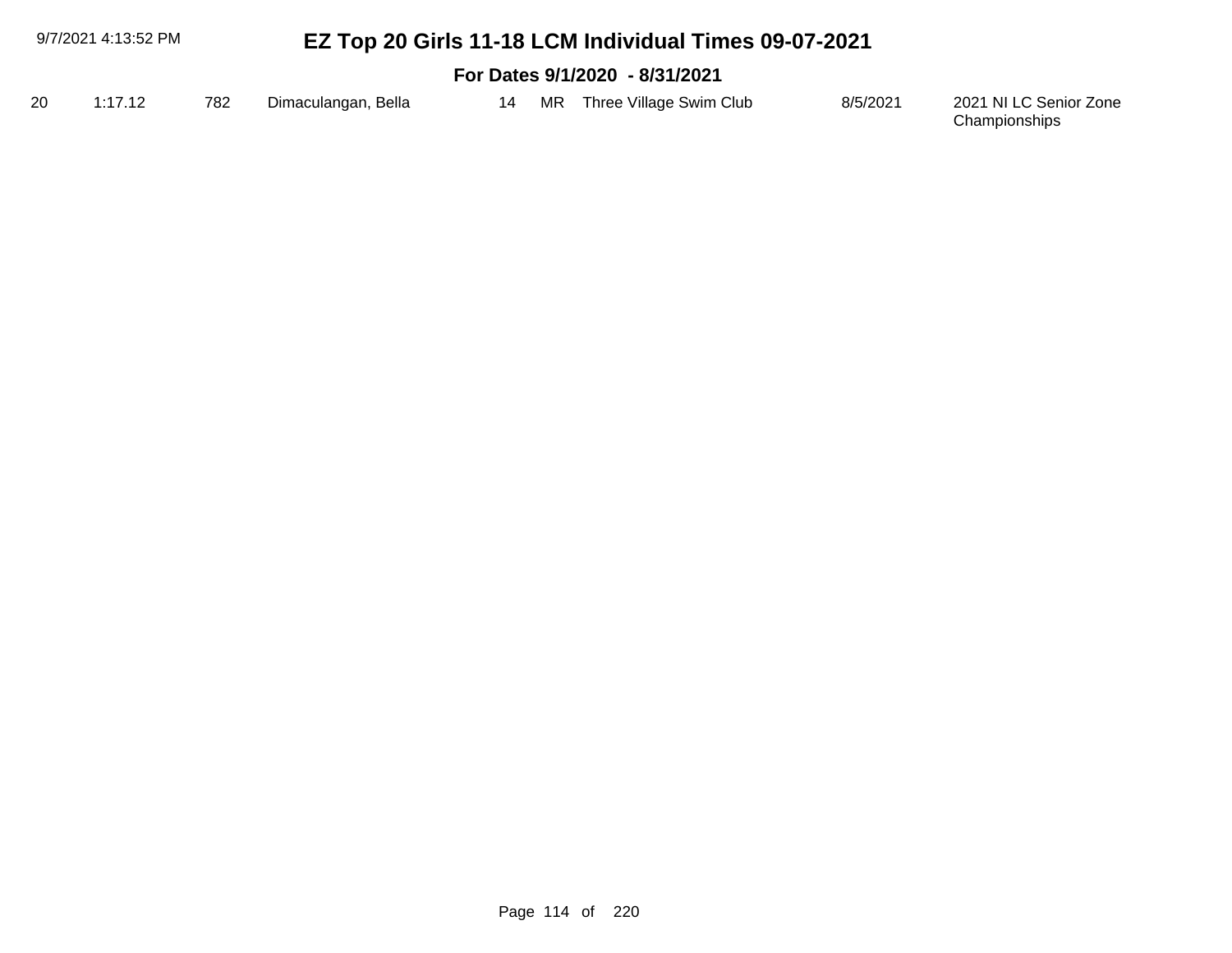**For Dates 9/1/2020 - 8/31/2021**

### **Girls Age 14 200 Breaststroke Long Course Meters**

| <b>Rank</b>    | <b>Time</b> | Power<br><b>Points</b> | <b>Name</b>         |    |             | Age LSC/Club                        | <b>Swim Date</b> | <b>Meet</b>                                        |
|----------------|-------------|------------------------|---------------------|----|-------------|-------------------------------------|------------------|----------------------------------------------------|
| $\mathbf 1$    | 2:38.89     | 859                    | Bartholomew, Isla   | 14 | PV          | Rockville Montgomery Swim Club      | 7/31/2021        | 2021 Futures Championships -<br>Richmond           |
| $\overline{2}$ | 2:40.84     | 833                    | Scott, Elle         | 14 | VA          | NOVA of Virginia Aquatics, Inc.     | 7/24/2021        | 2021 VA LC Age Group<br>Championship               |
| 3              | 2:40.86     | 833                    | Vega, Izzy          | 14 | <b>MR</b>   | <b>Westchester Aquatic Club</b>     | 5/1/2021         | 2021 TYR 18&U Spring Cup<br>Richmond               |
| 4              | 2:41.75     | 821                    | Welsch, Layla       | 14 | VA          | Virginia Gators                     | 8/6/2021         | 2021 FL ISCA Summer Elite<br>Showcase              |
| 5              | 2:41.92     | 819                    | Sanders, Katherine  | 14 | MD          | North Baltimore Aquatic Club        | 6/11/2021        | 2021 MA WSY Long Course Class                      |
| 6              | 2:41.94     | 818                    | Abruzzo, Tori       | 14 | MA          | <b>Plymouth Whitemarsh Aquatics</b> | 7/25/2021        | cs2021 MA GPAC LCM Junior<br>Olympics              |
| $\overline{7}$ | 2:42.06     | 817                    | Brown, Olivia       | 14 | <b>MR</b>   | <b>Team Suffolk</b>                 | 7/18/2021        | 2021 MR TYR Senior Mets<br><b>Summer LC Champs</b> |
| 8              | 2:42.23     | 814                    | Shaffer, Sarah Anne | 14 | AM          | <b>Pine Richland Aquatics</b>       | 7/24/2021        | 2021 AM LC Junior Olympics                         |
| 9              | 2:42.60     | 810                    | Hazlehurst, Ana     | 14 | <b>MD</b>   | North Baltimore Aquatic Club        | 6/11/2021        | 2021 MA WSY Long Course Class                      |
| 10             | 2:43.12     | 803                    | Rodriguez, Kayla    | 14 | <b>NJ</b>   | <b>Scarlet Aquatics</b>             | 7/23/2021        | 2021-NT-American Long Course                       |
| 11             | 2:43.36     | 800                    | Kim, Chloe          | 14 | <b>NJ</b>   | <b>Scarlet Aquatics</b>             | 7/23/2021        | 2021-NT-American Long Course                       |
| 12             | 2:43.85     | 793                    | Jia, Annie          | 14 | MA          | <b>Upper Dublin Aquatic Club</b>    | 7/25/2021        | cs2021 MA GPAC LCM Junior<br>Olympics              |
| 13             | 2:43.93     | 792                    | House, Cameron      | 14 | <b>PV</b>   | <b>All Star Aquatics</b>            | 5/16/2021        | 2021 VA EZ LC Speedo<br>Champions                  |
| 14             | 2:44.29     | 787                    | Redman, Emma        | 14 | PV          | The Fish                            | 5/16/2021        | 2021 VA EZ LC Speedo<br>Champions                  |
| 15             | 2:44.49     | 785                    | Hu, Megan           | 14 | MR.         | Long Island Express                 | 7/18/2021        | 2021 MR TYR Senior Mets<br><b>Summer LC Champs</b> |
| 16             | 2:44.75     | 781                    | Cohen, Audrey       | 14 | ME          | Unattached                          | 12/4/2020        | 2020 VA ISCA December Senior                       |
| 17             | 2:45.24     | 775                    | Lavorini, Giona     | 14 | AM          | <b>Butler Y Aquatic Club</b>        | 8/7/2021         | 2021 VA Eastern Zone LC<br>Championship            |
| 18             | 2:46.15     | 763                    | Barnard, Amanda     | 14 | VA          | NOVA of Virginia Aquatics, Inc      | 5/1/2021         | 2021 TYR 18&U Spring Cup<br>Richmond               |
| 19             | 2:46.76     | 755                    | Grishaeva, Maria    | 14 | PV          | Nation's Capital Swim Club          | 5/16/2021        | 2021 PV NCAP Elite Qualifier                       |
|                |             |                        |                     |    | Page 115 of | 220                                 |                  |                                                    |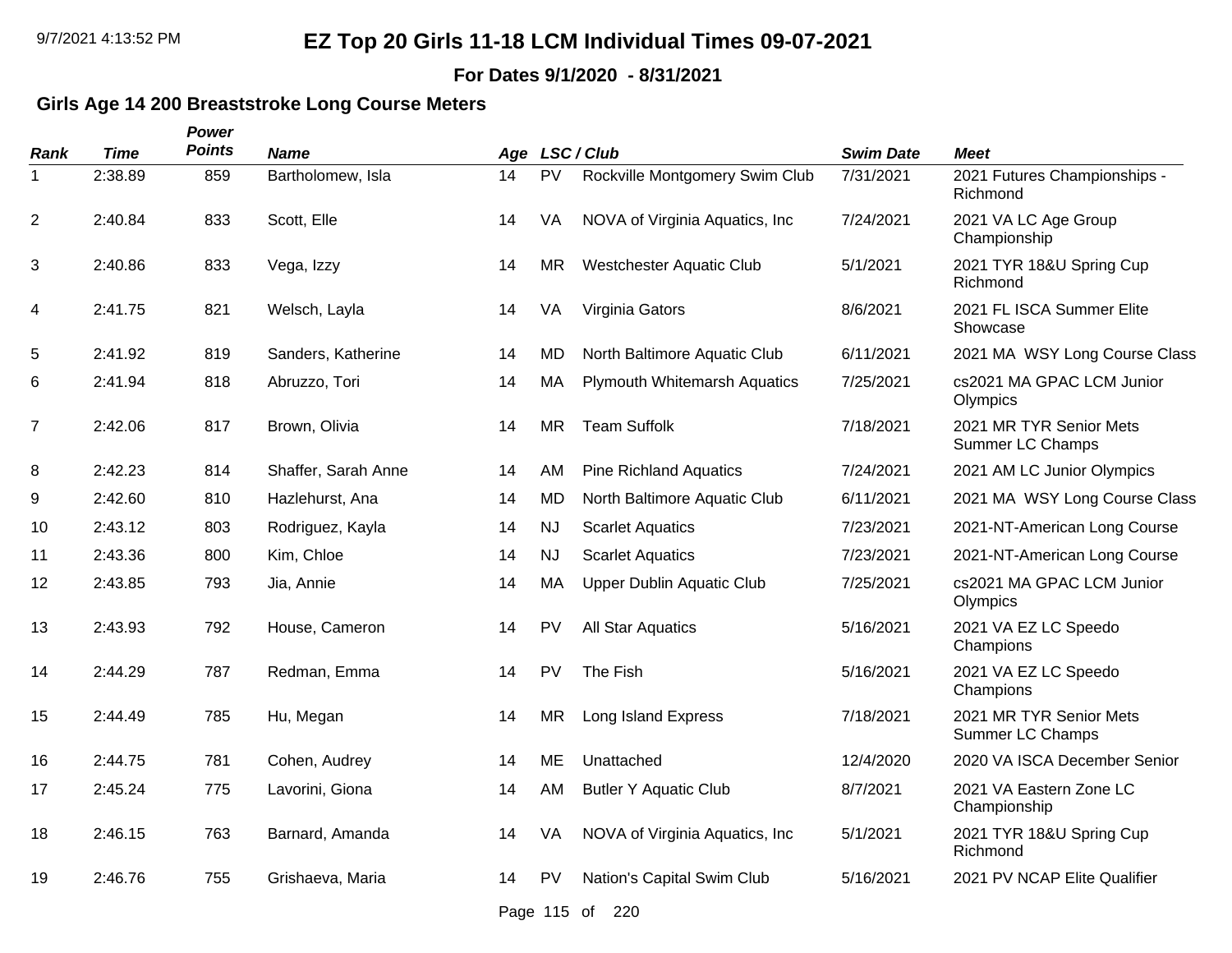| 9/7/2021 4:13:52 PM |         |     |                | EZ Top 20 Girls 11-18 LCM Individual Times 09-07-2021 |           |                                |           |                                       |  |  |
|---------------------|---------|-----|----------------|-------------------------------------------------------|-----------|--------------------------------|-----------|---------------------------------------|--|--|
|                     |         |     |                |                                                       |           | For Dates 9/1/2020 - 8/31/2021 |           |                                       |  |  |
| 20                  | 2:46.89 | 754 | Testani, Angie | 14                                                    | <b>PV</b> | Nation's Capital Swim Club     | 7/16/2021 | 2021 PV LC Age Group<br>Championships |  |  |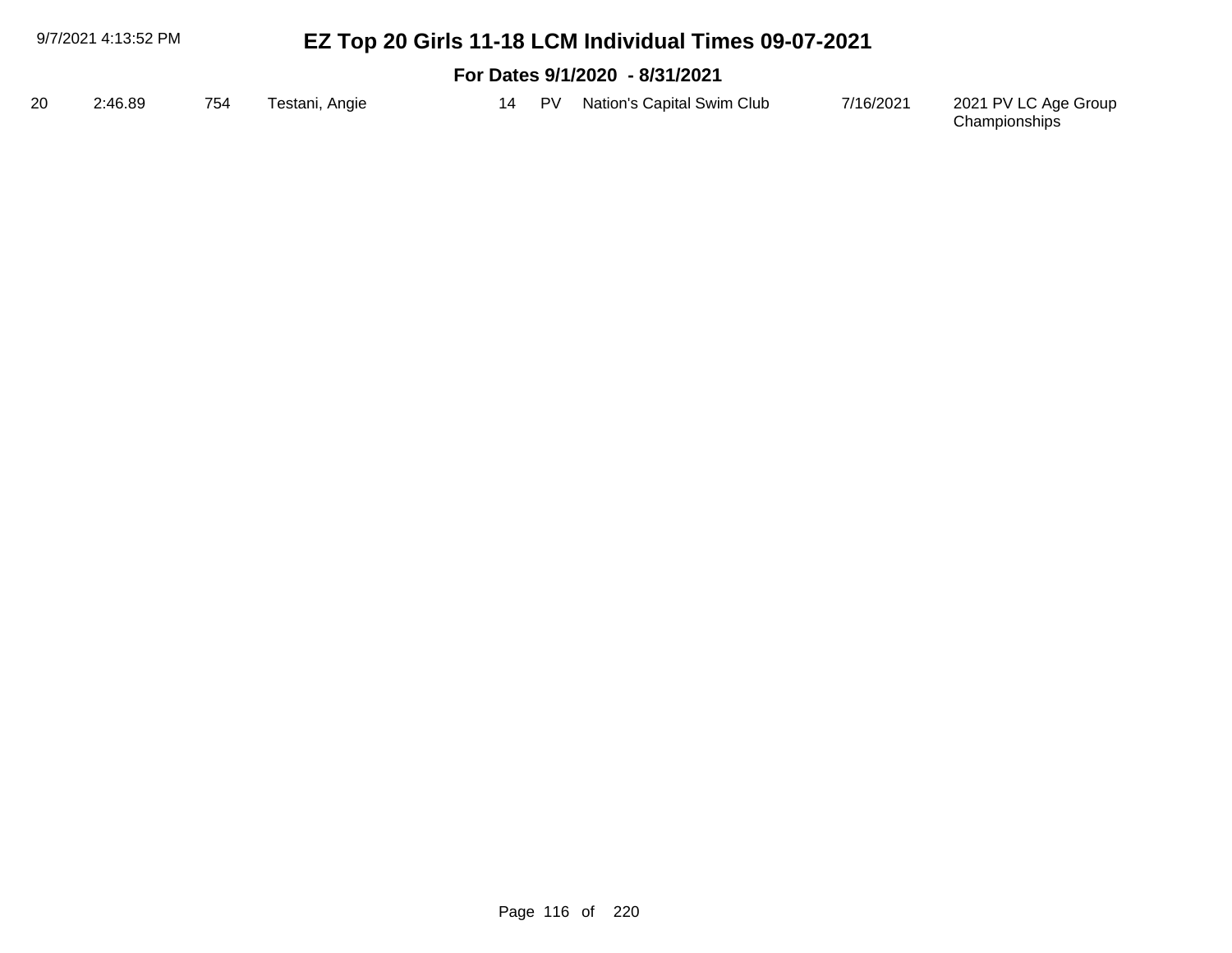**For Dates 9/1/2020 - 8/31/2021**

### **Girls Age 14 100 Butterfly Long Course Meters**

| <b>Rank</b>    | <b>Time</b> | Power<br><b>Points</b> | <b>Name</b>         |    |           | Age LSC/Club                                            | <b>Swim Date</b> | <b>Meet</b>                                     |
|----------------|-------------|------------------------|---------------------|----|-----------|---------------------------------------------------------|------------------|-------------------------------------------------|
| 1              | 1:01.11     | 937                    | Davis, Grey         | 14 | VA        | <b>Cavalier Aquatics/Piedmont Family</b><br><b>YMCA</b> | 1/30/2021        | 2021 VA NOVA LC Winter Invitat                  |
| $\overline{2}$ | 1:02.42     | 890                    | Jia, Annie          | 14 | MA        | <b>Upper Dublin Aquatic Club</b>                        | 7/23/2021        | cs2021 MA GPAC LCM Junior<br>Olympics           |
| 3              | 1:02.94     | 871                    | Lawrence, Katie     | 14 | <b>NJ</b> | <b>Wyckoff YMCA</b>                                     | 7/24/2021        | 2021 NC YOTA YMCA LC Festival                   |
| 4              | 1:03.19     | 863                    | Abruzzo, Tori       | 14 | MA        | <b>Plymouth Whitemarsh Aquatics</b>                     | 7/23/2021        | cs2021 MA GPAC LCM Junior<br>Olympics           |
| 5              | 1:03.68     | 845                    | Headley, Mackenzie  | 14 | <b>CT</b> | Farmington Valley YMCA Tsunamis 8/5/2021                |                  | 2021 Speedo Summer<br><b>Championships East</b> |
| 6              | 1:04.27     | 825                    | Archibald, Lily     | 14 | <b>CT</b> | <b>Ridgefield Aquatic Club</b>                          | 5/15/2021        | 2021 VA EZ LC Sectional TT                      |
| 7              | 1:04.34     | 822                    | Lazar, Penny        | 14 | <b>CT</b> | Greenwich YWCA Dolphins Swm Tm 5/14/2021                |                  | 2021 VA EZ LC Speedo<br>Champions               |
| 8              | 1:04.45     | 819                    | Rodrigues, Sarah    | 14 | <b>NJ</b> | <b>Berkeley Aquatic Club</b>                            | 5/30/2021        | 2021 NJ BAC Memorial Day<br>Invitational        |
| 9              | 1:04.78     | 807                    | Schneider, Isabella | 14 | <b>NE</b> | <b>Phoenix Swimming</b>                                 | 5/2/2021         | 2021 TYR 18U Spring Cup TT -<br>Richmond        |
| 10             | 1:04.84     | 805                    | Mouhidin, Hazel     | 14 | <b>NE</b> | <b>Crimson Aquatics</b>                                 | 7/29/2021        | 2021 FL ISCA Summer Senior<br><b>Blast</b>      |
| 11             | 1:04.85     | 805                    | Scott, Elle         | 14 | VA        | NOVA of Virginia Aquatics, Inc.                         | 6/6/2021         | 2021 VA HNVR Storm Surge Open                   |
| 12             | 1:04.89     | 803                    | Barnard, Amanda     | 14 | VA        | NOVA of Virginia Aquatics, Inc                          | 7/23/2021        | 2021 VA LC Age Group<br>Championship            |
| 13             | 1:04.94     | 802                    | Way, Emily          | 14 | <b>MA</b> | York YMCA                                               | 4/30/2021        | 2021 TYR 18&U Spring Cup<br>Richmond            |
| 14             | 1:05.24     | 791                    | Fuller, Alex        | 14 | VA        | Atlantic Coast Athletic Clubs of VA,<br>Inc.            | 7/23/2021        | 2021 VA LC Age Group<br>Championship            |
| 15             | 1:05.37     | 787                    | Schrecongost, Kira  | 14 | AM        | Fox Chapel Killer Whales                                | 8/6/2021         | 2021 FL ISCA Summer Elite<br>Showcase           |
| 16             | 1:05.40     | 786                    | Madison, Kendall    | 14 | <b>MD</b> | Annapolis Swim Club                                     | 4/11/2021        | 2021 MD FOX April Long Course<br>Invite         |
| 17             | 1:05.49     | 783                    | Schwieters, Julie   | 14 | PV        | Rockville Montgomery Swim Club                          | 5/2/2021         | 2021 PV Speedo Spring Splash                    |
| 18             | 1:05.50     | 782                    | Wells, Maecy        | 14 | PV        | Occoquan Swimming Inc                                   | 8/6/2021         | 2021 FL ISCA Summer Elite<br>Showcase           |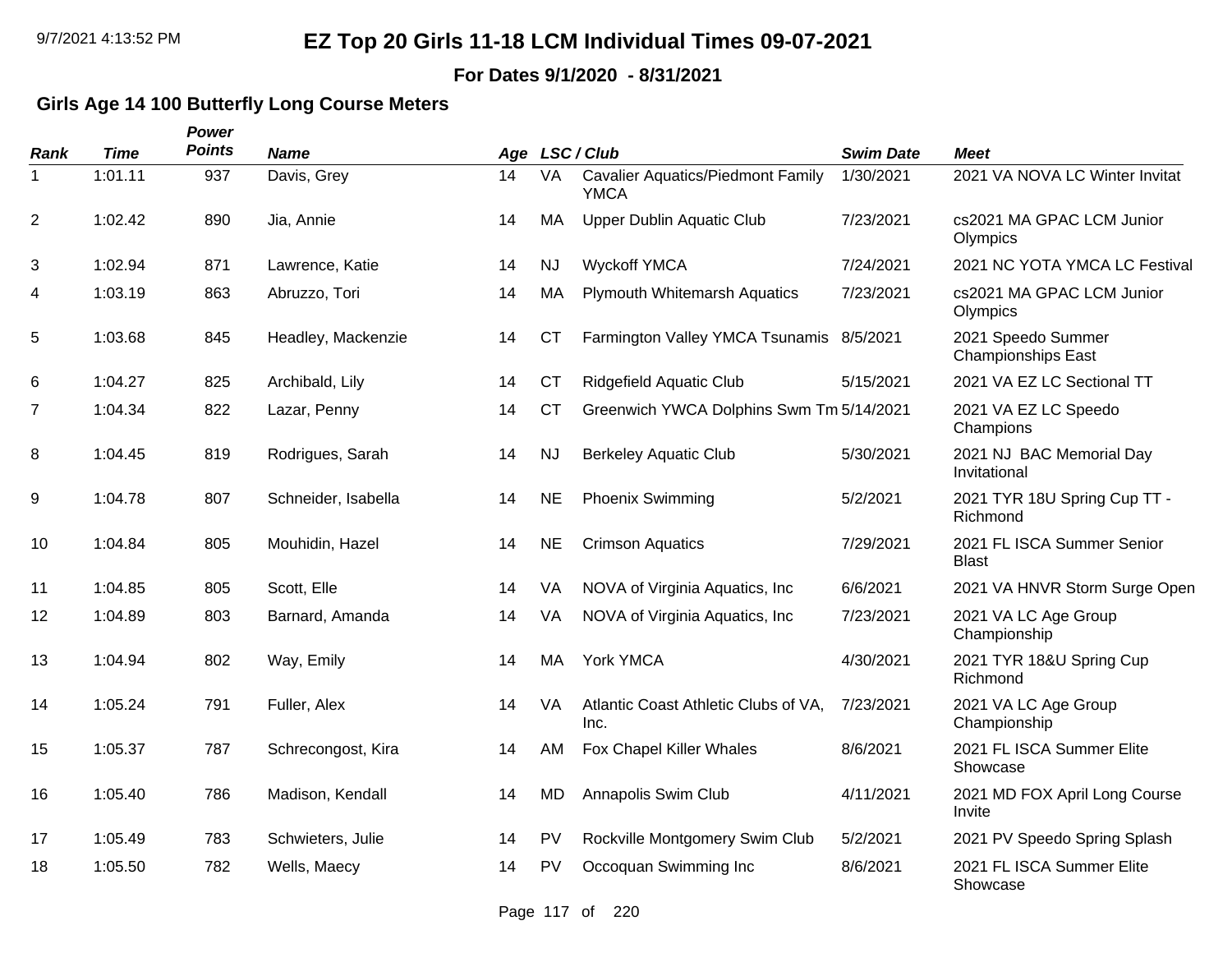|    | 9/7/2021 4:13:52 PM            |     |                 |    | EZ Top 20 Girls 11-18 LCM Individual Times 09-07-2021 |                  |           |                                       |  |  |  |
|----|--------------------------------|-----|-----------------|----|-------------------------------------------------------|------------------|-----------|---------------------------------------|--|--|--|
|    | For Dates 9/1/2020 - 8/31/2021 |     |                 |    |                                                       |                  |           |                                       |  |  |  |
| 19 | 1:05.58                        | 780 | Gonzales, Lydia | 14 | MA                                                    | Unattached       | 7/23/2021 | cs2021 MA GPAC LCM Junior<br>Olympics |  |  |  |
| 20 | 1:05.67                        | 777 | Sens, Natalie   | 14 | AM                                                    | Racer X Aquatics | 7/23/2021 | 2021 AM LC Junior Olympics            |  |  |  |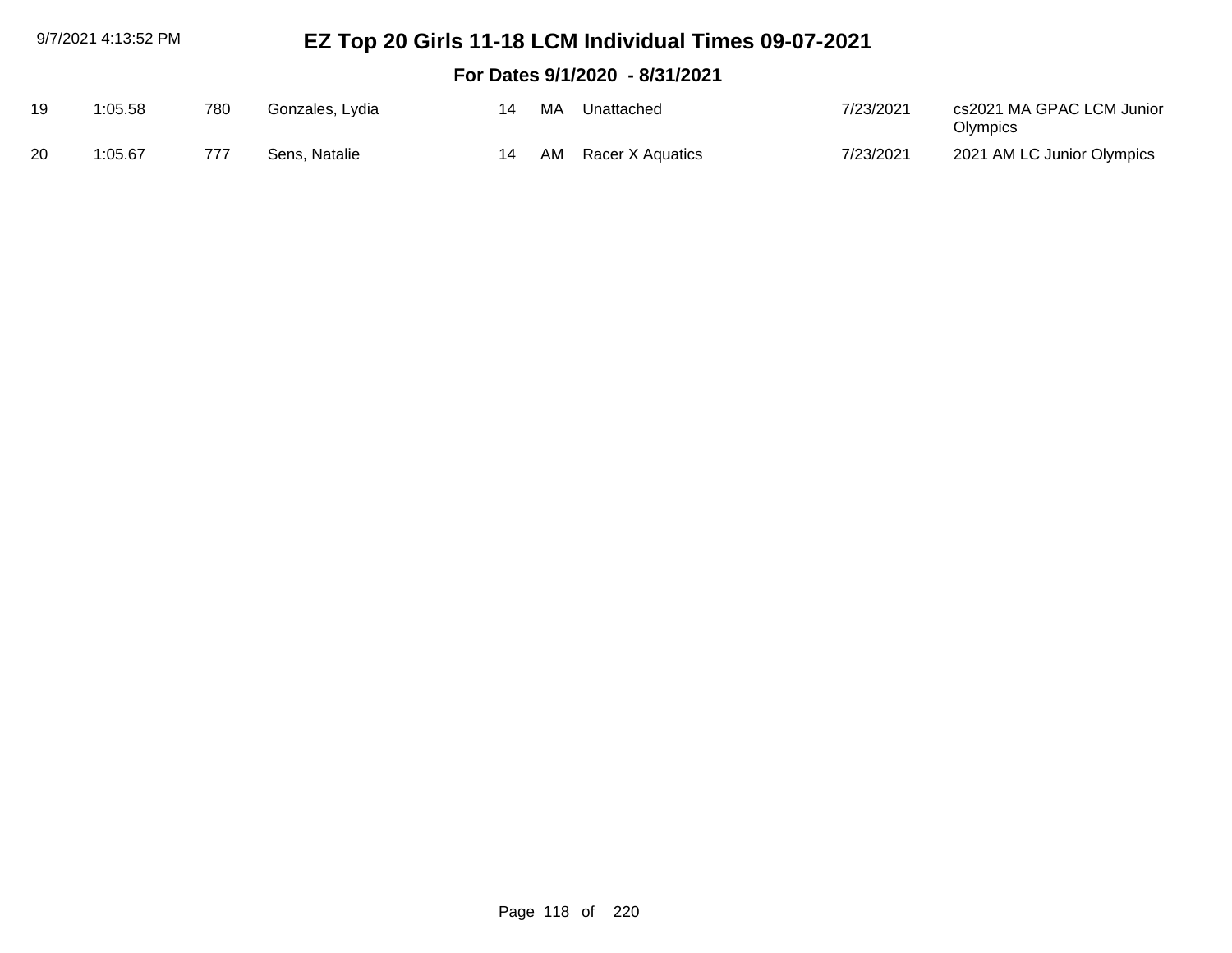**For Dates 9/1/2020 - 8/31/2021**

# **Girls Age 14 200 Butterfly Long Course Meters**

| <b>Rank</b>    | <b>Time</b> | Power<br><b>Points</b> | <b>Name</b>        |    |             | Age LSC/Club                             | <b>Swim Date</b> | <b>Meet</b>                                   |
|----------------|-------------|------------------------|--------------------|----|-------------|------------------------------------------|------------------|-----------------------------------------------|
| 1              | 2:19.16     | 865                    | Abruzzo, Tori      | 14 | MA          | <b>Plymouth Whitemarsh Aquatics</b>      | 7/24/2021        | cs2021 MA GPAC LCM Junior<br>Olympics         |
| $\overline{c}$ | 2:19.96     | 853                    | Barnard, Amanda    | 14 | VA          | NOVA of Virginia Aquatics, Inc.          | 8/11/2021        | 2021 SE NCSA Summer<br>Swimming Championships |
| 3              | 2:21.22     | 835                    | Knowlton, Skylar   | 14 | <b>NE</b>   | <b>Phoenix Swimming</b>                  | 5/2/2021         | 2021 TYR 18U Spring Cup TT -<br>Richmond      |
| 4              | 2:22.59     | 814                    | Gregory, Gracie    | 14 | VA          | Williamsburg Aquatic Club                | 7/24/2021        | 2021 VA LC Age Group<br>Championship          |
| 5              | 2:22.73     | 812                    | Mouhidin, Hazel    | 14 | <b>NE</b>   | <b>Crimson Aquatics</b>                  | 6/27/2021        | 2021 NE SSA Jenny Thompson<br>Inv             |
| 6              | 2:22.80     | 811                    | Mayo, Phoebe       | 14 | VA          | <b>Coast Guard Blue Dolphins</b>         | 7/29/2021        | 2021 Futures Championships -<br>Richmond      |
| $\overline{7}$ | 2:23.16     | 806                    | Nowoswiat, Jena    | 14 | MA          | <b>Upper Main Line YMCA</b>              | 7/25/2021        | 2021 NC YOTA YMCA LC Festival                 |
| 8              | 2:23.23     | 805                    | Kim, Chloe         | 14 | <b>NJ</b>   | <b>Scarlet Aquatics</b>                  | 7/24/2021        | 2021-NT-American Long Course                  |
| 9              | 2:23.76     | 797                    | Bezanson, Maya     | 14 | <b>MR</b>   | Westchester Aquatic Club                 | 6/26/2021        | 2021 CT RYWC LCM Senior Invite                |
| 10             | 2:23.89     | 795                    | Lazar, Penny       | 14 | <b>CT</b>   | Greenwich YWCA Dolphins Swm Tm 5/15/2021 |                  | 2021 VA EZ LC Speedo<br>Champions             |
| 11             | 2:24.14     | 792                    | Brown, Olivia      | 14 | <b>MR</b>   | <b>Team Suffolk</b>                      | 5/1/2021         | 2021 TYR 18&U Spring Cup<br>Richmond          |
| 12             | 2:24.41     | 788                    | Zeng, Kayla        | 14 | <b>NE</b>   | <b>Bluefish Swim Club</b>                | 4/10/2021        | 2021 FL GAIN Invitational                     |
| 13             | 2:24.66     | 784                    | Rodrigues, Sarah   | 14 | <b>NJ</b>   | <b>Berkeley Aquatic Club</b>             | 3/21/2021        | 2021 NJ BAC Jim Wood Memorial<br>Invitational |
| 14             | 2:24.71     | 783                    | Jia, Annie         | 14 | MA          | <b>Upper Dublin Aquatic Club</b>         | 7/10/2021        | 2021 MA Swimming Meet                         |
| 15             | 2:24.81     | 782                    | Snelwar, Ariya     | 14 | <b>CT</b>   | <b>Stamford Sailfish Aquatic Club</b>    | 7/10/2021        | 2021 CT Senior Championship LC                |
| 16             | 2:25.00     | 779                    | Barto, Julia       | 14 | <b>CT</b>   | Cheshire Y Sea Dog Swim Club             | 5/15/2021        | 2021 VA EZ LC Speedo<br>Champions             |
| 17             | 2:25.08     | 778                    | Racanello, Briana  | 14 | <b>MR</b>   | Long Island Aquatic Club                 | 4/9/2021         | 2021 MR LIAC LI Challenge<br>Invitational     |
| 18             | 2:25.44     | 773                    | Stidolph, Julia    | 14 | <b>CT</b>   | <b>ZEUS Swim Team</b>                    | 8/7/2021         | 2021 NI LC Senior Zone<br>Championships       |
| 19             | 2:25.57     | 771                    | Scofield, Campbell | 14 | PV          | Nation's Capital Swim Club               | 4/11/2021        | 2021 VA TIDE Swimming Speedo                  |
|                |             |                        |                    |    | Page 119 of | 220                                      |                  |                                               |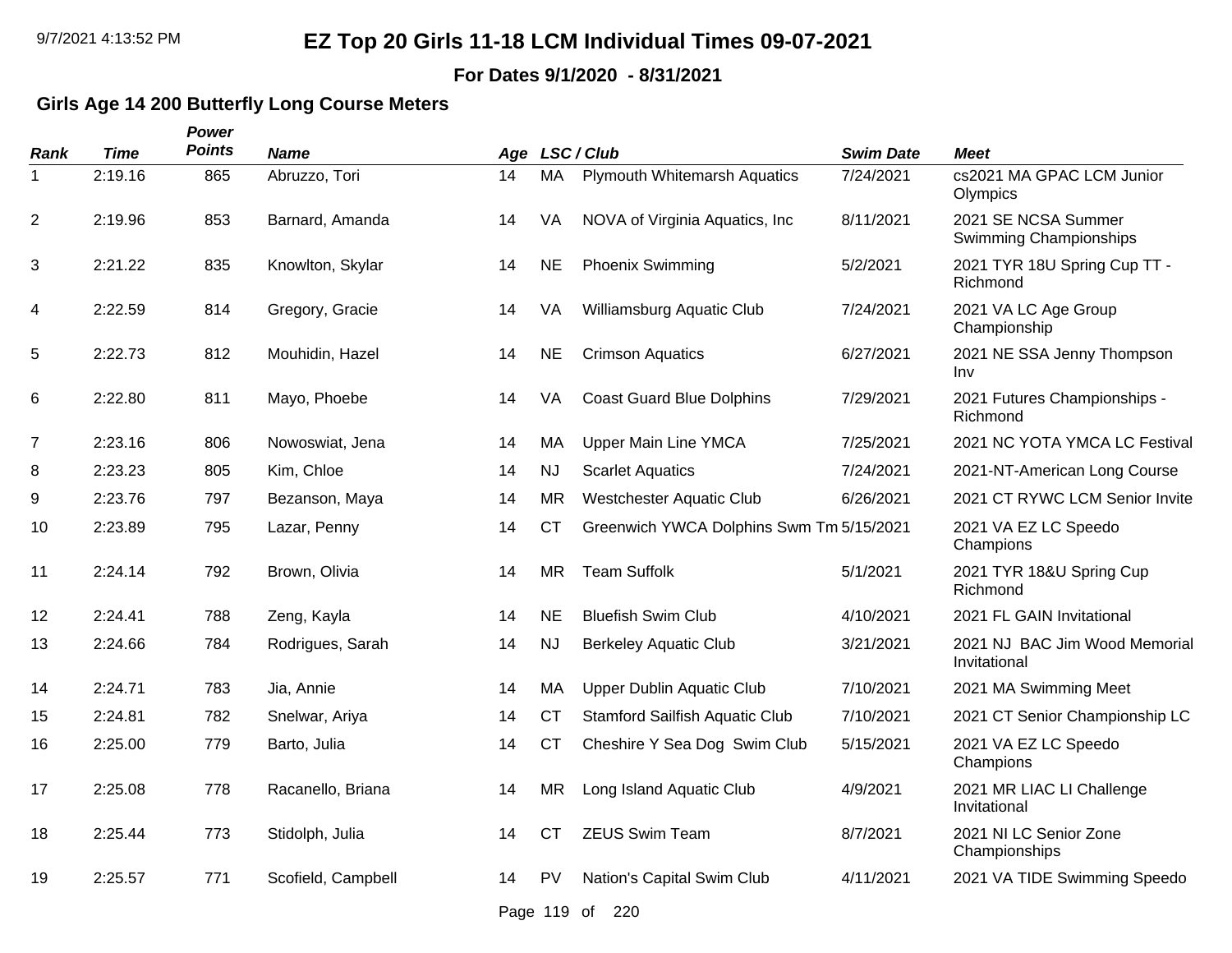| 9/7/2021 4:13:52 PM<br>EZ Top 20 Girls 11-18 LCM Individual Times 09-07-2021 |                                |     |                      |    |     |                     |          |                         |  |  |  |  |  |  |
|------------------------------------------------------------------------------|--------------------------------|-----|----------------------|----|-----|---------------------|----------|-------------------------|--|--|--|--|--|--|
|                                                                              | For Dates 9/1/2020 - 8/31/2021 |     |                      |    |     |                     |          |                         |  |  |  |  |  |  |
|                                                                              |                                |     |                      |    |     |                     |          |                         |  |  |  |  |  |  |
| 20                                                                           | 2:25.95                        | 765 | Schnappauf, Samantha | 14 | MR. | Long Island Express | 8/6/2021 | 2021 VA Eastern Zone LC |  |  |  |  |  |  |

Championship

Page 120 of 220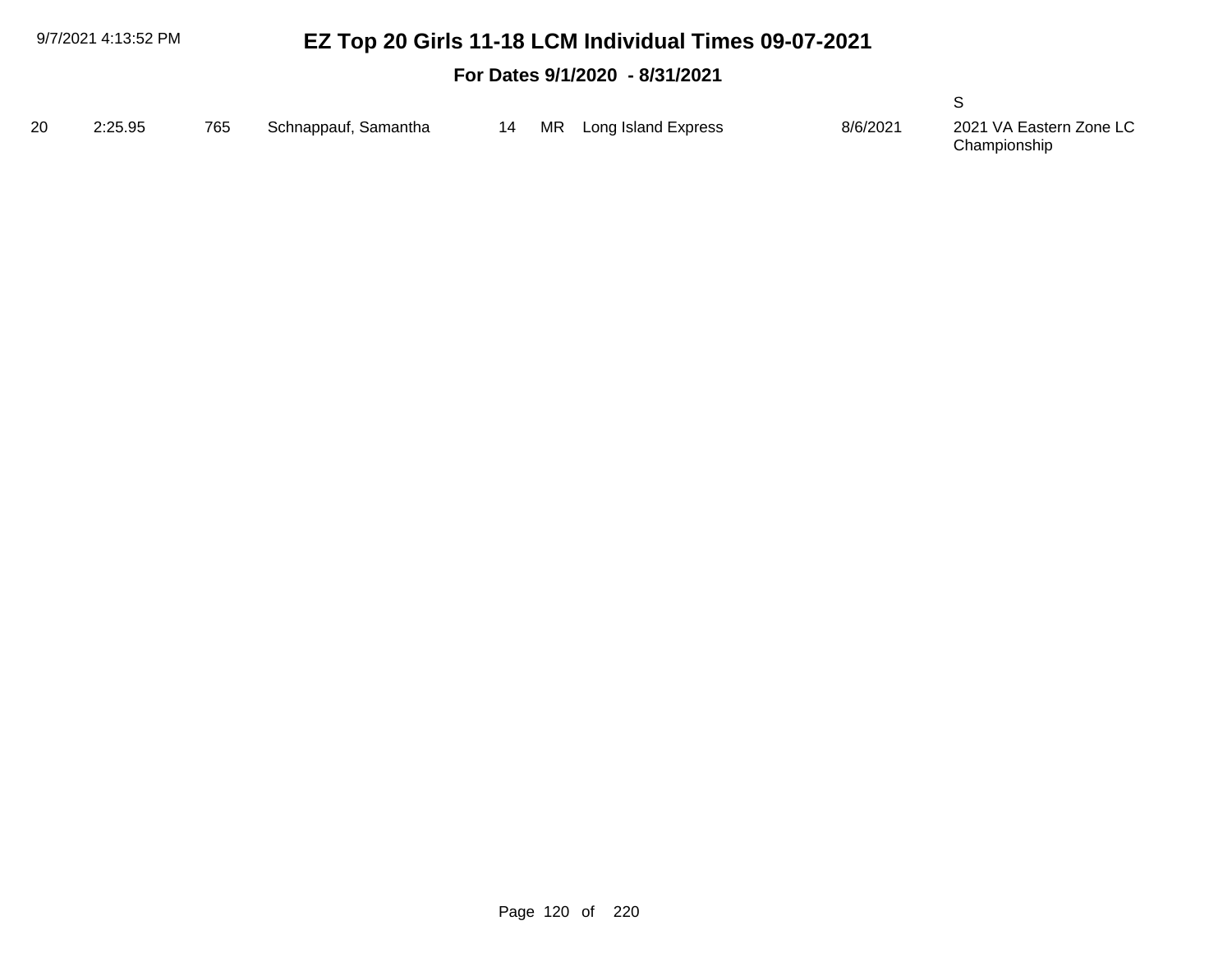**For Dates 9/1/2020 - 8/31/2021**

### **Girls Age 14 200 Individual Medley Long Course Meters**

| <b>Rank</b>       | <b>Time</b> | Power<br><b>Points</b> | <b>Name</b>       |    |           | Age LSC/Club                              | <b>Swim Date</b> | <b>Meet</b>                                        |
|-------------------|-------------|------------------------|-------------------|----|-----------|-------------------------------------------|------------------|----------------------------------------------------|
| $\mathbf 1$       | 2:17.48     | 938                    | Weinstein, Claire | 14 | <b>MR</b> | <b>Westchester Aquatic Club</b>           | 7/17/2021        | 2021 MR TYR Senior Mets<br><b>Summer LC Champs</b> |
| $\overline{2}$    | 2:19.97     | 893                    | Abruzzo, Tori     | 14 | MA        | <b>Plymouth Whitemarsh Aquatics</b>       | 7/25/2021        | cs2021 MA GPAC LCM Junior<br>Olympics              |
| 3                 | 2:20.33     | 886                    | Jia, Annie        | 14 | MA        | <b>Upper Dublin Aquatic Club</b>          | 7/25/2021        | cs2021 MA GPAC LCM Junior<br>Olympics              |
| 4                 | 2:20.98     | 874                    | Scott, Elle       | 14 | VA        | NOVA of Virginia Aquatics, Inc.           | 8/14/2021        | 2021 SE NCSA Summer<br>Swimming Championships      |
| 5                 | 2:21.46     | 866                    | Kim, Chloe        | 14 | <b>NJ</b> | <b>Scarlet Aquatics</b>                   | 7/24/2021        | 2021-NT-American Long Course                       |
| 6                 | 2:22.46     | 848                    | Bezanson, Maya    | 14 | <b>MR</b> | <b>Westchester Aquatic Club</b>           | 8/1/2021         | 2021 Futures Championships -<br>Richmond           |
| $\overline{7}$    | 2:23.38     | 832                    | Barnard, Amanda   | 14 | VA        | NOVA of Virginia Aquatics, Inc.           | 8/14/2021        | 2021 SE NCSA Summer<br>Swimming Championships      |
| 8                 | 2:23.92     | 822                    | Maltsev, Erica    | 14 | <b>NJ</b> | <b>Scarlet Aquatics</b>                   | 8/4/2021         | 2021 VA Eastern Zone LC<br>Championship            |
| 9                 | 2:24.17     | 818                    | Gonzales, Lydia   | 14 | МA        | Unattached                                | 7/25/2021        | cs2021 MA GPAC LCM Junior<br>Olympics              |
| 10                | 2:24.39     | 814                    | Dobson, Kennedi   | 14 | <b>NJ</b> | Eastern Express Swim Team                 | 8/5/2021         | 2021 NI LC Senior Zone<br>Championships            |
| 11                | 2:24.85     | 806                    | Gregory, Gracie   | 14 | VA        | Williamsburg Aquatic Club                 | 7/28/2021        | 2021 FL ISCA Summer Senior<br><b>Blast</b>         |
| $12 \overline{ }$ | 2:25.34     | 797                    | Barto, Julia      | 14 | <b>CT</b> | Cheshire Y Sea Dog Swim Club              | 5/13/2021        | 2021 VA EZ LC Speedo<br>Champions                  |
| 13                | 2:25.42     | 796                    | Dworak, Andrea    | 14 | PV        | Rockville Montgomery Swim Club            | 7/13/2021        | 2021 PV AP MCSL Coaches Long<br>Course             |
| 14                | 2:25.48     | 795                    | Vorobyeva, Arina  | 14 | MA        | Germantown Academy Aquatic Club 7/25/2021 |                  | cs2021 MA GPAC LCM Junior<br>Olympics              |
| 15                | 2:26.13     | 784                    | Bischoff, Allison | 14 | VA        | NOVA of Virginia Aquatics, Inc.           | 6/5/2021         | 2021 VA HNVR Storm Surge Open                      |
| 16                | 2:26.23     | 782                    | Sens, Natalie     | 14 | AM        | Racer X Aquatics                          | 7/23/2021        | 2021 AM LC Junior Olympics                         |
| 17                | 2:26.42     | 779                    | Madison, Kendall  | 14 | <b>MD</b> | Annapolis Swim Club                       | 5/13/2021        | 2021 VA EZ LC Speedo<br>Champions                  |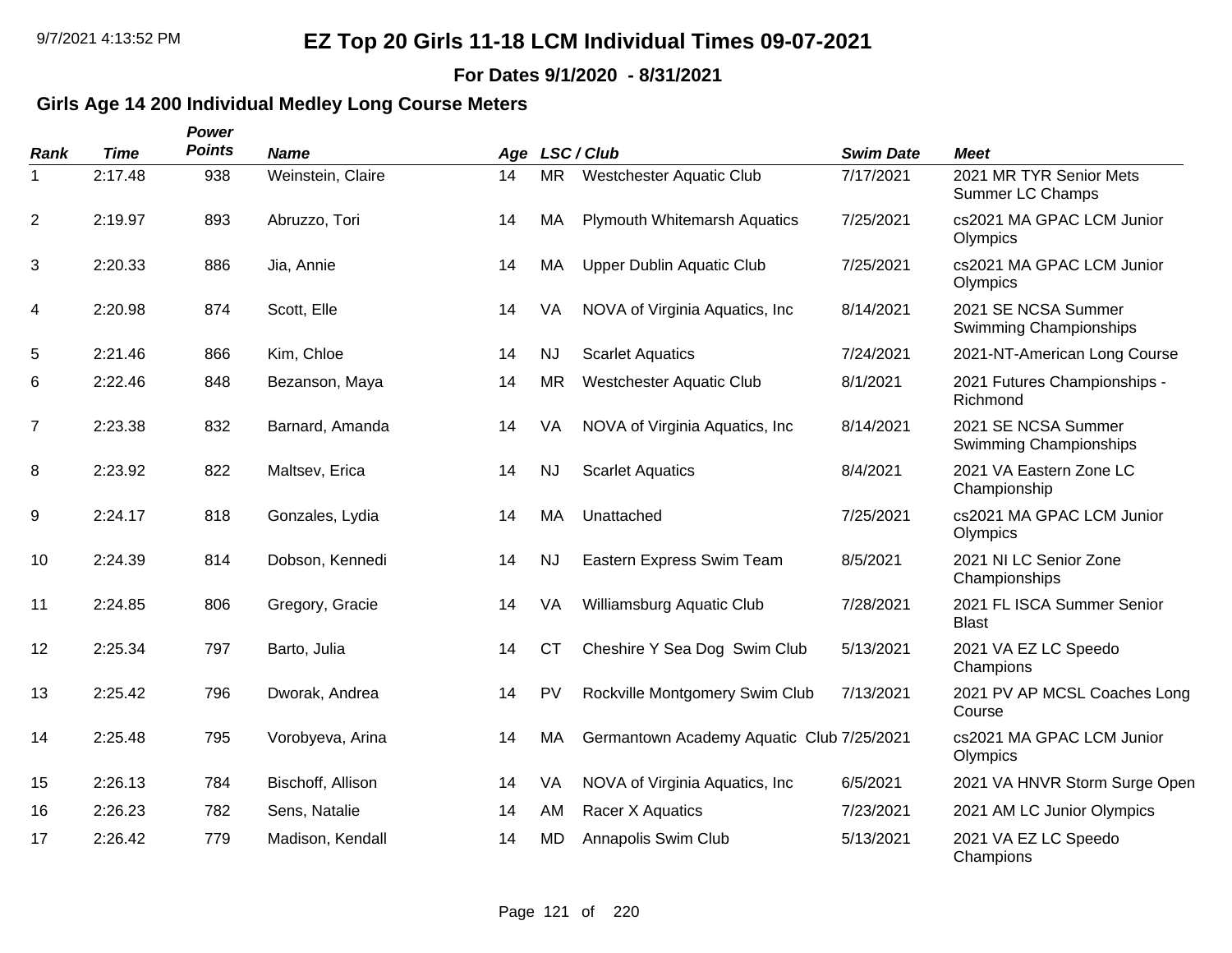| 9/7/2021 4:13:52 PM |         | EZ Top 20 Girls 11-18 LCM Individual Times 09-07-2021 |                      |    |     |                                                  |           |                                             |  |  |
|---------------------|---------|-------------------------------------------------------|----------------------|----|-----|--------------------------------------------------|-----------|---------------------------------------------|--|--|
|                     |         |                                                       |                      |    |     | For Dates 9/1/2020 - 8/31/2021                   |           |                                             |  |  |
| 18                  | 2:26.56 | 776                                                   | Davis, Grey          | 14 | VA  | <b>Cavalier Aquatics/Piedmont Family</b><br>YMCA | 1/31/2021 | 2021 VA NOVA LC Winter Invitat              |  |  |
| 19                  | 2:26.58 | 776                                                   | Beauchene, Katherine | 14 | -CT | Farmington Valley YMCA Tsunamis 7/23/2021        |           | 2021 CT 11-14 Age Group<br>Championships    |  |  |
| 20                  | 2:26.78 | 772                                                   | Chun, April          | 14 | MR  | Long Island Aquatic Club                         | 7/17/2021 | 2021 MR TYR Senior Mets<br>Summer LC Champs |  |  |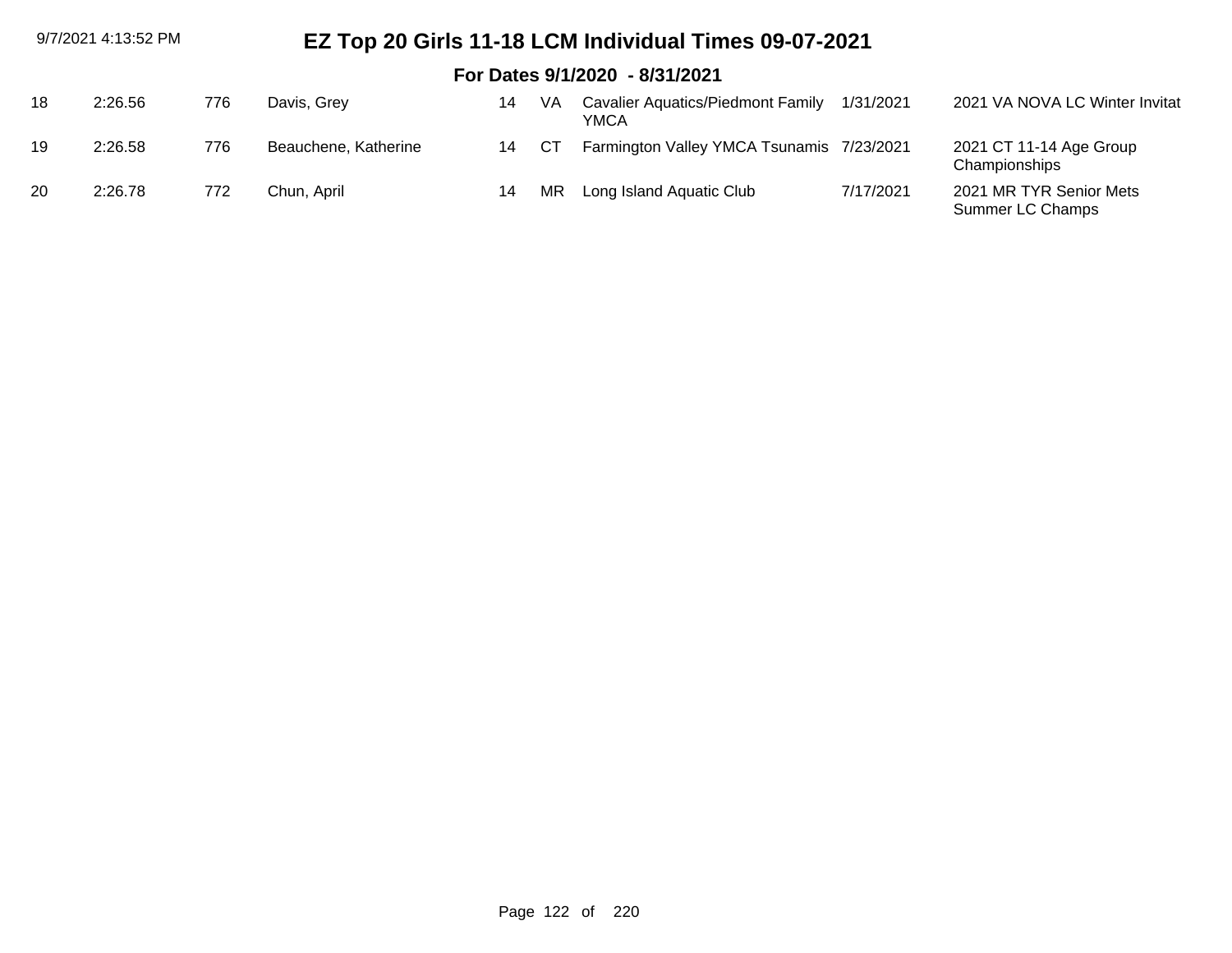**For Dates 9/1/2020 - 8/31/2021**

### **Girls Age 14 400 Individual Medley Long Course Meters**

| <b>Rank</b>    | <b>Time</b> | Power<br><b>Points</b> | <b>Name</b>      | Age |           | LSC / Club                                              | <b>Swim Date</b> | <b>Meet</b>                                        |
|----------------|-------------|------------------------|------------------|-----|-----------|---------------------------------------------------------|------------------|----------------------------------------------------|
| 1              | 4:52.74     | 911                    | Kim, Chloe       | 14  | <b>NJ</b> | <b>Scarlet Aquatics</b>                                 | 7/22/2021        | 2021-NT-American Long Course                       |
| 2              | 4:54.16     | 899                    | Foster, Payton   | 14  | <b>CT</b> | Greenwich YWCA Dolphins Swm Tm 3/26/2021                |                  | 2021 FL ISCA International Senior<br>Meet          |
| 3              | 4:58.68     | 863                    | Abruzzo, Tori    | 14  | MA        | <b>Plymouth Whitemarsh Aquatics</b>                     | 7/23/2021        | cs2021 MA GPAC LCM Junior<br>Olympics              |
| 4              | 5:00.48     | 848                    | Bezanson, Maya   | 14  | <b>MR</b> | <b>Westchester Aquatic Club</b>                         | 7/16/2021        | 2021 MR TYR Senior Mets<br><b>Summer LC Champs</b> |
| 5              | 5:00.58     | 847                    | Maltsev, Erica   | 14  | <b>NJ</b> | <b>Scarlet Aquatics</b>                                 | 8/5/2021         | 2021 VA Eastern Zone LC<br>Championship            |
| 6              | 5:02.87     | 829                    | Chun, April      | 14  | <b>MR</b> | Long Island Aquatic Club                                | 7/16/2021        | 2021 MR TYR Senior Mets<br>Summer LC Champs        |
| $\overline{7}$ | 5:03.07     | 828                    | Davis, Grey      | 14  | VA        | <b>Cavalier Aquatics/Piedmont Family</b><br><b>YMCA</b> | 1/30/2021        | 2021 VA NOVA LC Winter Invitat                     |
| 8              | 5:03.87     | 821                    | Mayo, Phoebe     | 14  | VA        | <b>Coast Guard Blue Dolphins</b>                        | 3/26/2021        | 2021 FL ISCA International Senior<br>Meet          |
| 9              | 5:05.37     | 809                    | Gregory, Gracie  | 14  | VA        | Williamsburg Aquatic Club                               | 7/30/2021        | 2021 FL ISCA Summer Senior<br><b>Blast</b>         |
| 10             | 5:05.52     | 808                    | Vorobyeva, Arina | 14  | MA        | Germantown Academy Aquatic Club 7/23/2021               |                  | cs2021 MA GPAC LCM Junior<br>Olympics              |
| 11             | 5:05.58     | 808                    | Vega, Izzy       | 14  | <b>MR</b> | <b>Westchester Aquatic Club</b>                         | 5/14/2021        | 2021 VA EZ LC Speedo<br>Champions                  |
| 12             | 5:06.11     | 804                    | Barnard, Amanda  | 14  | VA        | NOVA of Virginia Aquatics, Inc.                         | 4/30/2021        | 2021 TYR 18&U Spring Cup<br>Richmond               |
| 13             | 5:06.53     | 800                    | Barto, Julia     | 14  | <b>CT</b> | Cheshire Y Sea Dog Swim Club                            | 5/14/2021        | 2021 VA EZ LC Speedo<br>Champions                  |
| 14             | 5:07.83     | 790                    | Jia, Annie       | 14  | MA        | <b>Upper Dublin Aquatic Club</b>                        | 7/9/2021         | 2021 MA Swimming Meet                              |
| 15             | 5:08.64     | 784                    | Larsen, Sarah    | 14  | <b>MR</b> | Long Island Aquatic Club                                | 7/16/2021        | 2021 MR TYR Senior Mets<br><b>Summer LC Champs</b> |
| 16             | 5:09.84     | 775                    | Mouhidin, Hazel  | 14  | <b>NE</b> | <b>Crimson Aquatics</b>                                 | 7/30/2021        | 2021 FL ISCA Summer Senior<br><b>Blast</b>         |
| 17             | 5:10.24     | 772                    | Rodrigues, Sarah | 14  | <b>NJ</b> | <b>Berkeley Aquatic Club</b>                            | 7/16/2021        | 2021 NJ BAC Summer Champs                          |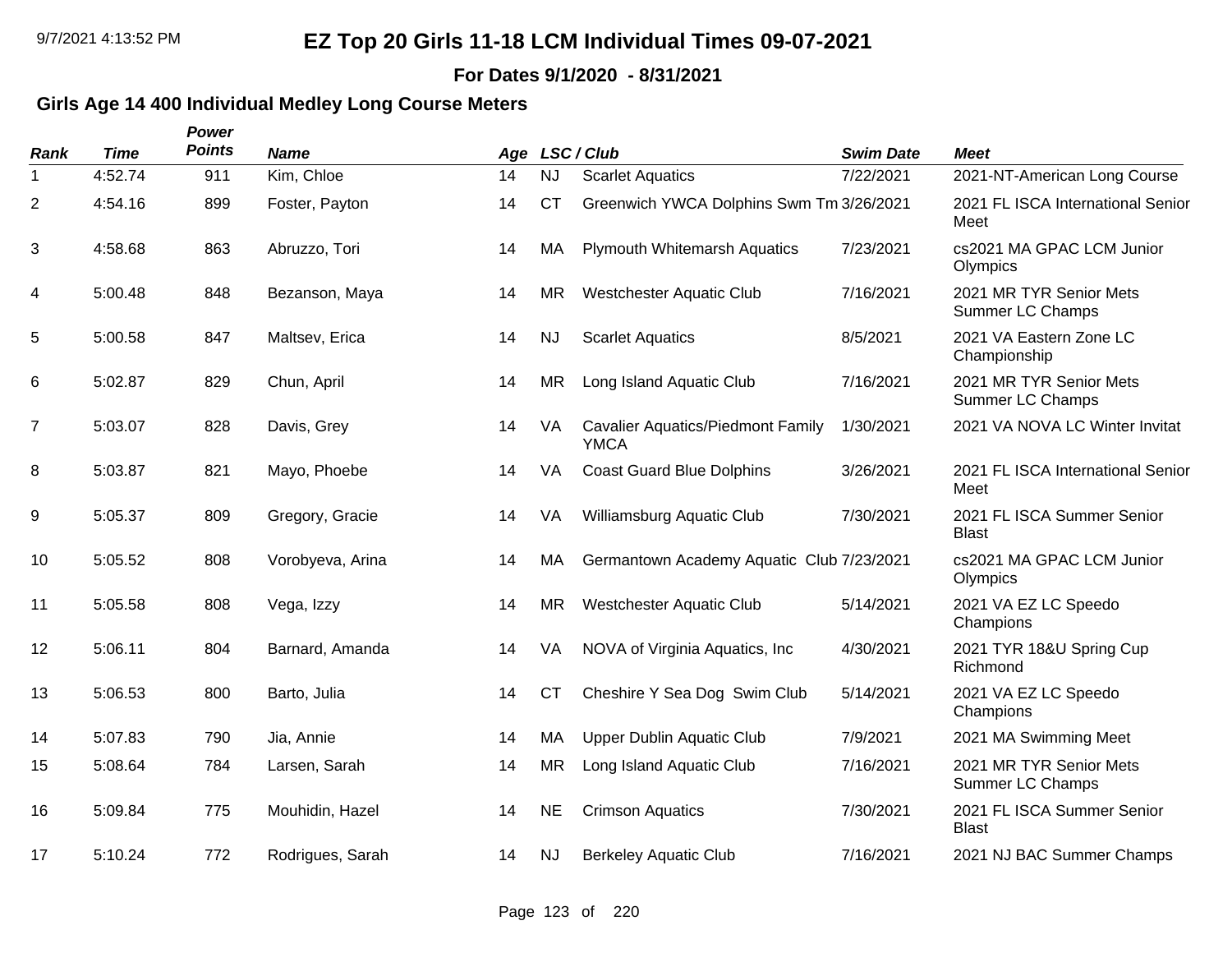| 9/7/2021 4:13:52 PM |                                |     |                 |    |     | EZ Top 20 Girls 11-18 LCM Individual Times 09-07-2021 |           |                                         |  |  |  |  |  |
|---------------------|--------------------------------|-----|-----------------|----|-----|-------------------------------------------------------|-----------|-----------------------------------------|--|--|--|--|--|
|                     | For Dates 9/1/2020 - 8/31/2021 |     |                 |    |     |                                                       |           |                                         |  |  |  |  |  |
| 18                  | 5:10.57                        | 769 | Hazlehurst, Ana | 14 | MD. | North Baltimore Aquatic Club                          | 6/12/2021 | 2021 MA WSY Long Course Class           |  |  |  |  |  |
| 19                  | 5:10.58                        | 769 | Brown, Olivia   | 14 | MR  | Team Suffolk                                          | 4/30/2021 | 2021 TYR 18&U Spring Cup<br>Richmond    |  |  |  |  |  |
| 20                  | 5:11.00                        | 766 | Dobson, Kennedi | 14 | NJ. | Eastern Express Swim Team                             | 8/6/2021  | 2021 NI LC Senior Zone<br>Championships |  |  |  |  |  |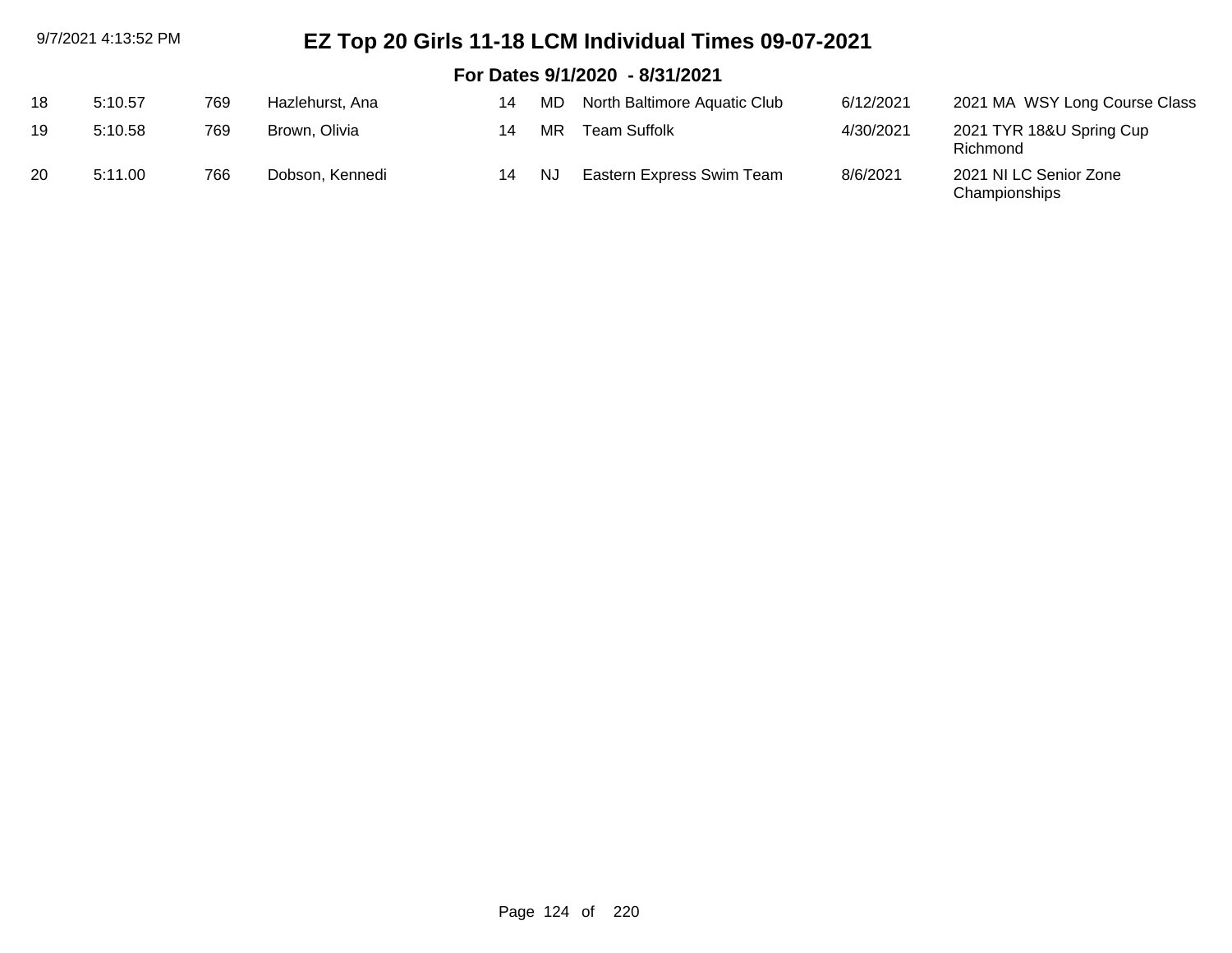### **For Dates 9/1/2020 - 8/31/2021**

### **Girls Age 15 50 Freestyle Long Course Meters**

| Rank    | <b>Time</b> | Power<br><b>Points</b> | <b>Name</b>          |    |             | Age LSC/Club                                            | <b>Swim Date</b> | <b>Meet</b>                                     |
|---------|-------------|------------------------|----------------------|----|-------------|---------------------------------------------------------|------------------|-------------------------------------------------|
| 1       | 25.29       | 965                    | Moesch, Anna         | 15 | <b>NJ</b>   | <b>StreamLine Aquatics Club</b>                         | 8/1/2021         | 2021 Futures Championships -<br>Richmond        |
| 2       | 25.75       | 924                    | Logan, Clare         | 15 | <b>NJ</b>   | <b>Westfield YMCA</b>                                   | 5/1/2021         | 2021 TYR 18&U Spring Cup<br>Richmond            |
| 3       | 26.01       | 900                    | Gemmell, Erin        | 15 | PV          | Nation's Capital Swim Club                              | 11/13/2020       | 2020 Toyota Richmond                            |
| 4       | 26.45       | 861                    | Bockrath, Rachel     | 15 | MA          | <b>Wilmington Aquatic Club</b>                          | 8/1/2021         | 2021 Futures Championships -<br>Richmond        |
| 5       | 26.48       | 859                    | Thomas, Morgan       | 15 | VA          | Virginia Gators                                         | 7/18/2021        | 2021 VA LC Senior Champs                        |
| 6       | 26.52       | 855                    | Arcella, Sidney      | 15 | <b>NJ</b>   | Life Time Metro                                         | 7/17/2021        | 2021 NC ESSZ LC Sectional                       |
| 7       | 26.56 r     | 852                    | Way, Emily           | 15 | MA          | York YMCA                                               | 7/23/2021        | 2021 NC YOTA YMCA LC Festival                   |
| 8       | 26.70       | 839                    | Thompson, Emily      | 15 | <b>NJ</b>   | <b>Greater Somerset County YMCA</b><br>Storm            | 8/7/2021         | 2021 Speedo Summer<br><b>Championships East</b> |
| 9       | 26.71       | 838                    | Davis, Grey          | 15 | VA          | <b>Cavalier Aquatics/Piedmont Family</b><br><b>YMCA</b> | 5/1/2021         | 2021 TYR 18&U Spring Cup<br>Richmond            |
| 10      | 26.76       | 834                    | Iwasyk, Izzy         | 15 | MA          | <b>Diamond State Aquatics</b>                           | 8/1/2021         | 2021 Futures Championships -<br>Richmond        |
| 11      | 26.92       | 820                    | Golembiewski, Sienna | 15 | PV          | Occoquan Swimming Inc                                   | 7/30/2021        | 2021 FL ISCA Summer Senior<br><b>Blast</b>      |
| $12 \,$ | 26.96       | 817                    | Mullins, Lainey      | 15 | MA          | Suburban Seahawks Club                                  | 11/13/2020       | 2020 Toyota Richmond                            |
| 13      | 26.97 r     | 816                    | Datovech, Christine  | 15 | VA          | SwimRVA                                                 | 7/16/2021        | 2021 VA LC Senior Champs                        |
| 13      | 26.97       | 816                    | Qin, Amy             | 15 | PV          | Rockville Montgomery Swim Club                          | 8/1/2021         | 2021 Futures Championships -<br>Richmond        |
| 15      | 26.98       | 815                    | Phillips, Reagan     | 15 | <b>PV</b>   | Rockville Montgomery Swim Club                          | 8/8/2021         | 2021 NI LC Senior Zone<br>Championships         |
| 15      | 26.98       | 815                    | Wang, Marina         | 15 | MA          | <b>Upper Main Line YMCA</b>                             | 5/1/2021         | 2021 TYR 18&U Spring Cup<br>Richmond            |
| 17      | 27.06       | 808                    | Keller, Mira         | 15 | <b>NI</b>   | <b>STAR Swimming</b>                                    | 8/8/2021         | 2021 NI LC Senior Zone<br>Championships         |
| 18      | 27.08       | 806                    | Connor, Madison      | 15 | <b>MR</b>   | Long Island Aquatic Club                                | 8/1/2021         | 2021 Futures Championships -<br>Richmond        |
| 19      | 27.09       | 806                    | Grimley, Taylor      | 15 | МA          | Germantown Academy Aquatic Club 6/20/2021               |                  | 2021 MA JW Summer Solstice                      |
|         |             |                        |                      |    | Page 125 of | 220                                                     |                  |                                                 |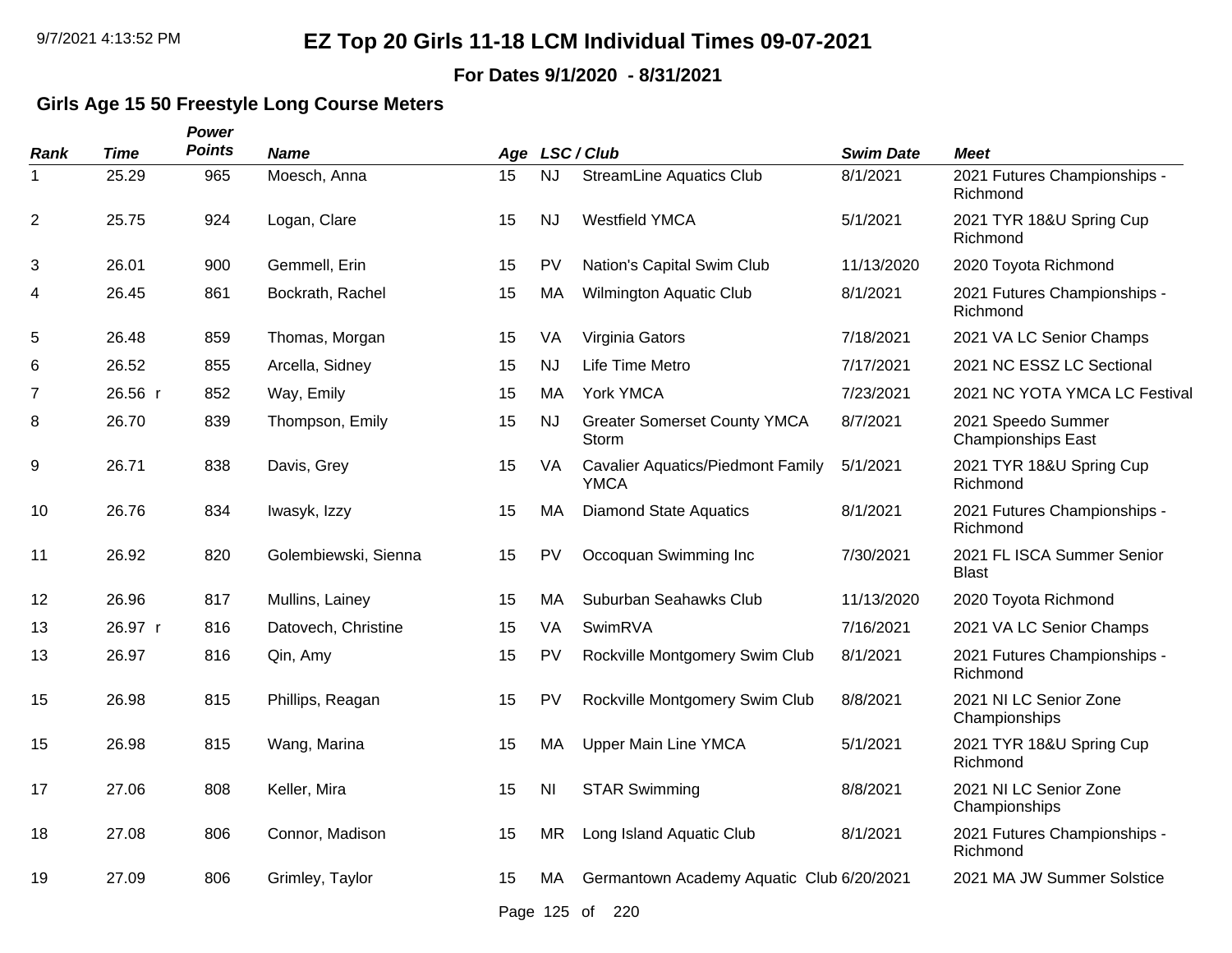| 9/7/2021 4:13:52 PM |                                |     |              |    |    | EZ Top 20 Girls 11-18 LCM Individual Times 09-07-2021 |          |                                          |  |  |  |
|---------------------|--------------------------------|-----|--------------|----|----|-------------------------------------------------------|----------|------------------------------------------|--|--|--|
|                     | For Dates 9/1/2020 - 8/31/2021 |     |              |    |    |                                                       |          |                                          |  |  |  |
| 20                  | 27.14                          | 801 | Oyerly, Cali | 15 | MA | Keystone Aquatics                                     | 8/1/2021 | 2021 Futures Championships -<br>Richmond |  |  |  |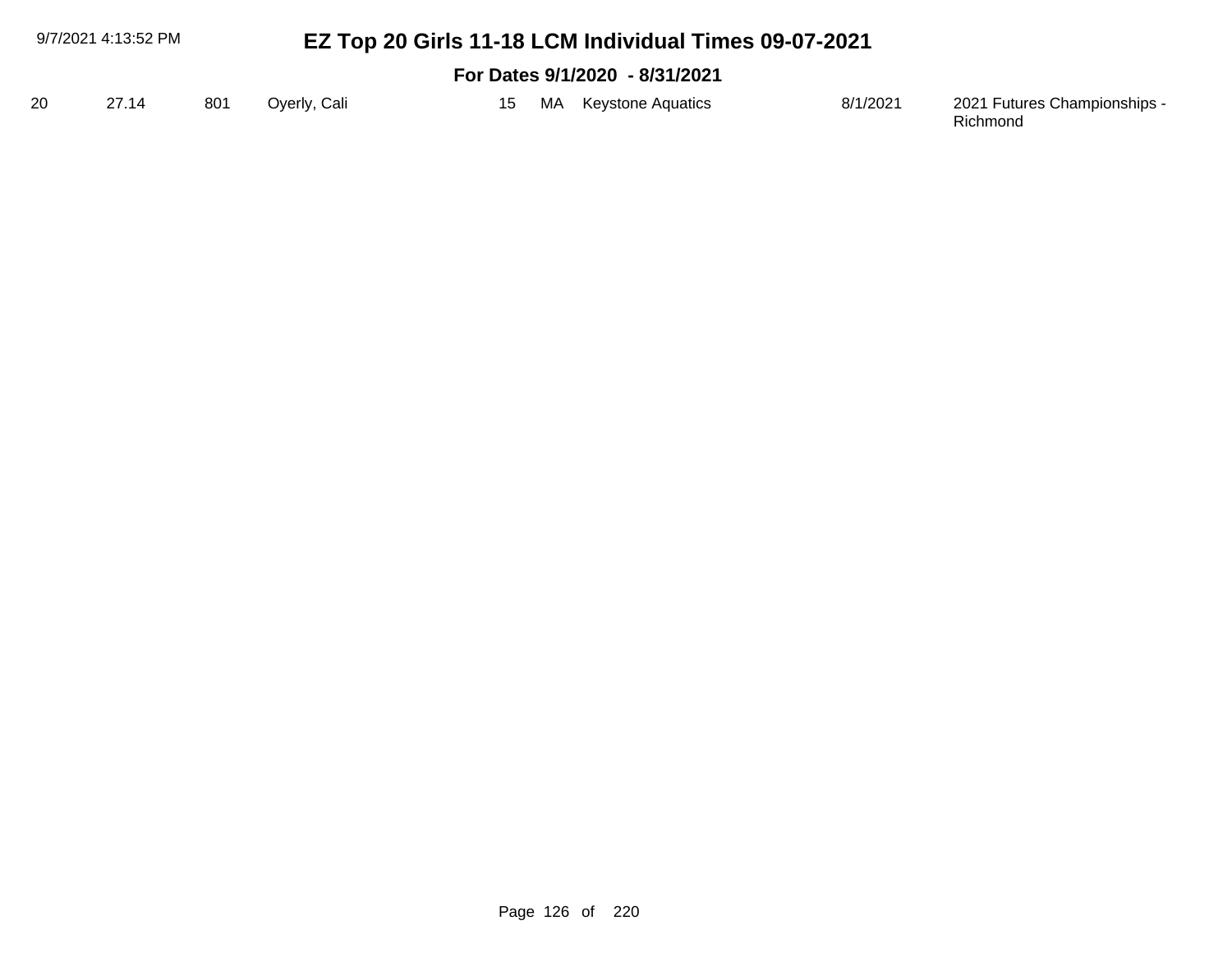### **For Dates 9/1/2020 - 8/31/2021**

### **Girls Age 15 100 Freestyle Long Course Meters**

| <b>Rank</b>    | <b>Time</b> | Power<br><b>Points</b> | <b>Name</b>      |    |                | Age LSC/Club                                 | <b>Swim Date</b> | <b>Meet</b>                                          |
|----------------|-------------|------------------------|------------------|----|----------------|----------------------------------------------|------------------|------------------------------------------------------|
| 1              | 55.69       | 940                    | Moesch, Anna     | 15 | NJ             | <b>StreamLine Aquatics Club</b>              | 7/30/2021        | 2021 Futures Championships -<br>Richmond             |
| $\overline{2}$ | 56.22       | 915                    | Gemmell, Erin    | 15 | <b>PV</b>      | Nation's Capital Swim Club                   | 11/14/2020       | 2020 Toyota Richmond                                 |
| 3              | 56.64       | 895                    | Logan, Clare     | 15 | <b>NJ</b>      | <b>Westfield YMCA</b>                        | 7/25/2021        | 2021 NC YOTA YMCA LC Festival                        |
| 4              | 57.42       | 859                    | Gormsen, Cavan   | 15 | MR             | Long Island Aquatic Club                     | 3/4/2021         | 2021 TYR Pro Swim Series - San                       |
| 5              | 57.46       | 857                    | Thomas, Morgan   | 15 | VA             | Virginia Gators                              | 7/15/2021        | 2021 VA LC Senior Champs                             |
| 6              | 57.58       | 852                    | Mullins, Lainey  | 15 | MA             | Suburban Seahawks Club                       | 3/27/2021        | 2021 FL ISCA International Senior<br>Meet            |
| $\overline{7}$ | 57.75       | 844                    | Walker, Lucy     | 15 | <b>MR</b>      | <b>BGC-N. Westchester Marlins</b>            | 7/18/2021        | 2021 MR TYR Senior Mets<br>Summer LC Champs          |
| 8              | 58.07       | 829                    | Bockrath, Rachel | 15 | MA             | <b>Wilmington Aquatic Club</b>               | 7/30/2021        | 2021 Futures Championships -<br>Richmond             |
| 9              | 58.15       | 826                    | Way, Emily       | 15 | МA             | York YMCA                                    | 7/25/2021        | 2021 NC YOTA YMCA LC Festival                        |
| 10             | 58.36       | 816                    | Keller, Mira     | 15 | N <sub>l</sub> | <b>STAR Swimming</b>                         | 8/5/2021         | 2021 NI LC Senior Zone<br>Championships              |
| 11             | 58.46       | 812                    | Foster, Payton   | 15 | <b>CT</b>      | Greenwich YWCA Dolphins Swm Tm 6/26/2021     |                  | 2021 CT RYWC LCM Senior Invite                       |
| 12             | 58.48       | 811                    | Thompson, Emily  | 15 | NJ             | <b>Greater Somerset County YMCA</b><br>Storm | 5/2/2021         | 2021 TYR 18&U Spring Cup<br>Richmond                 |
| 13             | 58.52       | 809                    | Wang, Marina     | 15 | МA             | <b>Upper Main Line YMCA</b>                  | 7/25/2021        | 2021 NC YOTA YMCA LC Festival                        |
| 14             | 58.53       | 808                    | Smith, Madison   | 15 | <b>PV</b>      | Rockville Montgomery Swim Club               | 6/5/2021         | 2021 PV Maryland State LC<br>Championships           |
| 15             | 58.56 r     | 807                    | Kim, Elissa      | 15 | <b>NJ</b>      | <b>Wyckoff YMCA</b>                          | 7/25/2021        | 2021 NC YOTA YMCA LC Festival                        |
| 16             | 58.74       | 799                    | Grimley, Taylor  | 15 | MA             | Germantown Academy Aquatic Club 8/10/2021    |                  | 2021 SE NCSA Summer<br><b>Swimming Championships</b> |
| 17             | 58.97       | 789                    | Cohen, Audrey    | 15 | ME             | Southern Maine Aquatic Club                  | 6/18/2021        | 2021 GA Edwin C Cuttino Invite                       |
| 18             | 59.08       | 784                    | Bertotto, Emma   | 15 | <b>CT</b>      | Unattached                                   | 7/11/2021        | 2021 CT CPAC July Senior Invite                      |
| 19             | 59.11       | 783                    | Nardozzi, Elise  | 15 | <b>AM</b>      | Team Pittsburgh Elite Aquatics               | 8/5/2021         | 2021 NI LC Senior Zone<br>Championships              |
| 20             | 59.12       | 782                    | Duffy, Kayleigh  | 15 | VA             | <b>Tide Swimming</b>                         | 5/13/2021        | 2021 VA EZ LC Speedo<br>Champions                    |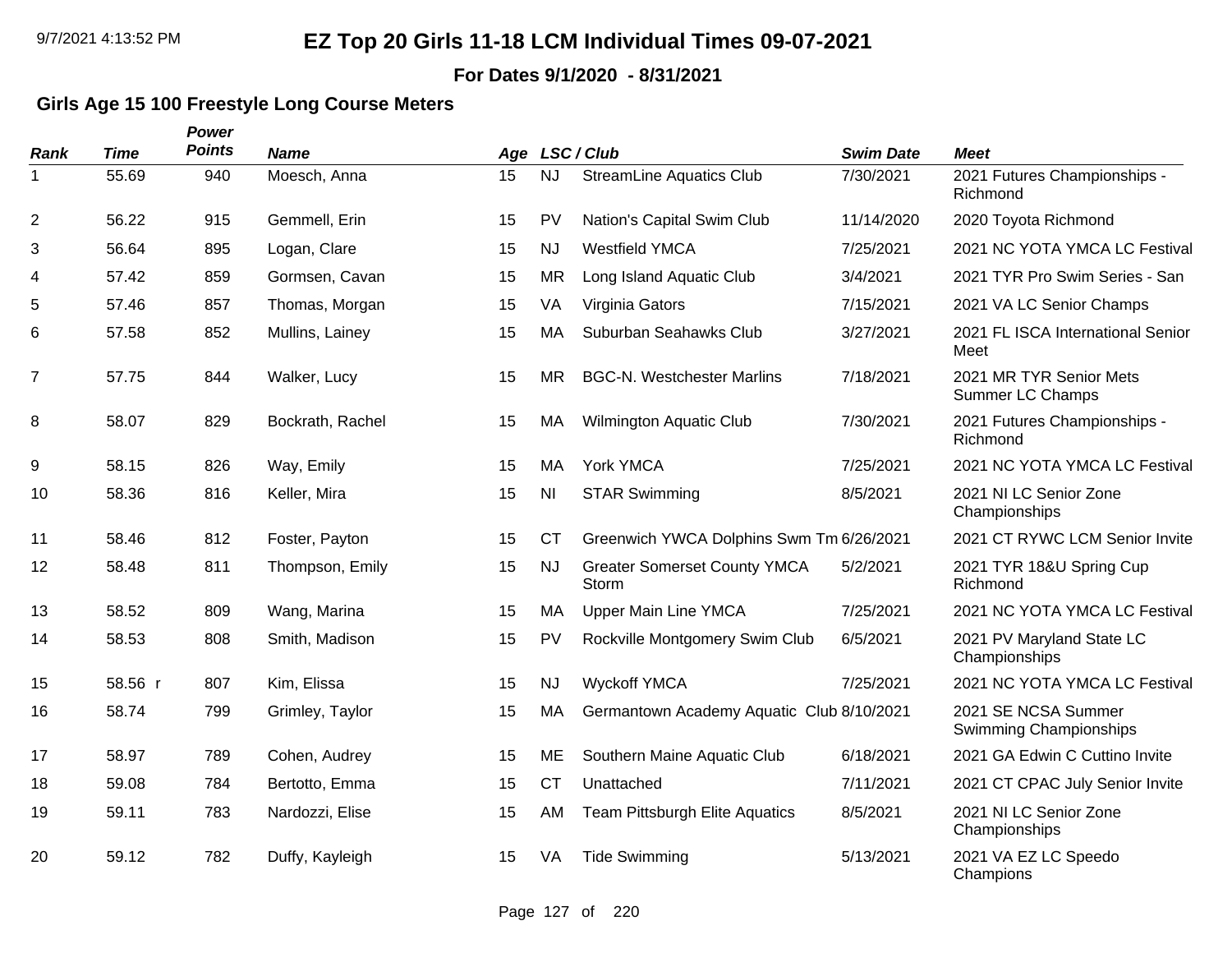### **For Dates 9/1/2020 - 8/31/2021**

### **Girls Age 15 200 Freestyle Long Course Meters**

| <b>Rank</b>    | <b>Time</b> | Power<br><b>Points</b> | <b>Name</b>        |    |           | Age LSC/Club                                 | <b>Swim Date</b> | <b>Meet</b>                                                 |
|----------------|-------------|------------------------|--------------------|----|-----------|----------------------------------------------|------------------|-------------------------------------------------------------|
| 1              | 2:00.00     | 960                    | Gormsen, Cavan     | 15 | <b>MR</b> | Long Island Aquatic Club                     | 1/15/2021        | 2021 Pro Series - Richmond                                  |
| $\overline{2}$ | 2:00.63     | 944                    | Gemmell, Erin      | 15 | <b>PV</b> | Nation's Capital Swim Club                   | 11/13/2020       | 2020 Toyota Richmond                                        |
| 3              | 2:03.17     | 882                    | Moesch, Anna       | 15 | <b>NJ</b> | <b>StreamLine Aquatics Club</b>              | 7/29/2021        | 2021 Futures Championships -<br>Richmond                    |
| 4              | 2:03.36     | 877                    | Mullins, Lainey    | 15 | МA        | Suburban Seahawks Club                       | 7/11/2021        | 2021 MA Swimming Meet                                       |
| 5              | 2:04.37     | 853                    | Smith, Madison     | 15 | <b>PV</b> | Rockville Montgomery Swim Club               | 5/14/2021        | 2021 VA EZ LC Speedo<br>Champions                           |
| 6              | 2:04.69     | 845                    | Walker, Lucy       | 15 | <b>MR</b> | <b>BGC-N. Westchester Marlins</b>            | 7/16/2021        | 2021 MR TYR Senior Mets<br><b>Summer LC Champs</b>          |
| $\overline{7}$ | 2:05.29     | 831                    | Li, Dana           | 15 | <b>NE</b> | <b>Gator Swim Club</b>                       | 5/1/2021         | 2021 TYR 18U Spring Cup TT -<br>Richmond                    |
| 8              | 2:06.25     | 809                    | Thompson, Emily    | 15 | <b>NJ</b> | <b>Greater Somerset County YMCA</b><br>Storm | 6/26/2021        | 2021 MA UMLY Cure for Cam Invi                              |
| 9              | 2:06.41     | 805                    | Foster, Payton     | 15 | <b>CT</b> | Greenwich YWCA Dolphins Swm Tm 7/9/2021      |                  | 2021 CT CPAC July Senior Invite                             |
| 10             | 2:06.57     | 801                    | Connor, Madison    | 15 | <b>MR</b> | Long Island Aquatic Club                     | 7/29/2021        | 2021 Futures Championships -<br>Richmond                    |
| 11             | 2:06.88     | 794                    | Conze, Maren       | 15 | PV        | Nation's Capital Swim Club                   | 11/13/2020       | 2020 Toyota Richmond                                        |
| 12             | 2:07.05     | 790                    | Bertotto, Emma     | 15 | <b>CT</b> | Unattached                                   | 7/9/2021         | 2021 CT CPAC July Senior Invite                             |
| 13             | 2:07.08     | 789                    | Keller, Mira       | 15 | <b>NI</b> | <b>STAR Swimming</b>                         | 8/6/2021         | 2021 NI LC Senior Zone<br>Championships                     |
| 14             | 2:07.13     | 788                    | Thomas, Morgan     | 15 | VA        | Virginia Gators                              | 8/4/2021         | 2021 Speedo Summer<br><b>Championships East Time Trials</b> |
| 15             | 2:07.25     | 785                    | Undercofler, Gemma | 15 | MA        | Suburban Seahawks Club                       | 8/11/2021        | 2021 SE NCSA Summer<br>Swimming Championships               |
| 16             | 2:07.31     | 784                    | Anderson, Kate     | 15 | <b>MR</b> | Westchester Aquatic Club                     | 5/14/2021        | 2021 VA EZ LC Speedo<br>Champions                           |
| 17             | 2:07.55     | 779                    | Buchanan, Anita    | 15 | MD        | Naval Academy Aquatic Club                   | 5/14/2021        | 2021 VA EZ LC Speedo<br>Champions                           |
| 18             | 2:07.69     | 775                    | Logan, Clare       | 15 | <b>NJ</b> | <b>Westfield YMCA</b>                        | 7/23/2021        | 2021 NC YOTA YMCA LC Festival                               |
| 19             | 2:07.74     | 774                    | Martel, Alyssa     | 15 | PV        | Occoquan Swimming Inc                        | 5/14/2021        | 2021 VA EZ LC Speedo<br>Champions                           |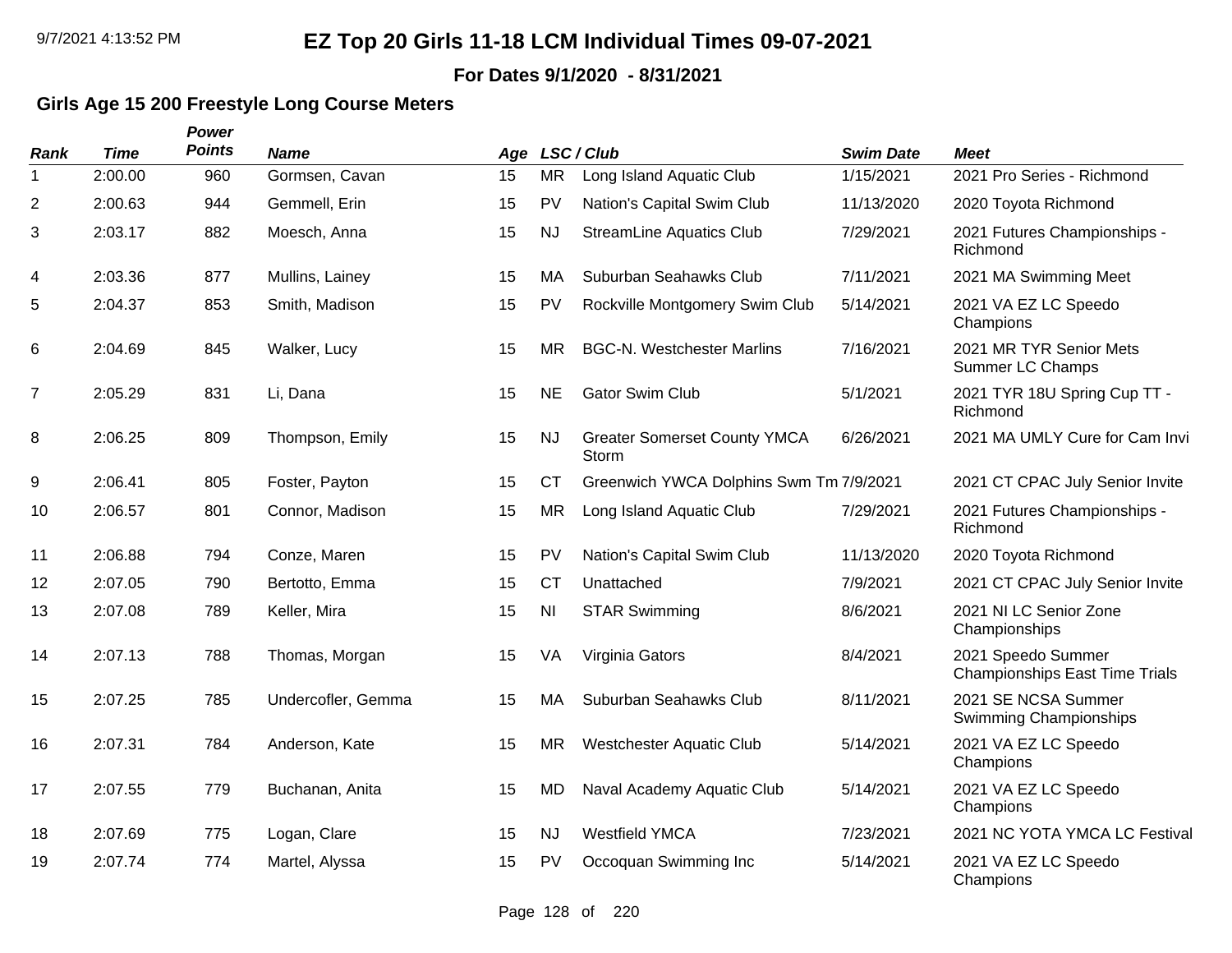|                                | 9/7/2021 4:13:52 PM |     |             |  |       | EZ Top 20 Girls 11-18 LCM Individual Times 09-07-2021 |          |                                                             |
|--------------------------------|---------------------|-----|-------------|--|-------|-------------------------------------------------------|----------|-------------------------------------------------------------|
| For Dates 9/1/2020 - 8/31/2021 |                     |     |             |  |       |                                                       |          |                                                             |
| <b>20</b>                      | 2:07.81             | 773 | Hurst, Kate |  | 15 NJ | Scarlet Aquatics                                      | 8/4/2021 | 2021 Speedo Summer<br><b>Championships East Time Trials</b> |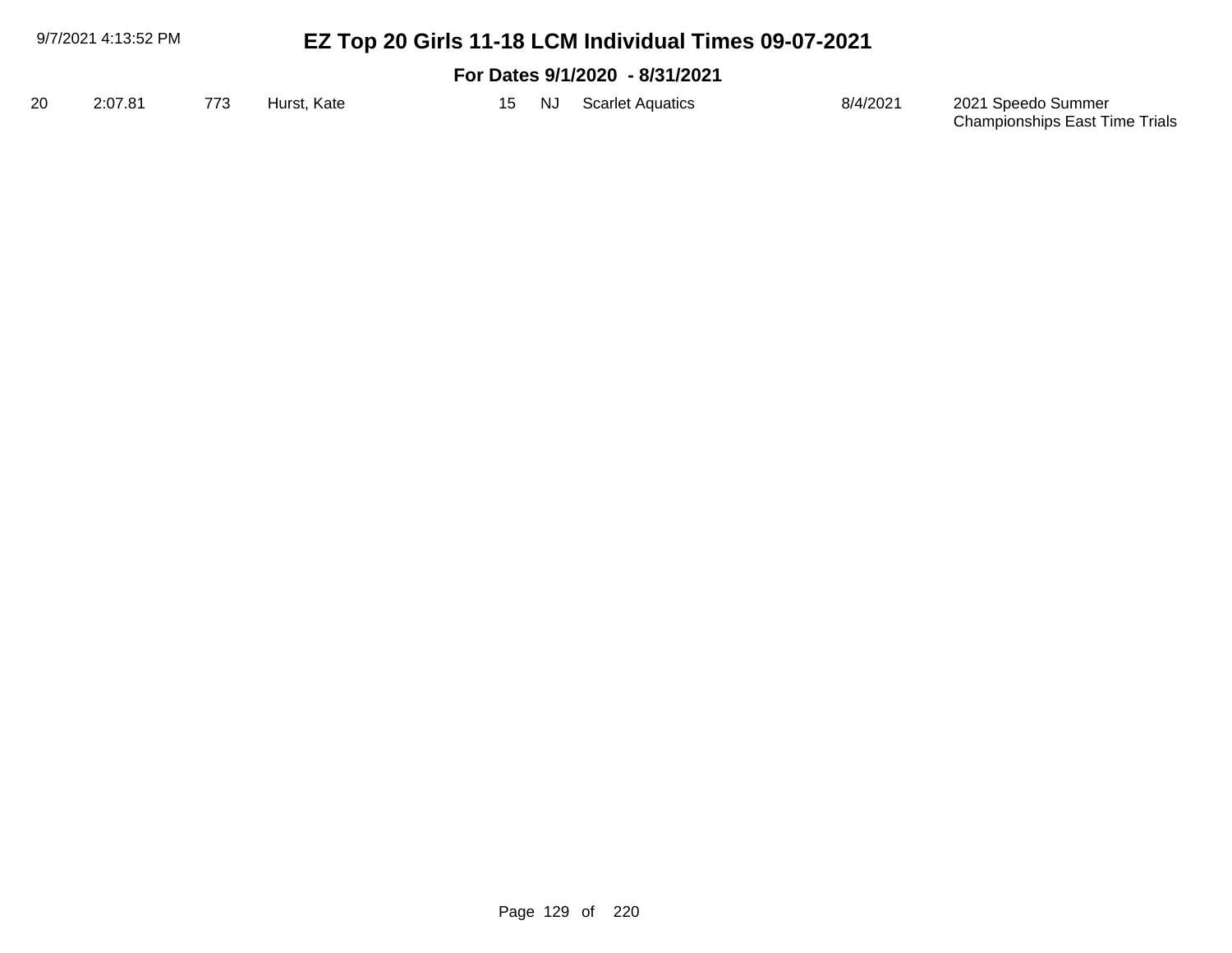### **For Dates 9/1/2020 - 8/31/2021**

### **Girls Age 15 400 Freestyle Long Course Meters**

*Power*

| <b>Rank</b> | <b>Time</b> | <b>Points</b> | <b>Name</b>       | Age |                | LSC / Club                                   | <b>Swim Date</b> | <b>Meet</b>                                        |
|-------------|-------------|---------------|-------------------|-----|----------------|----------------------------------------------|------------------|----------------------------------------------------|
| 1           | 4:11.30     | 982           | Gormsen, Cavan    | 15  | <b>MR</b>      | Long Island Aquatic Club                     | 1/16/2021        | 2021 Pro Series - Richmond                         |
| 2           | 4:16.62     | 917           | Reyna, Alexa      | 15  | <b>MR</b>      | Unattached                                   | 12/13/2020       | 2020 Championnats de France<br>Elite               |
| 3           | 4:17.80     | 903           | Mullins, Lainey   | 15  | МA             | Suburban Seahawks Club                       | 7/29/2021        | 2021 FL ISCA Summer Senior<br><b>Blast</b>         |
| 4           | 4:17.87     | 902           | Gemmell, Erin     | 15  | <b>PV</b>      | Nation's Capital Swim Club                   | 11/13/2020       | 2020 Toyota Richmond                               |
| 5           | 4:20.31     | 873           | Smith, Madison    | 15  | <b>PV</b>      | Rockville Montgomery Swim Club               | 5/15/2021        | 2021 VA EZ LC Speedo<br>Champions                  |
| 6           | 4:21.19     | 863           | Hurst, Kate       | 15  | <b>NJ</b>      | <b>Scarlet Aquatics</b>                      | 5/1/2021         | 2021 FL UANA Tokyo Qualifier                       |
| 7           | 4:24.85     | 820           | Li, Dana          | 15  | <b>NE</b>      | <b>Gator Swim Club</b>                       | 5/1/2021         | 2021 TYR 18&U Spring Cup<br>Richmond               |
| 8           | 4:25.62     | 812           | McKenna, Mary     | 15  | <b>MR</b>      | Long Island Express                          | 5/1/2021         | 2021 TYR 18&U Spring Cup<br>Richmond               |
| 9           | 4:26.73     | 799           | Anderson, Kate    | 15  | <b>MR</b>      | <b>Westchester Aquatic Club</b>              | 5/1/2021         | 2021 TYR 18&U Spring Cup<br>Richmond               |
| 10          | 4:26.76     | 799           | Foster, Payton    | 15  | <b>CT</b>      | Greenwich YWCA Dolphins Swm Tm 6/25/2021     |                  | 2021 CT RYWC LCM Senior Invite                     |
| 11          | 4:26.89     | 797           | Conze, Maren      | 15  | <b>PV</b>      | Nation's Capital Swim Club                   | 11/13/2020       | 2020 Toyota Richmond                               |
| 12          | 4:27.72     | 788           | Walker, Lucy      | 15  | <b>MR</b>      | <b>BGC-N. Westchester Marlins</b>            | 7/17/2021        | 2021 MR TYR Senior Mets<br><b>Summer LC Champs</b> |
| 13          | 4:27.95     | 785           | Swatts, Chloe     | 15  | VA             | <b>Tide Swimming</b>                         | 7/17/2021        | 2021 VA LC Senior Champs                           |
| 14          | 4:28.44     | 780           | Watts, Courtney   | 15  | <b>PV</b>      | The Fish                                     | 7/31/2021        | 2021 Futures Championships -<br>Richmond           |
| 15          | 4:29.08     | 773           | Lee, Grace        | 15  | <b>NJ</b>      | <b>Wyckoff YMCA</b>                          | 7/24/2021        | 2021 NC YOTA YMCA LC Festival                      |
| 16          | 4:29.30     | 770           | Griffin, Zoey     | 15  | N <sub>l</sub> | <b>STAR Swimming</b>                         | 7/31/2021        | 2021 Futures Championships -<br>Richmond           |
| 17          | 4:29.50     | 768           | Corbett, Brittany | 15  | <b>MR</b>      | <b>Empire Swimming</b>                       | 5/22/2021        | 2021 WI HSC-PX3 Speedo<br>Premier                  |
| 18          | 4:29.86     | 764           | Thompson, Emily   | 15  | <b>NJ</b>      | <b>Greater Somerset County YMCA</b><br>Storm | 6/27/2021        | 2021 MA UMLY Cure for Cam Invi                     |
| 19          | 4:29.90     | 764           | Bertotto, Emma    | 15  | <b>CT</b>      | Unattached                                   | 7/10/2021        | 2021 CT CPAC July Senior Invite                    |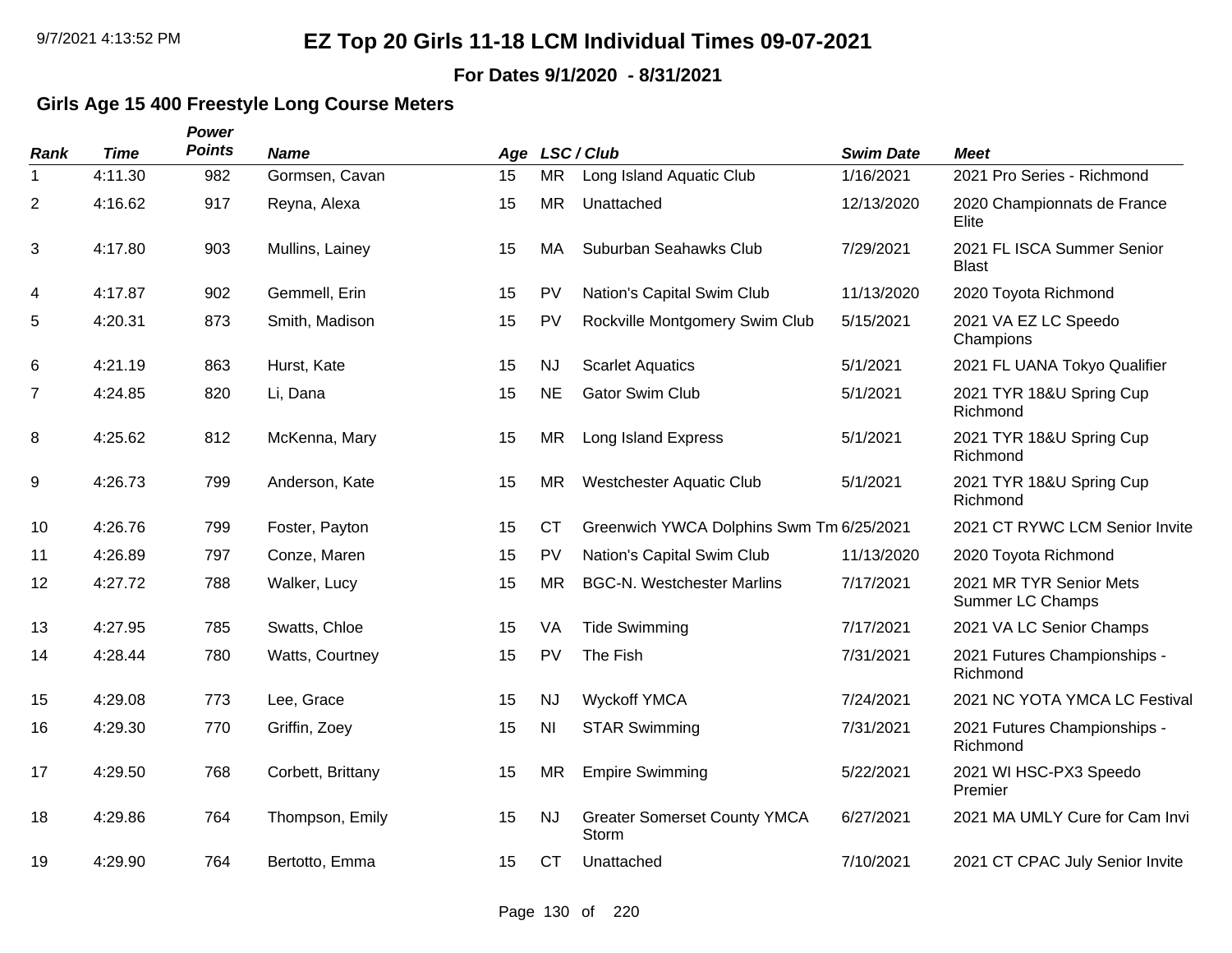| 9/7/2021 4:13:52 PM<br>EZ Top 20 Girls 11-18 LCM Individual Times 09-07-2021 |                                |     |            |  |  |                       |           |                              |  |  |
|------------------------------------------------------------------------------|--------------------------------|-----|------------|--|--|-----------------------|-----------|------------------------------|--|--|
|                                                                              | For Dates 9/1/2020 - 8/31/2021 |     |            |  |  |                       |           |                              |  |  |
| 20                                                                           | 4:30.29                        | 759 | Muzzy, Ava |  |  | 15 VA Virginia Gators | 12/4/2020 | 2020 VA ISCA December Senior |  |  |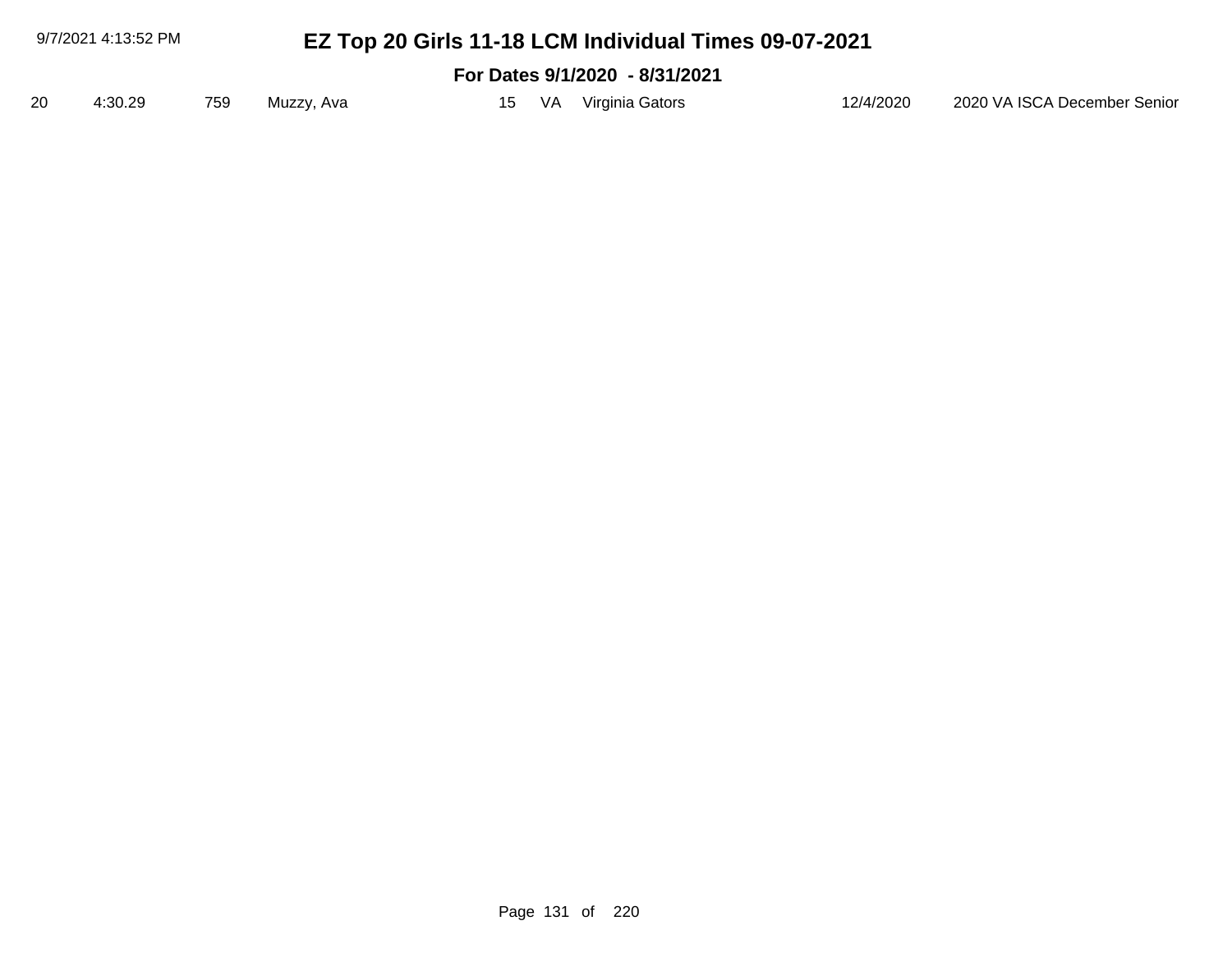### **For Dates 9/1/2020 - 8/31/2021**

### **Girls Age 15 800 Freestyle Long Course Meters**

*Power*

| <b>Rank</b>    | <b>Time</b> | <b>Points</b> | <b>Name</b>       | Age |           | LSC / Club                               | <b>Swim Date</b> | Meet                                            |
|----------------|-------------|---------------|-------------------|-----|-----------|------------------------------------------|------------------|-------------------------------------------------|
| 1              | 8:40.00     | 938           | Gormsen, Cavan    | 15  | <b>MR</b> | Long Island Aquatic Club                 | 3/6/2021         | 2021 TYR Pro Swim Series - San                  |
| $\overline{c}$ | 8:50.55     | 881           | Gemmell, Erin     | 15  | PV        | Nation's Capital Swim Club               | 11/12/2020       | 2020 Toyota Richmond                            |
| 3              | 8:51.56     | 875           | Reyna, Alexa      | 15  | <b>MR</b> | Westchester Aquatic Club                 | 11/12/2020       | 2020 Toyota Richmond                            |
| 4              | 8:52.95     | 868           | Hurst, Kate       | 15  | <b>NJ</b> | <b>Scarlet Aquatics</b>                  | 8/3/2021         | 2021 Speedo Summer<br><b>Championships East</b> |
| 5              | 8:53.64     | 864           | McKenna, Mary     | 15  | <b>MR</b> | Long Island Express                      | 5/13/2021        | 2021 VA EZ LC Speedo<br>Champions               |
| 6              | 8:59.13     | 836           | Conze, Maren      | 15  | PV        | Nation's Capital Swim Club               | 11/12/2020       | 2020 Toyota Richmond                            |
| 7              | 9:06.44     | 798           | Smith, Madison    | 15  | PV        | Rockville Montgomery Swim Club           | 5/13/2021        | 2021 VA EZ LC Speedo<br>Champions               |
| 8              | 9:07.07     | 795           | Watts, Courtney   | 15  | PV        | The Fish                                 | 7/29/2021        | 2021 Futures Championships -<br>Richmond        |
| 9              | 9:09.57     | 782           | Anderson, Kate    | 15  | <b>MR</b> | <b>Westchester Aquatic Club</b>          | 4/29/2021        | 2021 TYR 18&U Spring Cup<br>Richmond            |
| 10             | 9:10.57     | 777           | Foster, Payton    | 15  | <b>CT</b> | Greenwich YWCA Dolphins Swm Tm 5/13/2021 |                  | 2021 VA EZ LC Speedo<br>Champions               |
| 11             | 9:12.24     | 769           | Corbett, Brittany | 15  | <b>MR</b> | <b>Empire Swimming</b>                   | 7/27/2021        | 2021 FL ISCA Summer Senior<br><b>Blast</b>      |
| 12             | 9:13.28     | 764           | Bertotto, Emma    | 15  | <b>CT</b> | Unattached                               | 7/11/2021        | 2021 CT CPAC July Senior Invite                 |
| 13             | 9:14.38     | 758           | Li, Dana          | 15  | <b>NE</b> | Gator Swim Club                          | 4/29/2021        | 2021 TYR 18&U Spring Cup<br>Richmond            |
| 14             | 9:15.00     | 755           | Valle, Isabela    | 15  | MA        | Greater Philadelphia Aquatic Club        | 7/11/2021        | 2021 MA Swimming Meet                           |
| 15             | 9:15.45     | 753           | Muzzy, Ava        | 15  | VA        | Virginia Gators                          | 12/3/2020        | 2020 VA ISCA December Senior                    |
| 16             | 9:16.26     | 749           | Reid, Keira       | 15  | VA        | NOVA of Virginia Aquatics, Inc.          | 7/15/2021        | 2021 VA LC Senior Champs                        |
| 17             | 9:16.36     | 748           | Martel, Alyssa    | 15  | <b>PV</b> | Occoquan Swimming Inc                    | 5/13/2021        | 2021 VA EZ LC Speedo<br>Champions               |
| 18             | 9:16.56     | 747           | Zeng, Kayla       | 15  | <b>NE</b> | <b>Bluefish Swim Club</b>                | 7/22/2021        | 2021 NE PHX 15-O LCM Champs                     |
| 19             | 9:18.46     | 738           | Gjervold, Anna    | 15  | <b>CT</b> | Chelsea Piers Aquatic Club               | 7/27/2021        | 2021 FL ISCA Summer Senior<br><b>Blast</b>      |
| 20             | 9:20.55     | 728           | Racanello, Briana | 15  | <b>MR</b> | Long Island Aquatic Club                 | 7/15/2021        | 2021 MR TYR Senior Mets                         |

Page 132 of 220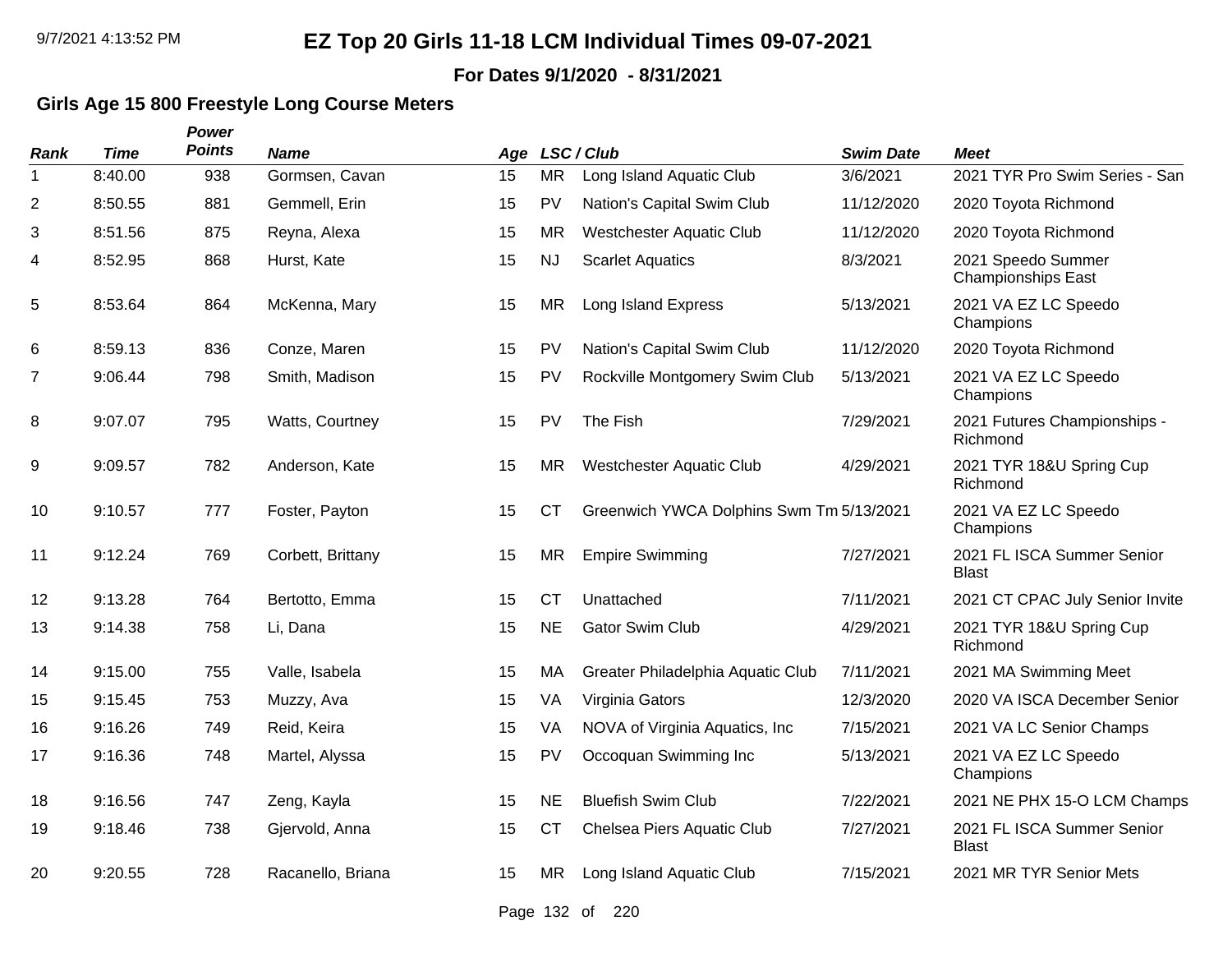**For Dates 9/1/2020 - 8/31/2021**

Summer LC Champs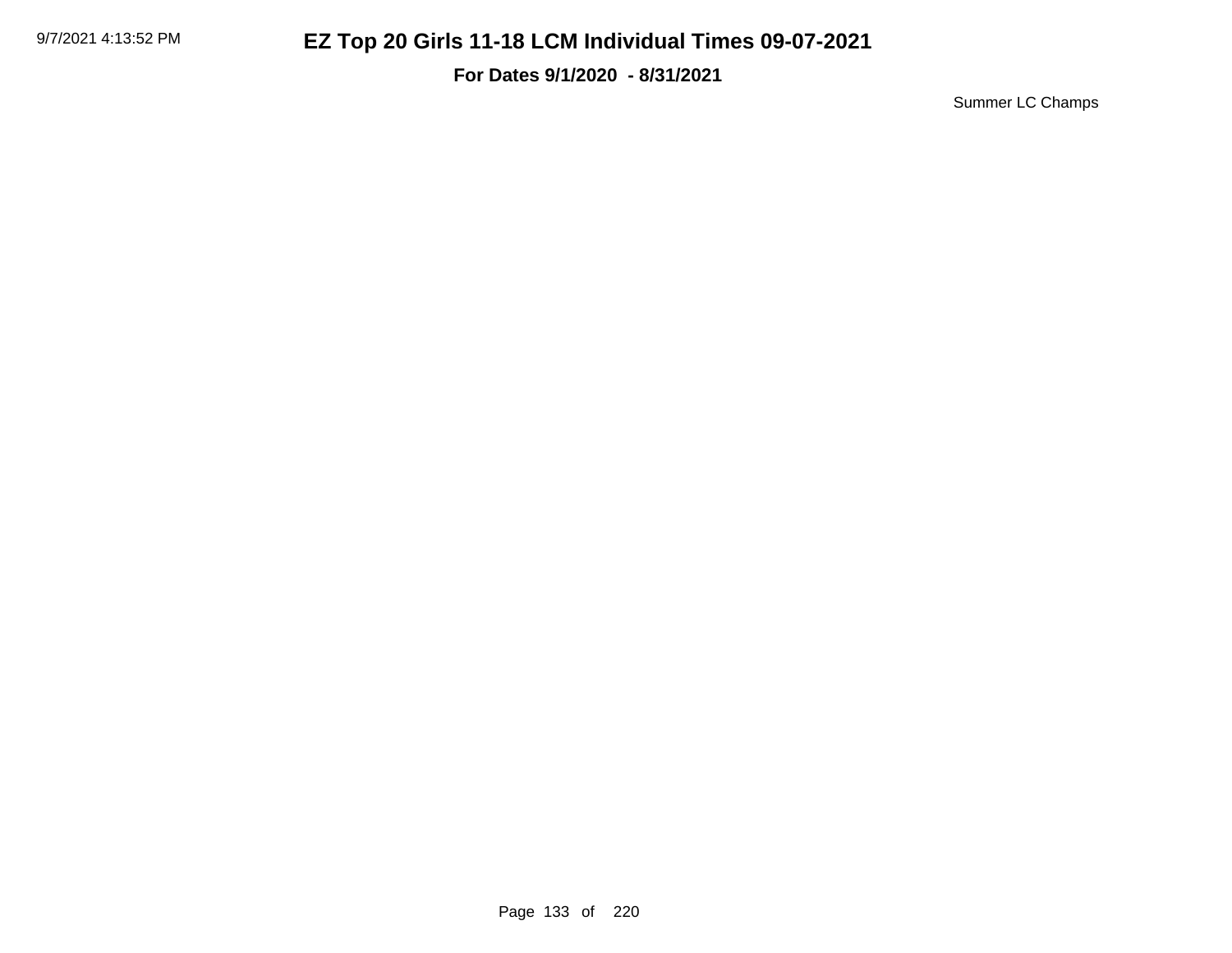### **For Dates 9/1/2020 - 8/31/2021**

### **Girls Age 15 1500 Freestyle Long Course Meters**

*Power*

| Rank           | <b>Time</b> | <b>Points</b> | <b>Name</b>       |    |           | Age LSC/Club                      | <b>Swim Date</b> | <b>Meet</b>                                            |
|----------------|-------------|---------------|-------------------|----|-----------|-----------------------------------|------------------|--------------------------------------------------------|
| 1              | 16:35.05    | 961           | Gormsen, Cavan    | 15 | <b>MR</b> | Long Island Aquatic Club          | 1/17/2021        | 2021 Pro Series - Richmond                             |
| $\overline{c}$ | 16:55.90    | 903           | Reyna, Alexa      | 15 | <b>MR</b> | <b>Westchester Aquatic Club</b>   | 11/14/2020       | 2020 Toyota Richmond                                   |
| 3              | 16:57.10    | 900           | Hurst, Kate       | 15 | <b>NJ</b> | <b>Scarlet Aquatics</b>           | 8/7/2021         | 2021 Speedo Summer<br><b>Championships East</b>        |
| 4              | 17:01.30    | 889           | McKenna, Mary     | 15 | <b>MR</b> | Long Island Express               | 5/2/2021         | 2021 TYR 18&U Spring Cup<br>Richmond                   |
| 5              | 17:19.68    | 840           | Smith, Madison    | 15 | <b>PV</b> | Rockville Montgomery Swim Club    | 5/16/2021        | 2021 VA EZ LC Speedo<br>Champions                      |
| 6              | 17:25.32    | 825           | Li, Dana          | 15 | <b>NE</b> | <b>Gator Swim Club</b>            | 5/2/2021         | 2021 TYR 18&U Spring Cup<br>Richmond                   |
| $\overline{7}$ | 17:32.32    | 807           | Anderson, Kate    | 15 | MR.       | <b>Westchester Aquatic Club</b>   | 5/2/2021         | 2021 TYR 18&U Spring Cup<br>Richmond                   |
| 8              | 17:34.56    | 801           | Watts, Courtney   | 15 | <b>PV</b> | The Fish                          | 7/18/2021        | 2021 PV LC Senior<br>Championships                     |
| 9              | 17:38.19    | 792           | Martel, Alyssa    | 15 | PV        | Occoquan Swimming Inc             | 5/16/2021        | 2021 VA EZ LC Speedo<br>Champions                      |
| 10             | 17:44.67    | 775           | Orlando, Peyton   | 15 | <b>MD</b> | Fox Swim Club                     | 8/1/2021         | 2021 MD LSC Summer<br>Championships                    |
| 11             | 17:44.69    | 775           | Griffin, Zoey     | 15 | <b>NI</b> | <b>STAR Swimming</b>              | 8/1/2021         | 2021 Futures Championships -<br>Richmond               |
| 12             | 17:45.32    | 773           | Kim, Emily        | 15 | <b>NJ</b> | <b>Scarlet Aquatics</b>           | 5/28/2021        | 2021 NJ BAC Memorial Day<br>Invitational               |
| 13             | 17:47.02    | 769           | Phelps, Anna      | 15 | MA        | South Jersey Aquatic Club         | 3/23/2021        | 2021 FL ISCA International Senior<br>Meet              |
| 14             | 17:50.00    | 761           | Renner, Clara     | 15 | <b>NE</b> | <b>Crimson Aquatics</b>           | 7/25/2021        | 2021 NE PHX 15-O LCM Champs                            |
| 15             | 17:54.55    | 750           | Valle, Isabela    | 15 | МA        | Greater Philadelphia Aquatic Club | 7/8/2021         | 2021 MA Swimming Meet                                  |
| 16             | 17:55.36    | 748           | Reid, Keira       | 15 | VA        | NOVA of Virginia Aquatics, Inc.   | 7/18/2021        | 2021 VA LC Senior Champs                               |
| 17             | 17:57.67    | 742           | Racanello, Briana | 15 | <b>MR</b> | Long Island Aquatic Club          | 6/12/2021        | 2021 MR LIAC Summertime<br><b>Classic Invitational</b> |
| 18             | 17:59.23    | 738           | Swatts, Chloe     | 15 | VA        | <b>Tide Swimming</b>              | 7/18/2021        | 2021 VA LC Senior Champs                               |
| 19             | 17:59.45    | 738           | Berg, Maddie      | 15 | AM.       | <b>Steel City Aquatics</b>        | 7/25/2021        | 2021 AM LC Junior Olympics                             |
|                |             |               |                   |    |           | Page 134 of 220                   |                  |                                                        |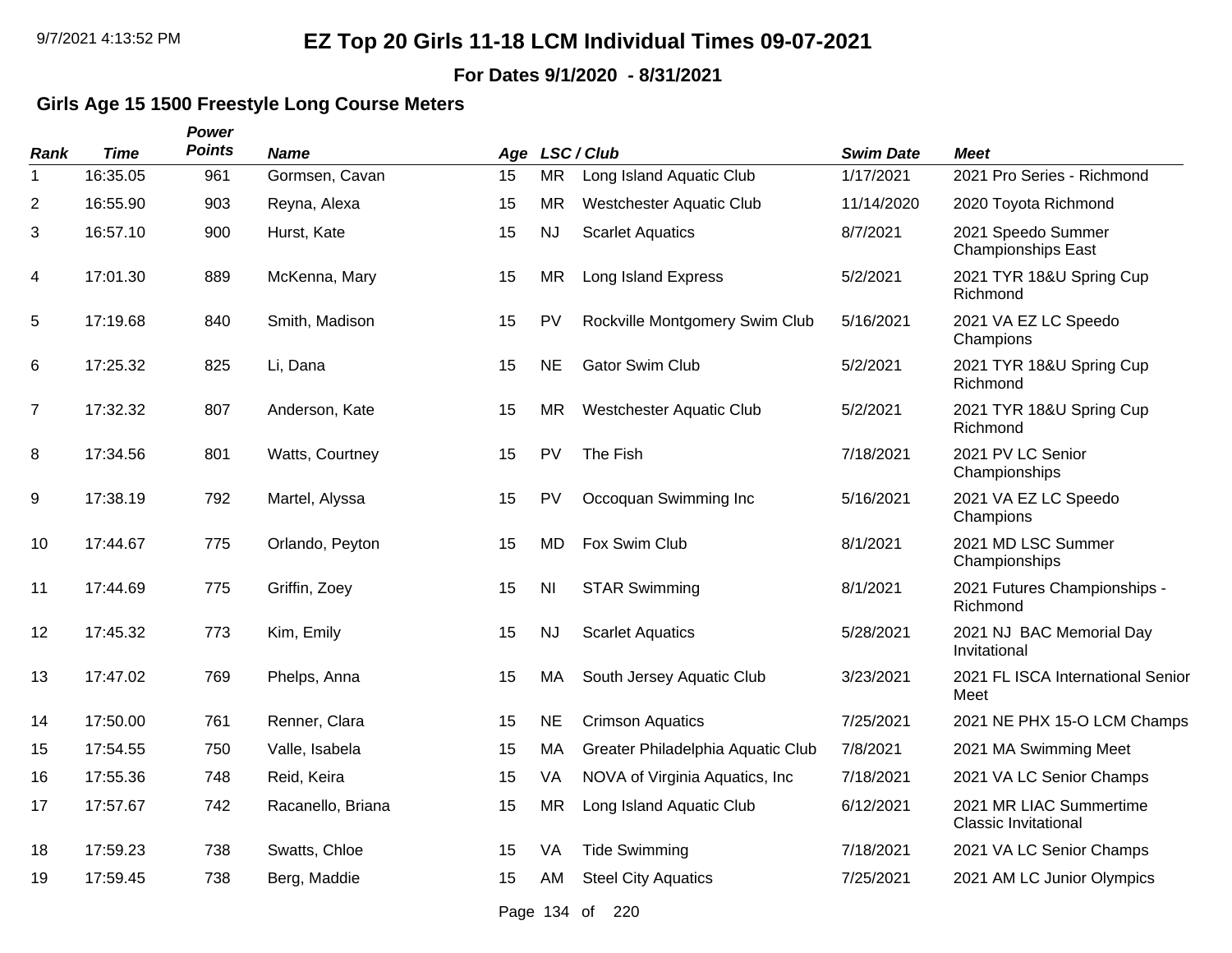|    | 9/7/2021 4:13:52 PM            |     | EZ Top 20 Girls 11-18 LCM Individual Times 09-07-2021 |    |      |                         |           |                               |  |  |
|----|--------------------------------|-----|-------------------------------------------------------|----|------|-------------------------|-----------|-------------------------------|--|--|
|    | For Dates 9/1/2020 - 8/31/2021 |     |                                                       |    |      |                         |           |                               |  |  |
| 20 | 18:00.51                       | 735 | Somers, Allie                                         | 15 | NJ N | Hamilton Y Aguatic Club | 7/25/2021 | 2021 NC YOTA YMCA LC Festival |  |  |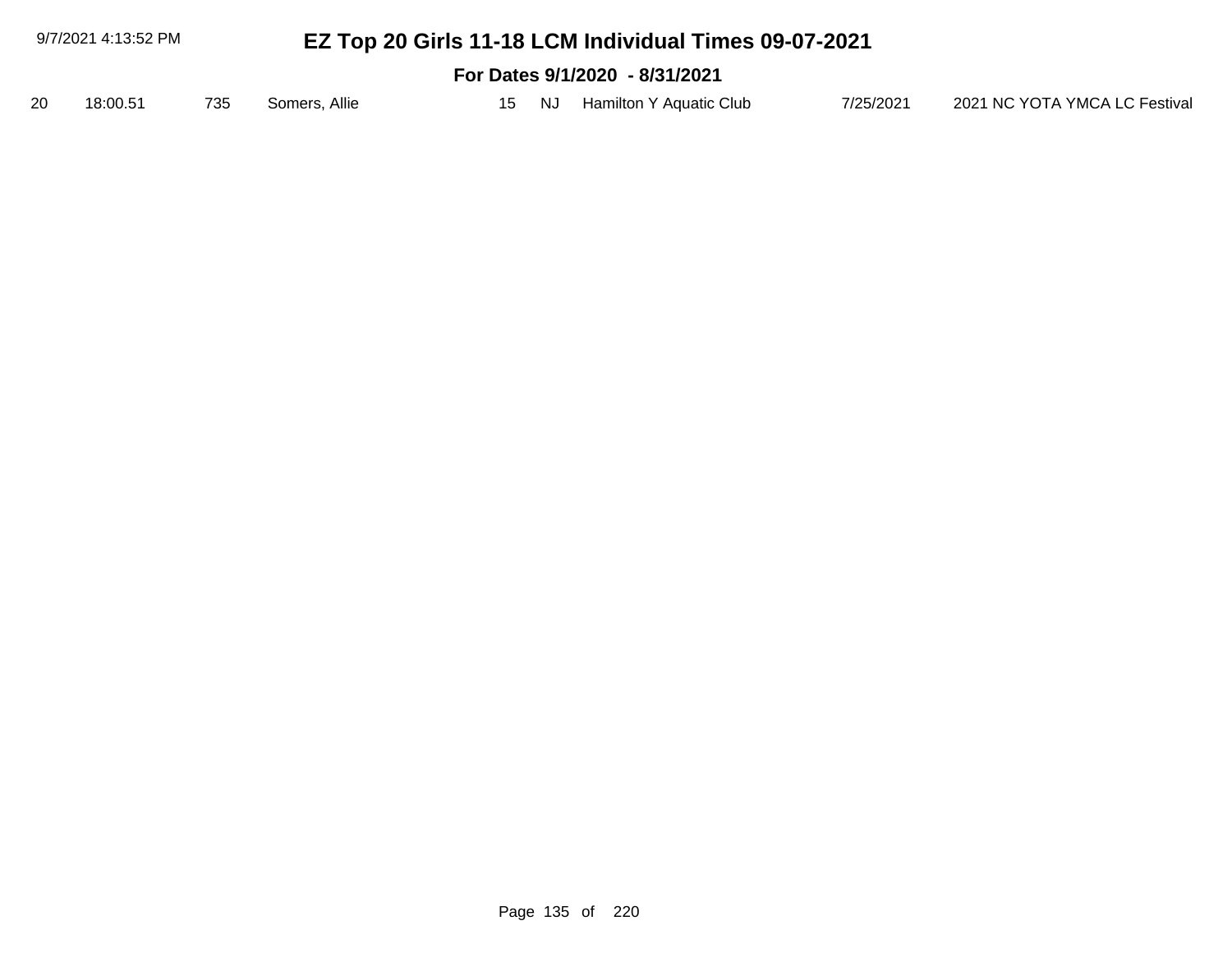#### **For Dates 9/1/2020 - 8/31/2021**

### **Girls Age 15 100 Backstroke Long Course Meters**

| <b>Rank</b>    | <b>Time</b> | Power<br><b>Points</b> | <b>Name</b>         | Age |                | LSC / Club                                              | <b>Swim Date</b> | <b>Meet</b>                                     |
|----------------|-------------|------------------------|---------------------|-----|----------------|---------------------------------------------------------|------------------|-------------------------------------------------|
| $\mathbf 1$    | 1:02.96     | 933                    | Thompson, Emily     | 15  | <b>NJ</b>      | <b>Greater Somerset County YMCA</b><br>Storm            | 8/6/2021         | 2021 Speedo Summer<br><b>Championships East</b> |
| $\overline{2}$ | 1:03.41     | 915                    | Logan, Clare        | 15  | <b>NJ</b>      | <b>Westfield YMCA</b>                                   | 7/22/2021        | 2021 NC YOTA YMCA LC Festival                   |
| 3              | 1:03.45     | 913                    | Shackley, Leah      | 15  | AM             | <b>Blair Regional YMCA</b>                              | 7/30/2021        | 2021 Futures Championships -<br>Richmond        |
| 4              | 1:03.57     | 908                    | Stephens, Lexi      | 15  | VA             | Poseidon Swimming Inc                                   | 5/15/2021        | 2021 VA EZ LC Speedo<br>Champions               |
| 5              | 1:04.01     | 891                    | Davis, Grey         | 15  | VA             | <b>Cavalier Aquatics/Piedmont Family</b><br><b>YMCA</b> | 5/1/2021         | 2021 TYR 18&U Spring Cup<br>Richmond            |
| 6              | 1:04.51     | 872                    | Keller, Mira        | 15  | <b>NI</b>      | <b>STAR Swimming</b>                                    | 8/7/2021         | 2021 NI LC Senior Zone<br>Championships         |
| $\overline{7}$ | 1:04.88     | 857                    | Colborn, Georgia    | 15  | MA             | <b>Western YMCA Wahoos</b>                              | 7/22/2021        | 2021 NC YOTA YMCA LC Festival                   |
| 8              | 1:04.90     | 857                    | Black, Grace        | 15  | <b>MD</b>      | North Baltimore Aquatic Club                            | 3/24/2021        | 2021 FL ISCA International Senior<br>Meet       |
| 9              | 1:05.12     | 848                    | Horning, Caitlin    | 15  | МA             | Wilmington Aquatic Club                                 | 3/24/2021        | 2021 FL ISCA International Senior<br>Meet       |
| 9              | 1:05.12     | 894                    | Conner, Alexa       | 15  | MA             | Lower Merion Aquatic Club                               | 7/30/2021        | 2021 Futures Championships -<br>Richmond        |
| 11             | 1:05.16     | 847                    | Sargent, Devyn      | 15  | МA             | Upper Main Line YMCA                                    | 7/22/2021        | 2021 NC YOTA YMCA LC Festival                   |
| 12             | 1:05.36     | 839                    | Chow, Olivia        | 15  | <b>NJ</b>      | Unattached                                              | 5/16/2021        | 2021 NJ BAC OT Qualifier Time<br>Trial          |
| 13             | 1:05.61     | 829                    | Conze, Maren        | 15  | <b>PV</b>      | Nation's Capital Swim Club                              | 11/13/2020       | 2020 Toyota Richmond                            |
| 14             | 1:05.72     | 825                    | Datovech, Christine | 15  | VA             | SwimRVA                                                 | 7/17/2021        | 2021 VA LC Senior Champs                        |
| 15             | 1:05.83     | 821                    | White, Alden        | 15  | <b>NE</b>      | <b>Crimson Aquatics</b>                                 | 7/30/2021        | 2021 Futures Championships -<br>Richmond        |
| 16             | 1:05.84     | 821                    | Griffin, Zoey       | 15  | N <sub>l</sub> | <b>STAR Swimming</b>                                    | 7/17/2021        | 2021 NI STAR Niagara Virtual S                  |
| 17             | 1:05.91     | 818                    | Ozment, Lex         | 15  | VA             | <b>Tide Swimming</b>                                    | 7/17/2021        | 2021 VA LC Senior Champs                        |
| 18             | 1:05.96     | 816                    | Leen, Alana         | 15  | <b>NE</b>      | <b>Charles River Aquatics</b>                           | 5/1/2021         | 2021 TYR 18&U Spring Cup<br>Richmond            |
| 19             | 1:06.00 $r$ | 815                    | Watts, Courtney     | 15  | PV             | The Fish                                                | 8/1/2021         | 2021 Futures Championships -<br>Richmond        |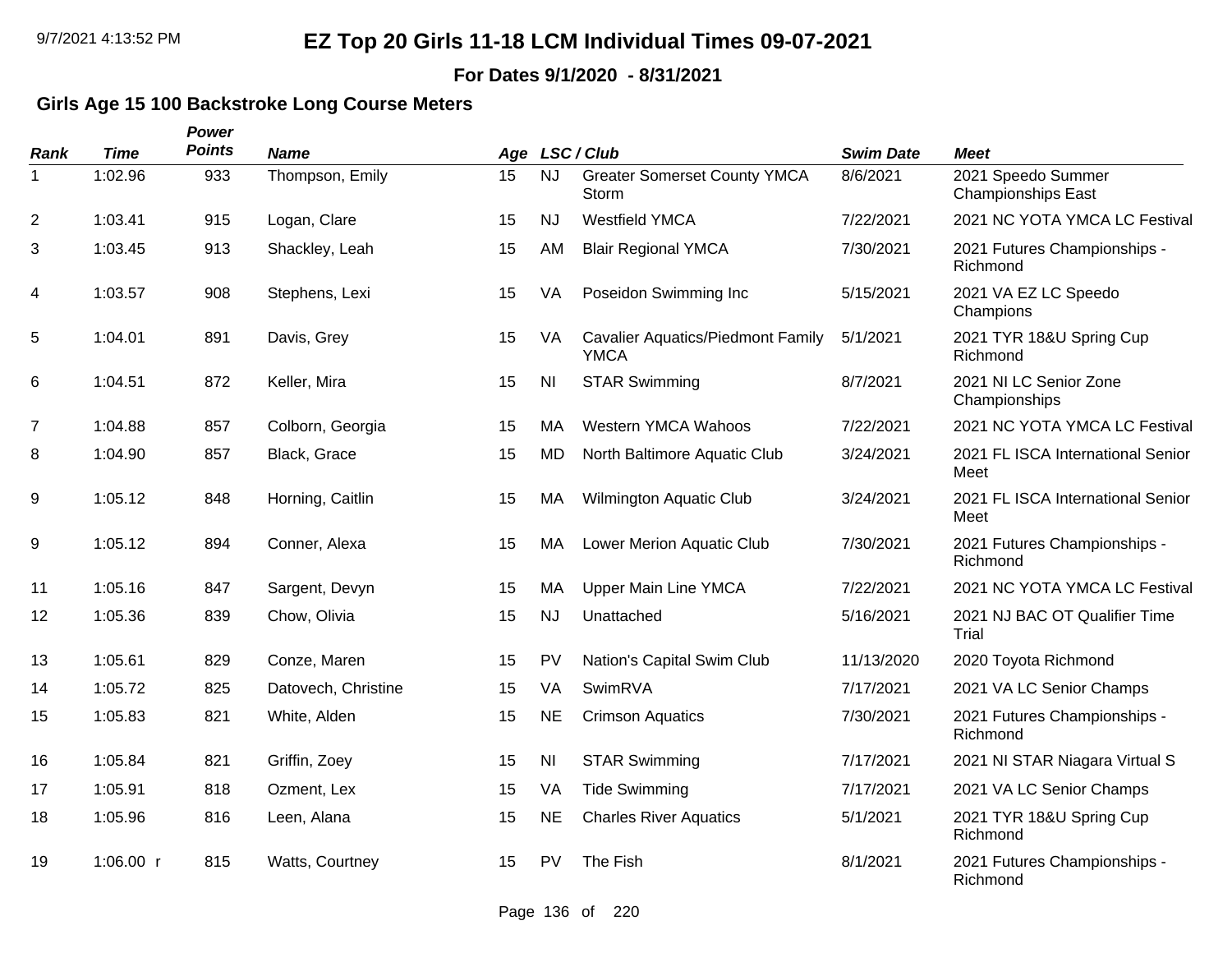| 9/7/2021 4:13:52 PM |         |     |                    |  | EZ Top 20 Girls 11-18 LCM Individual Times 09-07-2021 |           |                                               |
|---------------------|---------|-----|--------------------|--|-------------------------------------------------------|-----------|-----------------------------------------------|
|                     |         |     |                    |  | For Dates 9/1/2020 - 8/31/2021                        |           |                                               |
| -20                 | 1:06.07 | 812 | Undercofler, Gemma |  | 15 MA Suburban Seahawks Club                          | 8/12/2021 | 2021 SE NCSA Summer<br>Swimming Championships |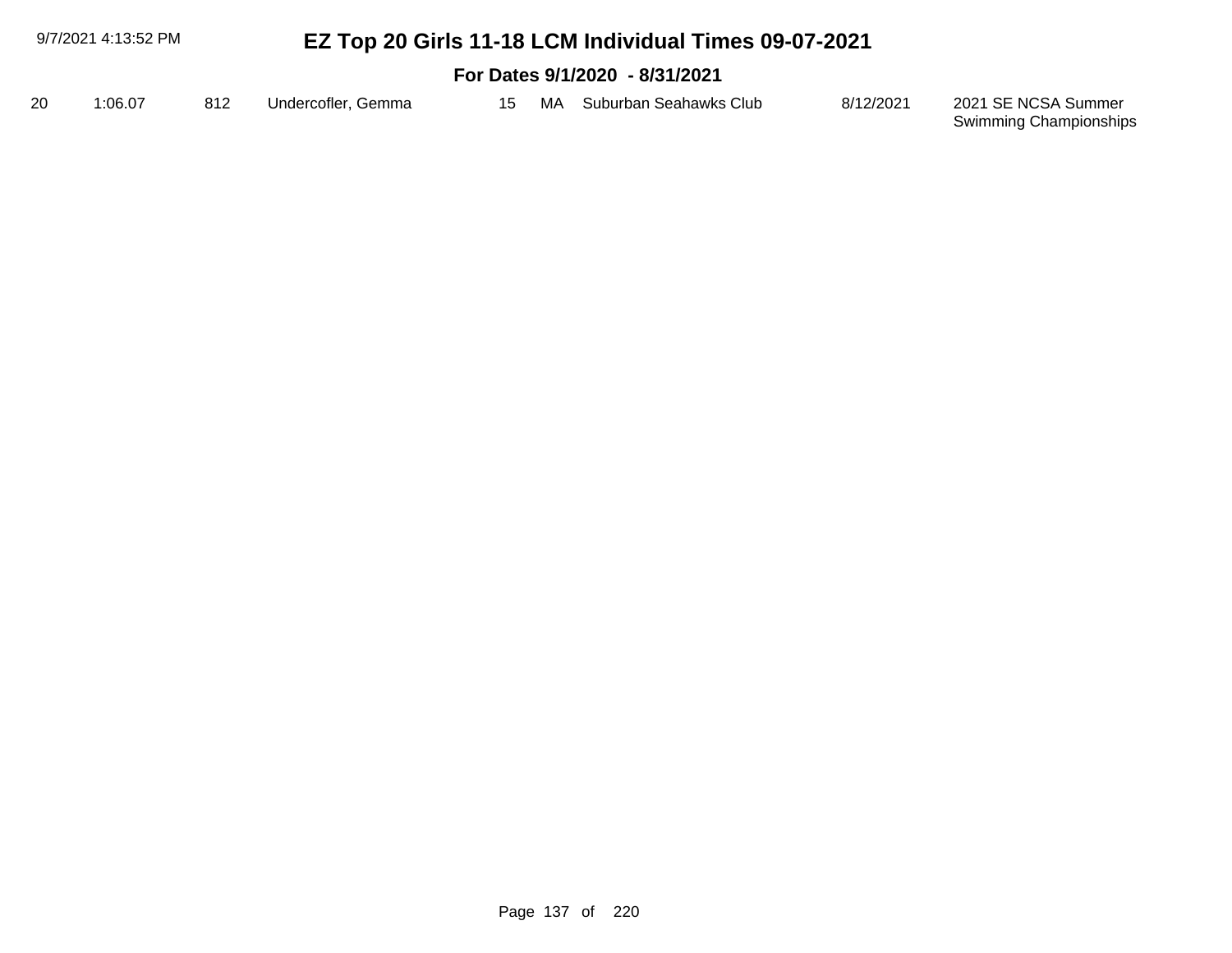**For Dates 9/1/2020 - 8/31/2021**

### **Girls Age 15 200 Backstroke Long Course Meters**

| <b>Rank</b>    | <b>Time</b> | Power<br><b>Points</b> | <b>Name</b>         |    |           | Age LSC/Club                                        | <b>Swim Date</b> | <b>Meet</b>                                                 |
|----------------|-------------|------------------------|---------------------|----|-----------|-----------------------------------------------------|------------------|-------------------------------------------------------------|
| 1              | 2:15.36     | 920                    | Thompson, Emily     | 15 | <b>NJ</b> | <b>Greater Somerset County YMCA</b><br><b>Storm</b> | 8/4/2021         | 2021 Speedo Summer<br><b>Championships East</b>             |
| $\overline{c}$ | 2:15.69     | 914                    | Foster, Payton      | 15 | <b>CT</b> | Greenwich YWCA Dolphins Swm Tm 5/16/2021            |                  | 2021 VA EZ LC Speedo<br>Champions                           |
| 3              | 2:17.01     | 892                    | Conze, Maren        | 15 | PV        | Nation's Capital Swim Club                          | 11/14/2020       | 2020 Toyota Richmond                                        |
| 4              | 2:18.17     | 905                    | Conner, Alexa       | 15 | MA        | Lower Merion Aquatic Club                           | 8/1/2021         | 2021 Futures Championships -<br>Richmond                    |
| 5              | 2:18.32     | 870                    | Keller, Mira        | 15 | <b>NI</b> | <b>STAR Swimming</b>                                | 8/8/2021         | 2021 NI LC Senior Zone<br>Championships                     |
| 6              | 2:18.83     | 862                    | Sargent, Devyn      | 15 | MA        | <b>Upper Main Line YMCA</b>                         | 7/24/2021        | 2021 NC YOTA YMCA LC Festival                               |
| 7              | 2:19.11     | 857                    | Stephens, Lexi      | 15 | VA        | Poseidon Swimming Inc                               | 8/4/2021         | 2021 Speedo Summer<br><b>Championships East</b>             |
| 8              | 2:19.23     | 855                    | Griffin, Zoey       | 15 | <b>NI</b> | <b>STAR Swimming</b>                                | 7/16/2021        | 2021 NI STAR Niagara Virtual S                              |
| 9              | 2:20.08     | 841                    | Noecker, Elle       | 15 | <b>NI</b> | Town Wreckers Swim Team                             | 8/8/2021         | 2021 NI LC Senior Zone<br>Championships                     |
| 10             | 2:20.23     | 839                    | Leen, Alana         | 15 | <b>NE</b> | <b>Charles River Aquatics</b>                       | 5/2/2021         | 2021 TYR 18&U Spring Cup<br>Richmond                        |
| 11             | 2:20.69     | 831                    | Stahl, Annaleagh    | 15 | PV        | Occoquan Swimming Inc                               | 5/16/2021        | 2021 VA EZ LC Speedo<br>Champions                           |
| 12             | 2:20.70     | 831                    | Black, Grace        | 15 | <b>MD</b> | North Baltimore Aquatic Club                        | 3/25/2021        | 2021 FL ISCA International Senior<br>Meet                   |
| 13             | 2:21.87     | 812                    | Undercofler, Gemma  | 15 | MA        | Suburban Seahawks Club                              | 8/10/2021        | 2021 SE NCSA Summer<br>Swimming Championships               |
| 14             | 2:21.91     | 811                    | Sun, Eleanor        | 15 | <b>PV</b> | Nation's Capital Swim Club                          | 11/14/2020       | 2020 Toyota Richmond                                        |
| 15             | 2:22.23     | 806                    | Horning, Caitlin    | 15 | MA        | Wilmington Aquatic Club                             | 3/25/2021        | 2021 FL ISCA International Senior<br>Meet                   |
| 16             | 2:22.24     | 806                    | Qin, Amy            | 15 | <b>PV</b> | Rockville Montgomery Swim Club                      | 8/1/2021         | 2021 Futures Championships -<br>Richmond                    |
| 17             | 2:22.25     | 806                    | Schneider, Isabella | 15 | <b>NE</b> | <b>Phoenix Swimming</b>                             | 8/5/2021         | 2021 Speedo Summer<br><b>Championships East Time Trials</b> |
| 18             | 2:22.33     | 805                    | Venditti, Livia     | 15 | PV        | Rockville Montgomery Swim Club                      | 7/18/2021        | 2021 PV LC Senior<br>Championships                          |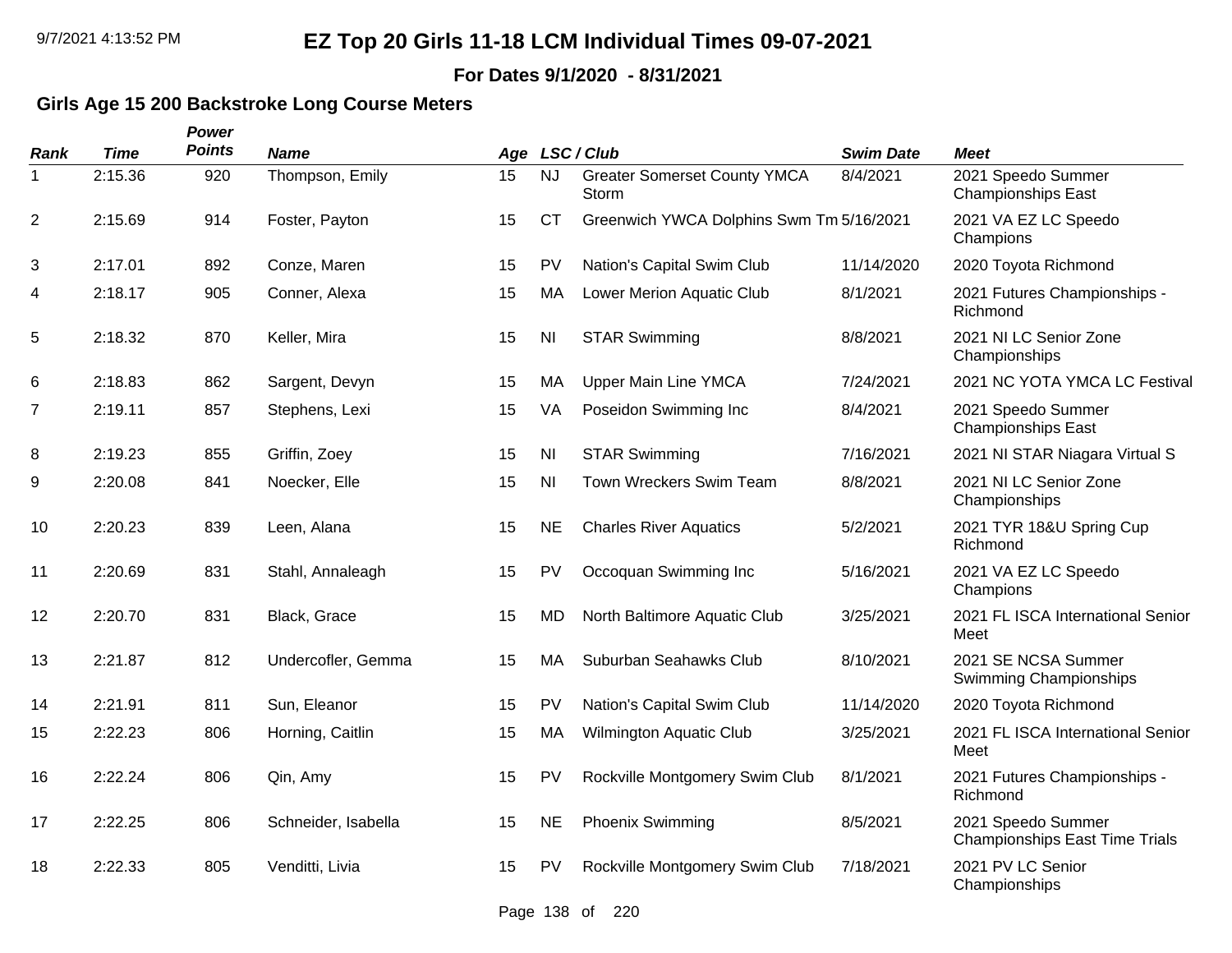| 9/7/2021 4:13:52 PM            |         |     | EZ Top 20 Girls 11-18 LCM Individual Times 09-07-2021 |    |           |                  |           |                                     |  |  |  |  |  |
|--------------------------------|---------|-----|-------------------------------------------------------|----|-----------|------------------|-----------|-------------------------------------|--|--|--|--|--|
| For Dates 9/1/2020 - 8/31/2021 |         |     |                                                       |    |           |                  |           |                                     |  |  |  |  |  |
| 19                             | 2:22.40 | 803 | Orlando, Peyton                                       | 15 | MD        | Fox Swim Club    | 7/30/2021 | 2021 MD LSC Summer<br>Championships |  |  |  |  |  |
| 20                             | 2:22.66 | 799 | White, Alden                                          | 15 | <b>NE</b> | Crimson Aquatics | 8/1/2021  | 2021 Futures Championships -        |  |  |  |  |  |

Richmond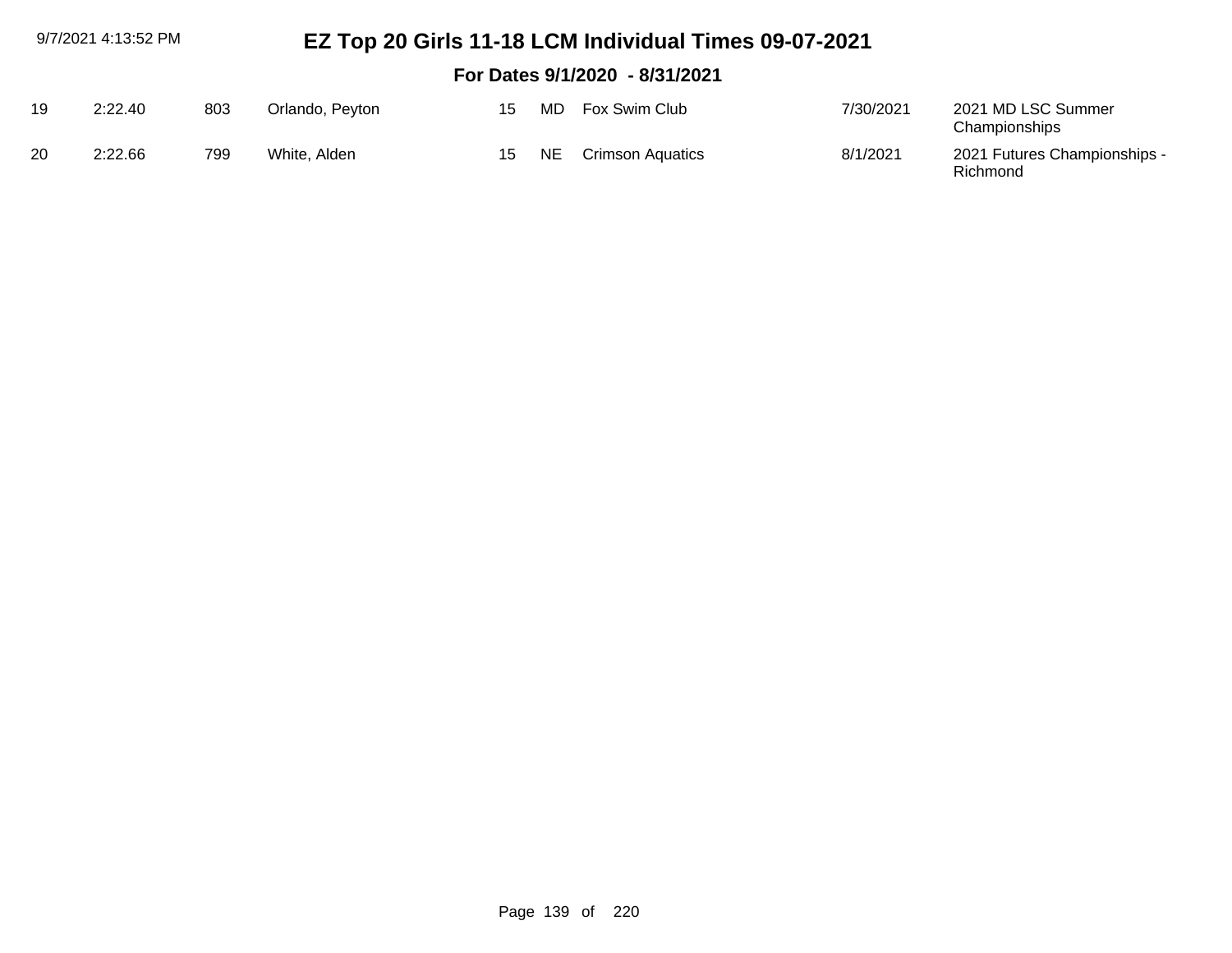**For Dates 9/1/2020 - 8/31/2021**

### **Girls Age 15 100 Breaststroke Long Course Meters**

| Rank           | <b>Time</b> | Power<br><b>Points</b> | <b>Name</b>         |    |                | Age LSC/Club                                            | <b>Swim Date</b> | <b>Meet</b>                                     |
|----------------|-------------|------------------------|---------------------|----|----------------|---------------------------------------------------------|------------------|-------------------------------------------------|
| 1              | 1:13.16     | 838                    | Noecker, Elle       | 15 | N <sub>l</sub> | Town Wreckers Swim Team                                 | 7/29/2021        | 2021 Futures Championships -<br>Richmond        |
| $\overline{c}$ | 1:13.42     | 830                    | Thompson, Emily     | 15 | <b>NJ</b>      | <b>Greater Somerset County YMCA</b><br>Storm            | 7/23/2021        | 2021 NC YOTA YMCA LC Festival                   |
| 3              | 1:13.48     | 828                    | Cohen, Audrey       | 15 | <b>ME</b>      | Southern Maine Aquatic Club                             | 7/29/2021        | 2021 Futures Championships -<br>Richmond        |
| 4              | 1:13.50     | 828                    | Muzzy, Ava          | 15 | VA             | Virginia Gators                                         | 8/6/2021         | 2021 Speedo Summer<br><b>Championships East</b> |
| 5              | 1:13.58     | 825                    | Karnaugh, Dani      | 15 | <b>NJ</b>      | <b>Berkeley Aquatic Club</b>                            | 7/29/2021        | 2021 Futures Championships -<br>Richmond        |
| 6              | 1:14.07     | 811                    | Headland, Charlotte | 15 | <b>MD</b>      | Monocacy Aquatic Club                                   | 7/28/2021        | 2021 FL ISCA Summer Senior<br><b>Blast</b>      |
| $\overline{7}$ | 1:14.17     | 808                    | Sharma, Meghan      | 15 | <b>NJ</b>      | <b>Greater Somerset County YMCA</b><br>Storm            | 7/23/2021        | 2021 NC YOTA YMCA LC Festival                   |
| 8              | 1:14.26     | 805                    | Hazlehurst, Ana     | 15 | <b>MD</b>      | North Baltimore Aquatic Club                            | 7/10/2021        | 2021 MD FOX July Long Course<br>Invite          |
| 9              | 1:14.52     | 797                    | Wu, Joyce           | 15 | <b>PV</b>      | Rockville Montgomery Swim Club                          | 11/13/2020       | 2020 Toyota Richmond                            |
| 10             | 1:14.60     | 795                    | Kantner, Emily      | 15 | VA             | NOVA of Virginia Aquatics, Inc.                         | 5/15/2021        | 2021 PV NCAP Elite Qualifier                    |
| 11             | 1:15.14     | 779                    | Miller, Eliza       | 15 | AM             | <b>Team Pittsburgh Elite Aquatics</b>                   | 8/5/2021         | 2021 NI LC Senior Zone<br>Championships         |
| 12             | 1:15.44     | 770                    | Sun, Eleanor        | 15 | PV             | Nation's Capital Swim Club                              | 11/13/2020       | 2020 Toyota Richmond                            |
| 12             | 1:15.44     | 770                    | Bleil, Abby         | 15 | <b>CT</b>      | Greenwich YWCA Dolphins Swm Tm 7/10/2021                |                  | 2021 CT CPAC July Senior Invite                 |
| 14             | 1:15.47     | 769                    | Montefusco, Kathryn | 15 | <b>MR</b>      | Long Island Aquatic Club                                | 7/29/2021        | 2021 Futures Championships -<br>Richmond        |
| 15             | 1:15.60     | 765                    | Park, Esther        | 15 | МA             | Penn Charter Aquatic Club                               | 8/5/2021         | 2021 NI LC Senior Zone<br>Championships         |
| 16             | 1:15.65     | 764                    | Tegler, Taiylor     | 15 | MA             | <b>Upper Main Line YMCA</b>                             | 7/23/2021        | 2021 NC YOTA YMCA LC Festival                   |
| 17             | 1:15.72     | 762                    | Bendall, Ali        | 15 | VA             | <b>Cavalier Aquatics/Piedmont Family</b><br><b>YMCA</b> | 7/23/2021        | 2021 NC YOTA YMCA LC Festival                   |
| 18             | 1:15.96     | 754                    | Constable, Emily    | 15 | <b>NJ</b>      | <b>Westfield YMCA</b>                                   | 4/30/2021        | 2021 TYR 18&U Spring Cup<br>Richmond            |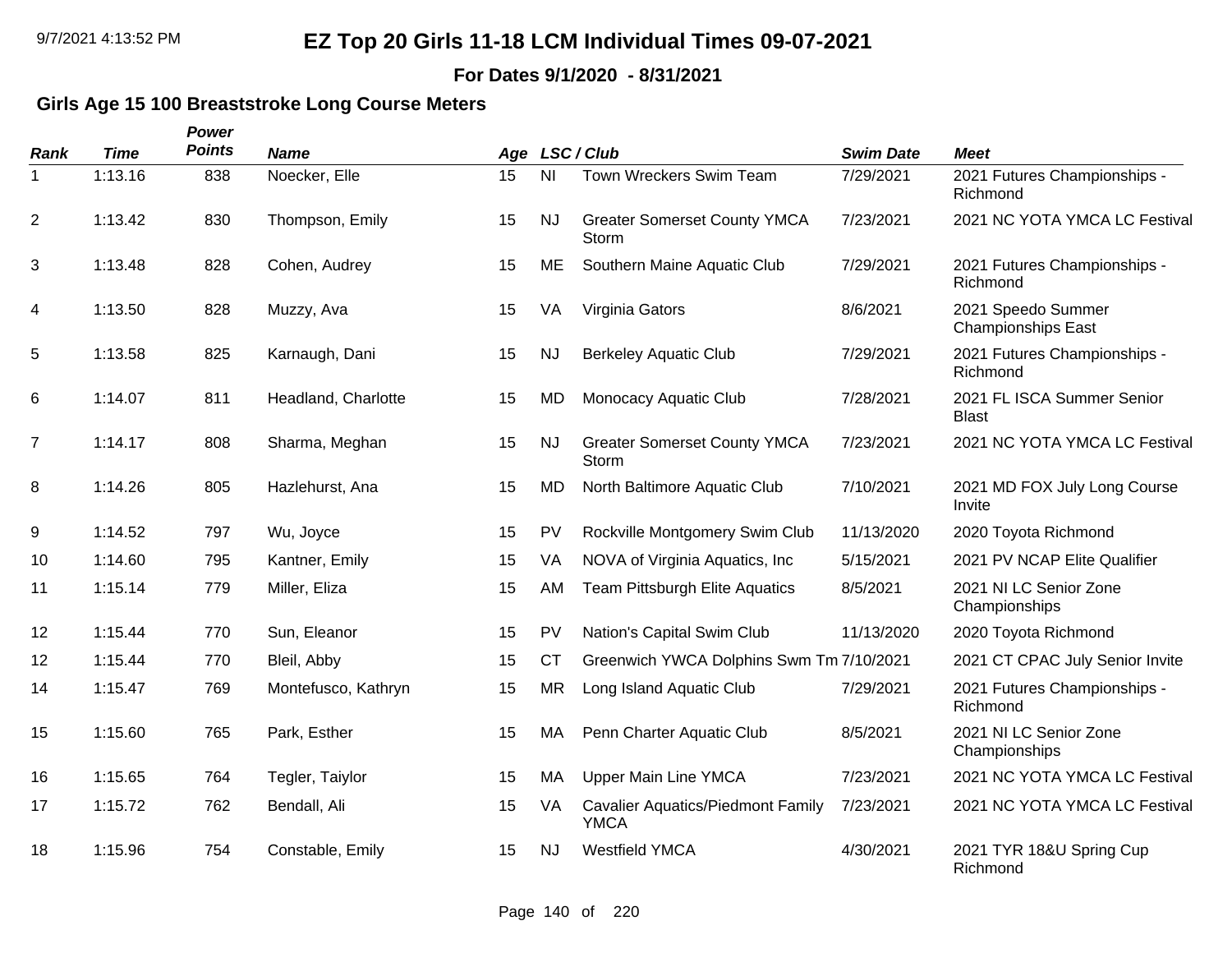|    | 9/7/2021 4:13:52 PM |     | EZ Top 20 Girls 11-18 LCM Individual Times 09-07-2021 |    |           |                                |           |                                      |  |  |  |  |
|----|---------------------|-----|-------------------------------------------------------|----|-----------|--------------------------------|-----------|--------------------------------------|--|--|--|--|
|    |                     |     |                                                       |    |           | For Dates 9/1/2020 - 8/31/2021 |           |                                      |  |  |  |  |
| 19 | 1:15.97             | 754 | Abild, Syd                                            | 15 | NE.       | <b>Bluefish Swim Club</b>      | 5/22/2021 | 2021 GA Age Group Spring Splash      |  |  |  |  |
| 20 | 1:16.11             | 750 | Hughes, Catherine                                     | 15 | <b>PV</b> | <b>Arlington Aquatic Club</b>  | 4/30/2021 | 2021 TYR 18&U Spring Cup<br>Richmond |  |  |  |  |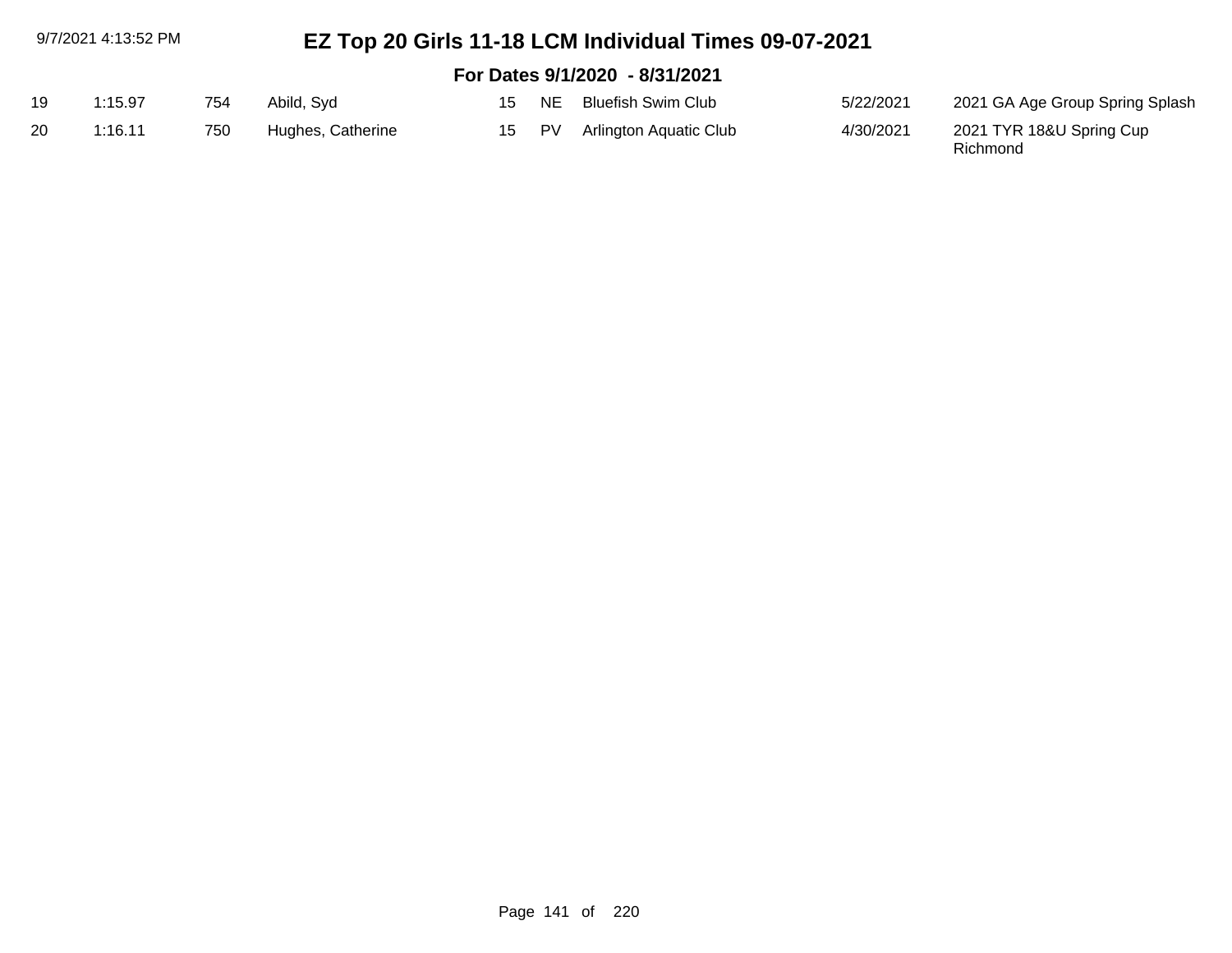**For Dates 9/1/2020 - 8/31/2021**

### **Girls Age 15 200 Breaststroke Long Course Meters**

| <b>Rank</b>    | <b>Time</b> | Power<br><b>Points</b> | <b>Name</b>         | Age |                | LSC / Club                                              | <b>Swim Date</b> | <b>Meet</b>                                     |
|----------------|-------------|------------------------|---------------------|-----|----------------|---------------------------------------------------------|------------------|-------------------------------------------------|
| 1              | 2:38.21     | 834                    | Karnaugh, Dani      | 15  | <b>NJ</b>      | <b>Berkeley Aquatic Club</b>                            | 7/31/2021        | 2021 Futures Championships -<br>Richmond        |
| $\overline{c}$ | 2:38.27     | 834                    | Noecker, Elle       | 15  | N <sub>l</sub> | Town Wreckers Swim Team                                 | 7/31/2021        | 2021 Futures Championships -<br>Richmond        |
| 3              | 2:39.61     | 816                    | Anderson, Kate      | 15  | <b>MR</b>      | <b>Westchester Aquatic Club</b>                         | 7/18/2021        | 2021 MR TYR Senior Mets<br>Summer LC Champs     |
| 4              | 2:39.62     | 816                    | Muzzy, Ava          | 15  | VA             | Virginia Gators                                         | 8/4/2021         | 2021 Speedo Summer<br><b>Championships East</b> |
| 5              | 2:40.04     | 810                    | Sharma, Meghan      | 15  | <b>NJ</b>      | <b>Greater Somerset County YMCA</b><br>Storm            | 7/25/2021        | 2021 NC YOTA YMCA LC Festival                   |
| 6              | 2:40.09     | 809                    | Kantner, Emily      | 15  | VA             | NOVA of Virginia Aquatics, Inc.                         | 6/6/2021         | 2021 VA HNVR Storm Surge Open                   |
| 7              | 2:41.32     | 793                    | Thompson, Emily     | 15  | <b>NJ</b>      | <b>Greater Somerset County YMCA</b><br>Storm            | 7/25/2021        | 2021 NC YOTA YMCA LC Festival                   |
| 8              | 2:41.84     | 786                    | Haines, Erin        | 15  | <b>PV</b>      | Rockville Montgomery Swim Club                          | 5/16/2021        | 2021 VA EZ LC Speedo<br>Champions               |
| 9              | 2:42.48     | 777                    | Bendall, Ali        | 15  | VA             | <b>Cavalier Aquatics/Piedmont Family</b><br><b>YMCA</b> | 7/25/2021        | 2021 NC YOTA YMCA LC Festival                   |
| 10             | 2:42.62     | 776                    | Cohen, Audrey       | 15  | <b>ME</b>      | Southern Maine Aquatic Club                             | 7/31/2021        | 2021 Futures Championships -<br>Richmond        |
| 11             | 2:42.75     | 774                    | Barto, Julia        | 15  | <b>CT</b>      | Cheshire Y Sea Dog Swim Club                            | 7/9/2021         | 2021 CT Senior Championship LC                  |
| 12             | 2:42.95     | 771                    | Hazlehurst, Ana     | 15  | <b>MD</b>      | North Baltimore Aquatic Club                            | 7/11/2021        | 2021 MD FOX July Long Course<br>Invite          |
| 13             | 2:43.44     | 765                    | Headland, Charlotte | 15  | MD             | Monocacy Aquatic Club                                   | 7/29/2021        | 2021 FL ISCA Summer Senior<br><b>Blast</b>      |
| 14             | 2:43.67     | 762                    | Constable, Emily    | 15  | <b>NJ</b>      | <b>Westfield YMCA</b>                                   | 5/1/2021         | 2021 TYR 18&U Spring Cup<br>Richmond            |
| 15             | 2:43.79     | 760                    | Darcy, Lilyanne     | 15  | <b>MR</b>      | Long Island Aquatic Club                                | 8/6/2021         | 2021 GU KATY/PACE P/F Invite                    |
| 16             | 2:44.43     | 752                    | Byrne, Kelly        | 15  | <b>MR</b>      | <b>Westchester Aquatic Club</b>                         | 7/18/2021        | 2021 MR TYR Senior Mets<br>Summer LC Champs     |
| 17             | 2:44.44     | 752                    | Redman, Emma        | 15  | <b>PV</b>      | The Fish                                                | 7/31/2021        | 2021 Futures Championships -<br>Richmond        |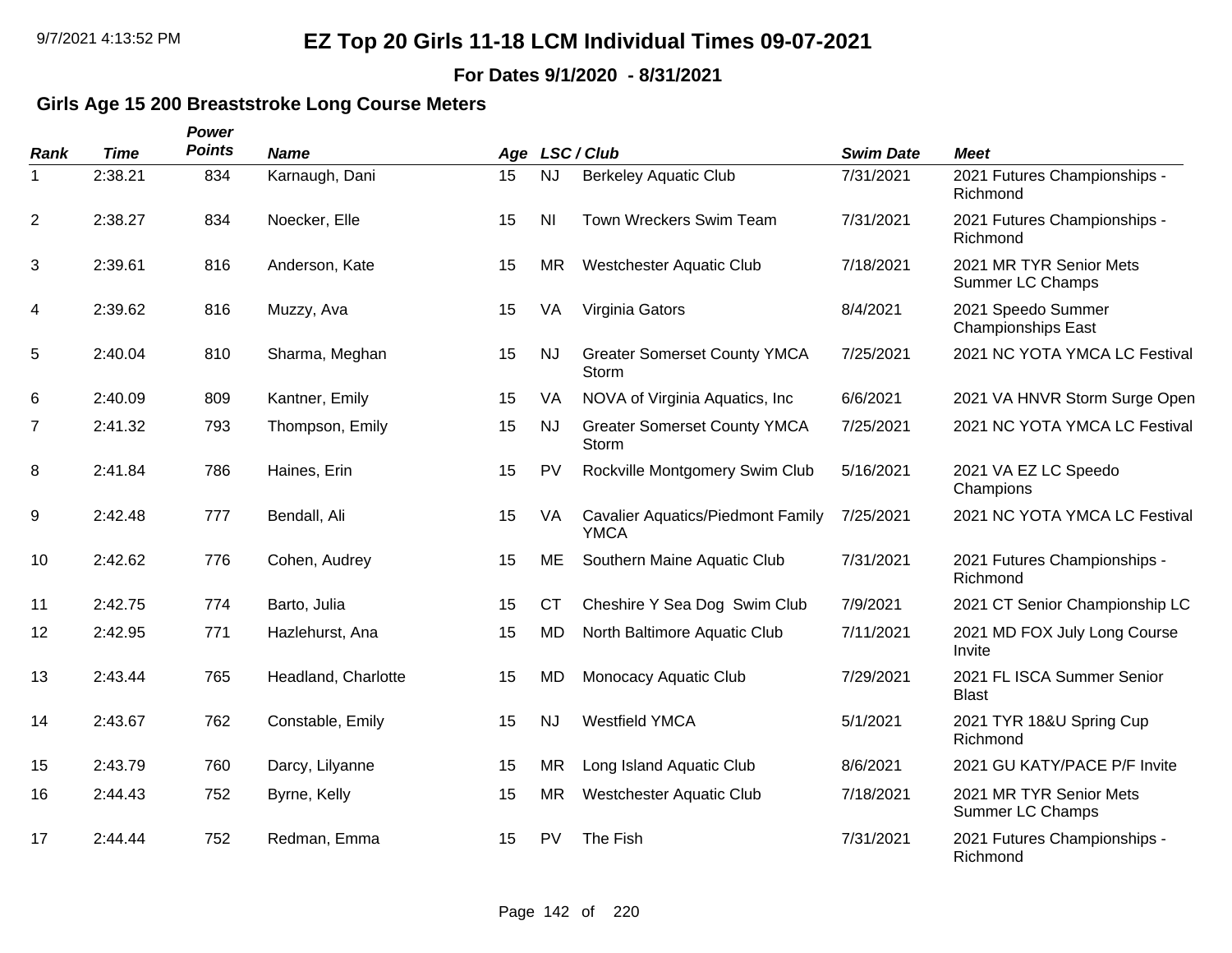|    | 9/7/2021 4:13:52 PM            |     |                 |    |       | EZ Top 20 Girls 11-18 LCM Individual Times 09-07-2021 |           |                                 |  |  |
|----|--------------------------------|-----|-----------------|----|-------|-------------------------------------------------------|-----------|---------------------------------|--|--|
|    | For Dates 9/1/2020 - 8/31/2021 |     |                 |    |       |                                                       |           |                                 |  |  |
| 18 | 2:44.56                        | 750 | Tegler, Taiylor | 15 | MA    | Upper Main Line YMCA                                  | 7/25/2021 | 2021 NC YOTA YMCA LC Festival   |  |  |
| 19 | 2:44.66                        | 749 | Foster, Payton  |    | 15 CT | Greenwich YWCA Dolphins Swm Tm 7/9/2021               |           | 2021 CT CPAC July Senior Invite |  |  |
| 20 | 2:45.13                        | 743 | Wu, Joyce       |    | 15 PV | Rockville Montgomery Swim Club 11/14/2020             |           | 2020 Toyota Richmond            |  |  |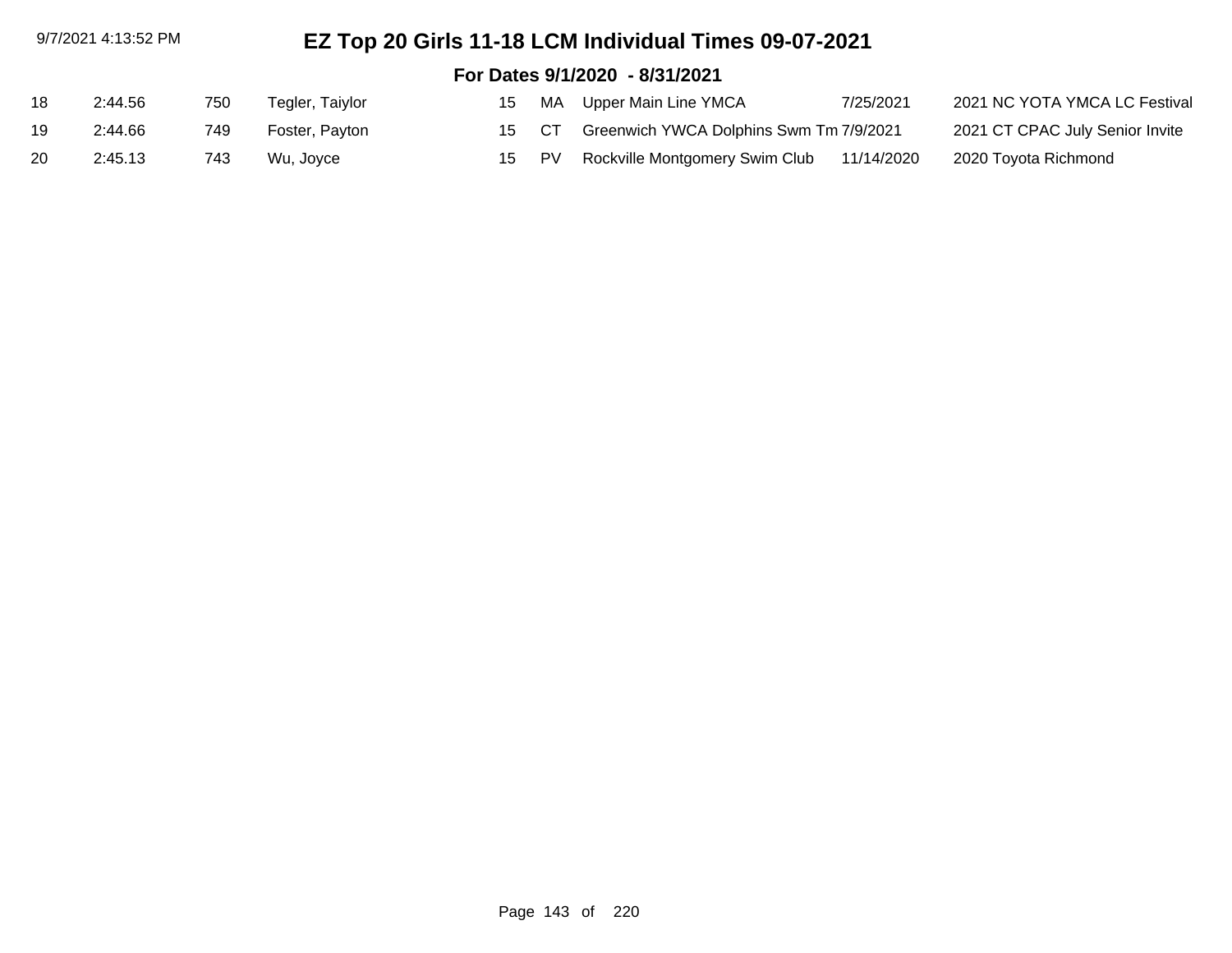**For Dates 9/1/2020 - 8/31/2021**

### **Girls Age 15 100 Butterfly Long Course Meters**

*Power*

| <b>Rank</b>    | <b>Time</b> | <b>Points</b> | <b>Name</b>          |    |           | Age LSC/Club                                            | <b>Swim Date</b> | <b>Meet</b>                                   |
|----------------|-------------|---------------|----------------------|----|-----------|---------------------------------------------------------|------------------|-----------------------------------------------|
| 1              | 1:00.22     | 943           | Davis, Grey          | 15 | VA        | <b>Cavalier Aquatics/Piedmont Family</b><br><b>YMCA</b> | 4/30/2021        | 2021 TYR 18&U Spring Cup<br>Richmond          |
| $\overline{2}$ | 1:01.72     | 888           | Golembiewski, Sienna | 15 | PV        | Occoquan Swimming Inc                                   | 7/29/2021        | 2021 FL ISCA Summer Senior<br><b>Blast</b>    |
| 3              | 1:01.85     | 884           | Thompson, Emily      | 15 | <b>NJ</b> | <b>Greater Somerset County YMCA</b><br>Storm            | 4/30/2021        | 2021 TYR 18&U Spring Cup<br>Richmond          |
| 4              | 1:02.00     | 878           | Muzzy, Ava           | 15 | VA        | Virginia Gators                                         | 5/14/2021        | 2021 VA EZ LC Speedo<br>Champions             |
| 5              | 1:02.28     | 868           | Mullins, Lainey      | 15 | MA        | Suburban Seahawks Club                                  | 7/11/2021        | 2021 MA Swimming Meet                         |
| 6              | 1:02.62     | 856           | Witdoeckt, Allie     | 15 | VA        | NOVA of Virginia Aquatics, Inc.                         | 8/13/2021        | 2021 SE NCSA Summer<br>Swimming Championships |
| 7              | 1:02.75     | 852           | Undercofler, Gemma   | 15 | MA        | Suburban Seahawks Club                                  | 8/13/2021        | 2021 SE NCSA Summer<br>Swimming Championships |
| 8              | 1:03.05     | 841           | Stephens, Lexi       | 15 | VA        | Poseidon Swimming Inc                                   | 4/30/2021        | 2021 TYR 18&U Spring Cup<br>Richmond          |
| 9              | 1:03.16     | 837           | Way, Emily           | 15 | MA        | York YMCA                                               | 7/24/2021        | 2021 NC YOTA YMCA LC Festival                 |
| 10             | 1:03.22     | 835           | Witkus, Amanda       | 15 | <b>NE</b> | <b>Greenwood Swimming</b>                               | 11/13/2020       | 2020 Toyota Richmond                          |
| 11             | 1:03.55     | 823           | Bertotto, Emma       | 15 | <b>CT</b> | Unattached                                              | 7/9/2021         | 2021 CT CPAC July Senior Invite               |
| 11             | 1:03.55     | 823           | Sherratt, Billie     | 15 | <b>NJ</b> | Fanwood-Scotch Plains YMCA                              | 7/24/2021        | 2021 NC YOTA YMCA LC Festival                 |
| 13             | 1:03.66     | 819           | Grimley, Taylor      | 15 | MA        | Germantown Academy Aquatic Club 6/19/2021               |                  | 2021 MA JW Summer Solstice                    |
| 13             | 1:03.66     | 819           | Colborn, Georgia     | 15 | МA        | Western YMCA Wahoos                                     | 7/24/2021        | 2021 NC YOTA YMCA LC Festival                 |
| 15             | 1:03.74     | 817           | Padilla, Kenzie      | 15 | MA        | Phoenixville YMCA                                       | 6/11/2021        | 2021 MA WSY Long Course Class                 |
| 16             | 1:03.76     | 816           | Kim, Elissa          | 15 | <b>NJ</b> | <b>Wyckoff YMCA</b>                                     | 7/24/2021        | 2021 NC YOTA YMCA LC Festival                 |
| 17             | 1:03.91     | 811           | Nardozzi, Elise      | 15 | AM        | Team Pittsburgh Elite Aquatics                          | 8/6/2021         | 2021 NI LC Senior Zone<br>Championships       |
| 18             | 1:04.04     | 806           | Eliason, Sarah       | 15 | <b>PV</b> | Rockville Montgomery Swim Club                          | 7/13/2021        | 2021 PV AP MCSL Coaches Long<br>Course        |
| 19             | 1:04.07     | 805           | Lahr, Carly          | 15 | PV        | <b>Potomac Marlins</b>                                  | 5/14/2021        | 2021 VA EZ LC Speedo<br>Champions             |
| 20             | 1:04.09     | 804           | Xu, Ming Na          | 15 | <b>NI</b> | Fairport Area Swim Team                                 | 7/29/2021        | 2021 FL ISCA Summer Senior                    |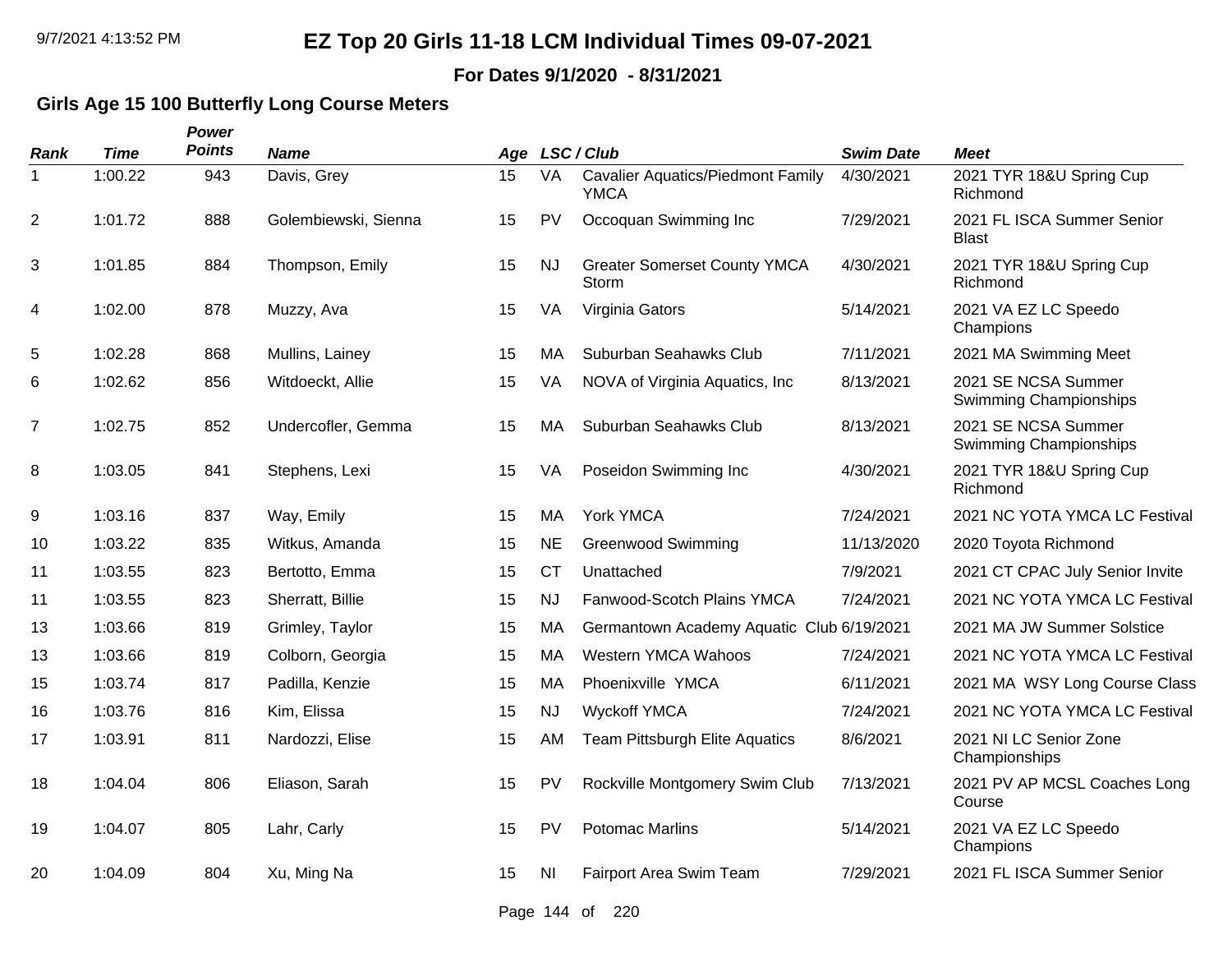**For Dates 9/1/2020 - 8/31/2021**

Blast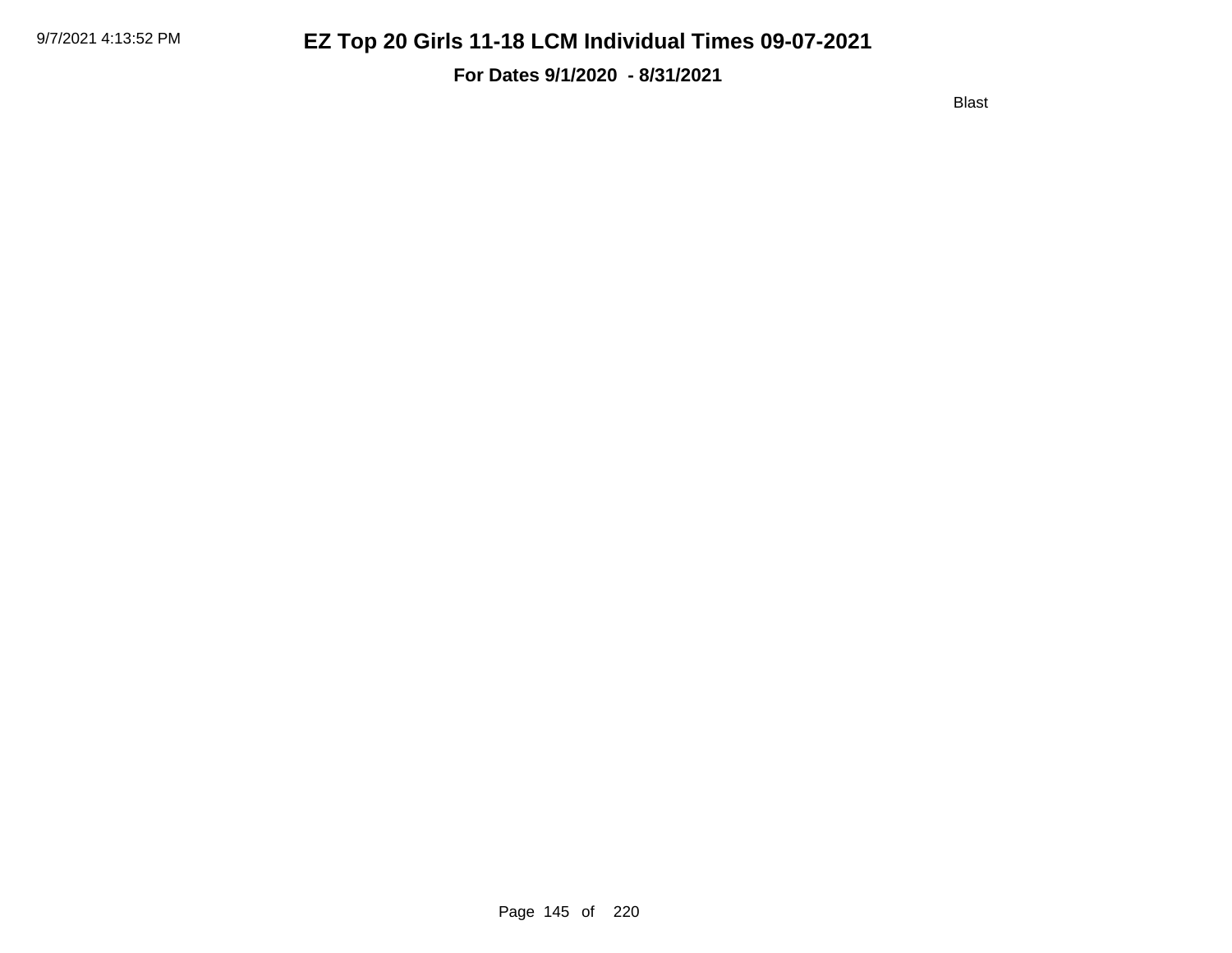#### **For Dates 9/1/2020 - 8/31/2021**

### **Girls Age 15 200 Butterfly Long Course Meters**

*Power*

| <b>Rank</b>    | <b>Time</b> | <b>Points</b> | <b>Name</b>          |    |           | Age LSC/Club                                            | <b>Swim Date</b> | <b>Meet</b>                                            |
|----------------|-------------|---------------|----------------------|----|-----------|---------------------------------------------------------|------------------|--------------------------------------------------------|
| 1              | 2:13.82     | 916           | Mullins, Lainey      | 15 | MA        | Suburban Seahawks Club                                  | 7/31/2021        | 2021 FL ISCA Summer Senior<br><b>Blast</b>             |
| $\overline{2}$ | 2:16.31     | 878           | Thompson, Emily      | 15 | <b>NJ</b> | <b>Greater Somerset County YMCA</b><br><b>Storm</b>     | 8/3/2021         | 2021 Speedo Summer<br><b>Championships East</b>        |
| 3              | 2:17.20     | 864           | Davis, Grey          | 15 | <b>VA</b> | <b>Cavalier Aquatics/Piedmont Family</b><br><b>YMCA</b> | 7/25/2021        | 2021 NC YOTA YMCA LC Festival                          |
| 4              | 2:18.37     | 846           | Golembiewski, Sienna | 15 | PV        | Occoquan Swimming Inc                                   | 5/15/2021        | 2021 VA EZ LC Speedo<br>Champions                      |
| 5              | 2:18.84     | 839           | Phelps, Anna         | 15 | MA        | South Jersey Aquatic Club                               | 3/27/2021        | 2021 FL ISCA International Senior<br>Meet              |
| 6              | 2:18.97     | 837           | Yee, Katie           | 15 | <b>MR</b> | Long Island Aquatic Club                                | 6/13/2021        | 2021 MR LIAC Summertime<br><b>Classic Invitational</b> |
| $\overline{7}$ | 2:19.08     | 836           | Gemmell, Erin        | 15 | PV        | Nation's Capital Swim Club                              | 11/14/2020       | 2020 Toyota Richmond                                   |
| 8              | 2:19.84     | 824           | Fried, Riley         | 15 | <b>MR</b> | Long Island Aquatic Club                                | 7/29/2021        | 2021 Futures Championships -<br>Richmond               |
| 9              | 2:20.21     | 819           | Witkus, Amanda       | 15 | <b>NE</b> | <b>Greenwood Swimming</b>                               | 11/14/2020       | 2020 Toyota Richmond                                   |
| 10             | 2:20.40     | 816           | Muzzy, Ava           | 15 | VA        | Virginia Gators                                         | 7/17/2021        | 2021 VA LC Senior Champs                               |
| 11             | 2:20.61     | 813           | Colborn, Georgia     | 15 | MA        | <b>Western YMCA Wahoos</b>                              | 7/25/2021        | 2021 NC YOTA YMCA LC Festival                          |
| 12             | 2:20.67     | 812           | Sherratt, Billie     | 15 | <b>NJ</b> | Fanwood-Scotch Plains YMCA                              | 7/25/2021        | 2021 NC YOTA YMCA LC Festival                          |
| 13             | 2:20.71     | 811           | Sun, Eleanor         | 15 | <b>PV</b> | Nation's Capital Swim Club                              | 11/14/2020       | 2020 Toyota Richmond                                   |
| 14             | 2:20.78     | 810           | Lahr, Carly          | 15 | <b>PV</b> | <b>Potomac Marlins</b>                                  | 5/15/2021        | 2021 VA EZ LC Speedo<br>Champions                      |
| 15             | 2:20.94     | 808           | Peterson, Amelia     | 15 | <b>CT</b> | <b>Charter Oak Aquatic Club</b>                         | 7/10/2021        | 2021 CT Senior Championship LC                         |
| 16             | 2:21.58     | 798           | Bertotto, Emma       | 15 | <b>CT</b> | Unattached                                              | 7/10/2021        | 2021 CT CPAC July Senior Invite                        |
| 17             | 2:22.22     | 788           | Brown, Olivia        | 15 | <b>MR</b> | <b>Team Suffolk</b>                                     | 8/7/2021         | 2021 NI LC Senior Zone<br>Championships                |
| 18             | 2:22.31     | 787           | Racanello, Briana    | 15 | <b>MR</b> | Long Island Aquatic Club                                | 7/29/2021        | 2021 Futures Championships -<br>Richmond               |
| 19             | 2:22.47     | 785           | Griffin, Zoey        | 15 | <b>NI</b> | <b>STAR Swimming</b>                                    | 7/17/2021        | 2021 NI STAR Niagara Virtual S                         |
| 20             | 2:22.56     | 783           | Barto, Julia         | 15 | <b>CT</b> | Cheshire Y Sea Dog Swim Club                            | 7/31/2021        | 2021 FL ISCA Summer Senior                             |

Page 146 of 220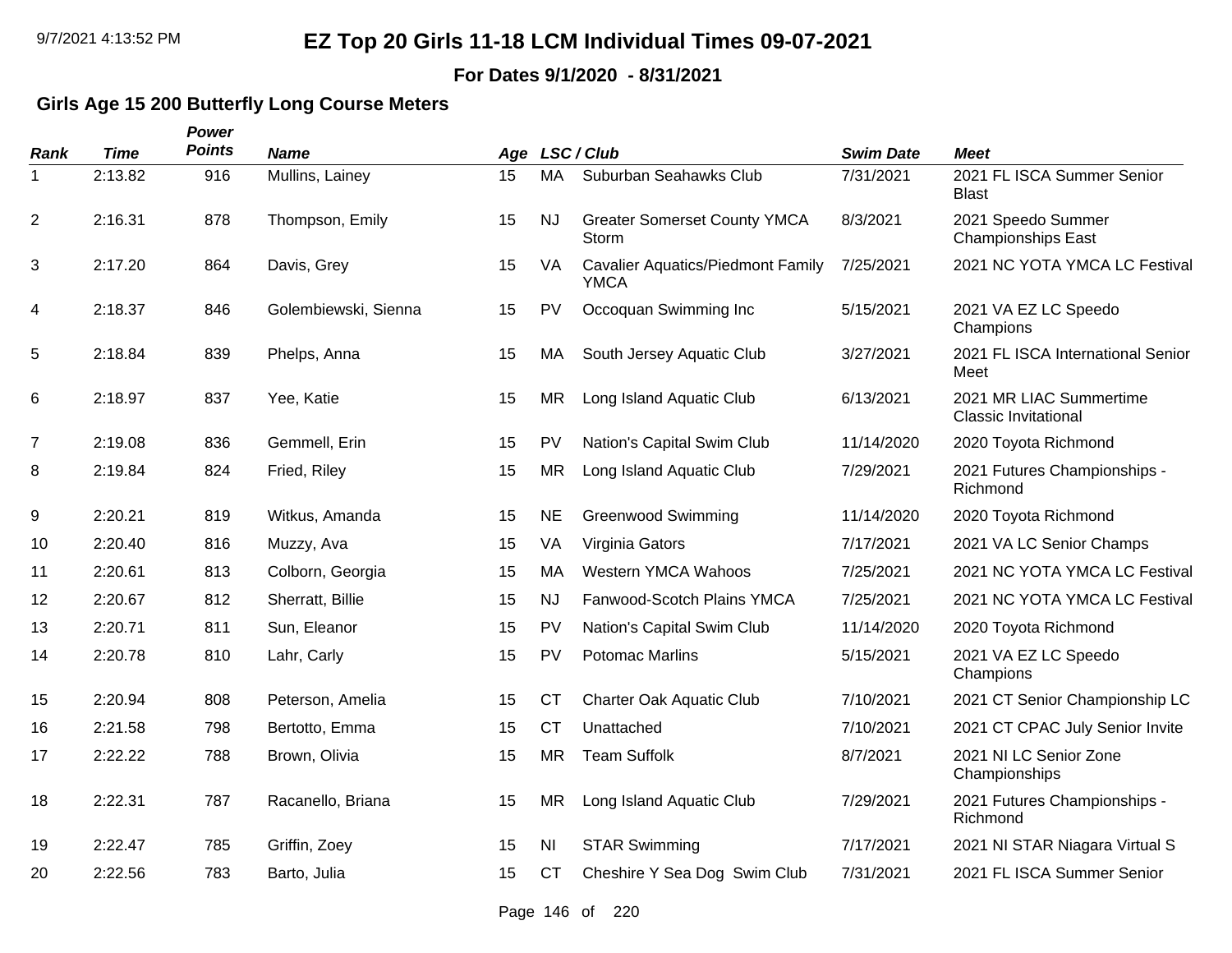**For Dates 9/1/2020 - 8/31/2021**

Blast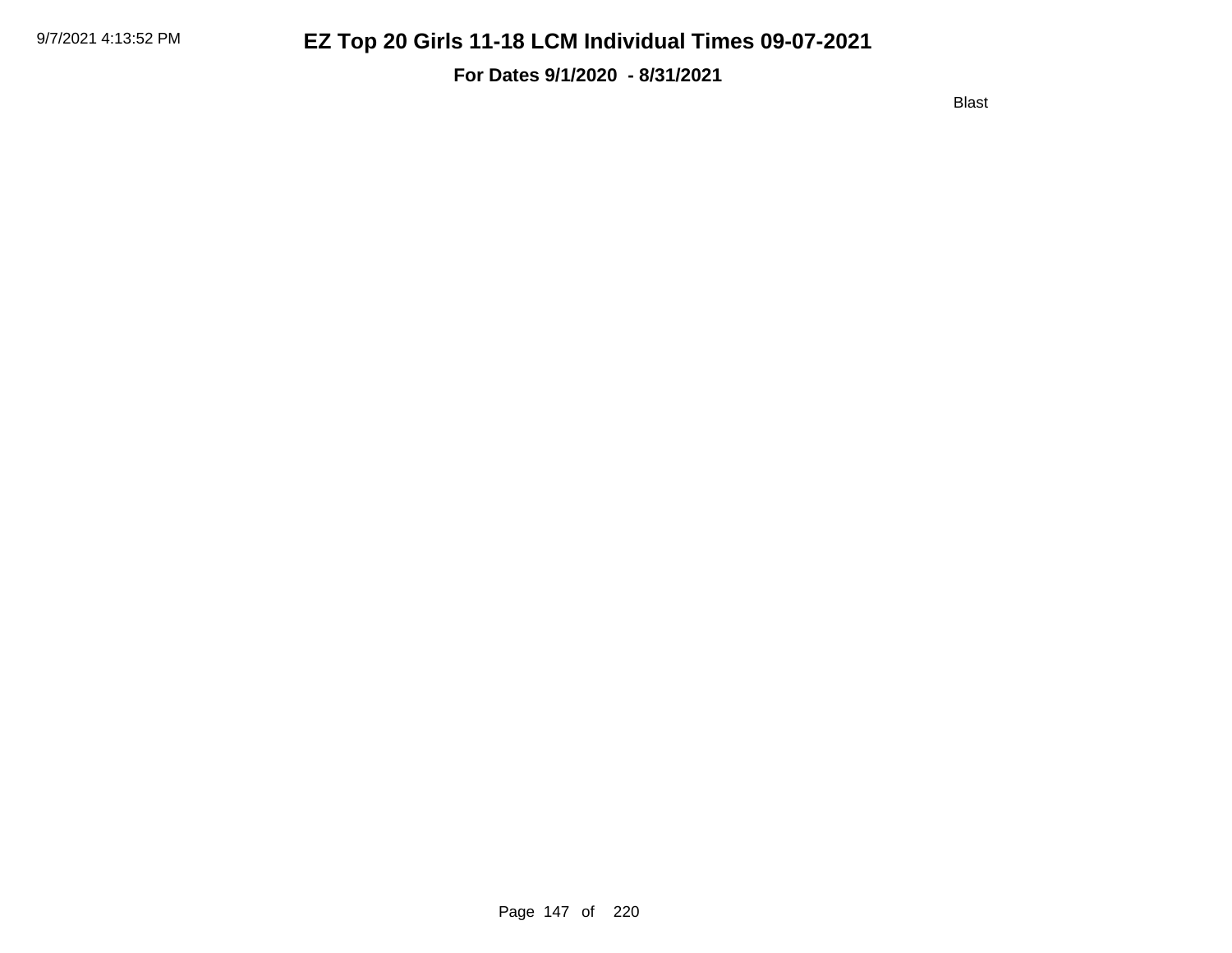**For Dates 9/1/2020 - 8/31/2021**

### **Girls Age 15 200 Individual Medley Long Course Meters**

| <b>Rank</b>    | <b>Time</b> | Power<br><b>Points</b> | <b>Name</b>          |    |                | Age LSC/Club                                            | <b>Swim Date</b> | <b>Meet</b>                                        |
|----------------|-------------|------------------------|----------------------|----|----------------|---------------------------------------------------------|------------------|----------------------------------------------------|
| $\mathbf 1$    | 2:16.24     | 937                    | Thompson, Emily      | 15 | <b>NJ</b>      | <b>Greater Somerset County YMCA</b><br>Storm            | 7/22/2021        | 2021 NC YOTA YMCA LC Festival                      |
| 2              | 2:16.68     | 929                    | Davis, Grey          | 15 | VA             | <b>Cavalier Aquatics/Piedmont Family</b><br><b>YMCA</b> | 7/22/2021        | 2021 NC YOTA YMCA LC Festival                      |
| 3              | 2:19.95     | 869                    | Moesch, Anna         | 15 | <b>NJ</b>      | <b>StreamLine Aquatics Club</b>                         | 8/1/2021         | 2021 Futures Championships -<br>Richmond           |
| 4              | 2:20.16     | 865                    | Mullins, Lainey      | 15 | MA             | Suburban Seahawks Club                                  | 7/28/2021        | 2021 FL ISCA Summer Senior<br><b>Blast</b>         |
| 5              | 2:20.37     | 861                    | Muzzy, Ava           | 15 | VA             | Virginia Gators                                         | 7/15/2021        | 2021 VA LC Senior Champs                           |
| 6              | 2:20.63     | 857                    | Foster, Payton       | 15 | <b>CT</b>      | Greenwich YWCA Dolphins Swm Tm 8/7/2021                 |                  | 2021 Speedo Summer<br><b>Championships East</b>    |
| $\overline{7}$ | 2:22.38     | 825                    | Sun, Eleanor         | 15 | <b>PV</b>      | Nation's Capital Swim Club                              | 11/13/2020       | 2020 Toyota Richmond                               |
| 8              | 2:22.63     | 821                    | Golembiewski, Sienna | 15 | PV             | Occoquan Swimming Inc                                   | 5/13/2021        | 2021 VA EZ LC Speedo<br>Champions                  |
| 9              | 2:22.70     | 820                    | Walker, Lucy         | 15 | ΜR             | <b>BGC-N. Westchester Marlins</b>                       | 7/17/2021        | 2021 MR TYR Senior Mets<br><b>Summer LC Champs</b> |
| 10             | 2:22.76     | 819                    | Black, Grace         | 15 | <b>MD</b>      | North Baltimore Aquatic Club                            | 3/24/2021        | 2021 FL ISCA International Senior<br>Meet          |
| 11             | 2:23.35     | 808                    | Barto, Julia         | 15 | <b>CT</b>      | Cheshire Y Sea Dog Swim Club                            | 7/28/2021        | 2021 FL ISCA Summer Senior<br><b>Blast</b>         |
| 12             | 2:23.45     | 806                    | Sherratt, Billie     | 15 | <b>NJ</b>      | Fanwood-Scotch Plains YMCA                              | 7/22/2021        | 2021 NC YOTA YMCA LC Festival                      |
| 13             | 2:23.81     | 800                    | Noecker, Elle        | 15 | N <sub>l</sub> | Town Wreckers Swim Team                                 | 8/5/2021         | 2021 NI LC Senior Zone<br>Championships            |
| 14             | 2:24.49     | 788                    | Phillips, Reagan     | 15 | <b>PV</b>      | Rockville Montgomery Swim Club                          | 8/5/2021         | 2021 NI LC Senior Zone<br>Championships            |
| 15             | 2:24.67     | 785                    | Shannon, Kimberly    | 15 | MA             | Greater Susquehanna Valley YMCA 7/11/2021               |                  | 2021 MA Swimming Meet                              |
| 16             | 2:24.76     | 783                    | Hurst, Kate          | 15 | <b>NJ</b>      | <b>Scarlet Aquatics</b>                                 | 7/24/2021        | 2021-NT-American Long Course                       |
| 17             | 2:24.82     | 782                    | Reyna, Alexa         | 15 | <b>MR</b>      | Unattached                                              | 5/15/2021        | 2021 MR LIAC Spring Kickoff<br>Invitational        |
| 18             | 2:25.01     | 779                    | Schneider, Isabella  | 15 | <b>NE</b>      | <b>Phoenix Swimming</b>                                 | 7/31/2021        | 2021 Futures Championships -<br><b>West Fargo</b>  |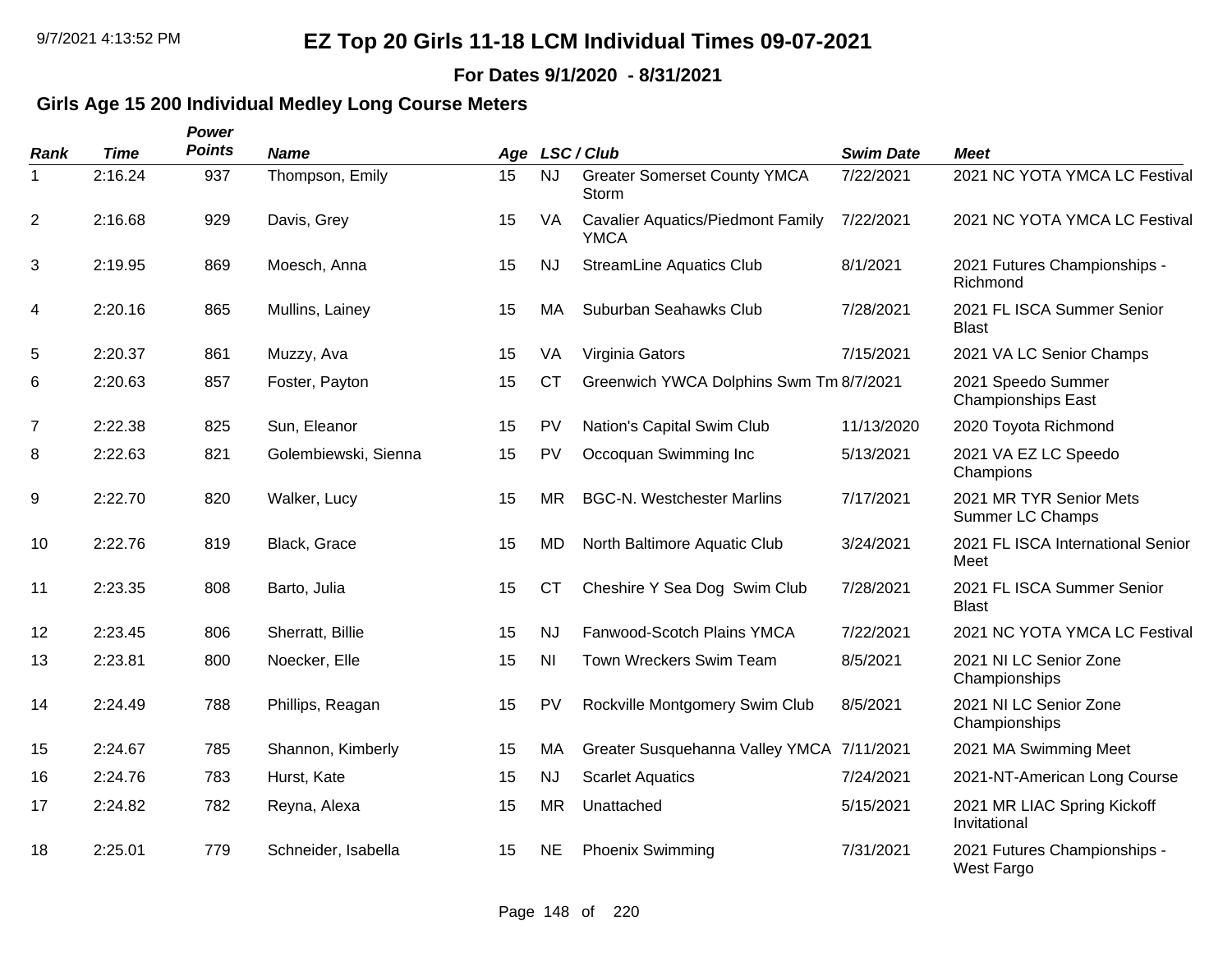|    | 9/7/2021 4:13:52 PM |     |             |    |     | EZ Top 20 Girls 11-18 LCM Individual Times 09-07-2021 |           |                                         |  |  |  |
|----|---------------------|-----|-------------|----|-----|-------------------------------------------------------|-----------|-----------------------------------------|--|--|--|
|    |                     |     |             |    |     | For Dates 9/1/2020 - 8/31/2021                        |           |                                         |  |  |  |
| 19 | 2:25.07             | 778 | Yee, Katie  | 15 |     | MR Long Island Aquatic Club                           | 6/26/2021 | 2021 MR LIAC Summer Fun<br>Invitational |  |  |  |
| 20 | 2:25.33             | 773 | Kim, Elissa | 15 | NJ. | <b>Wyckoff YMCA</b>                                   | 7/22/2021 | 2021 NC YOTA YMCA LC Festival           |  |  |  |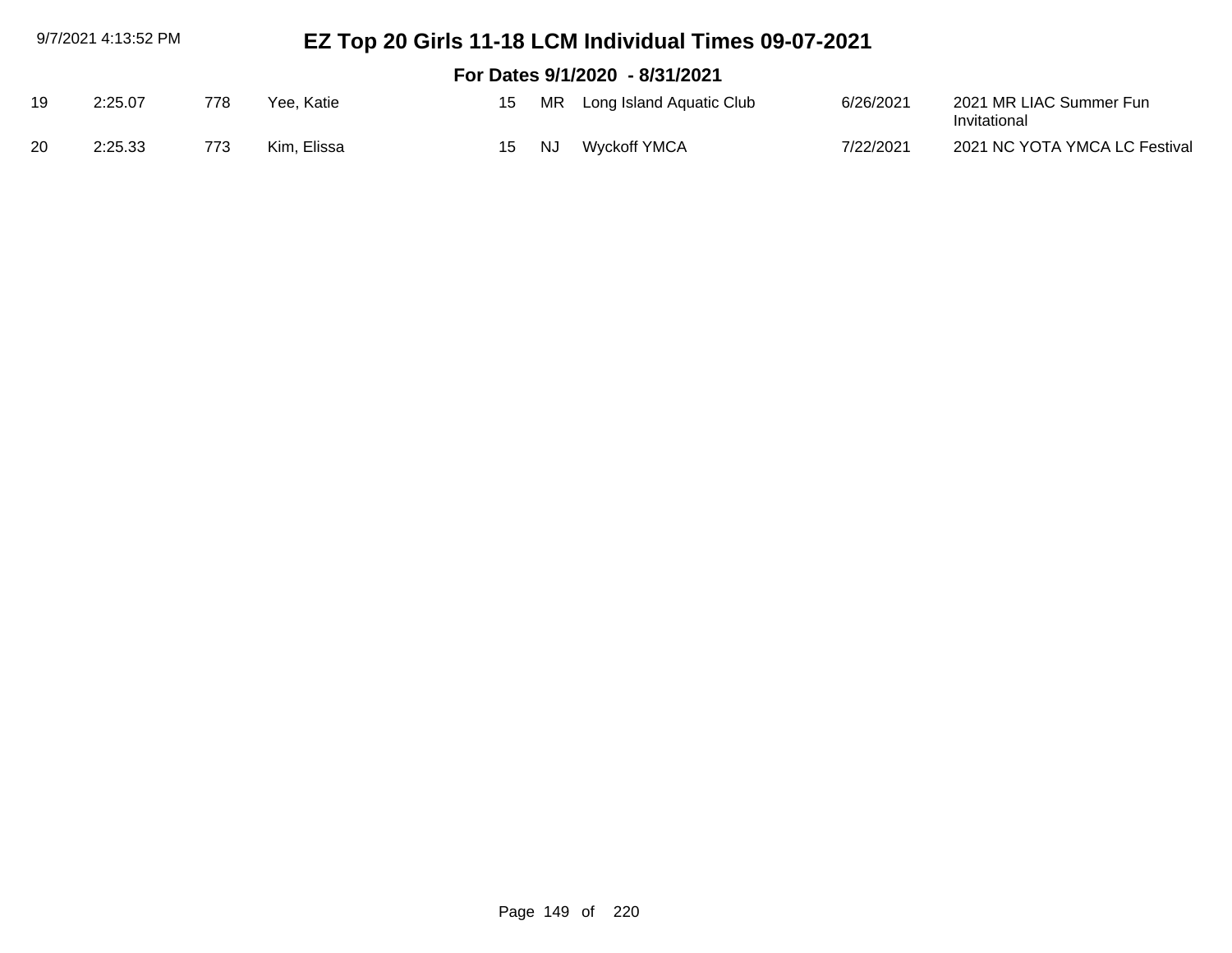**For Dates 9/1/2020 - 8/31/2021**

### **Girls Age 15 400 Individual Medley Long Course Meters**

| <b>Rank</b>    | Time    | Power<br><b>Points</b> | <b>Name</b>         |    |                | Age LSC/Club                                            | <b>Swim Date</b> | <b>Meet</b>                                            |
|----------------|---------|------------------------|---------------------|----|----------------|---------------------------------------------------------|------------------|--------------------------------------------------------|
| 1              | 4:52.14 | 879                    | Thompson, Emily     | 15 | <b>NJ</b>      | <b>Greater Somerset County YMCA</b><br>Storm            | 8/5/2021         | 2021 Speedo Summer<br><b>Championships East</b>        |
| $\overline{c}$ | 4:56.01 | 848                    | Foster, Payton      | 15 | <b>CT</b>      | Greenwich YWCA Dolphins Swm Tm 5/14/2021                |                  | 2021 VA EZ LC Speedo<br>Champions                      |
| 3              | 4:57.31 | 837                    | Davis, Grey         | 15 | VA             | <b>Cavalier Aquatics/Piedmont Family</b><br><b>YMCA</b> | 7/23/2021        | 2021 NC YOTA YMCA LC Festival                          |
| 4              | 4:57.33 | 837                    | Reyna, Alexa        | 15 | <b>MR</b>      | <b>Westchester Aquatic Club</b>                         | 11/13/2020       | 2020 Toyota Richmond                                   |
| 5              | 4:57.80 | 833                    | Mullins, Lainey     | 15 | МA             | Suburban Seahawks Club                                  | 7/30/2021        | 2021 FL ISCA Summer Senior<br><b>Blast</b>             |
| 6              | 4:58.99 | 824                    | Hurst, Kate         | 15 | <b>NJ</b>      | <b>Scarlet Aquatics</b>                                 | 7/22/2021        | 2021-NT-American Long Course                           |
| 7              | 4:59.23 | 822                    | Sun, Eleanor        | 15 | <b>PV</b>      | Nation's Capital Swim Club                              | 11/13/2020       | 2020 Toyota Richmond                                   |
| 8              | 5:00.48 | 812                    | Muzzy, Ava          | 15 | VA             | Virginia Gators                                         | 12/4/2020        | 2020 VA ISCA December Senior                           |
| 9              | 5:01.06 | 807                    | Zeng, Kayla         | 15 | <b>NE</b>      | <b>Bluefish Swim Club</b>                               | 7/30/2021        | 2021 Futures Championships -<br>Richmond               |
| 10             | 5:03.60 | 787                    | Lankford, Tess      | 15 | <b>MD</b>      | Loyola Blakefield Aquatics                              | 7/30/2021        | 2021 Futures Championships -<br>Richmond               |
| 11             | 5:03.93 | 785                    | Noecker, Elle       | 15 | <b>NI</b>      | Town Wreckers Swim Team                                 | 7/30/2021        | 2021 Futures Championships -<br>Richmond               |
| 12             | 5:04.06 | 784                    | Ferreira, Katherine | 15 | <b>AD</b>      | <b>Delmar Dolfins</b>                                   | 7/30/2021        | 2021 Futures Championships -<br>Richmond               |
| 13             | 5:04.13 | 783                    | Black, Grace        | 15 | <b>MD</b>      | North Baltimore Aquatic Club                            | 3/26/2021        | 2021 FL ISCA International Senior<br>Meet              |
| 14             | 5:05.56 | 772                    | Yee, Katie          | 15 | <b>MR</b>      | Long Island Aquatic Club                                | 6/13/2021        | 2021 MR LIAC Summertime<br><b>Classic Invitational</b> |
| 15             | 5:05.86 | 769                    | Anderson, Kate      | 15 | <b>MR</b>      | <b>Westchester Aquatic Club</b>                         | 5/14/2021        | 2021 VA EZ LC Speedo<br>Champions                      |
| 16             | 5:06.42 | 765                    | Keller, Mira        | 15 | N <sub>l</sub> | <b>STAR Swimming</b>                                    | 7/30/2021        | 2021 Futures Championships -<br>Richmond               |
| 17             | 5:07.33 | 758                    | McKenna, Mary       | 15 | <b>MR</b>      | Long Island Express                                     | 4/30/2021        | 2021 TYR 18&U Spring Cup<br>Richmond                   |
| 18             | 5:07.89 | 753                    | Kim, Emily          | 15 | <b>NJ</b>      | <b>Scarlet Aquatics</b>                                 | 7/22/2021        | 2021-NT-American Long Course                           |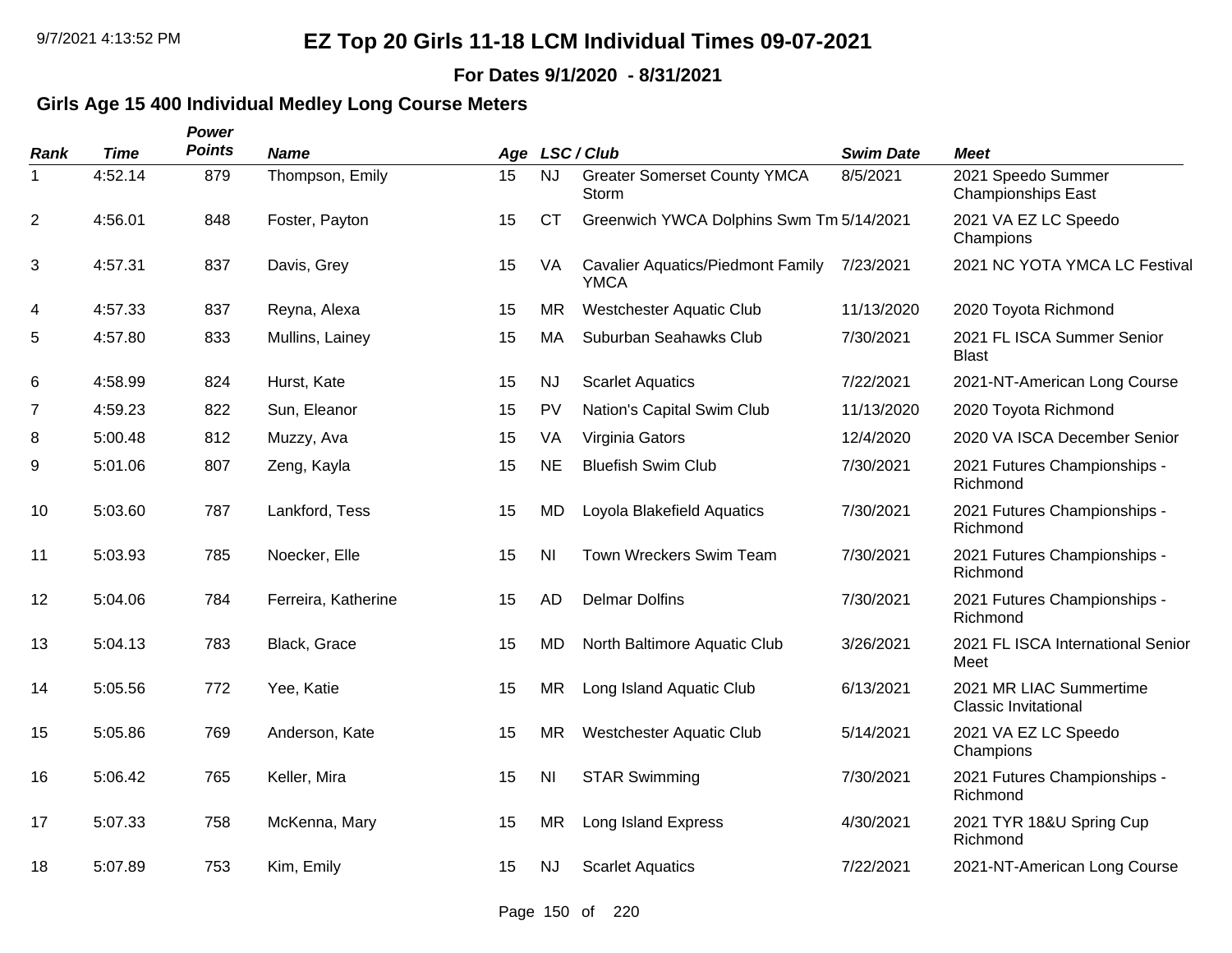| 9/7/2021 4:13:52 PM |                                |     | EZ Top 20 Girls 11-18 LCM Individual Times 09-07-2021 |    |      |                                 |           |                                             |  |  |  |
|---------------------|--------------------------------|-----|-------------------------------------------------------|----|------|---------------------------------|-----------|---------------------------------------------|--|--|--|
|                     | For Dates 9/1/2020 - 8/31/2021 |     |                                                       |    |      |                                 |           |                                             |  |  |  |
| 19                  | 5:07.93                        | 753 | Peterson, Amelia                                      | 15 | - CT | <b>Charter Oak Aquatic Club</b> | 5/14/2021 | 2021 VA EZ LC Speedo<br>Champions           |  |  |  |
| 20                  | 5:08.27                        | 751 | Fried, Riley                                          | 15 | MR.  | Long Island Aquatic Club        | 7/16/2021 | 2021 MR TYR Senior Mets<br>Summer LC Champs |  |  |  |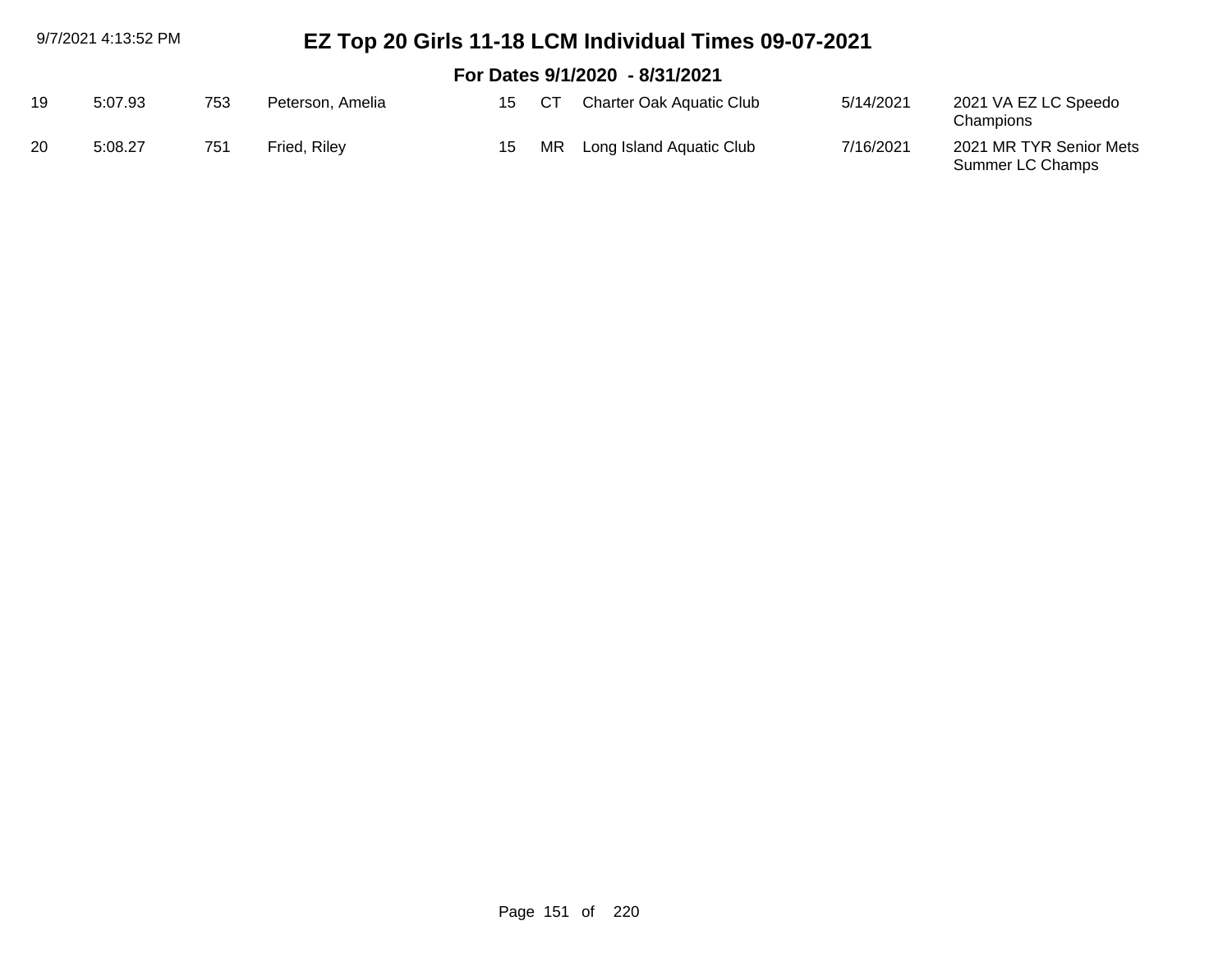#### **For Dates 9/1/2020 - 8/31/2021**

### **Girls Age 16 50 Freestyle Long Course Meters**

| Rank           | <b>Time</b> | Power<br><b>Points</b> | <b>Name</b>         | Age |           | LSC / Club                        | <b>Swim Date</b> | <b>Meet</b>                                        |
|----------------|-------------|------------------------|---------------------|-----|-----------|-----------------------------------|------------------|----------------------------------------------------|
| 1              | 25.45       | 948                    | Spink, Camille      | 16  | <b>PV</b> | Nation's Capital Swim Club        | 6/19/2021        | 2020 Olympic Trials Wave II                        |
| $\overline{c}$ | 25.69       | 926                    | Howley, Tess        | 16  | MR        | Long Island Aquatic Club          | 6/18/2021        | 2020 - TT -U.S. Olympic Team T                     |
| 3              | 25.81       | 916                    | Gemmell, Erin       | 16  | PV        | Nation's Capital Swim Club        | 6/19/2021        | 2020 Olympic Trials Wave II                        |
| 4              | 25.88       | 909                    | Fulton, Alexa       | 16  | MA        | <b>Upper Main Line YMCA</b>       | 5/1/2021         | 2021 TYR 18&U Spring Cup<br>Richmond               |
| 5              | 25.96       | 902                    | Skirboll, Zoe       | 16  | AM        | Racer X Aquatics                  | 6/19/2021        | 2020 Olympic Trials Wave II                        |
| 6              | 25.98       | 900                    | Wilson, Kayla       | 16  | VA        | <b>Tide Swimming</b>              | 1/16/2021        | 2021 Pro Series - Richmond                         |
| $\overline{7}$ | 26.15       | 885                    | Wall, Tatum         | 16  | PV        | Nation's Capital Swim Club        | 11/13/2020       | 2020 Toyota Richmond                               |
| 8              | 26.29       | 873                    | Gormsen, Cavan      | 16  | <b>MR</b> | Long Island Aquatic Club          | 7/17/2021        | 2021 MR TYR Senior Mets<br><b>Summer LC Champs</b> |
| 9              | 26.32       | 870                    | McCurdy, Caroline   | 16  | <b>NE</b> | <b>Gator Swim Club</b>            | 3/21/2021        | 2021 FL NCSA LC TT                                 |
| 10             | 26.35       | 868                    | Johnston, Sabrina   | 16  | <b>MR</b> | <b>BGC-N. Westchester Marlins</b> | 11/13/2020       | 2020 Toyota Richmond                               |
| 11             | 26.37       | 866                    | Mowery, Claire      | 16  | PV        | Arlington Aquatic Club            | 5/15/2021        | 2021 PV NCAP Elite Qualifier                       |
| 11             | 26.37       | 866                    | Chokureva, Michaela | 16  | <b>NE</b> | <b>Phoenix Swimming</b>           | 7/31/2021        | 2021 Futures Championships -<br>West Fargo         |
| 13             | 26.39       | 864                    | Hanson, Wyllo       | 16  | VA        | <b>Coast Guard Blue Dolphins</b>  | 3/25/2021        | 2021 FL ISCA International Senior<br>Meet          |
| 14             | 26.41       | 862                    | Claesson, Emily     | 16  | VA        | <b>Tide Swimming</b>              | 5/16/2021        | 2021 VA EZ LC Speedo<br>Champions                  |
| 15             | 26.54       | 851                    | Pfaff, Ali          | 16  | VA        | Virginia Gators                   | 8/7/2021         | 2021 Speedo Summer<br><b>Championships East</b>    |
| 16             | 26.56       | 849                    | Allen, Nina         | 16  | PV        | Rockville Montgomery Swim Club    | 5/16/2021        | 2021 VA EZ LC Speedo<br>Champions                  |
| 17             | 26.57       | 848                    | West, Lauren        | 16  | PV        | All Star Aquatics                 | 8/1/2021         | 2021 Futures Championships -<br>Richmond           |
| 18             | 26.67       | 839                    | McKee, Marin        | 16  | VA        | <b>Tide Swimming</b>              | 4/11/2021        | 2021 VA TIDE Swimming Speedo<br>S                  |
| 19             | 26.72 r     | 835                    | Fasano, Ava         | 16  | <b>CT</b> | Wilton Y Wahoos Swim Club         | 7/23/2021        | 2021 NC YOTA YMCA LC Festival                      |
| 20             | 26.74       | 833                    | Pacher, Katy        | 16  | <b>MD</b> | North Baltimore Aquatic Club      | 5/1/2021         | 2021 TYR 18&U Spring Cup<br>Richmond               |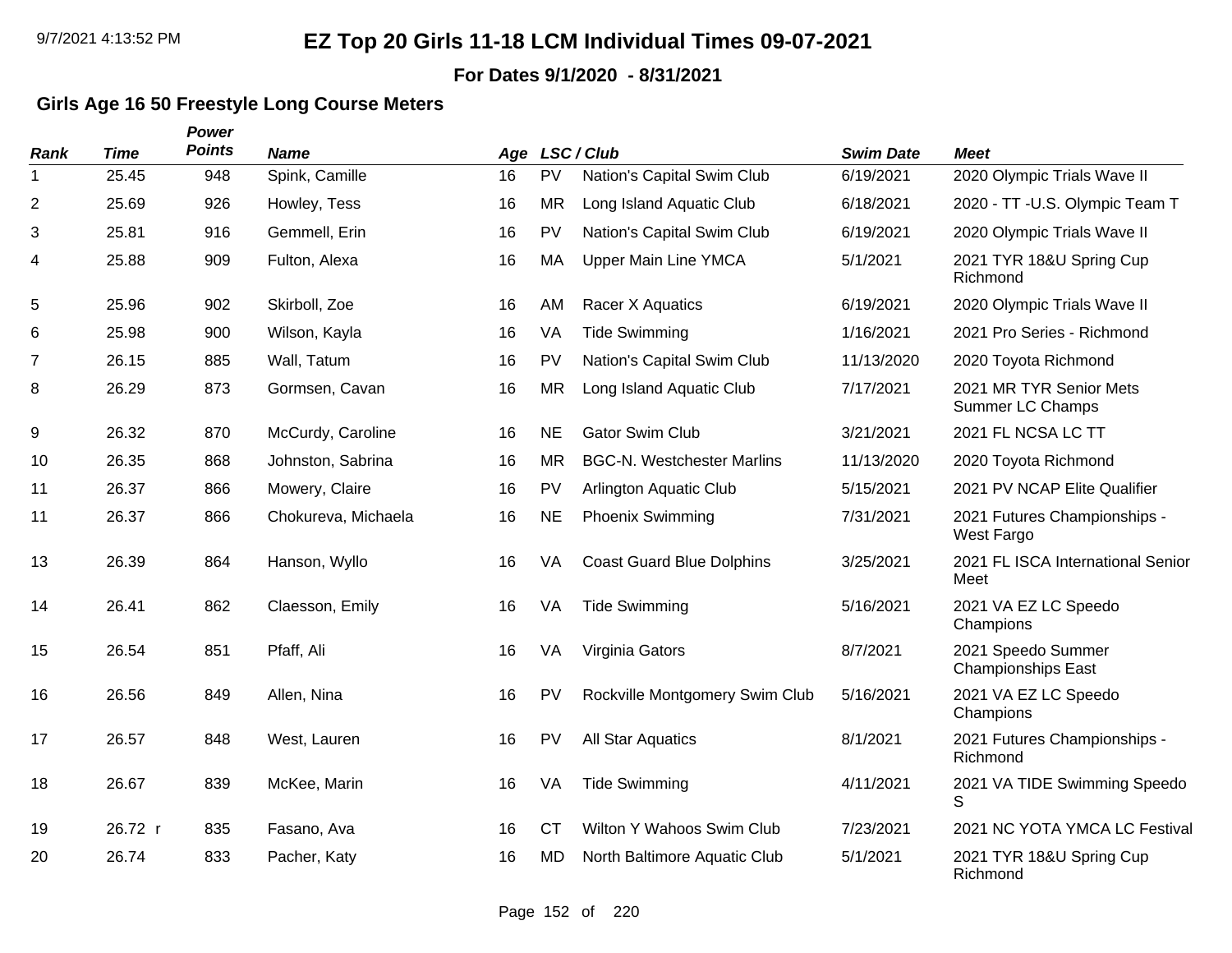#### **For Dates 9/1/2020 - 8/31/2021**

### **Girls Age 16 100 Freestyle Long Course Meters**

| Rank           | <b>Time</b> | Power<br><b>Points</b> | <b>Name</b>         | Age |           | LSC / Club                        | <b>Swim Date</b> | <b>Meet</b>                                        |
|----------------|-------------|------------------------|---------------------|-----|-----------|-----------------------------------|------------------|----------------------------------------------------|
| 1              | 55.25       | 949                    | Spink, Camille      | 16  | PV        | Nation's Capital Swim Club        | 6/4/2021         | 2020 Olympic Trials Wave I                         |
| $\overline{2}$ | 55.54       | 935                    | Gemmell, Erin       | 16  | <b>PV</b> | Nation's Capital Swim Club        | 4/9/2021         | 2021 NC TAC TITANS LC Premier                      |
| 3              | 55.80 r     | 922                    | Howley, Tess        | 16  | <b>MR</b> | Long Island Aquatic Club          | 8/4/2021         | 2021 Speedo Summer<br><b>Championships East</b>    |
| 4              | 55.96       | 915                    | Wilson, Kayla       | 16  | VA        | <b>Tide Swimming</b>              | 1/17/2021        | 2021 Pro Series - Richmond                         |
| 5              | 56.02       | 912                    | Helms, Katherine    | 16  | PV        | Mason Makos Swim Team             | 3/7/2021         | 2021 PV TANK LC Time Trials<br>Qualifier           |
| 6              | 56.13       | 907                    | Skirboll, Zoe       | 16  | AM        | Racer X Aquatics                  | 6/4/2021         | 2020 Olympic Trials Wave I                         |
| $\overline{7}$ | 56.20       | 903                    | Claesson, Emily     | 16  | VA        | <b>Tide Swimming</b>              | 5/13/2021        | 2021 VA EZ LC Speedo<br>Champions                  |
| 8              | 56.50       | 889                    | Gormsen, Cavan      | 16  | <b>MR</b> | Long Island Aquatic Club          | 7/18/2021        | 2021 MR TYR Senior Mets<br><b>Summer LC Champs</b> |
| 9              | 57.01       | 866                    | Pacher, Katy        | 16  | MD        | North Baltimore Aquatic Club      | 5/2/2021         | 2021 TYR 18&U Spring Cup<br>Richmond               |
| 10             | 57.21       | 856                    | Hanson, Wyllo       | 16  | VA        | <b>Coast Guard Blue Dolphins</b>  | 3/27/2021        | 2021 FL ISCA International Senior<br>Meet          |
| 11             | 57.25       | 855                    | Fulton, Alexa       | 16  | MA        | <b>Upper Main Line YMCA</b>       | 5/2/2021         | 2021 TYR 18&U Spring Cup<br>Richmond               |
| 12             | 57.45       | 845                    | Pfaff, Ali          | 16  | VA        | Virginia Gators                   | 8/3/2021         | 2021 Speedo Summer<br><b>Championships East</b>    |
| 13             | 57.54       | 841                    | Amuan, Malia        | 16  | <b>NE</b> | <b>Phoenix Swimming</b>           | 5/16/2021        | 2021 WV CM May LC Meet (2)                         |
| 14             | 57.63       | 837                    | Johnston, Sabrina   | 16  | <b>MR</b> | <b>BGC-N. Westchester Marlins</b> | 11/14/2020       | 2020 Toyota Richmond                               |
| 15             | 57.80       | 829                    | West, Lauren        | 16  | <b>PV</b> | <b>All Star Aquatics</b>          | 7/15/2021        | 2021 PV LC Senior<br>Championships                 |
| 16             | 57.97 r     | 822                    | Chokureva, Michaela | 16  | <b>NE</b> | <b>Phoenix Swimming</b>           | 7/30/2021        | 2021 Futures Championships -<br><b>West Fargo</b>  |
| 17             | 58.24       | 809                    | Geelen, Lente       | 16  | <b>CT</b> | Chelsea Piers Aquatic Club        | 7/11/2021        | 2021 CT CPAC July Senior Invite                    |
| 18             | 58.27       | 808                    | Smith, Madison      | 16  | <b>PV</b> | Rockville Montgomery Swim Club    | 8/10/2021        | 2021 SE NCSA Summer<br>Swimming Championships      |
| 18             | 58.27       | 808                    | Killion, Natalie    | 16  | <b>NI</b> | <b>STAR Swimming</b>              | 8/5/2021         | 2021 NI LC Senior Zone<br>Championships            |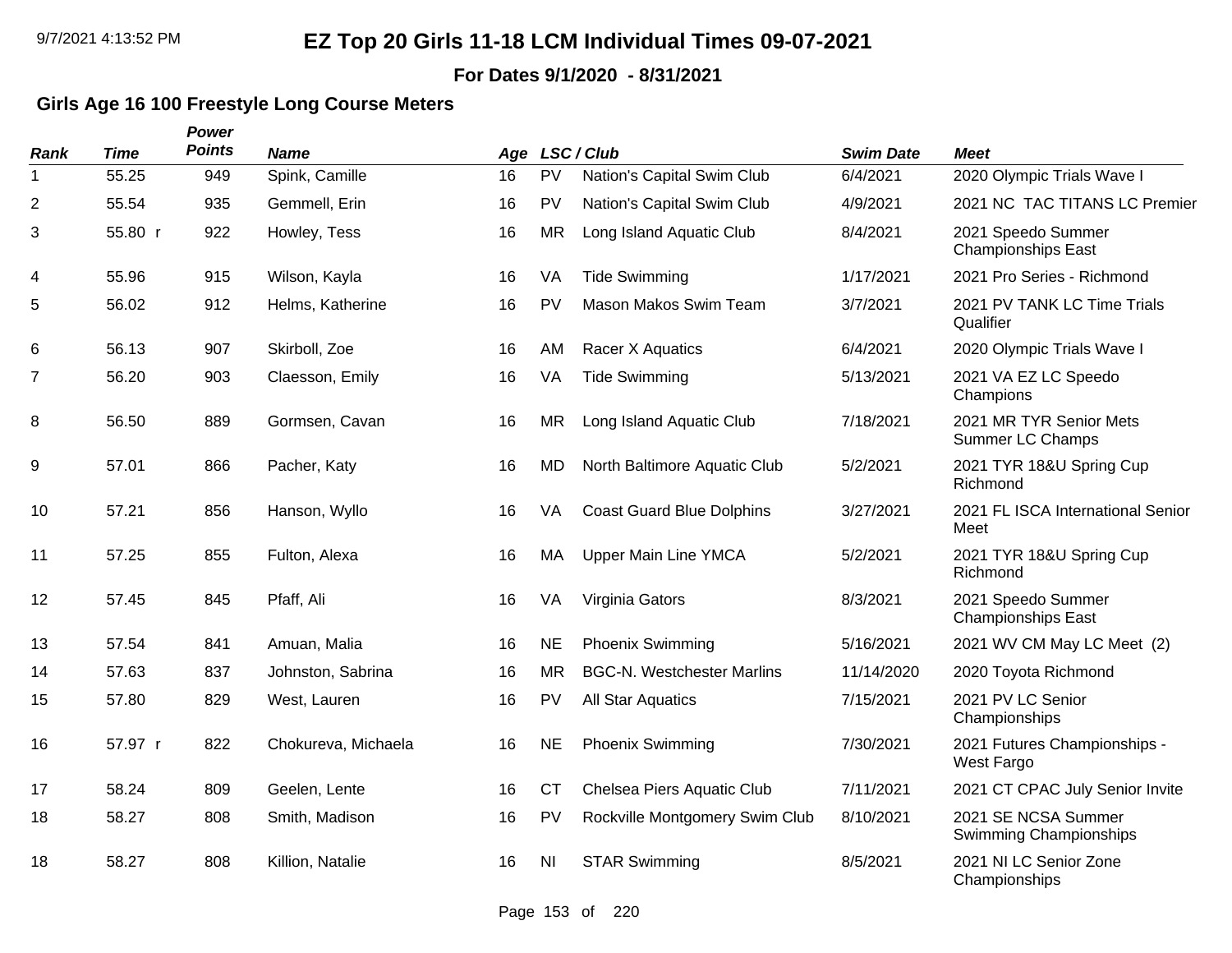|    | 9/7/2021 4:13:52 PM            |     |             |     |  | EZ Top 20 Girls 11-18 LCM Individual Times 09-07-2021 |            |                      |  |  |
|----|--------------------------------|-----|-------------|-----|--|-------------------------------------------------------|------------|----------------------|--|--|
|    | For Dates 9/1/2020 - 8/31/2021 |     |             |     |  |                                                       |            |                      |  |  |
| 20 | 58.28                          | 808 | Wall. Tatum | 16. |  | PV Nation's Capital Swim Club                         | 11/14/2020 | 2020 Toyota Richmond |  |  |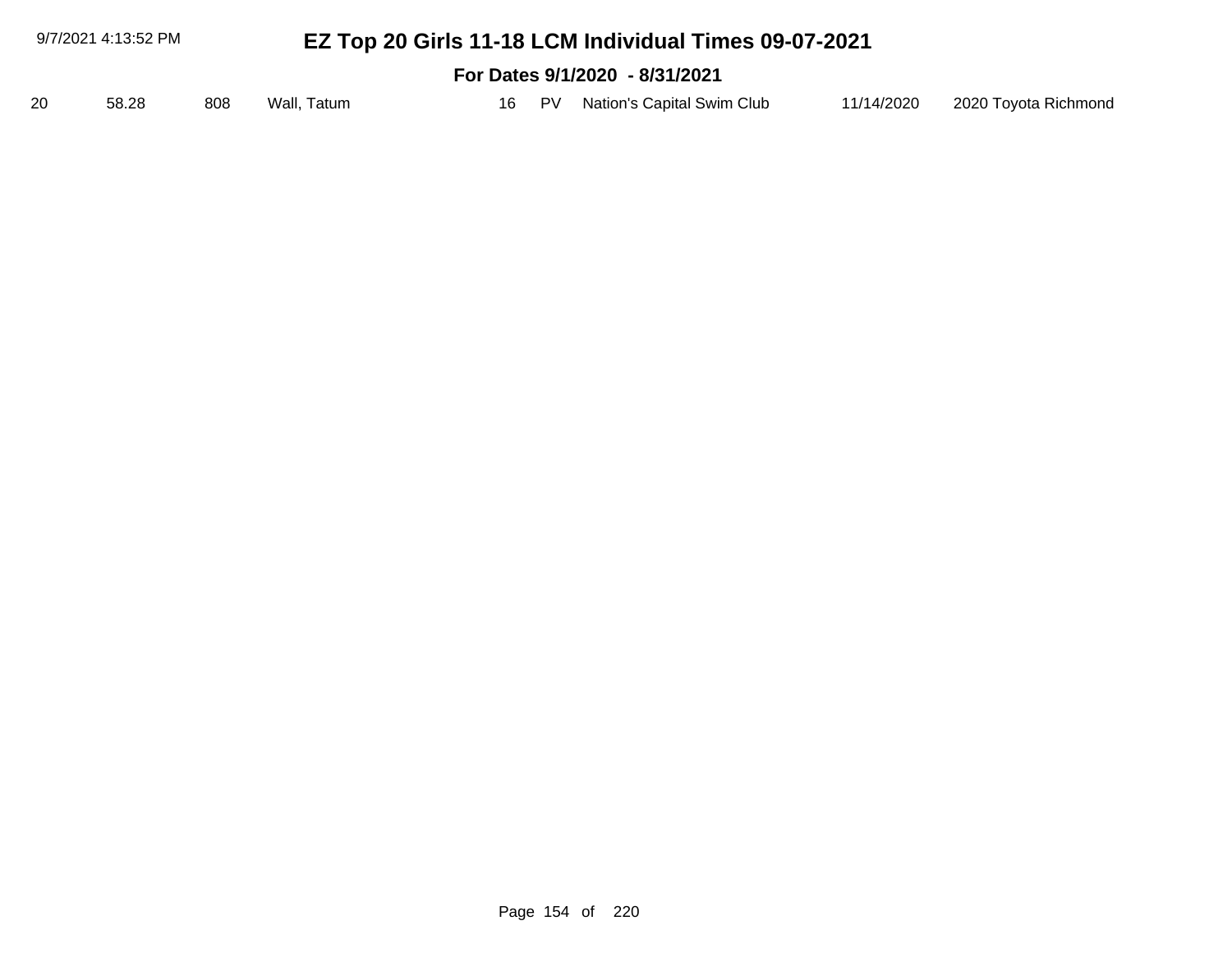#### **For Dates 9/1/2020 - 8/31/2021**

### **Girls Age 16 200 Freestyle Long Course Meters**

| Rank           | <b>Time</b> | Power<br><b>Points</b> | <b>Name</b>          | Age |           | LSC / Club                       | <b>Swim Date</b> | <b>Meet</b>                                          |
|----------------|-------------|------------------------|----------------------|-----|-----------|----------------------------------|------------------|------------------------------------------------------|
| $\mathbf{1}$   | 1:58.67     | 974                    | Gemmell, Erin        | 16  | PV        | Nation's Capital Swim Club       | 6/15/2021        | 2020 Olympic Trials Wave II                          |
| $\overline{c}$ | 1:59.58     | 951                    | Spink, Camille       | 16  | <b>PV</b> | Nation's Capital Swim Club       | 7/29/2021        | 2021 Futures Championships -<br>Richmond             |
| 3              | 1:59.79     | 946                    | Gormsen, Cavan       | 16  | <b>MR</b> | Long Island Aquatic Club         | 6/15/2021        | 2020 Olympic Trials Wave II                          |
| 4              | 2:00.60     | 925                    | Wilson, Kayla        | 16  | VA        | <b>Tide Swimming</b>             | 11/13/2020       | 2020 Toyota Richmond                                 |
| 5              | 2:00.90     | 918                    | Howley, Tess         | 16  | <b>MR</b> | Long Island Aquatic Club         | 6/15/2021        | 2020 Olympic Trials Wave II                          |
| 6              | 2:02.13     | 888                    | Skirboll, Zoe        | 16  | AM        | Racer X Aquatics                 | 5/14/2021        | 2021 VA EZ LC Speedo<br>Champions                    |
| $\overline{7}$ | 2:03.48     | 855                    | Amuan, Malia         | 16  | <b>NE</b> | <b>Phoenix Swimming</b>          | 6/24/2021        | 2021 SE Speedo Summer Sizzler                        |
| 8              | 2:03.79     | 848                    | Smith, Madison       | 16  | PV        | Rockville Montgomery Swim Club   | 8/11/2021        | 2021 SE NCSA Summer<br><b>Swimming Championships</b> |
| 9              | 2:03.85 r   | 846                    | Shimizu-Bowers, Hana | 16  | <b>MR</b> | Badger Swim Club, Inc.           | 7/15/2021        | 2021 MR TYR Senior Mets<br>Summer LC Champs          |
| 10             | 2:03.92     | 845                    | Knapp, Sophia        | 16  | VA        | <b>Tide Swimming</b>             | 11/13/2020       | 2020 Toyota Richmond                                 |
| 11             | 2:04.09     | 840                    | Claesson, Emily      | 16  | VA        | <b>Tide Swimming</b>             | 5/14/2021        | 2021 VA EZ LC Speedo<br>Champions                    |
| 12             | 2:04.42     | 833                    | Conze, Maren         | 16  | PV        | Nation's Capital Swim Club       | 7/29/2021        | 2021 Futures Championships -<br>Richmond             |
| 13             | 2:04.58     | 829                    | Fulton, Alexa        | 16  | МA        | <b>Upper Main Line YMCA</b>      | 7/23/2021        | 2021 NC YOTA YMCA LC Festival                        |
| 14             | 2:04.61     | 828                    | Derivaux, Lilly      | 16  | MA        | Jersey Wahoos                    | 8/4/2021         | 2021 Speedo Summer<br><b>Championships East</b>      |
| 15             | 2:04.67     | 827                    | Brandt, Mackenzie    | 16  | <b>MA</b> | Suburban Seahawks Club           | 11/13/2020       | 2020 Toyota Richmond                                 |
| 16             | 2:04.76     | 825                    | Bastone, Alexandra   | 16  | <b>CT</b> | <b>YMCA Of Greenwich Marlins</b> | 7/9/2021         | 2021 CT CPAC July Senior Invite                      |
| 17             | 2:04.91 r   | 821                    | Furse, Shea          | 16  | <b>NE</b> | <b>Phoenix Swimming</b>          | 8/5/2021         | 2021 Speedo Summer<br><b>Championships East</b>      |
| 18             | $2:05.02$ r | 818                    | Pacher, Katy         | 16  | <b>MD</b> | North Baltimore Aquatic Club     | 8/5/2021         | 2021 Speedo Summer<br><b>Championships East</b>      |
| 19             | 2:05.19     | 814                    | Dafoe, Claire        | 16  | VA        | NOVA of Virginia Aquatics, Inc   | 1/30/2021        | 2021 VA NOVA LC Winter Invitat                       |
| 20             | 2:05.22     | 814                    | Killion, Natalie     | 16  | <b>NI</b> | <b>STAR Swimming</b>             | 7/29/2021        | 2021 Futures Championships -<br>Richmond             |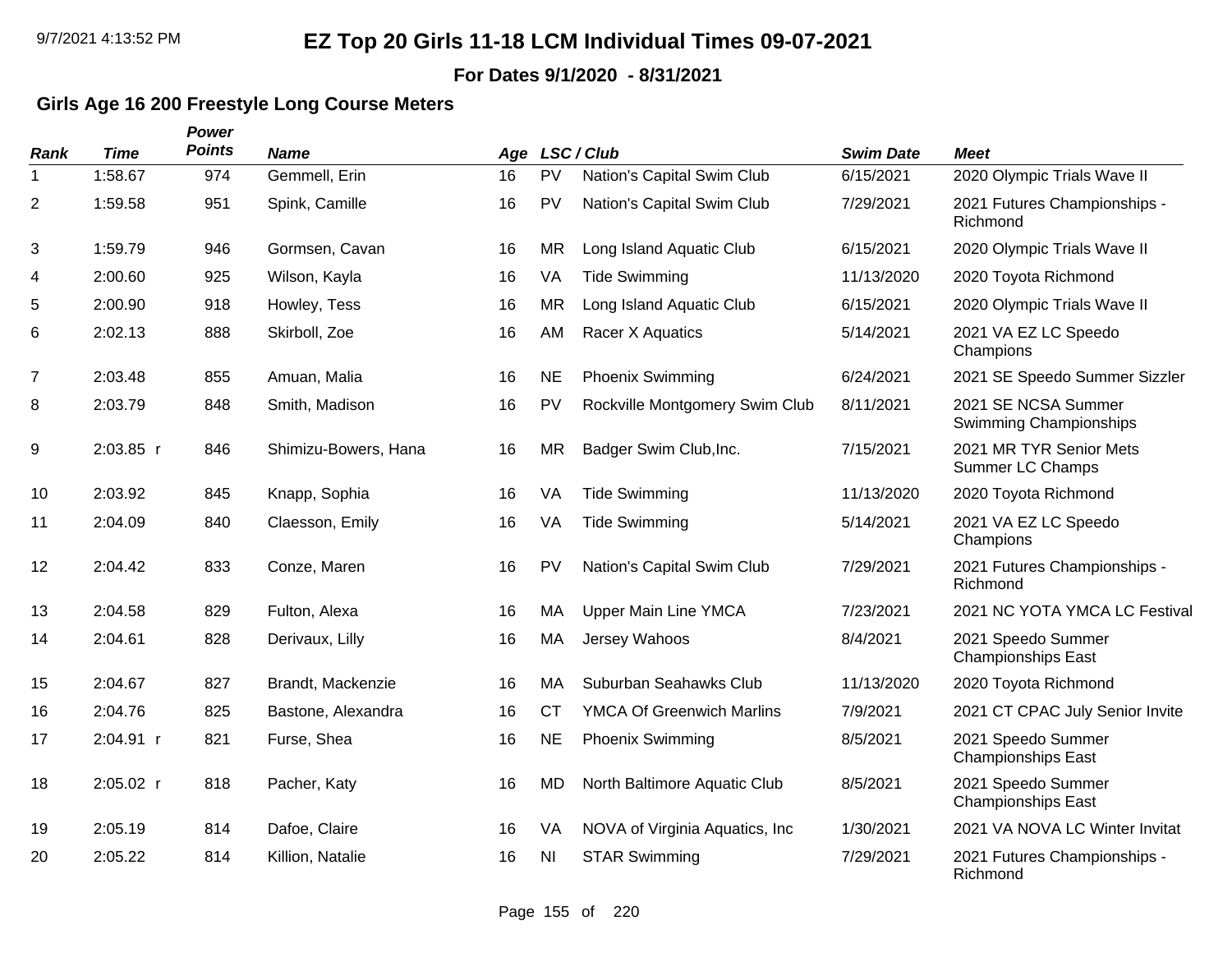#### **For Dates 9/1/2020 - 8/31/2021**

### **Girls Age 16 400 Freestyle Long Course Meters**

| <b>Rank</b>    | <b>Time</b> | Power<br><b>Points</b> | <b>Name</b>          |    |           | Age LSC/Club                              | <b>Swim Date</b> | <b>Meet</b>                                                 |
|----------------|-------------|------------------------|----------------------|----|-----------|-------------------------------------------|------------------|-------------------------------------------------------------|
| 1              | 4:09.85     | 966                    | Gormsen, Cavan       | 16 | <b>MR</b> | Long Island Aquatic Club                  | 6/14/2021        | 2020 Olympic Trials Wave II                                 |
| $\overline{2}$ | 4:11.57     | 944                    | Gemmell, Erin        | 16 | PV        | Nation's Capital Swim Club                | 6/14/2021        | 2020 Olympic Trials Wave II                                 |
| 3              | 4:17.31     | 875                    | Smith, Madison       | 16 | PV        | Rockville Montgomery Swim Club            | 8/13/2021        | 2021 SE NCSA Summer<br>Swimming Championships               |
| 4              | 4:17.86     | 868                    | Knapp, Sophia        | 16 | VA        | <b>Tide Swimming</b>                      | 7/29/2021        | 2021 FL ISCA Summer Senior<br><b>Blast</b>                  |
| 5              | 4:18.38     | 862                    | Howley, Tess         | 16 | <b>MR</b> | Long Island Aquatic Club                  | 8/6/2021         | 2021 Speedo Summer<br><b>Championships East</b>             |
| 6              | 4:18.86     | 857                    | Dafoe, Claire        | 16 | VA        | NOVA of Virginia Aquatics, Inc.           | 1/16/2021        | 2021 Pro Series - Richmond                                  |
| 7              | 4:20.43     | 838                    | Shimizu-Bowers, Hana | 16 | <b>MR</b> | Badger Swim Club, Inc.                    | 8/6/2021         | 2021 Speedo Summer<br><b>Championships East</b>             |
| 8              | 4:20.46     | 838                    | Eldridge, Sarah      | 16 | <b>NJ</b> | YMCA of Greater Monmouth County 7/24/2021 |                  | 2021 NC YOTA YMCA LC Festival                               |
| 9              | 4:20.59     | 836                    | Spink, Camille       | 16 | PV        | Nation's Capital Swim Club                | 5/1/2021         | 2021 TYR 18&U Spring Cup<br>Richmond                        |
| 10             | 4:20.98     | 832                    | Derivaux, Lilly      | 16 | MA        | Jersey Wahoos                             | 8/6/2021         | 2021 Speedo Summer<br><b>Championships East</b>             |
| 11             | 4:21.61     | 824                    | Waggoner, Maddie     | 16 | MA        | Jersey Wahoos                             | 7/10/2021        | 2021 MA Swimming Meet                                       |
| 12             | 4:22.03     | 820                    | Conze, Maren         | 16 | <b>PV</b> | Nation's Capital Swim Club                | 7/31/2021        | 2021 Futures Championships -<br>Richmond                    |
| 13             | 4:22.33     | 816                    | Brandt, Mackenzie    | 16 | MA        | Suburban Seahawks Club                    | 5/1/2021         | 2021 TYR 18&U Spring Cup<br>Richmond                        |
| 14             | 4:22.36     | 816                    | Peterson, Sanna      | 16 | VA        | NOVA of Virginia Aquatics, Inc            | 1/16/2021        | 2021 Pro Series - Richmond                                  |
| 15             | 4:23.86     | 799                    | Reich, Megan         | 16 | <b>NE</b> | <b>Phoenix Swimming</b>                   | 3/6/2021         | 2021 FG Piranhas Senior<br>Invitational                     |
| 16             | 4:23.88     | 798                    | Wilson, Kayla        | 16 | VA        | <b>Tide Swimming</b>                      | 11/13/2020       | 2020 Toyota Richmond                                        |
| 17             | 4:23.93     | 798                    | Furse, Shea          | 16 | <b>NE</b> | <b>Phoenix Swimming</b>                   | 8/6/2021         | 2021 Speedo Summer<br><b>Championships East Time Trials</b> |
| 18             | 4:24.34     | 793                    | Bastone, Alexandra   | 16 | <b>CT</b> | <b>YMCA Of Greenwich Marlins</b>          | 5/28/2021        | 2021 CT GRYM OT Time Trial                                  |
| 19             | 4:24.50     | 791                    | Killion, Natalie     | 16 | <b>NI</b> | <b>STAR Swimming</b>                      | 8/7/2021         | 2021 NI LC Senior Zone<br>Championships                     |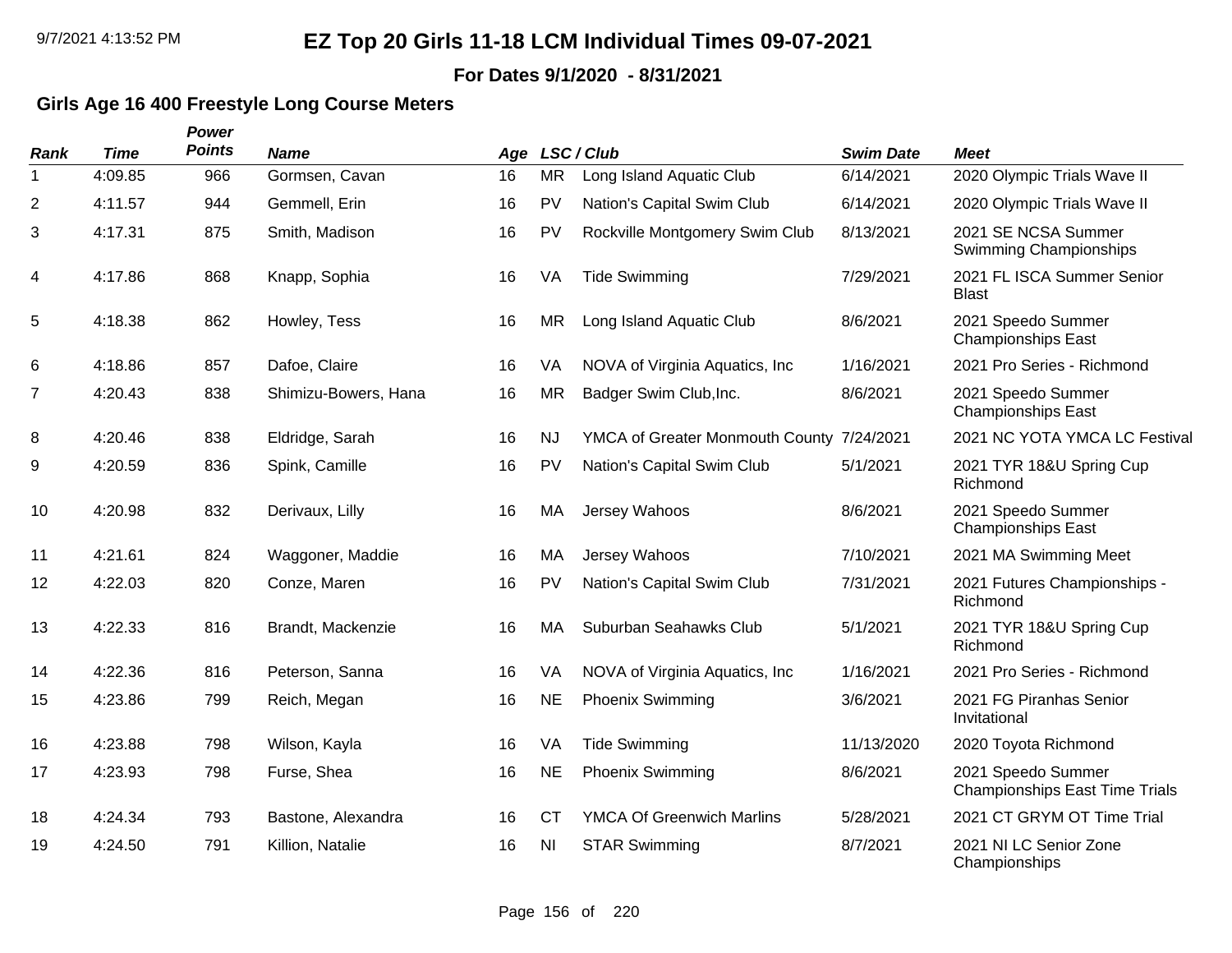|     | 9/7/2021 4:13:52 PM |     | EZ Top 20 Girls 11-18 LCM Individual Times 09-07-2021 |     |  |                                |           |                                            |  |
|-----|---------------------|-----|-------------------------------------------------------|-----|--|--------------------------------|-----------|--------------------------------------------|--|
|     |                     |     |                                                       |     |  | For Dates 9/1/2020 - 8/31/2021 |           |                                            |  |
| -20 | 4:25.50             | 780 | Li. Dana                                              | 16. |  | NE Gator Swim Club             | 7/30/2021 | 2021 Futures Championships -<br>West Fargo |  |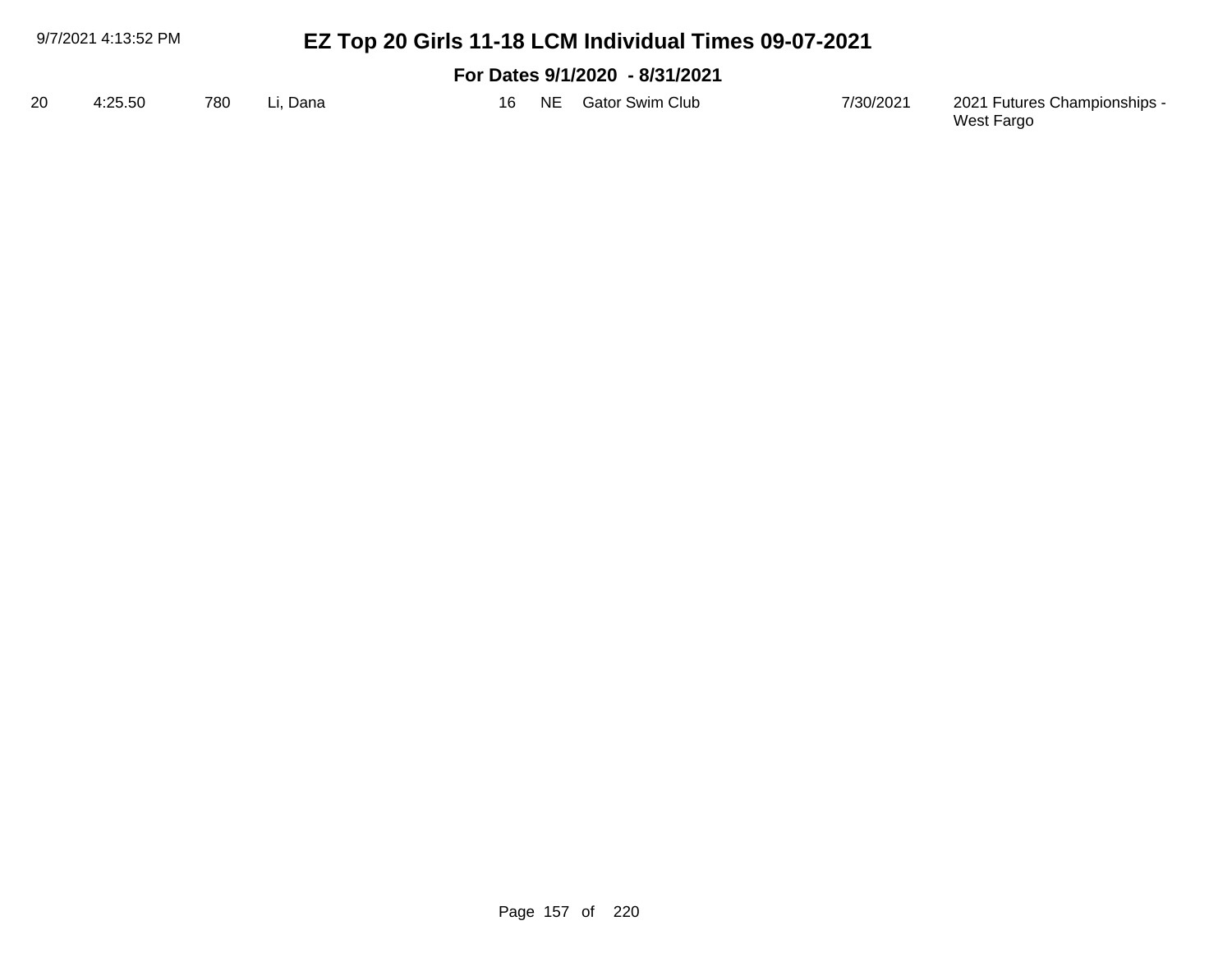#### **For Dates 9/1/2020 - 8/31/2021**

### **Girls Age 16 800 Freestyle Long Course Meters**

| Rank           | <b>Time</b> | Power<br><b>Points</b> | <b>Name</b>          |    |           | Age LSC/Club                     | <b>Swim Date</b> | <b>Meet</b>                                        |
|----------------|-------------|------------------------|----------------------|----|-----------|----------------------------------|------------------|----------------------------------------------------|
| 1              | 8:36.49     | 939                    | Gormsen, Cavan       | 16 | <b>MR</b> | Long Island Aquatic Club         | 8/3/2021         | 2021 Speedo Summer<br><b>Championships East</b>    |
| $\overline{2}$ | 8:43.41     | 902                    | Gemmell, Erin        | 16 | PV        | Nation's Capital Swim Club       | 5/14/2021        | 2021 PV NCAP Elite Qualifier                       |
| 3              | 8:46.94     | 883                    | Dafoe, Claire        | 16 | VA        | NOVA of Virginia Aquatics, Inc.  | 1/14/2021        | 2021 Pro Series - Richmond                         |
| 4              | 8:47.76     | 878                    | Waggoner, Maddie     | 16 | MA        | Jersey Wahoos                    | 7/11/2021        | 2021 MA Swimming Meet                              |
| 5              | 8:52.60     | 853                    | Shimizu-Bowers, Hana | 16 | <b>MR</b> | Badger Swim Club, Inc.           | 5/13/2021        | 2021 VA EZ LC Speedo<br>Champions                  |
| 6              | 8:53.06     | 850                    | Knapp, Sophia        | 16 | VA        | <b>Tide Swimming</b>             | 5/13/2021        | 2021 VA EZ LC Speedo<br>Champions                  |
| $\overline{7}$ | 8:53.79     | 846                    | Duncan, Sophie       | 16 | PV        | Nation's Capital Swim Club       | 11/12/2020       | 2020 Toyota Richmond                               |
| 8              | 8:55.95     | 835                    | Conze, Maren         | 16 | <b>PV</b> | Nation's Capital Swim Club       | 7/29/2021        | 2021 Futures Championships -<br>Richmond           |
| 9              | 8:57.88     | 825                    | Derivaux, Lilly      | 16 | MA        | Jersey Wahoos                    | 6/19/2021        | 2021 MA JW Summer Solstice                         |
| 10             | 8:59.07     | 819                    | Bastone, Alexandra   | 16 | <b>CT</b> | <b>YMCA Of Greenwich Marlins</b> | 7/29/2021        | 2021 Futures Championships -<br>Richmond           |
| 11             | 9:00.31     | 812                    | McKenna, Mary        | 16 | <b>MR</b> | Long Island Express              | 7/15/2021        | 2021 MR TYR Senior Mets<br><b>Summer LC Champs</b> |
| 12             | 9:00.86     | 810                    | Brandt, Mackenzie    | 16 | МA        | Suburban Seahawks Club           | 4/29/2021        | 2021 TYR 18&U Spring Cup<br>Richmond               |
| 13             | 9:05.94     | 784                    | Agne, Kira           | 16 | MA        | Wilmington Aquatic Club          | 7/29/2021        | 2021 Futures Championships -<br>Richmond           |
| 14             | 9:08.60     | 770                    | Reich, Megan         | 16 | <b>NE</b> | <b>Phoenix Swimming</b>          | 11/12/2020       | 2020 Toyota Richmond                               |
| 15             | 9:08.93     | 768                    | Smith, Madison       | 16 | PV        | Rockville Montgomery Swim Club   | 8/14/2021        | 2021 SE NCSA Summer<br>Swimming Championships      |
| 16             | 9:09.26     | 767                    | Peterson, Sanna      | 16 | VA        | NOVA of Virginia Aquatics, Inc.  | 1/14/2021        | 2021 Pro Series - Richmond                         |
| 17             | 9:09.82     | 764                    | Safargar, Yasemine   | 16 | <b>NJ</b> | <b>Scarlet Aquatics</b>          | 5/2/2021         | 2021 FL UANA Tokyo Qualifier                       |
| 18             | 9:10.22     | 762                    | Katt, Kelsey         | 16 | <b>NJ</b> | <b>Berkeley Aquatic Club</b>     | 3/18/2021        | 2021 NJ BAC Jim Wood Memorial<br>Invitational      |
| 19             | 9:11.30     | 757                    | Spink, Camille       | 16 | PV        | Nation's Capital Swim Club       | 7/15/2021        | 2021 PV LC Senior<br>Championships                 |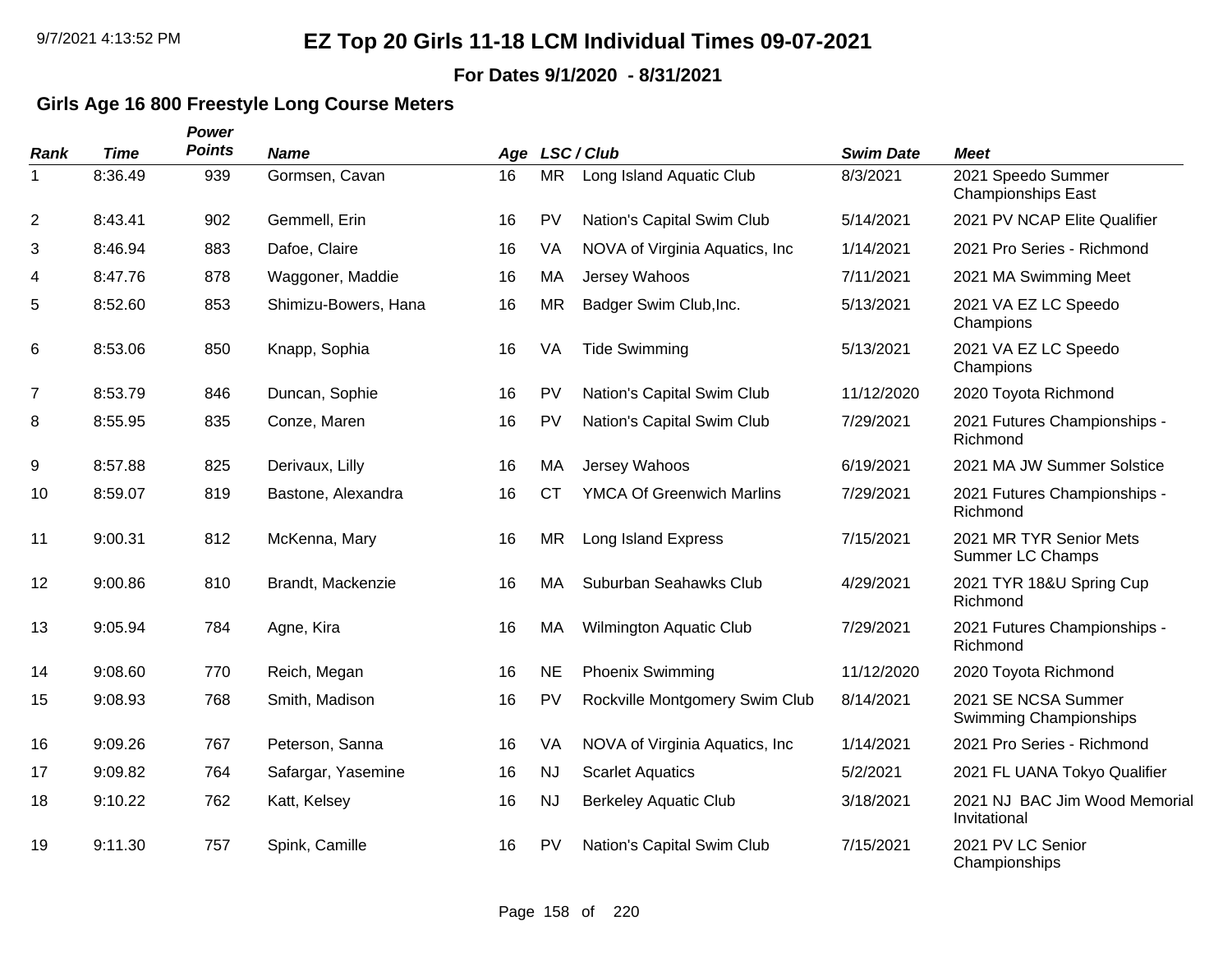| 9/7/2021 4:13:52 PM |         |     |                |    | EZ Top 20 Girls 11-18 LCM Individual Times 09-07-2021 |          |                                          |  |  |  |  |
|---------------------|---------|-----|----------------|----|-------------------------------------------------------|----------|------------------------------------------|--|--|--|--|
|                     |         |     |                |    | For Dates 9/1/2020 - 8/31/2021                        |          |                                          |  |  |  |  |
| 20                  | 9:13.60 | 745 | Russell, Katie | 16 | VA NOVA of Virginia Aquatics, Inc                     | 8/3/2021 | 2021 Speedo Summer<br>Championships East |  |  |  |  |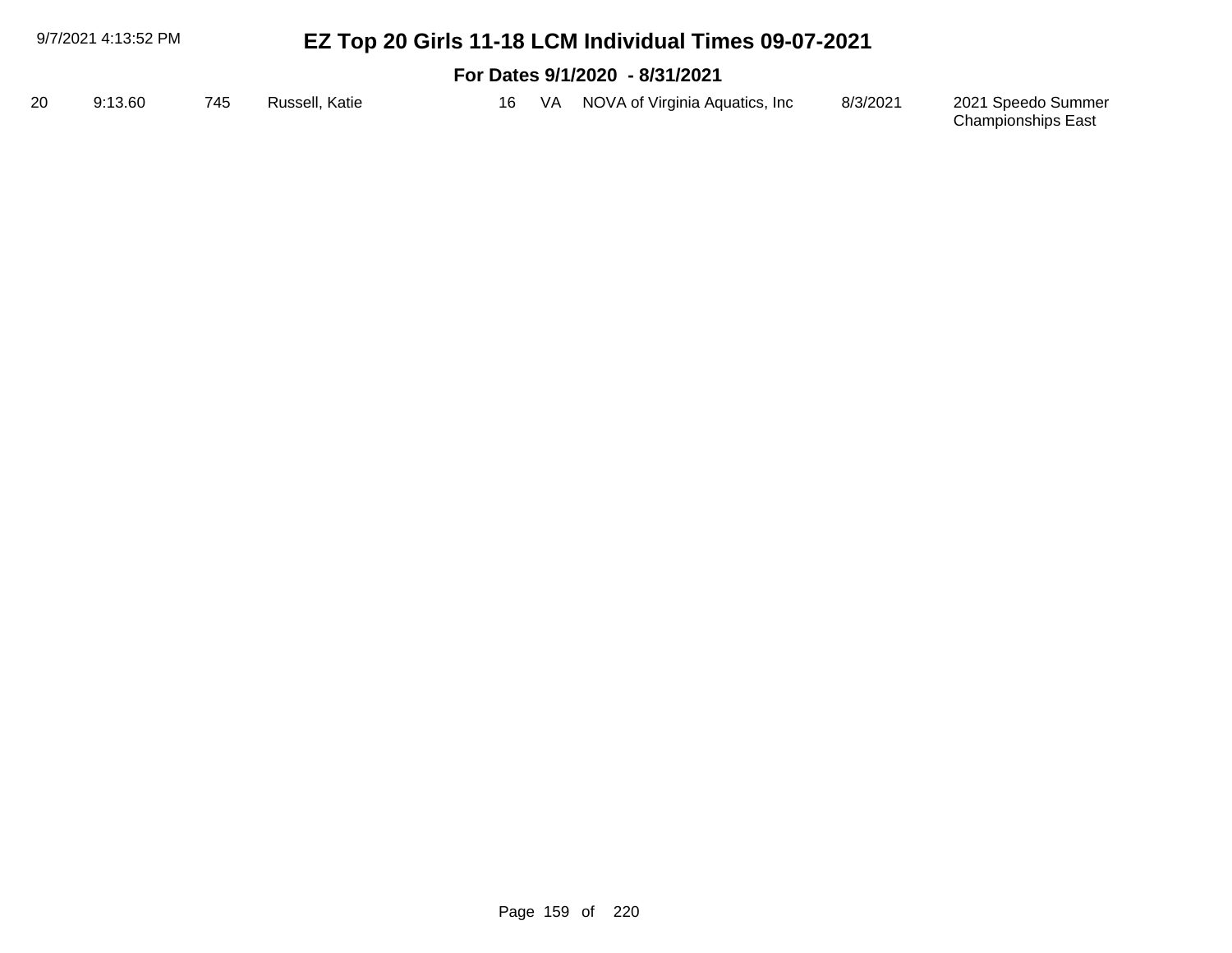#### **For Dates 9/1/2020 - 8/31/2021**

### **Girls Age 16 1500 Freestyle Long Course Meters**

| <b>Rank</b>    | <b>Time</b> | Power<br><b>Points</b> | <b>Name</b>        | Age |           | LSC / Club                                           | <b>Swim Date</b> | <b>Meet</b>                                        |
|----------------|-------------|------------------------|--------------------|-----|-----------|------------------------------------------------------|------------------|----------------------------------------------------|
| -1             | 16:35.20    | 945                    | Waggoner, Maddie   | 16  | MA        | Jersey Wahoos                                        | 7/8/2021         | 2021 MA Swimming Meet                              |
| $\overline{2}$ | 16:38.39    | 936                    | Gormsen, Cavan     | 16  | <b>MR</b> | Long Island Aquatic Club                             | 8/7/2021         | 2021 Speedo Summer<br><b>Championships East</b>    |
| 3              | 16:45.91    | 916                    | Gemmell, Erin      | 16  | <b>PV</b> | Nation's Capital Swim Club                           | 4/11/2021        | 2021 NC TAC TITANS LC Premier                      |
| 4              | 16:49.60    | 906                    | Dafoe, Claire      | 16  | VA        | NOVA of Virginia Aquatics, Inc                       | 5/2/2021         | 2021 TYR 18&U Spring Cup<br>Richmond               |
| $\,$ 5 $\,$    | 17:01.06    | 875                    | Smith, Madison     | 16  | <b>PV</b> | Rockville Montgomery Swim Club                       | 8/10/2021        | 2021 SE NCSA Summer<br>Swimming Championships      |
| 6              | 17:06.61    | 860                    | McKenna, Mary      | 16  | <b>MR</b> | Long Island Express                                  | 8/7/2021         | 2021 Speedo Summer<br><b>Championships East</b>    |
| $\overline{7}$ | 17:08.59    | 854                    | Knapp, Sophia      | 16  | VA        | <b>Tide Swimming</b>                                 | 4/8/2021         | 2021 VA TIDE Swimming Speedo<br>S                  |
| 8              | 17:22.23    | 818                    | Brandt, Mackenzie  | 16  | MA        | Suburban Seahawks Club                               | 5/2/2021         | 2021 TYR 18&U Spring Cup<br>Richmond               |
| 9              | 17:25.59    | 810                    | Agne, Kira         | 16  | MA        | Wilmington Aquatic Club                              | 7/8/2021         | 2021 MA Swimming Meet                              |
| 10             | 17:27.82    | 804                    | Bastone, Alexandra | 16  | <b>CT</b> | <b>YMCA Of Greenwich Marlins</b>                     | 8/1/2021         | 2021 Futures Championships -<br>Richmond           |
| 11             | 17:29.44    | 800                    | Katt, Kelsey       | 16  | <b>NJ</b> | <b>Berkeley Aquatic Club</b>                         | 3/21/2021        | 2021 NJ BAC Jim Wood Memorial<br>Invitational      |
| 12             | 17:30.46    | 797                    | Li, Dana           | 16  | <b>NE</b> | <b>Gator Swim Club</b>                               | 7/31/2021        | 2021 Futures Championships -<br>West Fargo         |
| 13             | 17:32.52    | 792                    | Carboni, Cate      | 16  | <b>CT</b> | Regional YMCA of Western<br><b>Connecticut Makos</b> | 8/5/2021         | 2021 NI LC Senior Zone<br>Championships            |
| 14             | 17:33.70    | 789                    | Hare, Emma         | 16  | MA        | South Jersey Aquatic Club                            | 3/23/2021        | 2021 FL ISCA International Senior<br>Meet          |
| 15             | 17:34.98    | 785                    | Russell, Katie     | 16  | VA        | NOVA of Virginia Aquatics, Inc.                      | 7/18/2021        | 2021 VA LC Senior Champs                           |
| 16             | 17:38.34    | 777                    | Hurley, Caitlin    | 16  | <b>MD</b> | North Baltimore Aquatic Club                         | 8/1/2021         | 2021 MD LSC Summer<br>Championships                |
| 17             | 17:42.24    | 767                    | Martel, Alyssa     | 16  | PV        | Occoquan Swimming Inc                                | 7/31/2021        | 2021 FL ISCA Summer Senior<br><b>Blast</b>         |
| 18             | 17:45.11    | 759                    | Giordano, Sofia    | 16  | <b>MR</b> | Long Island Aquatic Club                             | 7/18/2021        | 2021 MR TYR Senior Mets<br><b>Summer LC Champs</b> |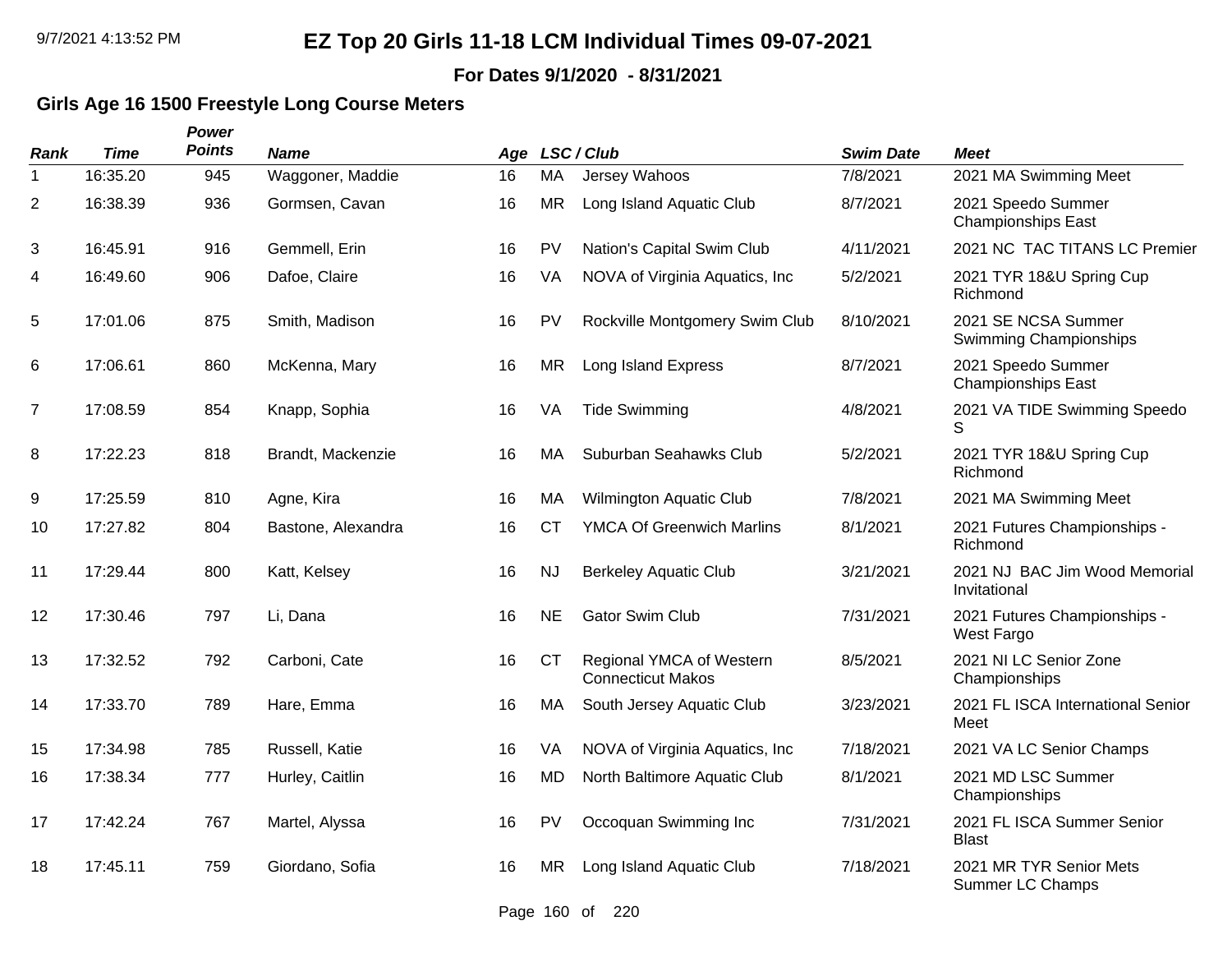| 9/7/2021 4:13:52 PM |          |     |                    |    | EZ Top 20 Girls 11-18 LCM Individual Times 09-07-2021 |                           |           |                                          |  |  |
|---------------------|----------|-----|--------------------|----|-------------------------------------------------------|---------------------------|-----------|------------------------------------------|--|--|
|                     |          |     |                    |    |                                                       |                           |           |                                          |  |  |
| 19                  | 17:47.13 | 754 | Phillips, Courtney | 16 | VA                                                    | Poseidon Swimming Inc     | 5/16/2021 | 2021 VA EZ LC Speedo<br>Champions        |  |  |
| 20                  | 17:48.38 | 751 | Phelps, Anna       | 16 | MA.                                                   | South Jersey Aquatic Club | 8/1/2021  | 2021 Futures Championships -<br>Richmond |  |  |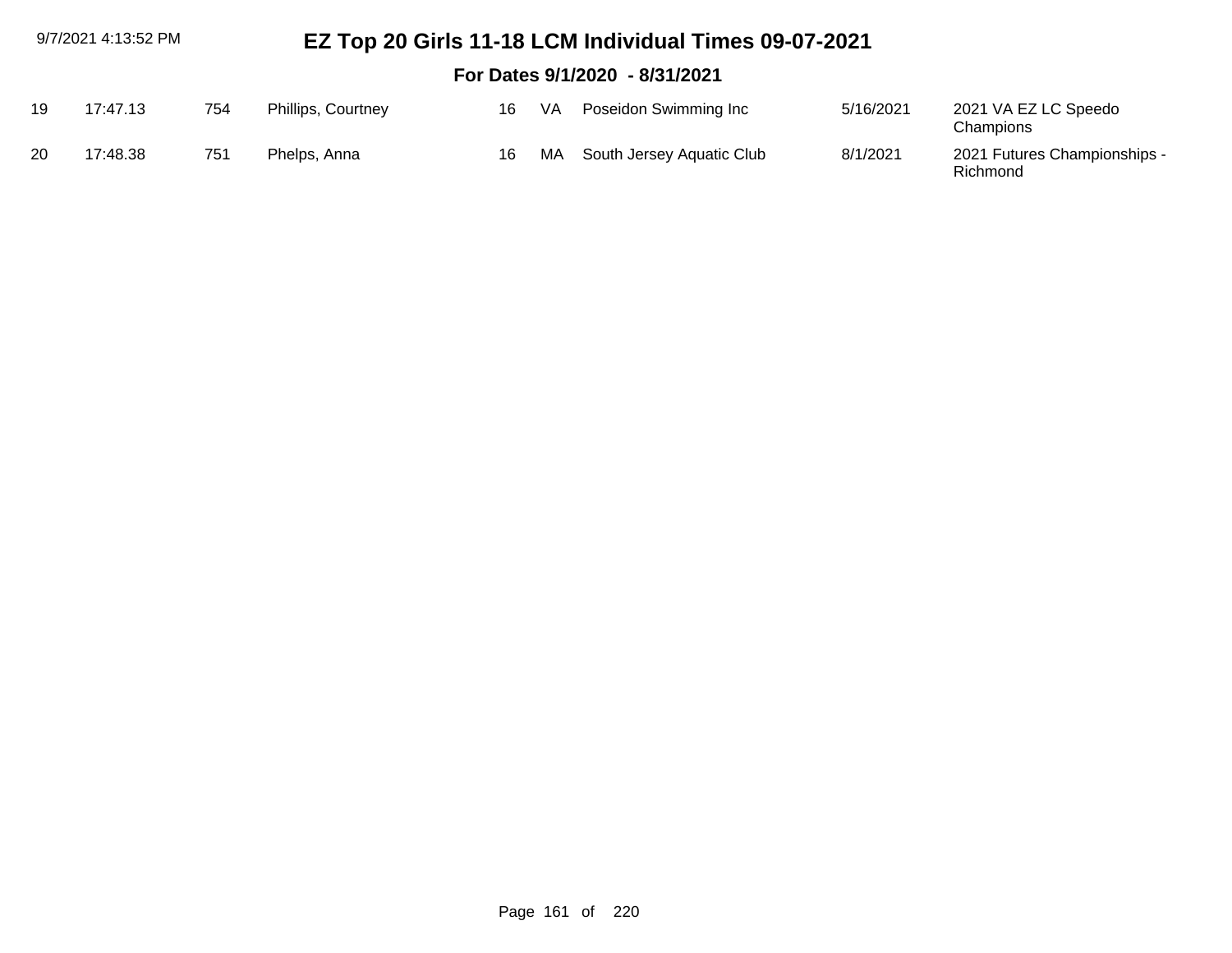#### **For Dates 9/1/2020 - 8/31/2021**

### **Girls Age 16 100 Backstroke Long Course Meters**

| <b>Rank</b>    | <b>Time</b> | Power<br><b>Points</b> | <b>Name</b>       |    |           | Age LSC/Club                                            | <b>Swim Date</b> | <b>Meet</b>                                        |
|----------------|-------------|------------------------|-------------------|----|-----------|---------------------------------------------------------|------------------|----------------------------------------------------|
| 1              | 1:01.58     | 969                    | Howley, Tess      | 16 | <b>MR</b> | Long Island Aquatic Club                                | 7/17/2021        | 2021 MR TYR Senior Mets<br><b>Summer LC Champs</b> |
| $\overline{2}$ | 1:02.83     | 919                    | Pfaff, Ali        | 16 | VA        | Virginia Gators                                         | 7/17/2021        | 2021 VA LC Senior Champs                           |
| 3              | 1:02.92     | 916                    | Wall, Tatum       | 16 | PV        | Nation's Capital Swim Club                              | 11/13/2020       | 2020 Toyota Richmond                               |
| 4              | 1:02.93     | 915                    | Castro, Jade      | 16 | <b>MA</b> | Nittany Lion Aquatic Club                               | 7/30/2021        | 2021 FL ISCA Summer Senior<br><b>Blast</b>         |
| 5              | 1:03.27     | 902                    | Spink, Camille    | 16 | PV        | Nation's Capital Swim Club                              | 7/17/2021        | 2021 PV LC Senior<br>Championships                 |
| 6              | 1:03.42     | 896                    | Johnston, Sabrina | 16 | <b>MR</b> | <b>BGC-N. Westchester Marlins</b>                       | 11/13/2020       | 2020 Toyota Richmond                               |
| 7              | 1:03.43     | 895                    | Black, Grace      | 16 | MD        | North Baltimore Aquatic Club                            | 8/6/2021         | 2021 Speedo Summer<br><b>Championships East</b>    |
| 8              | 1:03.55     | 891                    | Koff, Mabel       | 16 | MD        | North Baltimore Aquatic Club                            | 8/6/2021         | 2021 Speedo Summer<br><b>Championships East</b>    |
| 9              | 1:03.68     | 886                    | Farris, Aislin    | 16 | <b>NE</b> | <b>Bluefish Swim Club</b>                               | 5/15/2021        | 2021 GA SwimAtlanta's Mizuno<br>2021               |
| 10             | 1:03.77     | 882                    | Amuan, Malia      | 16 | <b>NE</b> | <b>Phoenix Swimming</b>                                 | 5/15/2021        | 2021 WV CM May LC Meet (2)                         |
| 11             | 1:03.94     | 875                    | Wang, Emily       | 16 | <b>NJ</b> | Life Time Metro                                         | 8/6/2021         | 2021 Speedo Summer<br><b>Championships East</b>    |
| 12             | 1:03.97     | 874                    | Dixon, Zoe        | 16 | <b>VA</b> | NOVA of Virginia Aquatics, Inc                          | 11/13/2020       | 2020 Toyota Richmond                               |
| 13             | 1:04.06     | 871                    | Bradley, Izzy     | 16 | VA        | <b>Cavalier Aquatics/Piedmont Family</b><br><b>YMCA</b> | 11/13/2020       | 2020 Toyota Richmond                               |
| 14             | 1:04.09     | 869                    | Simons, Kailey    | 16 | <b>MR</b> | Long Island Aquatic Club                                | 7/15/2021        | 2021 MR TYR Senior Mets<br>Summer LC Champs        |
| 15             | 1:04.28     | 862                    | Habjan, Ela       | 16 | <b>NJ</b> | Montclair YMCA                                          | 7/30/2021        | 2021 Futures Championships -<br>Richmond           |
| 16             | 1:04.58     | 850                    | Conze, Maren      | 16 | PV        | Nation's Capital Swim Club                              | 7/30/2021        | 2021 Futures Championships -<br>Richmond           |
| 17             | 1:04.65     | 848                    | Kennedy, Kiki     | 16 | <b>MR</b> | Long Island Aquatic Club                                | 5/15/2021        | 2021 MR LIAC Spring Kickoff<br>Invitational        |
| 18             | 1:04.80     | 842                    | Sebring, Carly    | 16 | <b>PV</b> | Rockville Montgomery Swim Club                          | 5/15/2021        | 2021 VA EZ LC Speedo<br>Champions                  |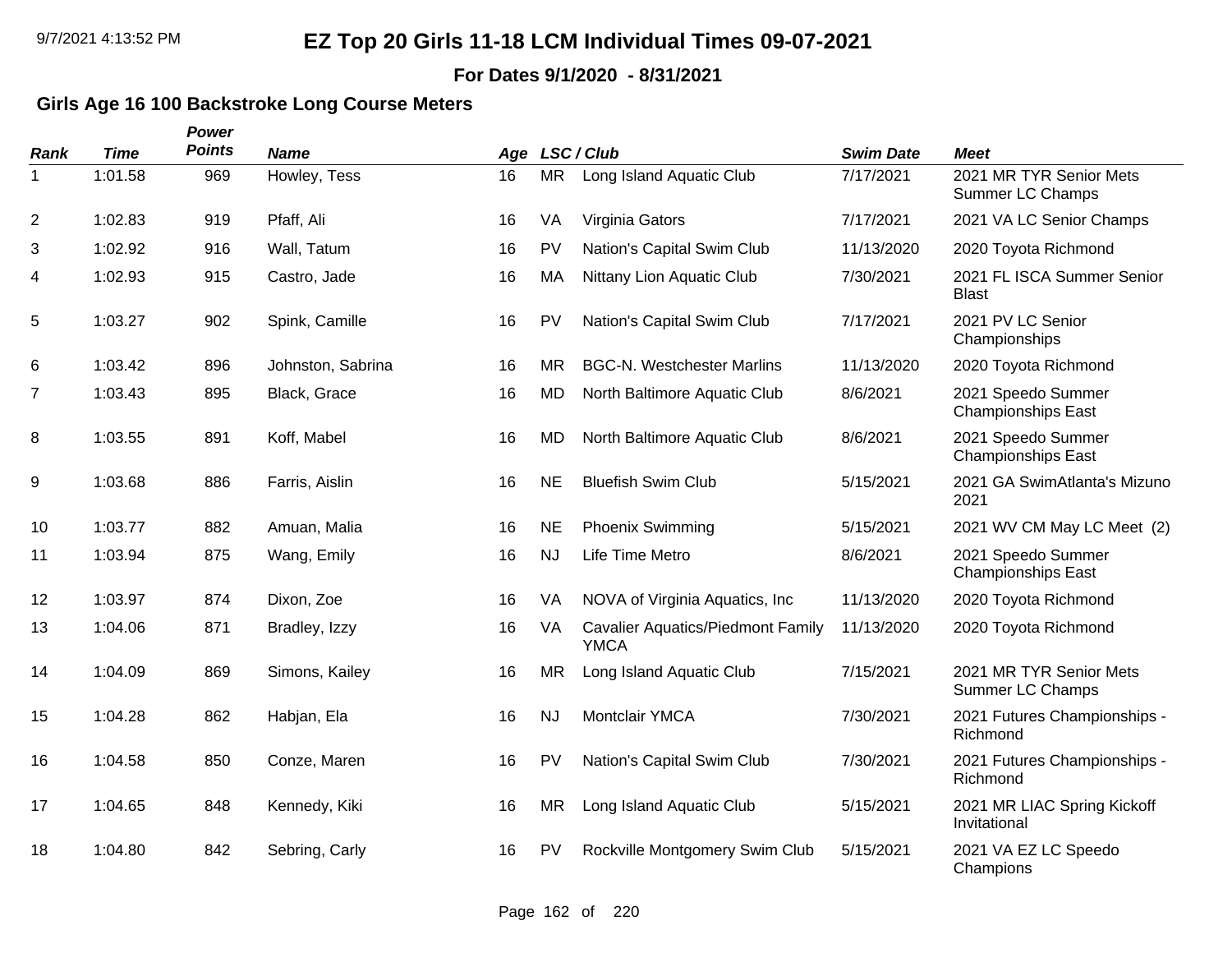| 9/7/2021 4:13:52 PM |         |     |               |    | EZ Top 20 Girls 11-18 LCM Individual Times 09-07-2021 |                                |           |                                             |  |  |  |  |
|---------------------|---------|-----|---------------|----|-------------------------------------------------------|--------------------------------|-----------|---------------------------------------------|--|--|--|--|
|                     |         |     |               |    |                                                       | For Dates 9/1/2020 - 8/31/2021 |           |                                             |  |  |  |  |
| 19                  | 1:04.86 | 840 | Gemmell, Erin | 16 | <b>PV</b>                                             | Nation's Capital Swim Club     | 7/17/2021 | 2021 PV LC Senior<br>Championships          |  |  |  |  |
| 20                  | 1:04.93 | 837 | Treglia, Leah | 16 | MR.                                                   | Hauppauge Athletic Association | 7/17/2021 | 2021 MR TYR Senior Mets<br>Summer LC Champs |  |  |  |  |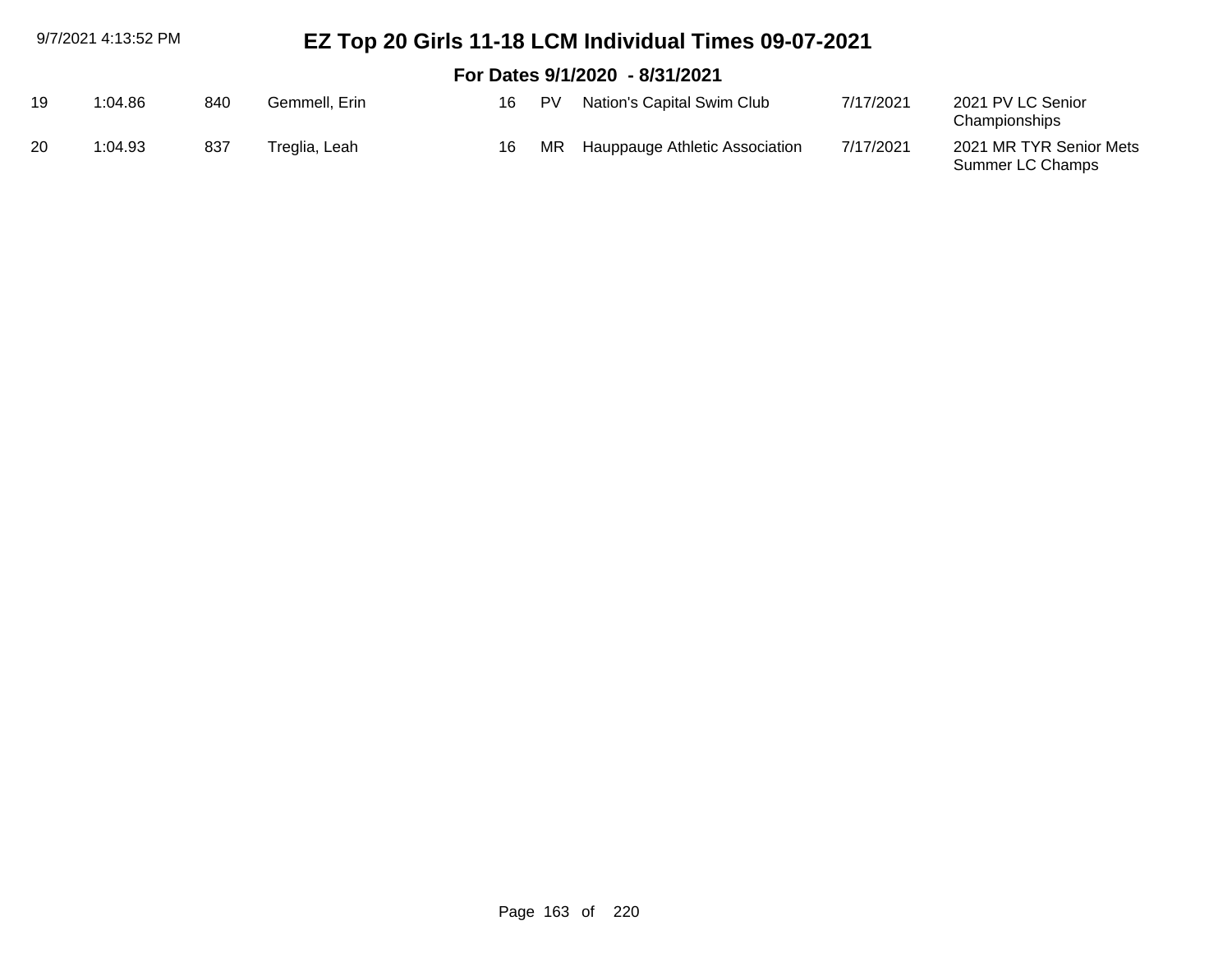#### **For Dates 9/1/2020 - 8/31/2021**

### **Girls Age 16 200 Backstroke Long Course Meters**

| Rank | <b>Time</b> | Power<br><b>Points</b> | <b>Name</b>      |    |           | Age LSC/Club                    | <b>Swim Date</b> | <b>Meet</b>                                        |
|------|-------------|------------------------|------------------|----|-----------|---------------------------------|------------------|----------------------------------------------------|
| 1    | 2:12.95     | 942                    | Howley, Tess     | 16 | <b>MR</b> | Long Island Aquatic Club        | 7/18/2021        | 2021 MR TYR Senior Mets<br><b>Summer LC Champs</b> |
| 2    | 2:13.38     | 934                    | Dixon, Zoe       | 16 | VA        | NOVA of Virginia Aquatics, Inc. | 1/17/2021        | 2021 Pro Series - Richmond                         |
| 3    | 2:13.88     | 926                    | Farris, Aislin   | 16 | <b>NE</b> | <b>Bluefish Swim Club</b>       | 3/7/2021         | 2021 GA Dynamo Long Course<br><b>Elite Meet</b>    |
| 4    | 2:16.11     | 888                    | Koff, Mabel      | 16 | <b>MD</b> | North Baltimore Aquatic Club    | 5/2/2021         | 2021 TYR 18&U Spring Cup<br>Richmond               |
| 5    | 2:16.90     | 875                    | Gemmell, Erin    | 16 | PV        | Nation's Capital Swim Club      | 7/18/2021        | 2021 PV LC Senior<br>Championships                 |
| 6    | 2:17.19     | 870                    | Black, Grace     | 16 | <b>MD</b> | North Baltimore Aquatic Club    | 8/4/2021         | 2021 Speedo Summer<br><b>Championships East</b>    |
| 7    | 2:17.21     | 870                    | Wall, Tatum      | 16 | PV        | Nation's Capital Swim Club      | 11/14/2020       | 2020 Toyota Richmond                               |
| 8    | 2:17.59     | 863                    | Duncan, Sophie   | 16 | PV        | Nation's Capital Swim Club      | 11/14/2020       | 2020 Toyota Richmond                               |
| 9    | 2:17.62     | 863                    | Conze, Maren     | 16 | <b>PV</b> | Nation's Capital Swim Club      | 7/18/2021        | 2021 PV LC Senior<br>Championships                 |
| 10   | 2:17.80     | 860                    | Amuan, Malia     | 16 | <b>NE</b> | <b>Phoenix Swimming</b>         | 5/16/2021        | 2021 WV CM May LC Meet (2)                         |
| 11   | 2:17.91     | 858                    | Wang, Emily      | 16 | <b>NJ</b> | Life Time Metro                 | 8/4/2021         | 2021 Speedo Summer<br><b>Championships East</b>    |
| 12   | 2:18.41     | 850                    | Debaecke, Sydney | 16 | MA        | Suburban Seahawks Club          | 5/2/2021         | 2021 TYR 18&U Spring Cup<br>Richmond               |
| 13   | 2:18.49     | 848                    | Castro, Jade     | 16 | МA        | Nittany Lion Aquatic Club       | 7/28/2021        | 2021 FL ISCA Summer Senior<br><b>Blast</b>         |
| 14   | 2:18.55     | 847                    | Page, Lorelai    | 16 | <b>NJ</b> | Lakeland Hills YMCA             | 7/24/2021        | 2021 NC YOTA YMCA LC Festival                      |
| 15   | 2:18.71     | 845                    | Pfaff, Ali       | 16 | VA        | Virginia Gators                 | 8/4/2021         | 2021 Speedo Summer<br><b>Championships East</b>    |
| 16   | 2:18.88     | 842                    | Peterson, Sanna  | 16 | VA        | NOVA of Virginia Aquatics, Inc. | 11/14/2020       | 2020 Toyota Richmond                               |
| 17   | 2:19.05     | 839                    | Spink, Camille   | 16 | PV        | Nation's Capital Swim Club      | 6/25/2021        | 2021 VA Winchester LC Invitati                     |
| 18   | 2:19.25     | 836                    | Lunn, Emma       | 16 | MA        | Suburban Seahawks Club          | 7/28/2021        | 2021 FL ISCA Summer Senior<br><b>Blast</b>         |
| 19   | 2:19.29     | 835                    | Sun, Eleanor     | 16 | PV        | Nation's Capital Swim Club      | 1/17/2021        | 2021 Pro Series - Richmond                         |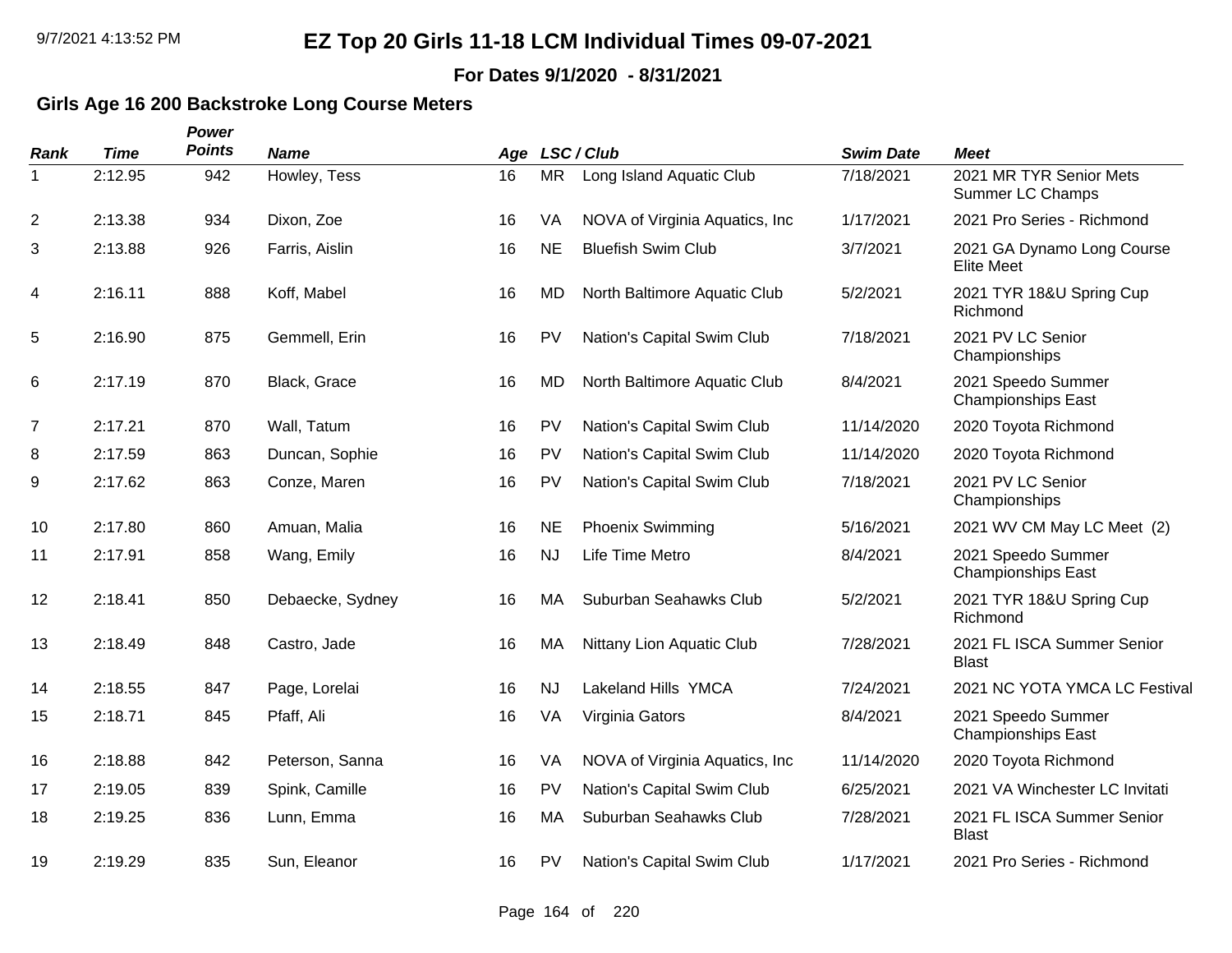|    | 9/7/2021 4:13:52 PM            |     |              |     | EZ Top 20 Girls 11-18 LCM Individual Times 09-07-2021 |                             |           |                                |  |  |
|----|--------------------------------|-----|--------------|-----|-------------------------------------------------------|-----------------------------|-----------|--------------------------------|--|--|
|    | For Dates 9/1/2020 - 8/31/2021 |     |              |     |                                                       |                             |           |                                |  |  |
| 20 | 2:19.40                        | 833 | Bugel, Talia | 16. |                                                       | AM Fox Chapel Killer Whales | 6/19/2021 | 2021 LE Holtrey Summer Classic |  |  |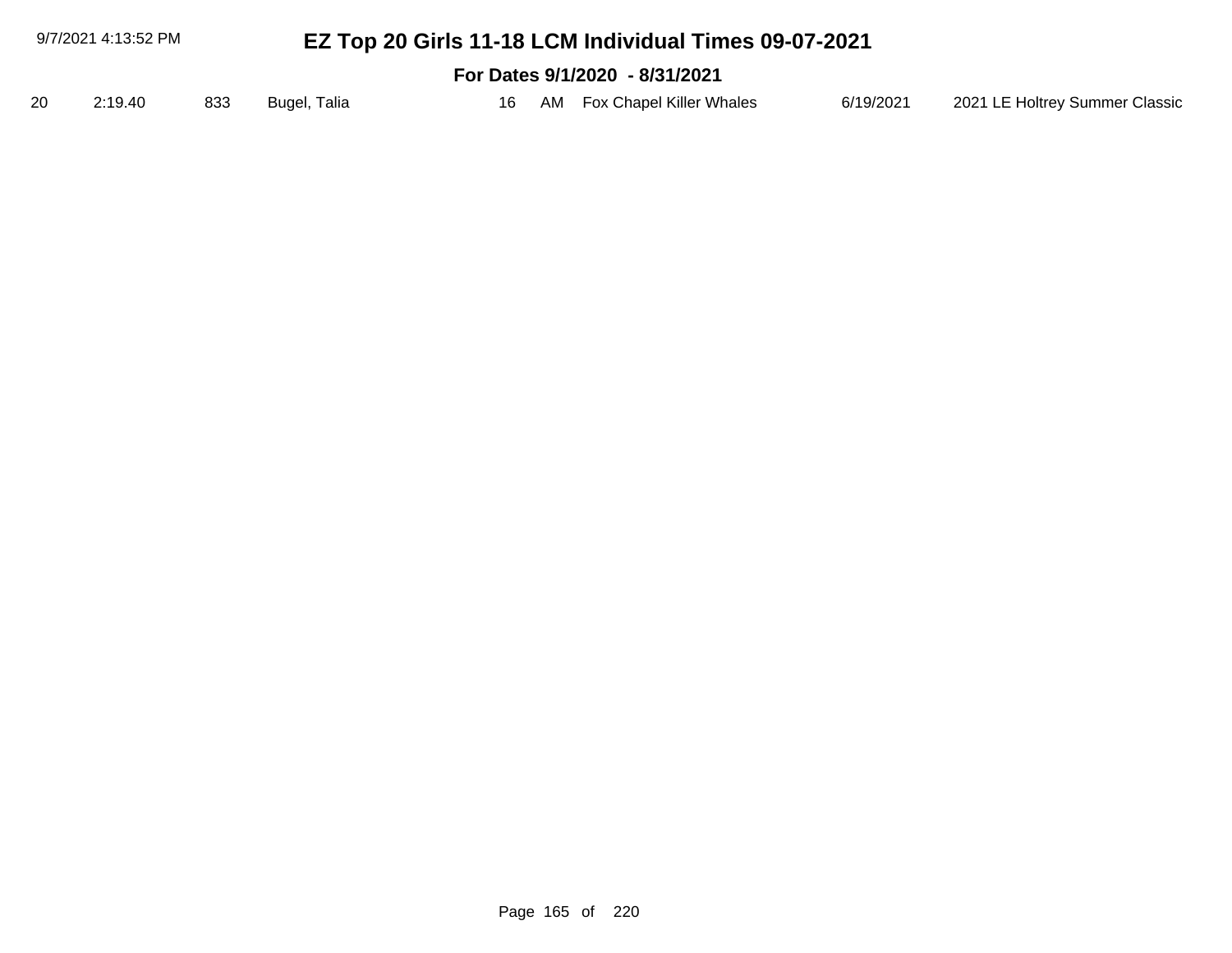**For Dates 9/1/2020 - 8/31/2021**

### **Girls Age 16 100 Breaststroke Long Course Meters**

| <b>Rank</b>    | <b>Time</b> | Power<br><b>Points</b> | <b>Name</b>        |    |           | Age LSC/Club                     | <b>Swim Date</b> | <b>Meet</b>                                          |
|----------------|-------------|------------------------|--------------------|----|-----------|----------------------------------|------------------|------------------------------------------------------|
| $\mathbf{1}$   | 1:09.32     | 942                    | Skirboll, Zoe      | 16 | AM        | Racer X Aquatics                 | 6/5/2021         | 2020 Olympic Trials Wave I                           |
| $\overline{2}$ | 1:10.35     | 910                    | Walsh, Lauren      | 16 | <b>CT</b> | Rapids Swim Team                 | 4/30/2021        | 2021 TYR 18&U Spring Cup<br>Richmond                 |
| 3              | 1:11.95     | 861                    | Sun, Eleanor       | 16 | <b>PV</b> | Nation's Capital Swim Club       | 7/29/2021        | 2021 Futures Championships -<br>Richmond             |
| 4              | 1:12.11     | 856                    | Furman, Naomi      | 16 | MA        | Radnor Aquatic Club              | 7/29/2021        | 2021 Futures Championships -<br>Richmond             |
| 5              | 1:12.19     | 853                    | Phelan, Denise     | 16 | <b>MR</b> | <b>Team Suffolk</b>              | 4/30/2021        | 2021 TYR 18&U Spring Cup<br>Richmond                 |
| 6              | 1:12.71     | 837                    | Blanchard, Molly   | 16 | VA        | Poseidon Swimming Inc            | 7/15/2021        | 2021 VA LC Senior Champs                             |
| $\overline{7}$ | 1:12.78     | 835                    | Jia, Katherine     | 16 | MA        | <b>Upper Dublin Aquatic Club</b> | 7/9/2021         | 2021 MA Swimming Meet                                |
| 8              | 1:12.92     | 831                    | Smith, Ella        | 16 | <b>NE</b> | <b>Bluefish Swim Club</b>        | 11/13/2020       | 2020 Toyota Richmond                                 |
| 9              | 1:13.29     | 820                    | Spencer, Paige     | 16 | <b>NE</b> | <b>SOLO Aquatics</b>             | 11/13/2020       | 2020 Toyota Greensboro                               |
| 10             | 1:13.59     | 811                    | Kantner, Emily     | 16 | VA        | NOVA of Virginia Aquatics, Inc.  | 8/11/2021        | 2021 SE NCSA Summer<br><b>Swimming Championships</b> |
| 11             | 1:13.66     | 809                    | Wu, Joyce          | 16 | PV        | Rockville Montgomery Swim Club   | 5/13/2021        | 2021 VA EZ LC Speedo<br>Champions                    |
| 12             | 1:13.73     | 806                    | Lord, Avery        | 16 | <b>NE</b> | <b>SOLO Aquatics</b>             | 7/29/2021        | 2021 Futures Championships -<br>Richmond             |
| 13             | 1:13.89     | 802                    | Waggoner, Maddie   | 16 | MA        | Jersey Wahoos                    | 4/30/2021        | 2021 TYR 18&U Spring Cup<br>Richmond                 |
| 14             | 1:13.95     | 800                    | Harnish, Meaghan   | 16 | MA        | York YMCA                        | 11/12/2020       | 2020 TUSO - Time Trials - Rich                       |
| 15             | 1:14.11     | 795                    | Bridgman, Riley    | 16 | VA        | <b>Quest Swimming</b>            | 6/20/2021        | 2021 VA SRVA Summer Invitation                       |
| 16             | 1:14.24     | 791                    | Spink, Camille     | 16 | PV        | Nation's Capital Swim Club       | 7/29/2021        | 2021 Futures Championships -<br>Richmond             |
| 17             | 1:14.48     | 784                    | Gemmell, Erin      | 16 | PV        | Nation's Capital Swim Club       | 7/15/2021        | 2021 PV LC Senior<br>Championships                   |
| 18             | 1:14.54     | 782                    | Witkus, Amanda     | 16 | <b>NE</b> | <b>Greenwood Swimming</b>        | 7/28/2021        | 2021 FL ISCA Summer Senior<br><b>Blast</b>           |
| 19             | 1:14.58     | 781                    | Tewksbury, Madison | 16 | МA        | <b>Parkland Aquatic Club</b>     | 6/13/2021        | 2021 MA WSY Long Course Class                        |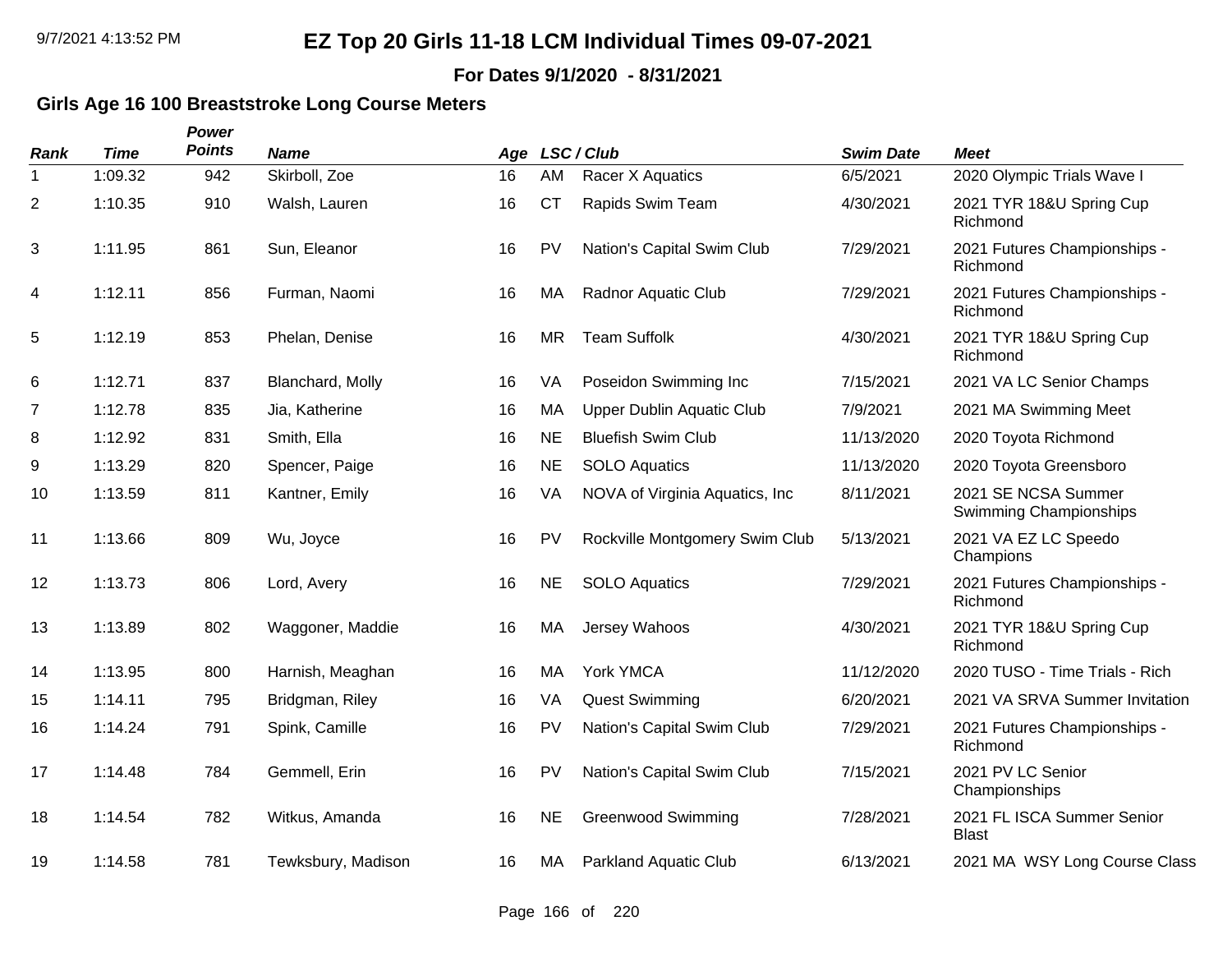| 9/7/2021 4:13:52 PM |         |     |              |      | EZ Top 20 Girls 11-18 LCM Individual Times 09-07-2021 |           |                                   |  |  |  |  |
|---------------------|---------|-----|--------------|------|-------------------------------------------------------|-----------|-----------------------------------|--|--|--|--|
|                     |         |     |              |      | For Dates 9/1/2020 - 8/31/2021                        |           |                                   |  |  |  |  |
| <b>20</b>           | 1:14.61 | 780 | Karp, Sienna | 16 - | PV All Star Aquatics                                  | 5/13/2021 | 2021 VA EZ LC Speedo<br>Champions |  |  |  |  |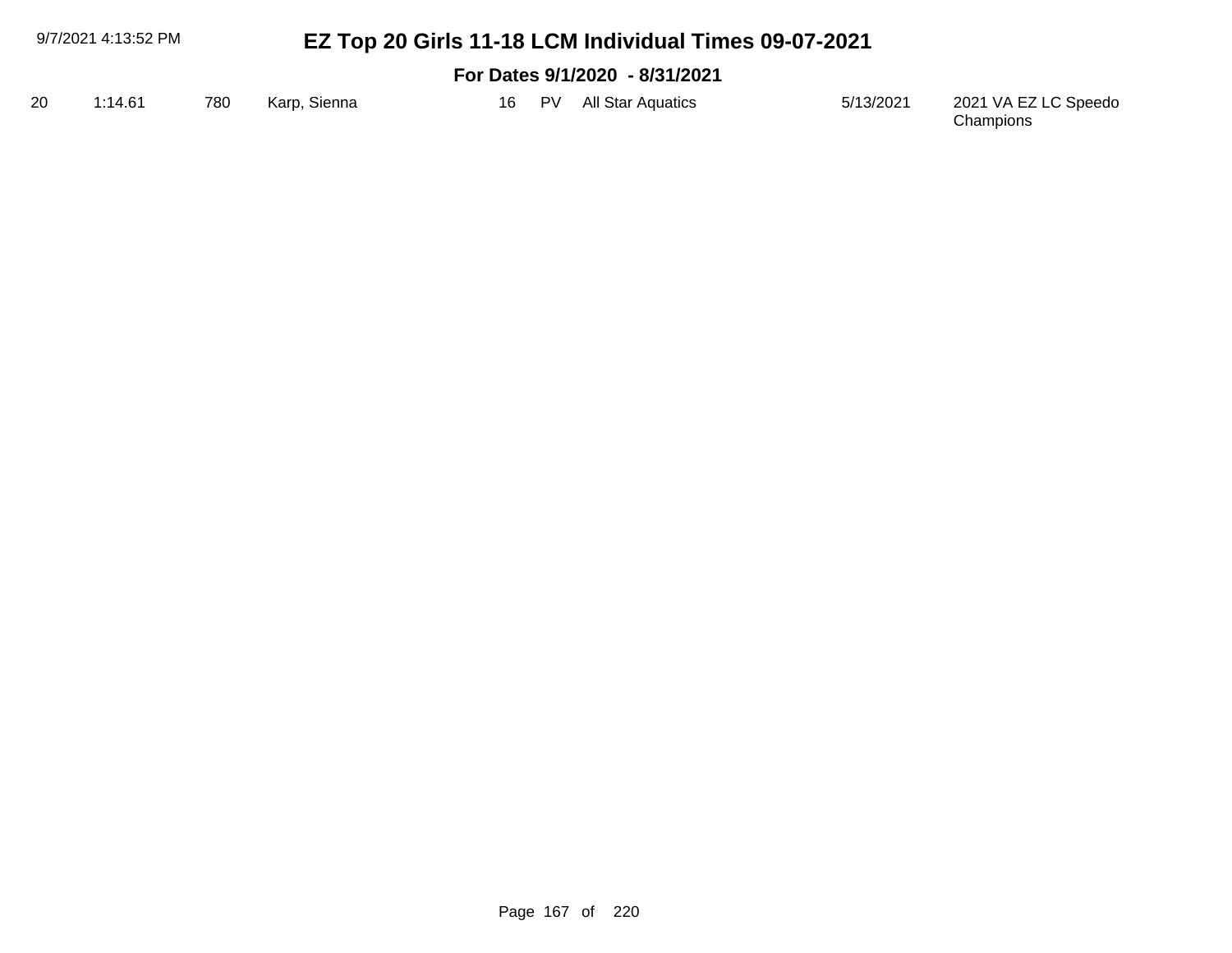#### **For Dates 9/1/2020 - 8/31/2021**

### **Girls Age 16 200 Breaststroke Long Course Meters**

| Rank           | <b>Time</b> | Power<br><b>Points</b> | <b>Name</b>         |    |           | Age LSC/Club                      | <b>Swim Date</b> | <b>Meet</b>                                   |
|----------------|-------------|------------------------|---------------------|----|-----------|-----------------------------------|------------------|-----------------------------------------------|
| $\mathbf 1$    | 2:31.85     | 918                    | Phelan, Denise      | 16 | <b>MR</b> | <b>Team Suffolk</b>               | 6/7/2021         | 2020 Olympic Trials Wave I                    |
| $\overline{2}$ | 2:32.34     | 911                    | Dixon, Zoe          | 16 | VA        | NOVA of Virginia Aquatics, Inc.   | 1/30/2021        | 2021 VA NOVA LC Winter Invitat                |
| 3              | 2:34.63     | 880                    | Sun, Eleanor        | 16 | PV        | Nation's Capital Swim Club        | 7/31/2021        | 2021 Futures Championships -<br>Richmond      |
| 4              | 2:35.14     | 873                    | Blanchard, Molly    | 16 | VA        | Poseidon Swimming Inc             | 5/16/2021        | 2021 VA EZ LC Speedo<br>Champions             |
| 5              | 2:35.18     | 872                    | Walsh, Lauren       | 16 | <b>CT</b> | Rapids Swim Team                  | 5/1/2021         | 2021 TYR 18&U Spring Cup<br>Richmond          |
| 6              | 2:36.04     | 860                    | Kantner, Emily      | 16 | VA        | NOVA of Virginia Aquatics, Inc.   | 7/18/2021        | 2021 VA LC Senior Champs                      |
| $\overline{7}$ | 2:36.06     | 860                    | Harnish, Meaghan    | 16 | MA        | York YMCA                         | 5/1/2021         | 2021 TYR 18&U Spring Cup<br>Richmond          |
| 8              | 2:37.60     | 839                    | Waggoner, Maddie    | 16 | MA        | Jersey Wahoos                     | 7/10/2021        | 2021 MA Swimming Meet                         |
| 9              | 2:37.61     | 839                    | Skirboll, Zoe       | 16 | <b>AM</b> | Racer X Aquatics                  | 3/27/2021        | 2021 FL ISCA International Senior<br>Meet     |
| 10             | 2:38.91     | 822                    | Hofmann, Caitlin    | 16 | PV        | All Star Aquatics                 | 5/16/2021        | 2021 VA EZ LC Speedo<br>Champions             |
| 11             | 2:39.24     | 817                    | Lord, Avery         | 16 | <b>NE</b> | <b>SOLO Aquatics</b>              | 7/31/2021        | 2021 Futures Championships -<br>Richmond      |
| 12             | 2:39.56     | 813                    | Jia, Katherine      | 16 | МA        | <b>Upper Dublin Aquatic Club</b>  | 7/10/2021        | 2021 MA Swimming Meet                         |
| 13             | 2:40.91     | 795                    | Smith, Ella         | 16 | <b>NE</b> | <b>Bluefish Swim Club</b>         | 11/14/2020       | 2020 Toyota Richmond                          |
| 14             | 2:41.44     | 788                    | Eruslanova, Katya   | 16 | MA        | Suburban Seahawks Club            | 8/13/2021        | 2021 SE NCSA Summer<br>Swimming Championships |
| 15             | 2:41.80     | 783                    | Karp, Sienna        | 16 | PV        | All Star Aquatics                 | 7/13/2021        | 2021 PV AP MCSL Coaches Long<br>Course        |
| 16             | 2:42.05     | 780                    | Wu, Joyce           | 16 | PV        | Rockville Montgomery Swim Club    | 5/16/2021        | 2021 VA EZ LC Speedo<br>Champions             |
| 17             | 2:42.40     | 775                    | Bridgman, Riley     | 16 | VA        | <b>Quest Swimming</b>             | 7/18/2021        | 2021 VA LC Senior Champs                      |
| 18             | 2:42.68     | 771                    | Guzzino, Mary Grace | 16 | <b>MR</b> | <b>BGC-N. Westchester Marlins</b> | 7/31/2021        | 2021 Futures Championships -<br>Richmond      |
| 19             | 2:42.69     | 771                    | Stockwell, Cailey   | 16 | <b>NE</b> | <b>Upper Valley Aquatic Club</b>  | 7/24/2021        | 2021 NE PHX 15-O LCM Champs                   |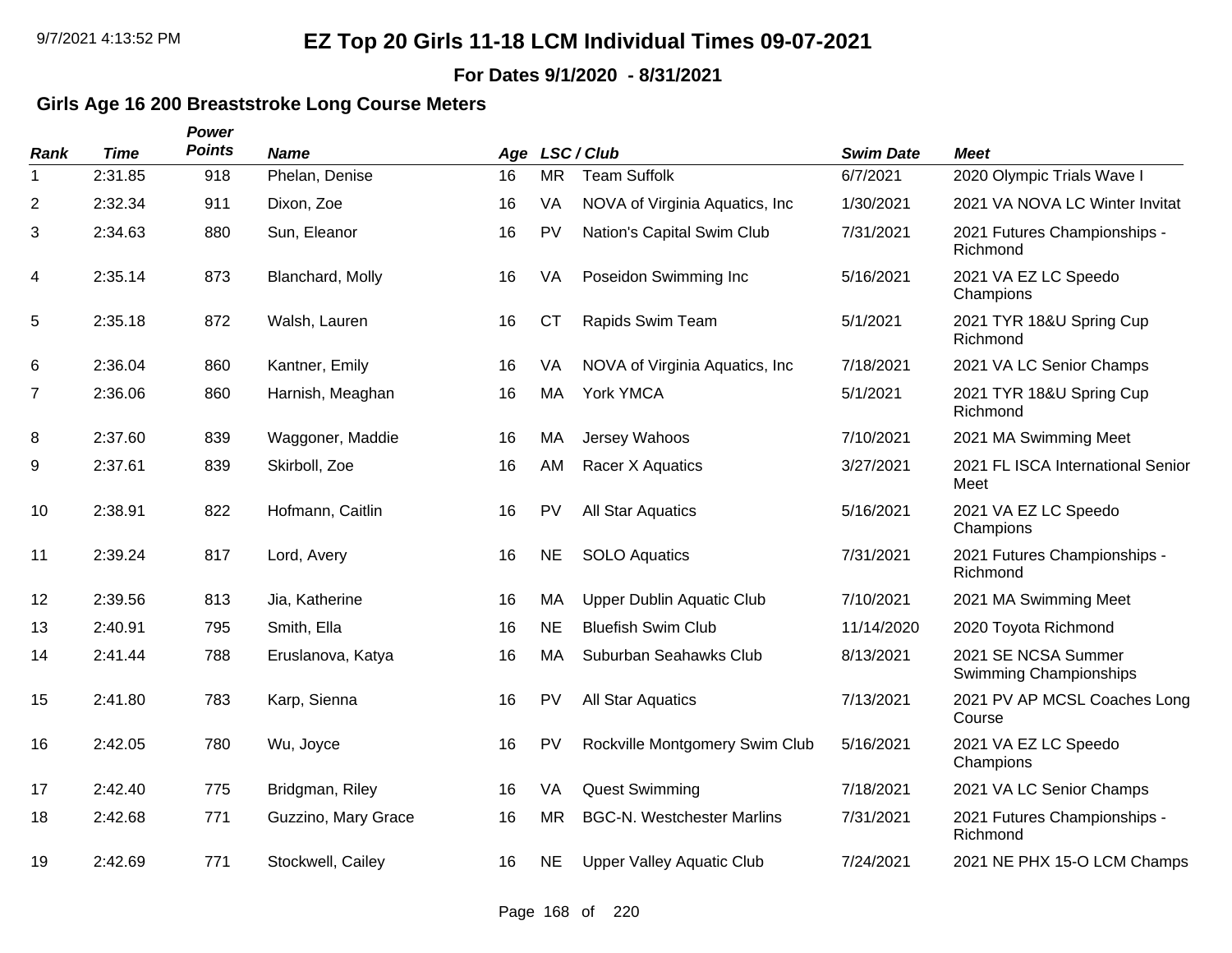| 9/7/2021 4:13:52 PM<br>EZ Top 20 Girls 11-18 LCM Individual Times 09-07-2021 |                                |     |                     |  |  |                        |           |                           |  |
|------------------------------------------------------------------------------|--------------------------------|-----|---------------------|--|--|------------------------|-----------|---------------------------|--|
|                                                                              | For Dates 9/1/2020 - 8/31/2021 |     |                     |  |  |                        |           |                           |  |
| 20                                                                           | 2:42.76                        | 770 | Jennings, Katherine |  |  | 16 NE Crimson Aquatics | 7/18/2021 | 2021 IN OLY Summer Invite |  |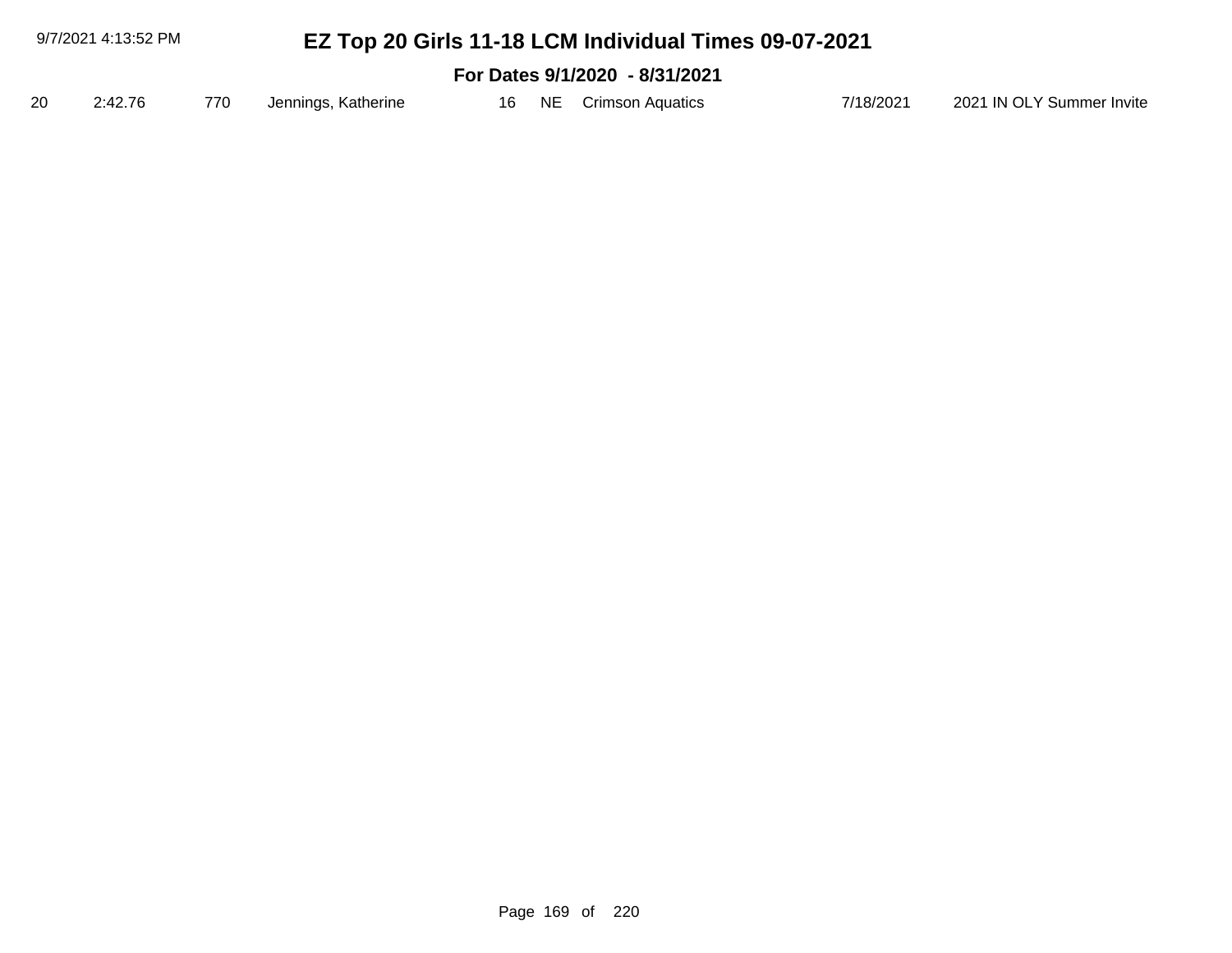#### **For Dates 9/1/2020 - 8/31/2021**

### **Girls Age 16 100 Butterfly Long Course Meters**

| Rank           | <b>Time</b> | Power<br><b>Points</b> | <b>Name</b>          | Age |           | LSC / Club                       | <b>Swim Date</b> | <b>Meet</b>                                        |
|----------------|-------------|------------------------|----------------------|-----|-----------|----------------------------------|------------------|----------------------------------------------------|
| $\mathbf 1$    | 59.64       | 945                    | Howley, Tess         | 16  | <b>MR</b> | Long Island Aquatic Club         | 6/13/2021        | 2020 Olympic Trials Wave II                        |
| $\overline{c}$ | 1:00.64     | 908                    | Boemer, Anna         | 16  | <b>NE</b> | <b>SOLO Aquatics</b>             | 3/19/2021        | 2021 WI 18&U MAC Spring Virtual                    |
| 3              | 1:00.92     | 898                    | Tankard, Kyleigh     | 16  | <b>VA</b> | <b>Coast Guard Blue Dolphins</b> | 11/13/2020       | 2020 Toyota Richmond                               |
| 4              | 1:01.21     | 888                    | Skirboll, Zoe        | 16  | AM        | Racer X Aquatics                 | 11/13/2020       | 2020 Toyota Indy                                   |
| 5              | 1:01.25     | 886                    | Dixon, Zoe           | 16  | VA        | NOVA of Virginia Aquatics, Inc.  | 1/30/2021        | 2021 VA NOVA LC Winter Invitat                     |
| 6              | 1:01.28     | 885                    | Belbot, Maggie       | 16  | <b>MD</b> | North Baltimore Aquatic Club     | 3/26/2021        | 2021 FL ISCA International Senior<br>Meet          |
| $\overline{7}$ | 1:01.53     | 876                    | Shimizu-Bowers, Hana | 16  | <b>MR</b> | Badger Swim Club, Inc.           | 7/16/2021        | 2021 MR TYR Senior Mets<br><b>Summer LC Champs</b> |
| 8              | 1:01.89     | 863                    | Sun, Eleanor         | 16  | <b>PV</b> | Nation's Capital Swim Club       | 5/14/2021        | 2021 PV NCAP Elite Qualifier                       |
| 9              | 1:02.18     | 853                    | Kang, Sydney         | 16  | <b>NE</b> | <b>SOLO Aquatics</b>             | 3/19/2021        | 2021 WI 18&U MAC Spring Virtual                    |
| 9              | 1:02.18     | 853                    | Fulton, Alexa        | 16  | MA        | <b>Upper Main Line YMCA</b>      | 7/24/2021        | 2021 NC YOTA YMCA LC Festival                      |
| 11             | 1:02.25     | 850                    | Derivaux, Lilly      | 16  | MA        | Jersey Wahoos                    | 8/5/2021         | 2021 Speedo Summer<br><b>Championships East</b>    |
| 12             | 1:02.26     | 850                    | Wright, Brynn        | 16  | <b>NE</b> | <b>Bluefish Swim Club</b>        | 5/14/2021        | 2021 GA SwimAtlanta's Mizuno<br>2021               |
| 13             | 1:02.29     | 849                    | Gemmell, Erin        | 16  | PV        | Nation's Capital Swim Club       | 7/16/2021        | 2021 PV LC Senior<br>Championships                 |
| 14             | 1:02.34     | 847                    | Wall, Tatum          | 16  | <b>PV</b> | Nation's Capital Swim Club       | 11/13/2020       | 2020 Toyota Richmond                               |
| 15             | 1:02.45     | 843                    | Shao, Sophie         | 16  | AM        | Fox Chapel Killer Whales         | 7/29/2021        | 2021 FL ISCA Summer Senior<br><b>Blast</b>         |
| 16             | 1:02.56     | 839                    | Witkus, Amanda       | 16  | <b>NE</b> | <b>Greenwood Swimming</b>        | 7/29/2021        | 2021 FL ISCA Summer Senior<br><b>Blast</b>         |
| 17             | 1:02.61     | 837                    | White, Katie         | 16  | <b>NE</b> | <b>Bluefish Swim Club</b>        | 3/5/2021         | 2021 GA Dynamo Long Course<br><b>Elite Meet</b>    |
| 18             | 1:02.71     | 834                    | Sebring, Carly       | 16  | PV        | Rockville Montgomery Swim Club   | 11/13/2020       | 2020 Toyota Richmond                               |
| 19             | 1:02.72     | 833                    | Martino, Alexis      | 16  | <b>NE</b> | <b>Phoenix Swimming</b>          | 6/24/2021        | 2021 SE Speedo Summer Sizzler                      |
| 20             | 1:02.87     | 828                    | Washburn, Lizzy      | 16  | <b>NJ</b> | Summit Area YMCA                 | 7/31/2021        | 2021 Futures Championships -<br>Richmond           |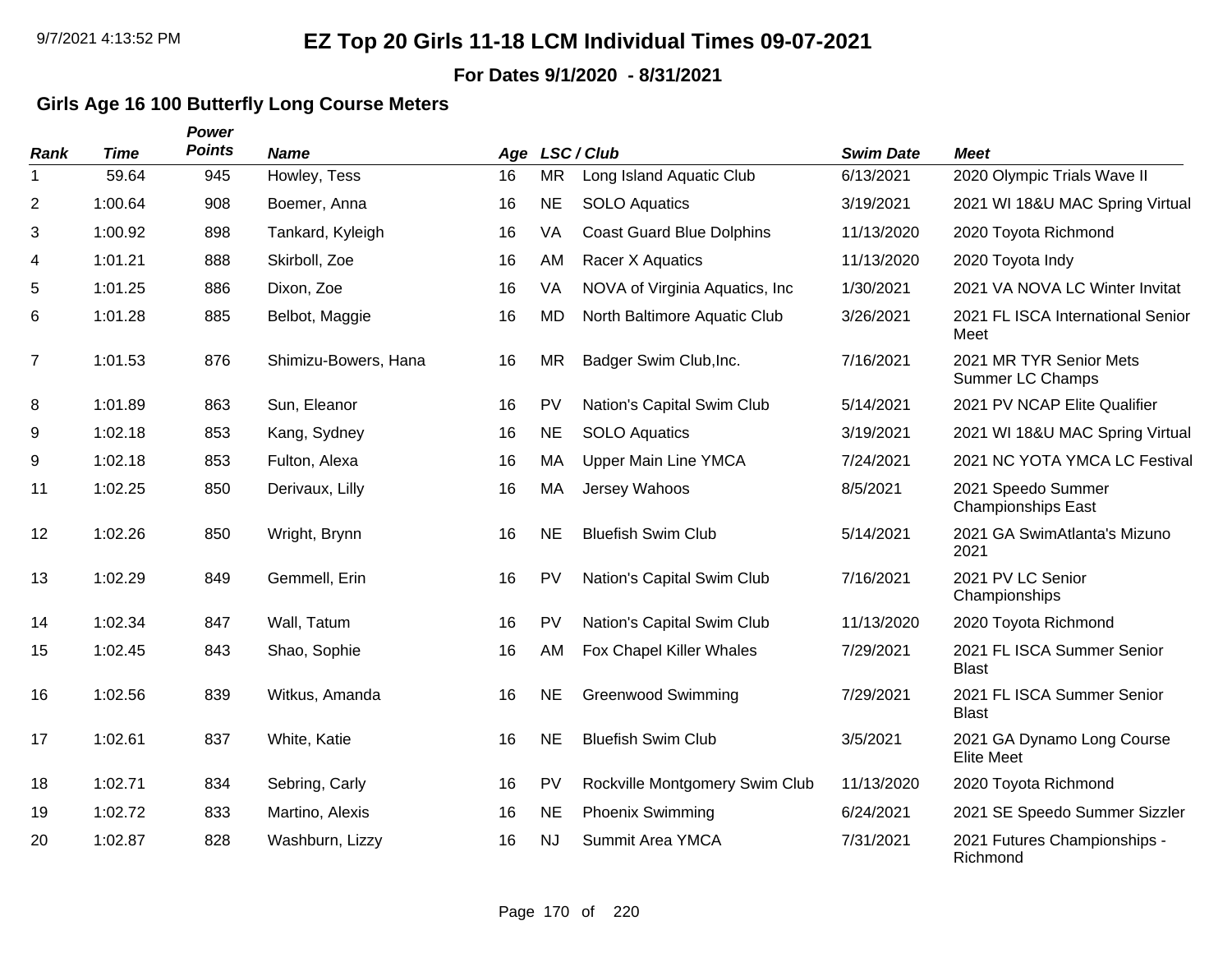#### **For Dates 9/1/2020 - 8/31/2021**

### **Girls Age 16 200 Butterfly Long Course Meters**

*Power*

| <b>Rank</b>  | <b>Time</b> | <b>Points</b> | <b>Name</b>          |    |           | Age LSC/Club                     | <b>Swim Date</b> | <b>Meet</b>                                        |
|--------------|-------------|---------------|----------------------|----|-----------|----------------------------------|------------------|----------------------------------------------------|
| $\mathbf{1}$ | 2:10.13     | 970           | Howley, Tess         | 16 | <b>MR</b> | Long Island Aquatic Club         | 8/3/2021         | 2021 Speedo Summer<br><b>Championships East</b>    |
| 2            | 2:13.09     | 924           | Sun, Eleanor         | 16 | PV        | Nation's Capital Swim Club       | 5/16/2021        | 2021 PV NCAP Elite Qualifier                       |
| 3            | 2:14.11     | 909           | Shimizu-Bowers, Hana | 16 | <b>MR</b> | Badger Swim Club, Inc.           | 7/18/2021        | 2021 MR TYR Senior Mets<br><b>Summer LC Champs</b> |
| 4            | 2:14.34     | 905           | Derivaux, Lilly      | 16 | МA        | Jersey Wahoos                    | 8/3/2021         | 2021 Speedo Summer<br><b>Championships East</b>    |
| 5            | 2:15.15     | 893           | Dixon, Zoe           | 16 | VA        | NOVA of Virginia Aquatics, Inc.  | 1/16/2021        | 2021 Pro Series - Richmond                         |
| 6            | 2:15.58     | 886           | Witkus, Amanda       | 16 | <b>NE</b> | <b>Greenwood Swimming</b>        | 7/31/2021        | 2021 FL ISCA Summer Senior<br><b>Blast</b>         |
| 7            | 2:16.62     | 870           | Phelps, Anna         | 16 | MA        | South Jersey Aquatic Club        | 7/29/2021        | 2021 Futures Championships -<br>Richmond           |
| 8            | 2:16.80     | 867           | Washburn, Lizzy      | 16 | <b>NJ</b> | Summit Area YMCA                 | 7/29/2021        | 2021 Futures Championships -<br>Richmond           |
| 9            | 2:16.88     | 866           | Yee, Katie           | 16 | <b>MR</b> | Long Island Aquatic Club         | 8/3/2021         | 2021 Speedo Summer<br><b>Championships East</b>    |
| 10           | 2:17.05     | 863           | Tankard, Kyleigh     | 16 | VA        | <b>Coast Guard Blue Dolphins</b> | 11/14/2020       | 2020 Toyota Richmond                               |
| 11           | 2:17.43     | 858           | White, Katie         | 16 | <b>NE</b> | <b>Bluefish Swim Club</b>        | 3/6/2021         | 2021 GA Dynamo Long Course<br><b>Elite Meet</b>    |
| 12           | 2:17.45     | 857           | Webber, Molly        | 16 | <b>NJ</b> | Life Time Metro                  | 7/15/2021        | 2021 NC ESSZ LC Sectional                          |
| 13           | 2:17.49     | 857           | Duncan, Sophie       | 16 | PV        | Nation's Capital Swim Club       | 11/14/2020       | 2020 Toyota Richmond                               |
| 14           | 2:17.93     | 850           | Gormsen, Cavan       | 16 | <b>MR</b> | Long Island Aquatic Club         | 7/18/2021        | 2021 MR TYR Senior Mets<br>Summer LC Champs        |
| 15           | 2:18.06     | 848           | Farris, Aislin       | 16 | <b>NE</b> | <b>Bluefish Swim Club</b>        | 7/29/2021        | 2021 Futures Championships -<br>Richmond           |
| 16           | 2:18.33     | 844           | Skirboll, Zoe        | 16 | AM        | Racer X Aquatics                 | 5/15/2021        | 2021 VA EZ LC Speedo<br>Champions                  |
| 17           | 2:18.70     | 838           | Wright, Brynn        | 16 | <b>NE</b> | <b>Bluefish Swim Club</b>        | 5/15/2021        | 2021 GA SwimAtlanta's Mizuno<br>2021               |
| 18           | 2:18.84     | 836           | Von Holtz, Alexa     | 16 | <b>NI</b> | <b>Mexico Tiger Sharks</b>       | 7/29/2021        | 2021 Futures Championships -<br>Richmond           |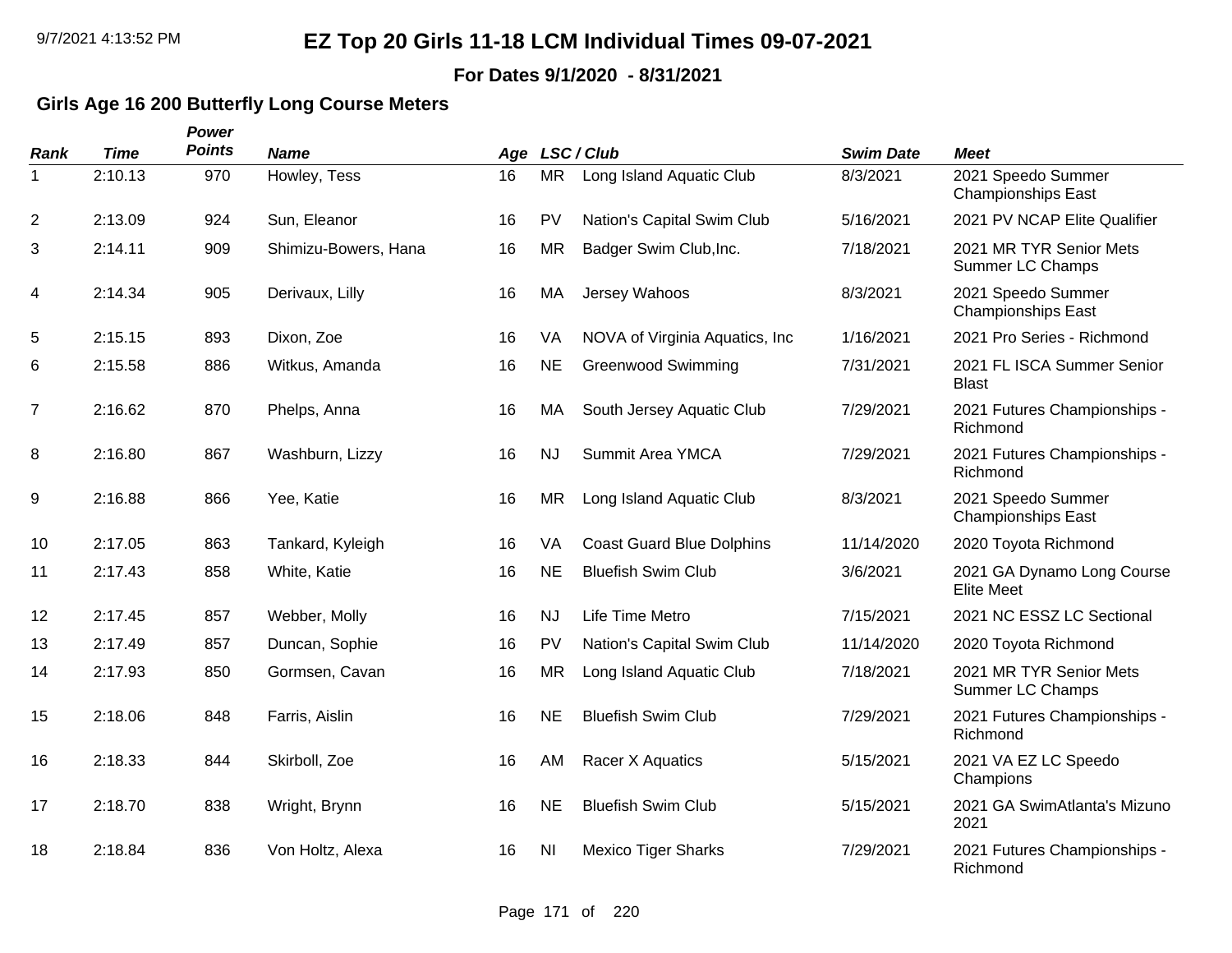| 9/7/2021 4:13:52 PM |                                |     | EZ Top 20 Girls 11-18 LCM Individual Times 09-07-2021 |     |      |                            |            |                                          |  |  |  |
|---------------------|--------------------------------|-----|-------------------------------------------------------|-----|------|----------------------------|------------|------------------------------------------|--|--|--|
|                     | For Dates 9/1/2020 - 8/31/2021 |     |                                                       |     |      |                            |            |                                          |  |  |  |
| 19                  | 2:19.04                        | 833 | Kulynych-Irvin, Storrie                               | 16  | MD.  | Naval Academy Aquatic Club | 6/12/2021  | 2021 SC SCSC June Invitational           |  |  |  |
| <b>20</b>           | 2:19.20                        | 831 | Walsh, Lauren                                         | 16. | - CT | Rapids Swim Team           | 11/14/2020 | 2020 Toyota Richmond                     |  |  |  |
| <b>20</b>           | 2:19.20                        | 831 | Yang, Georgia                                         | 16  | PV   | All Star Aquatics          | 7/29/2021  | 2021 Futures Championships -<br>Richmond |  |  |  |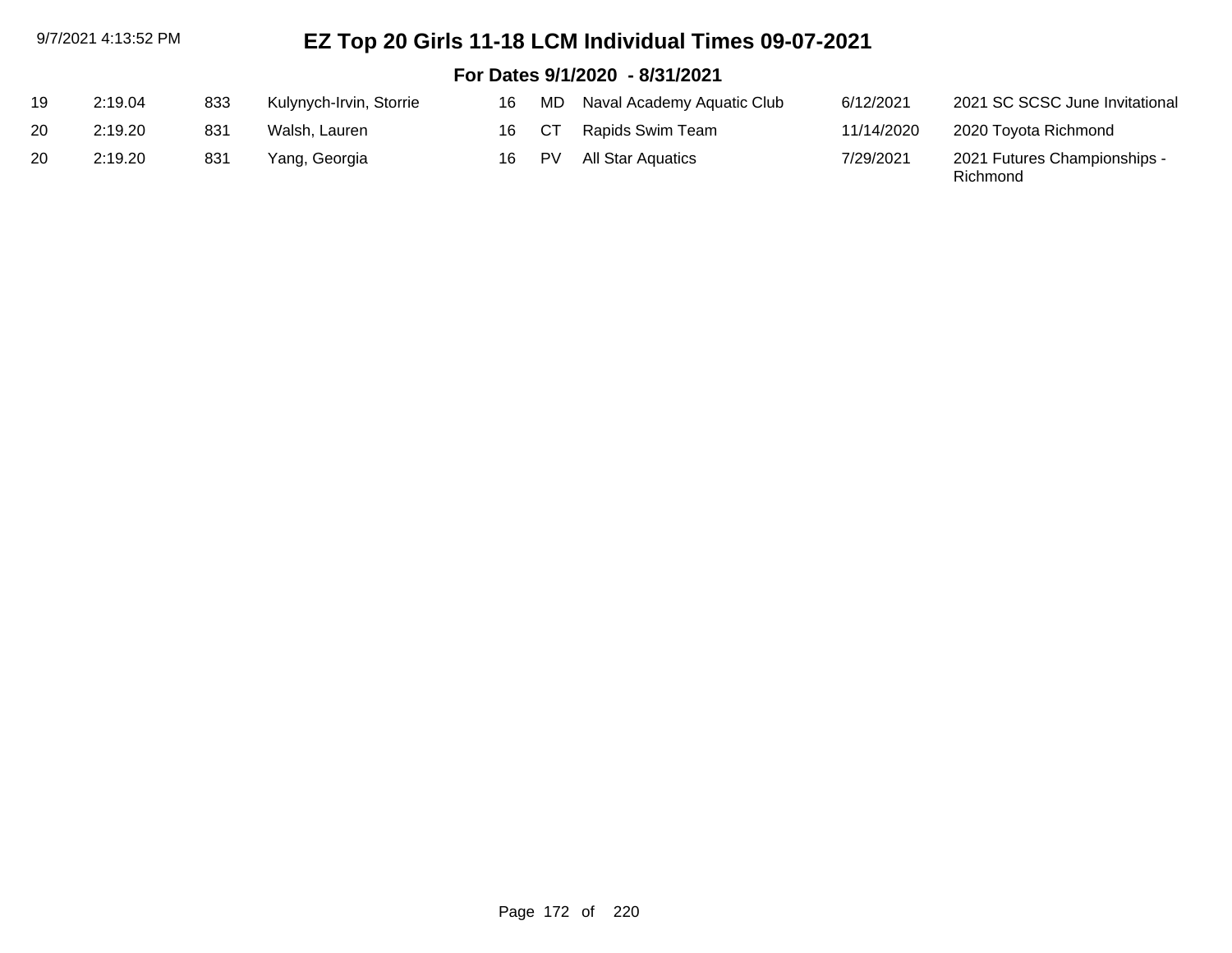**For Dates 9/1/2020 - 8/31/2021**

### **Girls Age 16 200 Individual Medley Long Course Meters**

| Rank           | <b>Time</b> | Power<br><b>Points</b> | <b>Name</b>          |    |           | Age LSC/Club                              | <b>Swim Date</b> | <b>Meet</b>                                     |
|----------------|-------------|------------------------|----------------------|----|-----------|-------------------------------------------|------------------|-------------------------------------------------|
| 1              | 2:15.30     | 949                    | Dixon, Zoe           | 16 | VA        | NOVA of Virginia Aquatics, Inc.           | 11/13/2020       | 2020 Toyota Richmond                            |
| 2              | 2:16.75     | 922                    | Skirboll, Zoe        | 16 | AM.       | Racer X Aquatics                          | 6/15/2021        | 2020 Olympic Trials Wave II                     |
| 3              | 2:16.88     | 919                    | Duncan, Sophie       | 16 | PV        | Nation's Capital Swim Club                | 11/13/2020       | 2020 Toyota Richmond                            |
| 4              | 2:16.92     | 918                    | Gemmell, Erin        | 16 | PV        | Nation's Capital Swim Club                | 8/1/2021         | 2021 Futures Championships -<br>Richmond        |
| 5              | 2:17.91     | 900                    | Sun, Eleanor         | 16 | PV        | Nation's Capital Swim Club                | 8/1/2021         | 2021 Futures Championships -<br>Richmond        |
| 6              | 2:18.12     | 896                    | Blanchard, Molly     | 16 | VA        | Poseidon Swimming Inc                     | 5/13/2021        | 2021 VA EZ LC Speedo<br>Champions               |
| $\overline{7}$ | 2:18.42     | 891                    | Walsh, Lauren        | 16 | <b>CT</b> | Rapids Swim Team                          | 5/2/2021         | 2021 TYR 18&U Spring Cup<br>Richmond            |
| 8              | 2:19.06     | 879                    | Spink, Camille       | 16 | PV        | Nation's Capital Swim Club                | 6/26/2021        | 2021 VA Winchester LC Invitati                  |
| 9              | 2:19.85     | 865                    | Phelan, Denise       | 16 | <b>MR</b> | <b>Team Suffolk</b>                       | 6/6/2021         | 2020 TT - U.S. Olympic Team Tr                  |
| 10             | 2:20.25     | 858                    | Farris, Aislin       | 16 | <b>NE</b> | <b>Bluefish Swim Club</b>                 | 7/10/2021        | 2021 MR LIAC 2-Day Summer<br>Event              |
| 11             | 2:20.34     | 856                    | Koff, Mabel          | 16 | <b>MD</b> | North Baltimore Aquatic Club              | 8/7/2021         | 2021 Speedo Summer<br><b>Championships East</b> |
| 12             | 2:20.45     | 854                    | Harnish, Meaghan     | 16 | MA        | York YMCA                                 | 5/2/2021         | 2021 TYR 18&U Spring Cup<br>Richmond            |
| 13             | 2:21.01     | 844                    | Derivaux, Lilly      | 16 | MA        | Jersey Wahoos                             | 7/11/2021        | 2021 MA Swimming Meet                           |
| 14             | 2:21.35     | 838                    | Shimizu-Bowers, Hana | 16 | <b>MR</b> | Badger Swim Club, Inc.                    | 7/17/2021        | 2021 MR TYR Senior Mets<br>Summer LC Champs     |
| 15             | 2:21.37     | 837                    | Waggoner, Maddie     | 16 | MA        | Jersey Wahoos                             | 6/20/2021        | 2021 MA JW Summer Solstice                      |
| 16             | 2:21.40     | 837                    | Kang, Sydney         | 16 | <b>NE</b> | <b>SOLO Aquatics</b>                      | 11/13/2020       | 2020 Toyota Greensboro                          |
| 17             | 2:21.58     | 834                    | Eldridge, Sarah      | 16 | <b>NJ</b> | YMCA of Greater Monmouth County 7/22/2021 |                  | 2021 NC YOTA YMCA LC Festival                   |
| 18             | 2:21.86     | 829                    | Safargar, Yasemine   | 16 | <b>NJ</b> | <b>Scarlet Aquatics</b>                   | 5/15/2021        | 2021 MR LIAC Spring Kickoff<br>Invitational     |
| 19             | 2:21.91     | 828                    | Belbot, Maggie       | 16 | <b>MD</b> | North Baltimore Aquatic Club              | 3/24/2021        | 2021 FL ISCA International Senior<br>Meet       |
| 20             | 2:21.97     | 827                    | Sebring, Carly       | 16 | PV        | Rockville Montgomery Swim Club            | 5/13/2021        | 2021 VA EZ LC Speedo                            |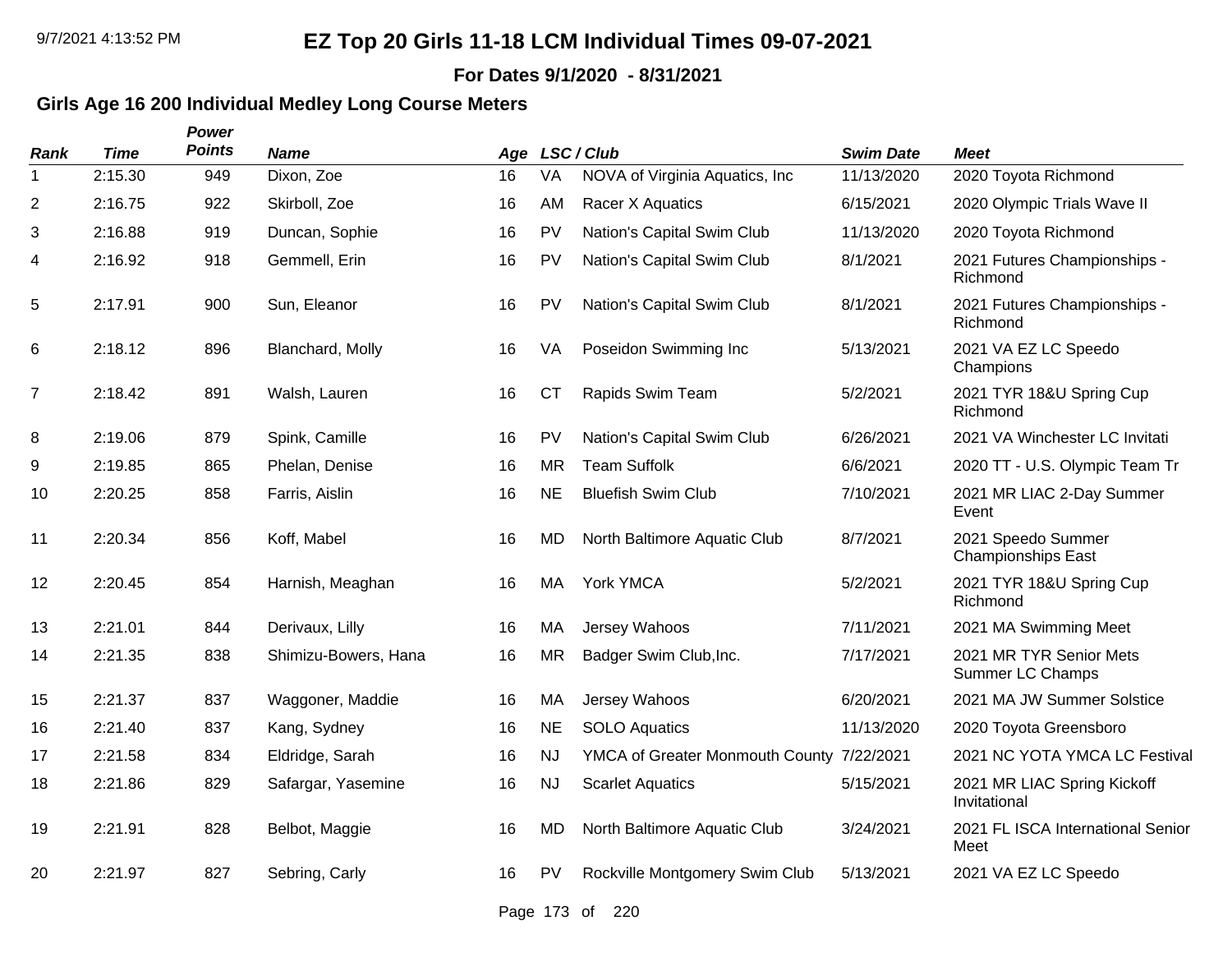#### **For Dates 9/1/2020 - 8/31/2021**

| 20 | 2:21.97 | 827 | Witkus, Amanda |  | 16 NE Greenwood Swimming | 7/28/2021 | 2021 FL ISCA Summer Senior<br>Blast |
|----|---------|-----|----------------|--|--------------------------|-----------|-------------------------------------|

**Champions**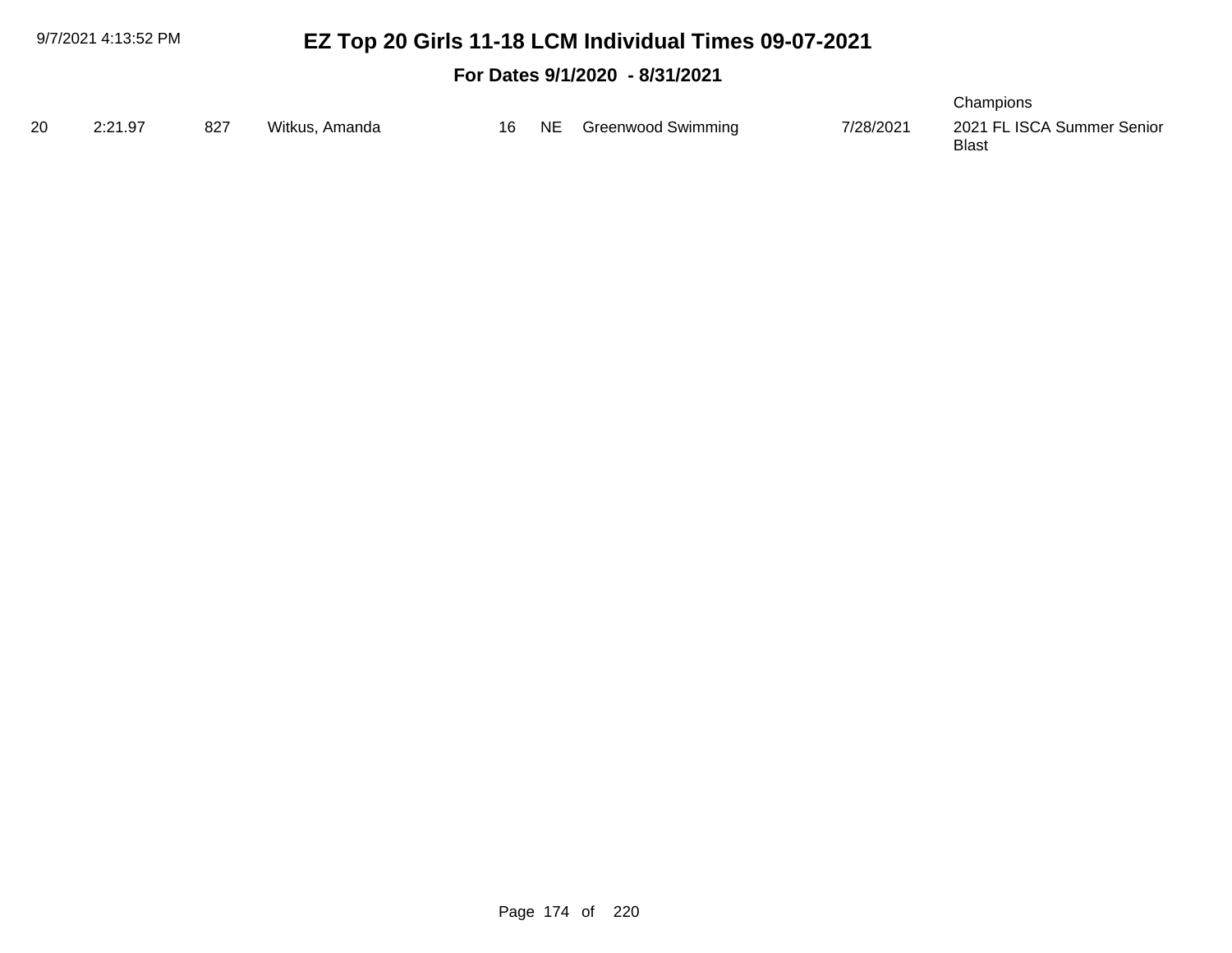**For Dates 9/1/2020 - 8/31/2021**

### **Girls Age 16 400 Individual Medley Long Course Meters**

| Rank           | <b>Time</b> | Power<br><b>Points</b> | <b>Name</b>          |    |           | Age LSC/Club                              | <b>Swim Date</b> | <b>Meet</b>                                        |
|----------------|-------------|------------------------|----------------------|----|-----------|-------------------------------------------|------------------|----------------------------------------------------|
| 1              | 4:43.01     | 950                    | Dixon, Zoe           | 16 | VA        | NOVA of Virginia Aquatics, Inc.           | 1/15/2021        | 2021 Pro Series - Richmond                         |
| $\overline{2}$ | 4:49.56     | 895                    | Duncan, Sophie       | 16 | PV        | Nation's Capital Swim Club                | 11/13/2020       | 2020 Toyota Richmond                               |
| 3              | 4:51.45     | 879                    | Gemmell, Erin        | 16 | <b>PV</b> | Nation's Capital Swim Club                | 7/30/2021        | 2021 Futures Championships -<br>Richmond           |
| 4              | 4:51.70     | 877                    | Sun, Eleanor         | 16 | PV        | Nation's Capital Swim Club                | 4/30/2021        | 2021 TYR 18&U Spring Cup<br>Richmond               |
| 5              | 4:52.17     | 873                    | Shimizu-Bowers, Hana | 16 | <b>MR</b> | Badger Swim Club, Inc.                    | 5/14/2021        | 2021 VA EZ LC Speedo<br>Champions                  |
| 6              | 4:53.48     | 863                    | Walsh, Lauren        | 16 | <b>CT</b> | Rapids Swim Team                          | 11/13/2020       | 2020 Toyota Richmond                               |
| 7              | 4:54.60     | 853                    | Durocher, Jordan     | 16 | PV        | Nation's Capital Swim Club                | 5/14/2021        | 2021 PV NCAP Elite Qualifier                       |
| 8              | 4:55.24     | 848                    | Harnish, Meaghan     | 16 | MA        | York YMCA                                 | 4/30/2021        | 2021 TYR 18&U Spring Cup<br>Richmond               |
| 8              | 4:55.24     | 848                    | Farris, Aislin       | 16 | <b>NE</b> | <b>Bluefish Swim Club</b>                 | 3/5/2021         | 2021 GA Dynamo Long Course<br><b>Elite Meet</b>    |
| 10             | 4:55.40     | 847                    | Dafoe, Claire        | 16 | VA        | NOVA of Virginia Aquatics, Inc.           | 1/30/2021        | 2021 VA NOVA LC Winter Invitat                     |
| 11             | 4:55.87     | 843                    | Spink, Camille       | 16 | PV        | Nation's Capital Swim Club                | 6/25/2021        | 2021 VA Winchester LC Invitati                     |
| 12             | 4:57.61     | 829                    | Safargar, Yasemine   | 16 | <b>NJ</b> | <b>Scarlet Aquatics</b>                   | 4/30/2021        | 2021 FL UANA Tokyo Qualifier                       |
| 13             | 4:57.72     | 828                    | Yee, Katie           | 16 | <b>MR</b> | Long Island Aquatic Club                  | 7/16/2021        | 2021 MR TYR Senior Mets<br><b>Summer LC Champs</b> |
| 14             | 4:58.05     | 826                    | Helms, Katherine     | 16 | PV        | Mason Makos Swim Team                     | 5/7/2021         | 2021 PV SNOW LC Spring Classic                     |
| 15             | 4:58.70     | 820                    | Howley, Tess         | 16 | <b>MR</b> | Long Island Aquatic Club                  | 7/16/2021        | 2021 MR TYR Senior Mets<br>Summer LC Champs        |
| 16             | 4:59.13     | 817                    | Derivaux, Lilly      | 16 | MA        | Jersey Wahoos                             | 7/9/2021         | 2021 MA Swimming Meet                              |
| 17             | 4:59.46     | 814                    | Eldridge, Sarah      | 16 | <b>NJ</b> | YMCA of Greater Monmouth County 7/23/2021 |                  | 2021 NC YOTA YMCA LC Festival                      |
| 18             | 4:59.53     | 814                    | Gormsen, Cavan       | 16 | <b>MR</b> | Long Island Aquatic Club                  | 7/16/2021        | 2021 MR TYR Senior Mets<br><b>Summer LC Champs</b> |
| 19             | 4:59.73     | 812                    | Waggoner, Maddie     | 16 | MA        | Jersey Wahoos                             | 6/19/2021        | 2021 MA JW Summer Solstice                         |
| 20             | 5:00.08     | 809                    | Martino, Alexis      | 16 | <b>NE</b> | <b>Phoenix Swimming</b>                   | 6/24/2021        | 2021 SE Speedo Summer Sizzler                      |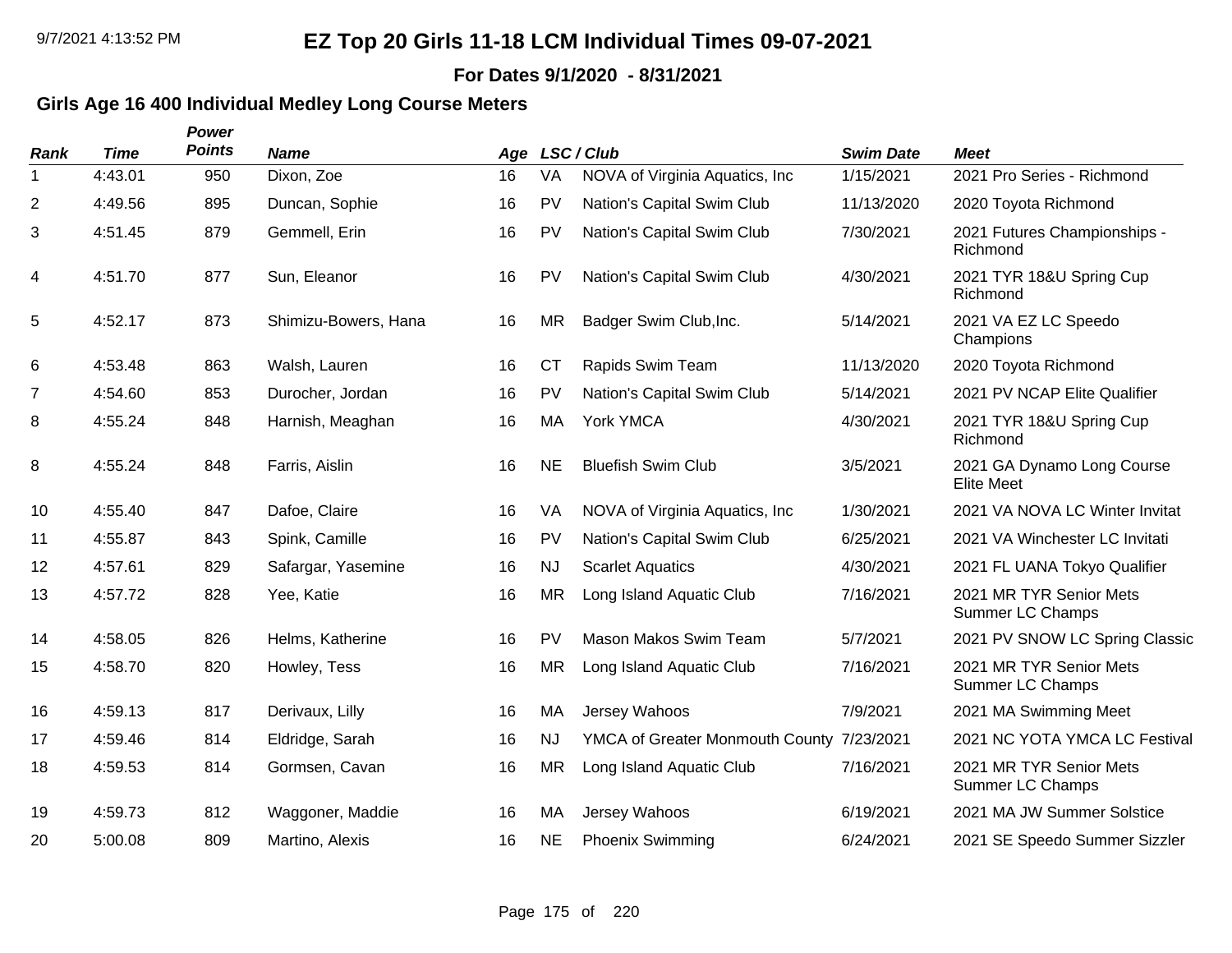#### **For Dates 9/1/2020 - 8/31/2021**

### **Girls Age 17 50 Freestyle Long Course Meters**

*Power*

| <b>Rank</b>    | <b>Time</b> | <b>Points</b> | <b>Name</b>        |    |                | Age LSC/Club                                            | <b>Swim Date</b> | <b>Meet</b>                                          |
|----------------|-------------|---------------|--------------------|----|----------------|---------------------------------------------------------|------------------|------------------------------------------------------|
|                | 25.34       | 950           | Huske, Torri       | 17 | PV             | <b>Arlington Aquatic Club</b>                           | 9/6/2020         | 2020 PV AAC Summer LC Splash<br>& Dash               |
| $\overline{2}$ | 25.73       | 914           | Wall, Tatum        | 17 | <b>PV</b>      | Nation's Capital Swim Club                              | 5/15/2021        | 2021 PV NCAP Elite Qualifier                         |
| 3              | 25.91       | 898           | Wilson, Kayla      | 17 | VA             | <b>Tide Swimming</b>                                    | 6/19/2021        | 2020 Olympic Trials Wave II                          |
| 4              | 26.00       | 890           | Dicks, Alexandra   | 17 | <b>PV</b>      | Nation's Capital Swim Club                              | 1/16/2021        | 2021 Pro Series - Richmond                           |
| 5              | 26.15       | 877           | Hall, Paige        | 17 | <b>PV</b>      | <b>Machine Aquatics</b>                                 | 1/16/2021        | 2021 Pro Series - Richmond                           |
| 6              | 26.18       | 874           | Johnston, Sabrina  | 17 | <b>MR</b>      | <b>BGC-N. Westchester Marlins</b>                       | 5/1/2021         | 2021 TYR 18&U Spring Cup<br>Richmond                 |
| $\overline{7}$ | 26.30       | 863           | Mostek, Anya       | 17 | MA             | Phoenixville YMCA                                       | 8/7/2021         | 2021 Speedo Summer<br><b>Championships East</b>      |
| 8              | 26.35       | 859           | Schere, Fiona      | 17 | MD             | North Baltimore Aquatic Club                            | 5/1/2021         | 2021 TYR 18&U Spring Cup<br>Richmond                 |
| 9              | 26.43 r     | 852           | Johnson, Kayla     | 17 | MA             | Parkland Swimming Club                                  | 8/5/2021         | 2021 NI LC Senior Zone<br>Championships              |
| 10             | 26.47 r     | 848           | Helms, Katherine   | 17 | PV             | Mason Makos Swim Team                                   | 7/27/2021        | 2021 FL ISCA Summer Senior<br><b>Blast</b>           |
| 11             | 26.48       | 847           | Trietley, Alexis   | 17 | N <sub>l</sub> | <b>Bradford Family YMCA</b>                             | 7/22/2021        | 2021 NC YOTA YMCA LC Festival                        |
| 12             | 26.56 r     | 840           | Marlin, Krista     | 17 | MA             | Suburban Seahawks Club                                  | 8/11/2021        | 2021 SE NCSA Summer<br><b>Swimming Championships</b> |
| 13             | 26.60       | 837           | Claesson, Emily    | 17 | VA             | <b>Tide Swimming</b>                                    | 6/5/2021         | 2020 TT - U.S. Olympic Team Tr                       |
| 14             | 26.63       | 834           | Tankard, Kyleigh   | 17 | VA             | <b>Coast Guard Blue Dolphins</b>                        | 3/25/2021        | 2021 FL ISCA International Senior<br>Meet            |
| 15             | 26.66       | 832           | McCurdy, Caroline  | 17 | <b>NE</b>      | <b>Gator Swim Club</b>                                  | 8/7/2021         | 2021 Speedo Summer<br><b>Championships East</b>      |
| 16             | 26.68       | 830           | Cornwell, Jamie    | 17 | PV             | Occoquan Swimming Inc                                   | 7/30/2021        | 2021 FL ISCA Summer Senior<br><b>Blast</b>           |
| 17             | 26.71       | 827           | Meisner, Catherine | 17 | <b>NJ</b>      | <b>Greater Somerset County YMCA</b><br>Storm            | 8/7/2021         | 2021 Speedo Summer<br><b>Championships East</b>      |
| 18             | 26.76       | 823           | Runnels, Aris      | 17 | PV             | Nation's Capital Swim Club                              | 11/13/2020       | 2020 Toyota Richmond                                 |
| 19             | 26.77       | 822           | Bradley, Izzy      | 17 | VA             | <b>Cavalier Aquatics/Piedmont Family</b><br><b>YMCA</b> | 5/1/2021         | 2021 TYR 18&U Spring Cup<br>Richmond                 |

Page 176 of 220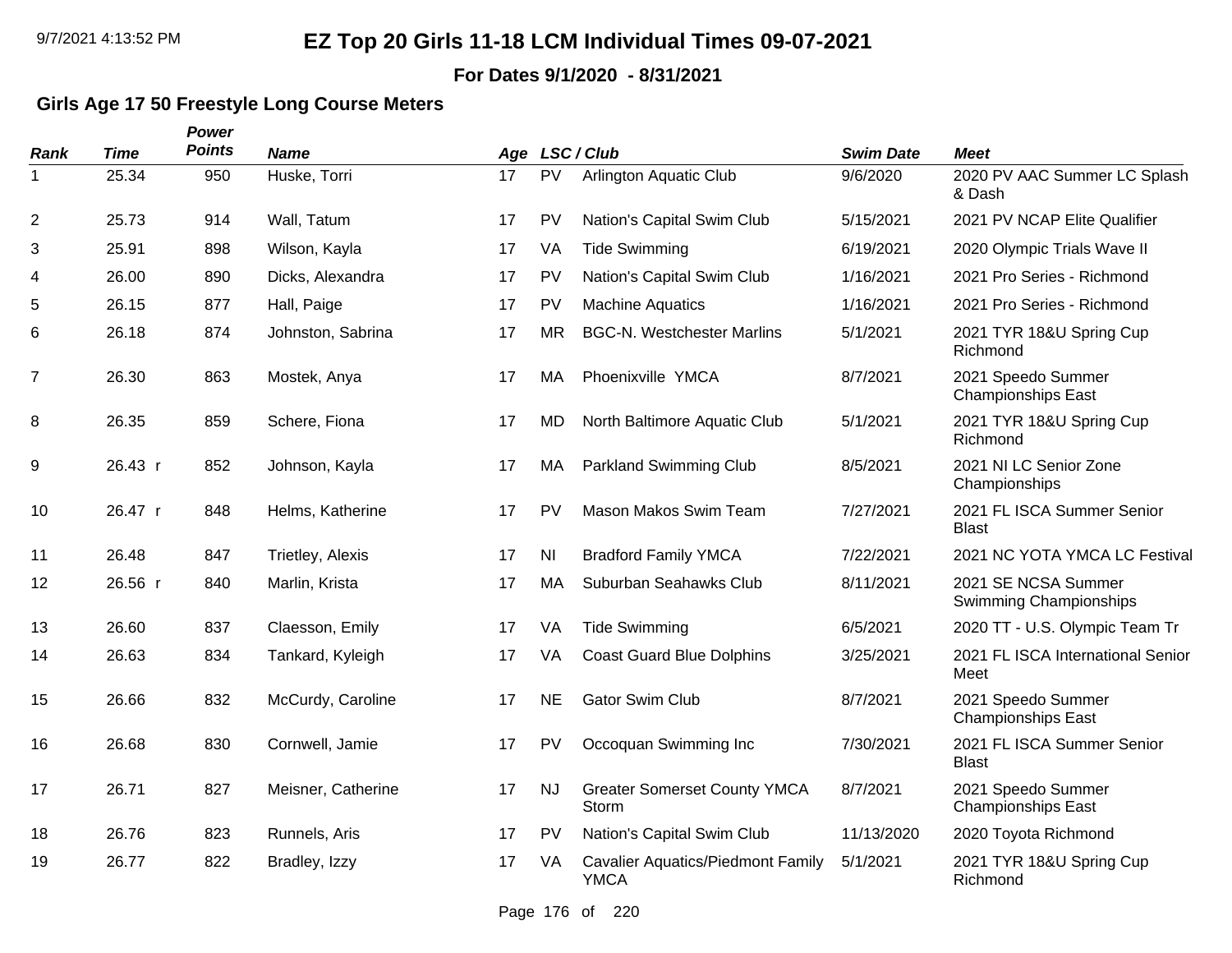|    | 9/7/2021 4:13:52 PM            |     | EZ Top 20 Girls 11-18 LCM Individual Times 09-07-2021 |  |  |                           |            |                                |  |  |  |
|----|--------------------------------|-----|-------------------------------------------------------|--|--|---------------------------|------------|--------------------------------|--|--|--|
|    | For Dates 9/1/2020 - 8/31/2021 |     |                                                       |  |  |                           |            |                                |  |  |  |
| 20 | 26.79                          | 820 | Chong, Vanessa                                        |  |  | MR Badger Swim Club, Inc. | 11/12/2020 | 2020 TUSO - Time Trials - Rich |  |  |  |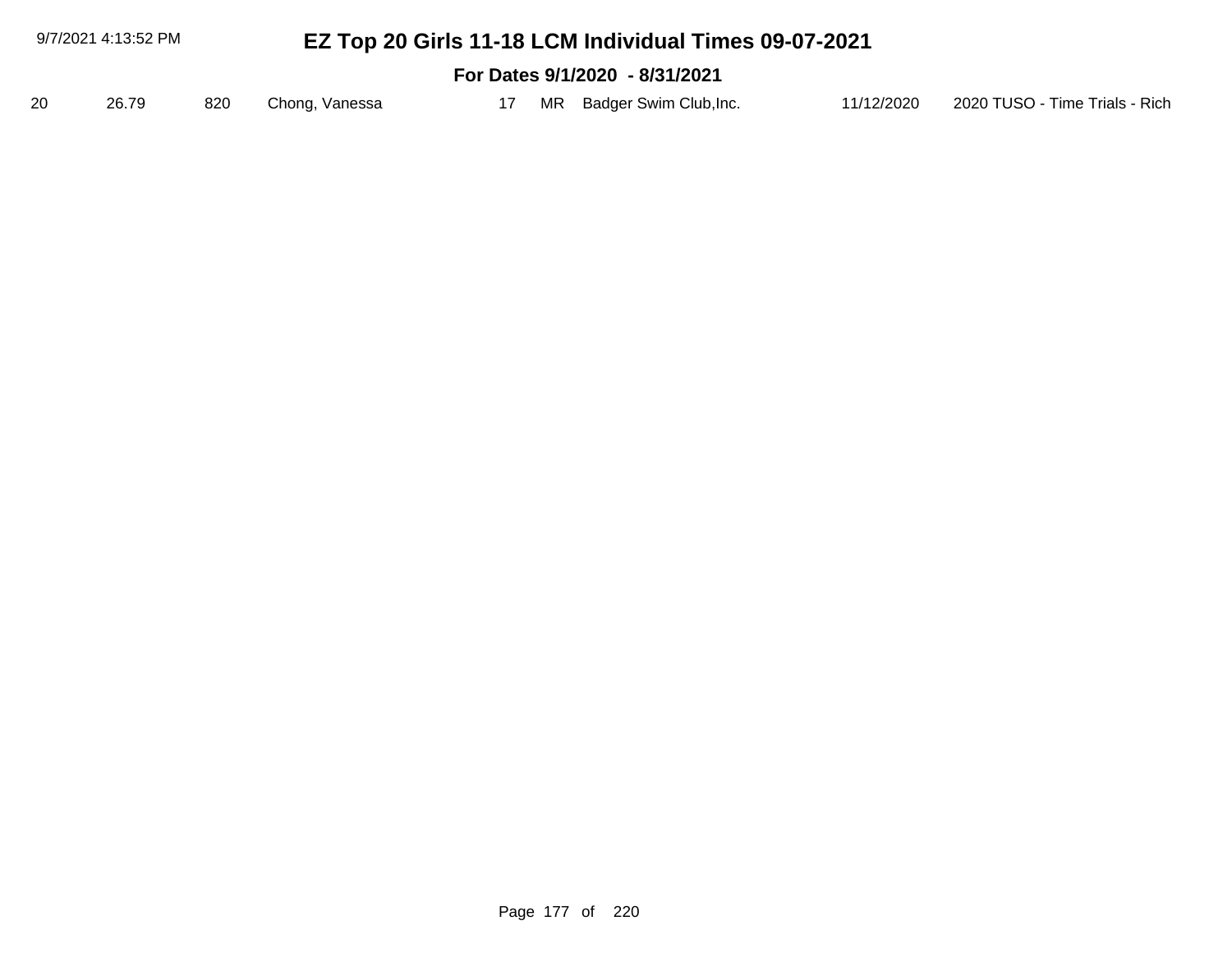#### **For Dates 9/1/2020 - 8/31/2021**

### **Girls Age 17 100 Freestyle Long Course Meters**

| Rank | <b>Time</b> | Power<br><b>Points</b> | <b>Name</b>        |    |           | Age LSC/Club                                 | <b>Swim Date</b> | <b>Meet</b>                                     |
|------|-------------|------------------------|--------------------|----|-----------|----------------------------------------------|------------------|-------------------------------------------------|
| 1    | 54.04       | 1004                   | Huske, Torri       | 17 | <b>PV</b> | Arlington Aquatic Club                       | 11/14/2020       | 2020 Toyota Richmond                            |
| 2    | 55.47 r     | 935                    | Wilson, Kayla      | 17 | VA        | <b>Tide Swimming</b>                         | 7/29/2021        | 2021 FL ISCA Summer Senior<br><b>Blast</b>      |
| 3    | 56.13       | 904                    | Claesson, Emily    | 17 | VA        | <b>Tide Swimming</b>                         | 6/4/2021         | 2020 Olympic Trials Wave I                      |
| 4    | 56.36       | 893                    | Helms, Katherine   | 17 | PV        | Mason Makos Swim Team                        | 7/31/2021        | 2021 FL ISCA Summer Senior<br><b>Blast</b>      |
| 5    | 57.10       | 858                    | Wall, Tatum        | 17 | PV        | Nation's Capital Swim Club                   | 7/30/2021        | 2021 Futures Championships -<br>Richmond        |
| 6    | 57.13       | 857                    | Meisner, Catherine | 17 | <b>NJ</b> | <b>Greater Somerset County YMCA</b><br>Storm | 8/3/2021         | 2021 Speedo Summer<br><b>Championships East</b> |
| 7    | 57.29       | 850                    | Johnston, Sabrina  | 17 | <b>MR</b> | <b>BGC-N. Westchester Marlins</b>            | 7/18/2021        | 2021 MR TYR Senior Mets<br>Summer LC Champs     |
| 8    | 57.41       | 844                    | Tiltmann, Reilly   | 17 | VA        | University Of Virginia                       | 5/13/2021        | 2021 TYR Pro Swim Series - Ind                  |
| 9    | 57.56       | 837                    | Hall, Paige        | 17 | PV        | <b>Machine Aquatics</b>                      | 7/30/2021        | 2021 Futures Championships -<br>Richmond        |
| 10   | 57.58       | 836                    | Tankard, Kyleigh   | 17 | VA        | <b>Coast Guard Blue Dolphins</b>             | 7/15/2021        | 2021 VA LC Senior Champs                        |
| 10   | 57.58       | 836                    | Mostek, Anya       | 17 | MA        | Phoenixville YMCA                            | 8/3/2021         | 2021 Speedo Summer<br><b>Championships East</b> |
| 12   | 57.75       | 828                    | Trietley, Alexis   | 17 | <b>NI</b> | <b>Bradford Family YMCA</b>                  | 7/25/2021        | 2021 NC YOTA YMCA LC Festival                   |
| 13   | 57.79       | 827                    | Lynch, Meghan      | 17 | <b>CT</b> | Greenwich YWCA Dolphins Swm Tm 1/17/2021     |                  | 2021 Pro Series - Richmond                      |
| 14   | 57.80       | 826                    | Schere, Fiona      | 17 | <b>MD</b> | North Baltimore Aquatic Club                 | 8/3/2021         | 2021 Speedo Summer<br><b>Championships East</b> |
| 15   | 57.81       | 826                    | Dicks, Alexandra   | 17 | PV        | Nation's Capital Swim Club                   | 1/17/2021        | 2021 Pro Series - Richmond                      |
| 16   | 57.88       | 823                    | Marlin, Krista     | 17 | MA        | Suburban Seahawks Club                       | 8/10/2021        | 2021 SE NCSA Summer<br>Swimming Championships   |
| 16   | 57.88       | 823                    | Amuan, Malia       | 17 | <b>NE</b> | <b>Phoenix Swimming</b>                      | 8/3/2021         | 2021 Speedo Summer<br><b>Championships East</b> |
| 18   | 57.94       | 820                    | Smith, Summer      | 17 | <b>NE</b> | <b>Bluefish Swim Club</b>                    | 2/20/2021        | 2021 AR TYR WINTER LONG<br><b>COURSE INVITE</b> |
| 19   | 58.05       | 815                    | Walsh, Lauren      | 17 | <b>CT</b> | Rapids Swim Team                             | 7/11/2021        | 2021 CT CPAC July Senior Invite                 |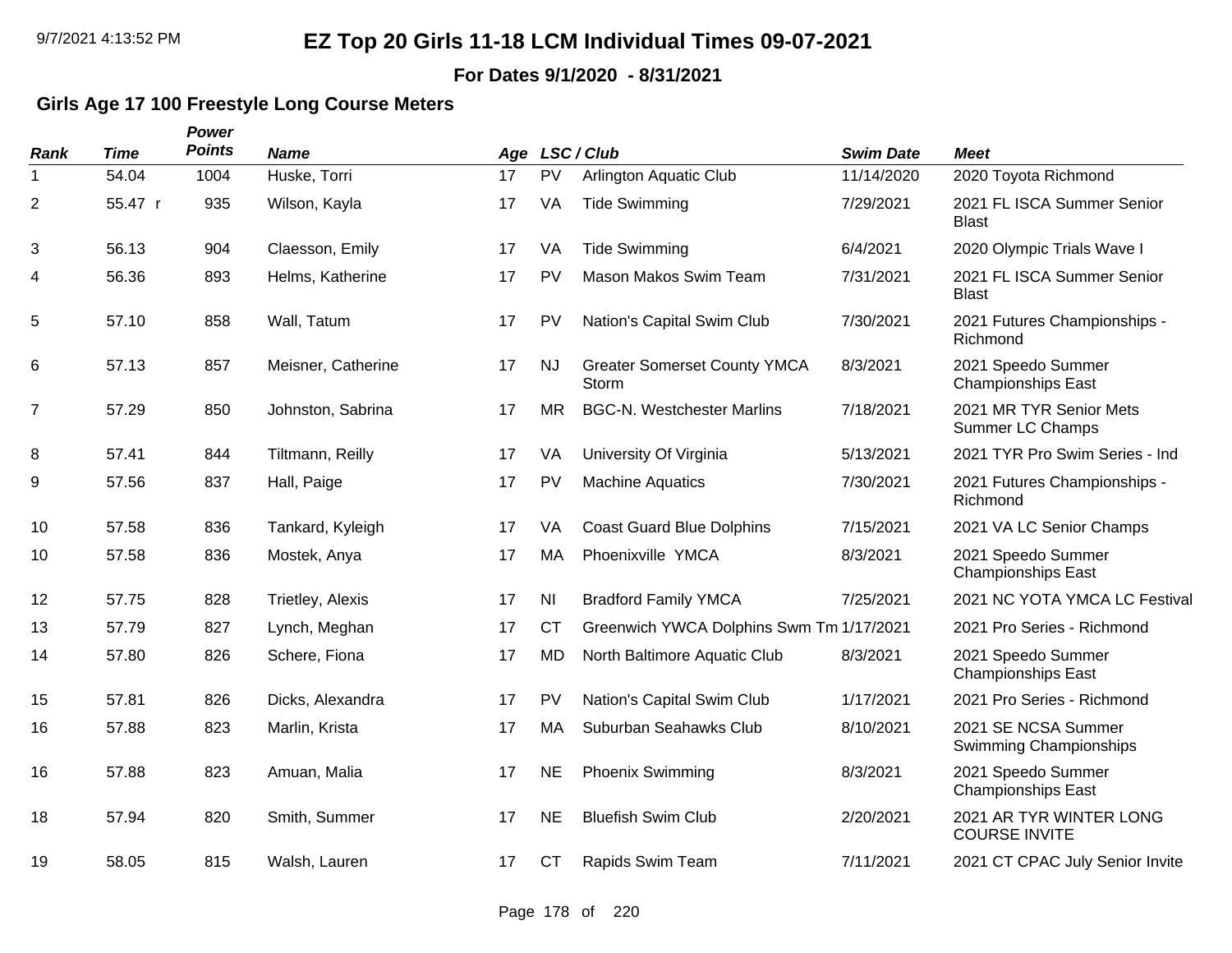| 9/7/2021 4:13:52 PM |       |     | EZ Top 20 Girls 11-18 LCM Individual Times 09-07-2021 |  |    |                                |           |                                               |  |  |  |  |
|---------------------|-------|-----|-------------------------------------------------------|--|----|--------------------------------|-----------|-----------------------------------------------|--|--|--|--|
|                     |       |     |                                                       |  |    | For Dates 9/1/2020 - 8/31/2021 |           |                                               |  |  |  |  |
| 20                  | 58.12 | 812 | Kolessar, Ashley                                      |  | MA | Suburban Seahawks Club         | 8/10/2021 | 2021 SE NCSA Summer<br>Swimming Championships |  |  |  |  |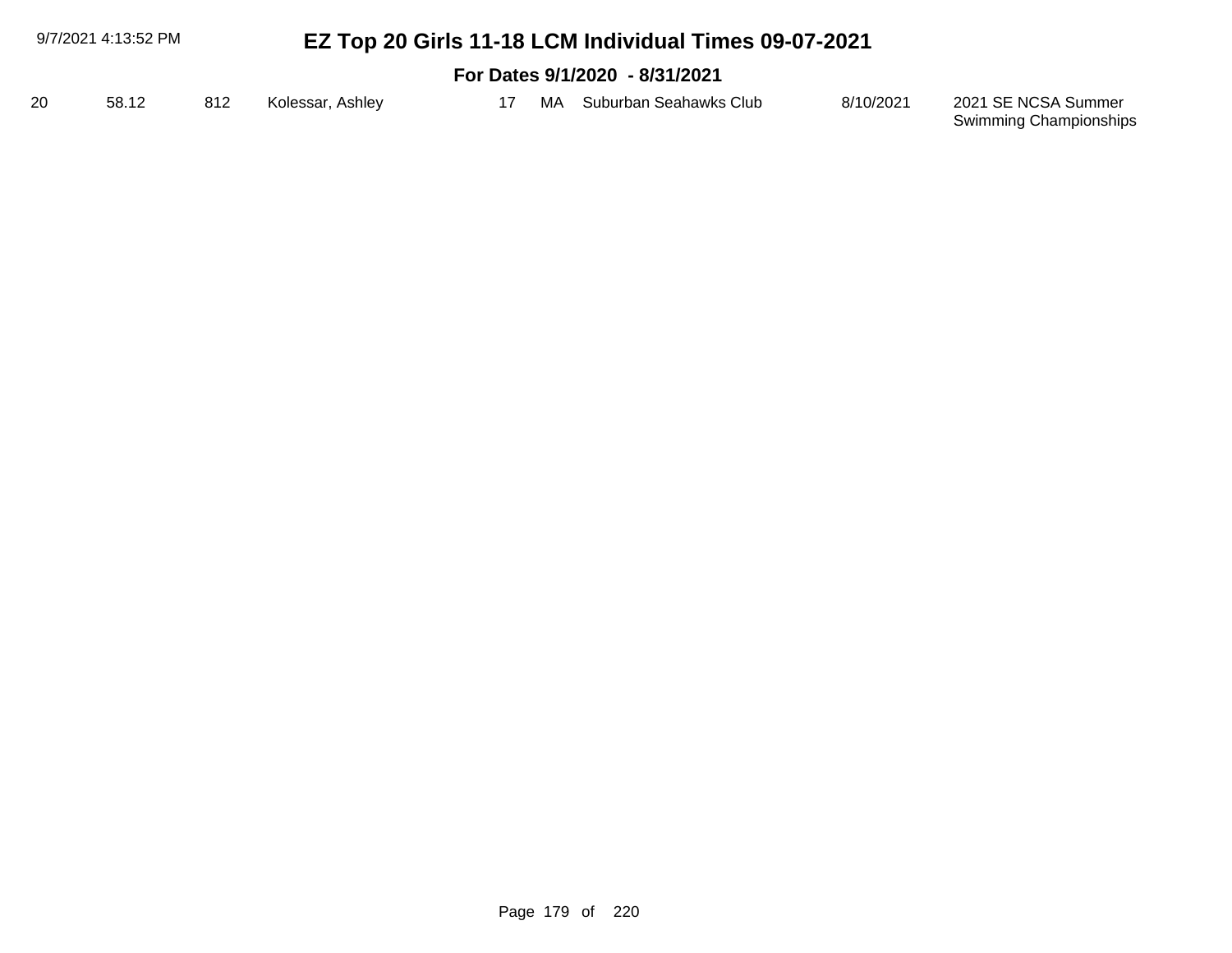#### **For Dates 9/1/2020 - 8/31/2021**

### **Girls Age 17 200 Freestyle Long Course Meters**

*Power*

| <b>Rank</b>    | <b>Time</b> | <b>Points</b> | <b>Name</b>        |    |           | Age LSC/Club                                 | <b>Swim Date</b> | <b>Meet</b>                                        |
|----------------|-------------|---------------|--------------------|----|-----------|----------------------------------------------|------------------|----------------------------------------------------|
| 1              | 1:59.54     | 952           | Wilson, Kayla      | 17 | VA        | <b>Tide Swimming</b>                         | 5/14/2021        | 2021 TYR Pro Swim Series - Ind                     |
| $\overline{c}$ | 2:02.89     | 869           | Lynch, Meghan      | 17 | <b>CT</b> | Greenwich YWCA Dolphins Swm Tm 11/13/2020    |                  | 2020 Toyota Richmond                               |
| 3              | 2:03.10     | 864           | Meisner, Catherine | 17 | <b>NJ</b> | <b>Greater Somerset County YMCA</b><br>Storm | 8/4/2021         | 2021 Speedo Summer<br><b>Championships East</b>    |
| 4              | 2:03.38     | 857           | Duncan, Sophie     | 17 | <b>PV</b> | Nation's Capital Swim Club                   | 7/29/2021        | 2021 Futures Championships -<br>Richmond           |
| 5              | 2:03.43     | 856           | Hall, Paige        | 17 | PV        | <b>Machine Aquatics</b>                      | 7/29/2021        | 2021 Futures Championships -<br>Richmond           |
| 6              | 2:04.16     | 839           | Amuan, Malia       | 17 | <b>NE</b> | <b>Phoenix Swimming</b>                      | 8/4/2021         | 2021 Speedo Summer<br><b>Championships East</b>    |
| 7              | 2:04.18     | 838           | Helms, Katherine   | 17 | PV        | Mason Makos Swim Team                        | 5/9/2021         | 2021 PV SNOW LC Spring Classic                     |
| 8              | 2:04.25     | 837           | Berger, Jill       | 17 | PV        | Nation's Capital Swim Club                   | 7/29/2021        | 2021 Futures Championships -<br>Richmond           |
| 9              | 2:04.32     | 835           | Smith, Summer      | 17 | <b>NE</b> | <b>Bluefish Swim Club</b>                    | 1/15/2021        | 2021 Pro Series - Richmond                         |
| 10             | 2:04.57 r   | 829           | Johnston, Sabrina  | 17 | MR        | <b>BGC-N. Westchester Marlins</b>            | 7/15/2021        | 2021 MR TYR Senior Mets<br><b>Summer LC Champs</b> |
| 11             | 2:04.62     | 828           | Reich, Megan       | 17 | <b>NE</b> | <b>Phoenix Swimming</b>                      | 4/30/2021        | 2021 TYR 18&U Spring Cup<br>Richmond               |
| 12             | 2:04.82 r   | 823           | Kolessar, Ashley   | 17 | МA        | Suburban Seahawks Club                       | 8/12/2021        | 2021 SE NCSA Summer<br>Swimming Championships      |
| 13             | 2:04.85     | 822           | Jones, Rachel      | 17 | PV        | Nation's Capital Swim Club                   | 7/29/2021        | 2021 Futures Championships -<br>Richmond           |
| 14             | 2:04.90     | 821           | Cornish, Kristin   | 17 | <b>MR</b> | Badger Swim Club, Inc.                       | 3/26/2021        | 2021 FL ISCA International Senior<br>Meet          |
| 15             | 2:04.94     | 820           | Harnish, Meaghan   | 17 | MA        | York YMCA                                    | 7/11/2021        | 2021 MA Swimming Meet                              |
| 16             | 2:05.12     | 816           | Claesson, Emily    | 17 | VA        | <b>Tide Swimming</b>                         | 7/16/2021        | 2021 VA LC Senior Champs                           |
| 17             | 2:05.47     | 808           | Jachym, Erin       | 17 | <b>NE</b> | <b>Bluefish Swim Club</b>                    | 3/5/2021         | 2021 GA Dynamo Long Course<br><b>Elite Meet</b>    |
| 18             | 2:05.52     | 807           | Karras, Sophia     | 17 | <b>MR</b> | Long Island Aquatic Club                     | 6/18/2021        | 2020 - TT -U.S. Olympic Team T                     |
| 19             | 2:05.59     | 805           | Tankard, Kyleigh   | 17 | VA        | <b>Coast Guard Blue Dolphins</b>             | 7/29/2021        | 2021 Futures Championships -<br>Richmond           |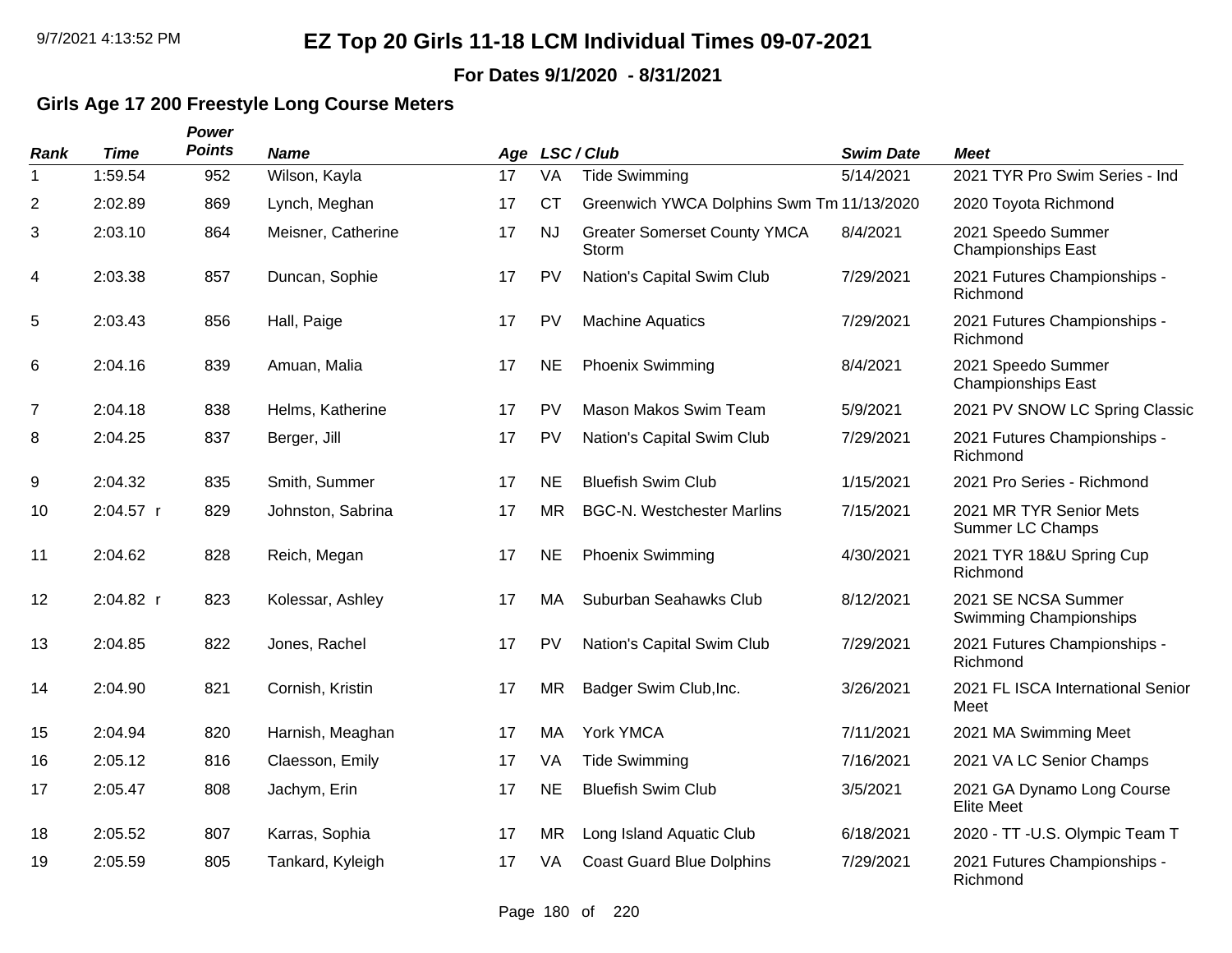|    | 9/7/2021 4:13:52 PM            |     |                |  |     | EZ Top 20 Girls 11-18 LCM Individual Times 09-07-2021 |           |                            |  |  |  |
|----|--------------------------------|-----|----------------|--|-----|-------------------------------------------------------|-----------|----------------------------|--|--|--|
|    | For Dates 9/1/2020 - 8/31/2021 |     |                |  |     |                                                       |           |                            |  |  |  |
| 20 | 2:05.67                        | 803 | McKenna, Paige |  | PV. | Nation's Capital Swim Club                            | 1/15/2021 | 2021 Pro Series - Richmond |  |  |  |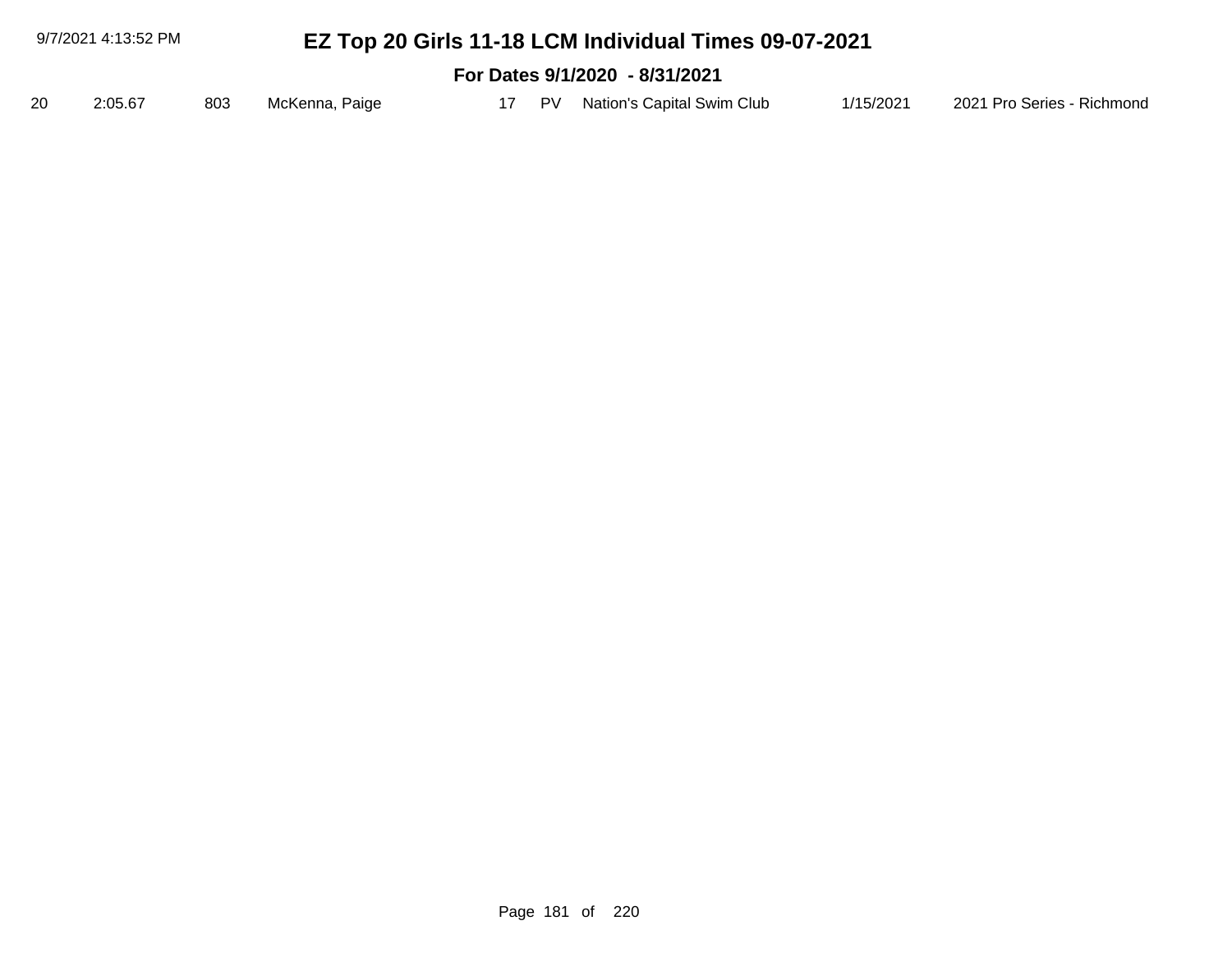#### **For Dates 9/1/2020 - 8/31/2021**

### **Girls Age 17 400 Freestyle Long Course Meters**

| <b>Rank</b>    | <b>Time</b> | Power<br><b>Points</b> | <b>Name</b>        |    |           | Age LSC/Club                                 | <b>Swim Date</b> | <b>Meet</b>                                     |
|----------------|-------------|------------------------|--------------------|----|-----------|----------------------------------------------|------------------|-------------------------------------------------|
| 1              | 4:15.65     | 894                    | Wilson, Kayla      | 17 | VA        | <b>Tide Swimming</b>                         | 7/29/2021        | 2021 FL ISCA Summer Senior<br><b>Blast</b>      |
| 2              | 4:16.73     | 881                    | McKenna, Paige     | 17 | <b>PV</b> | Nation's Capital Swim Club                   | 4/9/2021         | 2021 NC TAC TITANS LC Premier                   |
| 3              | 4:17.82     | 868                    | Helms, Katherine   | 17 | <b>PV</b> | Mason Makos Swim Team                        | 7/29/2021        | 2021 FL ISCA Summer Senior<br><b>Blast</b>      |
| 4              | 4:18.38     | 861                    | Lynch, Meghan      | 17 | <b>CT</b> | Greenwich YWCA Dolphins Swm Tm 11/13/2020    |                  | 2020 Toyota Richmond                            |
| 5              | 4:18.62     | 858                    | Karras, Sophia     | 17 | <b>MR</b> | Long Island Aquatic Club                     | 6/13/2021        | 2020 - TT -U.S. Olympic Team T                  |
| 6              | 4:20.04     | 842                    | Smith, Summer      | 17 | <b>NE</b> | <b>Bluefish Swim Club</b>                    | 2/20/2021        | 2021 AR TYR WINTER LONG<br><b>COURSE INVITE</b> |
| $\overline{7}$ | 4:20.09     | 841                    | Cornish, Kristin   | 17 | <b>MR</b> | Badger Swim Club, Inc.                       | 5/1/2021         | 2021 TYR 18&U Spring Cup<br>Richmond            |
| 8              | 4:20.40     | 837                    | Dafoe, Claire      | 17 | VA        | NOVA of Virginia Aquatics, Inc.              | 7/17/2021        | 2021 VA LC Senior Champs                        |
| 9              | 4:21.56     | 824                    | Meisner, Catherine | 17 | <b>NJ</b> | <b>Greater Somerset County YMCA</b><br>Storm | 8/6/2021         | 2021 Speedo Summer<br><b>Championships East</b> |
| 10             | 4:21.64     | 823                    | Abruzzo, Mia       | 17 | MA        | <b>Plymouth Whitemarsh Aquatics</b>          | 11/13/2020       | 2020 Toyota Richmond                            |
| 11             | 4:21.70     | 822                    | Duncan, Sophie     | 17 | PV        | Nation's Capital Swim Club                   | 7/31/2021        | 2021 Futures Championships -<br>Richmond        |
| 12             | 4:22.26     | 816                    | Reich, Megan       | 17 | <b>NE</b> | <b>Phoenix Swimming</b>                      | 5/1/2021         | 2021 TYR 18&U Spring Cup<br>Richmond            |
| 13             | 4:22.64     | 811                    | Palmer, Lydia      | 17 | MA        | South Jersey Aquatic Club                    | 3/25/2021        | 2021 FL ISCA International Senior<br>Meet       |
| 14             | 4:22.78     | 810                    | Jachym, Erin       | 17 | <b>NE</b> | <b>Bluefish Swim Club</b>                    | 3/6/2021         | 2021 GA Dynamo Long Course<br><b>Elite Meet</b> |
| 15             | 4:23.11     | 806                    | Mullin, Sydney     | 17 | МA        | Jersey Wahoos                                | 6/20/2021        | 2021 MA JW Summer Solstice                      |
| 16             | 4:23.38     | 803                    | Myers, Ella        | 17 | <b>PV</b> | Nation's Capital Swim Club                   | 5/1/2021         | 2021 TYR 18&U Spring Cup<br>Richmond            |
| 17             | 4:23.72     | 799                    | Peterson, Sanna    | 17 | VA        | NOVA of Virginia Aquatics, Inc.              | 1/31/2021        | 2021 VA NOVA LC Winter Invitat                  |
| 18             | 4:24.11     | 795                    | Katt, Kelsey       | 17 | <b>NJ</b> | <b>Berkeley Aquatic Club</b>                 | 7/31/2021        | 2021 Futures Championships -<br>Richmond        |
| 19             | 4:24.17     | 794                    | Bagnall, Morgan    | 17 | <b>CT</b> | <b>Bulldog Swimming</b>                      | 7/31/2021        | 2021 Futures Championships -<br>Richmond        |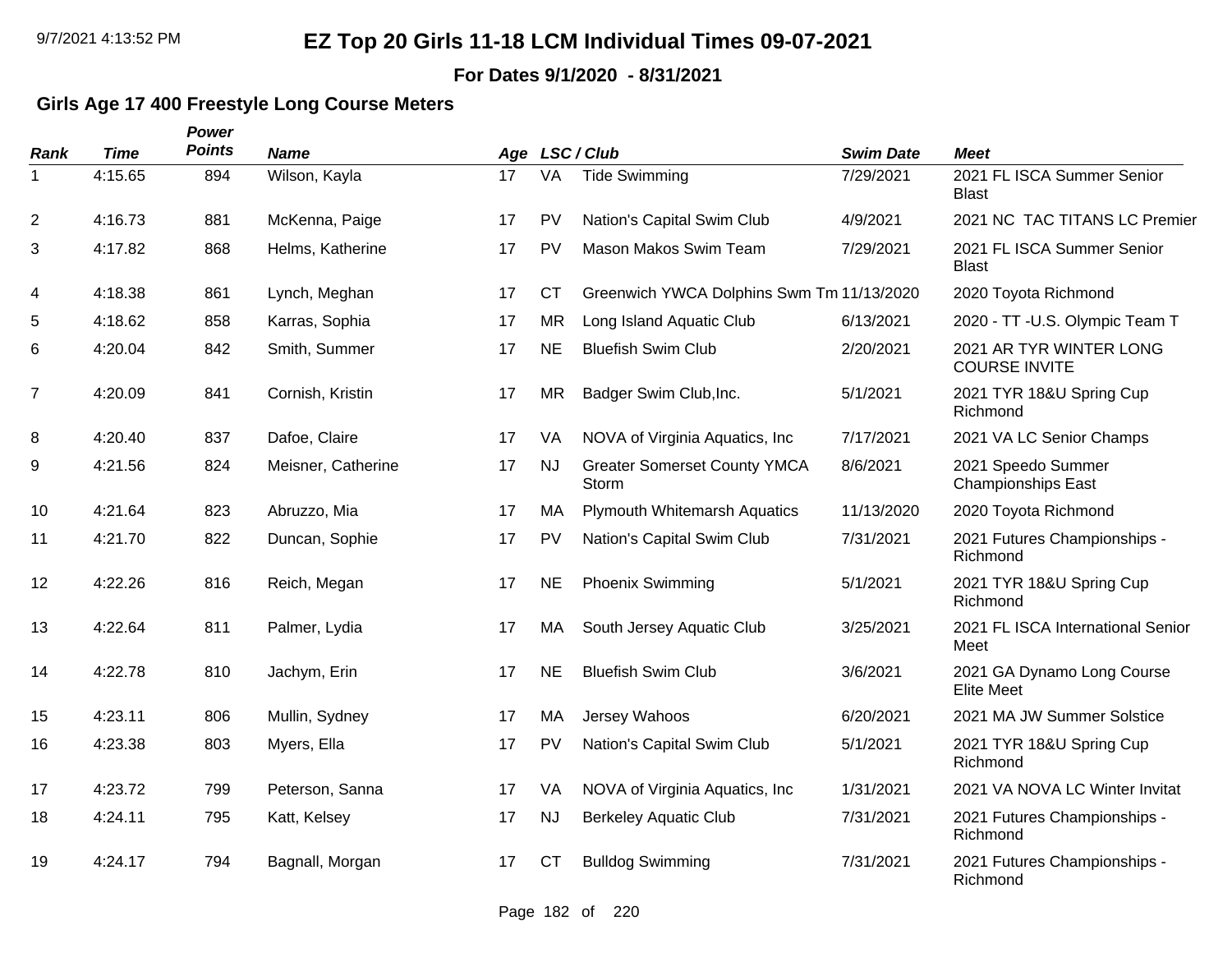| 9/7/2021 4:13:52 PM |         |     |                 |     | EZ Top 20 Girls 11-18 LCM Individual Times 09-07-2021 |           |                                           |
|---------------------|---------|-----|-----------------|-----|-------------------------------------------------------|-----------|-------------------------------------------|
|                     |         |     |                 |     | For Dates 9/1/2020 - 8/31/2021                        |           |                                           |
| 20                  | 4:24.86 | 786 | Benda, Caroline | MD. | North Baltimore Aquatic Club                          | 3/25/2021 | 2021 FL ISCA International Senior<br>Meet |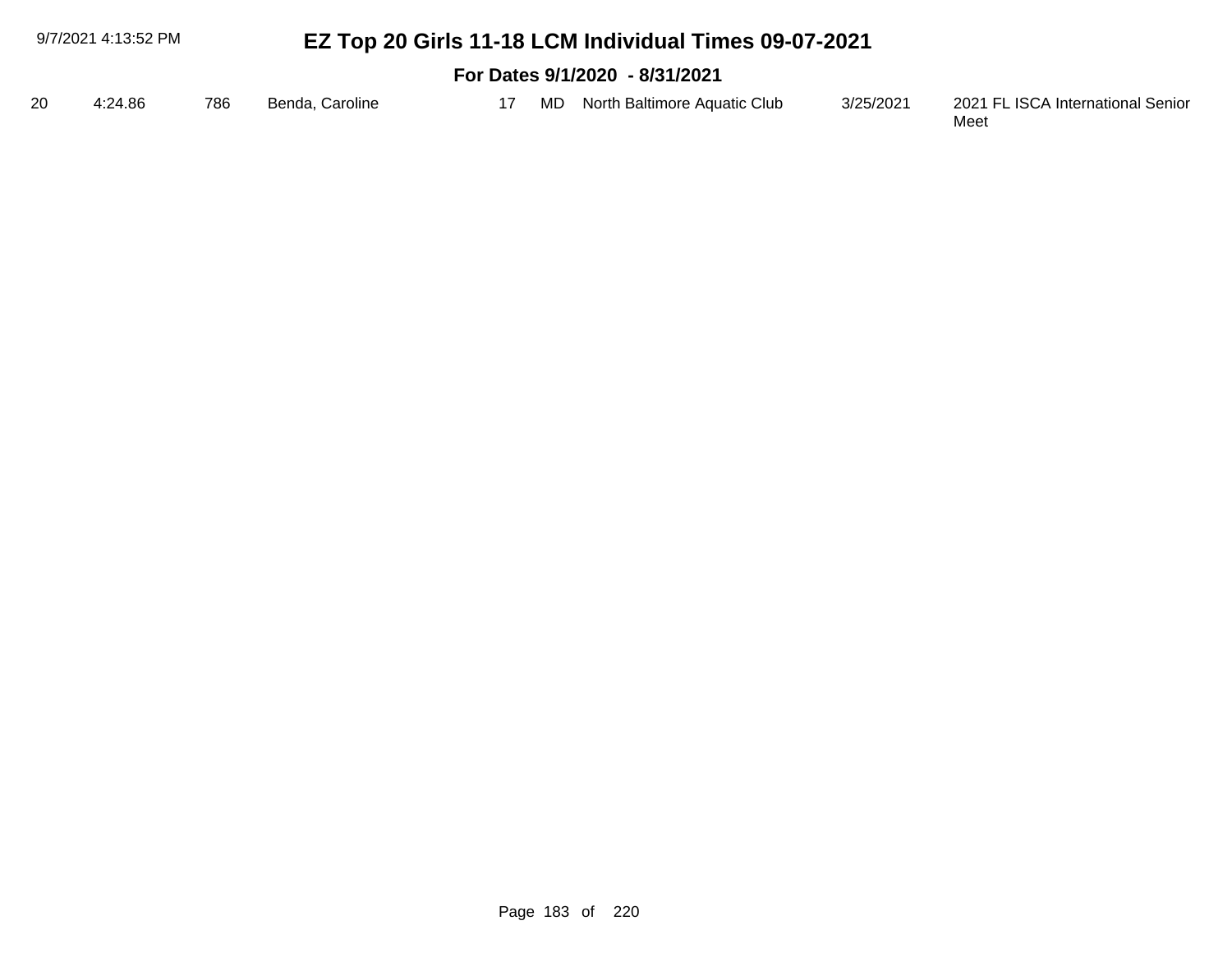#### **For Dates 9/1/2020 - 8/31/2021**

### **Girls Age 17 800 Freestyle Long Course Meters**

| <b>Rank</b>    | <b>Time</b> | <b>Points</b> | <b>Name</b>        |    |           | Age LSC/Club                                 | <b>Swim Date</b> | <b>Meet</b>                                     |
|----------------|-------------|---------------|--------------------|----|-----------|----------------------------------------------|------------------|-------------------------------------------------|
| 1              | 8:43.57     | 894           | McKenna, Paige     | 17 | PV        | Nation's Capital Swim Club                   | 1/14/2021        | 2021 Pro Series - Richmond                      |
| $\overline{c}$ | 8:46.87     | 876           | Cornish, Kristin   | 17 | <b>MR</b> | Badger Swim Club, Inc.                       | 4/29/2021        | 2021 TYR 18&U Spring Cup<br>Richmond            |
| 3              | 8:48.29     | 869           | Karras, Sophia     | 17 | <b>MR</b> | Long Island Aquatic Club                     | 5/15/2021        | 2021 TYR Pro Swim Series - Ind                  |
| 4              | 8:49.44     | 863           | Dafoe, Claire      | 17 | VA        | NOVA of Virginia Aquatics, Inc.              | 5/14/2021        | 2021 PV NCAP Elite Qualifier                    |
| 5              | 8:51.87     | 850           | Peterson, Sanna    | 17 | VA        | NOVA of Virginia Aquatics, Inc.              | 7/15/2021        | 2021 VA LC Senior Champs                        |
| 6              | 8:53.59     | 841           | Abruzzo, Mia       | 17 | MA        | <b>Plymouth Whitemarsh Aquatics</b>          | 11/12/2020       | 2020 Toyota Richmond                            |
| $\overline{7}$ | 8:53.95     | 839           | Duncan, Sophie     | 17 | <b>PV</b> | Nation's Capital Swim Club                   | 4/8/2021         | 2021 NC TAC TITANS LC Premier                   |
| 8              | 8:54.29     | 837           | Tadder, Samantha   | 17 | VA        | <b>Tide Swimming</b>                         | 11/12/2020       | 2020 Toyota Richmond                            |
| 9              | 8:57.86     | 819           | Palmer, Lydia      | 17 | MA        | South Jersey Aquatic Club                    | 8/3/2021         | 2021 Speedo Summer<br><b>Championships East</b> |
| 10             | 8:58.24     | 817           | Mullin, Sydney     | 17 | МA        | Jersey Wahoos                                | 7/11/2021        | 2021 MA Swimming Meet                           |
| 11             | 8:58.29     | 816           | Benda, Caroline    | 17 | <b>MD</b> | North Baltimore Aquatic Club                 | 3/27/2021        | 2021 FL ISCA International Senior<br>Meet       |
| 12             | 9:00.98     | 802           | Lynch, Meghan      | 17 | <b>CT</b> | Greenwich YWCA Dolphins Swm Tm 7/11/2021     |                  | 2021 CT CPAC July Senior Invite                 |
| 13             | 9:01.09     | 802           | Brandt, Mackenzie  | 17 | MA        | Suburban Seahawks Club                       | 7/11/2021        | 2021 MA Swimming Meet                           |
| 14             | 9:02.71     | 794           | Jachym, Erin       | 17 | <b>NE</b> | <b>Bluefish Swim Club</b>                    | 3/7/2021         | 2021 GA Dynamo Long Course<br><b>Elite Meet</b> |
| 15             | 9:03.28     | 791           | Katt, Kelsey       | 17 | <b>NJ</b> | <b>Berkeley Aquatic Club</b>                 | 7/29/2021        | 2021 Futures Championships -<br>Richmond        |
| 16             | 9:06.68     | 773           | Kolessar, Ashley   | 17 | МA        | Suburban Seahawks Club                       | 7/11/2021        | 2021 MA Swimming Meet                           |
| 17             | 9:09.53     | 759           | McNulty, Emma      | 17 | <b>MR</b> | Long Island Aquatic Club                     | 4/8/2021         | 2021 MR LIAC LI Challenge<br>Invitational       |
| 18             | 9:09.61     | 758           | Meisner, Catherine | 17 | <b>NJ</b> | <b>Greater Somerset County YMCA</b><br>Storm | 7/22/2021        | 2021 NC YOTA YMCA LC Festival                   |
| 19             | 9:10.53     | 754           | Love, Rachel       | 17 | <b>AD</b> | Schenectady-Saratoga Swim Club               | 7/29/2021        | 2021 Futures Championships -<br>Richmond        |
| 20             | 9:10.61     | 753           | Bagnall, Morgan    | 17 | <b>CT</b> | <b>Bulldog Swimming</b>                      | 3/27/2021        | 2021 FL ISCA International Senior<br>Meet       |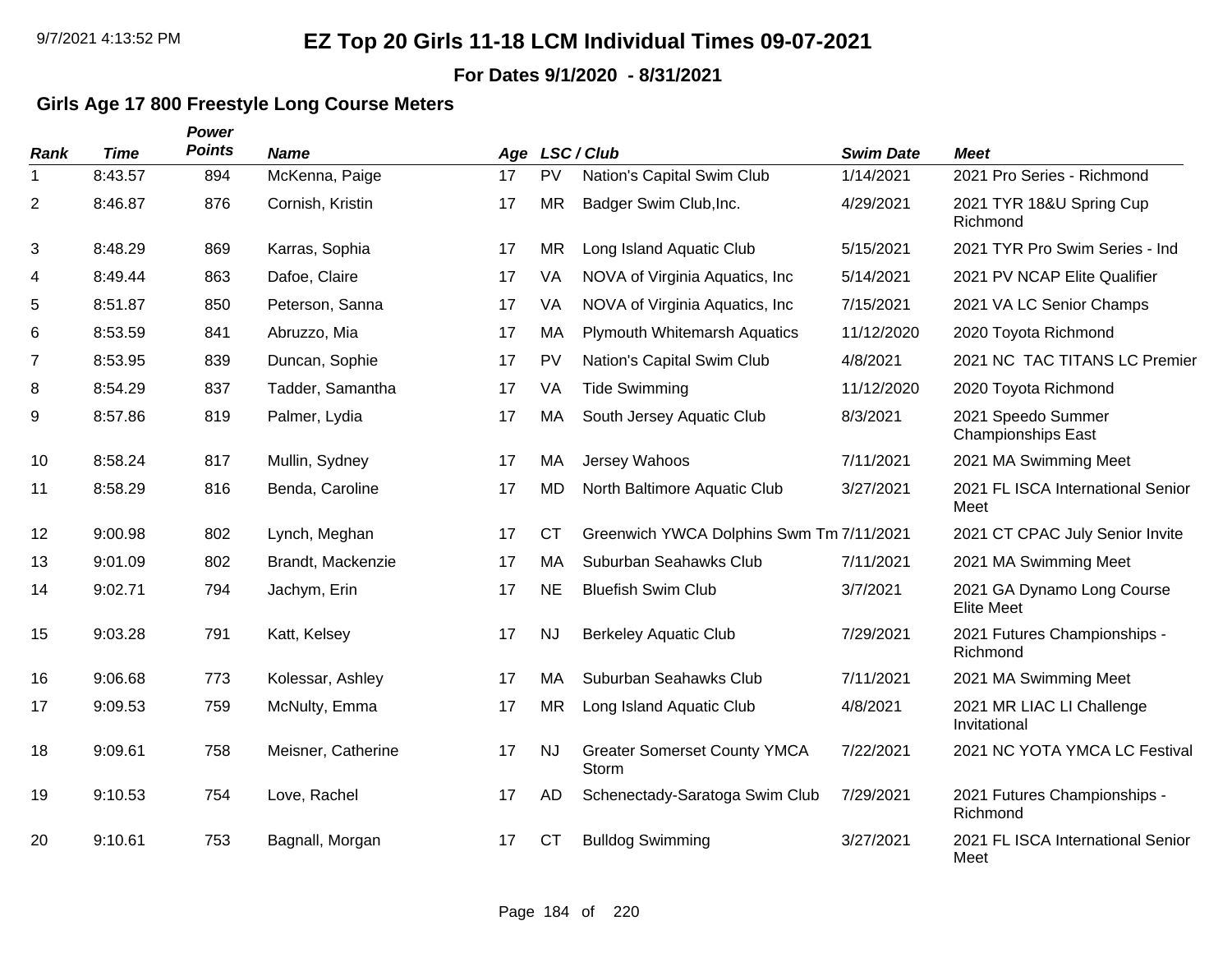#### **For Dates 9/1/2020 - 8/31/2021**

### **Girls Age 17 1500 Freestyle Long Course Meters**

| <b>Rank</b>    | <b>Time</b> | Power<br><b>Points</b> | <b>Name</b>       |    |           | Age LSC/Club                    | <b>Swim Date</b> | <b>Meet</b>                                     |
|----------------|-------------|------------------------|-------------------|----|-----------|---------------------------------|------------------|-------------------------------------------------|
| 1              | 16:34.54    | 943                    | Smith, Summer     | 17 | <b>NE</b> | <b>Bluefish Swim Club</b>       | 2/19/2021        | 2021 AR TYR WINTER LONG<br><b>COURSE INVITE</b> |
| 2              | 16:37.89    | 933                    | McKenna, Paige    | 17 | PV        | Nation's Capital Swim Club      | 4/11/2021        | 2021 NC TAC TITANS LC Premier                   |
| 3              | 16:42.63    | 920                    | Cornish, Kristin  | 17 | <b>MR</b> | Badger Swim Club, Inc.          | 6/7/2021         | 2020 Olympic Trials Wave I                      |
| 4              | 16:49.85    | 900                    | Karras, Sophia    | 17 | <b>MR</b> | Long Island Aquatic Club        | 1/17/2021        | 2021 Pro Series - Richmond                      |
| 5              | 16:55.15    | 886                    | Dafoe, Claire     | 17 | VA        | NOVA of Virginia Aquatics, Inc. | 7/18/2021        | 2021 VA LC Senior Champs                        |
| 6              | 17:01.29    | 870                    | Benda, Caroline   | 17 | <b>MD</b> | North Baltimore Aquatic Club    | 3/23/2021        | 2021 FL ISCA International Senior<br>Meet       |
| $\overline{7}$ | 17:04.43    | 861                    | Palmer, Lydia     | 17 | МA        | South Jersey Aquatic Club       | 7/8/2021         | 2021 MA Swimming Meet                           |
| 8              | 17:05.66    | 858                    | Peterson, Sanna   | 17 | VA        | NOVA of Virginia Aquatics, Inc. | 5/14/2021        | 2021 PV NCAP Elite Qualifier                    |
| 9              | 17:13.27    | 838                    | Katt, Kelsey      | 17 | <b>NJ</b> | <b>Berkeley Aquatic Club</b>    | 8/1/2021         | 2021 Futures Championships -<br>Richmond        |
| 10             | 17:16.46    | 829                    | Brandt, Mackenzie | 17 | МA        | Suburban Seahawks Club          | 8/10/2021        | 2021 SE NCSA Summer<br>Swimming Championships   |
| 11             | 17:17.52    | 826                    | Mullin, Sydney    | 17 | MA        | Jersey Wahoos                   | 7/8/2021         | 2021 MA Swimming Meet                           |
| 12             | 17:24.13    | 809                    | Jachym, Erin      | 17 | <b>NE</b> | <b>Bluefish Swim Club</b>       | 2/19/2021        | 2021 AR TYR WINTER LONG<br><b>COURSE INVITE</b> |
| 13             | 17:27.41    | 800                    | Bagnall, Morgan   | 17 | <b>CT</b> | <b>Bulldog Swimming</b>         | 8/1/2021         | 2021 Futures Championships -<br>Richmond        |
| 14             | 17:30.74    | 792                    | Love, Rachel      | 17 | <b>AD</b> | Schenectady-Saratoga Swim Club  | 8/5/2021         | 2021 NI LC Senior Zone<br>Championships         |
| 15             | 17:31.63    | 790                    | Fox, Megan        | 17 | MA        | Egg Harbor Twp Seahawks         | 7/8/2021         | 2021 MA Swimming Meet                           |
| 16             | 17:31.89    | 789                    | Sommerstad, Kate  | 17 | <b>MR</b> | Three Village Swim Club         | 8/5/2021         | 2021 NI LC Senior Zone<br>Championships         |
| 17             | 17:36.49    | 777                    | McNulty, Emma     | 17 | <b>MR</b> | Long Island Aquatic Club        | 4/11/2021        | 2021 MR LIAC LI Challenge<br>Invitational       |
| 18             | 17:37.83    | 774                    | Bergstrom, Sydney | 17 | MA        | Suburban Seahawks Club          | 7/8/2021         | 2021 MA Swimming Meet                           |
| 19             | 17:38.69    | 771                    | Reich, Megan      | 17 | <b>NE</b> | <b>Phoenix Swimming</b>         | 5/2/2021         | 2021 TYR 18&U Spring Cup<br>Richmond            |
| 20             | 17:38.74    | 771                    | Codd, Lily        | 17 | <b>CT</b> | Chelsea Piers Aquatic Club      | 7/31/2021        | 2021 FL ISCA Summer Senior                      |

Page 185 of 220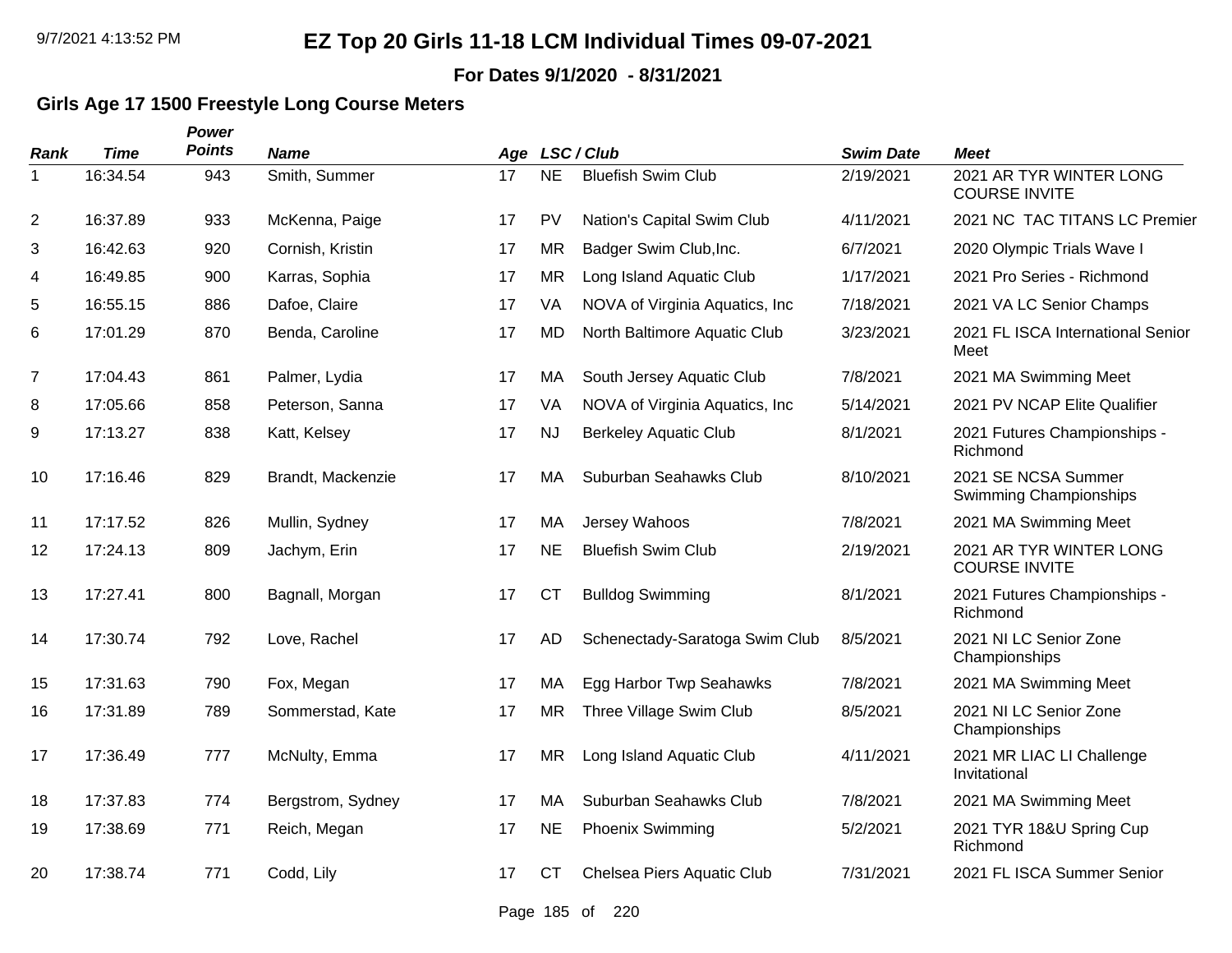**For Dates 9/1/2020 - 8/31/2021**

Blast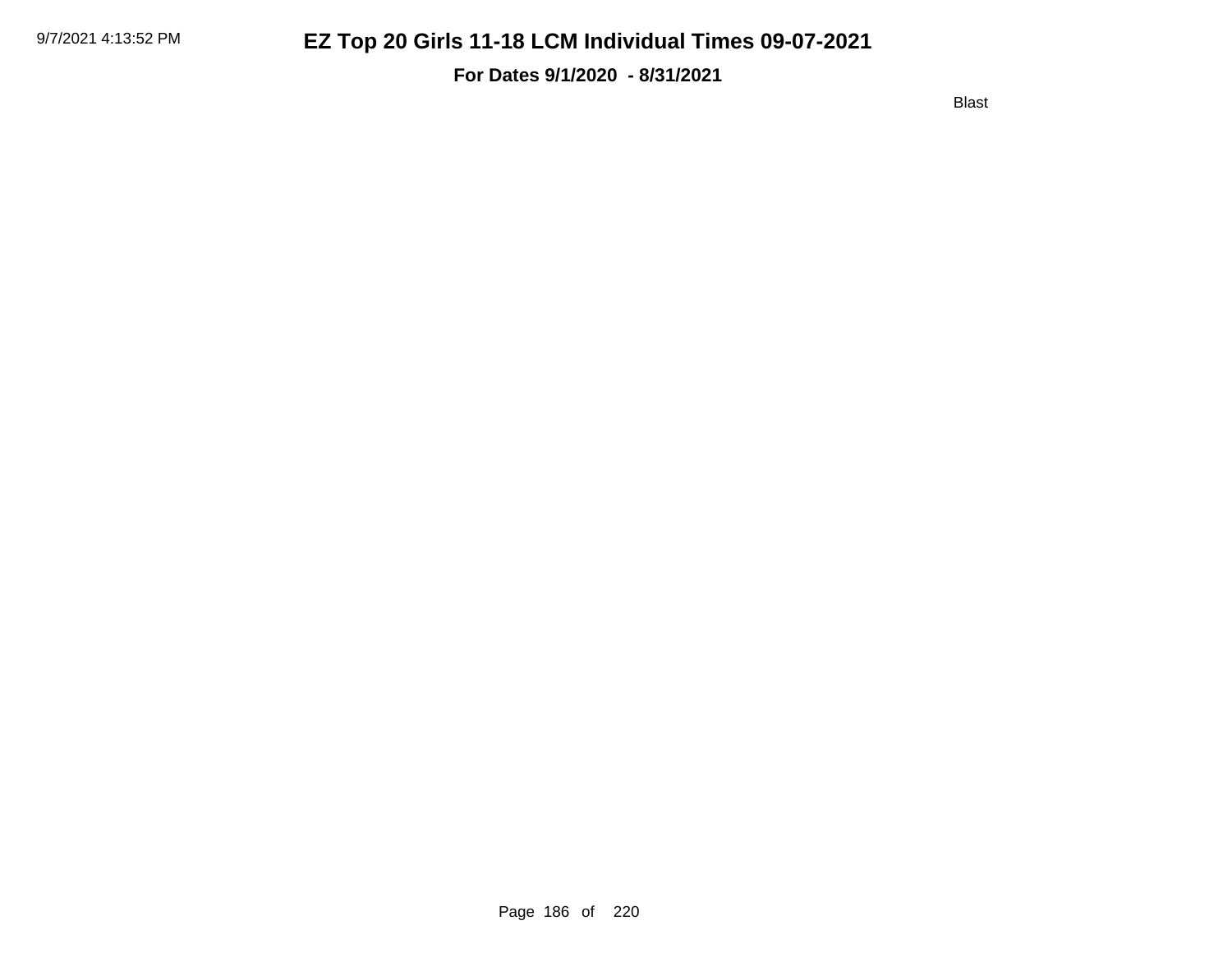#### **For Dates 9/1/2020 - 8/31/2021**

### **Girls Age 17 100 Backstroke Long Course Meters**

| Rank           | <b>Time</b> | Power<br><b>Points</b> | <b>Name</b>       |    |           | Age LSC/Club                                            | <b>Swim Date</b> | <b>Meet</b>                                          |
|----------------|-------------|------------------------|-------------------|----|-----------|---------------------------------------------------------|------------------|------------------------------------------------------|
|                | 1:01.44     | 975                    | Fuller, Josephine | 17 | VA        | NOVA of Virginia Aquatics, Inc.                         | 1/16/2021        | 2021 Pro Series - Richmond                           |
| $\overline{2}$ | 1:01.97     | 954                    | Tiltmann, Reilly  | 17 | VA        | University Of Virginia                                  | 5/15/2021        | 2021 TYR Pro Swim Series - Ind                       |
| 3              | 1:02.24     | 943                    | Runnels, Aris     | 17 | PV        | Nation's Capital Swim Club                              | 5/14/2021        | 2021 PV NCAP Elite Qualifier                         |
| 4              | 1:02.41     | 936                    | Mostek, Anya      | 17 | МA        | Phoenixville YMCA                                       | 8/6/2021         | 2021 Speedo Summer<br><b>Championships East</b>      |
| 5              | 1:02.44     | 935                    | Wall, Tatum       | 17 | PV        | Nation's Capital Swim Club                              | 6/4/2021         | 2020 Olympic Trials Wave I                           |
| 6              | 1:02.64 r   | 927                    | Wilson, Kayla     | 17 | VA        | <b>Tide Swimming</b>                                    | 7/16/2021        | 2021 VA LC Senior Champs                             |
| $\overline{7}$ | 1:02.65     | 926                    | Yablonski, Ava    | 17 | <b>NE</b> | <b>Charles River Aquatics</b>                           | 7/28/2021        | 2021 FL Last Splash Invitational                     |
| 8              | 1:02.78     | 921                    | Smith, Summer     | 17 | <b>NE</b> | <b>Bluefish Swim Club</b>                               | 3/6/2021         | 2021 GA Dynamo Long Course<br><b>Elite Meet</b>      |
| 9              | 1:02.90     | 916                    | Marlin, Krista    | 17 | МA        | Suburban Seahawks Club                                  | 8/12/2021        | 2021 SE NCSA Summer<br><b>Swimming Championships</b> |
| 10             | 1:02.98 r   | 913                    | Dixon, Zoe        | 17 | VA        | NOVA of Virginia Aquatics, Inc.                         | 8/14/2021        | 2021 SE NCSA Summer<br><b>Swimming Championships</b> |
| 11             | 1:03.05     | 910                    | Hall, Paige       | 17 | PV        | <b>Machine Aquatics</b>                                 | 11/13/2020       | 2020 Toyota Richmond                                 |
| 12             | 1:03.13     | 907                    | Dimartile, Meghan | 17 | МA        | <b>Upper Dublin Aquatic Club</b>                        | 7/11/2021        | 2021 MA Swimming Meet                                |
| 13             | 1:03.25     | 902                    | Huske, Torri      | 17 | PV        | <b>Arlington Aquatic Club</b>                           | 11/13/2020       | 2020 Toyota Richmond                                 |
| 14             | 1:03.35     | 899                    | Bradley, Izzy     | 17 | VA        | <b>Cavalier Aquatics/Piedmont Family</b><br><b>YMCA</b> | 7/22/2021        | 2021 NC YOTA YMCA LC Festival                        |
| 15             | 1:03.39     | 897                    | Korbly, Isabella  | 17 | <b>NE</b> | <b>United Swim Club</b>                                 | 3/20/2021        | 2021 WI 18&U MAC Spring Virtual                      |
| 16             | 1:03.85     | 879                    | Johnston, Sabrina | 17 | <b>MR</b> | <b>BGC-N. Westchester Marlins</b>                       | 5/1/2021         | 2021 TYR 18&U Spring Cup<br>Richmond                 |
| 17             | 1:04.02     | 872                    | Peterson, Layne   | 17 | <b>NJ</b> | Peddie Aquatic Association                              | 7/29/2021        | 2021 Futures Championships -<br>West Fargo           |
| 18             | 1:04.04     | 871                    | Hamlin, Molly     | 17 | <b>NE</b> | <b>Crimson Aquatics</b>                                 | 11/13/2020       | 2020 Toyota Richmond                                 |
| 19             | 1:04.08     | 870                    | Behm, Annie       | 17 | MA        | Jersey Wahoos                                           | 5/1/2021         | 2021 TYR 18&U Spring Cup<br>Richmond                 |
| 20             | 1:04.18     | 866                    | Carr, Abby        | 17 | PV        | Rockville Montgomery Swim Club                          | 11/13/2020       | 2020 Toyota Richmond                                 |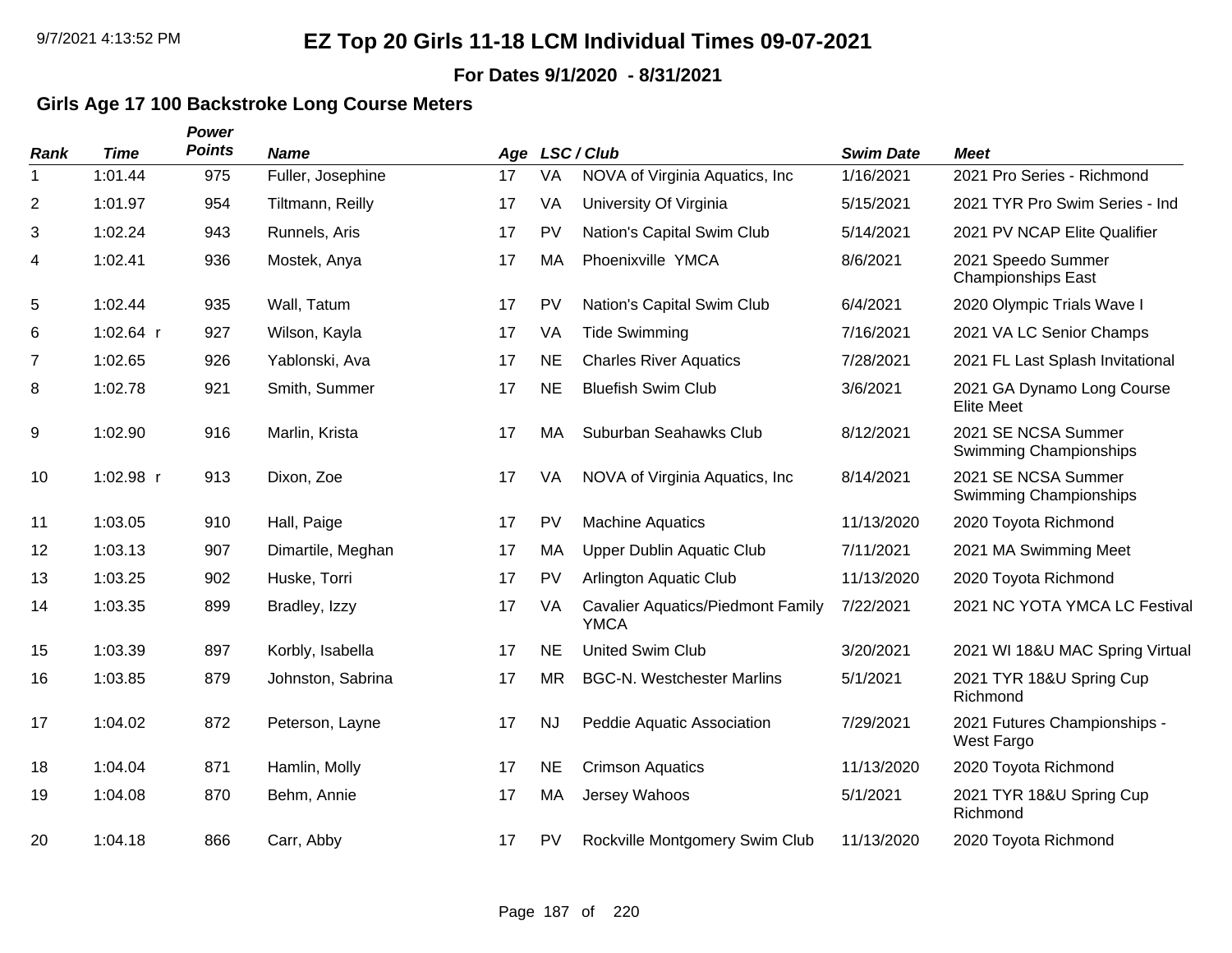#### **For Dates 9/1/2020 - 8/31/2021**

### **Girls Age 17 200 Backstroke Long Course Meters**

| <b>Rank</b>    | <b>Time</b> | Power<br><b>Points</b> | <b>Name</b>       |    |           | Age LSC/Club                     | <b>Swim Date</b> | <b>Meet</b>                                   |
|----------------|-------------|------------------------|-------------------|----|-----------|----------------------------------|------------------|-----------------------------------------------|
| -1             | 2:12.06     | 957                    | Dixon, Zoe        | 17 | VA        | NOVA of Virginia Aquatics, Inc.  | 8/10/2021        | 2021 SE NCSA Summer<br>Swimming Championships |
| $\overline{2}$ | 2:12.95     | 942                    | Smith, Summer     | 17 | <b>NE</b> | <b>Bluefish Swim Club</b>        | 11/14/2020       | 2020 Toyota Richmond                          |
| 3              | 2:13.33     | 935                    | Fuller, Josephine | 17 | VA        | NOVA of Virginia Aquatics, Inc   | 1/17/2021        | 2021 Pro Series - Richmond                    |
| 4              | 2:13.52     | 932                    | Wilson, Kayla     | 17 | VA        | <b>Tide Swimming</b>             | 7/28/2021        | 2021 FL ISCA Summer Senior<br><b>Blast</b>    |
| $\,$ 5 $\,$    | 2:15.13     | 905                    | Tiltmann, Reilly  | 17 | <b>VA</b> | University Of Virginia           | 5/15/2021        | TT - 2021 TYR Pro Swim Series                 |
| 6              | 2:15.26     | 902                    | Behm, Annie       | 17 | <b>MA</b> | Jersey Wahoos                    | 5/2/2021         | 2021 TYR 18&U Spring Cup<br>Richmond          |
| $\overline{7}$ | 2:15.42     | 900                    | Hall, Paige       | 17 | <b>PV</b> | <b>Machine Aquatics</b>          | 1/17/2021        | 2021 Pro Series - Richmond                    |
| 8              | 2:15.87     | 892                    | Duncan, Sophie    | 17 | PV        | Nation's Capital Swim Club       | 7/13/2021        | 2021 PV AP MCSL Coaches Long<br>Course        |
| 9              | 2:16.82     | 876                    | Marlin, Krista    | 17 | MA        | Suburban Seahawks Club           | 8/10/2021        | 2021 SE NCSA Summer<br>Swimming Championships |
| 10             | 2:17.16     | 870                    | Mostek, Anya      | 17 | MA        | Phoenixville YMCA                | 7/24/2021        | 2021 NC YOTA YMCA LC Festival                 |
| 11             | 2:17.58     | 863                    | Wall, Tatum       | 17 | <b>PV</b> | Nation's Capital Swim Club       | 7/18/2021        | 2021 PV LC Senior<br>Championships            |
| 12             | 2:17.66     | 862                    | Scholer, Haley    | 17 | MA        | Penn Charter Aquatic Club        | 5/2/2021         | 2021 TYR 18&U Spring Cup<br>Richmond          |
| 13             | 2:17.97     | 857                    | Korbly, Isabella  | 17 | <b>NE</b> | <b>United Swim Club</b>          | 3/21/2021        | 2021 WI 18&U MAC Spring Virtual               |
| 14             | 2:18.01     | 856                    | Brandt, Mackenzie | 17 | MA        | Suburban Seahawks Club           | 8/10/2021        | 2021 SE NCSA Summer<br>Swimming Championships |
| 14             | 2:18.01     | 856                    | Dimartile, Meghan | 17 | MA        | <b>Upper Dublin Aquatic Club</b> | 7/9/2021         | 2021 MA Swimming Meet                         |
| 16             | 2:18.14     | 854                    | Debaecke, Sydney  | 17 | MA        | Suburban Seahawks Club           | 8/10/2021        | 2021 SE NCSA Summer<br>Swimming Championships |
| 17             | 2:18.89     | 842                    | Durocher, Jordan  | 17 | <b>PV</b> | Nation's Capital Swim Club       | 8/1/2021         | 2021 Futures Championships -<br>Richmond      |
| 18             | 2:19.15     | 837                    | Runnels, Aris     | 17 | PV        | Nation's Capital Swim Club       | 5/15/2021        | 2021 PV NCAP Elite Qualifier                  |
| 19             | 2:19.63     | 829                    | Charlat, Jenna    | 17 | <b>NE</b> | <b>Phoenix Swimming</b>          | 5/16/2021        | CM May LC Meet                                |
| 20             | 2:19.84     | 826                    | Rodriguez, Sydney | 17 | <b>NJ</b> | <b>Scarlet Aquatics</b>          | 5/2/2021         | 2021 FL UANA Tokyo Qualifier                  |

Page 188 of 220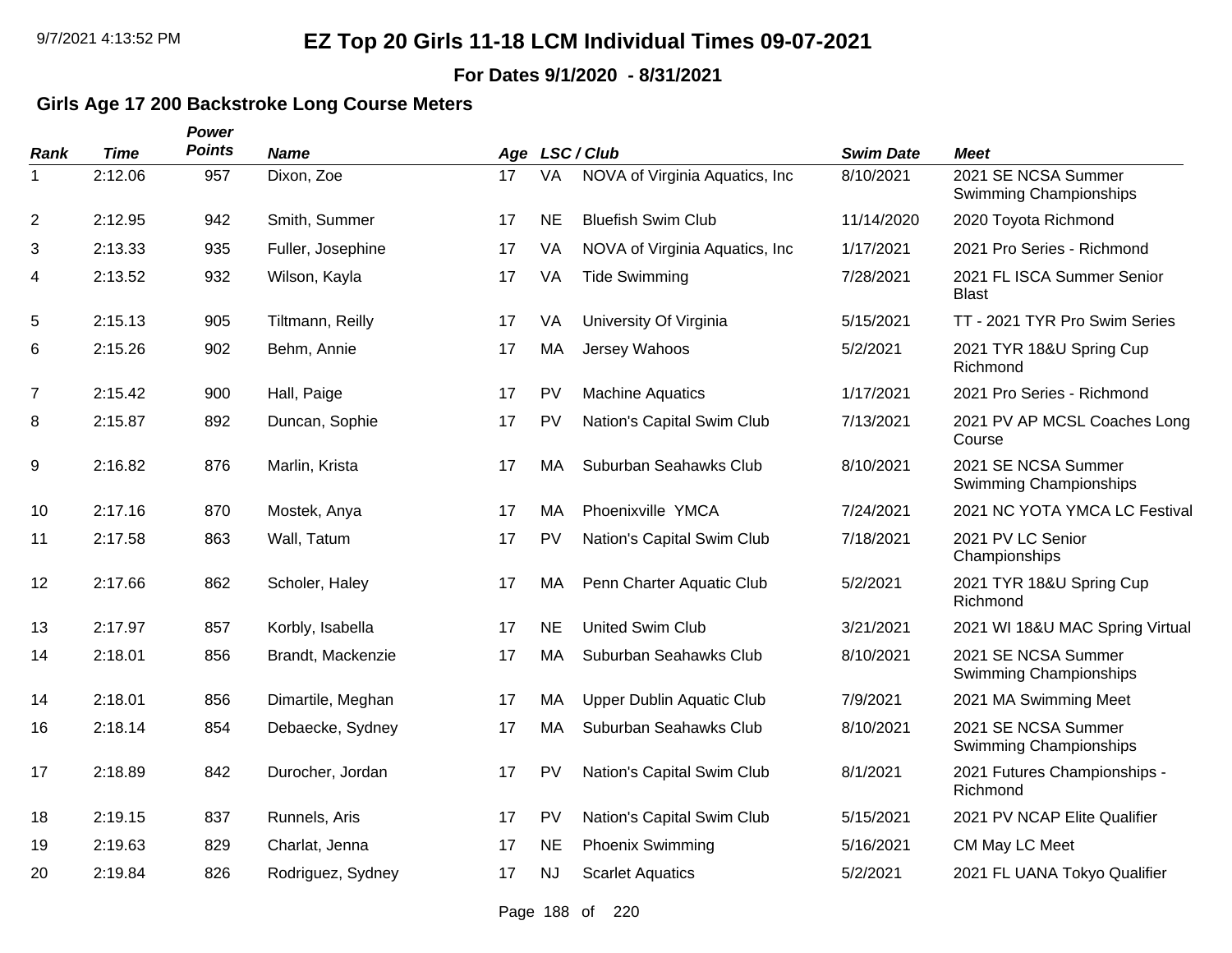**For Dates 9/1/2020 - 8/31/2021**

### **Girls Age 17 100 Breaststroke Long Course Meters**

| <b>Rank</b>    | <b>Time</b> | Power<br><b>Points</b> | <b>Name</b>        | Age |           | LSC / Club                       | <b>Swim Date</b> | <b>Meet</b>                                     |
|----------------|-------------|------------------------|--------------------|-----|-----------|----------------------------------|------------------|-------------------------------------------------|
| 1              | 1:10.43     | 897                    | Walsh, Lauren      | 17  | <b>CT</b> | Rapids Swim Team                 | 8/5/2021         | 2021 NI LC Senior Zone<br>Championships         |
| $\overline{c}$ | 1:11.06     | 877                    | Fuller, Josephine  | 17  | VA        | NOVA of Virginia Aquatics, Inc.  | 4/30/2021        | 2021 TYR 18&U Spring Cup<br>Richmond            |
| 3              | 1:11.53     | 863                    | Palmer, Lydia      | 17  | MA        | South Jersey Aquatic Club        | 4/30/2021        | 2021 TYR 18&U Spring Cup<br>Richmond            |
| 4              | 1:11.55     | 862                    | Phelan, Denise     | 17  | <b>MR</b> | <b>Team Suffolk</b>              | 8/5/2021         | 2021 NI LC Senior Zone<br>Championships         |
| 5              | 1:11.63     | 860                    | Dixon, Zoe         | 17  | VA        | NOVA of Virginia Aquatics, Inc.  | 7/15/2021        | 2021 VA LC Senior Champs                        |
| 6              | 1:11.67     | 858                    | Sabin, Clarissa    | 17  | <b>NJ</b> | <b>Berkeley Aquatic Club</b>     | 3/19/2021        | 2021 NJ BAC Jim Wood Memorial<br>Invitational   |
| $\overline{7}$ | 1:11.74     | 856                    | Tadder, Samantha   | 17  | VA        | <b>Tide Swimming</b>             | 11/13/2020       | 2020 Toyota Richmond                            |
| 8              | 1:13.11     | 814                    | Gavigan, Riley     | 17  | <b>MR</b> | Three Village Swim Club          | 11/21/2020       | 2020 MD Navy Swimming Fall<br><b>Series</b>     |
| 9              | 1:13.16     | 813                    | Spencer, Paige     | 17  | <b>NE</b> | <b>SOLO Aquatics</b>             | 8/6/2021         | 2021 Speedo Summer<br><b>Championships East</b> |
| 10             | 1:13.23     | 811                    | Bingley, Hanna     | 17  | <b>PV</b> | Rockville Montgomery Swim Club   | 7/29/2021        | 2021 Futures Championships -<br>Richmond        |
| 11             | 1:13.26     | 810                    | Holmes, Kaitlyn    | 17  | <b>CT</b> | Chelsea Piers Aquatic Club       | 7/28/2021        | 2021 FL ISCA Summer Senior<br><b>Blast</b>      |
| 12             | 1:13.44     | 804                    | Smith, Ella        | 17  | <b>NE</b> | <b>Bluefish Swim Club</b>        | 5/14/2021        | 2021 GA SwimAtlanta's Mizuno<br>2021            |
| 13             | 1:13.51     | 802                    | Sheble, Grace      | 17  | VA        | NOVA of Virginia Aquatics, Inc   | 11/13/2020       | 2020 Toyota Richmond                            |
| 14             | 1:13.67     | 797                    | Dibetta, Cas       | 17  | AM        | <b>Steel City Aquatics</b>       | 8/5/2021         | 2021 NI LC Senior Zone<br>Championships         |
| 15             | 1:13.71     | 796                    | Clark, Brooke-lynn | 17  | VA        | <b>Coast Guard Blue Dolphins</b> | 7/29/2021        | 2021 Futures Championships -<br>Richmond        |
| 16             | 1:13.79     | 794                    | Mostek, Anya       | 17  | MA        | Phoenixville YMCA                | 4/30/2021        | 2021 TYR 18&U Spring Cup<br>Richmond            |
| 17             | 1:13.80     | 793                    | Daniel, Abby       | 17  | PV        | Occoquan Swimming Inc            | 5/13/2021        | 2021 VA EZ LC Speedo<br>Champions               |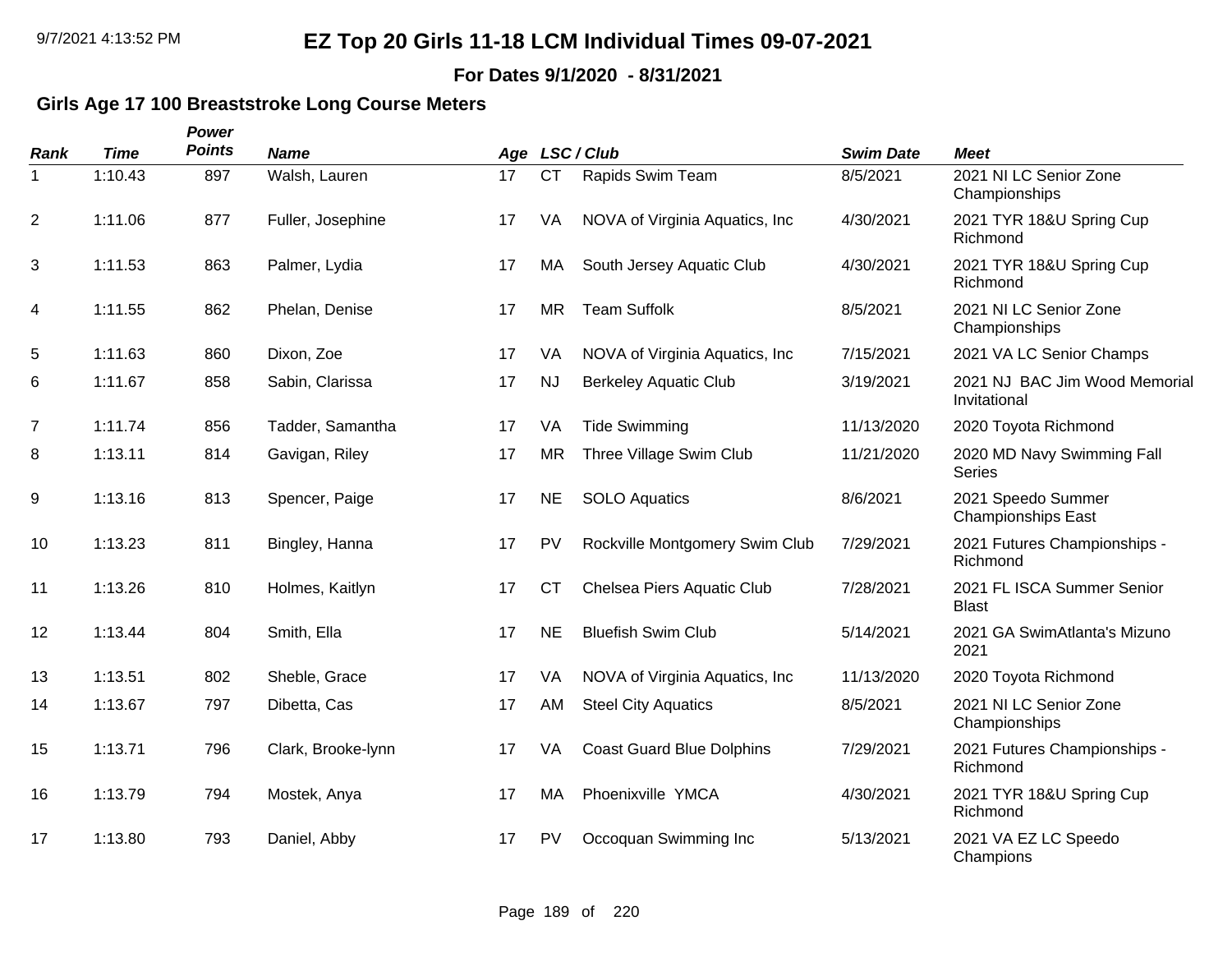| 9/7/2021 4:13:52 PM |         |     |                  |    |    | EZ Top 20 Girls 11-18 LCM Individual Times 09-07-2021 |           |                                               |  |  |  |
|---------------------|---------|-----|------------------|----|----|-------------------------------------------------------|-----------|-----------------------------------------------|--|--|--|
|                     |         |     |                  |    |    | For Dates 9/1/2020 - 8/31/2021                        |           |                                               |  |  |  |
| 18                  | 1:13.92 | 790 | Routzahn, Sophia | 17 | MD | Frederick Area Swim Team                              | 7/29/2021 | 2021 Futures Championships -<br>Richmond      |  |  |  |
| 19                  | 1:14.27 | 779 | Lynch, Meghan    | 17 | СT | Greenwich YWCA Dolphins Swm Tm 3/24/2021              |           | 2021 FL ISCA International Senior<br>Meet     |  |  |  |
| 20                  | 1:14.33 | 778 | Hau, Regan       | 17 | PV | <b>Machine Aquatics</b>                               | 8/11/2021 | 2021 SE NCSA Summer<br>Swimming Championships |  |  |  |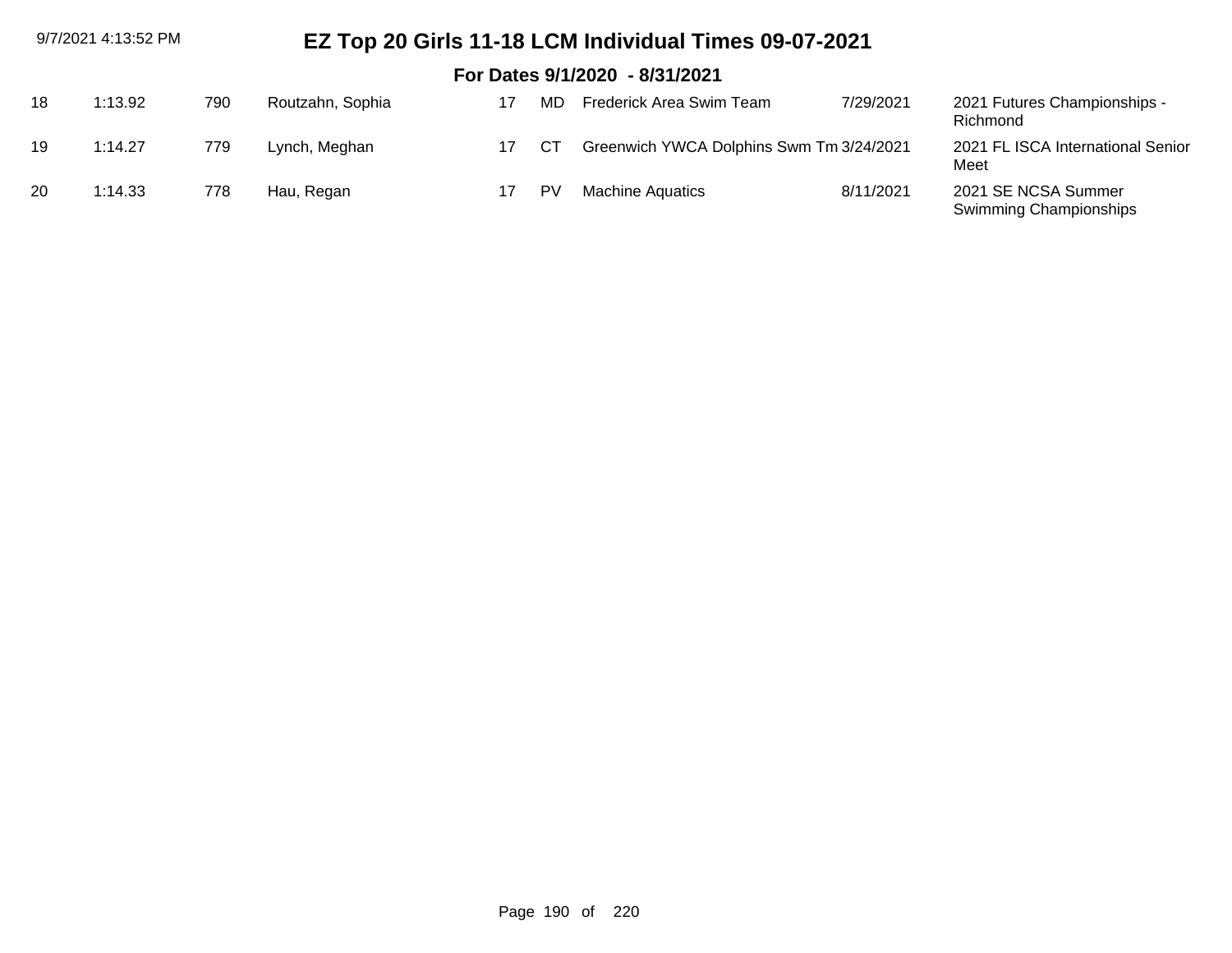**For Dates 9/1/2020 - 8/31/2021**

### **Girls Age 17 200 Breaststroke Long Course Meters**

| Rank           | <b>Time</b> | Power<br><b>Points</b> | <b>Name</b>        |    |           | Age LSC/Club                              | <b>Swim Date</b> | <b>Meet</b>                                     |
|----------------|-------------|------------------------|--------------------|----|-----------|-------------------------------------------|------------------|-------------------------------------------------|
| 1              | 2:29.82     | 934                    | Dixon, Zoe         | 17 | VA        | NOVA of Virginia Aquatics, Inc.           | 8/13/2021        | 2021 SE NCSA Summer<br>Swimming Championships   |
| $\overline{2}$ | 2:32.56     | 896                    | Tadder, Samantha   | 17 | VA        | <b>Tide Swimming</b>                      | 11/14/2020       | 2020 Toyota Richmond                            |
| 3              | 2:33.89     | 878                    | Phelan, Denise     | 17 | <b>MR</b> | <b>Team Suffolk</b>                       | 8/8/2021         | 2021 NI LC Senior Zone<br>Championships         |
| 4              | 2:34.42     | 870                    | Palmer, Lydia      | 17 | MA        | South Jersey Aquatic Club                 | 8/4/2021         | 2021 Speedo Summer<br><b>Championships East</b> |
| 5              | 2:35.02     | 862                    | Harnish, Meaghan   | 17 | MA        | York YMCA                                 | 8/4/2021         | 2021 Speedo Summer<br><b>Championships East</b> |
| 6              | 2:36.21     | 846                    | Walsh, Lauren      | 17 | <b>CT</b> | Rapids Swim Team                          | 8/8/2021         | 2021 NI LC Senior Zone<br>Championships         |
| 7              | 2:36.33     | 844                    | Lynch, Meghan      | 17 | <b>CT</b> | Greenwich YWCA Dolphins Swm Tm 11/12/2020 |                  | 2020 TUSO - Time Trials - Rich                  |
| 8              | 2:37.06     | 834                    | Smith, Ella        | 17 | <b>NE</b> | <b>Bluefish Swim Club</b>                 | 5/15/2021        | 2021 GA SwimAtlanta's Mizuno<br>2021            |
| 9              | 2:37.25     | 832                    | Fuller, Josephine  | 17 | VA        | NOVA of Virginia Aquatics, Inc.           | 1/30/2021        | 2021 VA NOVA LC Winter Invitat                  |
| 10             | 2:37.94     | 822                    | Holmes, Kaitlyn    | 17 | <b>CT</b> | Chelsea Piers Aquatic Club                | 7/29/2021        | 2021 FL ISCA Summer Senior<br><b>Blast</b>      |
| 11             | 2:38.16     | 819                    | Mostek, Anya       | 17 | MA        | Phoenixville YMCA                         | 7/25/2021        | 2021 NC YOTA YMCA LC Festival                   |
| 12             | 2:38.21     | 819                    | Clark, Brooke-lynn | 17 | VA        | <b>Coast Guard Blue Dolphins</b>          | 7/31/2021        | 2021 Futures Championships -<br>Richmond        |
| 13             | 2:39.11     | 807                    | Umhofer, Jane      | 17 | PV        | Rockville Montgomery Swim Club            | 11/14/2020       | 2020 Toyota Richmond                            |
| 14             | 2:39.28     | 804                    | Kolessar, Ashley   | 17 | MA        | Suburban Seahawks Club                    | 8/13/2021        | 2021 SE NCSA Summer<br>Swimming Championships   |
| 15             | 2:40.25     | 791                    | Heilen, Sophia     | 17 | PV        | Occoquan Swimming Inc                     | 5/16/2021        | 2021 VA EZ LC Speedo<br>Champions               |
| 16             | 2:40.58     | 787                    | Blanchard, Molly   | 17 | VA        | Poseidon Swimming Inc                     | 8/4/2021         | 2021 Speedo Summer<br><b>Championships East</b> |
| 17             | 2:40.91     | 782                    | Smith, Summer      | 17 | <b>NE</b> | <b>Bluefish Swim Club</b>                 | 3/7/2021         | 2021 GA Dynamo Long Course<br><b>Elite Meet</b> |
| 18             | 2:41.10     | 780                    | Benda, Caroline    | 17 | <b>MD</b> | North Baltimore Aquatic Club              | 5/1/2021         | 2021 TYR 18&U Spring Cup<br>Richmond            |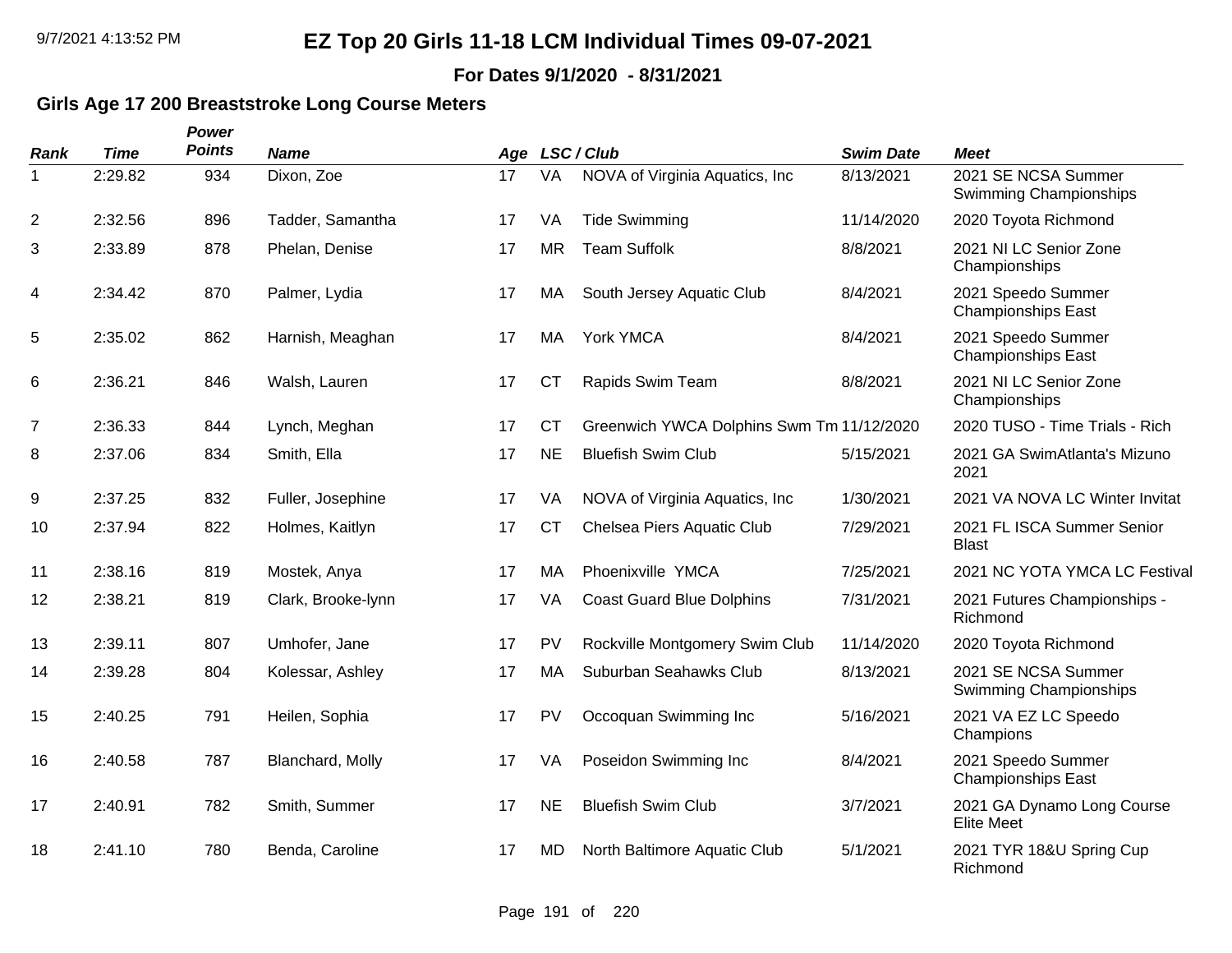| 9/7/2021 4:13:52 PM |         |     |             |      | EZ Top 20 Girls 11-18 LCM Individual Times 09-07-2021 |           |                                            |
|---------------------|---------|-----|-------------|------|-------------------------------------------------------|-----------|--------------------------------------------|
|                     |         |     |             |      | For Dates 9/1/2020 - 8/31/2021                        |           |                                            |
| 19                  | 2:41.86 | 770 | Humby, Jess | - NI | <b>STAR Swimming</b>                                  | 7/31/2021 | 2021 Futures Championships -<br>Richmond   |
| 20                  | 2:41.87 | 770 | Derby, Ella | NE.  | Kingfish Swimming                                     | 6/26/2021 | 2021 GA RAYS 13th Annual Stu<br>Hixon Meet |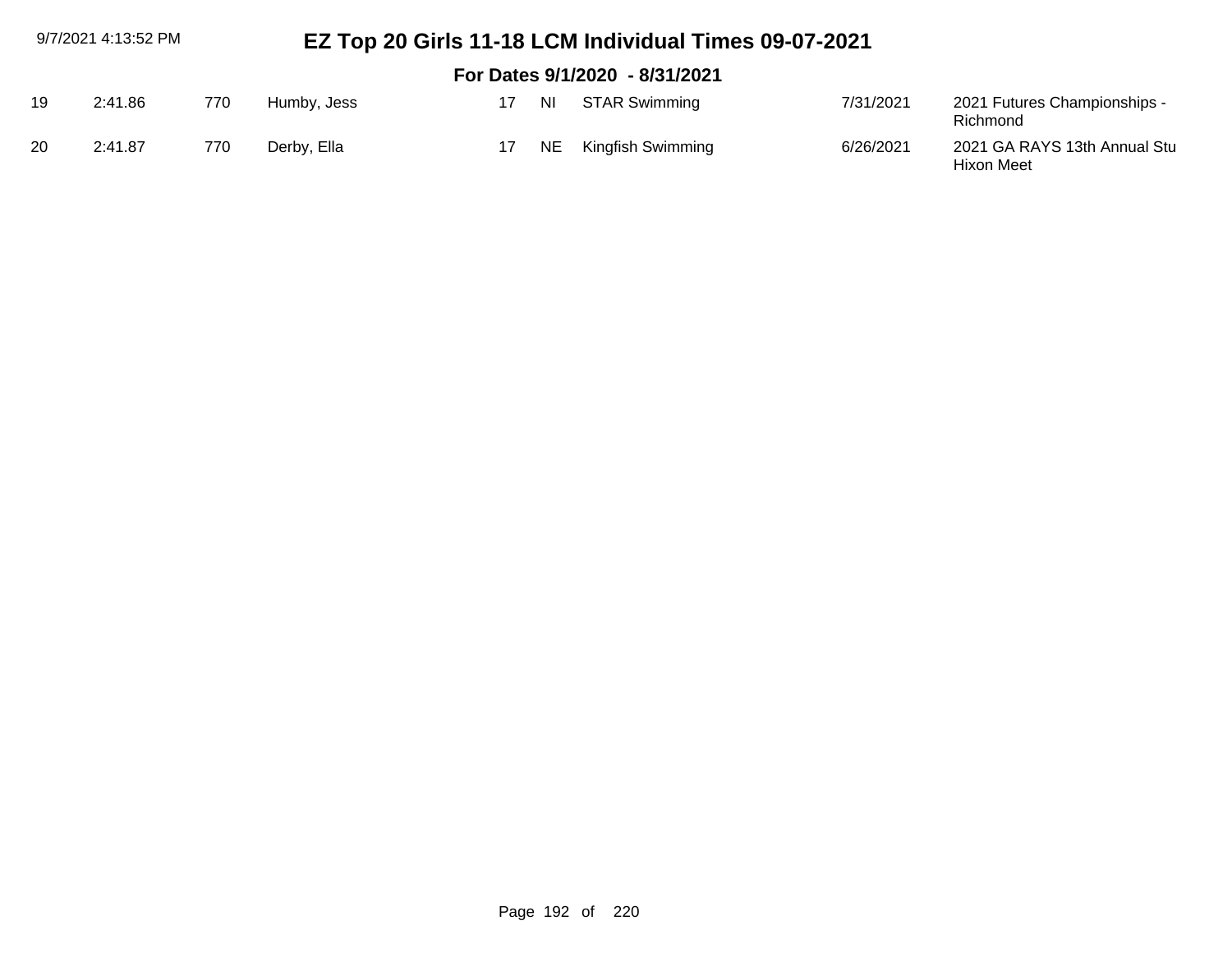#### **For Dates 9/1/2020 - 8/31/2021**

### **Girls Age 17 100 Butterfly Long Course Meters**

| <b>Rank</b>    | <b>Time</b> | <b>Points</b> | <b>Name</b>          |    |           | Age LSC/Club                                            | <b>Swim Date</b> | <b>Meet</b>                                |
|----------------|-------------|---------------|----------------------|----|-----------|---------------------------------------------------------|------------------|--------------------------------------------|
| 1              | 57.36       | 1028          | Huske, Torri         | 17 | PV        | Arlington Aquatic Club                                  | 11/13/2020       | 2020 Toyota Richmond                       |
| 2              | 1:00.06     | 928           | Tankard, Kyleigh     | 17 | VA        | <b>Coast Guard Blue Dolphins</b>                        | 5/14/2021        | 2021 VA EZ LC Speedo<br>Champions          |
| 3              | 1:00.32     | 918           | Carr, Abby           | 17 | PV        | Rockville Montgomery Swim Club                          | 5/14/2021        | 2021 VA EZ LC Speedo<br>Champions          |
| 4              | 1:01.02     | 893           | Dixon, Zoe           | 17 | VA        | NOVA of Virginia Aquatics, Inc.                         | 7/16/2021        | 2021 VA LC Senior Champs                   |
| 5              | 1:01.10     | 890           | Bailey, Kate         | 17 | PV        | <b>Arlington Aquatic Club</b>                           | 5/14/2021        | 2021 PV NCAP Elite Qualifier               |
| 6              | 1:01.20     | 886           | Vanyo, Athena        | 17 | VA        | <b>Cavalier Aquatics/Piedmont Family</b><br><b>YMCA</b> | 5/2/2021         | 2021 TYR 18U Spring Cup TT -<br>Richmond   |
| $\overline{7}$ | 1:01.23     | 885           | Hann, Lily           | 17 | <b>NJ</b> | <b>Lakeland Hills YMCA</b>                              | 7/24/2021        | 2021 NC YOTA YMCA LC Festival              |
| 8              | 1:01.43     | 878           | Forrester, Katie     | 17 | <b>NE</b> | <b>Bluefish Swim Club</b>                               | 5/16/2021        | 2021 GA SwimAtlanta's Mizuno<br>2021       |
| 9              | 1:01.46     | 877           | Seward, Hannah       | 17 | <b>CT</b> | <b>Ridgefield Aquatic Club</b>                          | 5/14/2021        | 2021 VA EZ LC Speedo<br>Champions          |
| 10             | 1:01.61     | 871           | McConagha, Mackenzie | 17 | <b>PV</b> | Nation's Capital Swim Club                              | 11/13/2020       | 2020 Toyota Richmond                       |
| 11             | 1:01.62     | 871           | Chong, Vanessa       | 17 | <b>MR</b> | Badger Swim Club, Inc.                                  | 11/13/2020       | 2020 Toyota Richmond                       |
| 12             | 1:01.72     | 867           | Wall, Tatum          | 17 | PV        | Nation's Capital Swim Club                              | 4/30/2021        | 2021 TYR 18&U Spring Cup<br>Richmond       |
| 13             | 1:01.82     | 864           | Jiang, Joy           | 17 | <b>MR</b> | Badger Swim Club, Inc.                                  | 11/13/2020       | 2020 Toyota Richmond                       |
| 14             | 1:01.98     | 858           | Fuller, Josephine    | 17 | VA        | NOVA of Virginia Aquatics, Inc.                         | 1/15/2021        | 2021 Pro Series - Richmond                 |
| 15             | 1:02.30     | 846           | Hartley, Maddy       | 17 | VA        | <b>Tide Swimming</b>                                    | 7/29/2021        | 2021 FL ISCA Summer Senior<br><b>Blast</b> |
| 16             | 1:02.35     | 845           | White, Katie         | 17 | <b>NE</b> | <b>Bluefish Swim Club</b>                               | 5/14/2021        | 2021 GA SwimAtlanta's Mizuno<br>2021       |
| 17             | 1:02.39     | 843           | Lee, Arabella        | 17 | <b>NJ</b> | YMCA of Greater Monmouth County 7/24/2021               |                  | 2021 NC YOTA YMCA LC Festival              |
| 18             | 1:02.42     | 842           | Duncan, Sophie       | 17 | <b>PV</b> | Nation's Capital Swim Club                              | 7/31/2021        | 2021 Futures Championships -<br>Richmond   |
| 18             | 1:02.42     | 842           | Runnels, Aris        | 17 | <b>PV</b> | Nation's Capital Swim Club                              | 4/10/2021        | 2021 NC TAC TITANS LC Premier              |
| 20             | 1:02.44     | 841           | Berger, Jill         | 17 | <b>PV</b> | Nation's Capital Swim Club                              | 5/14/2021        | 2021 PV NCAP Elite Qualifier               |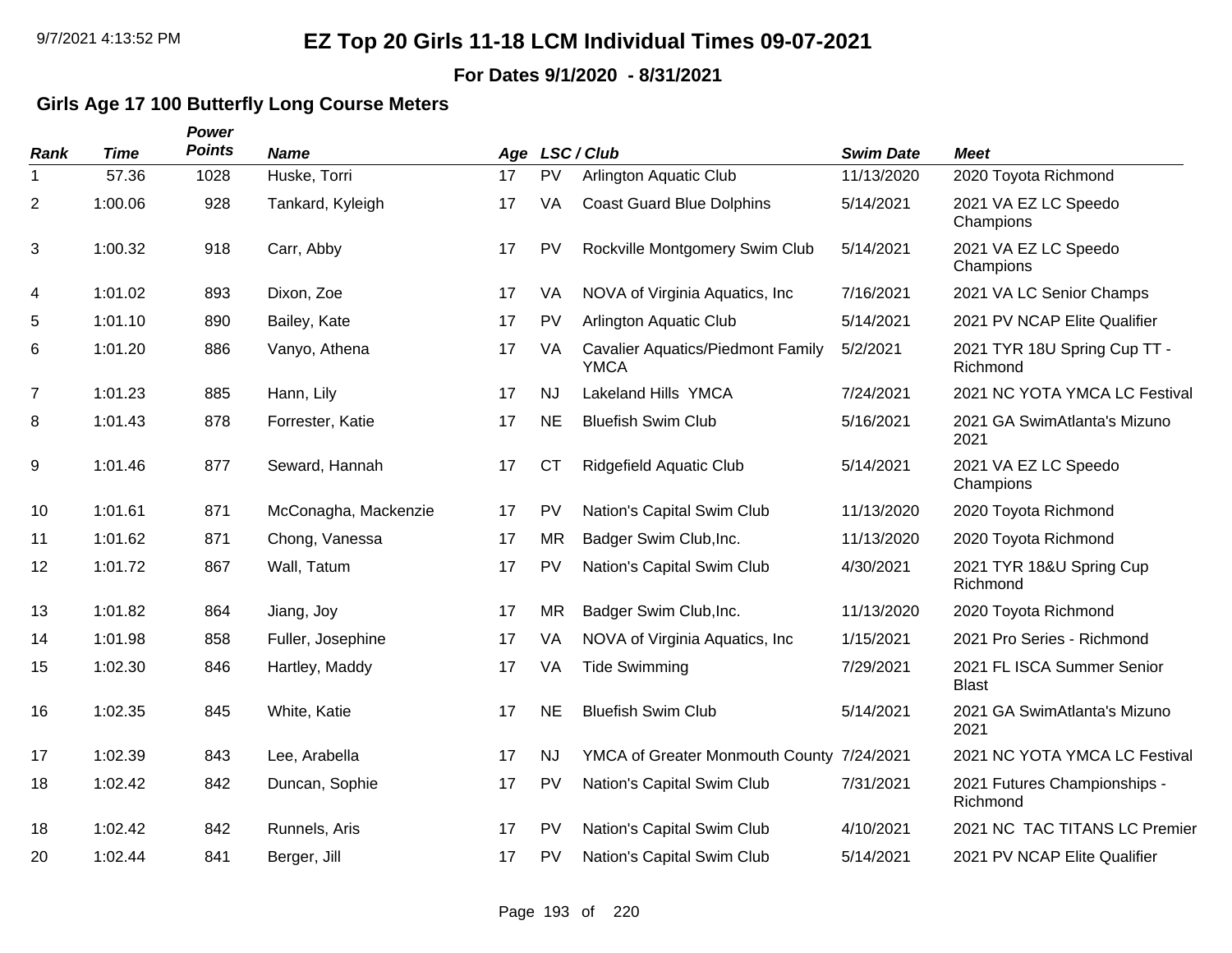#### **For Dates 9/1/2020 - 8/31/2021**

### **Girls Age 17 200 Butterfly Long Course Meters**

| <b>Rank</b> | <b>Time</b> | Power<br><b>Points</b> | <b>Name</b>          | Age |           | LSC / Club                                | <b>Swim Date</b> | <b>Meet</b>                                          |
|-------------|-------------|------------------------|----------------------|-----|-----------|-------------------------------------------|------------------|------------------------------------------------------|
| 1           | 2:12.29     | 908                    | Dixon, Zoe           | 17  | <b>VA</b> | NOVA of Virginia Aquatics, Inc.           | 5/16/2021        | 2021 PV NCAP Elite Qualifier                         |
| 2           | 2:13.16     | 894                    | Forrester, Katie     | 17  | <b>NE</b> | <b>Bluefish Swim Club</b>                 | 7/29/2021        | 2021 Futures Championships -<br>Richmond             |
| 3           | 2:13.38     | 891                    | Cullen, Casey        | 17  | MA        | <b>Plymouth Whitemarsh Aquatics</b>       | 6/4/2021         | 2020 Olympic Trials Wave I                           |
| 4           | 2:13.47     | 889                    | Sheble, Grace        | 17  | VA        | NOVA of Virginia Aquatics, Inc.           | 11/14/2020       | 2020 Toyota Richmond                                 |
| 5           | 2:13.81     | 884                    | Berger, Jill         | 17  | PV        | Nation's Capital Swim Club                | 5/16/2021        | 2021 PV NCAP Elite Qualifier                         |
| 6           | 2:14.03     | 881                    | Huske, Torri         | 17  | PV        | Arlington Aquatic Club                    | 11/14/2020       | 2020 Toyota Richmond                                 |
| 7           | 2:14.41     | 875                    | Tankard, Kyleigh     | 17  | VA        | <b>Coast Guard Blue Dolphins</b>          | 5/15/2021        | 2021 VA EZ LC Speedo<br>Champions                    |
| 8           | 2:14.43     | 874                    | Smith, Summer        | 17  | <b>NE</b> | <b>Bluefish Swim Club</b>                 | 3/6/2021         | 2021 GA Dynamo Long Course<br><b>Elite Meet</b>      |
| 9           | 2:14.52     | 873                    | Jiang, Joy           | 17  | <b>MR</b> | Badger Swim Club, Inc.                    | 7/18/2021        | 2021 MR TYR Senior Mets<br>Summer LC Champs          |
| 10          | 2:14.57     | 872                    | Abruzzo, Mia         | 17  | МA        | <b>Plymouth Whitemarsh Aquatics</b>       | 11/14/2020       | 2020 Toyota Richmond                                 |
| 11          | 2:14.60     | 872                    | Carr, Abby           | 17  | PV        | Rockville Montgomery Swim Club            | 5/15/2021        | 2021 VA EZ LC Speedo<br>Champions                    |
| 12          | 2:14.82     | 868                    | Duncan, Sophie       | 17  | PV        | Nation's Capital Swim Club                | 4/9/2021         | 2021 NC TAC TITANS LC Premier                        |
| 13          | 2:14.91     | 867                    | Sheble, Caroline     | 17  | VA        | NOVA of Virginia Aquatics, Inc.           | 11/14/2020       | 2020 Toyota Richmond                                 |
| 14          | 2:14.92     | 867                    | White, Katie         | 17  | <b>NE</b> | <b>Bluefish Swim Club</b>                 | 5/15/2021        | 2021 GA SwimAtlanta's Mizuno<br>2021                 |
| 15          | 2:15.34     | 860                    | Chong, Vanessa       | 17  | <b>MR</b> | Badger Swim Club, Inc.                    | 11/14/2020       | 2020 Toyota Richmond                                 |
| 16          | 2:15.62     | 856                    | Hartley, Maddy       | 17  | VA        | <b>Tide Swimming</b>                      | 7/31/2021        | 2021 FL ISCA Summer Senior<br><b>Blast</b>           |
| 17          | 2:16.26     | 846                    | Kolessar, Ashley     | 17  | MA        | Suburban Seahawks Club                    | 8/11/2021        | 2021 SE NCSA Summer<br>Swimming Championships        |
| 18          | 2:18.03     | 819                    | Ranile, Nicole       | 17  | MA        | Germantown Academy Aquatic Club 8/11/2021 |                  | 2021 SE NCSA Summer<br><b>Swimming Championships</b> |
| 19          | 2:18.31     | 815                    | McConagha, Mackenzie | 17  | <b>PV</b> | Nation's Capital Swim Club                | 11/14/2020       | 2020 Toyota Richmond                                 |
| 20          | 2:18.85     | 807                    | Myers, Ella          | 17  | <b>PV</b> | Nation's Capital Swim Club                | 4/9/2021         | 2021 NC TAC TITANS LC Premier                        |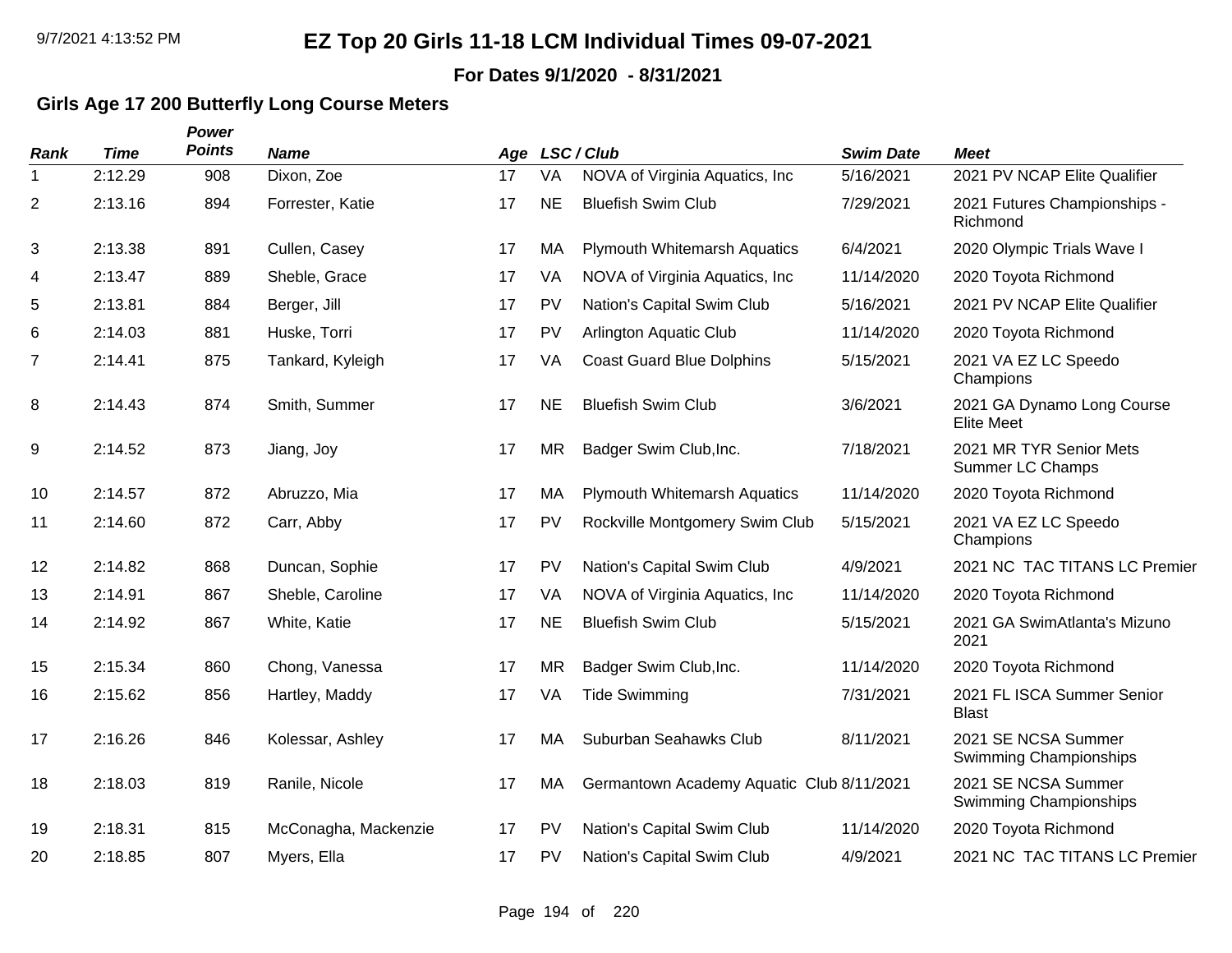**For Dates 9/1/2020 - 8/31/2021**

### **Girls Age 17 200 Individual Medley Long Course Meters**

| Rank           | <b>Time</b> | Power<br><b>Points</b> | <b>Name</b>          |    |           | Age LSC/Club                                 | <b>Swim Date</b> | <b>Meet</b>                                     |
|----------------|-------------|------------------------|----------------------|----|-----------|----------------------------------------------|------------------|-------------------------------------------------|
| 1              | 2:11.18     | 1024                   | Huske, Torri         | 17 | PV        | <b>Arlington Aquatic Club</b>                | 11/13/2020       | 2020 Toyota Richmond                            |
| $\overline{c}$ | 2:12.62     | 997                    | Dixon, Zoe           | 17 | VA        | NOVA of Virginia Aquatics, Inc.              | 8/14/2021        | 2021 SE NCSA Summer<br>Swimming Championships   |
| 3              | 2:16.03     | 932                    | Smith, Summer        | 17 | <b>NE</b> | <b>Bluefish Swim Club</b>                    | 2/20/2021        | 2021 AR TYR WINTER LONG<br><b>COURSE INVITE</b> |
| 4              | 2:16.63     | 921                    | Duncan, Sophie       | 17 | <b>PV</b> | Nation's Capital Swim Club                   | 7/13/2021        | 2021 PV AP MCSL Coaches Long<br>Course          |
| 5              | 2:17.05     | 913                    | Sheble, Grace        | 17 | VA        | NOVA of Virginia Aquatics, Inc.              | 11/13/2020       | 2020 Toyota Richmond                            |
| 6              | 2:17.25     | 910                    | Tadder, Samantha     | 17 | VA        | <b>Tide Swimming</b>                         | 11/13/2020       | 2020 Toyota Richmond                            |
| $\overline{7}$ | 2:17.69     | 902                    | Kolessar, Ashley     | 17 | MA        | Suburban Seahawks Club                       | 8/14/2021        | 2021 SE NCSA Summer<br>Swimming Championships   |
| 8              | 2:17.77     | 900                    | Harnish, Meaghan     | 17 | MA        | York YMCA                                    | 7/11/2021        | 2021 MA Swimming Meet                           |
| 9              | 2:18.26     | 891                    | Walsh, Lauren        | 17 | <b>CT</b> | Rapids Swim Team                             | 8/5/2021         | 2021 NI LC Senior Zone<br>Championships         |
| 10             | 2:18.83     | 881                    | Hall, Paige          | 17 | PV        | <b>Machine Aquatics</b>                      | 11/13/2020       | 2020 Toyota Richmond                            |
| 11             | 2:19.05     | 877                    | Phelan, Denise       | 17 | <b>MR</b> | <b>Team Suffolk</b>                          | 8/5/2021         | 2021 NI LC Senior Zone<br>Championships         |
| 12             | 2:19.07     | 876                    | Helms, Katherine     | 17 | PV        | Mason Makos Swim Team                        | 7/28/2021        | 2021 FL ISCA Summer Senior<br><b>Blast</b>      |
| 13             | 2:19.28     | 872                    | Mostek, Anya         | 17 | <b>MA</b> | Phoenixville YMCA                            | 8/7/2021         | 2021 Speedo Summer<br><b>Championships East</b> |
| 14             | 2:19.70     | 865                    | Abruzzo, Mia         | 17 | MA        | <b>Plymouth Whitemarsh Aquatics</b>          | 11/13/2020       | 2020 Toyota Richmond                            |
| 15             | 2:20.04     | 859                    | Meisner, Julia       | 17 | <b>NJ</b> | <b>Greater Somerset County YMCA</b><br>Storm | 7/22/2021        | 2021 NC YOTA YMCA LC Festival                   |
| 16             | 2:20.12     | 857                    | Chong, Vanessa       | 17 | <b>MR</b> | Badger Swim Club, Inc.                       | 11/13/2020       | 2020 Toyota Richmond                            |
| 17             | 2:20.24     | 855                    | McConagha, Mackenzie | 17 | PV        | Nation's Capital Swim Club                   | 11/13/2020       | 2020 Toyota Richmond                            |
| 18             | 2:20.25     | 855                    | Clark, Brooke-lynn   | 17 | <b>VA</b> | <b>Coast Guard Blue Dolphins</b>             | 7/15/2021        | 2021 VA LC Senior Champs                        |
| 19             | 2:20.35     | 853                    | Lynch, Meghan        | 17 | <b>CT</b> | Greenwich YWCA Dolphins Swm Tm 3/24/2021     |                  | 2021 FL ISCA International Senior<br>Meet       |
| 20             | 2:20.51     | 850                    | Fuller, Josephine    | 17 | VA        | NOVA of Virginia Aquatics, Inc.              | 11/13/2020       | 2020 Toyota Richmond                            |

Page 195 of 220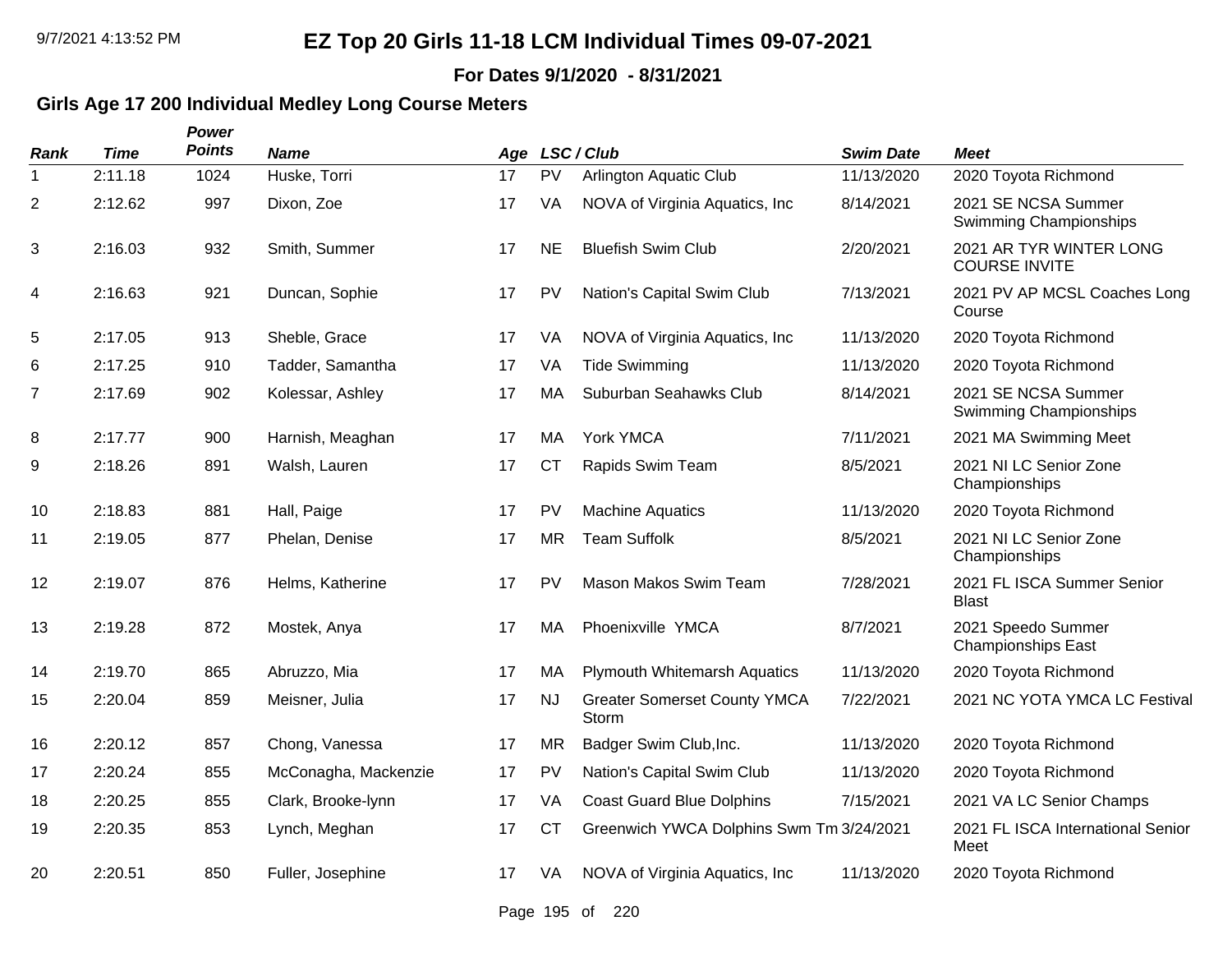**For Dates 9/1/2020 - 8/31/2021**

### **Girls Age 17 400 Individual Medley Long Course Meters**

| Rank           | <b>Time</b> | Power<br><b>Points</b> | <b>Name</b>        |    |           | Age LSC/Club                                 | <b>Swim Date</b> | <b>Meet</b>                                     |
|----------------|-------------|------------------------|--------------------|----|-----------|----------------------------------------------|------------------|-------------------------------------------------|
| 1              | 4:42.25     | 956                    | Dixon, Zoe         | 17 | <b>VA</b> | NOVA of Virginia Aquatics, Inc.              | 8/12/2021        | 2021 SE NCSA Summer<br>Swimming Championships   |
| $\overline{2}$ | 4:45.23     | 931                    | Sheble, Grace      | 17 | VA        | NOVA of Virginia Aquatics, Inc.              | 11/13/2020       | 2020 Toyota Richmond                            |
| 3              | 4:45.46     | 929                    | Smith, Summer      | 17 | <b>NE</b> | <b>Bluefish Swim Club</b>                    | 3/5/2021         | 2021 GA Dynamo Long Course<br><b>Elite Meet</b> |
| 4              | 4:45.71     | 927                    | Tadder, Samantha   | 17 | VA        | <b>Tide Swimming</b>                         | 11/13/2020       | 2020 Toyota Richmond                            |
| 5              | 4:46.38     | 921                    | Duncan, Sophie     | 17 | PV        | Nation's Capital Swim Club                   | 5/14/2021        | 2021 PV NCAP Elite Qualifier                    |
| 6              | 4:51.62     | 878                    | Kolessar, Ashley   | 17 | MA        | Suburban Seahawks Club                       | 8/12/2021        | 2021 SE NCSA Summer<br>Swimming Championships   |
| $\overline{7}$ | 4:51.66     | 878                    | Abruzzo, Mia       | 17 | MA        | <b>Plymouth Whitemarsh Aquatics</b>          | 11/13/2020       | 2020 Toyota Richmond                            |
| 8              | 4:55.15     | 849                    | Harnish, Meaghan   | 17 | MA        | York YMCA                                    | 8/5/2021         | 2021 Speedo Summer<br><b>Championships East</b> |
| 9              | 4:55.30     | 848                    | Durocher, Jordan   | 17 | PV        | Nation's Capital Swim Club                   | 7/30/2021        | 2021 Futures Championships -<br>Richmond        |
| 10             | 4:56.78     | 836                    | Myers, Ella        | 17 | PV        | Nation's Capital Swim Club                   | 1/30/2021        | 2021 VA NOVA LC Winter Invitat                  |
| 11             | 4:57.11     | 833                    | Benda, Caroline    | 17 | <b>MD</b> | North Baltimore Aquatic Club                 | 4/30/2021        | 2021 TYR 18&U Spring Cup<br>Richmond            |
| 12             | 4:57.53     | 830                    | Dafoe, Claire      | 17 | VA        | NOVA of Virginia Aquatics, Inc.              | 7/16/2021        | 2021 VA LC Senior Champs                        |
| 13             | 4:58.38     | 823                    | Peterson, Sanna    | 17 | VA        | NOVA of Virginia Aquatics, Inc.              | 1/30/2021        | 2021 VA NOVA LC Winter Invitat                  |
| 14             | 4:58.39     | 823                    | Sheble, Caroline   | 17 | VA        | NOVA of Virginia Aquatics, Inc.              | 11/13/2020       | 2020 Toyota Richmond                            |
| 15             | 4:58.45     | 822                    | Palmer, Lydia      | 17 | MA        | South Jersey Aquatic Club                    | 3/26/2021        | 2021 FL ISCA International Senior<br>Meet       |
| 16             | 4:58.92     | 819                    | Hartley, Maddy     | 17 | VA        | <b>Tide Swimming</b>                         | 7/30/2021        | 2021 FL ISCA Summer Senior<br><b>Blast</b>      |
| 17             | 4:59.36     | 815                    | Cullen, Casey      | 17 | MA        | <b>Plymouth Whitemarsh Aquatics</b>          | 8/6/2021         | 2021 NI LC Senior Zone<br>Championships         |
| 18             | 4:59.77     | 812                    | Clark, Brooke-lynn | 17 | VA        | <b>Coast Guard Blue Dolphins</b>             | 7/30/2021        | 2021 Futures Championships -<br>Richmond        |
| 19             | 5:00.07     | 809                    | Meisner, Julia     | 17 | <b>NJ</b> | <b>Greater Somerset County YMCA</b><br>Storm | 7/23/2021        | 2021 NC YOTA YMCA LC Festival                   |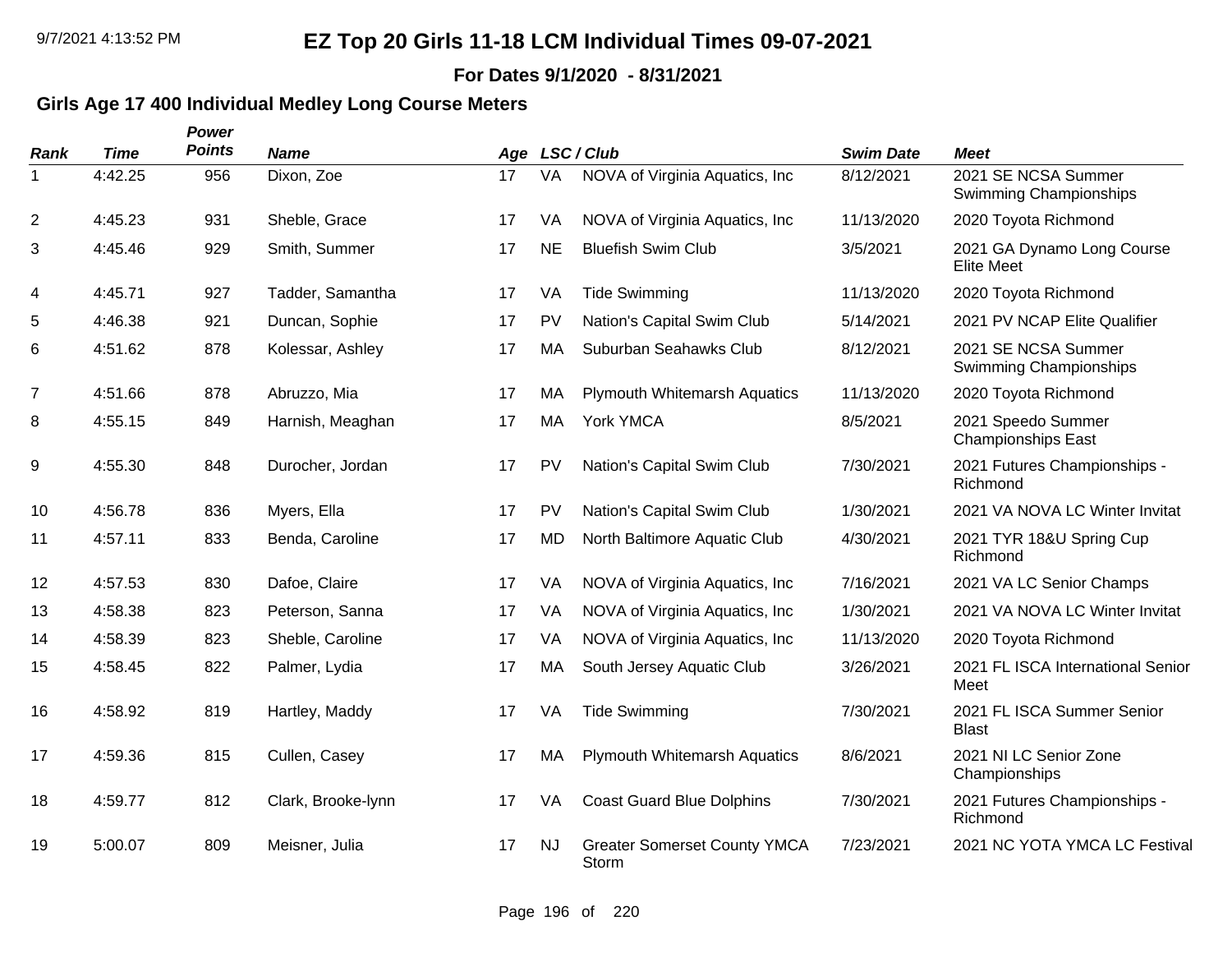| 9/7/2021 4:13:52 PM            |         |     |               | EZ Top 20 Girls 11-18 LCM Individual Times 09-07-2021 |     |                                          |           |                                          |  |  |
|--------------------------------|---------|-----|---------------|-------------------------------------------------------|-----|------------------------------------------|-----------|------------------------------------------|--|--|
| For Dates 9/1/2020 - 8/31/2021 |         |     |               |                                                       |     |                                          |           |                                          |  |  |
| 20                             | 5:00.10 | 809 | Smith, Ella   |                                                       | NE. | Bluefish Swim Club                       | 7/30/2021 | 2021 Futures Championships -<br>Richmond |  |  |
| 20                             | 5:00.10 | 809 | Lynch, Meghan |                                                       | CT. | Greenwich YWCA Dolphins Swm Tm 1/15/2021 |           | 2021 Pro Series - Richmond               |  |  |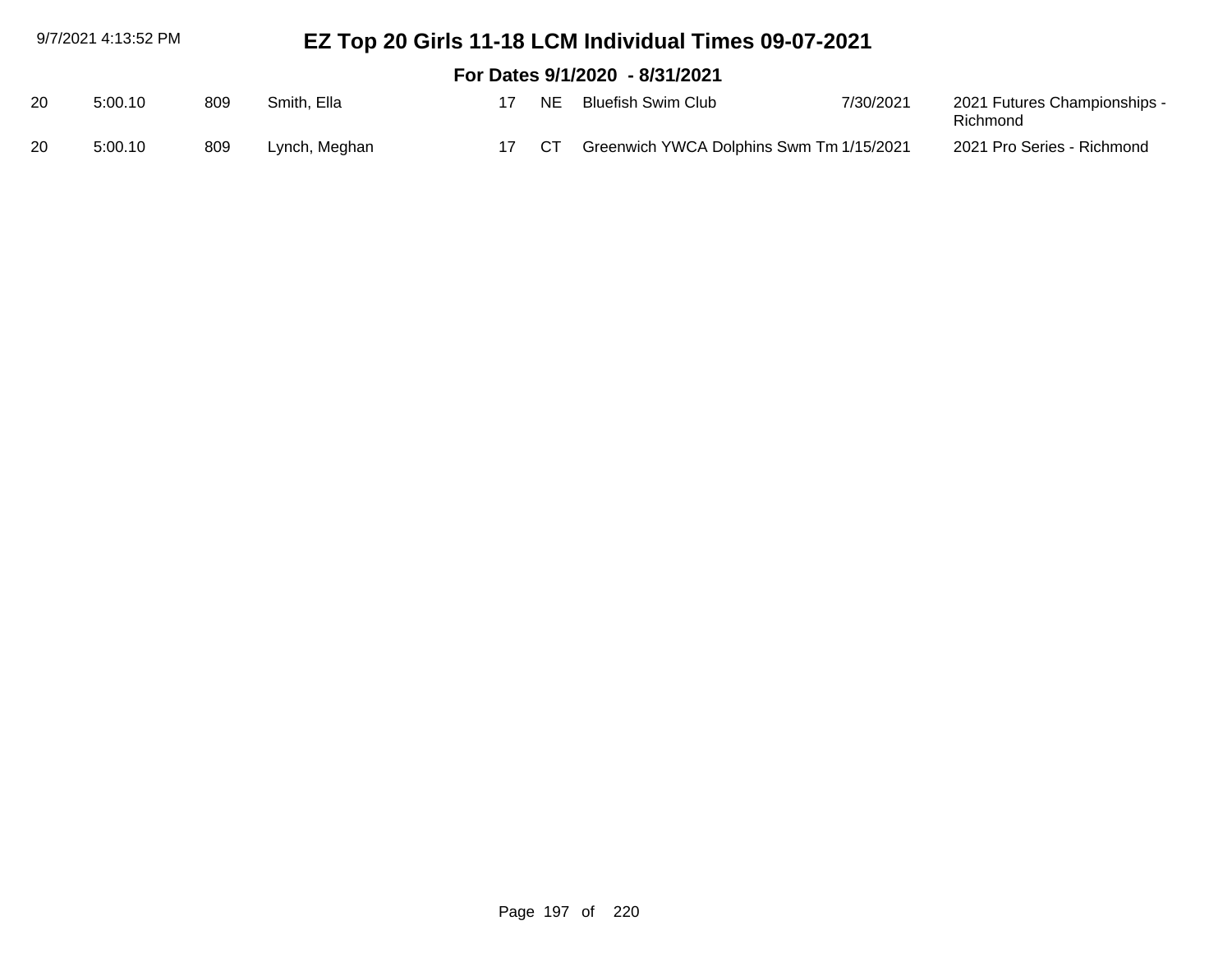#### **For Dates 9/1/2020 - 8/31/2021**

### **Girls Age 18 50 Freestyle Long Course Meters**

| <b>Rank</b>              | <b>Time</b> | <b>Points</b> | <b>Name</b>          | Age |           | LSC / Club                                | <b>Swim Date</b> | <b>Meet</b>                                 |
|--------------------------|-------------|---------------|----------------------|-----|-----------|-------------------------------------------|------------------|---------------------------------------------|
| 1                        | 24.44       | 1033          | Huske, Torri         | 18  | <b>PV</b> | <b>Arlington Aquatic Club</b>             | 4/11/2021        | 2021 NC TAC TITANS LC Premier               |
| $\overline{2}$           | 24.99       | 982           | Douglass, Kate       | 18  | VA        | University Of Virginia                    | 11/13/2020       | 2020 Toyota Richmond                        |
| 3                        | 25.87       | 902           | Bentz, Caroline      | 18  | VA        | Virginia Tech                             | 6/19/2021        | 2020 Olympic Trials Wave II                 |
| $\overline{\mathcal{A}}$ | 25.97       | 893           | Stanford, Catherine  | 18  | <b>MR</b> | Unattached                                | 5/16/2021        | 2021 WV CM May LC Meet                      |
| 5                        | 26.07       | 884           | Cash, Joanie         | 18  | <b>MR</b> | Long Island Aquatic Club                  | 5/15/2021        | 2021 MR LIAC Spring Kickoff<br>Invitational |
| 6                        | 26.15       | 877           | Chichaikina, Sofia   | 18  | <b>NJ</b> | Unattached                                | 10/29/2020       | 2020 RUS National Champs                    |
| $\overline{7}$           | 26.17       | 875           | Tyler, Ali           | 18  | <b>CT</b> | Cheshire Y Sea Dog Swim Club              | 7/30/2021        | 2021 FL ISCA Summer Senior<br><b>Blast</b>  |
| 8                        | 26.31       | 862           | Schaedler, Quinn     | 18  | VA        | University Of Virginia                    | 9/26/2020        | 2020 VA UVA CA-Y Intrasquad Me              |
| 9                        | 26.37       | 857           | Tadder, Samantha     | 18  | VA        | <b>Tide Swimming</b>                      | 7/18/2021        | 2021 VA LC Senior Champs                    |
| 10                       | 26.82       | 818           | Cole, Meghan         | 18  | <b>MD</b> | Monocacy Aquatic Club                     | 5/16/2021        | 2021 MA KA May Melee                        |
| 11                       | 26.85       | 815           | Murphy, Sophie       | 18  | <b>CT</b> | Cheshire Y Sea Dog Swim Club              | 5/16/2021        | 2021 VA EZ LC Speedo<br>Champions           |
| 12                       | 26.86       | 814           | Zhang, Tori          | 18  | <b>NJ</b> | Peddie Aquatic Association                | 6/20/2021        | 2021 MA JW Summer Solstice                  |
| 13                       | 27.01       | 801           | McConagha, Mackenzie | 18  | <b>PV</b> | Nation's Capital Swim Club                | 7/18/2021        | 2021 PV LC Senior<br>Championships          |
| 14                       | 27.02       | 800           | Volk, Alexandra      | 18  | <b>MD</b> | Eagle Swim Team Inc.                      | 5/16/2021        | 2021 VA EZ LC Speedo<br>Champions           |
| 15                       | 27.03       | 800           | Korbly, Isabella     | 18  | <b>NE</b> | United Swim Club                          | 6/4/2021         | 2020 TT - U.S. Olympic Team Tr              |
| 15                       | 27.03       | 800           | Fuller, Josephine    | 18  | VA        | NOVA of Virginia Aquatics, Inc            | 7/18/2021        | 2021 VA LC Senior Champs                    |
| 17                       | 27.08       | 795           | Paglia, Syd          | 18  | MA        | Suburban Seahawks Club                    | 11/21/2020       | 2020 MD Navy Swimming Fall<br><b>Series</b> |
| 18                       | 27.14       | 790           | Chong, Vanessa       | 18  | <b>MR</b> | Badger Swim Club, Inc.                    | 5/1/2021         | 2021 TYR 18&U Spring Cup<br>Richmond        |
| 19                       | 27.15       | 789           | Sheble, Grace        | 18  | VA        | NOVA of Virginia Aquatics, Inc.           | 7/18/2021        | 2021 VA LC Senior Champs                    |
| 20                       | 27.25       | 781           | Zebrowski, Jessica   | 18  | <b>NJ</b> | YMCA of Greater Monmouth County 7/22/2021 |                  | 2021 NC YOTA YMCA LC Festival               |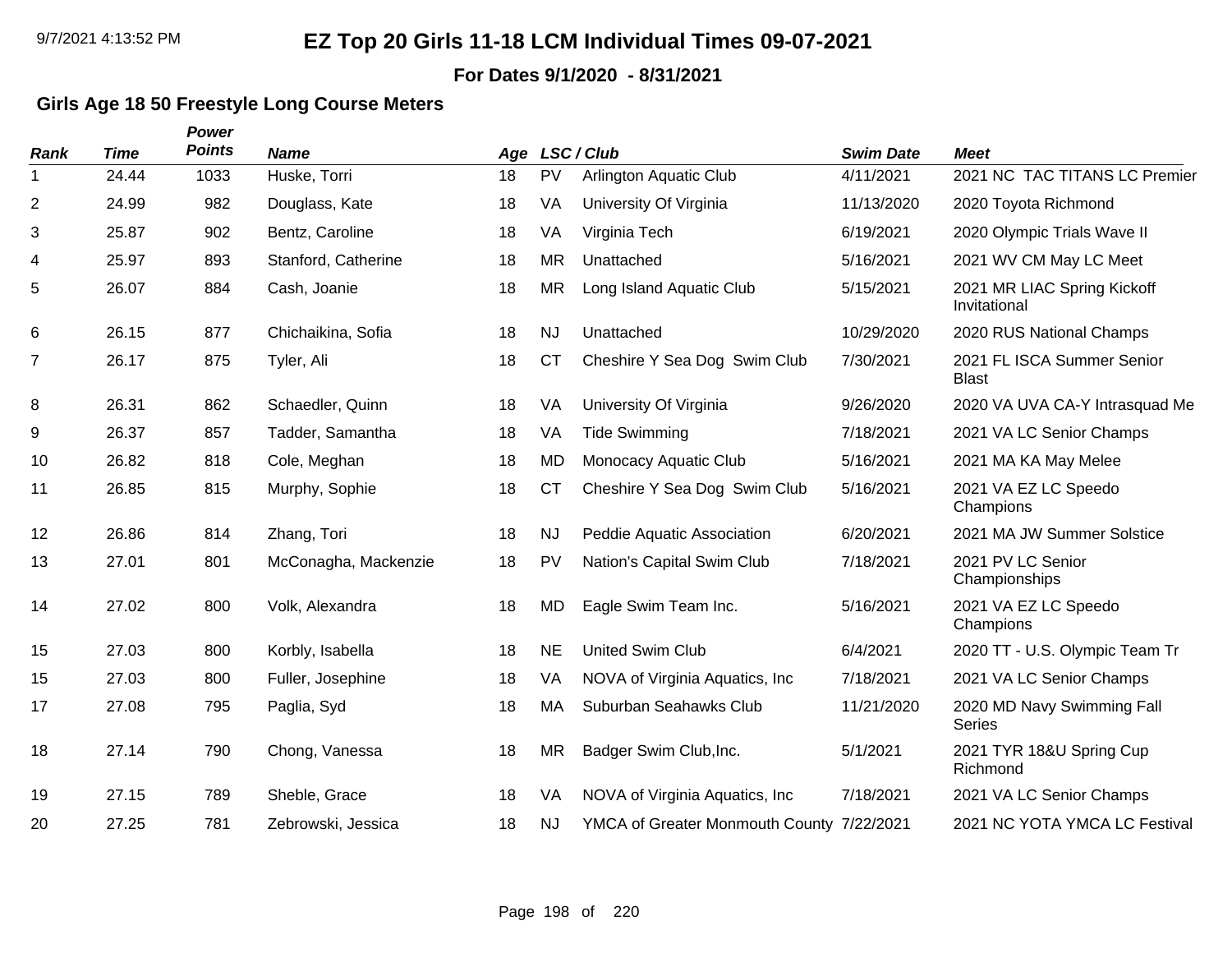#### **For Dates 9/1/2020 - 8/31/2021**

### **Girls Age 18 100 Freestyle Long Course Meters**

| <b>Rank</b>      | <b>Time</b> | <b>Points</b> | <b>Name</b>          | Age |           | LSC / Club                     | <b>Swim Date</b> | <b>Meet</b>                                                 |
|------------------|-------------|---------------|----------------------|-----|-----------|--------------------------------|------------------|-------------------------------------------------------------|
| 1                | 53.46       | 1033          | Huske, Torri         | 18  | PV        | Arlington Aquatic Club         | 4/9/2021         | 2021 NC TAC TITANS LC Premier                               |
| $\overline{2}$   | 55.24       | 946           | Douglass, Kate       | 18  | VA        | University Of Virginia         | 11/14/2020       | 2020 Toyota Richmond                                        |
| 3                | 56.58       | 882           | Bentz, Caroline      | 18  | VA        | Unattached                     | 5/22/2021        | 2021 VA PRVT A3 May Qualifier                               |
| 4                | 56.71       | 876           | Tyler, Ali           | 18  | <b>CT</b> | Cheshire Y Sea Dog Swim Club   | 7/31/2021        | 2021 FL ISCA Summer Senior<br><b>Blast</b>                  |
| 5                | 57.64       | 833           | Schaedler, Quinn     | 18  | VA        | University Of Virginia         | 9/26/2020        | 2020 VA UVA CA-Y Intrasquad Me                              |
| 6                | 57.68       | 832           | Murphy, Sophie       | 18  | <b>CT</b> | Cheshire Y Sea Dog Swim Club   | 5/13/2021        | 2021 VA EZ LC Speedo<br>Champions                           |
| $\boldsymbol{7}$ | 57.98       | 818           | Stanford, Catherine  | 18  | <b>MR</b> | Unattached                     | 7/18/2021        | 2021 MR TYR Senior Mets<br><b>Summer LC Champs</b>          |
| 8                | 58.12       | 812           | McConagha, Mackenzie | 18  | <b>PV</b> | Nation's Capital Swim Club     | 7/15/2021        | 2021 PV LC Senior<br>Championships                          |
| 9                | 58.13       | 811           | Fenska, Allie        | 18  | MA        | Jersey Wahoos                  | 7/9/2021         | 2021 MA Swimming Meet                                       |
| 10               | 58.21       | 808           | Tadder, Samantha     | 18  | VA        | <b>Tide Swimming</b>           | 7/15/2021        | 2021 VA LC Senior Champs                                    |
| 11               | 58.23 r     | 807           | Cavanagh, Erin       | 18  | MA        | Jersey Wahoos                  | 8/4/2021         | 2021 Speedo Summer<br><b>Championships East</b>             |
| 12               | 58.39       | 800           | Martin, Allison      | 18  | <b>PV</b> | The Fish                       | 7/30/2021        | 2021 Futures Championships -<br>Richmond                    |
| 12               | 58.39       | 800           | Franks, Ava          | 18  | <b>MR</b> | <b>Empire Swimming</b>         | 5/23/2021        | 2021 WI HSC-PX3 Speedo<br>Premier                           |
| 14               | 58.40       | 799           | Cash, Joanie         | 18  | <b>MR</b> | Long Island Aquatic Club       | 8/3/2021         | 2021 Speedo Summer<br><b>Championships East</b>             |
| 15               | 58.57       | 791           | Horner, Cameron      | 18  | <b>MD</b> | Unattached                     | 5/1/2021         | 2021 MD Navy Olympic Trial Last<br>Chance                   |
| 15               | 58.57       | 791           | Behm, Annie          | 18  | MA        | Jersey Wahoos                  | 8/3/2021         | 2021 Speedo Summer<br><b>Championships East Time Trials</b> |
| 15               | 58.57       | 791           | Fuller, Josephine    | 18  | VA        | NOVA of Virginia Aquatics, Inc | 7/15/2021        | 2021 VA LC Senior Champs                                    |
| 18               | 58.75       | 783           | Ghine, Dani          | 18  | <b>MD</b> | Eagle Swim Team Inc.           | 6/12/2021        | 2021 MD FOX June Long Course<br><b>Invi</b>                 |
| 19               | 58.96       | 774           | Worrall, Alexis      | 18  | <b>NI</b> | Fairport Area Swim Team        | 7/31/2021        | 2021 FL ISCA Summer Senior<br><b>Blast</b>                  |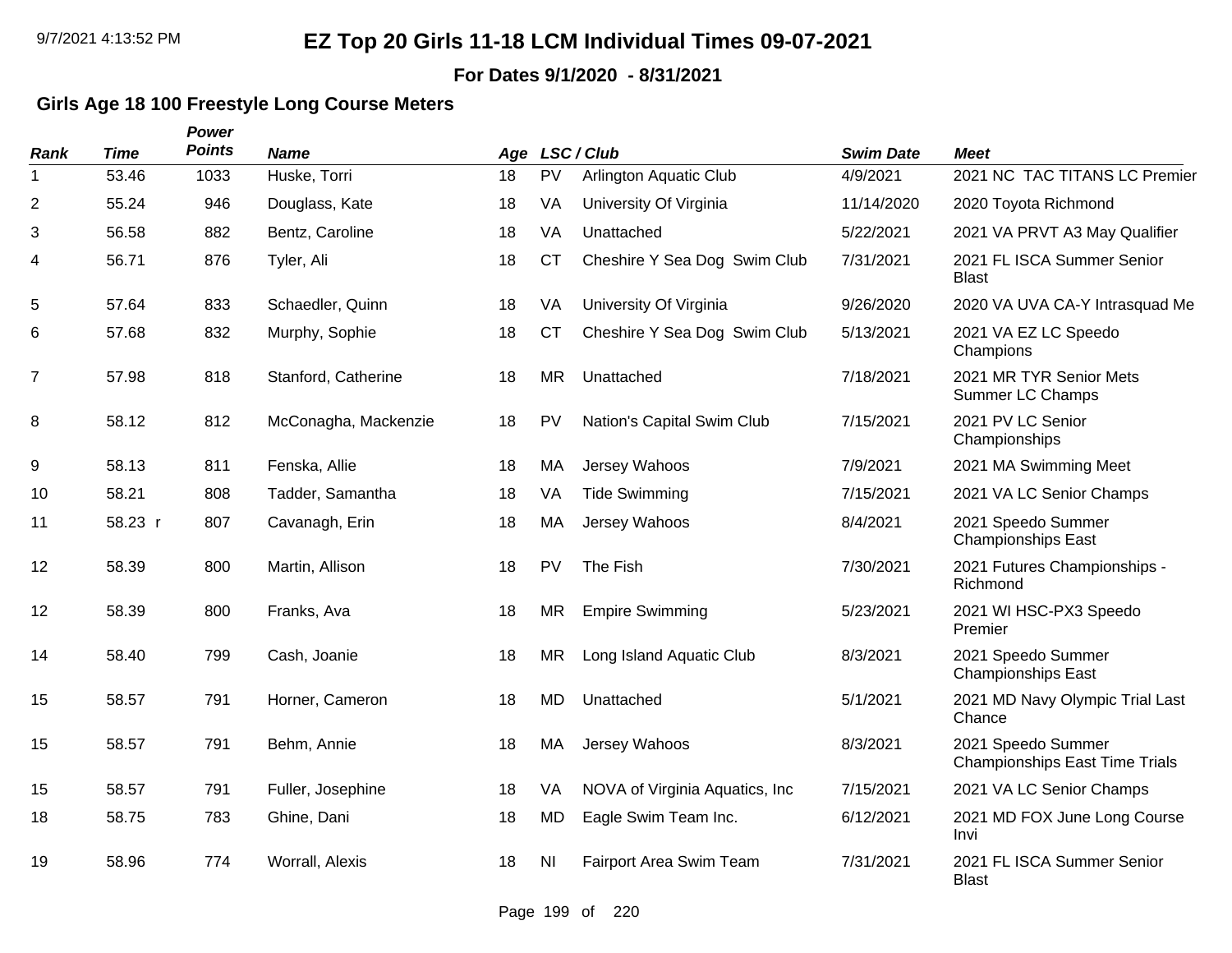| 9/7/2021 4:13:52 PM |       |     |                |    |    | EZ Top 20 Girls 11-18 LCM Individual Times 09-07-2021 |           |                                            |  |  |  |
|---------------------|-------|-----|----------------|----|----|-------------------------------------------------------|-----------|--------------------------------------------|--|--|--|
|                     |       |     |                |    |    | For Dates 9/1/2020 - 8/31/2021                        |           |                                            |  |  |  |
| 20                  | 59.03 | 771 | Taylor, Hayley | 18 | MD | Monocacy Aquatic Club                                 | 7/31/2021 | 2021 FL ISCA Summer Senior<br><b>Blast</b> |  |  |  |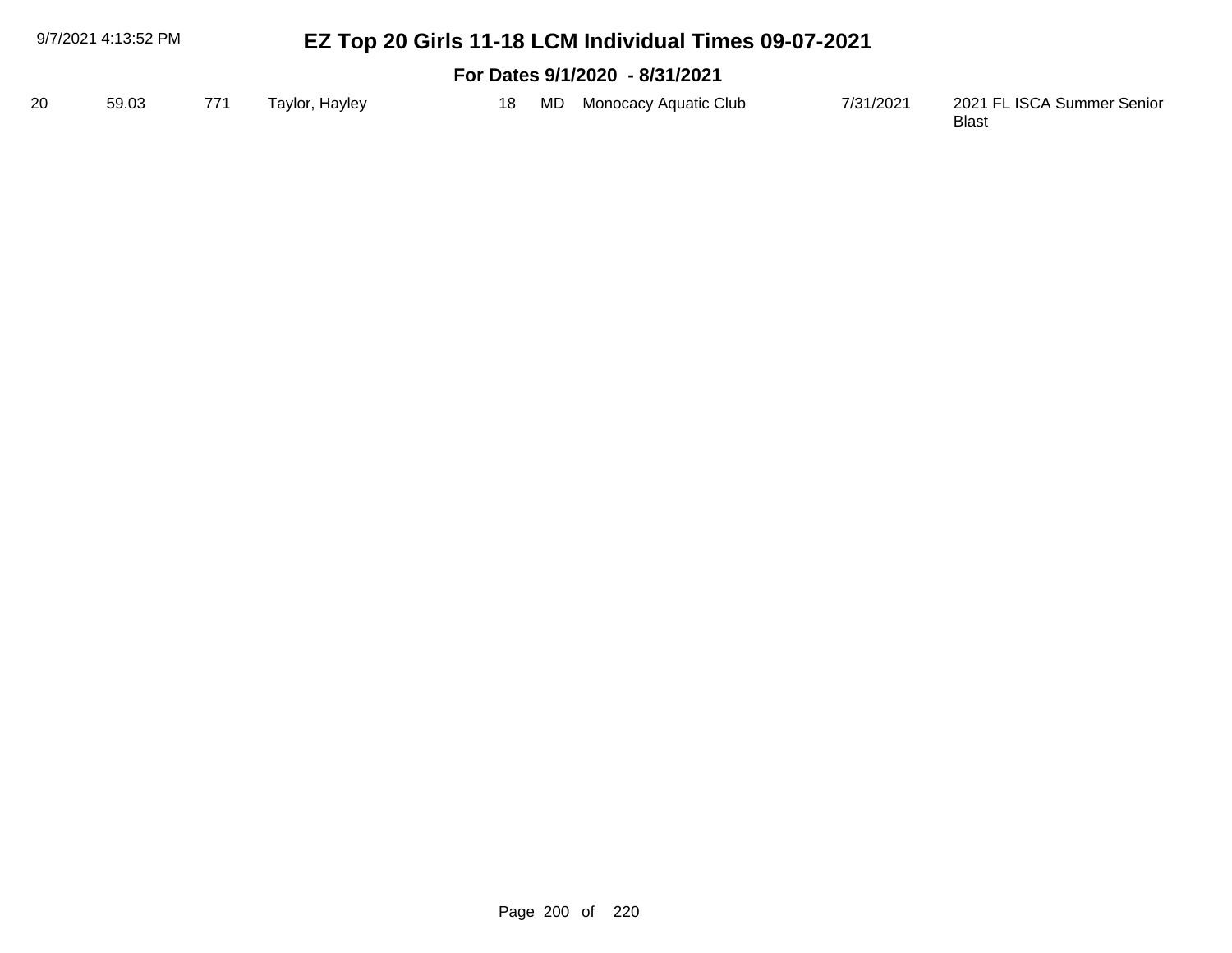#### **For Dates 9/1/2020 - 8/31/2021**

### **Girls Age 18 200 Freestyle Long Course Meters**

| <b>Rank</b>    | <b>Time</b> | Power<br><b>Points</b> | <b>Name</b>          |    |           | Age LSC/Club                              | <b>Swim Date</b> | <b>Meet</b>                                     |
|----------------|-------------|------------------------|----------------------|----|-----------|-------------------------------------------|------------------|-------------------------------------------------|
| 1              | 1:58.09     | 975                    | Huske, Torri         | 18 | <b>PV</b> | <b>Arlington Aquatic Club</b>             | 4/30/2021        | 2021 TYR 18&U Spring Cup<br>Richmond            |
| $\overline{c}$ | 2:01.97     | 878                    | Cavanagh, Erin       | 18 | MA        | Jersey Wahoos                             | 4/30/2021        | 2021 TYR 18&U Spring Cup<br>Richmond            |
| 3              | 2:03.89     | 831                    | Schaedler, Quinn     | 18 | VA        | University Of Virginia                    | 11/13/2020       | 2020 Toyota Richmond                            |
| 4              | 2:04.02     | 828                    | Travis, Chase        | 18 | <b>VA</b> | Unattached                                | 4/30/2021        | 2021 VA HOKI May Day Invitatio                  |
| 5              | 2:04.54     | 816                    | Tyler, Ali           | 18 | <b>CT</b> | Cheshire Y Sea Dog Swim Club              | 7/30/2021        | 2021 FL ISCA Summer Senior<br><b>Blast</b>      |
| 6              | $2:04.63$ r | 814                    | Tadder, Samantha     | 18 | VA        | <b>Tide Swimming</b>                      | 7/15/2021        | 2021 VA LC Senior Champs                        |
| 7              | 2:04.67     | 813                    | Chichaikina, Sofia   | 18 | <b>NJ</b> | Unattached                                | 10/30/2020       | 2020 RUS National Champs                        |
| 8              | 2:04.82     | 809                    | Kim, Junseo          | 18 | <b>NJ</b> | <b>Scarlet Aquatics</b>                   | 7/21/2021        | 2021-NT-American Long Course                    |
| 9              | 2:04.95     | 806                    | McKenna, Paige       | 18 | PV        | Nation's Capital Swim Club                | 4/30/2021        | 2021 TYR 18&U Spring Cup<br>Richmond            |
| 10             | 2:05.10     | 803                    | McConagha, Mackenzie | 18 | PV        | Nation's Capital Swim Club                | 4/30/2021        | 2021 TYR 18&U Spring Cup<br>Richmond            |
| 11             | 2:05.33     | 797                    | Donohoe, Madelyn     | 18 | VA        | University Of Virginia                    | 11/13/2020       | 2020 Toyota Richmond                            |
| 12             | 2:05.64     | 790                    | Sheble, Grace        | 18 | VA        | NOVA of Virginia Aquatics, Inc.           | 1/30/2021        | 2021 VA NOVA LC Winter Invitat                  |
| 13             | 2:05.98     | 782                    | Fenska, Allie        | 18 | <b>MA</b> | Jersey Wahoos                             | 7/28/2021        | 2021 Futures Championships -<br>West Fargo      |
| 14             | $2:06.12$ r | 779                    | Behm, Annie          | 18 | MA        | Jersey Wahoos                             | 8/5/2021         | 2021 Speedo Summer<br><b>Championships East</b> |
| 15             | 2:06.29     | 775                    | Horner, Cameron      | 18 | MD        | Richard A. Henson Family YMCA             | 11/21/2020       | 2020 MD Navy Swimming Fall<br><b>Series</b>     |
| 16             | 2:06.54     | 769                    | Murphy, Sophie       | 18 | <b>CT</b> | Cheshire Y Sea Dog Swim Club              | 5/14/2021        | 2021 VA EZ LC Speedo<br>Champions               |
| 17             | 2:07.00     | 759                    | Zebrowski, Jessica   | 18 | <b>NJ</b> | YMCA of Greater Monmouth County 7/23/2021 |                  | 2021 NC YOTA YMCA LC Festival                   |
| 18             | 2:07.04     | 758                    | Benson, Molly        | 18 | <b>PV</b> | Rockville Montgomery Swim Club            | 7/13/2021        | 2021 PV AP MCSL Coaches Long<br>Course          |
| 19             | 2:07.22     | 754                    | Franks, Ava          | 18 | <b>MR</b> | <b>Empire Swimming</b>                    | 3/26/2021        | 2021 FL ISCA International Senior<br>Meet       |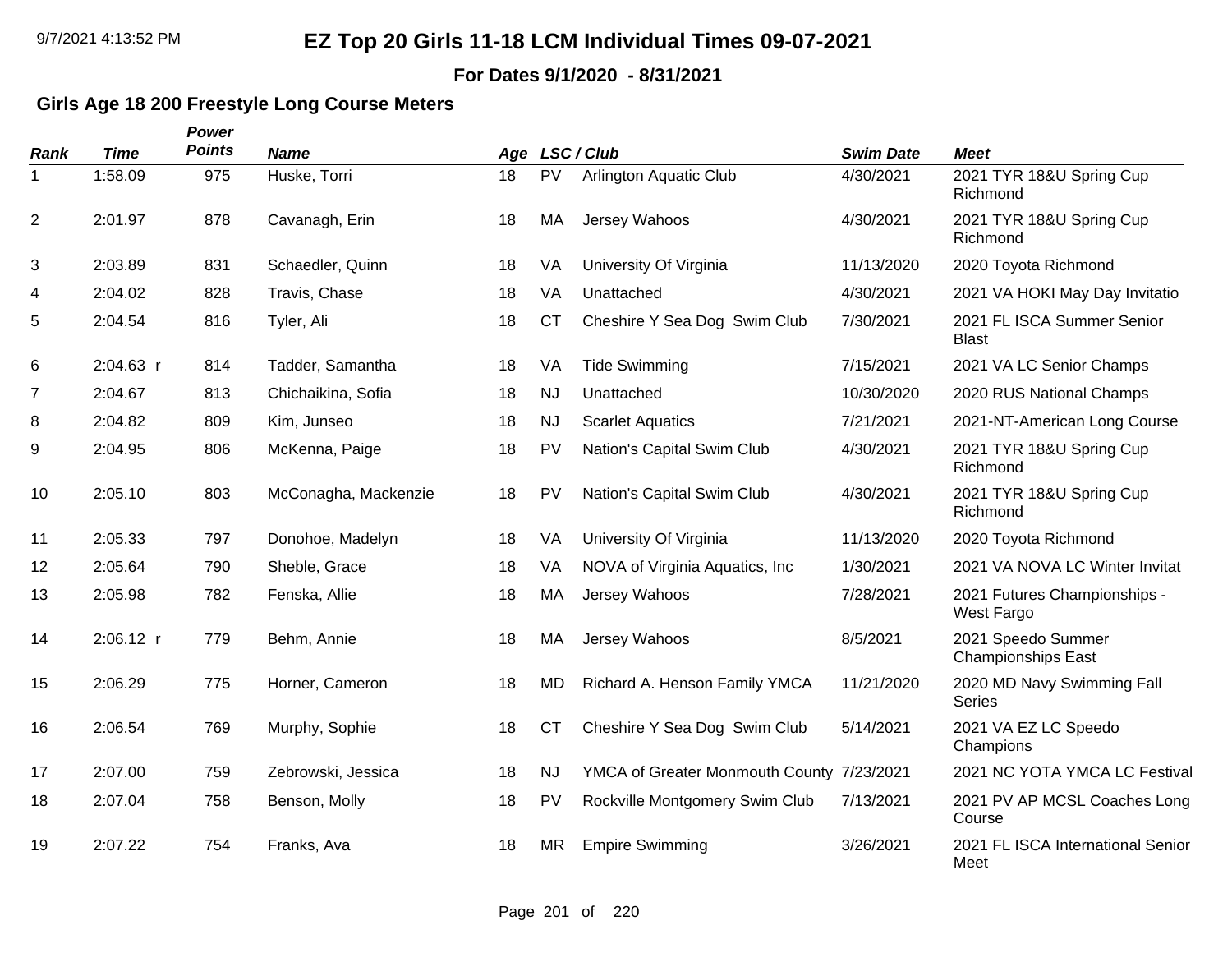| 9/7/2021 4:13:52 PM |         |     | EZ Top 20 Girls 11-18 LCM Individual Times 09-07-2021 |  |       |                                |           |                                    |  |
|---------------------|---------|-----|-------------------------------------------------------|--|-------|--------------------------------|-----------|------------------------------------|--|
|                     |         |     |                                                       |  |       | For Dates 9/1/2020 - 8/31/2021 |           |                                    |  |
| 20                  | 2:07.31 | 752 | Martin, Allison                                       |  | 18 PV | The Fish                       | 7/16/2021 | 2021 PV LC Senior<br>Championships |  |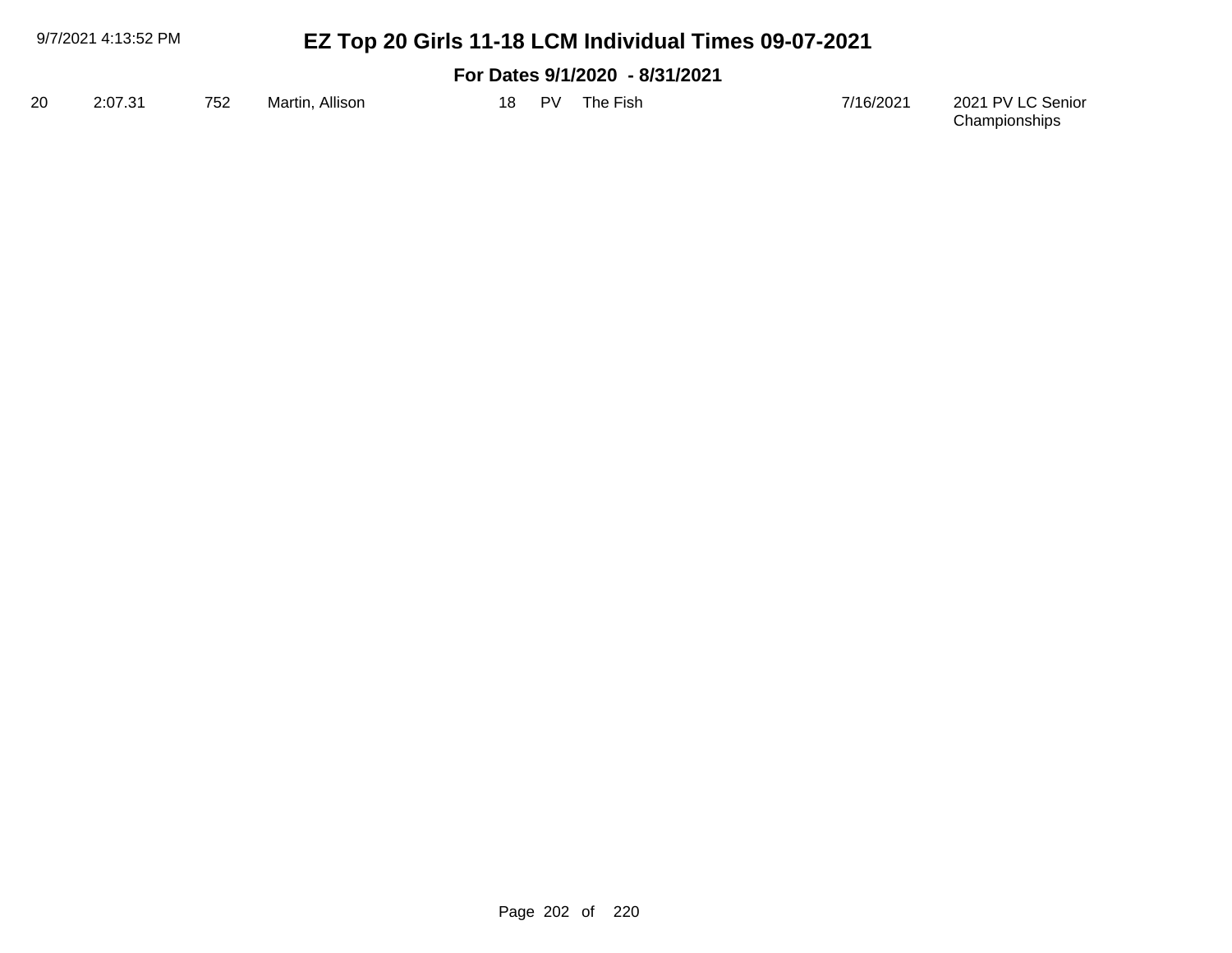#### **For Dates 9/1/2020 - 8/31/2021**

### **Girls Age 18 400 Freestyle Long Course Meters**

| <b>Rank</b>    | <b>Time</b> | <b>Points</b> | <b>Name</b>      |    |           | Age LSC/Club                              | <b>Swim Date</b> | <b>Meet</b>                                     |
|----------------|-------------|---------------|------------------|----|-----------|-------------------------------------------|------------------|-------------------------------------------------|
| $\mathbf{1}$   | 4:15.05     | 888           | Travis, Chase    | 18 | VA        | Unattached                                | 5/1/2021         | 2021 VA HOKI May Day Invitatio                  |
| $\overline{2}$ | 4:15.71     | 880           | McKenna, Paige   | 18 | <b>PV</b> | Nation's Capital Swim Club                | 5/15/2021        | 2021 PV NCAP Elite Qualifier                    |
| 3              | 4:17.77     | 856           | Donohoe, Madelyn | 18 | VA        | University Of Virginia                    | 11/13/2020       | 2020 Toyota Richmond                            |
| 4              | 4:17.82     | 855           | Tadder, Samantha | 18 | VA        | <b>Tide Swimming</b>                      | 4/9/2021         | 2021 VA TIDE Swimming Speedo<br>S               |
| 4              | 4:17.82     | 855           | Cavanagh, Erin   | 18 | MA        | Jersey Wahoos                             | 5/1/2021         | 2021 TYR 18&U Spring Cup<br>Richmond            |
| 6              | 4:21.22     | 815           | Barrett, Sara    | 18 | <b>NJ</b> | YMCA of Greater Monmouth County 7/24/2021 |                  | 2021 NC YOTA YMCA LC Festival                   |
| 7              | 4:22.72     | 798           | Kim, Junseo      | 18 | <b>NJ</b> | <b>Scarlet Aquatics</b>                   | 8/6/2021         | 2021 Speedo Summer<br><b>Championships East</b> |
| 8              | 4:25.61     | 765           | Murphy, Sophie   | 18 | <b>CT</b> | Cheshire Y Sea Dog Swim Club              | 7/29/2021        | 2021 FL ISCA Summer Senior<br><b>Blast</b>      |
| 9              | 4:25.81     | 763           | Mock, Tessa      | 18 | <b>NE</b> | Cape Cod Swim Club                        | 7/31/2021        | 2021 Futures Championships -<br>Richmond        |
| 10             | 4:25.93     | 762           | Jachym, Erin     | 18 | <b>NE</b> | <b>Bluefish Swim Club</b>                 | 7/31/2021        | 2021 Futures Championships -<br>Richmond        |
| 11             | 4:26.37     | 757           | Egan, Orla       | 18 | <b>MR</b> | Badger Swim Club, Inc.                    | 4/9/2021         | 2021 MR LIAC LI Challenge<br>Invitational       |
| 12             | 4:27.04     | 749           | Appleton, Emily  | 18 | <b>NE</b> | <b>Weymouth Club Waves</b>                | 5/1/2021         | 2021 TYR 18&U Spring Cup<br>Richmond            |
| 13             | 4:27.54     | 744           | Connors, Alexa   | 18 | VA        | Unattached                                | 11/13/2020       | 2020 Toyota Richmond                            |
| 14             | 4:28.37     | 735           | Tyler, Ali       | 18 | <b>CT</b> | Cheshire Y Sea Dog Swim Club              | 7/10/2021        | 2021 CT Senior Championship LC                  |
| 15             | 4:28.92     | 729           | Izquierdo, Ivana | 18 | <b>CT</b> | <b>Bulldog Swimming</b>                   | 5/21/2021        | 2021 Puerto Rico International<br>Swim          |
| 16             | 4:29.25     | 725           | Behm, Annie      | 18 | MA        | Jersey Wahoos                             | 7/10/2021        | 2021 MA Swimming Meet                           |
| 17             | 4:29.51     | 722           | Waggoner, Allie  | 18 | MA        | Jersey Wahoos                             | 7/30/2021        | 2021 Futures Championships -<br>West Fargo      |
| 18             | 4:30.00     | 717           | Kramer, Megan    | 18 | <b>NE</b> | <b>Crimson Aquatics</b>                   | 7/29/2021        | 2021 FL ISCA Summer Senior<br><b>Blast</b>      |
| 19             | 4:30.29     | 714           | Whelan, Anna     | 18 | <b>PV</b> | Nation's Capital Swim Club                | 7/31/2021        | 2021 Futures Championships -<br>Richmond        |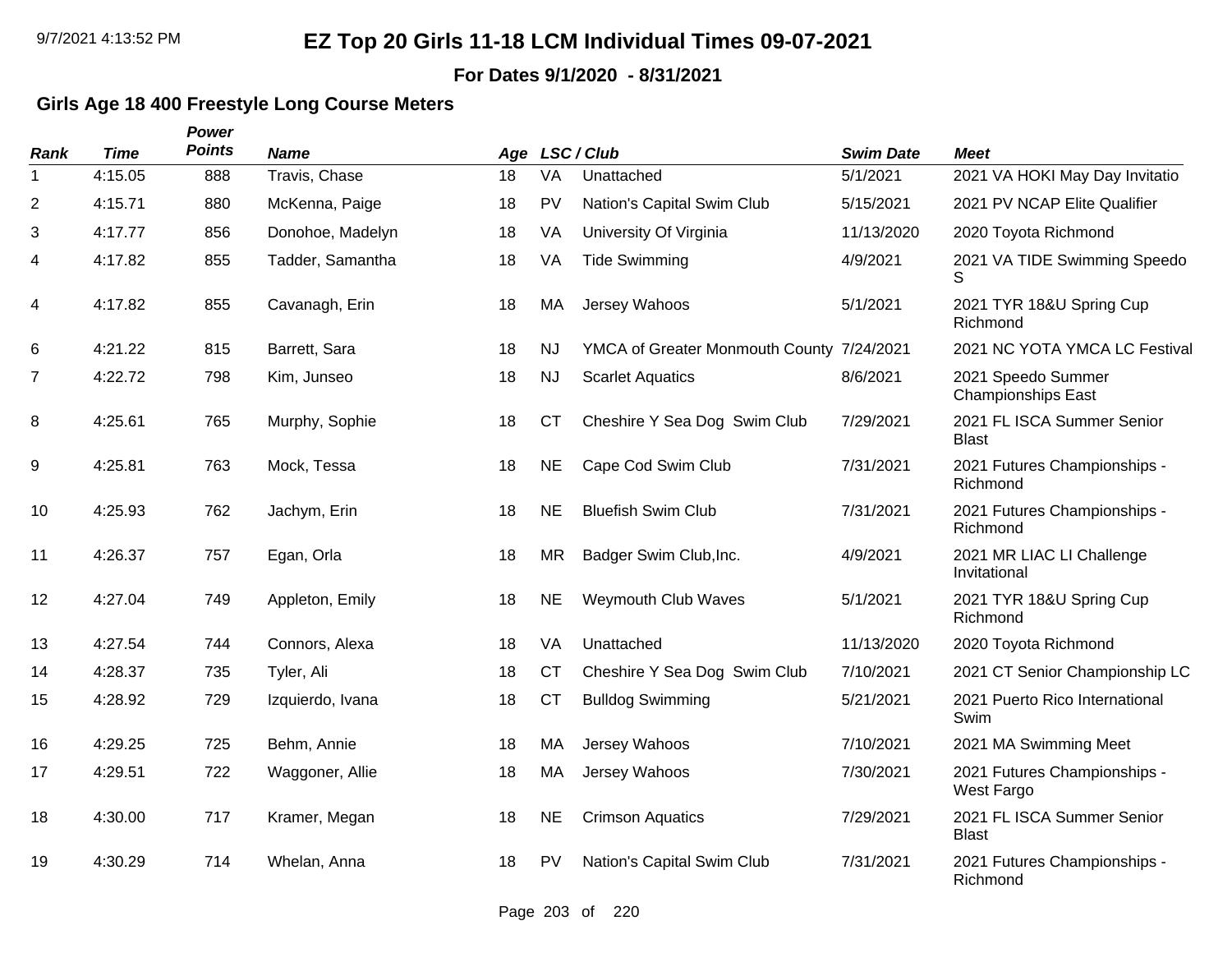| 9/7/2021 4:13:52 PM |         |     | EZ Top 20 Girls 11-18 LCM Individual Times 09-07-2021 |     |      |                                |           |                                               |  |
|---------------------|---------|-----|-------------------------------------------------------|-----|------|--------------------------------|-----------|-----------------------------------------------|--|
|                     |         |     |                                                       |     |      | For Dates 9/1/2020 - 8/31/2021 |           |                                               |  |
| 20                  | 4:31.08 | 705 | Maguire, Abby                                         | 18. | NE N | Gator Swim Club                | 8/13/2021 | 2021 SE NCSA Summer<br>Swimming Championships |  |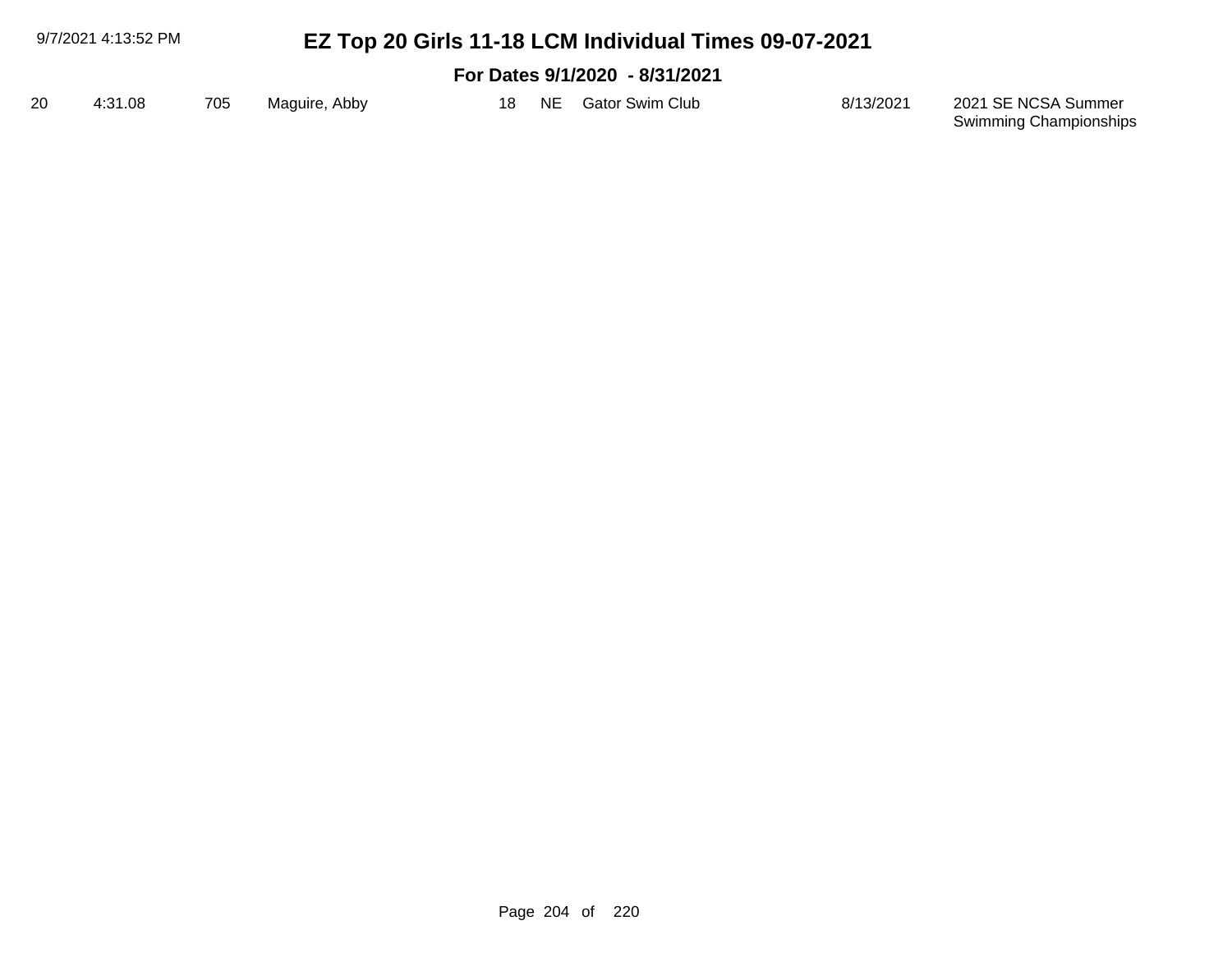#### **For Dates 9/1/2020 - 8/31/2021**

### **Girls Age 18 800 Freestyle Long Course Meters**

| <b>Rank</b> | <b>Time</b> | Power<br><b>Points</b> | <b>Name</b>          | Age |                | LSC / Club                                | <b>Swim Date</b> | <b>Meet</b>                                |
|-------------|-------------|------------------------|----------------------|-----|----------------|-------------------------------------------|------------------|--------------------------------------------|
| 1           | 8:39.08     | 919                    | McKenna, Paige       | 18  | <b>PV</b>      | Nation's Capital Swim Club                | 4/29/2021        | 2021 TYR 18&U Spring Cup<br>Richmond       |
| 2           | 8:46.65     | 878                    | Travis, Chase        | 18  | VA             | Unattached                                | 5/2/2021         | 2021 VA HOKI May Day Invitatio             |
| 3           | 8:48.97     | 865                    | Donohoe, Madelyn     | 18  | VA             | University Of Virginia                    | 11/12/2020       | 2020 Toyota Richmond                       |
| 4           | 8:51.99     | 849                    | Tadder, Samantha     | 18  | VA             | <b>Tide Swimming</b>                      | 7/15/2021        | 2021 VA LC Senior Champs                   |
| 5           | 8:56.17     | 827                    | Abruzzo, Mia         | 18  | MA             | <b>Plymouth Whitemarsh Aquatics</b>       | 5/13/2021        | 2021 VA EZ LC Speedo<br>Champions          |
| 6           | 8:58.35     | 816                    | Barrett, Sara        | 18  | <b>NJ</b>      | YMCA of Greater Monmouth County 7/22/2021 |                  | 2021 NC YOTA YMCA LC Festival              |
| 7           | 9:03.28     | 791                    | Cavanagh, Erin       | 18  | MA             | Jersey Wahoos                             | 6/19/2021        | 2021 MA JW Summer Solstice                 |
| 8           | 9:05.30     | 780                    | Egan, Orla           | 18  | <b>MR</b>      | Badger Swim Club, Inc.                    | 4/29/2021        | 2021 TYR 18&U Spring Cup<br>Richmond       |
| 9           | 9:09.17     | 761                    | Mock, Tessa          | 18  | <b>NE</b>      | Cape Cod Swim Club                        | 6/24/2021        | 2021 FL Bolles School Sharks<br><b>TYR</b> |
| 10          | 9:11.50     | 749                    | Jachym, Erin         | 18  | <b>NE</b>      | <b>Bluefish Swim Club</b>                 | 7/22/2021        | 2021 NE PHX 15-O LCM Champs                |
| 11          | 9:13.07     | 741                    | Connors, Alexa       | 18  | VA             | Unattached                                | 11/12/2020       | 2020 Toyota Richmond                       |
| 12          | 9:13.08     | 741                    | Izquierdo, Ivana     | 18  | <b>CT</b>      | Unattached                                | 6/23/2021        | 2021 CCCAN Swimming<br>Championships       |
| 13          | 9:16.48     | 724                    | Waggoner, Allie      | 18  | MA             | Jersey Wahoos                             | 4/29/2021        | 2021 TYR 18&U Spring Cup<br>Richmond       |
| 14          | 9:18.20     | 716                    | Martin, Natalie      | 18  | PV             | <b>Arlington Aquatic Club</b>             | 4/29/2021        | 2021 TYR 18&U Spring Cup<br>Richmond       |
| 15          | 9:18.98     | 712                    | McConagha, Mackenzie | 18  | PV             | Nation's Capital Swim Club                | 1/29/2021        | 2021 VA NOVA LC Winter Invitat             |
| 16          | 9:20.36     | 705                    | Bergstrom, Nora      | 18  | <b>CT</b>      | Cheshire Y Sea Dog Swim Club              | 7/27/2021        | 2021 FL ISCA Summer Senior<br><b>Blast</b> |
| 17          | 9:23.01     | 692                    | Thomas, Bridget      | 18  | <b>NJ</b>      | <b>Westfield YMCA</b>                     | 7/22/2021        | 2021 NC YOTA YMCA LC Festival              |
| 18          | 9:24.48     | 685                    | Maguire, Abby        | 18  | <b>NE</b>      | <b>Gator Swim Club</b>                    | 7/22/2021        | 2021 NE PHX 15-O LCM Champs                |
| 19          | 9:25.59     | 680                    | Brown, Laurel        | 18  | <b>NE</b>      | <b>Commonwealth Swimming</b>              | 5/13/2021        | 2021 VA EZ LC Speedo<br>Champions          |
| 20          | 9:25.71     | 679                    | Wisner, Taryn        | 18  | N <sub>l</sub> | Victor Swim Club                          | 7/29/2021        | 2021 Futures Championships -<br>Richmond   |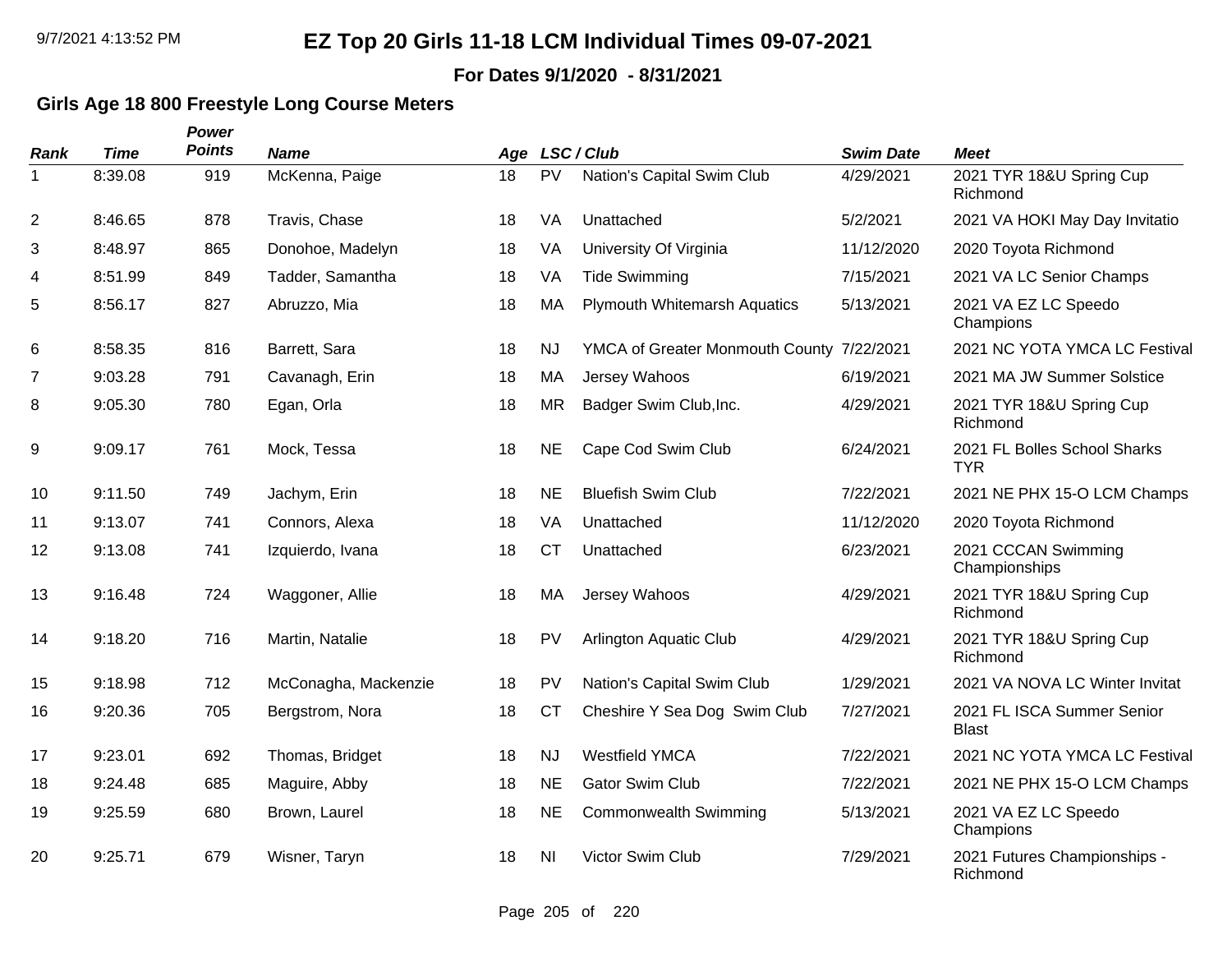#### **For Dates 9/1/2020 - 8/31/2021**

### **Girls Age 18 1500 Freestyle Long Course Meters**

*Power*

| <b>Rank</b>    | <b>Time</b> | <b>Points</b> | <b>Name</b>       | Age |           | LSC / Club                    | <b>Swim Date</b> | <b>Meet</b>                                            |
|----------------|-------------|---------------|-------------------|-----|-----------|-------------------------------|------------------|--------------------------------------------------------|
| $\mathbf 1$    | 16:40.49    | 926           | Travis, Chase     | 18  | VA        | Unattached                    | 5/22/2021        | 2021 VA PRVT A3 May Qualifier                          |
| $\overline{2}$ | 16:43.85    | 917           | McKenna, Paige    | 18  | <b>PV</b> | Nation's Capital Swim Club    | 6/15/2021        | 2020 Olympic Trials Wave II                            |
| 3              | 16:51.90    | 895           | Donohoe, Madelyn  | 18  | VA        | University Of Virginia        | 11/14/2020       | 2020 Toyota Richmond                                   |
| 4              | 17:11.67    | 842           | Tadder, Samantha  | 18  | VA        | <b>Tide Swimming</b>          | 7/18/2021        | 2021 VA LC Senior Champs                               |
| 5              | 17:17.59    | 826           | Mock, Tessa       | 18  | <b>NE</b> | Cape Cod Swim Club            | 8/1/2021         | 2021 Futures Championships -<br>Richmond               |
| 6              | 17:20.73    | 818           | Egan, Orla        | 18  | <b>MR</b> | Badger Swim Club, Inc.        | 6/12/2021        | 2021 MR LIAC Summertime<br><b>Classic Invitational</b> |
| 7              | 17:28.70    | 797           | Waggoner, Allie   | 18  | MA        | Jersey Wahoos                 | 7/8/2021         | 2021 MA Swimming Meet                                  |
| 8              | 17:30.80    | 792           | Jachym, Erin      | 18  | <b>NE</b> | <b>Bluefish Swim Club</b>     | 8/1/2021         | 2021 Futures Championships -<br>Richmond               |
| 9              | 17:31.68    | 789           | Izquierdo, Ivana  | 18  | <b>CT</b> | Unattached                    | 6/25/2021        | 2021 CCCAN Swimming<br>Championships                   |
| 10             | 17:49.94    | 743           | Thomas, Bridget   | 18  | <b>NJ</b> | <b>Westfield YMCA</b>         | 7/25/2021        | 2021 NC YOTA YMCA LC Festival                          |
| 11             | 17:50.06    | 743           | Schlemmer, Rachel | 18  | PV        | Snow Swimming                 | 11/21/2020       | 2020 MD Navy Swimming Fall<br><b>Series</b>            |
| 12             | 17:53.21    | 735           | Martin, Natalie   | 18  | PV        | <b>Arlington Aquatic Club</b> | 5/2/2021         | 2021 TYR 18&U Spring Cup<br>Richmond                   |
| 13             | 18:02.29    | 712           | Vanderloo, Lexie  | 18  | <b>PV</b> | Nation's Capital Swim Club    | 8/5/2021         | 2021 NI LC Senior Zone<br>Championships                |
| 14             | 18:02.85    | 711           | Limbacher, Ashlee | 18  | <b>NJ</b> | <b>Scarlet Aquatics</b>       | 7/21/2021        | 2021-NT-American Long Course                           |
| 15             | 18:09.19    | 695           | Bergstrom, Nora   | 18  | <b>CT</b> | Cheshire Y Sea Dog Swim Club  | 7/11/2021        | 2021 CT Senior Championship LC                         |
| 16             | 18:09.58    | 694           | McKee, Gabby      | 18  | MA        | <b>TOPS Swimming</b>          | 3/23/2021        | 2021 FL ISCA International Senior<br>Meet              |
| 17             | 18:16.52    | 677           | Dean, Selah       | 18  | PV        | The Fish                      | 5/16/2021        | 2021 VA EZ LC Speedo<br>Champions                      |
| 18             | 18:29.47    | 646           | Church, Eleanor   | 18  | <b>NE</b> | United Swim Club              | 7/25/2021        | 2021 NE PHX 15-O LCM Champs                            |
| 19             | 18:32.10    | 640           | Whelan, Anna      | 18  | <b>PV</b> | Nation's Capital Swim Club    | 7/18/2021        | 2021 PV LC Senior<br>Championships                     |
| 20             | 18:34.65    | 634           | Genderson, Devin  | 18  | <b>NJ</b> | <b>Berkeley Aquatic Club</b>  | 5/28/2021        | 2021 NJ BAC Memorial Day                               |

Page 206 of 220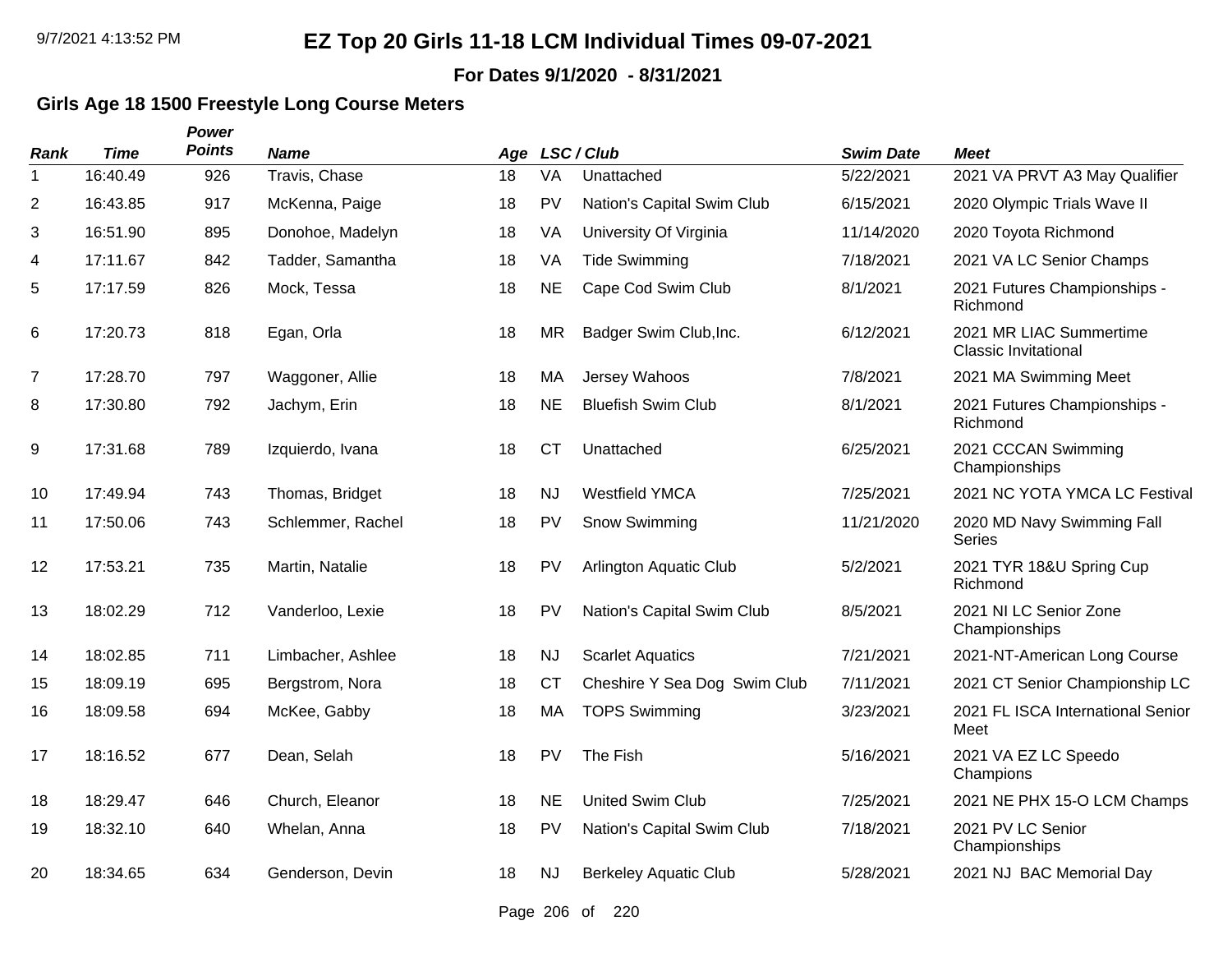**For Dates 9/1/2020 - 8/31/2021**

Invitational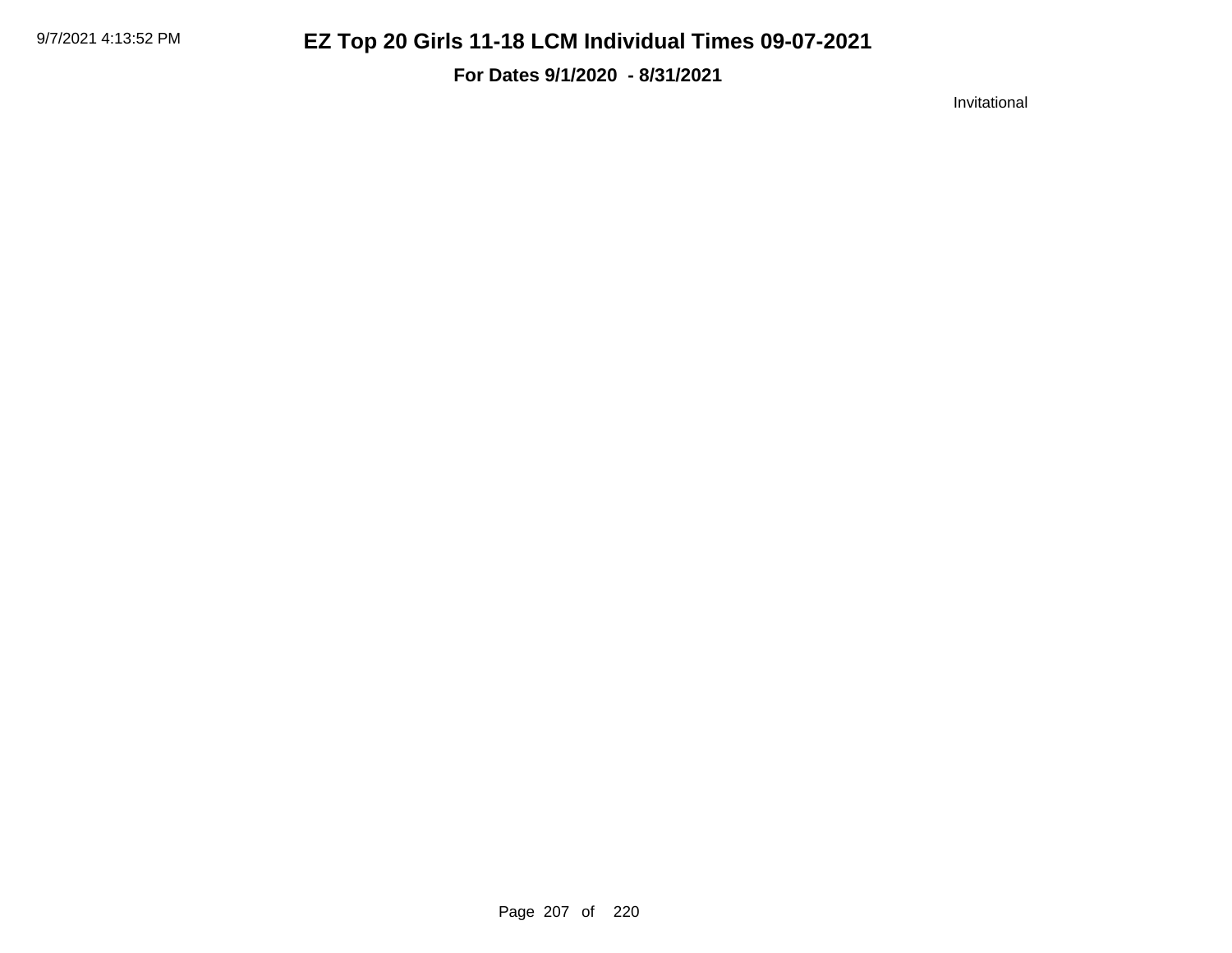#### **For Dates 9/1/2020 - 8/31/2021**

### **Girls Age 18 100 Backstroke Long Course Meters**

| <b>Rank</b>    | <b>Time</b> | Power<br><b>Points</b> | <b>Name</b>          |    |           | Age LSC/Club                    | <b>Swim Date</b> | <b>Meet</b>                                     |
|----------------|-------------|------------------------|----------------------|----|-----------|---------------------------------|------------------|-------------------------------------------------|
| 1              | 1:00.18     | 1027                   | Bacon, Phoebe        | 18 | PV        | Unattached                      | 11/13/2020       | 2020 Toyota Des Moines                          |
| $\overline{c}$ | 1:01.05     | 991                    | Bentz, Caroline      | 18 | VA        | Virginia Tech                   | 11/13/2020       | 2020 Toyota Greensboro                          |
| 3              | 1:01.49     | 973                    | Smith, Summer        | 18 | <b>NE</b> | <b>Bluefish Swim Club</b>       | 5/15/2021        | 2021 GA SwimAtlanta's Mizuno<br>2021            |
| 4              | 1:01.71     | 964                    | Fuller, Josephine    | 18 | VA        | NOVA of Virginia Aquatics, Inc. | 7/17/2021        | 2021 VA LC Senior Champs                        |
| 5              | 1:01.84     | 959                    | Tyler, Ali           | 18 | <b>CT</b> | Cheshire Y Sea Dog Swim Club    | 5/15/2021        | 2021 VA EZ LC Speedo<br>Champions               |
| 6              | 1:02.02     | 952                    | McConagha, Mackenzie | 18 | PV        | Nation's Capital Swim Club      | 7/30/2021        | 2021 Futures Championships -<br>Richmond        |
| 7              | 1:02.33     | 939                    | Korbly, Isabella     | 18 | <b>NE</b> | <b>United Swim Club</b>         | 6/4/2021         | 2020 Olympic Trials Wave I                      |
| 8              | 1:03.65     | 887                    | Scholer, Haley       | 18 | MA        | Penn Charter Aquatic Club       | 8/6/2021         | 2021 Speedo Summer<br><b>Championships East</b> |
| 9              | 1:03.68     | 886                    | Mead, Lily           | 18 | <b>MD</b> | Unattached                      | 5/1/2021         | 2021 PV PAC Dive into Spring LC<br>Meet         |
| 10             | 1:04.45     | 855                    | Ghine, Dani          | 18 | MD        | Eagle Swim Team Inc.            | 3/24/2021        | 2021 FL ISCA International Senior<br>Meet       |
| 11             | 1:04.47     | 855                    | Knepper, Sophie      | 18 | VA        | <b>Tide Swimming</b>            | 4/11/2021        | 2021 VA TIDE Swimming Speedo<br>S               |
| 12             | 1:04.57     | 851                    | Fenska, Allie        | 18 | MA        | Jersey Wahoos                   | 5/1/2021         | 2021 TYR 18&U Spring Cup<br>Richmond            |
| 13             | 1:04.70     | 846                    | Pujadas, Riley       | 18 | MA        | Suburban Seahawks Club          | 5/1/2021         | 2021 TYR 18&U Spring Cup<br>Richmond            |
| 14             | 1:04.90 r   | 838                    | Behm, Annie          | 18 | МA        | Jersey Wahoos                   | 8/7/2021         | 2021 Speedo Summer<br><b>Championships East</b> |
| 15             | 1:05.20     | 827                    | Lord, Reagan         | 18 | <b>NE</b> | <b>SOLO Aquatics</b>            | 7/30/2021        | 2021 Futures Championships -<br>Richmond        |
| 16             | 1:05.33     | 822                    | Trout, Riley         | 18 | MA        | York YMCA                       | 11/13/2020       | 2020 Toyota Richmond                            |
| 17             | 1:05.54     | 814                    | Huske, Torri         | 18 | PV        | Arlington Aquatic Club          | 3/7/2021         | 2021 PV TANK LC Time Trials<br>Qualifier        |
| 18             | 1:05.56     | 813                    | Muldoon, Devon       | 18 | <b>NJ</b> | <b>Cougar Aquatic Team</b>      | 7/30/2021        | 2021 Futures Championships -<br>Richmond        |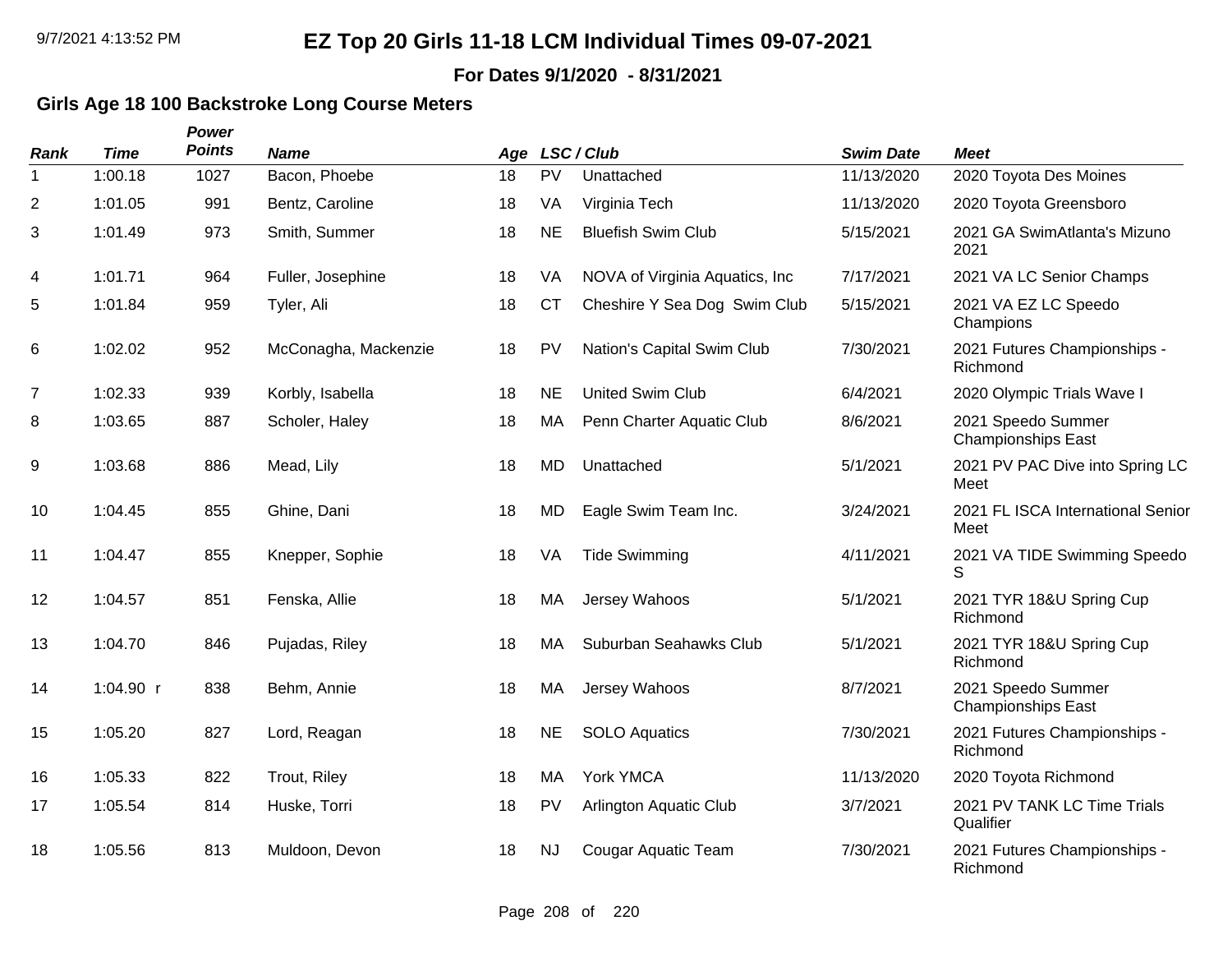| 9/7/2021 4:13:52 PM |                                |     | EZ Top 20 Girls 11-18 LCM Individual Times 09-07-2021 |     |    |                          |           |                              |  |  |  |  |  |
|---------------------|--------------------------------|-----|-------------------------------------------------------|-----|----|--------------------------|-----------|------------------------------|--|--|--|--|--|
|                     | For Dates 9/1/2020 - 8/31/2021 |     |                                                       |     |    |                          |           |                              |  |  |  |  |  |
| 19                  | 1:05.81                        | 803 | Perezous, Janika                                      | 18. | PV | Unattached               | 5/14/2021 | 2021 PV NCAP Elite Qualifier |  |  |  |  |  |
| 19                  | 1:05.81                        | 803 | Taylor, Hayley                                        | 18. |    | MD Monocacy Aquatic Club | 7/30/2021 | 2021 FL ISCA Summer Senior   |  |  |  |  |  |

Blast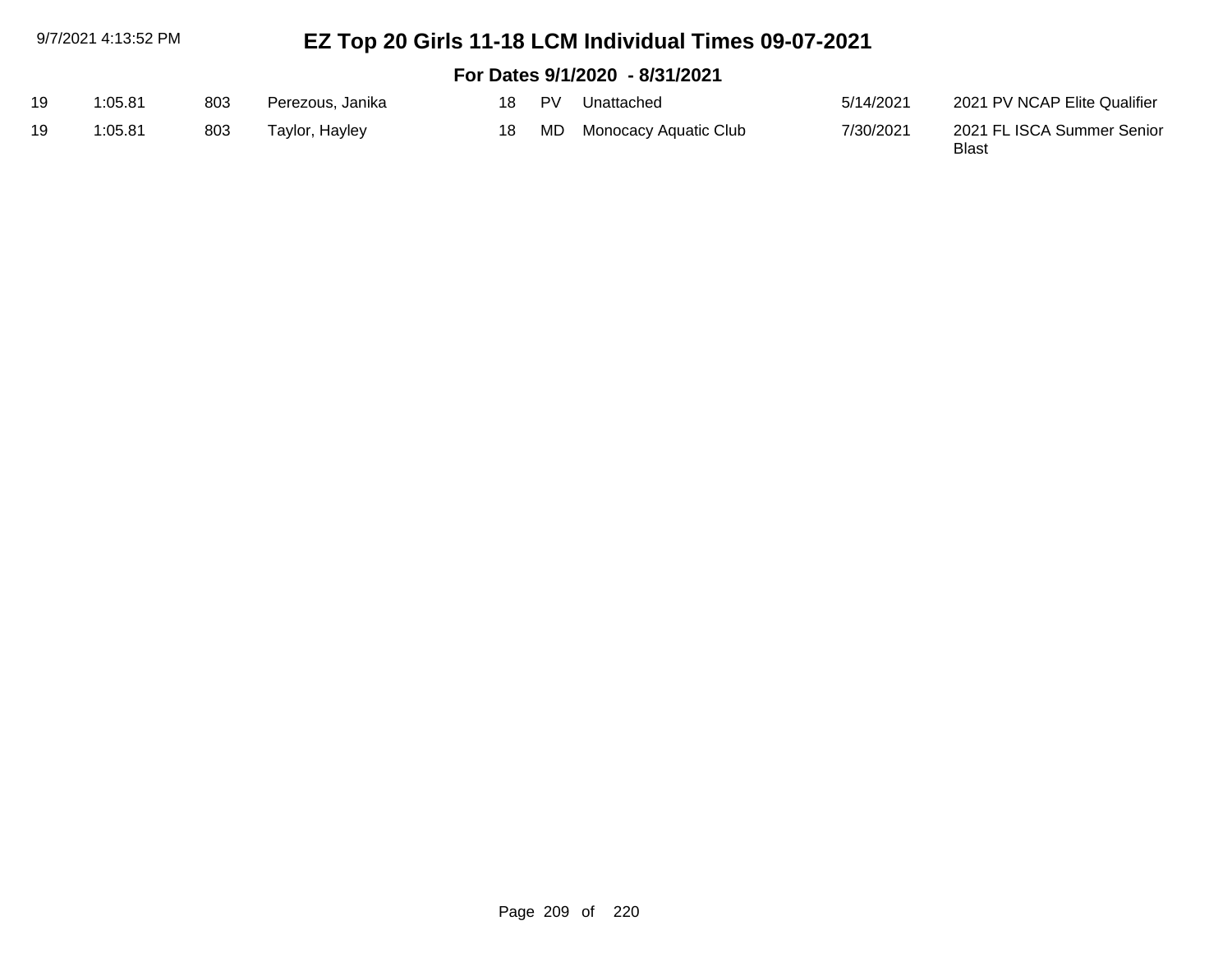#### **For Dates 9/1/2020 - 8/31/2021**

### **Girls Age 18 200 Backstroke Long Course Meters**

| Rank           | <b>Time</b> | Power<br><b>Points</b> | <b>Name</b>          |    |                | Age LSC/Club                       | <b>Swim Date</b> | <b>Meet</b>                                     |
|----------------|-------------|------------------------|----------------------|----|----------------|------------------------------------|------------------|-------------------------------------------------|
| 1              | 2:09.16     | 1007                   | Bacon, Phoebe        | 18 | PV             | Unattached                         | 11/14/2020       | 2020 Toyota Des Moines                          |
| $\overline{2}$ | 2:10.31     | 987                    | Smith, Summer        | 18 | <b>NE</b>      | <b>Bluefish Swim Club</b>          | 6/18/2021        | 2020 Olympic Trials Wave II                     |
| 3              | 2:13.91     | 925                    | Fuller, Josephine    | 18 | VA             | NOVA of Virginia Aquatics, Inc     | 6/18/2021        | 2020 Olympic Trials Wave II                     |
| 4              | 2:14.41     | 917                    | Bentz, Caroline      | 18 | VA             | Virginia Tech                      | 11/14/2020       | 2020 Toyota Greensboro                          |
| 5              | 2:14.60     | 914                    | McConagha, Mackenzie | 18 | <b>PV</b>      | Nation's Capital Swim Club         | 5/15/2021        | 2021 PV NCAP Elite Qualifier                    |
| 6              | 2:14.76     | 911                    | Tyler, Ali           | 18 | <b>CT</b>      | Cheshire Y Sea Dog Swim Club       | 5/16/2021        | 2021 VA EZ LC Speedo<br>Champions               |
| $\overline{7}$ | 2:15.64     | 896                    | Korbly, Isabella     | 18 | <b>NE</b>      | <b>United Swim Club</b>            | 8/8/2021         | 2021 NI LC Senior Zone<br>Championships         |
| 8              | 2:16.02     | 890                    | Behm, Annie          | 18 | MA             | Jersey Wahoos                      | 7/9/2021         | 2021 MA Swimming Meet                           |
| 9              | 2:17.26     | 869                    | Scholer, Haley       | 18 | MA             | Penn Charter Aquatic Club          | 8/4/2021         | 2021 Speedo Summer<br><b>Championships East</b> |
| 10             | 2:17.83     | 859                    | Deuel, Megan         | 18 | N <sub>1</sub> | <b>PACK Swim Team of Pittsford</b> | 8/8/2021         | 2021 NI LC Senior Zone<br>Championships         |
| 11             | 2:18.42     | 849                    | Trout, Riley         | 18 | МA             | York YMCA                          | 5/2/2021         | 2021 TYR 18&U Spring Cup<br>Richmond            |
| 12             | 2:18.81     | 843                    | Pujadas, Riley       | 18 | MA             | Suburban Seahawks Club             | 5/2/2021         | 2021 TYR 18&U Spring Cup<br>Richmond            |
| 13             | 2:18.92     | 841                    | Whelan, Anna         | 18 | PV             | Nation's Capital Swim Club         | 8/1/2021         | 2021 Futures Championships -<br>Richmond        |
| 14             | 2:19.98     | 824                    | Muldoon, Devon       | 18 | <b>NJ</b>      | Cougar Aquatic Team                | 8/1/2021         | 2021 Futures Championships -<br>Richmond        |
| 15             | 2:20.31     | 818                    | Clements, Emily      | 18 | <b>NE</b>      | <b>Phoenix Swimming</b>            | 12/12/2020       | 2020 SI CSTE Time Trial LC                      |
| 16             | 2:20.71     | 812                    | Pennell, Katelyn     | 18 | VA             | Unattached                         | 11/14/2020       | 2020 Toyota Richmond                            |
| 17             | 2:20.83     | 810                    | Culkin, Sarah        | 18 | <b>PV</b>      | Rockville Montgomery Swim Club     | 5/16/2021        | 2021 VA EZ LC Speedo<br>Champions               |
| 18             | 2:20.84     | 810                    | Rotenberg, Mary      | 18 | <b>MR</b>      | <b>Empire Swimming</b>             | 5/21/2021        | 2021 WI HSC-PX3 Speedo<br>Premier               |
| 19             | 2:21.02     | 807                    | Lord, Reagan         | 18 | <b>NE</b>      | <b>SOLO Aquatics</b>               | 7/18/2021        | 2021 IN OLY Summer Invite                       |
| 20             | 2:21.10     | 805                    | Galbraith, Darby     | 18 | PV             | <b>Machine Aquatics</b>            | 8/1/2021         | 2021 Futures Championships -                    |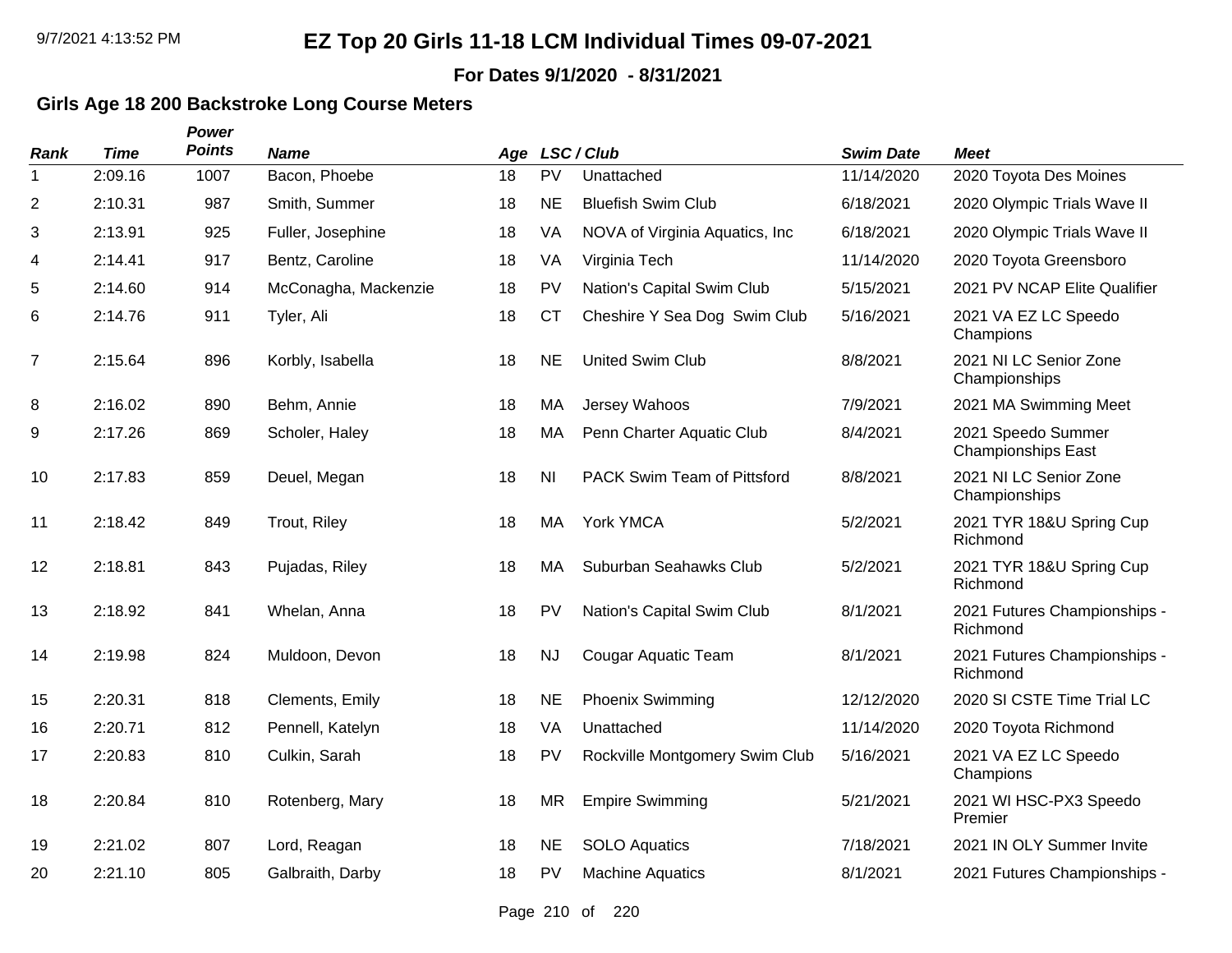**For Dates 9/1/2020 - 8/31/2021**

Richmond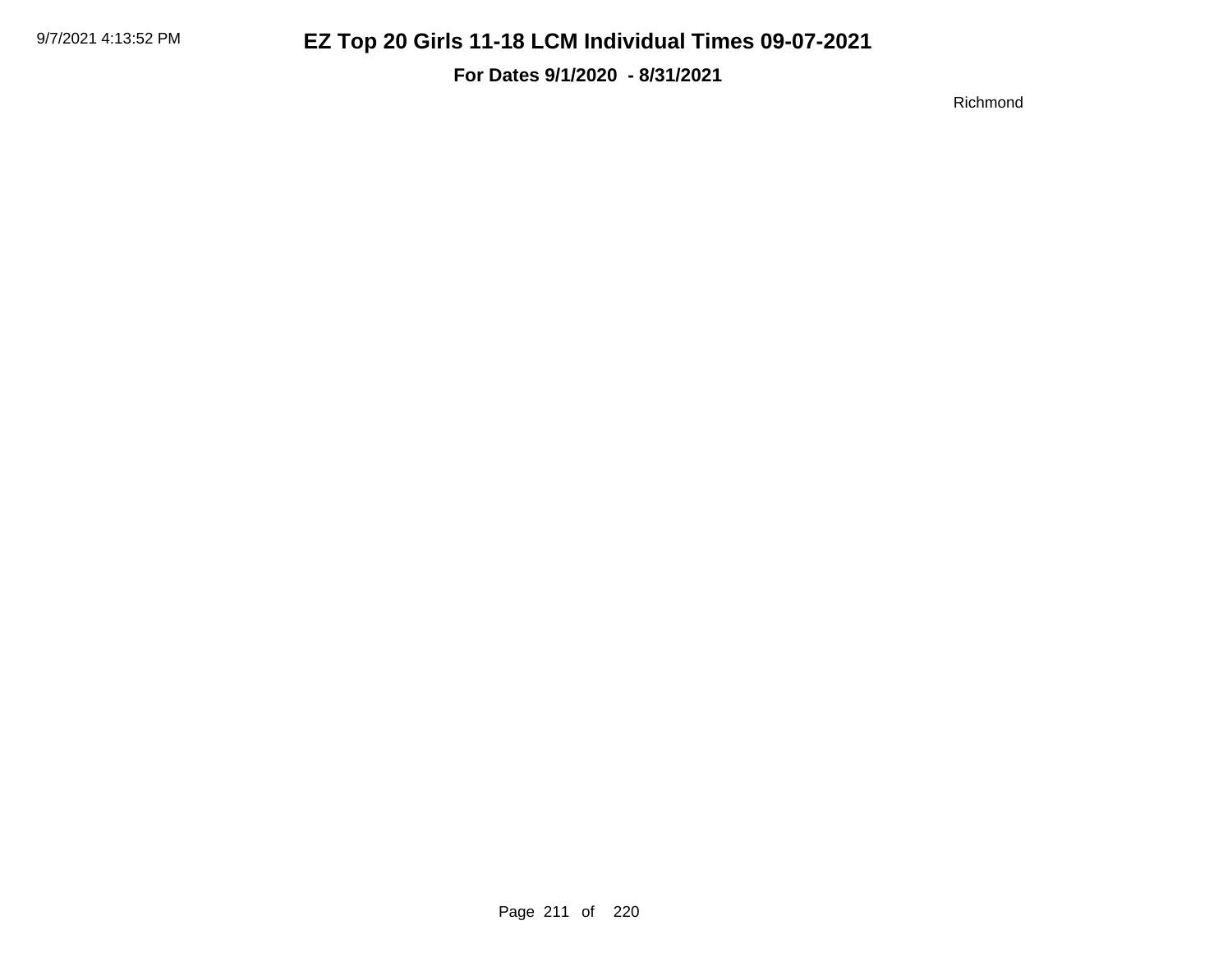**For Dates 9/1/2020 - 8/31/2021**

### **Girls Age 18 100 Breaststroke Long Course Meters**

| <b>Rank</b>    | <b>Time</b> | Power<br><b>Points</b> | <b>Name</b>         | Age |           | LSC / Club                                | <b>Swim Date</b> | <b>Meet</b>                               |
|----------------|-------------|------------------------|---------------------|-----|-----------|-------------------------------------------|------------------|-------------------------------------------|
| $\mathbf{1}$   | 1:09.15     | 937                    | Keating, Anna       | 18  | VA        | University Of Virginia                    | 11/13/2020       | 2020 Toyota Richmond                      |
| $\overline{c}$ | 1:10.18     | 905                    | Tadder, Samantha    | 18  | VA        | <b>Tide Swimming</b>                      | 6/14/2021        | 2020 Olympic Trials Wave II               |
| 3              | 1:11.16     | 874                    | Hu, Ashley          | 18  | <b>MR</b> | <b>Empire Swimming</b>                    | 5/21/2021        | 2021 WI HSC-PX3 Speedo<br>Premier         |
| 4              | 1:11.63     | 860                    | Sunseri, Mia        | 18  | AM        | <b>Wheeling YMCA</b>                      | 11/13/2020       | 2020 Toyota Richmond                      |
| 5              | 1:11.68     | 858                    | Fuller, Josephine   | 18  | VA        | NOVA of Virginia Aquatics, Inc.           | 7/15/2021        | 2021 VA LC Senior Champs                  |
| 6              | 1:11.75     | 856                    | Foley, Sally        | 18  | MA        | Unattached                                | 12/6/2020        | 2020 Janis Hape Dowd Invite               |
| $\overline{7}$ | 1:11.95     | 850                    | Mead, Lily          | 18  | <b>MD</b> | Unattached                                | 5/1/2021         | 2021 PV PAC Dive into Spring LC<br>Meet   |
| 8              | 1:12.00     | 848                    | Sheble, Grace       | 18  | VA        | NOVA of Virginia Aquatics, Inc.           | 7/15/2021        | 2021 VA LC Senior Champs                  |
| 9              | 1:12.41     | 836                    | Sabin, Clarissa     | 18  | <b>NJ</b> | <b>Berkeley Aquatic Club</b>              | 5/16/2021        | 2021 NJ BAC OT Qualifier Time<br>Trial    |
| 10             | 1:12.46     | 834                    | Cavanagh, Erin      | 18  | MA        | Jersey Wahoos                             | 7/9/2021         | 2021 MA Swimming Meet                     |
| 11             | 1:12.61     | 830                    | Gavigan, Riley      | 18  | <b>MD</b> | Unattached                                | 5/1/2021         | 2021 MD Navy Olympic Trial Last<br>Chance |
| 12             | 1:12.78     | 824                    | Shaughnessy, Emma   | 18  | <b>NJ</b> | YMCA of Greater Monmouth County 7/23/2021 |                  | 2021 NC YOTA YMCA LC Festival             |
| 13             | 1:13.15     | 813                    | Feng, Halle         | 18  | <b>MD</b> | Unattached                                | 5/1/2021         | 2021 MD Navy Olympic Trial Last<br>Chance |
| 14             | 1:13.27     | 809                    | Umhofer, Jane       | 18  | <b>PV</b> | Rockville Montgomery Swim Club            | 7/29/2021        | 2021 Futures Championships -<br>Richmond  |
| 15             | 1:13.58     | 800                    | Graham, Catherine   | 18  | <b>MR</b> | Unattached                                | 12/5/2020        | 2020 IU LCM Time Trial                    |
| 16             | 1:13.62     | 799                    | Franks, Ava         | 18  | <b>MR</b> | <b>Empire Swimming</b>                    | 3/24/2021        | 2021 FL ISCA International Senior<br>Meet |
| 17             | 1:13.71     | 796                    | Belyakov, Catherine | 18  | <b>PV</b> | Unattached                                | 12/6/2020        | 2020 Janis Hape Dowd Invite               |
| 18             | 1:13.89     | 791                    | Barakey, Lauren     | 18  | VA        | Virginia Tech                             | 6/5/2021         | 2020 Olympic Trials Wave I                |
| 19             | 1:14.05     | 786                    | Mudry, Vivian       | 18  | <b>CT</b> | Cheshire Y Sea Dog Swim Club              | 5/13/2021        | 2021 VA EZ LC Speedo<br>Champions         |
| 20             | 1:14.28     | 779                    | Sawyer, Edie        | 18  | AM        | Seneca Valley Swim Club                   | 7/29/2021        | 2021 Futures Championships -<br>Richmond  |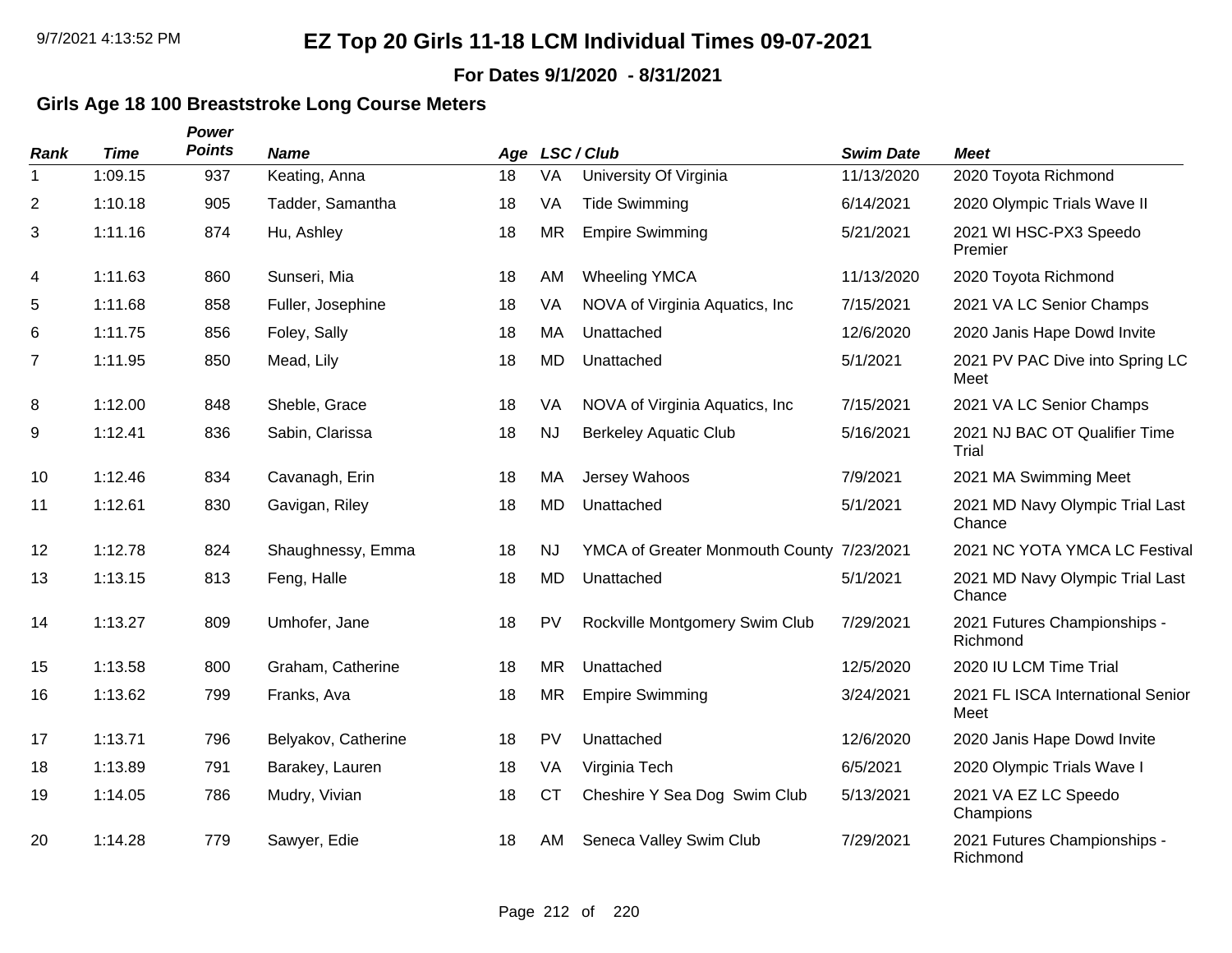**For Dates 9/1/2020 - 8/31/2021**

### **Girls Age 18 200 Breaststroke Long Course Meters**

| Rank           | <b>Time</b> | Power<br><b>Points</b> | <b>Name</b>         |    |           | Age LSC/Club                             | <b>Swim Date</b> | <b>Meet</b>                                |
|----------------|-------------|------------------------|---------------------|----|-----------|------------------------------------------|------------------|--------------------------------------------|
| $\mathbf{1}$   | 2:27.87     | 961                    | Keating, Anna       | 18 | PV        | <b>Machine Aquatics</b>                  | 6/17/2021        | 2020 Olympic Trials Wave II                |
| $\overline{2}$ | 2:30.88     | 919                    | Tadder, Samantha    | 18 | VA        | <b>Tide Swimming</b>                     | 6/17/2021        | 2020 Olympic Trials Wave II                |
| 3              | 2:32.38     | 898                    | Sunseri, Mia        | 18 | <b>AM</b> | <b>Wheeling YMCA</b>                     | 11/14/2020       | 2020 Toyota Richmond                       |
| 4              | 2:35.55     | 855                    | McClintock, Katie   | 18 | MA        | Egg Harbor Twp Seahawks                  | 5/22/2021        | 2021 MA GPAC Spring Derby LC<br>С          |
| 5              | 2:37.97     | 822                    | Franks, Ava         | 18 | <b>MR</b> | <b>Empire Swimming</b>                   | 3/27/2021        | 2021 FL ISCA International Senior<br>Meet  |
| 6              | 2:38.11     | 820                    | Sheble, Grace       | 18 | VA        | NOVA of Virginia Aquatics, Inc.          | 7/18/2021        | 2021 VA LC Senior Champs                   |
| 7              | 2:38.64     | 813                    | Mudry, Vivian       | 18 | <b>CT</b> | Cheshire Y Sea Dog Swim Club             | 7/29/2021        | 2021 FL ISCA Summer Senior<br><b>Blast</b> |
| 8              | 2:39.08     | 807                    | Sabin, Clarissa     | 18 | <b>NJ</b> | <b>Berkeley Aquatic Club</b>             | 5/29/2021        | 2021 NJ BAC Memorial Day<br>Invitational   |
| 9              | 2:39.20     | 805                    | Umhofer, Jane       | 18 | <b>PV</b> | Rockville Montgomery Swim Club           | 7/13/2021        | 2021 PV AP MCSL Coaches Long<br>Course     |
| 9              | 2:39.20     | 805                    | Hu, Ashley          | 18 | <b>MR</b> | <b>Empire Swimming</b>                   | 5/22/2021        | 2021 WI HSC-PX3 Speedo<br>Premier          |
| 11             | 2:39.93     | 796                    | Boeckman, Anna      | 18 | <b>CT</b> | Chelsea Piers Aquatic Club               | 7/9/2021         | 2021 CT CPAC July Senior Invite            |
| 12             | 2:40.39     | 789                    | Cavanagh, Erin      | 18 | MA        | Jersey Wahoos                            | 7/10/2021        | 2021 MA Swimming Meet                      |
| 13             | 2:40.92     | 782                    | Gavigan, Riley      | 18 | MD        | Unattached                               | 5/17/2021        | 2021 MD Virtual Meet Series<br>NAAC(2)     |
| 14             | 2:41.79     | 771                    | Barakey, Lauren     | 18 | VA        | Unattached                               | 5/1/2021         | 2021 VA HOKI May Day Invitatio             |
| 15             | 2:41.91     | 769                    | Wishnack, Charlotte | 18 | VA        | NOVA of Virginia Aquatics, Inc.          | 5/1/2021         | 2021 TYR 18&U Spring Cup<br>Richmond       |
| 16             | 2:43.23     | 752                    | Bopp, Jenna         | 18 | <b>AM</b> | <b>Wheeling YMCA</b>                     | 7/9/2021         | West Virginia LC State Champio             |
| 17             | 2:43.40     | 749                    | Long, Lauren        | 18 | PV        | Nation's Capital Swim Club               | 7/31/2021        | 2021 Futures Championships -<br>Richmond   |
| 18             | 2:44.43     | 736                    | Sheble, Caroline    | 18 | VA        | NOVA of Virginia Aquatics, Inc.          | 1/30/2021        | 2021 VA NOVA LC Winter Invitat             |
| 19             | 2:44.79     | 731                    | Brooks, Kinsey      | 18 | VA        | Rappahannock Area YMCA Swim<br>Team, Inc | 6/19/2021        | 2021 VA SRVA Summer Invitation             |
| 20             | 2:44.99     | 728                    | Morisi, Kiani       | 18 | ΜR        | Long Island Aquatic Club                 | 7/18/2021        | 2021 MR TYR Senior Mets                    |

Page 213 of 220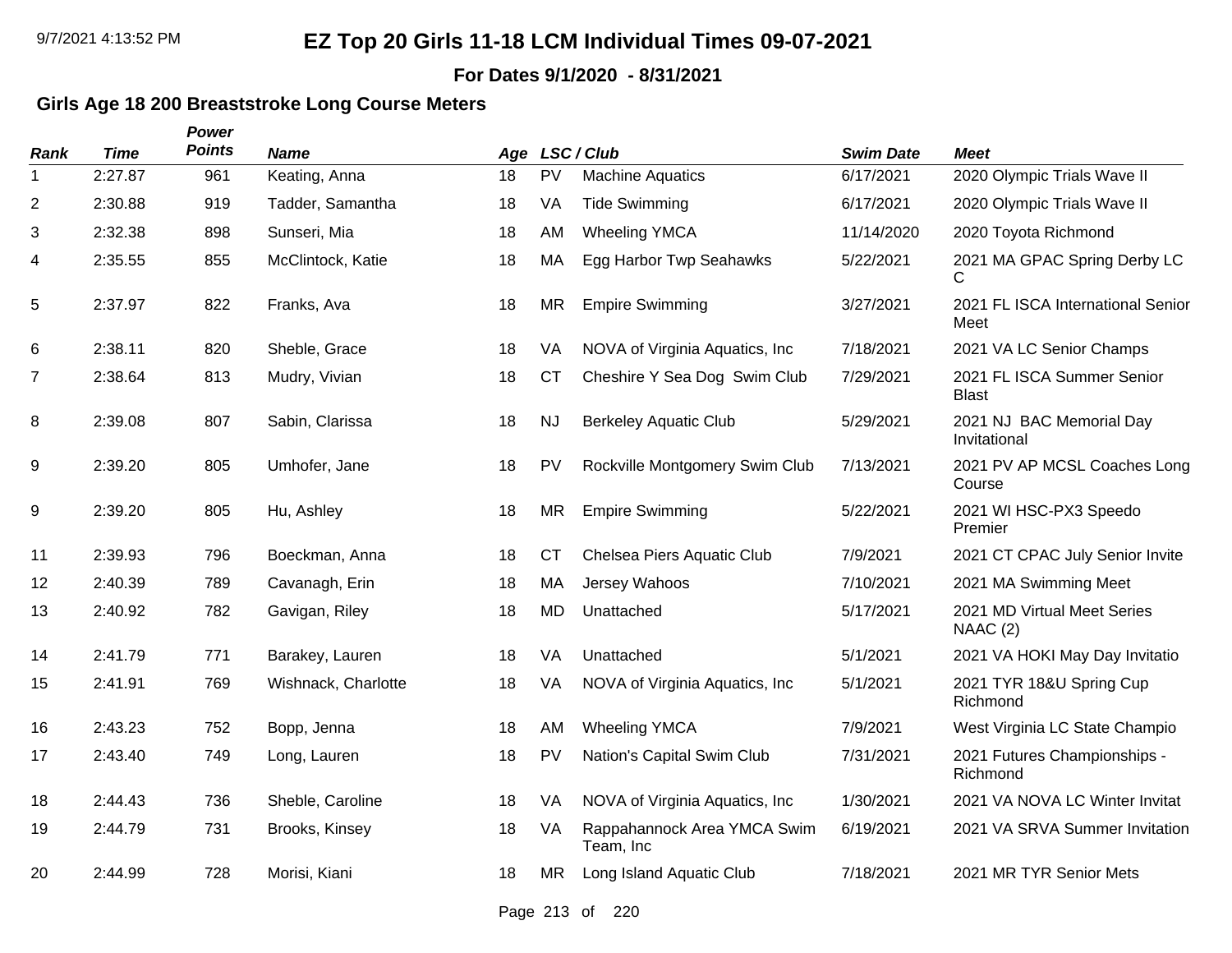**For Dates 9/1/2020 - 8/31/2021**

Summer LC Champs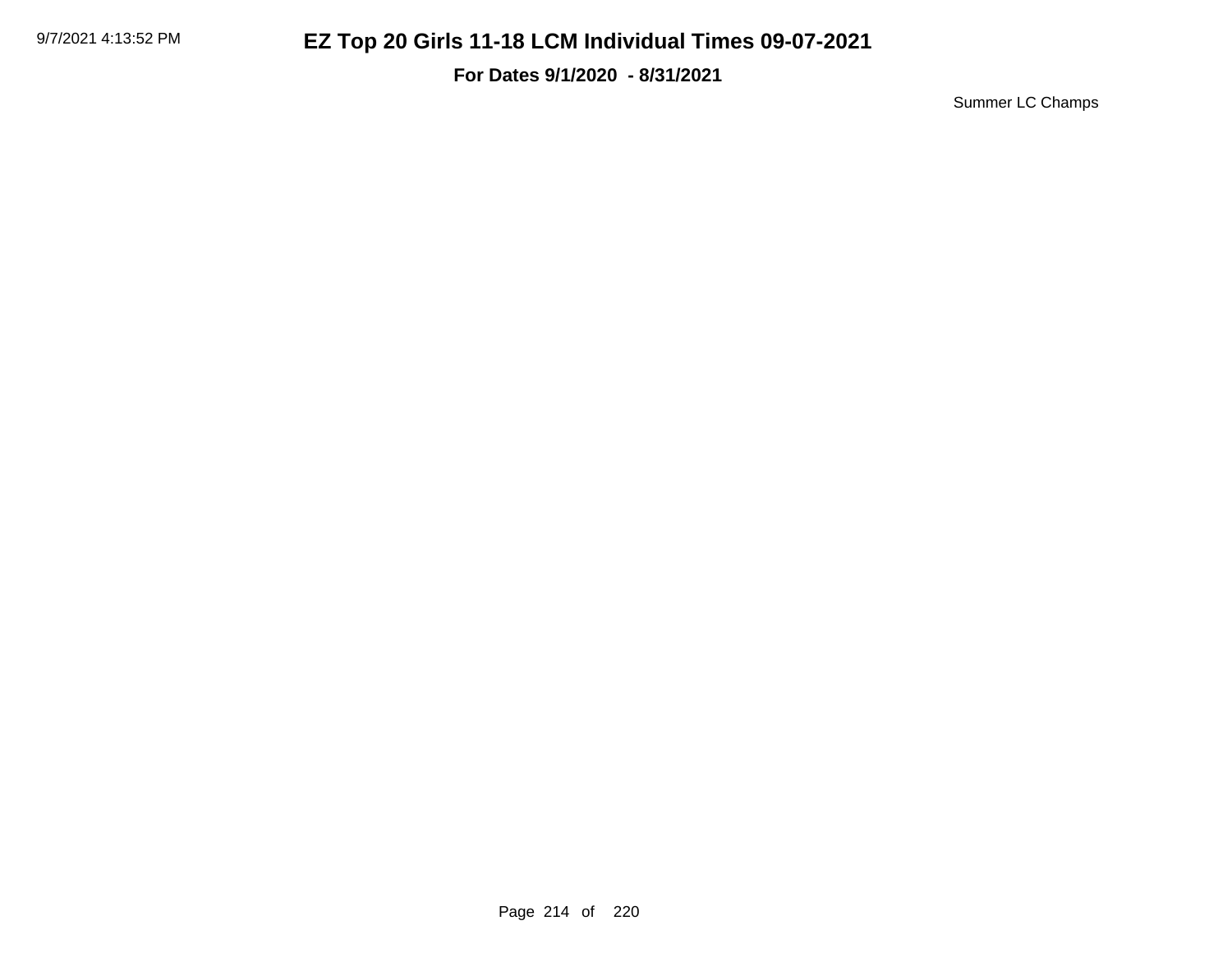#### **For Dates 9/1/2020 - 8/31/2021**

### **Girls Age 18 100 Butterfly Long Course Meters**

| Rank             | <b>Time</b> | <b>Points</b> | <b>Name</b>          |    |           | Age LSC/Club                                         | <b>Swim Date</b> | <b>Meet</b>                                        |
|------------------|-------------|---------------|----------------------|----|-----------|------------------------------------------------------|------------------|----------------------------------------------------|
| 1                | 55.66       | 1093          | Huske, Torri         | 18 | <b>PV</b> | <b>Arlington Aquatic Club</b>                        | 6/13/2021        | 2020 Olympic Trials Wave II                        |
| $\overline{2}$   | 57.43       | 1026          | Douglass, Kate       | 18 | VA        | University Of Virginia                               | 11/13/2020       | 2020 Toyota Richmond                               |
| 3                | 59.83       | 936           | Harter, Abby         | 18 | VA        | University Of Virginia                               | 11/13/2020       | 2020 Toyota Richmond                               |
| 4                | 1:00.53     | 910           | McConagha, Mackenzie | 18 | <b>PV</b> | Nation's Capital Swim Club                           | 5/14/2021        | 2021 PV NCAP Elite Qualifier                       |
| 5                | 1:00.54     | 910           | Bacon, Phoebe        | 18 | PV        | Nation's Capital Swim Club                           | 1/15/2021        | 2021 Pro Series - San Antonio                      |
| 6                | 1:01.26     | 884           | Chong, Vanessa       | 18 | <b>MR</b> | Badger Swim Club, Inc.                               | 4/30/2021        | 2021 TYR 18&U Spring Cup<br>Richmond               |
| $\boldsymbol{7}$ | 1:01.45     | 877           | Deuel, Megan         | 18 | <b>NI</b> | PACK Swim Team of Pittsford                          | 8/6/2021         | 2021 NI LC Senior Zone<br>Championships            |
| 8                | 1:01.54     | 874           | Tadder, Samantha     | 18 | VA        | <b>Tide Swimming</b>                                 | 7/16/2021        | 2021 VA LC Senior Champs                           |
| 9                | 1:01.86     | 862           | Cash, Joanie         | 18 | <b>MR</b> | Long Island Aquatic Club                             | 7/16/2021        | 2021 MR TYR Senior Mets<br><b>Summer LC Champs</b> |
| 10               | 1:01.88     | 861           | Neeb, Amanda         | 18 | <b>CT</b> | Regional YMCA of Western<br><b>Connecticut Makos</b> | 7/31/2021        | 2021 Futures Championships -<br>Richmond           |
| 11               | 1:01.92     | 860           | Culkin, Sarah        | 18 | PV        | Rockville Montgomery Swim Club                       | 5/14/2021        | 2021 VA EZ LC Speedo<br>Champions                  |
| 12               | 1:01.93     | 860           | Sheble, Grace        | 18 | VA        | NOVA of Virginia Aquatics, Inc.                      | 4/30/2021        | 2021 TYR 18&U Spring Cup<br>Richmond               |
| 13               | 1:02.08     | 854           | Carr, Abby           | 18 | PV        | Rockville Montgomery Swim Club                       | 6/6/2021         | 2020 Olympic Trials Wave I                         |
| 14               | 1:02.23     | 849           | Tyler, Ali           | 18 | <b>CT</b> | Cheshire Y Sea Dog Swim Club                         | 7/29/2021        | 2021 FL ISCA Summer Senior<br><b>Blast</b>         |
| 15               | 1:02.37     | 844           | Fuller, Josephine    | 18 | VA        | NOVA of Virginia Aquatics, Inc.                      | 7/16/2021        | 2021 VA LC Senior Champs                           |
| 15               | 1:02.37     | 844           | Abruzzo, Mia         | 18 | MA        | <b>Plymouth Whitemarsh Aquatics</b>                  | 5/14/2021        | 2021 VA EZ LC Speedo<br>Champions                  |
| 17               | 1:02.46     | 841           | Zebrowski, Jessica   | 18 | <b>NJ</b> | YMCA of Greater Monmouth County 7/24/2021            |                  | 2021 NC YOTA YMCA LC Festival                      |
| 18               | 1:02.66     | 834           | Daniel, Abby         | 18 | PV        | Occoquan Swimming Inc                                | 7/29/2021        | 2021 FL ISCA Summer Senior<br><b>Blast</b>         |
| 19               | 1:02.73     | 831           | Sheble, Caroline     | 18 | VA        | NOVA of Virginia Aquatics, Inc.                      | 1/30/2021        | 2021 VA NOVA LC Winter Invitat                     |
| 20               | 1:02.74     | 831           | Korbly, Isabella     | 18 | <b>NE</b> | <b>United Swim Club</b>                              | 8/6/2021         | 2021 NI LC Senior Zone<br>Championships            |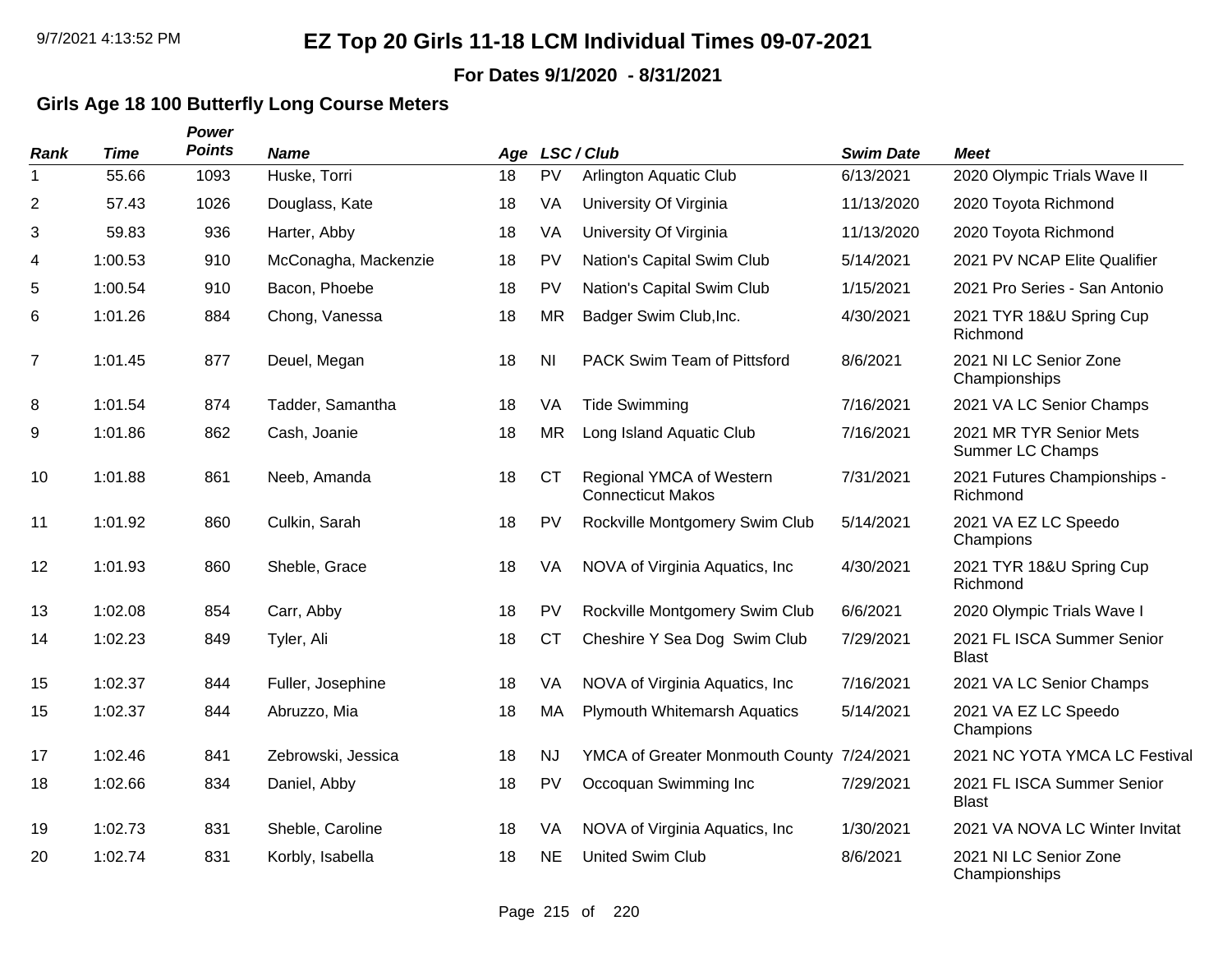#### **For Dates 9/1/2020 - 8/31/2021**

### **Girls Age 18 200 Butterfly Long Course Meters**

| <b>Rank</b> | <b>Time</b> | <b>Points</b> | <b>Name</b>          | Age |                | LSC / Club                                | <b>Swim Date</b> | <b>Meet</b>                                        |
|-------------|-------------|---------------|----------------------|-----|----------------|-------------------------------------------|------------------|----------------------------------------------------|
| 1           | 2:09.97     | 944           | Huske, Torri         | 18  | PV             | <b>Arlington Aquatic Club</b>             | 4/9/2021         | 2021 NC TAC TITANS LC Premier                      |
| 2           | 2:11.18     | 925           | Sheble, Grace        | 18  | VA             | NOVA of Virginia Aquatics, Inc            | 6/17/2021        | 2020 - TT -U.S. Olympic Team T                     |
| 3           | 2:11.97     | 913           | Smith, Summer        | 18  | <b>NE</b>      | <b>Bluefish Swim Club</b>                 | 5/15/2021        | 2021 GA SwimAtlanta's Mizuno<br>2021               |
| 4           | 2:12.64     | 902           | Sheble, Caroline     | 18  | VA             | NOVA of Virginia Aquatics, Inc.           | 5/16/2021        | 2021 PV NCAP Elite Qualifier                       |
| 5           | 2:12.78     | 900           | McConagha, Mackenzie | 18  | PV             | Nation's Capital Swim Club                | 5/16/2021        | 2021 PV NCAP Elite Qualifier                       |
| 6           | 2:13.02     | 896           | Harter, Abby         | 18  | VA             | University Of Virginia                    | 11/14/2020       | 2020 Toyota Richmond                               |
| 7           | 2:14.47     | 874           | Cavanagh, Erin       | 18  | MA             | Jersey Wahoos                             | 8/3/2021         | 2021 Speedo Summer<br><b>Championships East</b>    |
| 8           | 2:14.76     | 869           | Tadder, Samantha     | 18  | VA             | <b>Tide Swimming</b>                      | 4/11/2021        | 2021 VA TIDE Swimming Speedo<br>S                  |
| 9           | 2:14.85     | 868           | Deuel, Megan         | 18  | N <sub>l</sub> | <b>PACK Swim Team of Pittsford</b>        | 8/7/2021         | 2021 NI LC Senior Zone<br>Championships            |
| 10          | 2:15.02     | 865           | Chong, Vanessa       | 18  | <b>MR</b>      | Badger Swim Club, Inc.                    | 7/18/2021        | 2021 MR TYR Senior Mets<br><b>Summer LC Champs</b> |
| 11          | 2:15.27     | 861           | Chichaikina, Sofia   | 18  | <b>NJ</b>      | Unattached                                | 10/26/2020       | 2020 RUS National Champs                           |
| 12          | 2:15.76     | 854           | Kim, Junseo          | 18  | <b>NJ</b>      | <b>Scarlet Aquatics</b>                   | 8/3/2021         | 2021 Speedo Summer<br><b>Championships East</b>    |
| 13          | 2:16.06     | 849           | Abruzzo, Mia         | 18  | МA             | <b>Plymouth Whitemarsh Aquatics</b>       | 6/16/2021        | 2020 Olympic Trials Wave II                        |
| 14          | 2:16.63     | 841           | Purnell, Catherine   | 18  | PV             | Unattached                                | 12/6/2020        | 2020 Janis Hape Dowd Invite                        |
| 15          | 2:18.48     | 812           | Culkin, Sarah        | 18  | <b>PV</b>      | Rockville Montgomery Swim Club            | 5/15/2021        | 2021 VA EZ LC Speedo<br>Champions                  |
| 16          | 2:18.67     | 809           | Smith, Samantha      | 18  | PV             | Nation's Capital Swim Club                | 7/29/2021        | 2021 Futures Championships -<br>Richmond           |
| 17          | 2:18.91     | 806           | Bashor, Allie        | 18  | N <sub>l</sub> | <b>STAR Swimming</b>                      | 7/29/2021        | 2021 Futures Championships -<br>Richmond           |
| 18          | 2:19.48     | 797           | Appleton, Emily      | 18  | <b>NE</b>      | <b>Weymouth Club Waves</b>                | 5/1/2021         | 2021 TYR 18&U Spring Cup<br>Richmond               |
| 19          | 2:19.85     | 791           | Zebrowski, Jessica   | 18  | <b>NJ</b>      | YMCA of Greater Monmouth County 7/25/2021 |                  | 2021 NC YOTA YMCA LC Festival                      |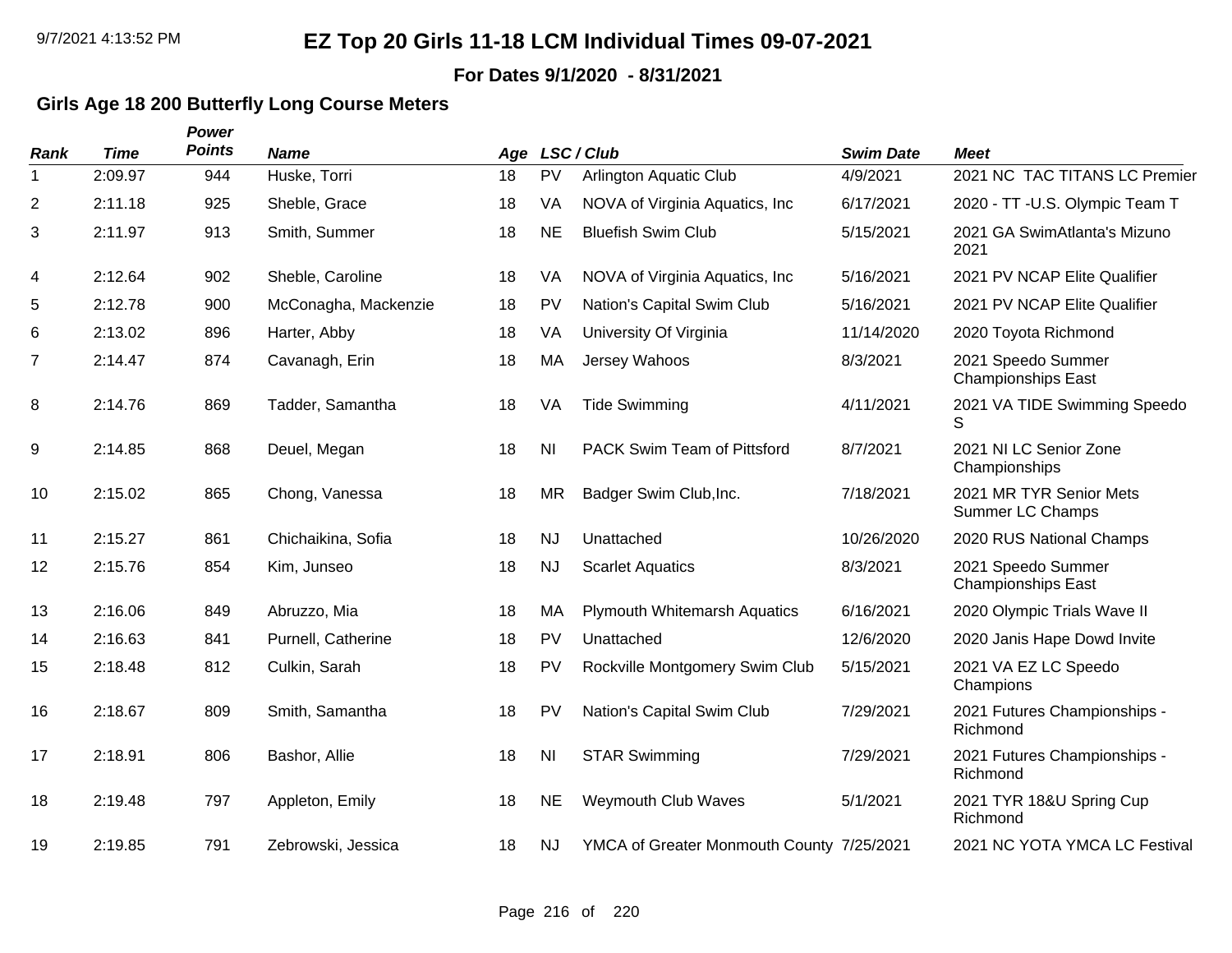| 9/7/2021 4:13:52 PM |                                |     | EZ Top 20 Girls 11-18 LCM Individual Times 09-07-2021 |  |       |                                                      |           |                                          |  |  |  |
|---------------------|--------------------------------|-----|-------------------------------------------------------|--|-------|------------------------------------------------------|-----------|------------------------------------------|--|--|--|
|                     | For Dates 9/1/2020 - 8/31/2021 |     |                                                       |  |       |                                                      |           |                                          |  |  |  |
| 20                  | 2:20.17                        | 787 | Neeb. Amanda                                          |  | 18 CT | Regional YMCA of Western<br><b>Connecticut Makos</b> | 7/29/2021 | 2021 Futures Championships -<br>Richmond |  |  |  |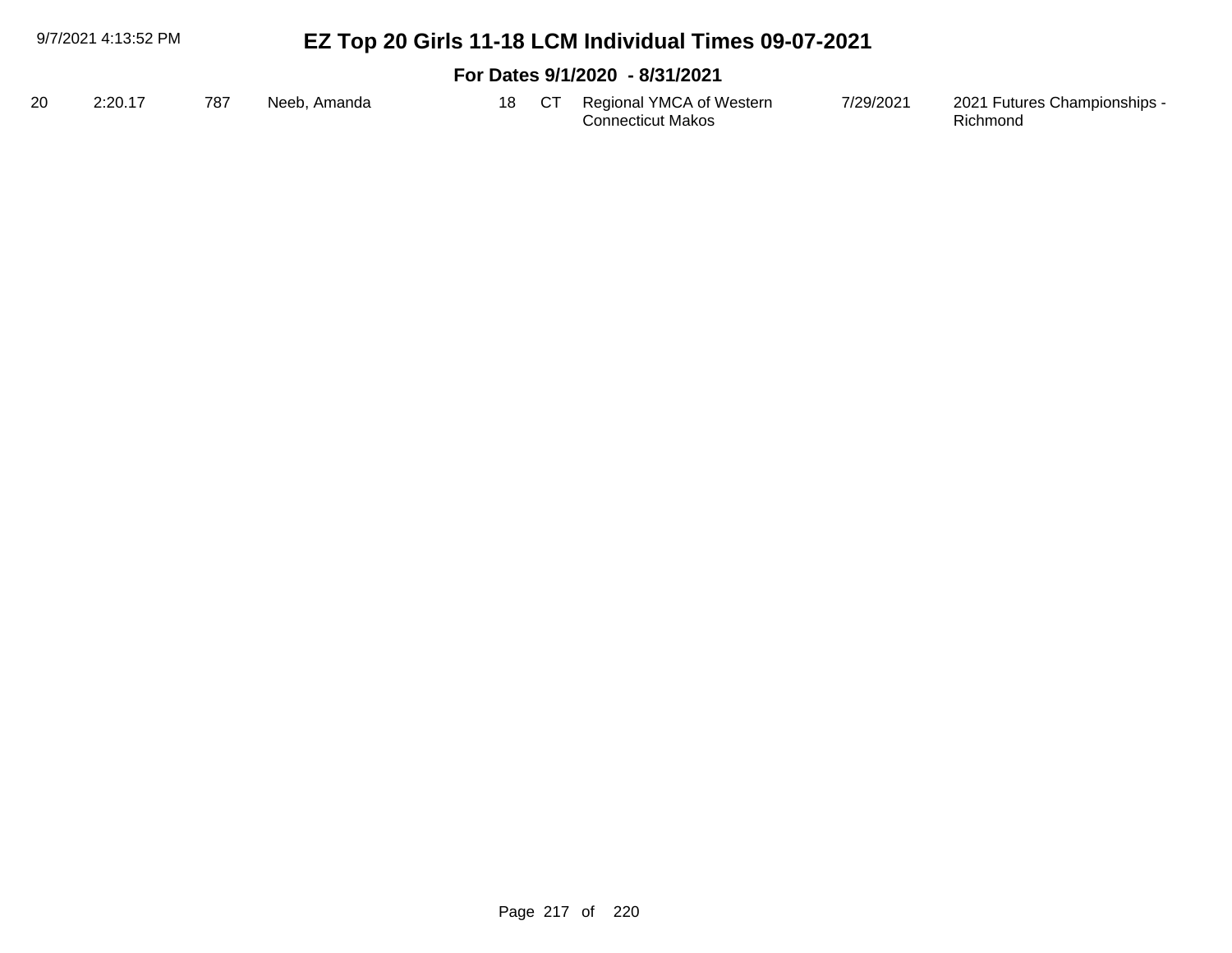## **EZ Top 20 Girls 11-18 LCM Individual Times 09-07-2021**

**For Dates 9/1/2020 - 8/31/2021**

## **Girls Age 18 200 Individual Medley Long Course Meters**

| <b>Rank</b>    | <b>Time</b> | Power<br><b>Points</b> | <b>Name</b>          |    |           | Age LSC/Club                        | <b>Swim Date</b> | <b>Meet</b>                                        |
|----------------|-------------|------------------------|----------------------|----|-----------|-------------------------------------|------------------|----------------------------------------------------|
| $\mathbf 1$    | 2:10.38     | 1029                   | Huske, Torri         | 18 | PV        | <b>Arlington Aquatic Club</b>       | 6/15/2021        | 2020 Olympic Trials Wave II                        |
| $\overline{2}$ | 2:15.57     | 930                    | Sheble, Grace        | 18 | VA        | NOVA of Virginia Aquatics, Inc.     | 6/15/2021        | 2020 Olympic Trials Wave II                        |
| 3              | 2:15.66     | 929                    | Tadder, Samantha     | 18 | VA        | <b>Tide Swimming</b>                | 6/15/2021        | 2020 Olympic Trials Wave II                        |
| 4              | 2:16.05     | 921                    | Bacon, Phoebe        | 18 | PV        | Unattached                          | 11/13/2020       | 2020 Toyota Des Moines                             |
| 5              | 2:16.08     | 921                    | Fuller, Josephine    | 18 | VA        | NOVA of Virginia Aquatics, Inc      | 5/16/2021        | 2021 PV NCAP Elite Qualifier                       |
| 6              | 2:16.92     | 905                    | Cavanagh, Erin       | 18 | MA        | Jersey Wahoos                       | 8/7/2021         | 2021 Speedo Summer<br><b>Championships East</b>    |
| $\overline{7}$ | 2:17.31     | 898                    | Tyler, Ali           | 18 | <b>CT</b> | Cheshire Y Sea Dog Swim Club        | 5/13/2021        | 2021 VA EZ LC Speedo<br>Champions                  |
| 8              | 2:18.48     | 876                    | Sheble, Caroline     | 18 | VA        | NOVA of Virginia Aquatics, Inc.     | 1/17/2021        | 2021 Pro Series - Richmond                         |
| 9              | 2:18.63     | 874                    | Bentz, Caroline      | 18 | VA        | Virginia Tech                       | 11/13/2020       | 2020 Toyota Greensboro                             |
| 10             | 2:19.09     | 865                    | Abruzzo, Mia         | 18 | MA        | <b>Plymouth Whitemarsh Aquatics</b> | 5/13/2021        | 2021 VA EZ LC Speedo<br>Champions                  |
| 11             | 2:19.28     | 862                    | Chong, Vanessa       | 18 | <b>MR</b> | Badger Swim Club, Inc.              | 7/17/2021        | 2021 MR TYR Senior Mets<br><b>Summer LC Champs</b> |
| 12             | 2:19.59     | 856                    | McClintock, Katie    | 18 | MA        | Egg Harbor Twp Seahawks             | 5/22/2021        | 2021 MA GPAC Spring Derby LC<br>C                  |
| 13             | 2:20.10     | 847                    | Kim, Junseo          | 18 | <b>NJ</b> | <b>Scarlet Aquatics</b>             | 8/7/2021         | 2021 Speedo Summer<br><b>Championships East</b>    |
| 13             | 2:20.10     | 847                    | Harter, Abby         | 18 | VA        | University Of Virginia              | 11/13/2020       | 2020 Toyota Richmond                               |
| 15             | 2:20.68     | 836                    | Deuel, Megan         | 18 | <b>NI</b> | <b>PACK Swim Team of Pittsford</b>  | 8/5/2021         | 2021 NI LC Senior Zone<br>Championships            |
| 16             | 2:20.75     | 835                    | Mead, Lily           | 18 | <b>MD</b> | Unattached                          | 5/1/2021         | 2021 PV PAC Dive into Spring LC<br>Meet            |
| 17             | 2:21.38     | 824                    | McConagha, Mackenzie | 18 | PV        | Nation's Capital Swim Club          | 4/11/2021        | 2021 NC TAC TITANS LC Premier                      |
| 18             | 2:21.47     | 822                    | Daniel, Abby         | 18 | <b>PV</b> | Occoquan Swimming Inc               | 7/28/2021        | 2021 FL ISCA Summer Senior<br><b>Blast</b>         |
| 19             | 2:21.86     | 815                    | Boeckman, Anna       | 18 | <b>CT</b> | Chelsea Piers Aquatic Club          | 7/28/2021        | 2021 FL ISCA Summer Senior<br><b>Blast</b>         |
| 20             | 2:21.89     | 815                    | Chichaikina, Sofia   | 18 | <b>NJ</b> | Unattached                          | 10/28/2020       | 2020 RUS National Champs                           |

Page 218 of 220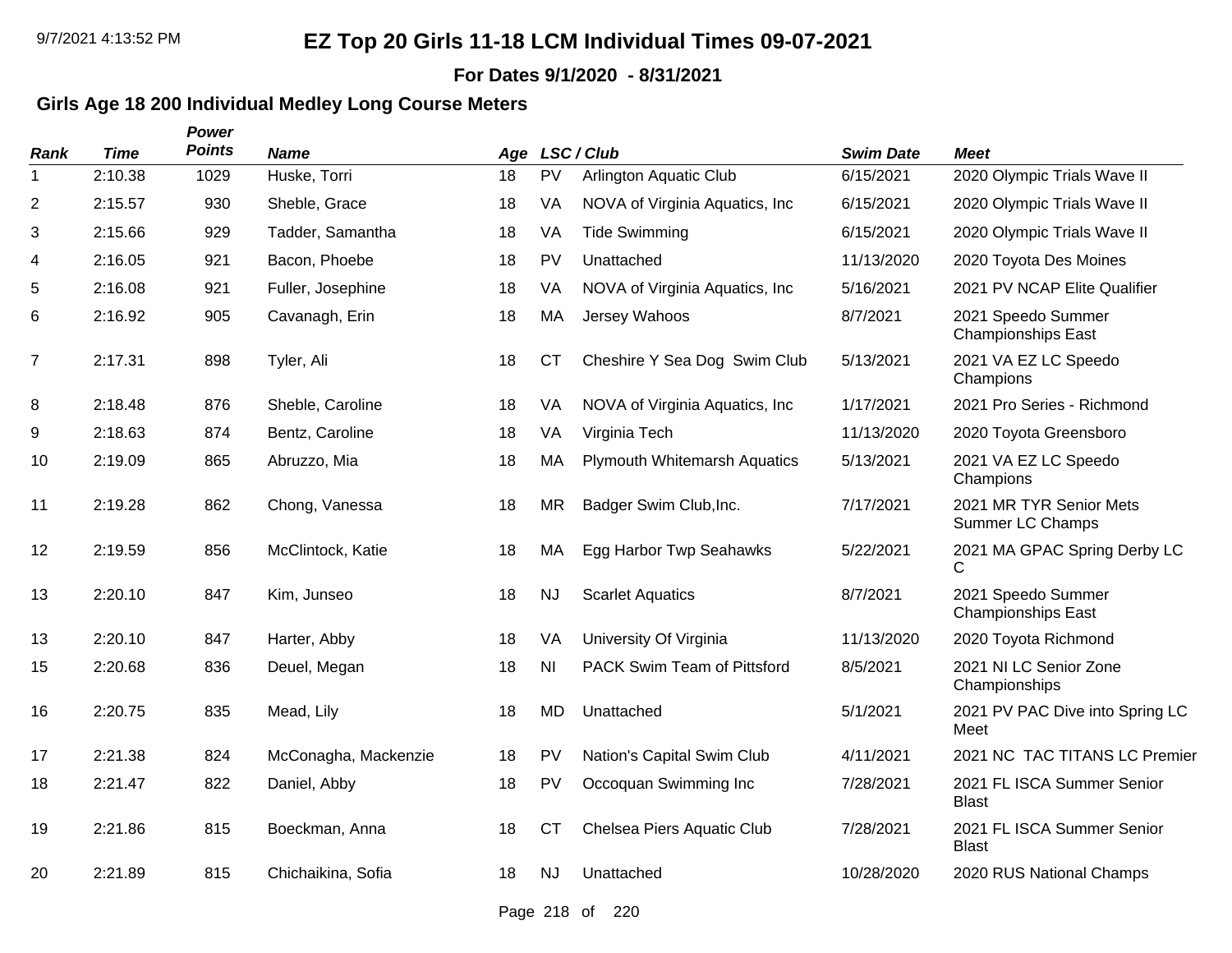## **EZ Top 20 Girls 11-18 LCM Individual Times 09-07-2021**

**For Dates 9/1/2020 - 8/31/2021**

## **Girls Age 18 400 Individual Medley Long Course Meters**

*Power*

| Rank | <b>Time</b> | <b>Points</b> | <b>Name</b>      |    |           | Age LSC/Club                        | <b>Swim Date</b> | <b>Meet</b>                                     |
|------|-------------|---------------|------------------|----|-----------|-------------------------------------|------------------|-------------------------------------------------|
| 1    | 4:42.53     | 954           | Smith, Summer    | 18 | <b>NE</b> | <b>Bluefish Swim Club</b>           | 5/14/2021        | 2021 GA SwimAtlanta's Mizuno<br>2021            |
| 2    | 4:48.15     | 907           | Tadder, Samantha | 18 | VA        | <b>Tide Swimming</b>                | 1/15/2021        | 2021 Pro Series - Richmond                      |
| 3    | 4:49.45     | 896           | Sheble, Grace    | 18 | VA        | NOVA of Virginia Aquatics, Inc      | 4/30/2021        | 2021 TYR 18&U Spring Cup<br>Richmond            |
| 4    | 4:49.58     | 895           | Cavanagh, Erin   | 18 | MA        | Jersey Wahoos                       | 8/5/2021         | 2021 Speedo Summer<br><b>Championships East</b> |
| 5    | 4:50.49     | 887           | Abruzzo, Mia     | 18 | MA        | <b>Plymouth Whitemarsh Aquatics</b> | 5/14/2021        | 2021 VA EZ LC Speedo<br>Champions               |
| 6    | 4:56.49     | 838           | Kim, Junseo      | 18 | <b>NJ</b> | <b>Scarlet Aquatics</b>             | 4/30/2021        | 2021 FL UANA Tokyo Qualifier                    |
| 7    | 4:58.57     | 821           | Tyler, Ali       | 18 | <b>CT</b> | Cheshire Y Sea Dog Swim Club        | 7/9/2021         | 2021 CT Senior Championship LC                  |
| 8    | 4:58.75     | 820           | Sheble, Caroline | 18 | VA        | NOVA of Virginia Aquatics, Inc.     | 1/15/2021        | 2021 Pro Series - Richmond                      |
| 9    | 4:59.60     | 813           | Despain, Lily    | 18 | <b>MD</b> | Unattached                          | 5/1/2021         | 2021 MD Navy Olympic Trial Last<br>Chance       |
| 10   | 5:00.33     | 807           | Appleton, Emily  | 18 | <b>NE</b> | <b>Weymouth Club Waves</b>          | 4/30/2021        | 2021 TYR 18&U Spring Cup<br>Richmond            |
| 11   | 5:00.35     | 807           | Boeckman, Anna   | 18 | <b>CT</b> | Chelsea Piers Aquatic Club          | 7/9/2021         | 2021 CT CPAC July Senior Invite                 |
| 12   | 5:00.88     | 803           | Sunseri, Mia     | 18 | AM        | University of Pittsburgh            | 8/5/2021         | 2021 Speedo Summer<br><b>Championships East</b> |
| 13   | 5:01.46     | 798           | Whelan, Anna     | 18 | PV        | Nation's Capital Swim Club          | 7/30/2021        | 2021 Futures Championships -<br>Richmond        |
| 14   | 5:01.98     | 794           | Trout, Riley     | 18 | MA        | York YMCA                           | 4/30/2021        | 2021 TYR 18&U Spring Cup<br>Richmond            |
| 15   | 5:03.26     | 784           | Muldoon, Devon   | 18 | <b>NJ</b> | Cougar Aquatic Team                 | 7/30/2021        | 2021 Futures Championships -<br>Richmond        |
| 16   | 5:04.13     | 777           | Burton, Morgan   | 18 | VA        | NOVA of Virginia Aquatics, Inc.     | 1/30/2021        | 2021 VA NOVA LC Winter Invitat                  |
| 17   | 5:04.98     | 770           | Waggoner, Allie  | 18 | MA        | Jersey Wahoos                       | 7/29/2021        | 2021 Futures Championships -<br>West Fargo      |
| 18   | 5:05.39     | 767           | Chong, Vanessa   | 18 | <b>MR</b> | Badger Swim Club, Inc.              | 4/10/2021        | 2021 MR LIAC LI Challenge<br>Invitational       |
| 19   | 5:09.68     | 734           | Brown, Laurel    | 18 | <b>NE</b> | <b>Commonwealth Swimming</b>        | 5/14/2021        | 2021 VA EZ LC Speedo                            |
|      |             |               |                  |    |           | Page 219 of 220                     |                  |                                                 |